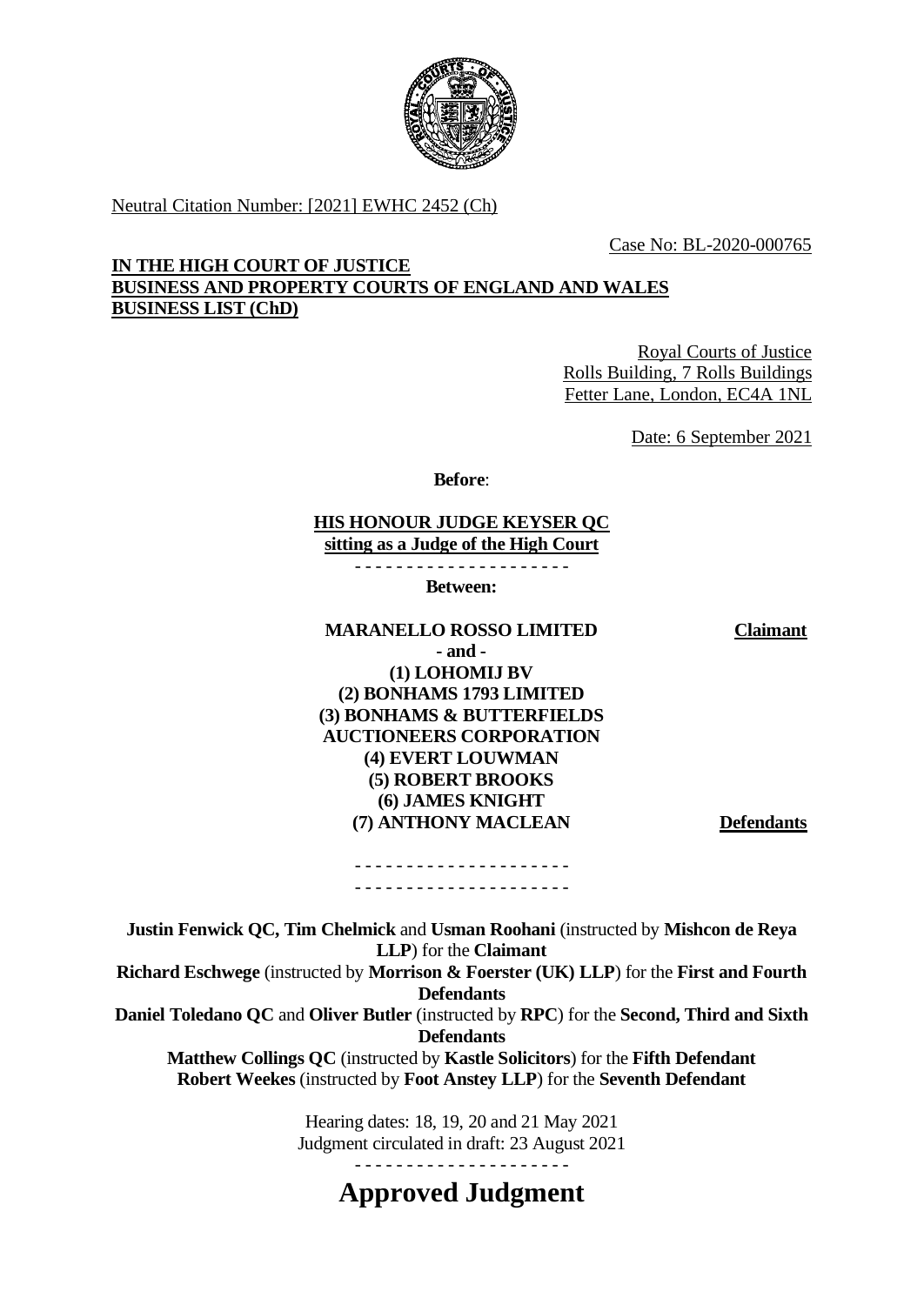I direct that pursuant to CPR PD 39A para 6.1 no official shorthand note shall be taken of this Judgment and that copies of this version as handed down may be treated as authentic.

#### .............................

## HIS HONOUR JUDGE KEYSER QC

Covid-19 Protocol: This judgment was handed down remotely by circulation to the parties' representatives by email and release to BAILII. The date and time for hand-down is deemed to be 10.30 a.m. on 6 September 2021.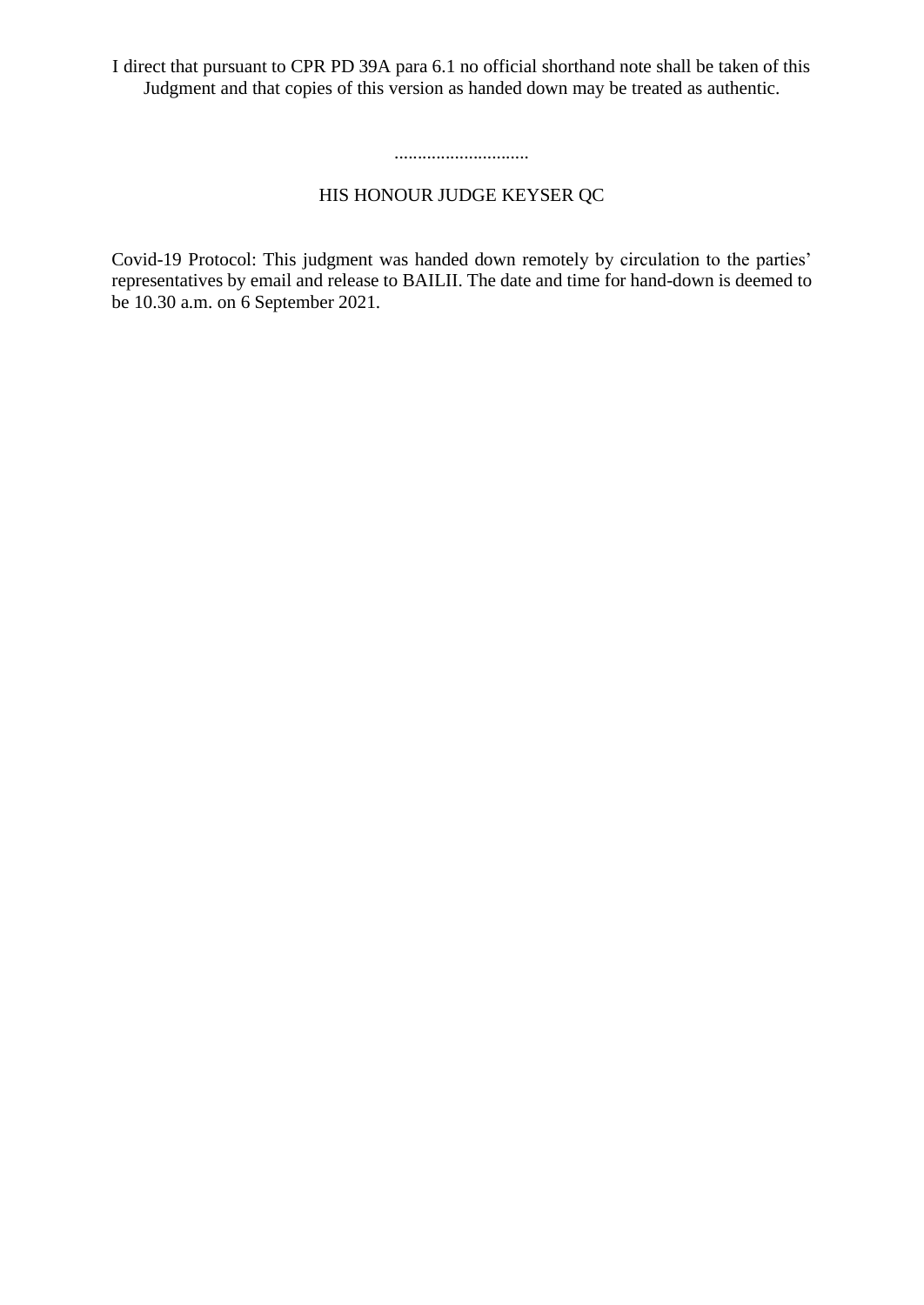### **JUDGE KEYSER QC:**

- 1. This is my judgment upon applications by the various defendants for orders striking out the claims against them pursuant to CPR r. 3.4 or for summary judgment in their favour pursuant to CPR r. 24.2. The applications were heard remotely over four days by Microsoft Teams.
- 2. I am grateful to counsel and solicitors for the respective parties for the manner of their preparation and conduct of the applications. There was a fair amount of overlap in the submissions, at least those on behalf of the defendants, and in what follows I shall from time to time attribute certain submissions to particular counsel, although others may have made the same points; for which, my apologies.
- 3. This judgment will be structured as follows:
	- A. A general survey of the parties and the claims: paragraphs 4 to 10;
	- B. A short summary of the applications: paragraphs 11 to 15;
	- C. A summary of the law concerning CPR r. 3.4 and r. 24.2: paragraphs 16 to 25;
	- D. A factual narrative: paragraphs 26 to 76;
	- E. A brief outline of the allegations made in the Particulars of Claim in their proposed amended form: paragraphs 77 to 83;
	- F. A discussion of the Settlement Agreement between the parties: paragraphs 84 to 124;
	- G. A discussion of causes of action pre-dating the Settlement Agreement: paragraphs 125 to 170;
	- H. A discussion of causes of action arising after the Settlement Agreement: paragraphs 171 to 356. This comprises:
		- Summary of pleadings: paragraphs 174 to 179;
		- Statement of facts: paragraphs 180 to 301;
		- Discussion: paragraphs 302 to 356.
	- I. A summary of the conclusions: paragraphs 357 to 361.

#### **A. General Survey of the Claims and the Parties**

4. The claimant, Maranello Rosso Limited ("MRL"), is a company registered in Guernsey. It was incorporated in 2013 by Mr Graham Sullivan, who is one of its ultimate beneficial owners, for the specific purpose of purchasing the company that owned the collection of classic cars, comprising 33 Ferraris and 38 Abarths, in the Violati Maranello Rosso Museum. I shall refer to the collection as "the Collection" and to the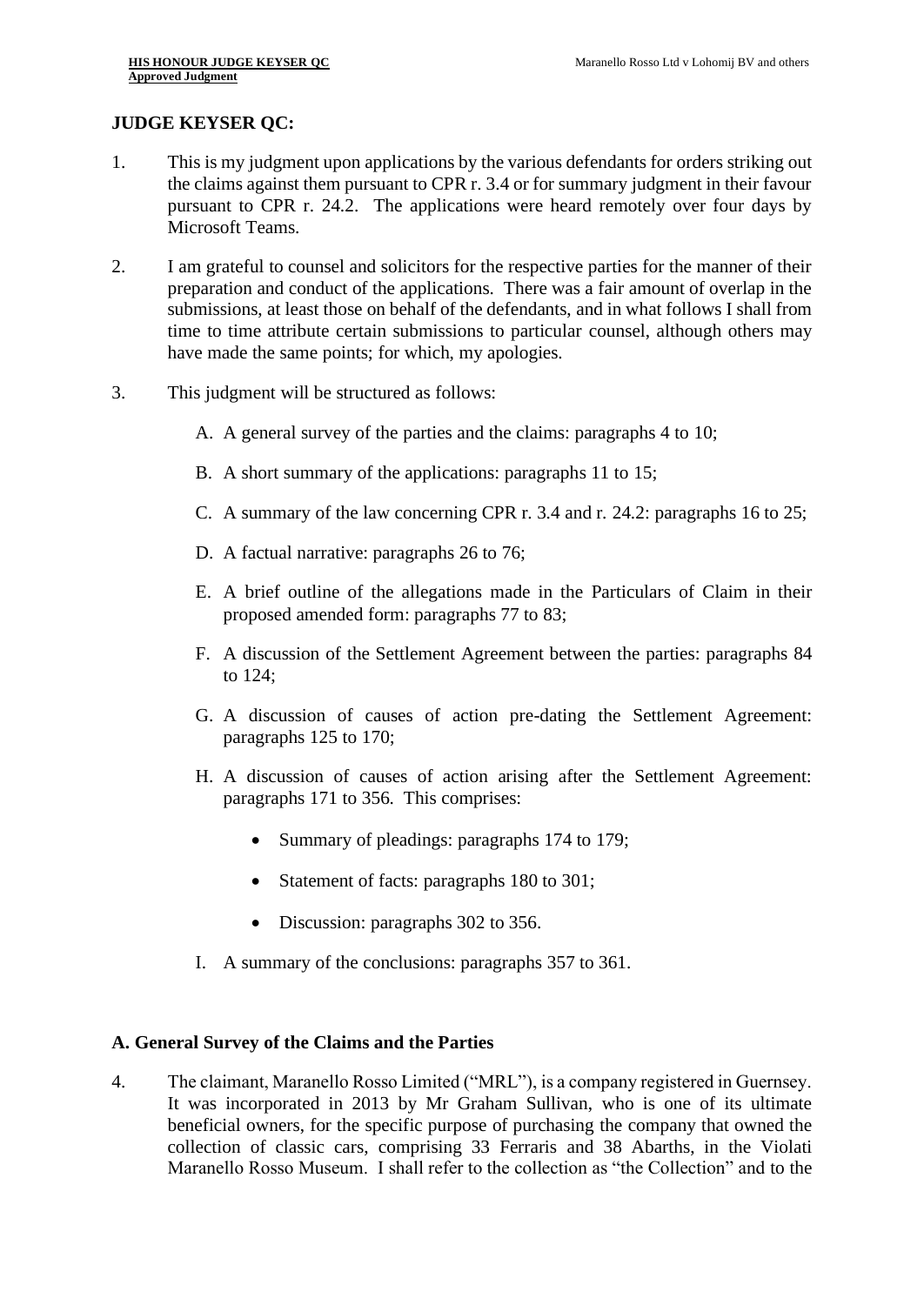cars contained in it as "the Cars". MRL's intention, once it had acquired the Collection, was to sell the Cars at auction.

- 5. The first defendant, Lohomij BV ("Lohomij") is a company based in The Netherlands. It is part of Louwman Group ("LG"), which carries on business in the automobile industry, and is controlled directly or indirectly by the fourth defendant, Mr Evert Louwman. The Louwman family has a museum of classic cars in The Hague. By a loan agreement dated 29 May 2014 ("the Facility Agreement") Lohomij lent €90m to MRL ("the Loan") to enable it to acquire the Collection, on terms that required MRL to sell the Cars through the second defendant.
- 6. The second defendant, Bonhams 1793 Limited ("Bonhams"), is a well-known auction house in London. The third defendant, Bonhams & Butterfields Auctioneers Corporation ("B&B"), is a US affiliate of Bonhams. I shall refer to Bonhams and B&B together as "the Bonhams Defendants". The Bonhams Defendants acted in the sale of the Cars by MRL pursuant to an agreement dated 30 June 2014 ("the Commercial Agreement").
- 7. The fifth defendant, Mr Robert Brooks, was a former chairman of Bonhams. Sadly, he died on 23 August 2021, after the hearing but before this judgment was handed down. By an order dated 3 September 2021 I have made provision for his estate to be represented for the further purposes of these proceedings.
- 8. The sixth defendant, Mr James Knight, was at the material times a specialist in classic cars at Bonhams.
- 9. The seventh defendant, Mr Anthony MacLean, was a non-executive director of Bonhams from 11 April 2002 until 8 June 2016; during that period he did not have responsibility for the day-to-day management of the company and did not even attend board meetings, but he assisted it in various projects, including the sale of the Cars. From 2014 he also provided assistance to MRL as a consultant in respect of efforts to sell some of the Cars. After July 2015, which is a significant date in this case, his only involvement in respect of the Cars was in acting for and on behalf of MRL. Mr MacLean has never been a shareholder in Bonhams or any of its associated companies or in any of the companies within the Louwman Group.
- 10. The general nature and basis of MRL's claims are conveniently set out in the Executive Summary at the beginning of the Particulars of Claim:

"1. This is a claim for, amongst other things, unlawful means conspiracy and deliberate breaches of fiduciary duty against the Defendants relating to the sale of the world-renowned Violati Maranello Rosso Museum collection of 71 classic cars including 33 important Ferrari road and racing cars worth over £150 million. This involved some of the most well-known names in the industry. In summary, the Defendants (and in particular Mr Robert Brooks of Bonhams and Mr Evert Louwman of Lohomij) acted dishonestly and conspired to force a sale of a selection of the cars contained within the collection, including the \$60 million plus 250 GTO, in the USA, thereby breaking up the collection, when the best price would have been achieved by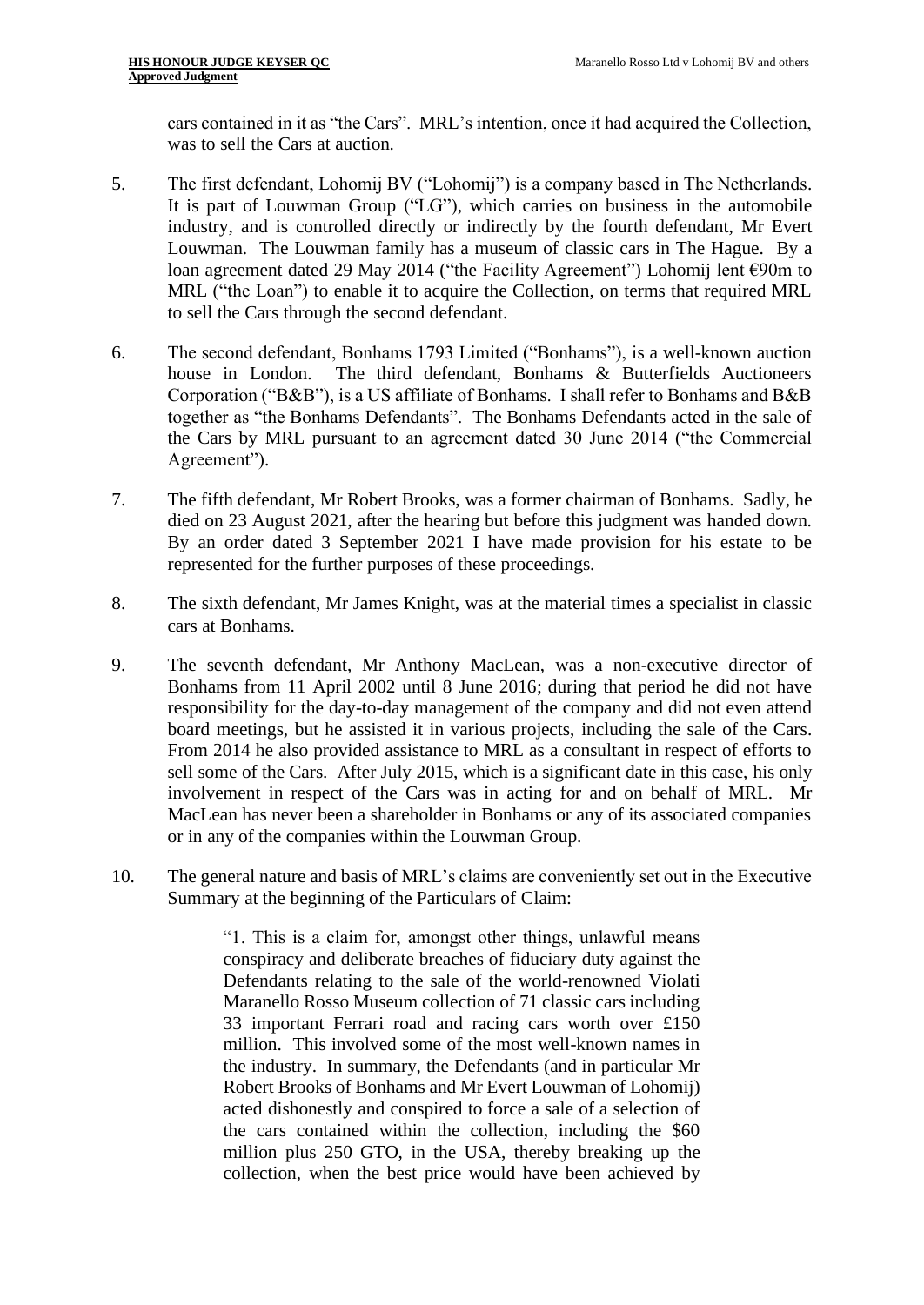selling all of the cars together in England as had originally been envisaged and agreed. They did so solely to advance the reputation and international profile of Bonhams in advance of a proposed sale of the business to a private equity investor. They dishonestly put their own financial interests above those of their client in breach of the fiduciary duties owed by Bonhams, B&B and their servants and agents.

2. Ten of the cars, including the most valuable, were ultimately sold without reserve at an auction in the USA, which was illegally conducted by Mr Brooks and B&B. This achieved a far lower price than if they had been sold as part of the Collection in England but nevertheless achieved the purposes of Bonhams and Lohomij (or at least Mr Brooks and Mr Louwman) as the sale generated significant publicity for Bonhams and still included a world record price for one car, the 250 GTO. This sale substantially increased their market share in the USA.

3. After the auction Bonhams breached the Commercial Agreement by refusing to sell 43 of the remaining 60 cars, worth in excess of £85 million, in September 2014 at the Goodwood Revival meeting.

4. The Claimant, Bonhams and Lohomij then entered into a settlement agreement [the "Settlement Agreement" between MRL, Bonhams, B&B and Lohomij dated 31 July 2015] to compensate the Claimant for losses that it suffered on the assumption that the auction was carried out negligently. The Claimant now has knowledge leading them reasonably to conclude and plead that Bonhams, Lohomij and their respective principals were acting dishonestly. Such claim was neither compromised nor barred by the Settlement Agreement.

5. The unlawful means conspiracy continued after the auction and after the date of the Settlement Agreement as Lohomij deliberately interfered in and unreasonably refused to consent to sales of various cars (and so also acted in breach of contract). It did so by relying on valuations from Mr James Knight which cannot have been honestly given. The purpose of this appears to have been to ruin the Claimant along with one of its principals, Mr Graham Sullivan, and to force the sale of certain cars to associates of Mr Louwman at an undervalue. It may also have been Lohomij's intention to increase the ultimate sums due and owing to Lohomij under the terms of the Amended Facility Agreement [an agreement between Lohomij and MRL dated 31 July 2015, which amended the Facility Agreement].

6. As a result, it is now clear that the Defendants were acting pursuant to an unlawful means conspiracy and that Bonhams (through Mr Brooks, Mr Anthony Maclean and Mr Knight) were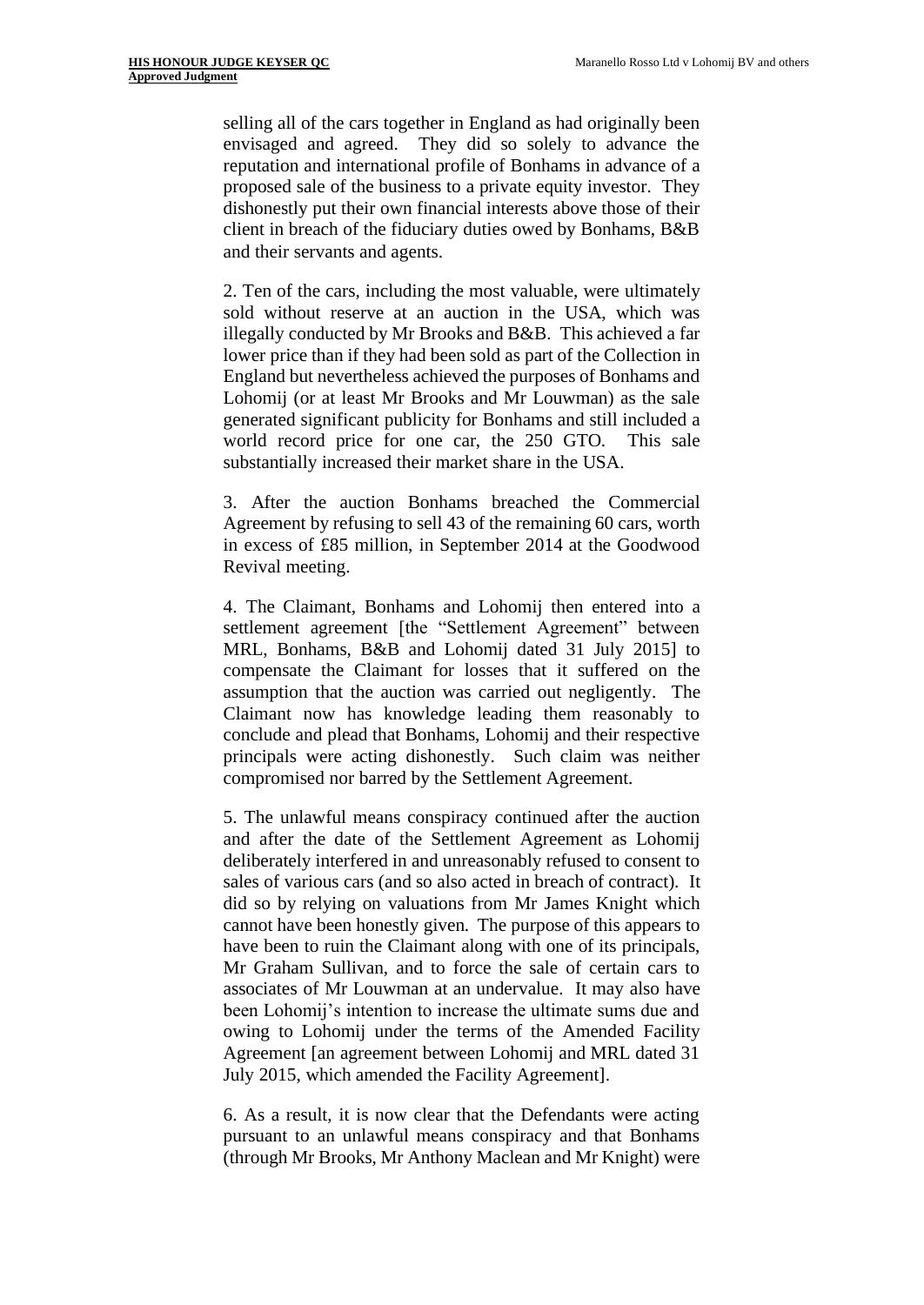acting in deliberate breach of their fiduciary duties owed to the Claimant from the start."

## **B. The Applications**

- 11. The claim was issued on 20 May 2020. Particulars of Claim, with a statement of truth signed by Mr Sullivan, were served on 17 September 2020.
- 12. Defences and Counterclaims have been filed on behalf of all defendants, except Mr Brooks, who made the first of the present applications. The Defence and Counterclaim of Lohomij and Mr Louwman was served on 19 November 2020; the statements of truth were signed by a company officer for Lohomij and by Mr Louwman on his own behalf. The Defence and Counterclaim of Bonhams, B&B and Mr Knight was served on 31 December 2020; the statements of truth were signed by company officers for the two companies and by Mr Knight on his own behalf. The Defence and Counterclaim of Mr MacLean was served on 12 February 2021; he signed the statement of truth. In response to each of these respective documents MRL has served a Reply and Defence to Counterclaim, with a statement of truth signed by Mr Sullivan.
- 13. Mr Brooks filed his application notice on 22 October 2020. Lohomij and Mr Louwman filed their application notice on 21 December 2020. Bonhams, B&B and Mr Knight filed their application notice on 29 January 2021. Mr MacLean filed his application notice on 19 February 2021. These applications are substantially similar in seeking orders that the claims against them be struck out or that summary judgment be entered in their favour. (As I shall mention, the focus shifts between r. 3.4 and r. 24.2, depending on which claim is under consideration.) Mr Louwman's application does not seek any order in respect of one particular claim of conversion against him; while he disputes that claim, he accepts that it is not suitable for summary determination at this stage.
- 14. The application notices do not in terms seek summary judgment on the respective counterclaims. However, to the extent that the applications were entirely successful in respect of one category of claim, the relief sought in the counterclaims, namely an indemnity in respect of the costs incurred by reason of the making of claims in that category, would follow.
- 15. In addition to a large number of documents, extensive witness evidence was adduced on the applications:
	- For Mr Brooks, two statements from his solicitor, Mr Craig Campbell Shuttleworth, the principal of Kastle Solicitors;
	- For Lohomij and Mr Louwman, two statements from Ms Marlène Volf, the Chief Legal & Compliance Officer of LG;
	- For Bonhams, B&B and Mr Knight, two statements from Ms Davina Given, a partner in Reynolds Porter Chamberlain LLP;
	- For Mr MacLean, two statements of his own;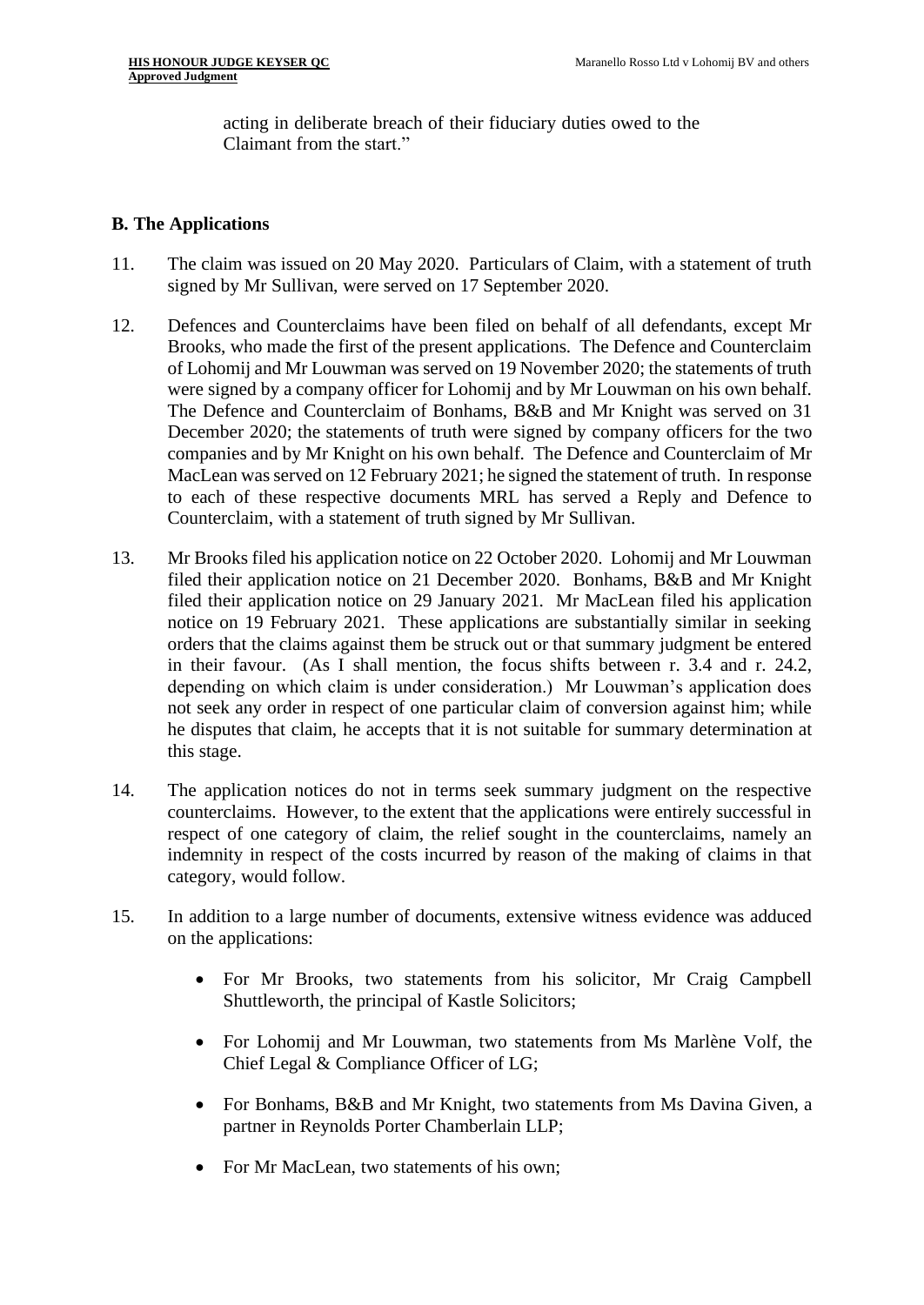- For MRL, a statement from its solicitor, Ms Amanda Gray, a partner in Mischon de Reya LLP; two statements of Mr Sullivan; a statement of Mr Roy Hilder, who with Mr Sullivan is one of the ultimate beneficial owners of MRL; two statements of Mr James Benjamin ("Ben") Walmsley, the solicitor who as a partner in Spring Law acted for MRL in the transactions giving rise to these proceedings; a statement from Mr Mark Williams, a businessman and car enthusiast and a friend of Mr Sullivan; a statement of Mr Bernhard Mayr, a businessman and classic car collector based in Bavaria; a statement of Mr Robin Clayton, a director and financier.
- Additional evidence concerning matters of Californian law was provided for the Bonhams Defendants and Mr Knight in a statement from Mr Michael Louis Novicoff, and for MRL by Mr Thaddeus J. Stauber. Both Mr Novicoff and Mr Stauber are members of the California bar.

# **C. CPR Part 24 and Part 3: the Law**

*Summary judgment: Part 24*

16. CPR rule 24.2 provides, so far as relevant to these applications:

"The court may give summary judgment against a claimant … on the whole of a claim or on a particular issue if –

- (a) it considers that  $-$ 
	- (i) that claimant has no real prospect of succeeding on the claim or issue; …

and

- (b) there is no other compelling reason why the case or issue should be disposed of at a trial."
- 17. The Practice Direction accompanying Part 24 contains the following provisions:

"4. Where it appears to the court possible that a claim or defence may succeed but improbable that it will do so, the court may make a conditional order, as described below.

5.1. The orders the court may make on an application under Part 24 include:

- (1) judgment on the claim,
- (2) the striking out or dismissal of the claim,
- (3) the dismissal of the application,
- (4) a conditional order.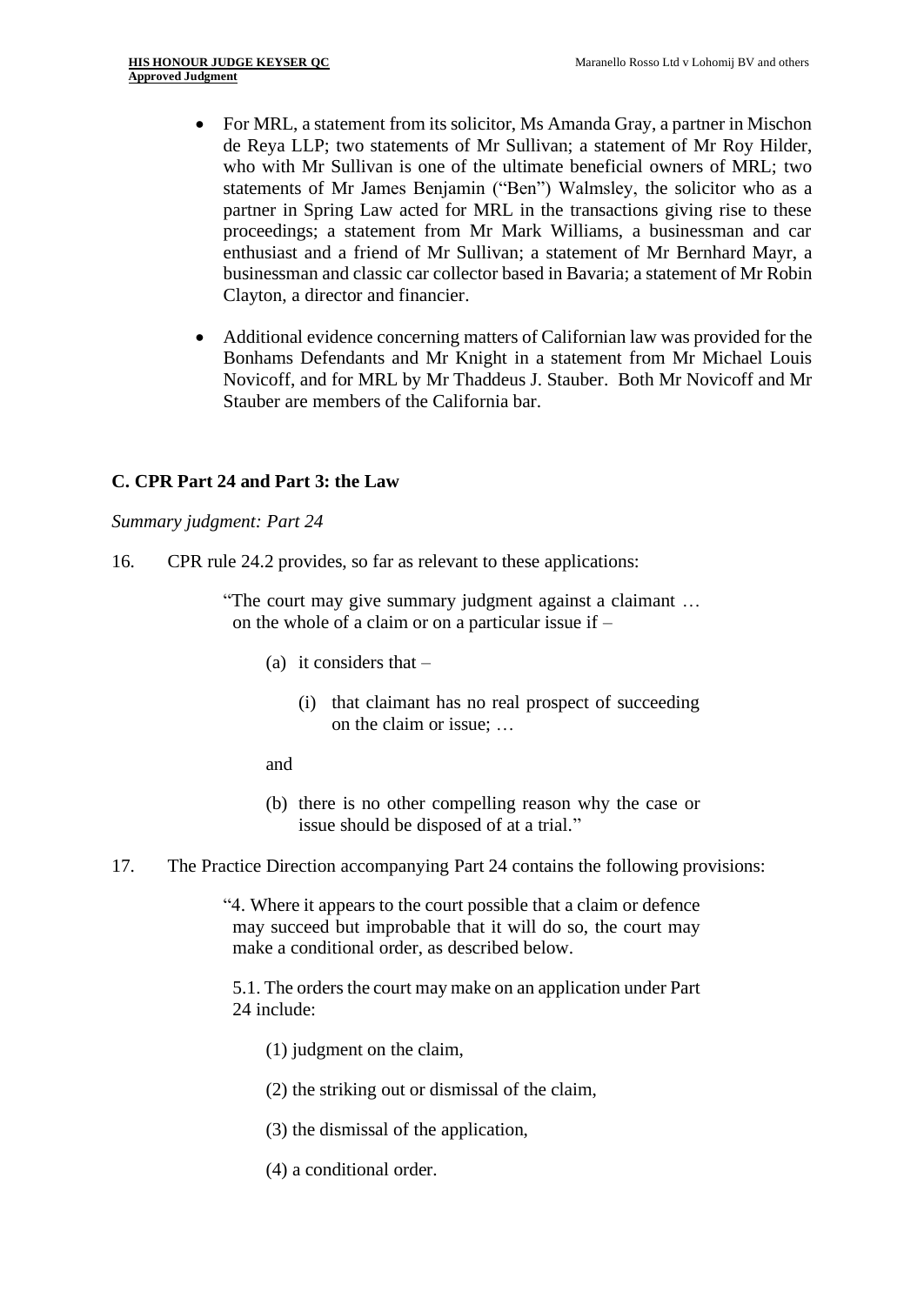5.2. A conditional order is an order which requires a party:

(1) to pay a sum of money into court, or

(2) to take a specified step in relation to his claim or defence, as the case may be, and provides that that party's claim will be dismissed or his statement of case will be struck out if he does not comply."

- 18. Many cases have explained the correct approach to applications for summary judgment, including the following: *ED&F Man Liquid Products Ltd v Patel* [2003] EWCA Civ 472 at [8]–[10] (Potter LJ); *EasyAir Ltd v Opal Telecom Ltd* [2009] EWHC 339 (Ch) at [15] (Lewison J), approved by the Court of Appeal in *Global Asset Capital Inc v Aabar Block SARL* [2017] EWCA Civ 37, [2017] 4 WLR 163; *Elite Property Holdings Ltd v Barclays Bank Plc* [2019] EWCA Civ 204 at [41]-[42] (Asplin LJ, dealing with the similar test for permitting amendment of a statement of case); *Skatteforvaltningen v Solo Capital Partners LLP* [2020] EWHC 1624 (Comm) at [3]-[4] (Andrew Baker J); *Foglia v The Family Officer Ltd* [2021] EWHC 650 (Comm) at [11]-[18] (Cockerill J).
- 19. Without seeking to offer any alternative statement to Lewison J's classic summary in the *EasyAir* case, I think that the main points for present purposes are as follows. Summary judgment will be given against a claimant on a claim or issue only if the court is satisfied that the claim or issue has no real, as opposed to fanciful, prospect of success; a claim or issue that is merely arguable but carries no degree of conviction will not have a real prospect of success. The court will not conduct a mini-trial and, in circumstances such as the present, will be mindful that full disclosure has not yet taken place and that there might be more evidence to come. Accordingly, where there are disputed questions of fact, it will not generally attempt to determine where the probabilities lie. However, and importantly, the court ought to carry out a critical examination of the available material and is not bound to accept the mere say-so of anybody; where it is clear that a factual case is self-contradictory or inherently incredible or where it is contradicted by the contemporaneous documents, the court, after careful consideration of the evidence that is currently before it and having regard to the nature of such further evidence as might reasonably be expected to be available at trial, is entitled to reject that case even on a summary basis. The court will not be dissuaded from giving judgment by mere Micawberism. Where the claim turns on a point of law that can properly be determined on the available evidence, the court is entitled to go ahead and determine it; though it should be very cautious before making findings of dishonesty on a summary basis. The complexity of litigation is not itself a reason for refusing summary judgment: the circumstances may be such that determination of the case is impossible without a trial; on the other hand, it might be possible to analyse the case sufficiently at an early stage and thereby avoid the unnecessary time and expense of the continuation of litigation until trial. In all cases, r. 24.2(b) falls to be considered in principle.
- 20. In *Kawasaki Kisen Kaisha Limited v James Kemball Limited* [2021] EWCA Civ 33, at [18], Popplewell LJ, with whom Henderson and David Richards LJJ agreed, explained what is meant by saying that a case has a "real prospect of success":

"(1) It is not enough that the claim is merely arguable; it must carry some degree of conviction: *ED & F Man Liquid Products*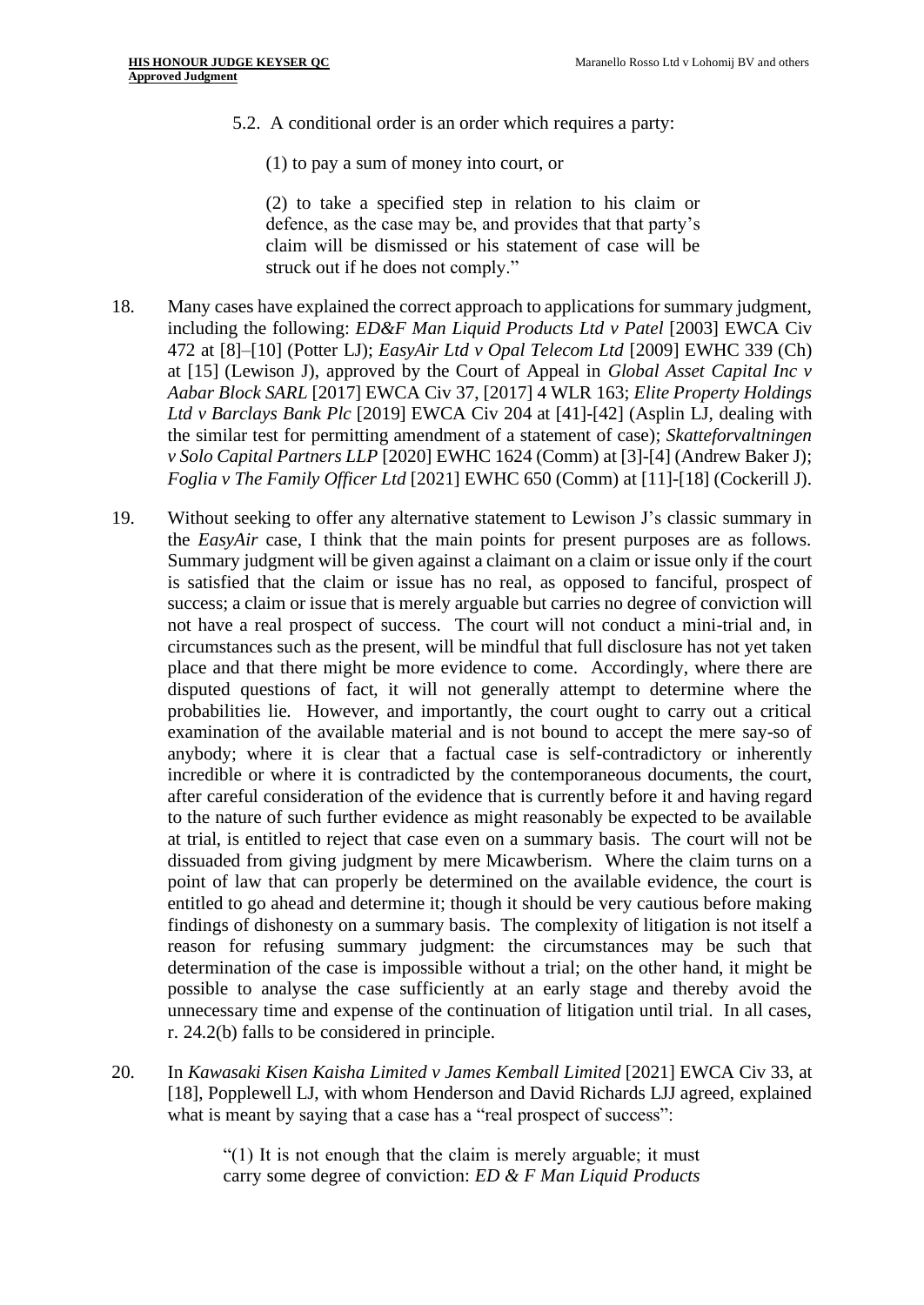*Ltd v Patel* [2003] EWCA Civ 472 at paragraph 8; *Global Asset Capital Inc. v Aabar Block SARL* [2017] 4 WLR 164 at paragraph 27(1).

(2) The pleading must be coherent and properly particularised: *Elite Property Holdings Ltd v Barclays Bank Plc* [2019] EWCA Civ 204 at paragraph 42.

(3) The pleading must be supported by evidence which establishes a factual basis which meets the merits test; it is not sufficient simply to plead allegations which if true would establish a claim; there must be evidential material which establishes a sufficiently arguable case that the allegations are correct: *Elite Property* at paragraph 41."

#### *Strike-out: Part 3*

21. CPR rule 3.4 provides in part:

"(1) In this rule and rule 3.5, reference to a statement of case includes reference to part of a statement of case.

(2) The court may strike out a statement of case if it appears to the court –

- (a) that the statement of case discloses no reasonable grounds for bringing … the claim; …"
- 22. CPR Part 3 is supplemented by Practice Direction 3A, which contains the following provisions:

"1.1 Rule  $1.4(2)(c)$  includes as an example of active case management the summary disposal of issues which do not need full investigation at trial.

1.2 The rules give the court two distinct powers which may be used to achieve this. Rule 3.4 enables the court to strike out the whole or part of a statement of case which discloses no reasonable grounds for bringing or defending a claim (rule  $3.4(2)(a)$ , or which is an abuse of the process of the court or otherwise likely to obstruct the just disposal of the proceedings (rule  $3.4(2)(b)$ ). Rule 24.2 enables the court to give summary judgment against a claimant or defendant where that party has no real prospect of succeeding on his claim or defence. Both those powers may be exercised on an application by a party or on the court's own initiative.

…

1.4 The following are examples of cases where the court may conclude that particulars of claim (whether contained in a claim form or filed separately) fall within rule  $3.4(2)(a)$ :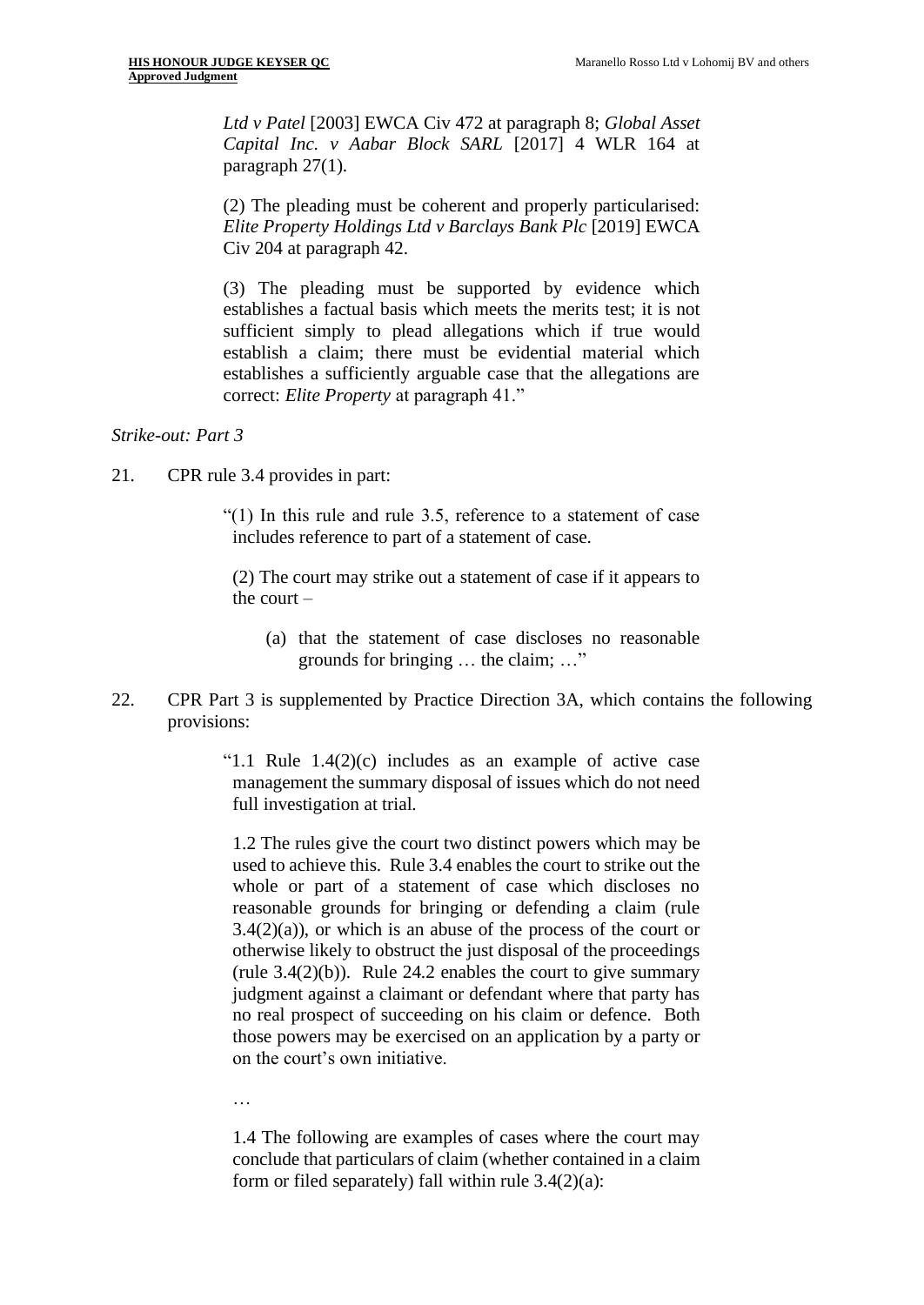(1) those which set out no facts indicating what the claim is about, for example 'Money owed £5000',

(2) those which are incoherent and make no sense,

(3) those which contain a coherent set of facts but those facts, even if true, do not disclose any legally recognisable claim against the defendant.

…

1.7 A party may believe he can show without a trial that an opponent's case has no real prospect of success on the facts, or that the case is bound to succeed or fail, as the case may be, because of a point of law (including the construction of a document). In such a case the party concerned may make an application under rule 3.4 or Part 24 (or both) as he thinks appropriate.

1.8 The examples set out above are intended only as illustrations."

23. Although little if anything turns on the point for present purposes, I am proceeding on the basis that, even if a statement of case contains all the factual averments necessary to establish a claim, yet it may be struck out under r. 3.4(2)(a). This is shown by paragraph 1.7 of Practice Direction 3A and has been confirmed by the Court of Appeal in *Begum v Maran (UK) Ltd* [2021] EWCA Civ 326, where Coulson LJ said at [21]:

> "In a case of this kind, the rules [that is, r. 24.2 and r.  $3.4(2)(a)$ ] should be taken together, and a common test applied. If a defendant is entitled to summary judgment because the claimant has no realistic prospect of success, then the statement of claim discloses no reasonable grounds for bringing the claim and should be struck out".

24. If dicta in *Allsop v Banner Jones Ltd* [2021] EWCA Civ 7 are interpreted to suggest that r.3.4(2)(a) cannot be used in such a case, I would respectfully doubt them and prefer the approach in the *Begum* case, which is consistent with the Practice Direction. In the *Allsop* case, Marcus Smith J, with whose judgment Lewison and Arnold LJJ agreed, said at [7] (I show the footnotes in parentheses):

> "In contrast with the applications under CPR  $3.4(2)(b)$ , the applications under CPR 3.4(2)(a) and CPR 24.2 are concerned with the merits of the claim, specifically whether the claim meets the (low) threshold of what I shall call 'reasonable arguability'. (I appreciate that CPR  $3.4(2)(a)$  refers to a statement of case disclosing 'no reasonable grounds for bringing … the claim', whilst CPR 24.2 refers to the claimant having 'no real prospect of succeeding on the claim or issue'. I adopt the terms 'reasonable arguability' or 'reasonably arguable' as a convenient shorthand to refer to both tests.) Although it can be said that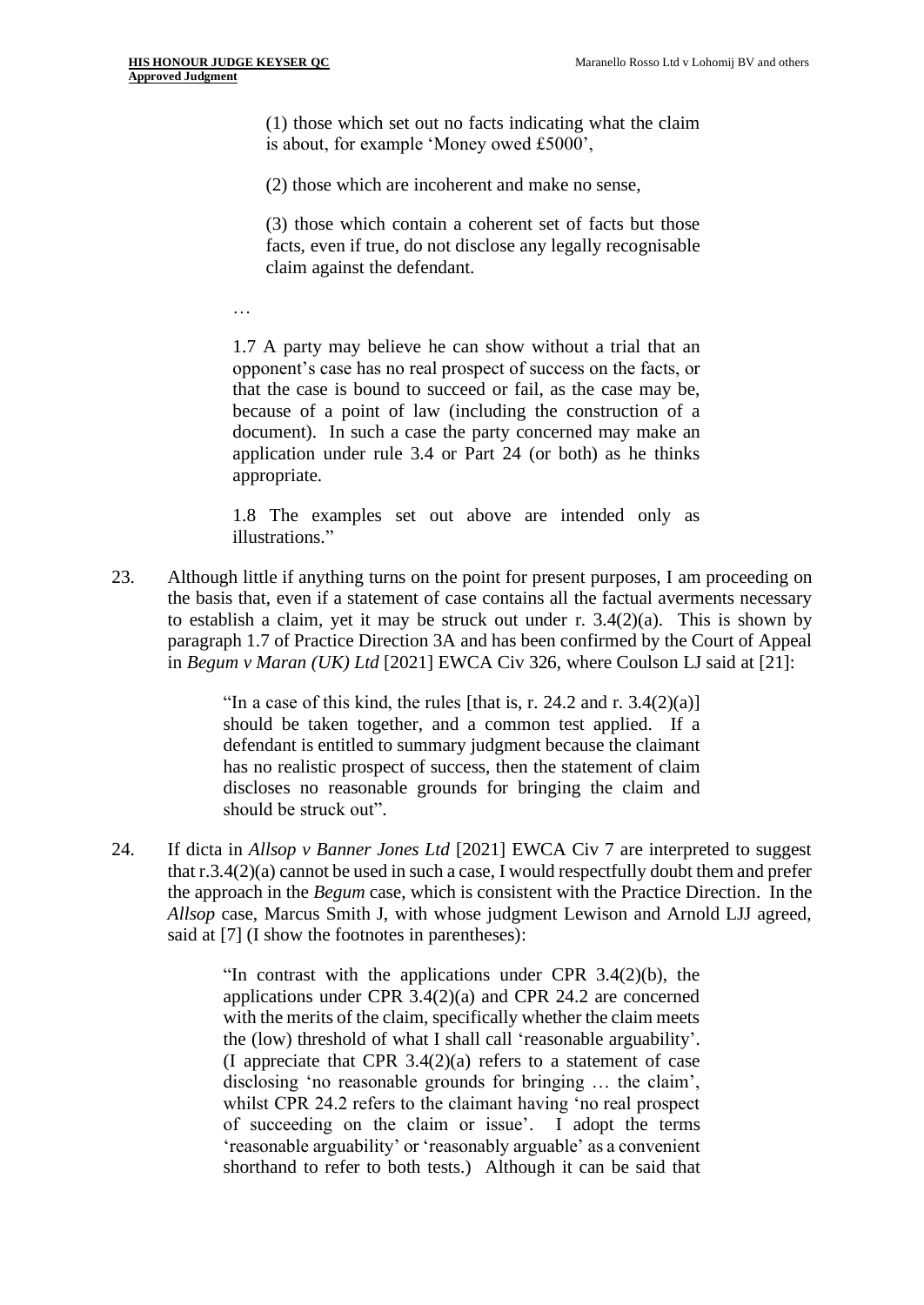there is no material difference between the test applied by these two provisions, there is an important distinction between CPR 3.4(2)(a) and CPR 24.2, in that an application under CPR 24.2 can be supported by evidence, whereas an application under CPR 3.4(2)(a) should not involve evidence regarding the claims advanced in the statement of case. (As to the distinction, see *Libyan Investment Authority v King* [2020] EWCA Civ 1690 at [96], *per* Arnold LJ.)"

The dictum of Arnold LJ mentioned by Marcus Smith J was as follows:

"The judge  $\ldots$  noted that, under CPR rule 3.4(2)(a), 'a court may only strike out a statement of case if satisfied that it is bound to fail'. At [42]-[47] he discussed the tests applicable under CPR rule 24.2: did the claim have a real prospect of success, and if not was there some other compelling reason for trial? The judge was correct to distinguish between the two tests in that way. As is well established, under rule 3.4(2)(a) the facts pleaded must be assumed to be true and (unlike under  $r \cdot 3.4(2)(b)$  and (c)) evidence is inadmissible, whereas under rule 24.2 no such assumption is required and evidence is admissible to show that the pleaded allegations are fanciful. Furthermore, as can be seen from Practice Direction 3A paragraph 1.7 (quoted by Nugee LJ in paragraph 57(5) above), 'bound to fail' in rule  $3.4(2)(a)$  means bound to fail 'because of a point of law' even if it has a real prospect of success on the facts."

With respect, the reasoning in that dictum does not seem (to me) entirely convincing. The test under r. 3.4(2)(a) is not "bound to fail" but "no reasonable grounds". The words "bound to fail" come from paragraph 1.7 of PD3A; and, although they are there used with reference to a point of law, they come after a reference to an application grounded on the facts: "A party may believe he can show without a trial that an opponent's case has no real prospect of success on the facts, **or** that the case is bound to succeed or fail, as the case may be, because of a point of law" (my emphasis). This provides alternatives: (i) that the opponent's case has no real prospects on the facts; (ii) that the opponent's case is bound to fail on a point of law. This distinction was noted by Nugee LJ in his judgment in the *Libyan Investment Authority* case at [57(4)]:

"The question was raised in argument whether it was appropriate for the Judge to use the power in CPR Part 3 to strike out the claims rather than the power in CPR Part 24 to grant summary judgment on them, given that the basis for his October 2018 Judgment was that the claims then pleaded had no reasonable prospect of success. I do not myself see that anything significant turns on this …, but for what it is worth I think he was probably entitled to do that. As Mr Green pointed out, the wording of CPR r 3.4 which confers the power to strike out is not in the same terms as the former RSC Ord 18 r 19. CPR r 3.4(2)(a) provides that the Court may strike out a statement of case if it 'discloses no reasonable grounds for bringing or defending the claim'; RSC Ord 18 r 19(1)(a) by contrast provided that the Court might order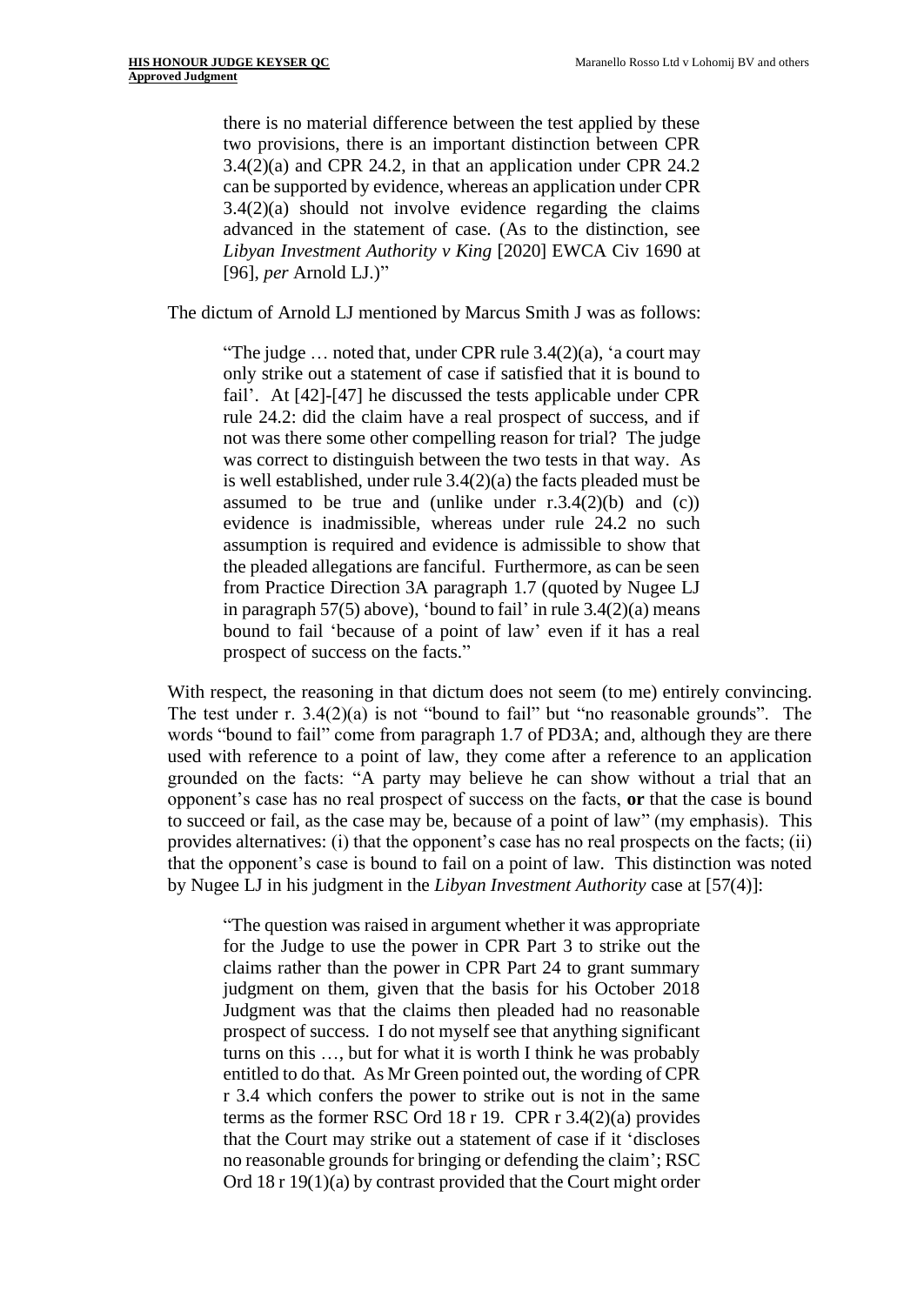to be struck out any pleading on the ground that it 'discloses no reasonable cause of action or defence, as the case may be' and, significantly, Ord 18 r 19(2) provided that on an application under paragraph (1)(a) no evidence should be admissible. That illustrates that the practice on such an application was to consider, without evidence, whether what was pleaded, assuming it could be proved, disclosed a cause of action. It is not obvious, at any rate to me, that the same is true under the CPR where the words 'no reasonable grounds for bringing the claim' are rather looser than the former Ord 18 r 19(1)(a), and the former Ord 18 r 19(2) has not been reproduced. Instead Practice Direction 3A, which supplements CPR r 3.4, provides at paragraph 5.2 that while many applications under r 3.4(2) can be made without evidence, it is for the applicant to consider whether facts need to be proved and evidence should be filed and served; and at paragraph 1.7 that:

'A party may believe that he can show without a trial that an opponent's case has no real prospect of success on the facts, or that the case is bound to succeed or fail, as the case may be, because of a point of law (including the construction of a document). In such a case the party concerned may make an application under rule 3.4 or Part 24 (or both) as he thinks appropriate.'

Since, as I have said, nothing in my view turns on it, I do not think we have to reach any concluded view on the point, but this certainly suggests that there is nothing wrong in the practice of bringing an application under both Part 3 and Part 24 on the basis that the claim is factually hopeless (something that Mr Green suggested happens every day up and down the country), and that HHJ Barker was entitled to strike out the RAPOC under the powers in Part 3 of the CPR rather than grant summary judgment under Part 24."

25. The important point is that, if a defendant seeks to defeat a claim on the grounds that the matters pleaded by the claimant are not sufficient on their face to demonstrate a case that could succeed, it is neither necessary nor appropriate to rely on evidence in support of that ground: the application should be advanced on the basis of analysis of the text of the statement of case itself. On the current state of the Rules and the authorities, however, a party who wishes to contend that the opponent's case has no real prospect of success on the facts may, in my view, apply under either r. 3.4(2)(a) or r. 24.2 common practice, indeed, is to do so under both rules—and may adduce appropriate evidence in support of the contention whichever rule is relied on. From time to time in this judgment, I shall adopt Marcus Smith J's useful terminology of "reasonable arguability" to cover the test under either rule.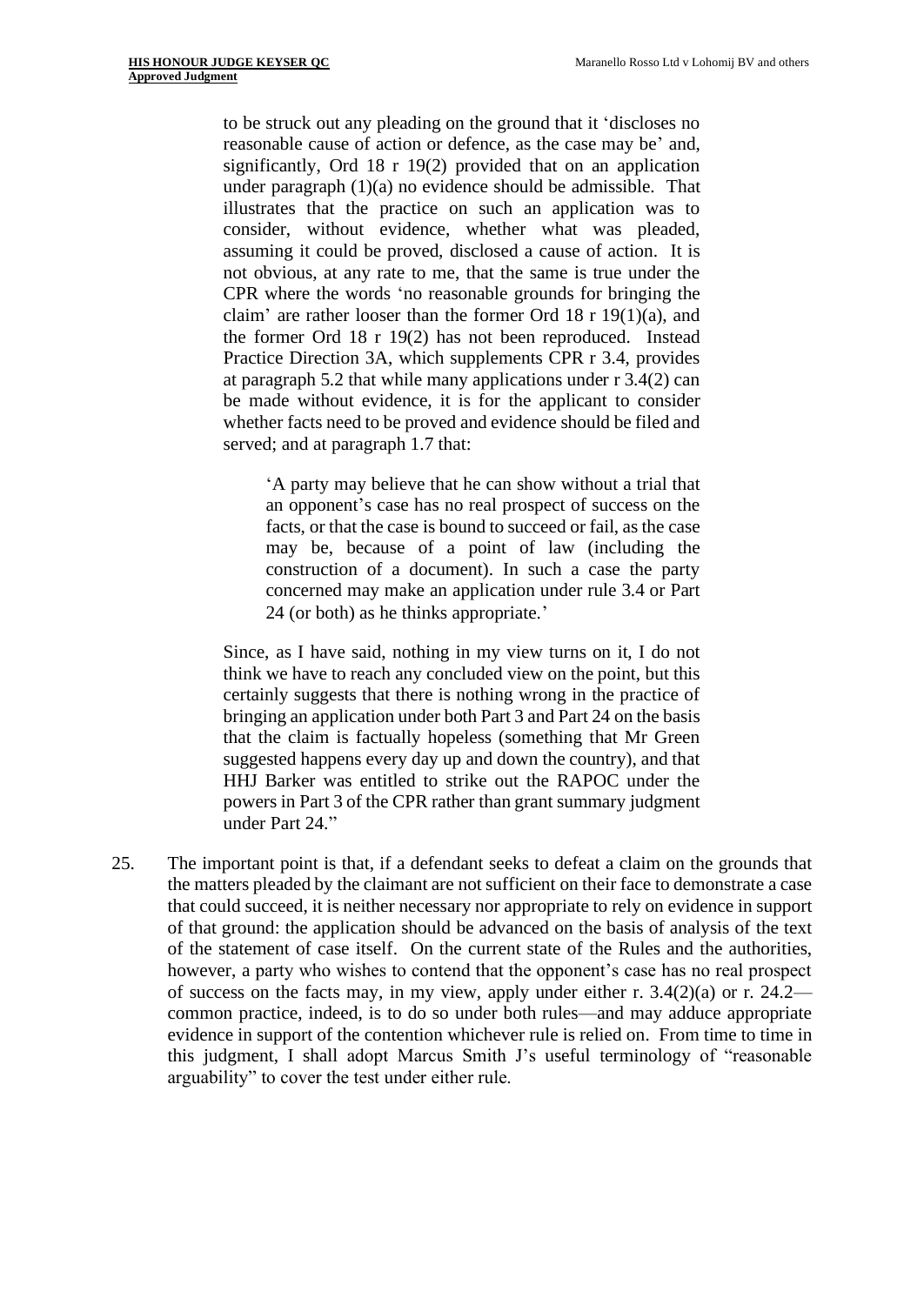### **D. Factual Narrative**

- 26. Counsel's submissions analysed the facts in considerable detail and it is necessary that I should do so also. Many of these facts appear from, or even consist in, the documents or agreements, from which I shall quote extensively. In this section, however, the facts relating to the claims referred to in paragraph 5 of the Particulars of Claim will be mentioned only in the barest outline. They will be set out at length in Section H below.
- 27. Formerly, the Collection was owned by a San Marino company called Stelabar S.p.A. ("Stelabar"). Mr Sullivan had been in discussion with the owners of Stelabar since 2012, and he and two other individuals had been granted an exclusive option to purchase the entire issued share capital in Stelabar. In March 2013 Mr Sullivan caused MRL to be incorporated for the purpose of acquiring the Collection. By 2014 the option to purchase the share capital in Stelabar had been transferred to MRL. There were now two questions for MRL: first, how to finance the acquisition of Stelabar; second, how most advantageously to sell the Collection once it had been acquired.
- 28. On 13 February 2014 Mr Sullivan and Mr Hilder had a meeting with Mr Brooks and Mr MacLean in order to discuss potential sales strategies. It is MRL's case that Mr Brooks and Mr MacLean had made overtures to Stelabar in 2013 in an attempt to procure the sale of the Collection to Bonhams and now expressed the firm view that best price for the Collection would be obtained if it were sold as one and in or around London—probably at the Goodwood Festival of Speed, but possibly at another venue. On 14 February 2014 Mr Brooks wrote to Mr Sullivan, setting out an "outline proposal" for the sale of the Collection. The letter read in part:

"We will offer the entire collection by auction, protected by agreed reserves, at this year's Goodwood Festival of Speed on June  $27<sup>th</sup>$ . Bonhams are as you know founder sponsors of Goodwood Motor Sport and enjoy a unique and exclusive relationship with the Goodwood Estate. This is the prime exclusive venue for the sale of motor cars anywhere in the world.

…

A massive, worldwide and comprehensive advertising campaign will literally blitz the specialist media over a short, focused and intensive campaign thereafter, conducted in the lead-up to Goodwood.

…

…

I will personally conduct the auction.

I am incredibly excited by this exceptional opportunity undoubtedly the most magnificent sale of its kind ever held."

29. MRL's case is that in April 2014 Mr Louwman made efforts to purchase the Collection but was unable to do so because of MRL's exclusive option. This is said to be relevant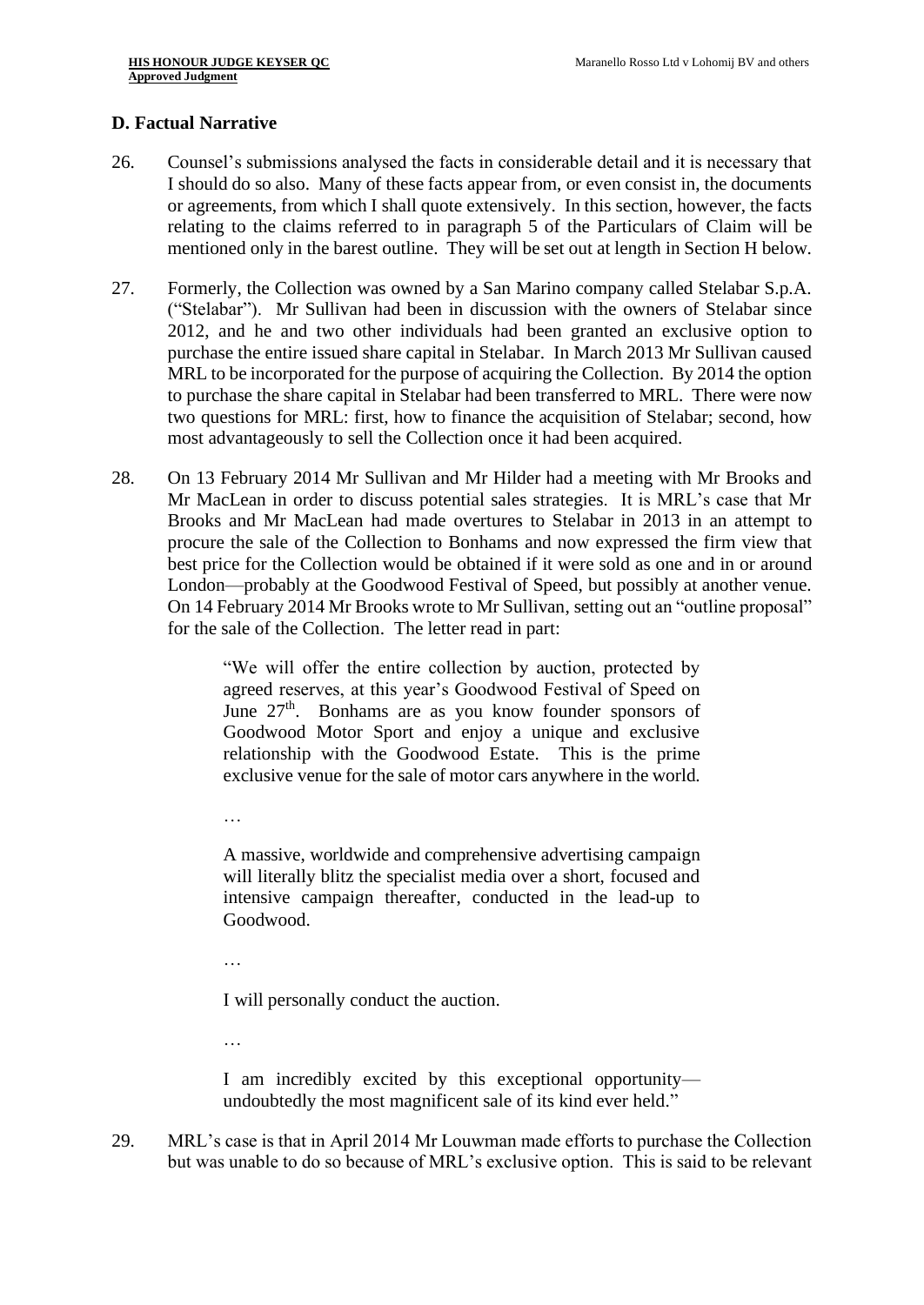to the motivation of various defendants in what followed and to the allegation that there was a conspiracy among them.

- 30. On 9 April 2014 MRL entered into a Sale and Purchase Agreement ("the SPA") for the purchase of the entire issued share capital in Stelabar. MRL paid a non-refundable deposit of approximately  $\epsilon$ 2m, and the consideration of approximately  $\epsilon$ 78m was due by 29 May 2014. Finance for the purchase was not yet in place.
- 31. MRL had been communicating not only with Bonhams but with another auction house, RM Auctions ("RM"), regarding the intended sale of the Collection. MRL says that Bonhams was its preferred auction house for the sale of the Collection, because it had been advised, not least by Bonhams, that the best manner of selling the Cars was as a single sale of the Collection in the UK, and because Bonhams was the pre-eminent car auction house in the UK; RM was based in the USA. However, MRL's case is that its negotiations with Bonhams stalled because, unlike RM, Bonhams was unwilling to purchase the Collection from MRL and sell as owner, dividing the profit. By 19 May 2014 MRL had reached an agreement in principle with RM for a back-to-back transaction, whereby RM would buy all but one of the Cars from MRL for £74m on 29 May 2014 (thereby enabling MRL to pay the price due under the SPA) and would then auction the Cars; RM would retain £80m of the hammer price proceeds plus an agreed percentage fee, and the balance of the sale proceeds would be paid to MRL; all the cars in the Collection valued at over £1m were to have an agreed reserve price.
- 32. There followed further discussions between MRL and Bonhams. MRL's case is that Mr Brooks initiated these discussions when he learned of the agreement that MRL had reached with RM.
- 33. On 21 May 2014 there was a meeting between Mr Sullivan, Mr Hilder, and Mr Walmsley, on behalf of MRL, and Mr Brooks and Mr MacLean on behalf of Bonhams. The Particulars of Claim do not allege that any agreement was reached at this meeting. According to Mr Sullivan: "Mr Brooks agreed in principle to match RM's terms but said that he would need to confirm that Bonhams could get the funds to buy the Cars" (first statement, paragraph 27). Mr Walmsley's evidence is to the same effect, though he only says that Mr Brooks said he "had to confirm that he could get the funding" (first statement, paragraph 8). The precise facts cannot be determined on this application. However, the silence of the Particulars of Claim regarding an agreement is important, for reasons identified by Mr Weekes in his submissions. First, MRL's case does not rest on an oral agreement on 21 May 2014. Second, more importantly, when construing what is said to be an agreement comprising the text of a subsequent email, the court on an application to strike out the claim as disclosing no reasonable grounds on its face is neither required nor permitted to interpret such an email in the light of any alleged prior oral agreement. MRL has not pleaded reliance on any such agreement as forming part of the factual matrix relevant to the construction of a subsequent agreement made wholly or in part in writing.
- 34. After the meeting, on the same day, Mr Walmsley sent by email a letter to Mr Brooks, in terms confidential to Mr Brooks as Chairman and Mr MacLean as a director of Bonhams, setting out the terms that had been agreed between MRL and RM for the sale of the Collection. The letter did not say or imply that any agreement had yet been reached between MRL and Bonhams.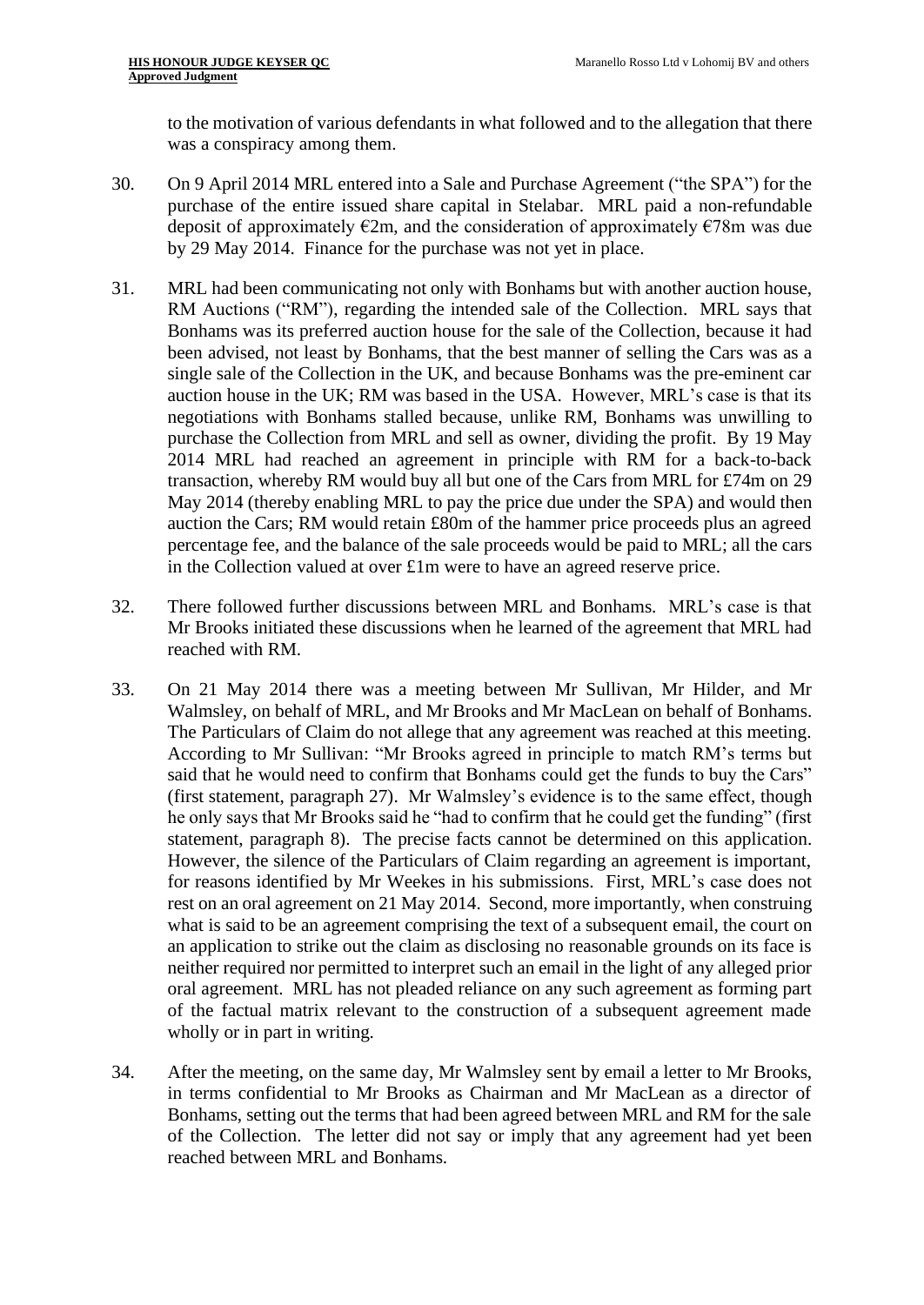35. On 22 May 2014 Mr MacLean sent an email to Mr Walmsley, copied to Mr Brooks and MRL ("the 22 May Email"). The critical parts of the email are as follows:

> "Further your meeting with Robert Brooks yesterday and to our phone conversation this afternoon,

> I confirm that (1) a member of the Louwman Group will make funds available, subject to contract, to your client MRL to assist in acquiring the entire issued share capital of Stelabar SpA (2) Bonhams 1973 Ltd will sell the 70 Ferraris and Abarths owned by Stelabar by public auction at the Goodwood Revival in September 2014 or on/at such other dates and venues as may be agreed between MRL, Bonhams and LG. The transaction is to be substantially on the terms set in your letter to Robert Brooks, attached to your email to him and to me yesterday.

> The above is subject to your confirmation to me by return, as agreed in principle in our phone call this afternoon, that (1) MRL has received an offer from RM in the terms set out in your letter to Robert Brooks yesterday which has not been withdrawn, is open for acceptance by MRL and is not subject to any conditions or other terms which are not set out in your letter (2) with immediate effect Louwman Group and Bonhams 1793 have exclusive worldwide rights on this transaction, and (3) without prejudice to (2) neither MRL nor Graham Sulivan nor any person or entity associated with them will enter any discussion or negotiation with anyone other than Louwman Group and Bonhams 1793 Ltd in relation to this transaction and will immediately discontinue any discussions or negotiations in relation to this transaction with RM Auctions or any associated person or entity.

> We will do our best to meet the timetable discussed with you with a view to making funds available and completing the transaction on 29th May. This is subject to receiving from you soonest copies of all material documents and information and to your full co-operation in assisting us fully to investigate and understand this transaction with the benefit of the advice and professional opinions which your clients have received from Eversheds, Milan and others. As discussed with you today, the most efficient and quickest way for us fully to understand the transaction will be for you and me to meet Eversheds, Milan and Jones Day, Milan (representing LG and Bonhams ) next Tuesday 27th May and to work full time without interruption for as long as is necessary to understand all the relevant issues and documents.

> If you wish, LG will arrange for confirmation to you from their bank that the funds are available to carry out this transaction on the anticipated timescale, subject to the conclusion of satisfactory investigations and subject to contract. In view of my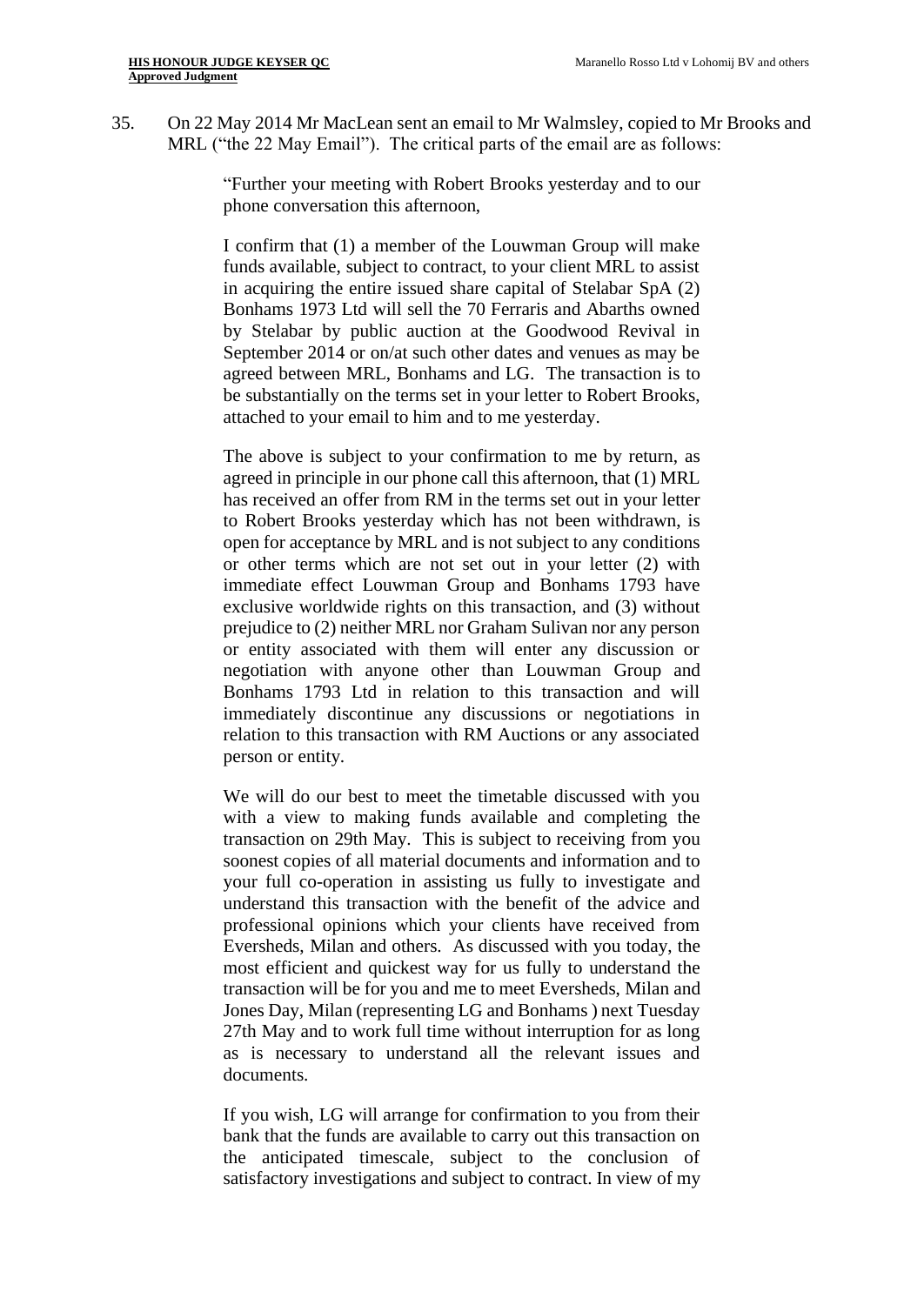confirmation to you in the first paragraph above, which is given with the full authority of LG and of Bonhams, and of the standing and reputation of LG and of Bonhams, I hope that no such confirmation will be necessary.

Will you please send me by return the confirmations requested in the second paragraph above, followed by copies of all material documents and information, which will be treated in strict confidence by LG and by Bonhams?"

When Mr Sullivan quotes from that email in his first witness statement, he omits the first three lines of the second paragraph, "I confirm that … Stelabar Spa (2)".

36. Mr Walmsley's first witness statement states (paragraph 8(b)) that he understood the 22 May Email to mean that:

> "while there may be some negotiation around the detail of the specific terms of the agreement, the key commercial terms would remain the same (i.e. Bonhams would purchase the Collection, would auction the Collection at a single auction in or around London, and any sales proceeds over £80million plus interest would be paid to MRL). "

Whatever Mr Walmsley's understanding of the 22 May Email, it does not say what Mr Walmsley says he understood it to mean, that Bonhams would purchase the Collection and auction it. It says that a member of the Louwman Group would make funds available to MRL to buy the shareholding in Stelabar and that Bonhams would then sell Stelabar's Collection. Perhaps the parties were, at this stage, at cross-purposes; I cannot resolve that question now. But the meaning of the email is clear.

37. That evening, Mr Walmsley replied to Mr MacLean:

"Many thanks for your email.

I am delighted that you wish to proceed with the transaction.

I can confirm the matters set out in your email numbered (1), (2) and (3) specifically:

- that MRL has an agreed offer from RM on the terms set out in my letter to Robert yesterday which has not been withdrawn and is still proceeding;
- that with immediate effect Louwman Group and Bonhams 1793 Limited have worldwide exclusivity to the transaction; and
- Graham and MRL will discontinue discussions all other parties and will terminate discussions with RM Auctions this evening.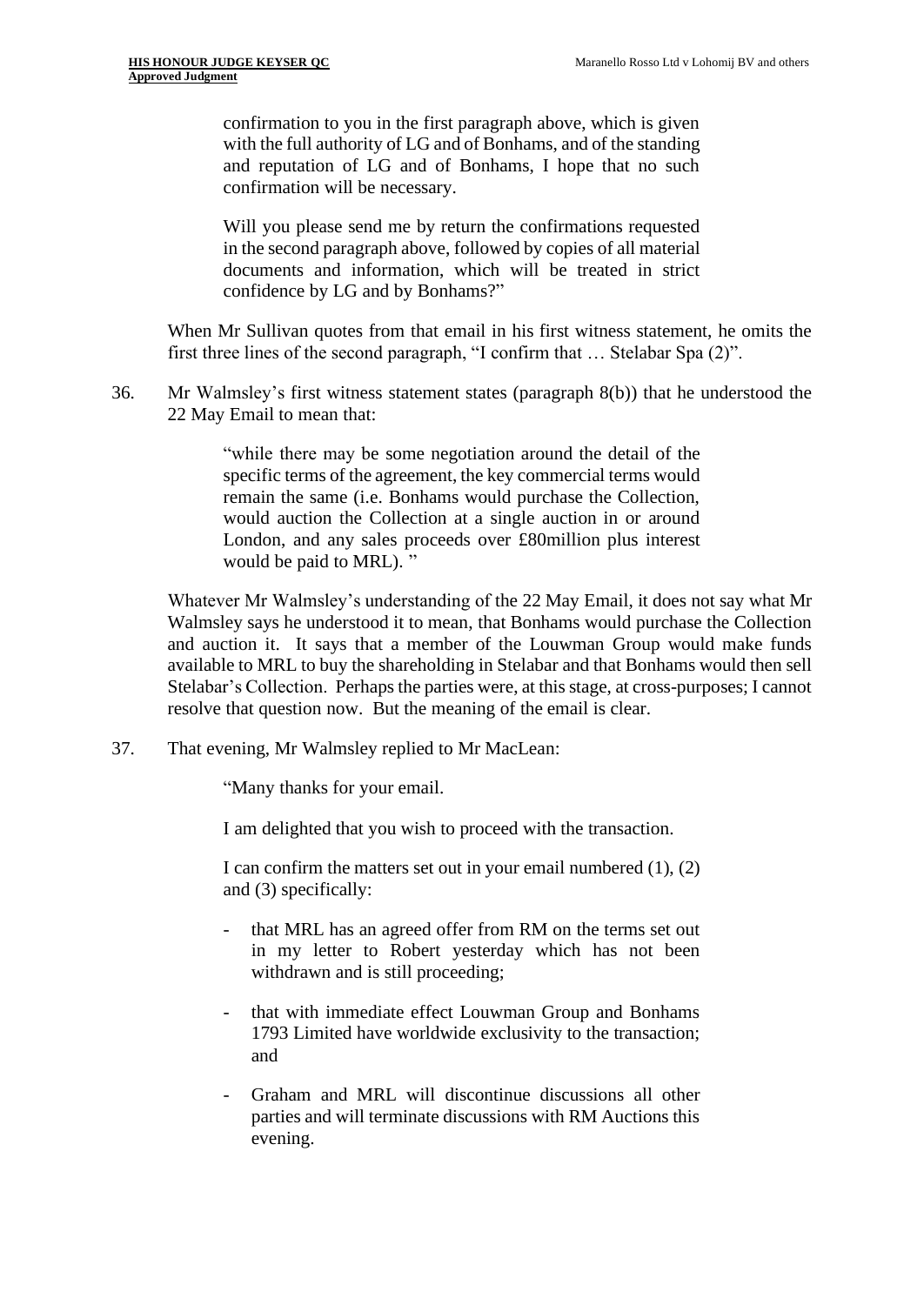Graham and I will get to Milan for Tuesday and I agree that we will do all that is necessary to get the transaction done.

I look forward to working with you over the next week to complete the deal.

I will start sending the DD and other deal documentation to you later this evening."

At Mr MacLean's request, Mr Walmsley provided some further clarification of the confirmations he had given. In an email later that evening he wrote:

"… I also confirm that neither MRL nor Graham Sullivan nor any person or entity associated with them will enter any discussion or negotiation with anyone other than Louwman Group and Bonhams 1793 Ltd in relation to this transaction and will immediately discontinue any discussions or negotiations in relation to this transaction with RM Auctions or any associated person or entity."

- 38. MRL says that, in accordance with the terms of Mr Walmsley's confirmations, it informed RM that it no longer wished to contract with it on the terms previously agreed in principle and broke off discussions with RM. Its case is that by giving, or acting on, the required confirmations it made what it calls "the Exclusivity Agreement", whereby Bonhams and the Louwman Group had exclusivity over the proposed transaction upon substantially the terms that MRL had previously agreed with RM.
- 39. Communications continued over the following days. With his second witness statement, Mr Walmsley produced a number of emails from 23 May 2014. One of them, sent to Mr MacLean and copied to Mr Brooks and Mr Sullivan, set out "summary proposed transaction steps"; these included, after completion of the SPA: "MRL shall then transfer title to the 70 cars to LG on the agreed terms". This supports Mr Walmsley's contention that at this stage he was proceeding on the basis that the Collection would be acquired from MRL. It is contrary, however, to the pleaded case that the agreement was that *Bonhams* would purchase the Collection: Particulars of Claim, paragraph 26.
- 40. On 25 May 2014 Mr Walmsley sent an email to Mr Dan Coppel of Jones Day, the solicitor acting for both Bonhams and Lohomij, which read in part:

"Just in terms of structure, when we met on Friday we were discussing a sale of the cars to your client.

Now that we are dealing with a loan, I probably need to fill in a couple of further gaps, just in case we did not cover everything.

Maranello Rosso Limited has granted debenture security to Capital Hair & Beauty Limited to support the £2m loan advanced to enable exchange to take place.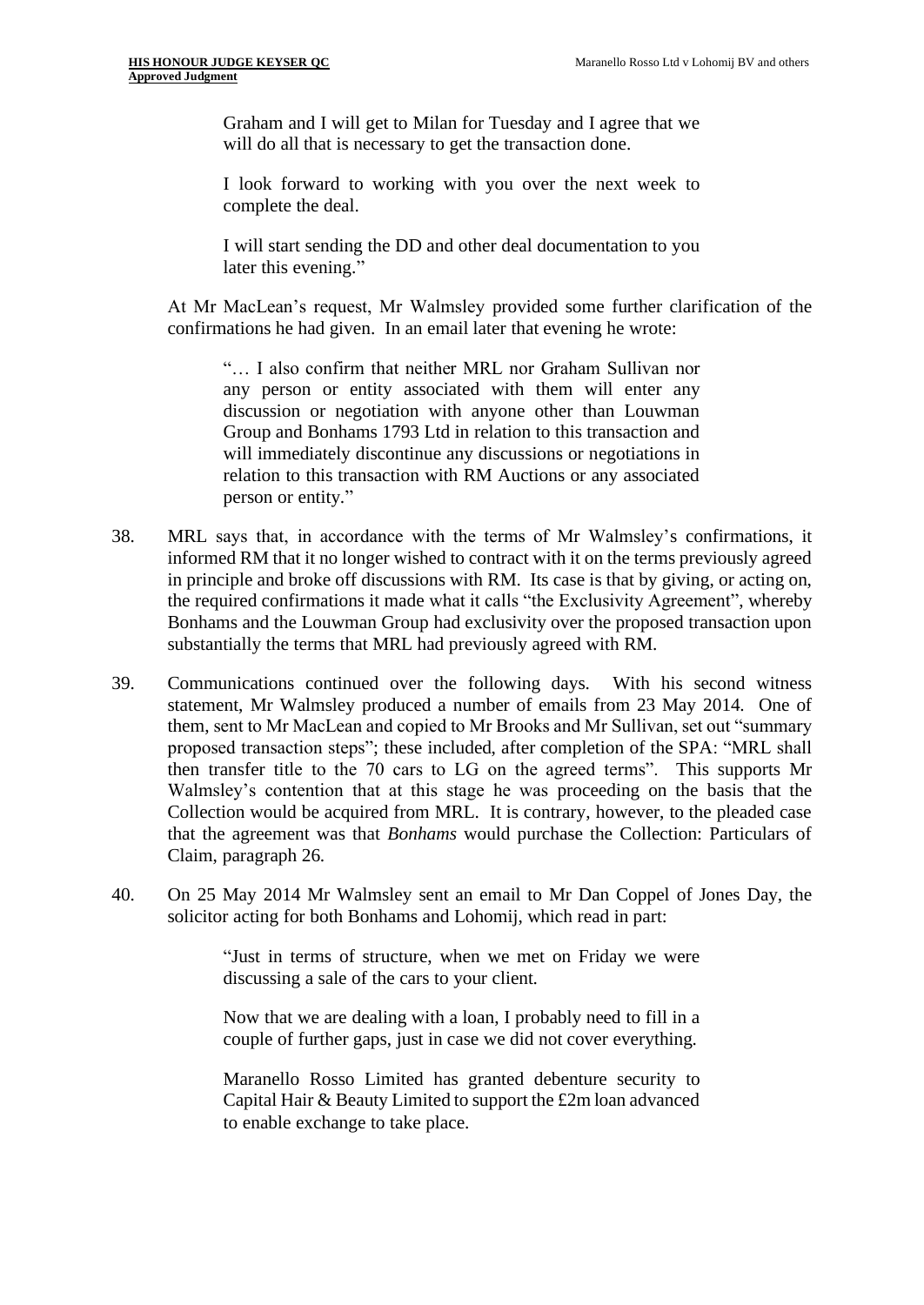The principal amount of the loan will be repaid at completion this week, but a lump sum return of £5m will remain outstanding.

In addition to the loan and security documents that you require, we will also need a intercreditor agreement to reflect the fact that the LG loan, plus interest, plus fee/return will rank in priority to the CHB sums due.

I have copied Mark, who you are aware acts for CHB, please can you copy Mark into correspondence on the loan and security documentation. I will be dealing primarily on behalf of MRL, but Mark will also review from CHB's perspective, although we are effectively working together to get this deal done with you by Thursday morning."

- 41. In his second witness statement, Mr Walmsley states that he sent that email after a conversation with Mr Coppel on the evening of Sunday 25 May, and that it was then that Mr Coppel for the first time said that he had been instructed to work on the basis that a loan was to be provided by Lohomij to MRL to purchase the Collection. Mr Walmsley states that he replied that this was contrary to what had previously been discussed and agreed; that the change of position is reflected in his email; and that he first spoke to Mr Sullivan about the matter on 26 May 2014, when Mr Sullivan was very clear in his rejection of the proposal. Mr Sullivan's second witness statement is to the same effect. In this regard I make the following observations.
	- a) The first witness statements of Mr Sullivan and Mr Walmsley and the Particulars of Claim all clearly indicate that the parties were proceeding on the basis of a purchase by Bonhams, not a loan by Lohomij to MRL, right up until the question of a loan was raised on 27 May 2014. In his second statement Mr Walmsley maintains that he did not say in terms that the question of a loan was *first* raised on 27 May 2014. That is correct, but it was the plain implication of the witness statements and Particulars of Claim.
	- b) The second witness statements were produced because Mr MacLean drew MRL's attention to the email of 25 May 2014 as falsifying the claim that the proposal for a loan was sprung upon MRL on 27 May 2014.
	- c) Mr Walmsley's evidence that his email to Mr Coppel on 25 May 2014 was in response to a conversation in which for the first time a loan had been mentioned—and a conversation in which he responded that a loan was contrary to what had been agreed—is plainly wrong. First, the email raises no objection to a proposal that contradicted what had previously been agreed; nor does it say anything about needing to speak to Mr Sullivan, although the proposal is now said to affect a fundamental aspect of the transaction and Mr Walmsley says that he did not discuss the matter with Mr Sullivan until the following day. Second, Mr Walmsley's email to Mr Coppel was copied to Mr Mark Henry, a partner in Birketts Solicitors, who acted for the holder of a debenture in respect of MRL's assets. Mr Walmsley could not possibly have copied a third party into the email in the circumstances he now says he remembers them to have been. He would have had to get his client's instructions first. Third, the final paragraph makes clear that Mr Henry was already involved on behalf of his own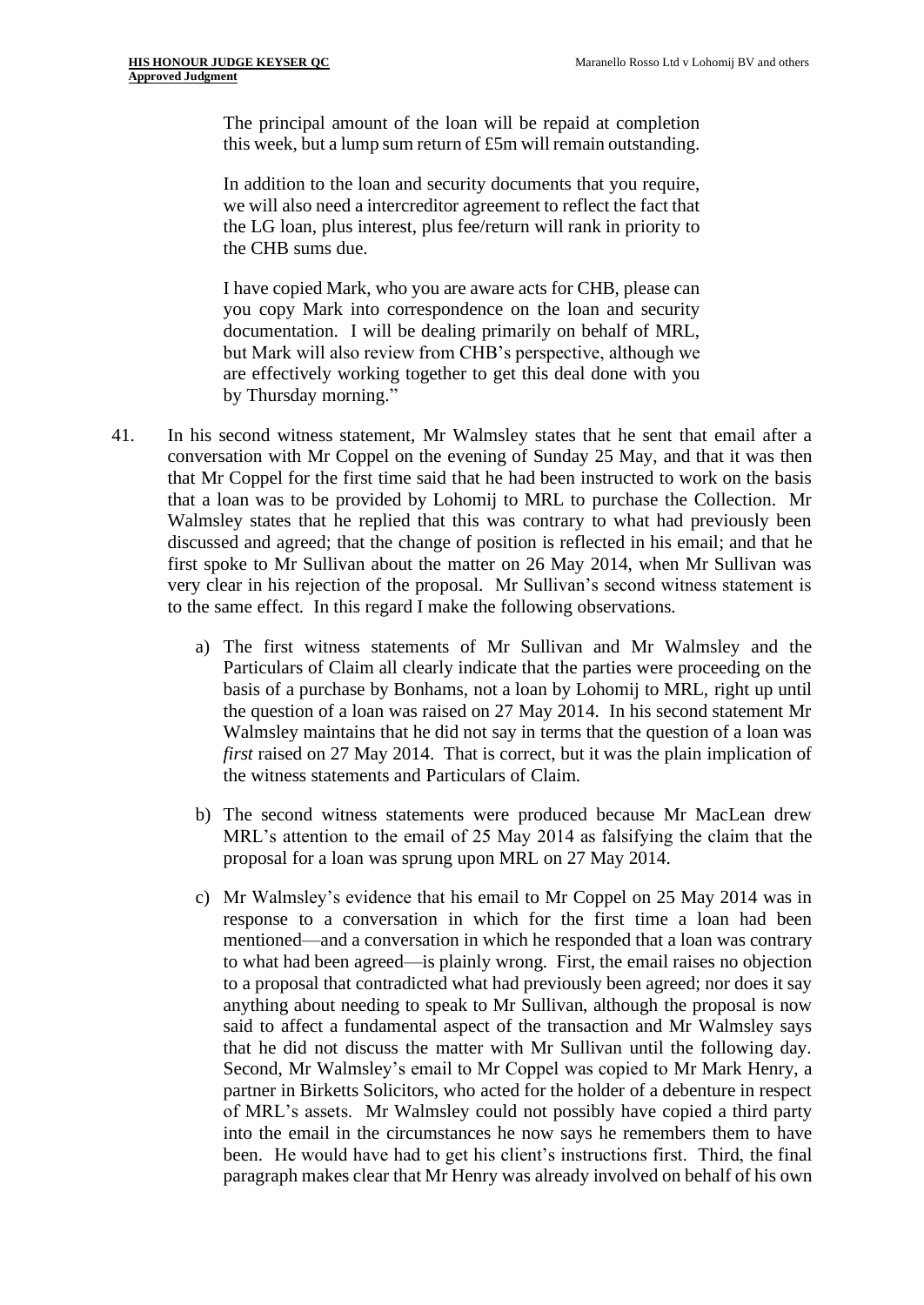client in respect of the security documentation. It is simply incredible, therefore, that Mr Walmsley was first presented with a suggestion of a loan in a conversation on 25 May 2014.

42. A meeting in Milan was arranged for 27 May 2014 between Mr MacLean, Mr Sullivan, Mr Walmsley and MRL's Italian lawyers. On the afternoon of the previous day, 26 May, Mr MacLean sent an email to Mr Louwman setting out a "summary of the deal as it looks at present". The following passages give the gist for present purposes:

> "2. On completion [of the Share Purchase Agreement] LG will lend approximately  $E86$  million to MRL which will use the loan to pay for the shares of Stelabar and stamp duty and related costs. Stelabar will sell the cars to MRL for  $\epsilon$ 65 million which will be left outstanding as a debt due from MRL to Stelabar. ... On completion MRL will consign the cars to Bonhams for sale at the Goodwood Revival in September (or maybe some cars at Quail Lodge in August). On completion the cars will be immediately collected by Polygon and GPS from San Marino and taken to storage in England.

3. The sale proceeds will be used to repay the LG loan and all interest, fees and costs due to LG and any sums due to Bonhams; the balance will be retained by MRL. …

4. We are told that all the steps referred to above have been approved by San Marino and Italian lawyers and tax advisers retained by MRL and by the notary who will be responsible for dealing with the sale of the Stelabar shares to MRL.

…

6. Robert and you must obviously be satisfied that the value of the cars is well in excess of the LG loan amount.

7. I have meetings tomorrow in Milan first with GS, his English lawyer, Ben Walmsley, and their Italian lawyers and then with Andrea Vicari. I think that by the end of tomorrow, we will see in which direction this deal is heading and how it can best be implemented on terms acceptable to LG and to Bonhams."

- 43. Mr Sullivan states that he did not see this email until disclosure in the current proceedings (which is very probably correct) and complains that it is entirely contrary to what had been agreed in terms of matching the terms offered by RM. However, I make the following observations.
	- a) The structure of the transactions described in this email is consistent with the 22 May Email.
	- b) The fact that a loan rather than a purchase of the Collection by Bonhams was proposed is reflected in Mr Walmsley's email of 25 May 2014.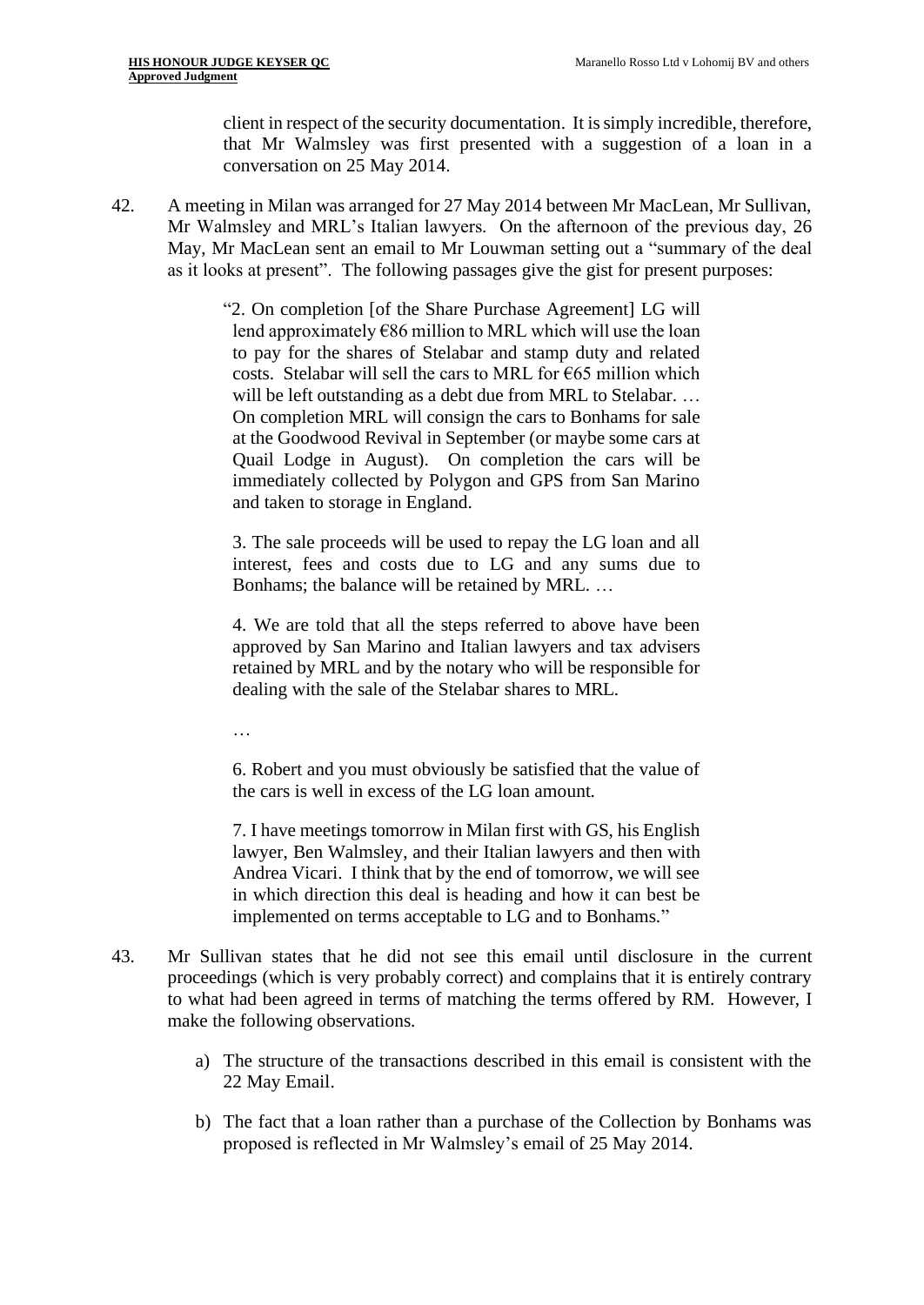- c) Mr MacLean's email records that the scheme of the transactions had been considered by professional advisers instructed by MRL. It is scarcely credible that Mr MacLean would have told Mr Louwman that it had been so considered if it had not been—especially if, as Mr Sullivan purports to believe, those two men were co-conspirators against MRL. It is scarcely credible that Bonhams or Lohomij could have envisaged that a transaction of this sort, concerning overseas companies and the importation and sale of overseas assets, could have proceeded unless MRL had had a chance to take proper advice on the matter. And it is scarcely credible that a meeting with MRL's lawyers in Milan would have been arranged to discuss a transaction different from that on which those lawyers had been instructed.
- d) A further point, made by Mr Weekes on behalf of Mr MacLean, is that this email between supposed co-conspirators is directly contradictory of MRL's pleaded case concerning the conspiracy. Paragraph 117 of the Particulars of Claim identifies the first purpose of the conspiracy that existed from at least May 2014 and being "[t]o auction ten cars in California". Yet the second numbered paragraph in Mr MacLean's email is inconsistent with a conspiracy for that purpose.
- 44. Nevertheless, MRL's case (at least, until the second statements of Mr Sullivan and Mr Walmsley) has been that it was only on 27 May 2014, at a meeting in Rimini, that Mr MacLean informed MRL that Lohomij's preference was to lend money to MRL to complete the SPA, rather than to fund Bonhams' acquisition of the Collection from MRL. Mr Sullivan states: "I immediately refused this suggestion, referring to the terms of the deal that had been agreed in the letter from Mr Walmsley to Mr Brooks" (first statement, paragraph 37). In my view, it will not do to say that we have here a conflict of evidence as to the course of events. MRL's case as to the circumstances in which a loan was first mooted makes no sense on its own terms and is incredible in the light of the documents. (Of course, it is important never to lose sight of the fact that, however the proposal to deal with matters by a loan first arose, MRL did in fact agree to it.)
- 45. On 27 May 2014 Jones Day sent by email to Mr Walmsley the drafts of a facility agreement between LG and MRL, a draft debenture to secure the loan, a draft subordination agreement, and a draft guarantee to be given by Mr Sullivan to LG. The draft facility agreement provided that LG would make available to MRL "a euro term loan facility" (clause 2) and that MRL should apply all amounts borrowed under the facility "towards financing the acquisition of the Target [Stelabar] pursuant to the SPA" (clause 3.1).
- 46. In his first witness statement, Mr Walmsley refers to what Mr MacLean said on 27 May 2014 and to the documentation sent by Mr Coppel on the same day, and says (paragraph 8(c)):

"At one point, on or around 27 May 2014, Mr Maclean indicated that Evert Louwman … would prefer for Lohomij to lend the money to MRL, so that it would purchase the Collection instead of Bonhams, and would retain ownership of the Collection rather than selling it to Bonhams. They even sent draft documents to this effect. I immediately took exception to this proposal as it represented a material change in the terms of the deal that had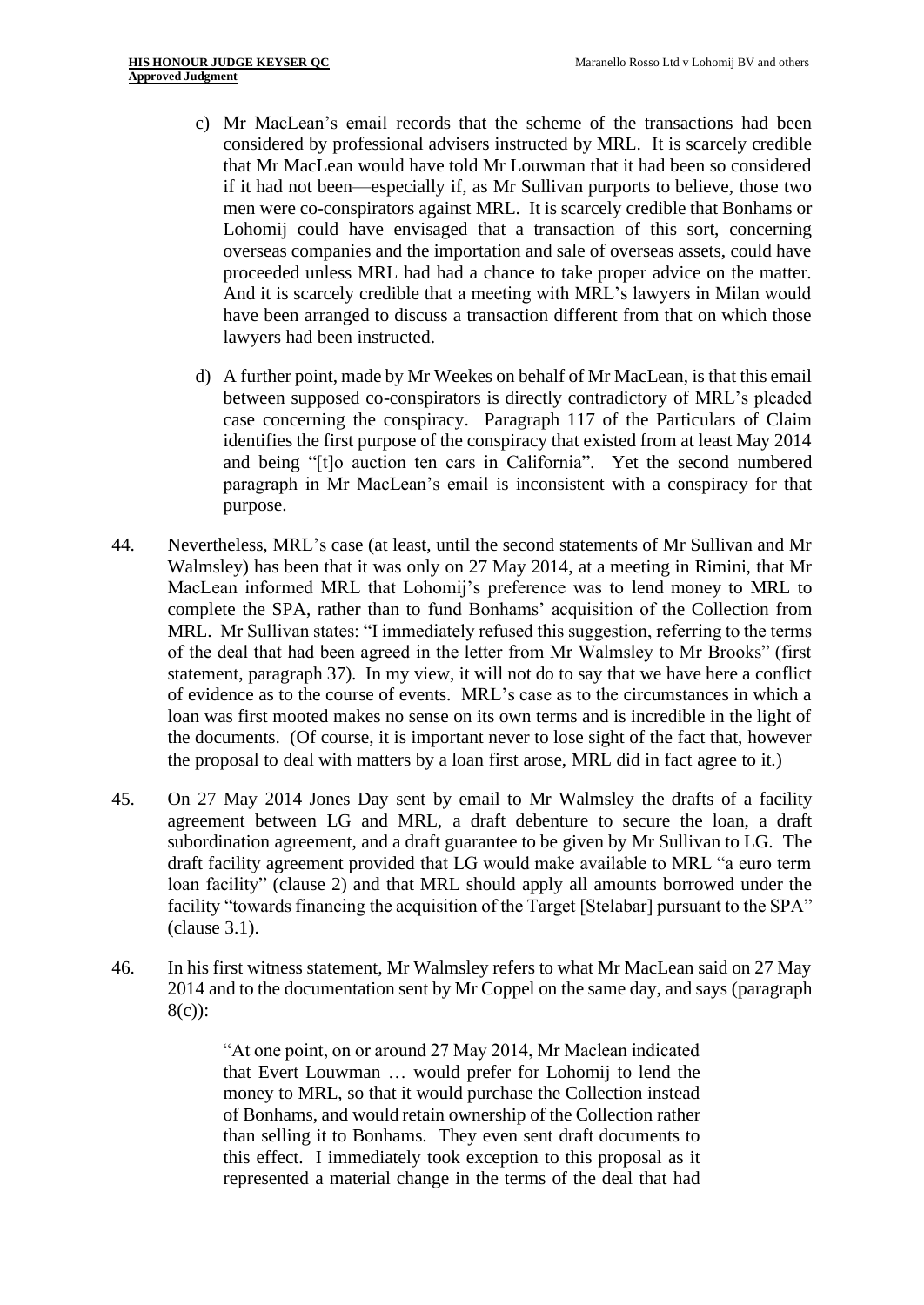been agreed between MRL and Bonhams (and was clearly far riskier for MRL). As far as I recall, we then heard nothing further of this proposal (until the following day) and proceeded upon the previously agreed terms."

The obvious difficulties with that evidence are: first, that it is unsupported by the 22 May Email; second, that it is contradicted by Mr Walmsley's own email of 25 May; third, that it supposes that Mr Coppel and Mr Walmsley were like ships that passed in the night, because Jones Day were providing loan documentation apparently oblivious to the fact that both Mr Walmsley and Mr Sullivan had taken exception to any suggestion of a loan transaction; fourth, that there is an absence of documentation showing Mr Walmsley taking issue with Mr Coppel's drafts or the scheme they embodied; and, fifth, that for reasons indicated above it does not make any practical sense.

- 47. The negotiations also related to what would become the Commercial Agreement between MRL, Lohomij and Bonhams. The first draft of that Agreement, dated 28 May 2014, provided in clause 2.1 that the Cars would be consigned to be sold at auction by Bonhams or one or more of its Affiliates and, in clause 2.2: "The Cars may be sold in one or more auction sales to be determined by Lohomij and Bonhams in their discretion … and MRL shall promptly take all necessary action to facilitate such sales as may from time to time be requested by Lohomij and/or Bonhams …" (Those provisions remained unchanged when the Commercial Agreement was eventually executed.) However, as MRL's solicitors said in a letter before action dated 13 April 2015 ("the Spring Law Letter", discussed below), on account of the very tight time constraints for completing the financing arrangements, it was agreed that finalising the Commercial Agreement would be deferred until after finance had been completed.
- 48. MRL's case is that, when it was told of the proposal that Lohomij would fund the purchase price under the SPA but that Bonhams would not buy the Collection in a backto-back transaction, it rejected the proposal, because it was contrary to what had always been discussed and what was envisaged in the Exclusivity Agreement and because it had the effect of transferring all of the risk to MRL. It says that on the afternoon of 28 May Mr Louwman accordingly instructed that €90 million be sent to Bonhams' lawyers to enable it to purchase the Collection from MRL but that, shortly before midnight on the same day, and hours before MRL's deadline for completing the SPA, he did a volteface (as Mr Brooks is said to have put it, "the greedy bastard [Mr Louwman] had changed the deal"), thereby leaving MRL with no choice but to accept his insistence that the money be loaned directly to MRL. Mr Hilder gives evidence to similar effect (statement, paragraph 7(j)).
- 49. On 29 May 2014 three agreements were executed: the Facility Agreement; a Debenture to secure repayment of the moneys due under the Facility Agreement; and a personal guarantee to Lohomij by Mr Sullivan.
- 50. By the Facility Agreement Lohomij made available to MRL a loan facility of  $\epsilon$ 90m for the purpose of acquiring the Collection. The Loan was repayable in full on 31 December 2014. Clause 3.1 stated the purpose of the Loan:

"The Borrower shall apply all amounts borrowed by it under the Facility towards financing the acquisition of the Target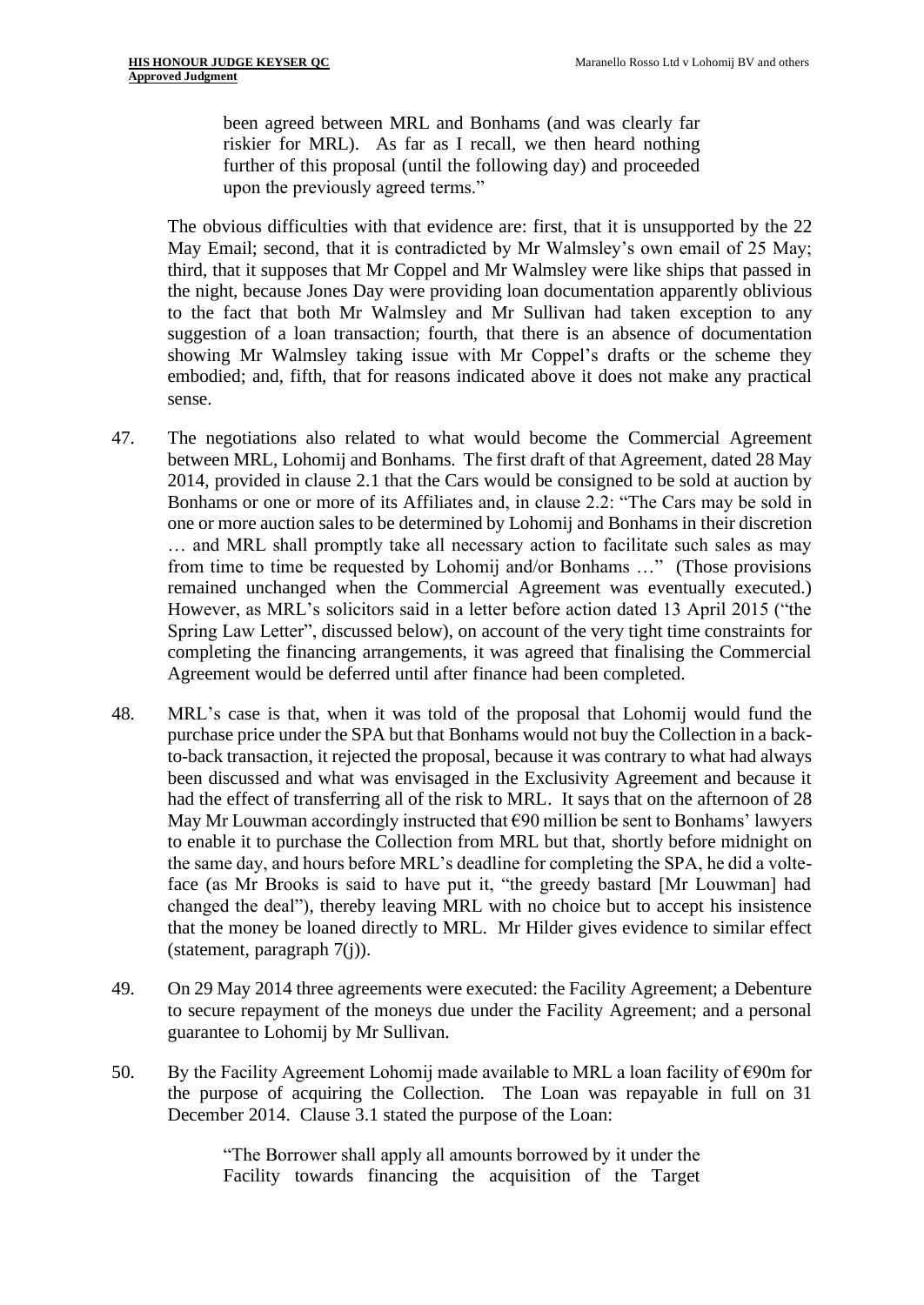[Stelabar] pursuant to the SPA and to make payment of the costs and expenses arising in relation to the acquisition of the Target and its financing …"

The Facility Agreement provided that MRL was to pay Lohomij an arrangement fee of €10m and fixed interest of €3.6m, and that it was to sell the Cars through Bonhams. Clause 14.4 provided that MRL could not dispose of the Cars without the prior written consent of Lohomij.

- 51. On the same day, 29 May 2014, MRL drew down the funds under the Facility Agreement and completed the purchase of Stelabar's share capital pursuant to the SPA.
- 52. The Commercial Agreement was made between MRL, Lohomij and Bonhams on 30 June 2014, though it provided that it was to have retrospective effect as of 29 May 2014. Clause 2 included the following provisions:

"2.1 The Parties agree to consign the Cars to be sold at auction by Bonhams or one or more of its Affiliates (the 'Auction House').

2.2 The Cars may be sold in one or more auction sales to be determined by Lohomij and Bonhams in their discretion ('Auction Sales') and MRL shall promptly take all necessary action to facilitate such sales as may from time to time be requested by Lohomij and/or Bonhams …

2.3 The Cars listed in Appendix A shall be sold without reserve by Bonhams & Butterfields at Quail Lodge on or about 14 August 2014. The Cars listed in Appendix B shall be sold by Bonhams on or about 13<sup>th</sup> September 2014 at the Goodwood Revival.

2.4 No Cars may be sold by private treaty without the prior written consent of each of MRL and Lohomij.

2.5 The reserve price for each Car shall be determined between Lohomij and Bonhams in their reasonable discretion, but in full consultation with MRL.

2.6 Lohomij and Bonhams shall be entitled to determine that all Cars estimated at a valuation of less than £1 million may be sold without a reserve price. In the case of any other Car, Lohomij and Bonhams, acting reasonably, shall together determine a reserve price below which the relevant Car shall not be sold."

Clauses 2.1 and 2.2 had been contained in the earlier drafts of the Commercial Agreement, but clause 2.3 had not been included in a prior draft.

53. On the same day, 30 June 2014, a further agreement ("the Consignment Agreement") was made between MRL and B&B for the consignment to B&B of the 10 cars to be sold at Quail Lodge.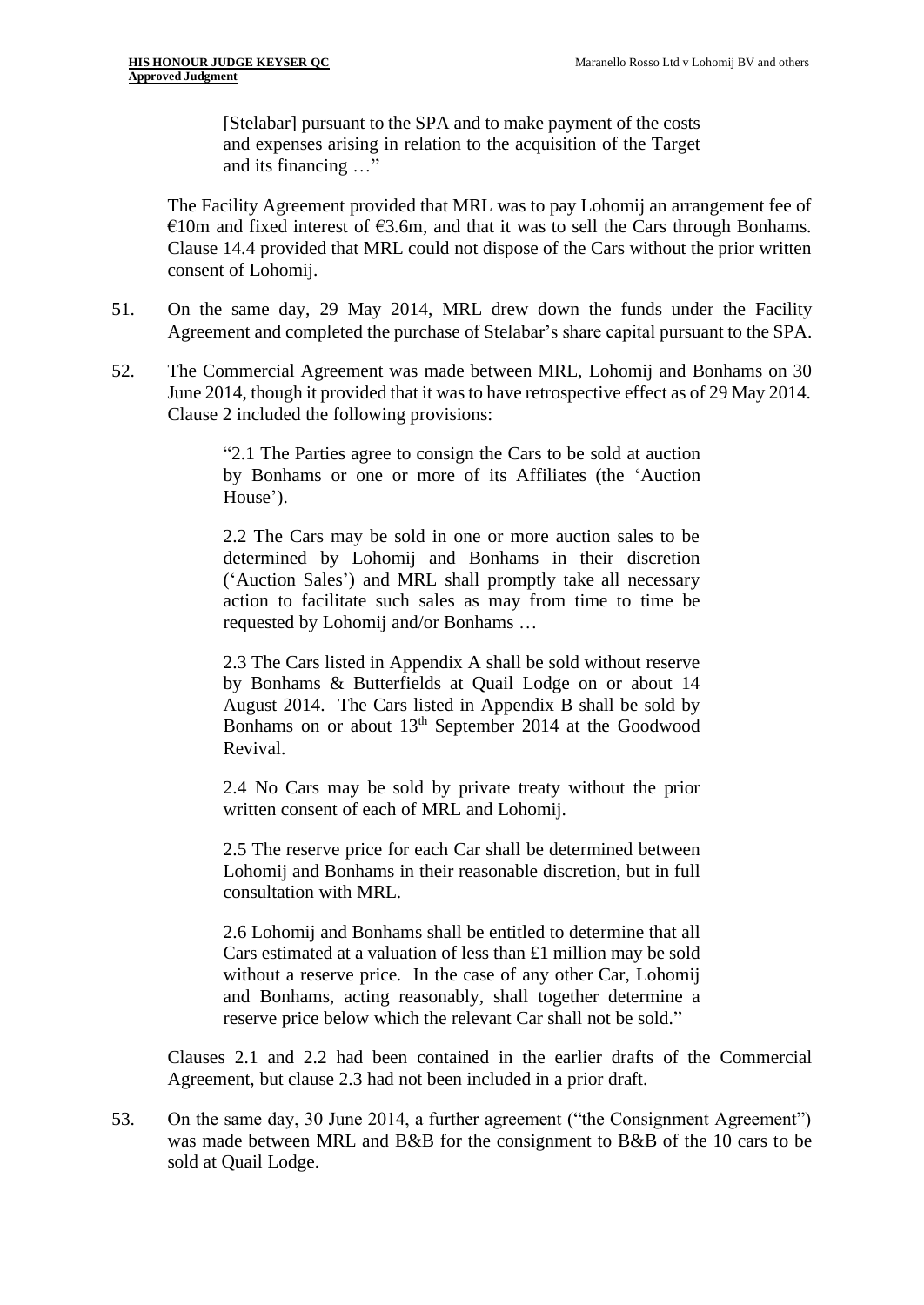- 54. There is an issue as to the course of the discussions that resulted in the execution of the Commercial Agreement and the Consignment Agreement.
	- 1) The evidence of Mr Sullivan is that all discussions since 21 May 2014 had been on the same basis as Mr Brooks had set out in his letter of 14 February 2014, namely that the Collection would be sold together at a single auction in or around London, probably at Goodwood, in order to achieve the best price. He states that on 30 June 2014, when he, Mr Walmsley and Mr Hilder met Mr Brooks and Mr MacLean for what was expected to be a simple meeting to sign the Agreements and discuss the forthcoming auction, Mr Brooks announced out of the blue that ten of the most important and valuable cars, including the Ferrari 250 GTO that was the prize of the Collection, would be sold at auction in California without reserve. Mr Sullivan states that a heated discussion ensued, in which Mr Brooks and Mr MacLean attempted to persuade him that this course of action was in the best interests of MRL; eventually, when he and his colleagues remained unconvinced, Mr Brooks and Mr MacLean told them that, if they did not agree, Lohomij would simply wait for MRL to default under the Facility Agreement and would then foreclose in accordance with the terms of the Debenture and sell the Cars through Bonhams anyway. "Despite my significant objections, I felt that MRL had no choice but to accept these new terms. We had been ambushed again" (Mr Sullivan, first statement, paragraph 61). Mr Hilder gives evidence to similar effect (statement, paragraph  $7(m)-(q)$ ).
	- 2) The Bonhams Defendants, Mr Brooks and Mr MacLean all deny that there was any fundamental last-minute change or ambush. They say that the possibility of a sale of selected cars at Quail Lodge, in the interests of achieving an earlier sale of some Cars, generating publicity for the subsequent auction of other Cars, encouraging bids from the American market, and mitigating tax consequences for MRL, had been discussed earlier in June 2014. By way of example, by email on 9 June 2014 Mr MacLean wrote to Mr Walmsley and Mr Sullivan:

"We need now to determine the EU tax treatment of the cars. I suggest you discuss this further with Eversheds. It seems that EU tax i.e. VAT will be payable  $-$  it may be that 'no EU duty is payable' but this is meaningless as on import into the EU from any country in the world VAT is the only tax or duty payable.

The cars can be imported into the UK using Bonhams' bond (subject Bonhams' and HMRC's approval) so postponing the payment of tax which should be available at the concessionary rate of 5% for historic cars. Tax would then be payable by the buyer on any car which remains in the EU after sale. This may be a deterrent to some buyers.

The alternative is to sell the cars in the US where duty at 2/2.5% is payable on import (no deferment) but will eventually be refunded after US customs delays and less a handling charge which they make.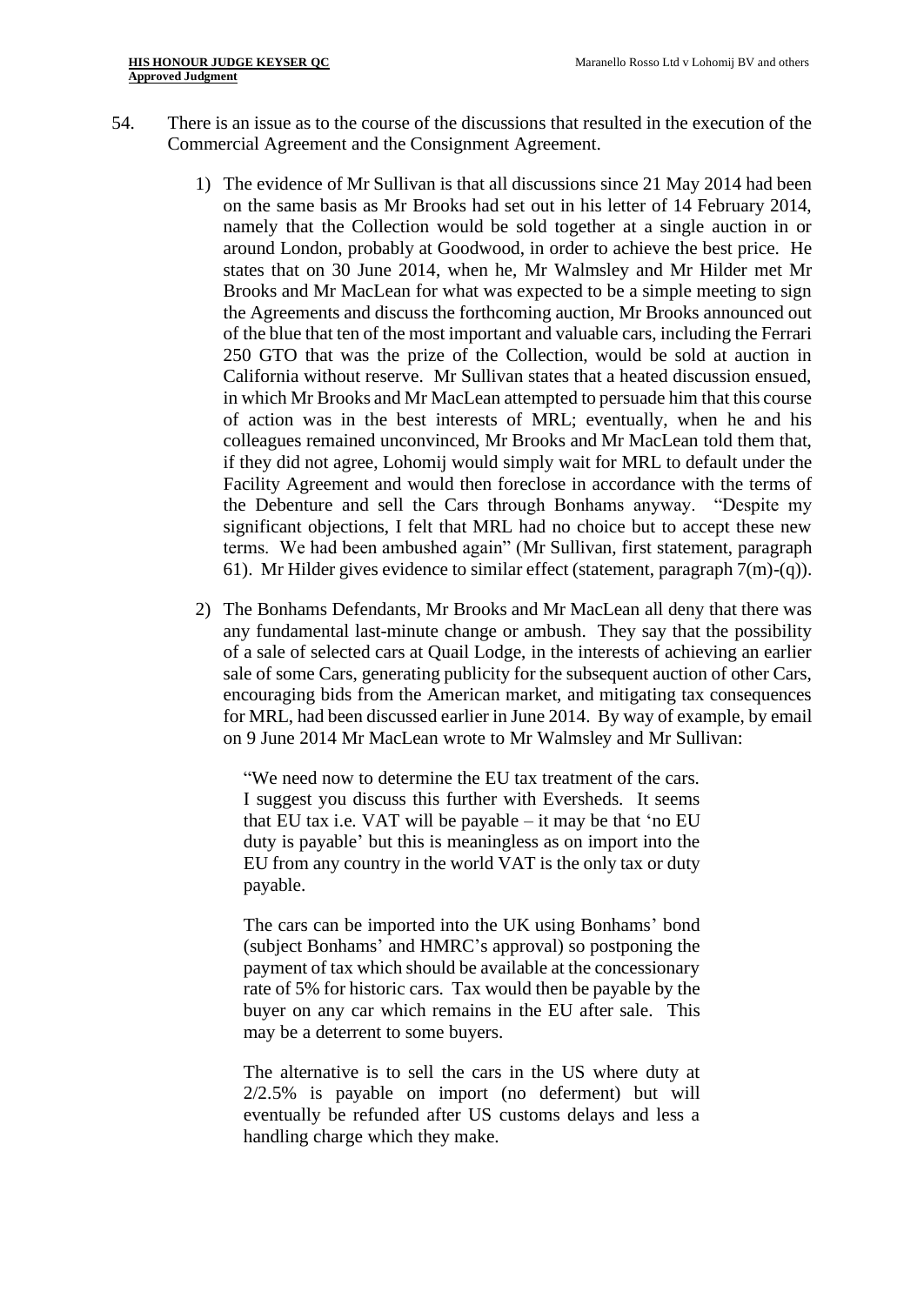We nee<sup>[d]</sup> to decide on these issues soon and to agree a sales programme."

(Mr Sullivan acknowledges that he would have seen that email, but he says that he would not have taken much notice of it, because "by then the plan had been long agreed": first statement, paragraph 69.) Mr Brooks and Mr MacLean also deny that they threatened that, if MRL did not agree to the proposed terms, Lohomij would simply wait for MRL to default under the Facility Agreement and would then foreclose and sell the Cars through Bonhams. Mr MacLean (first statement, paragraph 61) states that it would have "defied all commercial logic" and been "ludicrous" to make such a threat at the outset of a potentially valuable commercial relationship.

- 3) The defendants observe, further, that MRL, whose solicitor Mr Walmsley was present on 30 June 2014, did enter into both the Commercial Agreement and the Consignment Agreement and, far from seeking to impeach them, actually seeks in these proceedings to enforce the Commercial Agreement.
- 55. At the auction at Quail Lodge on 14 August 2014 ("the Auction"), 10 cars were sold for a total of US\$59.95 million (hammer price), which included what was then a world record figure of \$34.65 million (hammer price) for the Ferrari 250 GTO. MRL says that the total realised was significantly less than Mr Brooks' assurances and the projected sales values provided by RM had led it to expect. MRL makes a number of complaints of misconduct against the Bonhams Defendants and Mr Brooks in respect of the conduct of the Auction, including in particular the following allegations:
	- a) The very fact that the Auction was held in California rather than the UK, though it was in the Bonhams Parties' own interests, was likely to and did result in the achievement of lower prices. (The location of the Auction was, however, specified in both the Commercial Agreement and the Consignment Agreement.)
	- b) No reserve price was allocated to any of the Cars. (This, again, was in accordance with both the Commercial Agreement and the Consignment Agreement.)
	- c) The arrangement and conduct of the Auction were incompetent: insufficient time was allowed to promote the sale of the cars properly; the date of the Auction clashed with other auctions; the bidding for the Ferrari 250 GTO was started at \$10 million, which was far too low; that Car, although the prize lot, was sold as lot 3 out of 10 instead of being reserved to the end; and B&B did not inform MRL that one significant potential bidder, Mr Les Wexner, was currently boycotting auctions conducted by Bonhams.
	- d) On the day before the Auction, MRL received an oral offer from Mr Bernhard Mayr to buy the Ferrari 250 GTO for  $642$  million (\$57 million) provided the sale took place privately. Mr Brooks informed MRL that Lohomij, whose consent was required before the offer could be accepted, did not consent to the proposed sale; and he said that he was confident that a price of \$60-\$80 million would be achieved at the Auction. In the event, the Car was sold at the Auction for a significantly lower price to Mr Carlos Monteverde, a long-time acquaintance of Mr Brooks. The reason for the refusal to permit the sale of the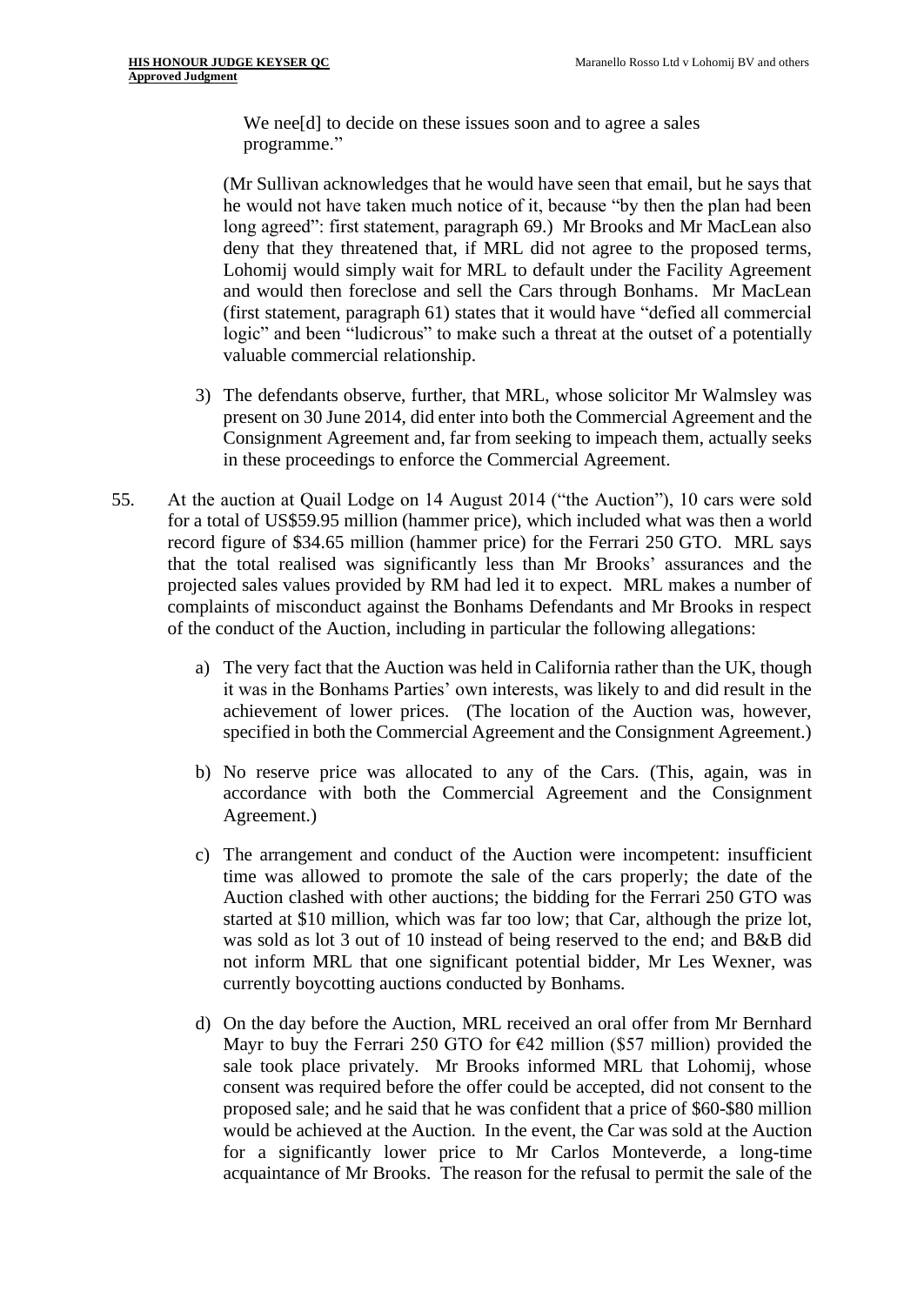Car privately was (MRL alleges) that the Auction would generate significant positive publicity for the Bonhams Parties, to the financial advantage of Mr Brooks and Mr Louwman.

- e) Prior to the Auction, and unbeknown to MRL, Mr Brooks agreed a special payment plan with Mr Monteverde. This payment plan was contrary to MRL's interests, in particular because it involved the extension of credit until a date after the loan under the Facility Agreement fell due for repayment. Further, the offer of special payment terms was unlawful under Californian law, because no offer of identical terms was made to the other bidders. (B&B had also agreed a payment plan with another potential buyer of the Ferrari 250 GTO, a Mr Adrian Labi, again with a final payment date after MRL was required to repay the loan from Lohomij.)
- 56. In this judgment, I proceed on the assumption that MRL's complaints concerning the conduct of the Auction are correct, though they are contested.
- 57. On 13 September 2014 17 of the remaining 60 Cars were sold at the Goodwood Revival for a total of £2.5 million. MRL alleges that, in breach of the Commercial Agreement, Bonhams nevertheless refused to sell the remainder of the Collection on that occasion.
- 58. In November 2014 a further four cars were sold at an auction at New Bond Street.
- 59. On 21 November 2014, by the "First Amendment", the Facility Agreement was amended so that Lohomij advanced a further  $\epsilon$ 2m to enable MRL to acquire an alleged duplicate chassis for one of the Cars (usually referred to by its chassis number, #0818), with a view to increasing the value of that Car.
- 60. On 31 December 2014, when the Loan fell due for repayment, the term for repayment of the outstanding balance of €56.46m was extended until 31 May 2015 by the "Second Amendment" of the Facility Agreement.
- 61. A further 14 Cars were sold by the end of March 2015.
- 62. By a letter dated 13 April 2015 (the Spring Law Letter), Spring Law, the solicitors then acting for MRL, intimated a claim against Bonhams "for negligence and breach of contractual and common law duties relating to the significant losses suffered by MRL directly resulting from Bonhams promotion and conduct of the Auction." MRL's losses were said to exceed £20m. The Spring Law Letter is important, and I shall set out extensive passages from it. The case relating to Bonhams' alleged breaches of duty was set out in the following passages:

"Bonhams was negligent in its promotion and execution of the Auction for the following reasons:

(i) recommending and insisting that all ten Cars be sold without reserve;

(ii) failing to allow sufficient time to properly promote the sale of the Cars;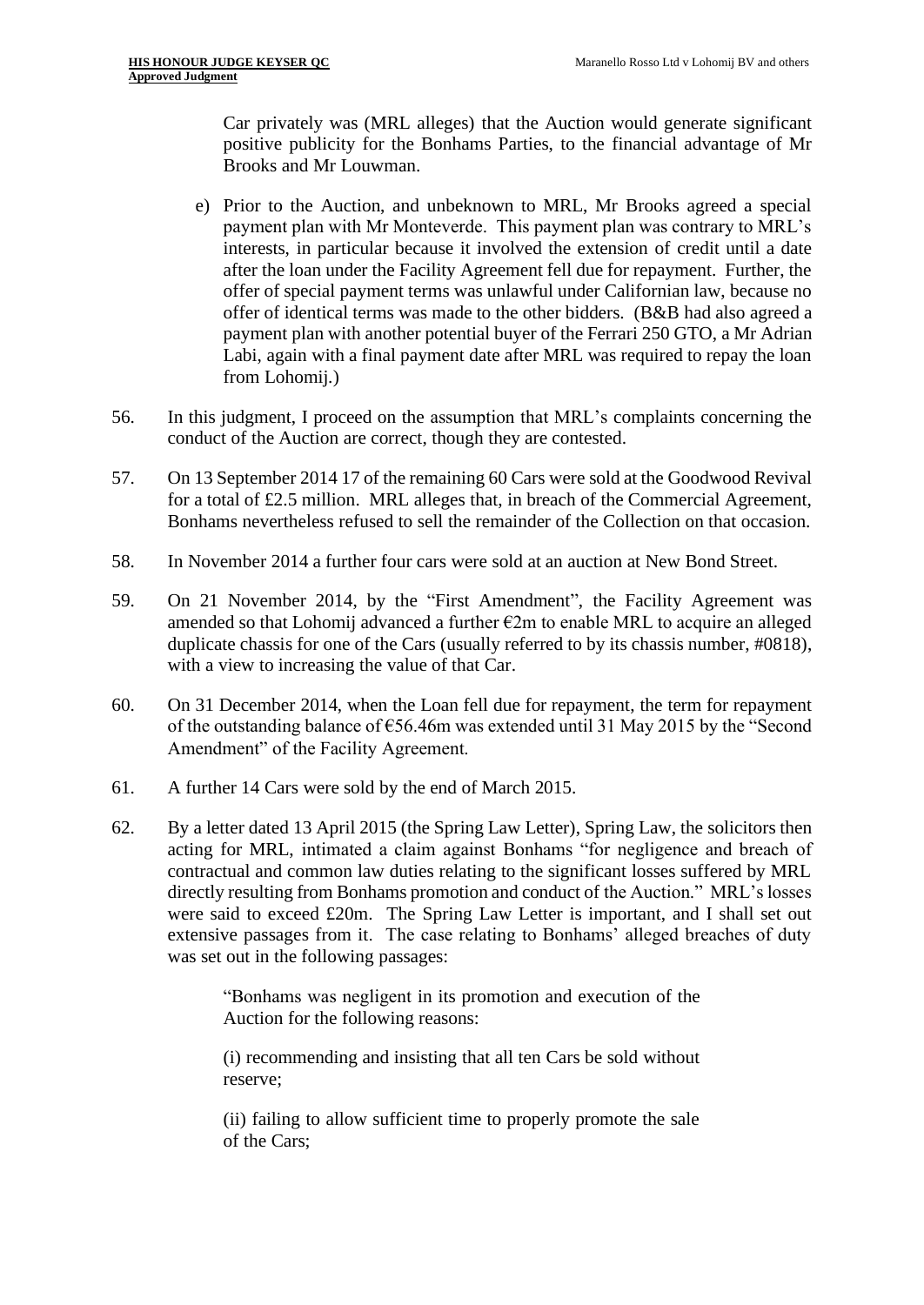(iii) failing to contact the parties previously in negotiations with MRL to acquire the Cars; and

(iv) selecting Quail Lodge in California, USA as the venue for the Auction of the Cars.

…

Unfortunately, the strategy of having no reserve prices meant that the Auction was a disaster. This was compounded by an inadequate period of time to allow for the proper marketing of the Cars and the choice of the USA as the venue for the Auction.

The Cars sold at Quail Lodge sold for an aggregate price, including buyer's premium of US\$65,945.000. This aggregate price achieved for the Cars at the Auction was approximately £22,000,000 less than the private offers received by MRL, £21,000,000 less than RM Auctions projected sales values and more than £19,000,000 less than MRL's independent valuation of the Cars.

As stated earlier in this letter and for the reasons outlined, Bonhams was negligent in its promotion and execution of the Auction.

In addition, Bonhams owed MRL a special duty of care as experts and specialist auctioneers of vintage cars and as MRL's agents. The unique circumstances of the transaction whereby a significant shareholding in Bonhams is held by the same beneficial owners as Lohomij B.V., MRL's secured lender, means that MRL was beholden to Bonhams in a way that they would not have been with any other auctioneer.

Addressing each of the individual headings of negligence:

(i) In no other circumstances would MRL have agreed to sell the majority of its very valuable assets by way of auction without reserve. Indeed in relation to the highly unusual nature of offering such a valuable lot without reserve, Mr Brooks, when asked 'Why is it a big deal that it is being offered without reserve?' in response to a question raised by a journalist replied: 'I think people were surprised that sellers would be prepared to put a car of this significance and value forward for sale without reserve, that is a little unusual. I believe however it was a logical decision and I hope and believe their confidence in the marketplace will be justified by the results.

It is clear from the facts of this matter, that it was not 'the sellers' who were prepared to offer any car for sale without reserve, but Bonhams who forced MRL into a position where they had no option but to rely on Bonhams as to the timing and strategy of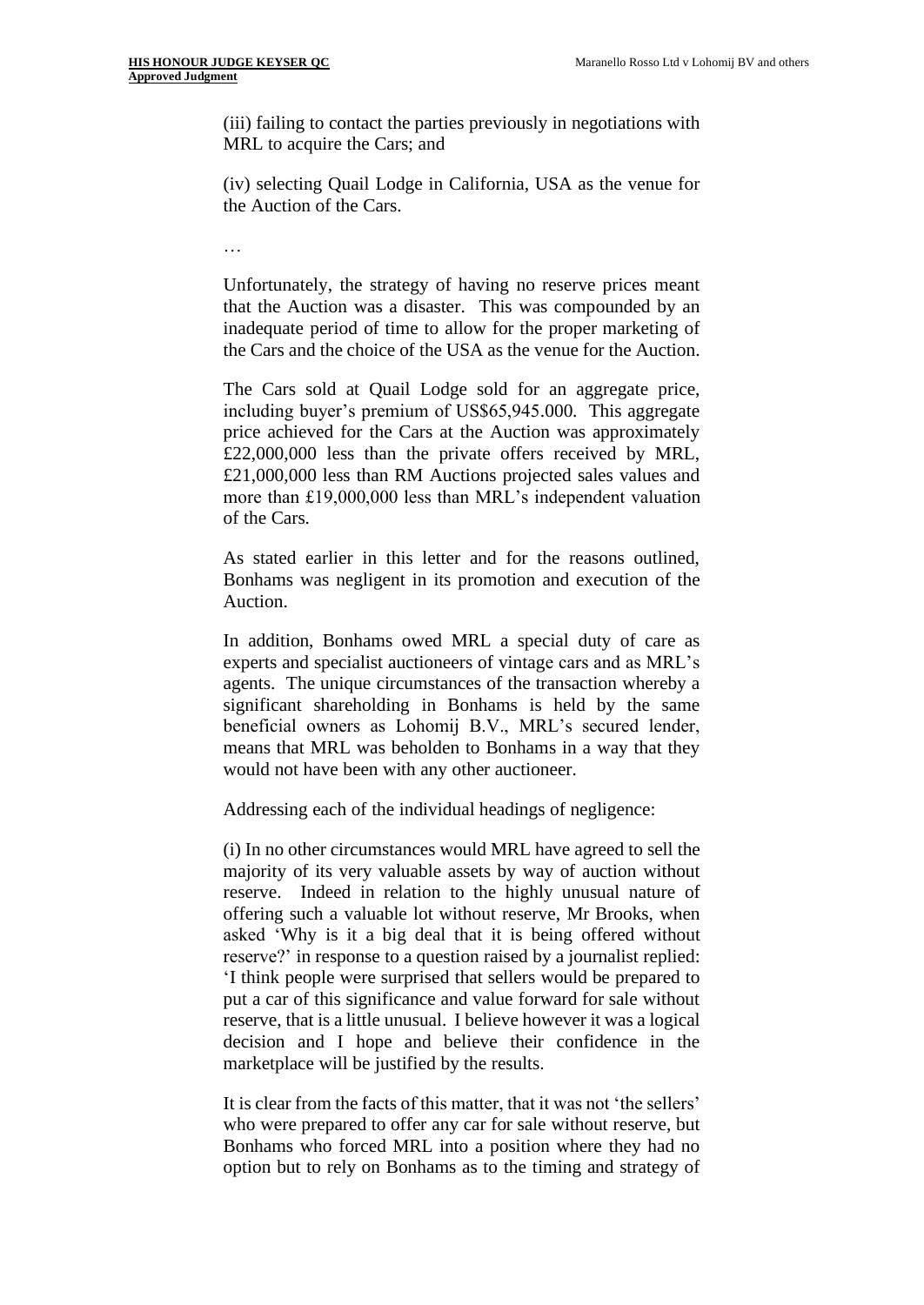the sale process. There is no doubt, that any expert in this field would recommend a reserve price. It was entirely unreasonable for Bonhams to propose that the Cars be sold without reserve and Bonhams were negligent in recommending such.

If the Cars had reserve prices, either the Cars would have sold at prices acceptable to MRL or the Cars would have been returned to MRL who, in turn, could have then sold them privately. MRL would have then suffered no loss.

We understand that the day before the Auction itself, so worried was Mr Brooks about the sale of the Ferrari 250 GTO and the low interest from credible buyers, that he proposed to Mr Sullivan that a mutual contact who was present in California be asked to bid on that Car and that he would be financed if required if successful. Such practice is unlawful in California and Mr Brooks withdrew his proposal on the morning of the Auction intimating that he has resolved the matter. Mr Brooks nervousness ahead of the Auction was in stark contrast to the confidence previously displayed by Mr Brooks when recommending no reserves and potential sale prices for the GTO alone of '\$50m, \$60m or even \$70m…'.

Further, in selling the Cars without reserve, Bonhams were guaranteed to sell the Cars and, therefore, guaranteed to receive buyer premium. After all, the disaster for MRL still netted in excess of US\$6m for Bonhams in fees.

To compound the reckless manner in which the Cars were sold, we understand that Bonhams agreed preferential payment terms with the ultimate buyer of the Ferrari 250 GTO such that he could part exchange other cars in lieu of paying cash and pay for the balance over a twelve month period. We find it extraordinary that such an arrangement could be put in place with only one potential buyer and without the proper prior agreement of the seller.

(ii) Any prudent and reasonable auctioneer would allow more than three weeks to promote a collection of cars with an estimated value of £50-60m. Mr Brooks himself, by way of letter dated 14 February 2014 to Mr Sullivan when initialling proposing terms for Bonhams to sell the Collection, emphasises the need for a 'massive, worldwide and comprehensive advertising campaign' for the Collection. Bonhams had previously advised a minimum three month marketing period to MRL. Its decision to try and promote the Ferrari GTO in a six week period globally and the other nine Cars in less than four weeks was disastrous for MRL.

It is clear that, although the Catalogue is an impressive document, testament to the quality of the ten Cars, its production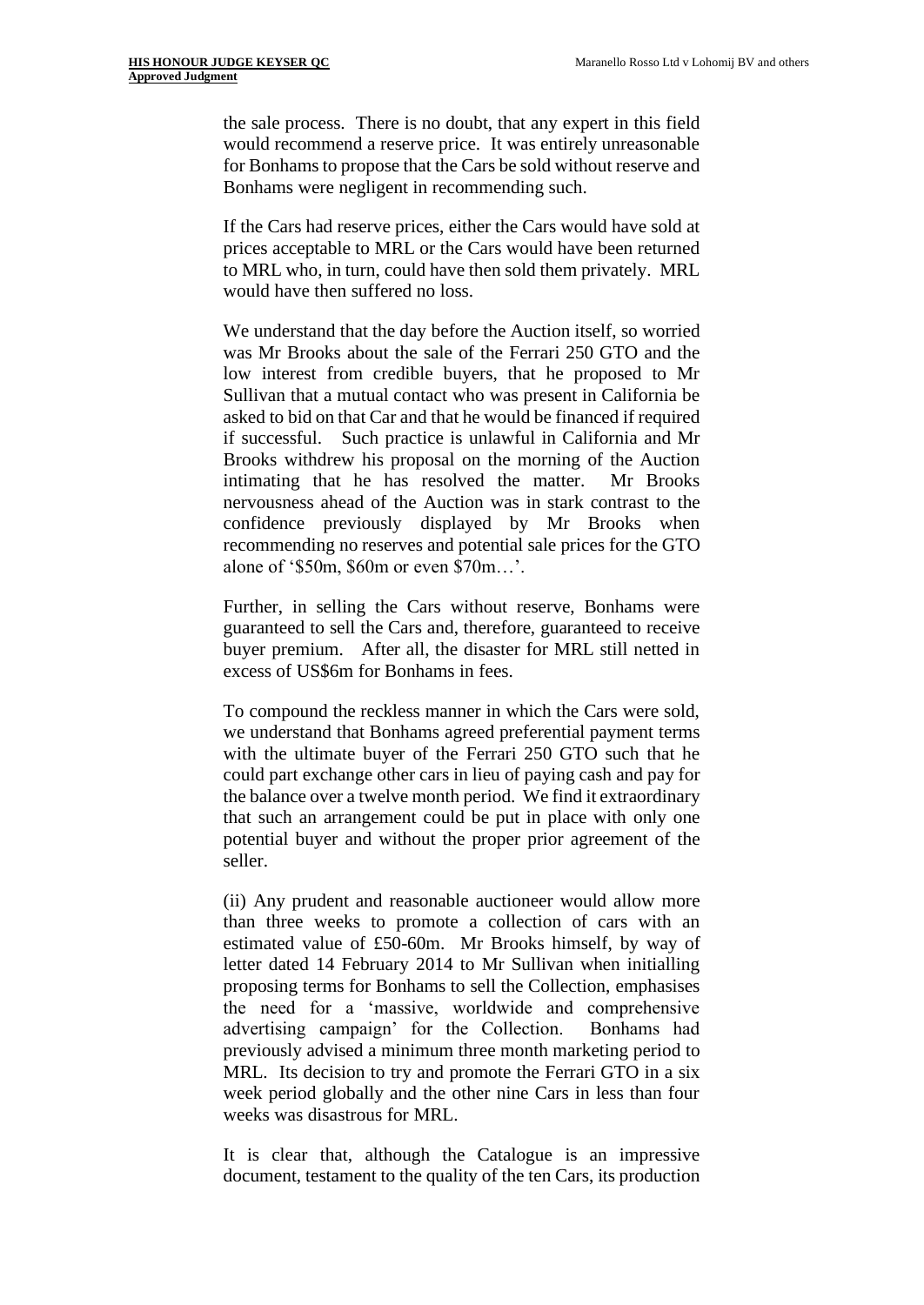in print a mere two weeks before the Auction Date and a total marketing period of six weeks was negligent.

In simple terms, Bonhams did not allow itself sufficient time to generate the interest required to sell a collection of ten cars as valuable as the Cars.

To further compound matters, MRL have since been advised that Bonhams were engaged in a dispute with a Mr Wexner who would have been a buyer of many of the Cars at much higher prices than were realised had it not been for his pending action regarding a 375plus Ferrari previously sold by Bonhams. Bonhams withheld this crucial information from MRL.

(iii) MRL provided Bonhams with a detailed contact list of more than a dozen parties who were interested in acquiring all or certain of the cars within the Collection. Prior to completion of the acquisition of Stelabar SpA, the single biggest stumbling block to competing any deal had been the corporate structure within which the Cars were owned and the jurisdiction that they were located. Following completion of the transaction, both of those impediments were removed and many of those parties were keen to progress with negotiations. Bonhams, as part of the agreed terms set out in the Agreement, insisted that MRL itself cease all discussions and pass them on to Bonhams as a sole sales and communication channel. Bonhams, however, did not follow up with those discussions on the grounds that it was their negligent opinion that the Auction was the best way to realise the maximum value for the Cars. Further, it seems that Bonhams did not even contact these prospective buyers to ensure that they had all the necessary auction information.

(iv) The Maranello Rosso Collection was widely known within Europe. The decision to sell ten of the most valuable and prestigious cars on the west coast of the USA was not a reasonable one.

In the USA, Bonhams are, at best, the third largest auction house for vintage cars. …

It was a unanimous decision by all the auction houses who had knowledge of the Collection, that the Collection must be auctioned in London and that was why MRL chose Bonhams. If the advice had been that the best venue was the USA, MRL would have elected to go with the largest auction house for vintage cars in the USA, RM. Using Bonhams in the USA was akin to using a smaller and lesser known auction house like Coys in the UK.

It is MRL's contention that Bonhams were solely motivated by the publicity that would be generated for Bonhams itself in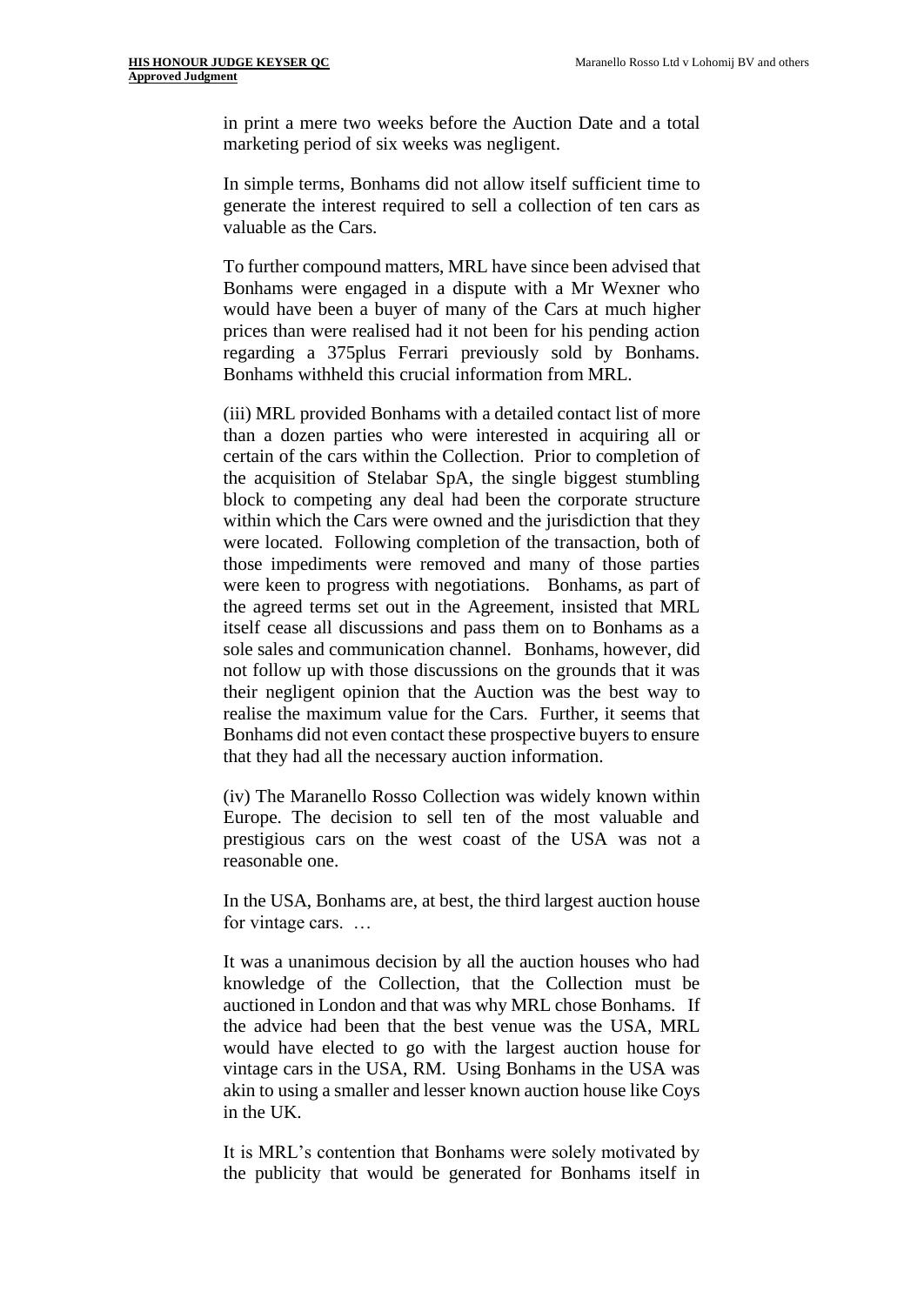selling the Cars without reserve and in the USA. Bonhams are lesser known in the USA as an auction house for vintage cars and the Maranello Rosso Collection presented a unique opportunity for Bonhams to promote themselves in the USA.

Indeed, since the Auction, both in its immediate aftermath and since, Bonhams have made much of the auction world record price achieved for the Ferrari 250 GTO whilst ignoring the obvious fact that it was sold for a sum significantly below any sensible reserve price for that car, never mind its true market value or the level of offers being previously negotiated.

… Unfortunately, it is clear that Bonhams went against their own recommendation in selecting the USA, the simple rationale being that it suited their own purposes and not those of its client.

We are aware that during the period of late Spring and early Summer, Bonhams were seeking bids to acquire the company. It is quite obvious that the guaranteed fee income from selling valuable items without reserve together with the increased publicity of holding the Auction in the USA was hugely beneficial to Bonhams at that point in time in terms of increasing or preserving its own valuation and its attractiveness as an acquisition target. We note that just before the Auction, press stories were emerging about the number of bidders being reduced to one. It seems that Bonhams focus on its own sale process led to a conflict with it acting in the best interests of its clients.

…

MRL's substantial losses are directly attributable to Bonhams negligence and its breach of the duty of care it owed to MRL.

MRL's loss is compounded by Bonhams greatly profiting from the decisions made both in terms of the large fees received from the sale of the Cars and the global publicity Bonhams generated for themselves from undertaking the Auction and publicising the world record auction price achieved for the Ferrari 250 GTO. Bonhams, however, are well aware that its world record boasts ring hollow with vintage car experts everywhere who fully understand the failure of the no reserve strategy.

Following the 2014 sales, Bonhams approach to the Collection has compounded MRL's loss. Bonhams clearly had no strategy for the Collection as a whole and merely cherry-picked the Cars that suited its own purposes best for promotion of itself in the USA. Bonhams has undervalued the remaining cars and MRL has now had to adopt an approach of privately selling the balance of the cars to avoid further losses, which will result in additional third party fees and costs."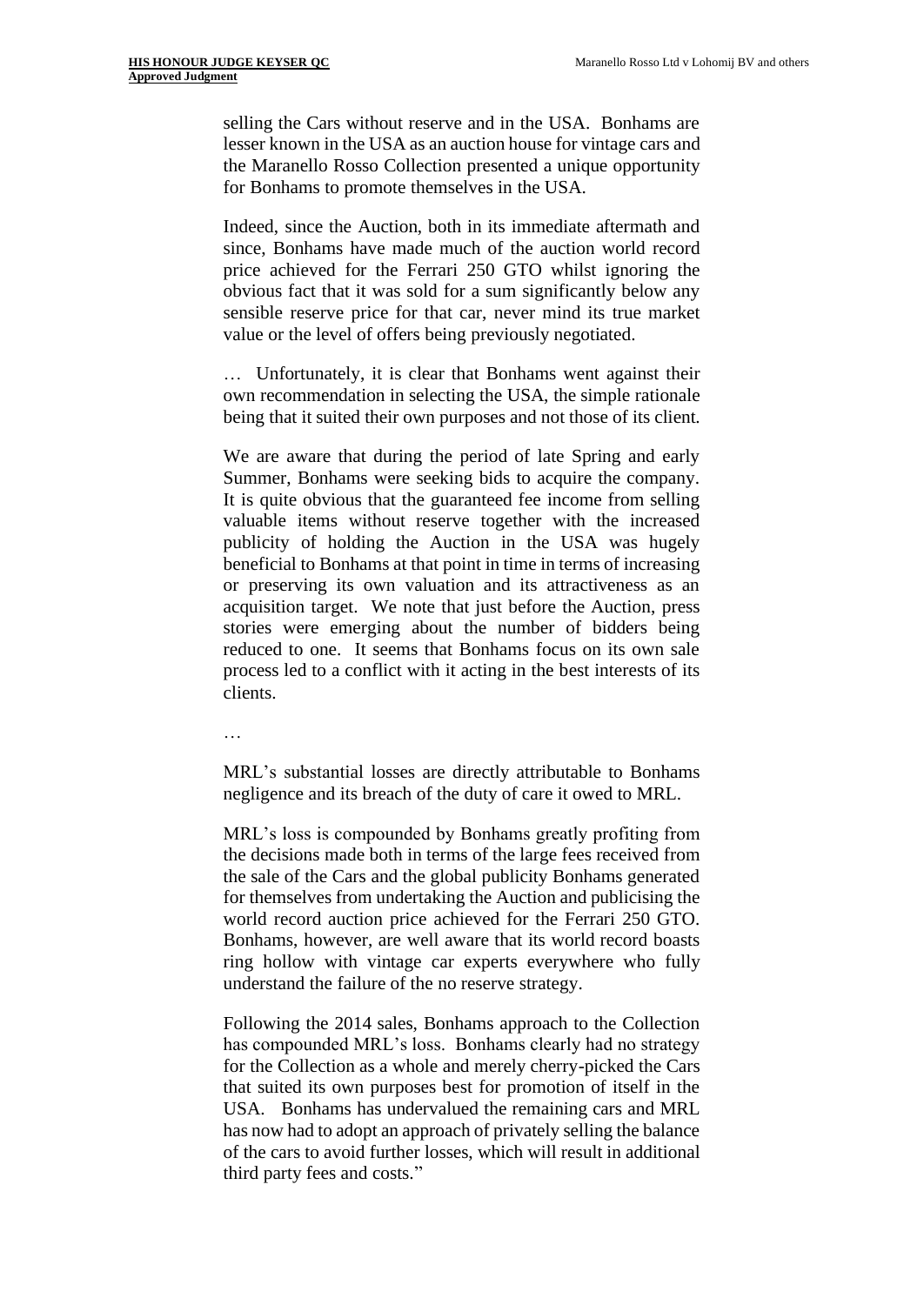In addition, the letter contended that MRL had effectively been coerced into agreeing to the inclusion of terms in the Commercial Agreement that were contrary to those that had formed the basis of the negotiations. The following passages set out the general point:

"The terms of the Agreement were finalised at a meeting on 30 June 2014 at Bonhams offices New Bond Street, London. Bonhams had arranged that they would announce the auction of the Maranello Rosso Ferrari 250 GTO on the evening of  $30<sup>th</sup>$ June at a special Bonhams event, the Ferrari 250 GTO having been delivered specifically for that purpose to Bonhams premises. Mr Brooks made it clear to MRL that he would not announce the auction unless the terms of the Agreement were finalised and the Agreement executed prior to the event at 7pm that evening.

MRL reluctantly agreed to the final terms of the Agreement wholly in reliance on Mr Brooks and Bonhams expertise as both auctioneers and vintage car specialists together with Mr Brooks unequivocal assurances that selling the Cars with no reserve would achieve the best price for the Cars. Further, MRL understood the importance of the press launch and were not in any position to prevent the launch, accordingly, they had no choice but to agree to the terms of the revised Agreement being proposed to them by Bonhams.

The final terms of the executed Agreement have the following substantive changes to the draft as at 29 May 2014 …

…

It is very important to highlight that the terms of the draft Agreement were negotiated and agreed between Lohomij B.V., Bonhams and MRL throughout June and, indeed, within the 'execution version' of the Agreement emailed by Jones Day Solicitors, acting on behalf of Lohomij B.V. and Bonhams, to this firm at 16.37 on Friday 27 May 2014, clause 2.3 remained unchanged from the draft in circulation as at 29 May. From MRL's perspective, the requirement to have reserve prices on all of the Cars with a value in excess of £1m remained of paramount importance.

The revised wording inserted at clause 2.3 detailed above was only inserted on the afternoon of 30 June 2014 at Bonhams insistence. MRL's agreement was effectively only provided under duress in complete reliance on the professional advice of Bonhams."

63. On the same day, 13 April 2015, Spring Law sent a second letter, marked "without prejudice", to Bonhams. The letter ("the Without Prejudice letter") set out "two alternative options upon which MRL would agree to settle all claims present and future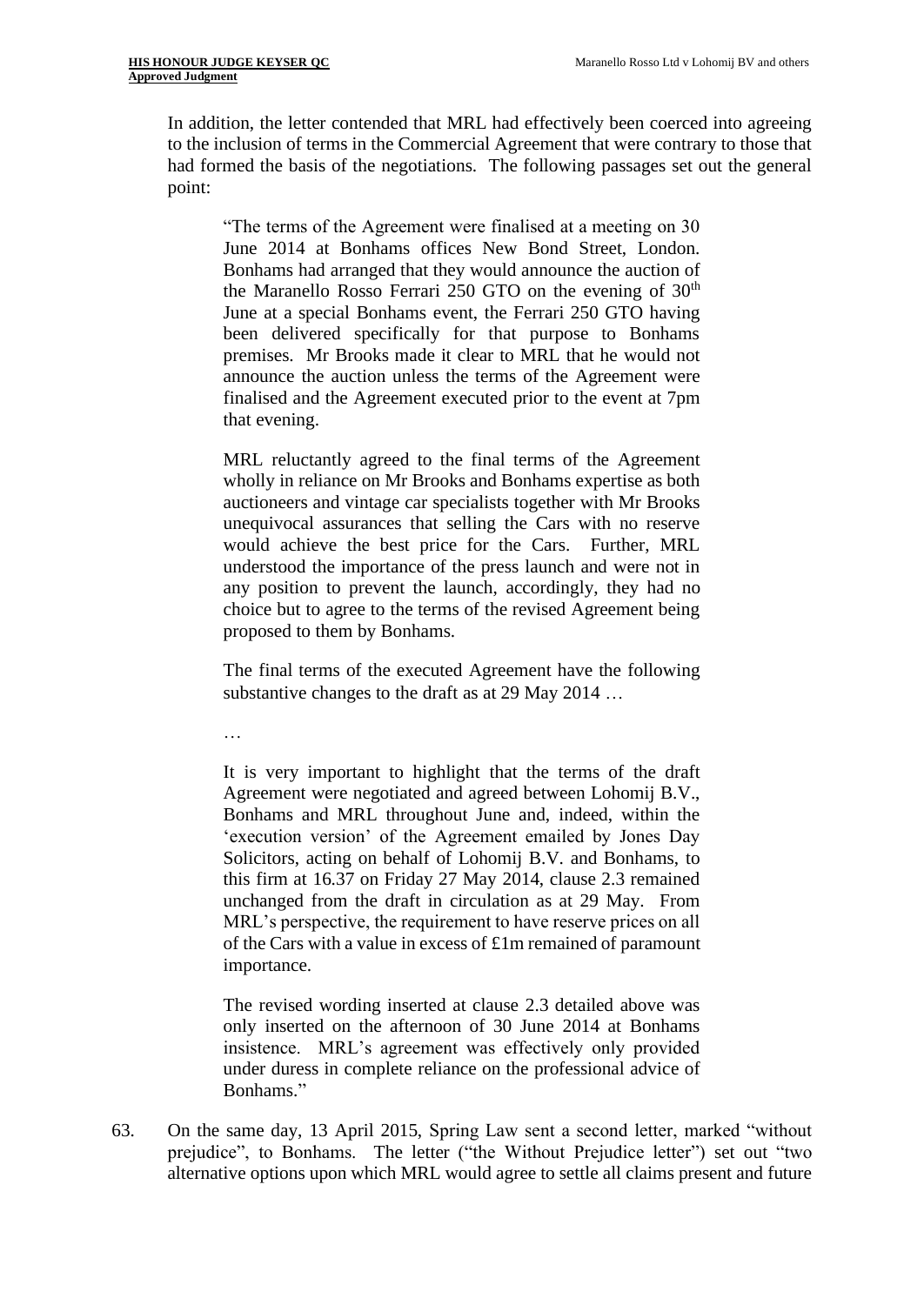fully and finally with Bonhams (and Lohomij B.V. to the extent required and or requested by Lohomij B.V.)." After setting out the options, the letter said:

"In each of the above offers, Bonhams shall procure that Lohomij B.V. waive interest on its loan accrued since 1 January 2015 on the basis that the Collection should have been sold in its entirety prior to the end of 2014 and that Lohomij B.V. is to be repaid the full amount of its loan and premium.

Each of the above offers would be in full and final settlement of all losses and claims of MRL and all related parties against Bonhams and all related parties."

- 64. There then followed settlement negotiations. Mr Sullivan's evidence is that in a without prejudice meeting in May 2015 Mr Brooks said to him, "You may bloody my nose, Sullivan, but I will fucking destroy you" (Mr Sullivan, first statement, paragraph 106). Mr Brooks does not admit using those words, though he accepts he "may have expressed himself strongly" (Mr Shuttleworth's second statement). More generally, MRL's case is that in the course of the settlement negotiations Mr Brooks and Mr MacLean made it clear that, if MRL did not settle on the terms being advanced by Bonhams and Lohomij (though no claim was intimated against Lohomij), Lohomij would foreclose on the Loan, repossess the remaining Cars and enforce Mr Sullivan's personal guarantee. Paragraph 63 of the Particulars of Claim states that "Lohomij insisted on entering into the Settlement Agreement and Amended Facility Agreement notwithstanding that: (1) no claim had been made against Lohomij at that time; (2) Lohomij would have directly benefitted from MRL's successful claim against Bonhams, as this would have allowed MRL to repay the Loan in full."
- 65. On 31 July 2015 MRL, Bonhams, B&B and Lohomij (together described as "the Parties") entered into the Settlement Agreement, which is one of the key documents for the purposes of the defendants' applications. By virtue of clause 1.2 the Recitals were to form part of the agreement; they included the following:

"(D) MRL has: (a) made numerous allegations as regards the conduct of Bonhams 1793 (and its Agents) in relation to the 30 June Agreement [i.e. the Commercial Agreement] and particularly as regards the promotion and execution of the Auction; and (b) threatened to issue legal proceedings. All of the allegations are denied by the Bonhams Parties.

(E) Lohomij has agreed to extend the maturity of the Facility and grant various other amendments to the Facility and Bonhams 1793 has agreed to vary the terms of the 30 June Agreement in certain respects in favour of MRL. In connection with those amendments, the Parties have, subject to the terms of this Agreement, agreed to settle MRL's claims against the Bonhams Parties and/or Lohomij and/or any of their Affiliates or Agents relating to, arising from or otherwise connected with the initial acquisition of the Collection and its financing, the sale of the Collection, or the 30 June Agreement, including all claims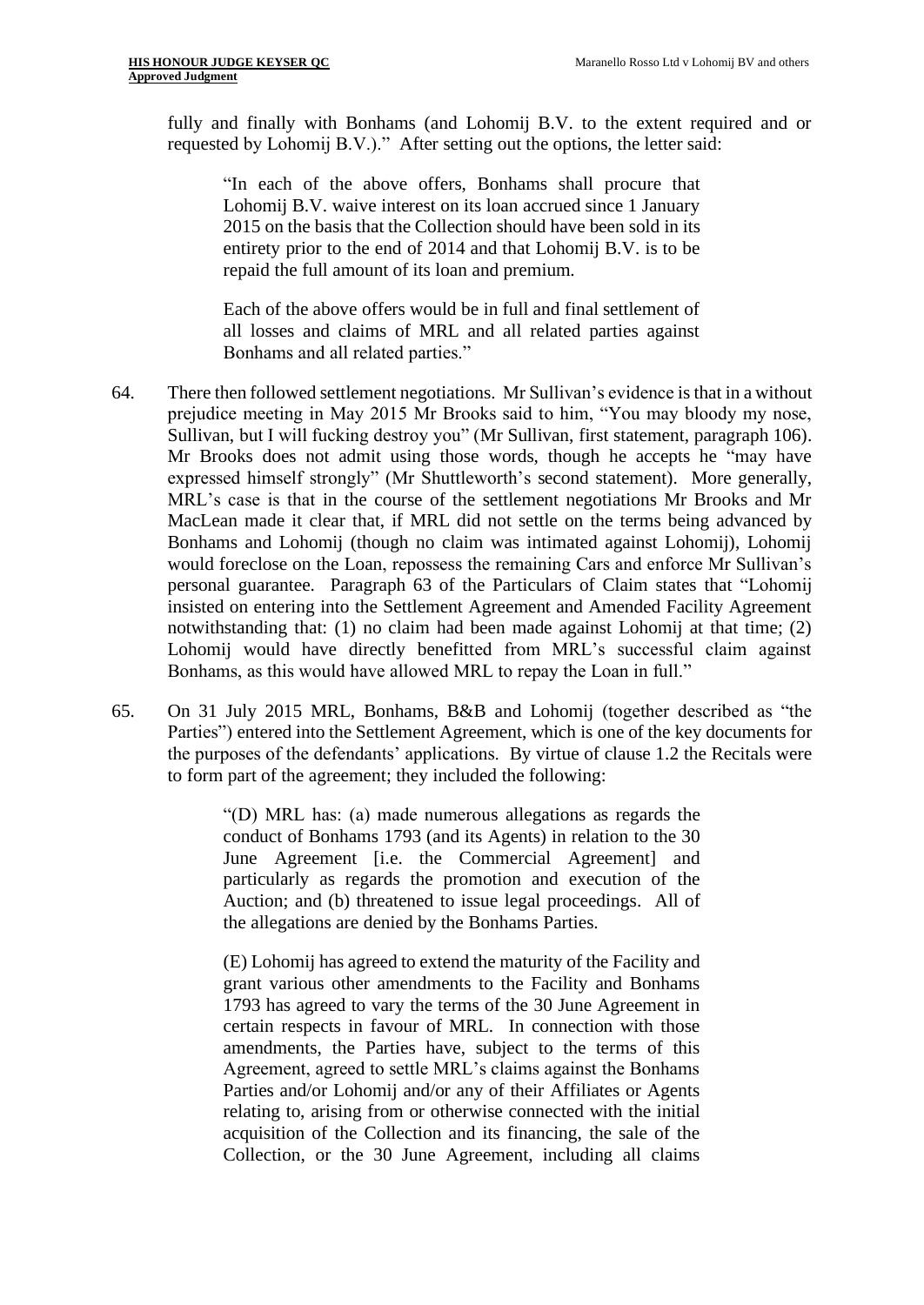alleged in Spring Law's letter to Bonhams 1793 dated 13 April 2015."

Clause 3 provided as follows:

- "3.1 The Parties agree (for themselves and on behalf of each of their Affiliates and Agents) that this Agreement shall constitute full and final settlement, and irrevocable and unconditional waiver and release, of all and any Claims.
- 3.2 MRL covenants and undertakes in favour and for the benefit of each of the Bonhams Parties, Lohomij and their Affiliates and Agents that:
	- (A) they shall not make or maintain, and shall procure that none of their Affiliates or Agents make or maintain, any Claim against any of the Bonhams Parties, Lohomij and/or any of their Affiliates and/or Agents;
	- (B) they shall not at any time sell, assign or otherwise transfer or purport to sell, assign, or otherwise transfer any Claim to any person (including their Affiliates and Agents) who is not bound by the terms of this Agreement;
	- (C) they shall not in any way support, encourage, incite, maintain, assist, cause, or procure any person who is not bound by the terms of this Agreement (including any Affiliate or Agent) to assert, institute or continue any Claim against the Bonhams Parties, Lohomij and/or any of their Affiliates and/or Agents; and
	- (D) they shall not bring a Claim against a third party who may then have recourse against the Bonhams Parties, Lohomij and/or any of their Affiliates and/or Agents,

and MRL will indemnify, and keep indemnified, the Bonhams Parties, Lohomij and their Affiliates and Agents against all costs and damages (including interest and reasonable legal costs and disbursements) incurred as a result of any breach of this clause 3.2.

3.3 Clause 3.1 does not and shall not apply to any claims the Bonhams Parties and/or Lohomij and/or any of their Affiliates or Agents may have against MRL and/or any of its Affiliates or Agents."

Three definitions in clause 1.1 are relevant:

""Affiliate' means, in relation to a Party: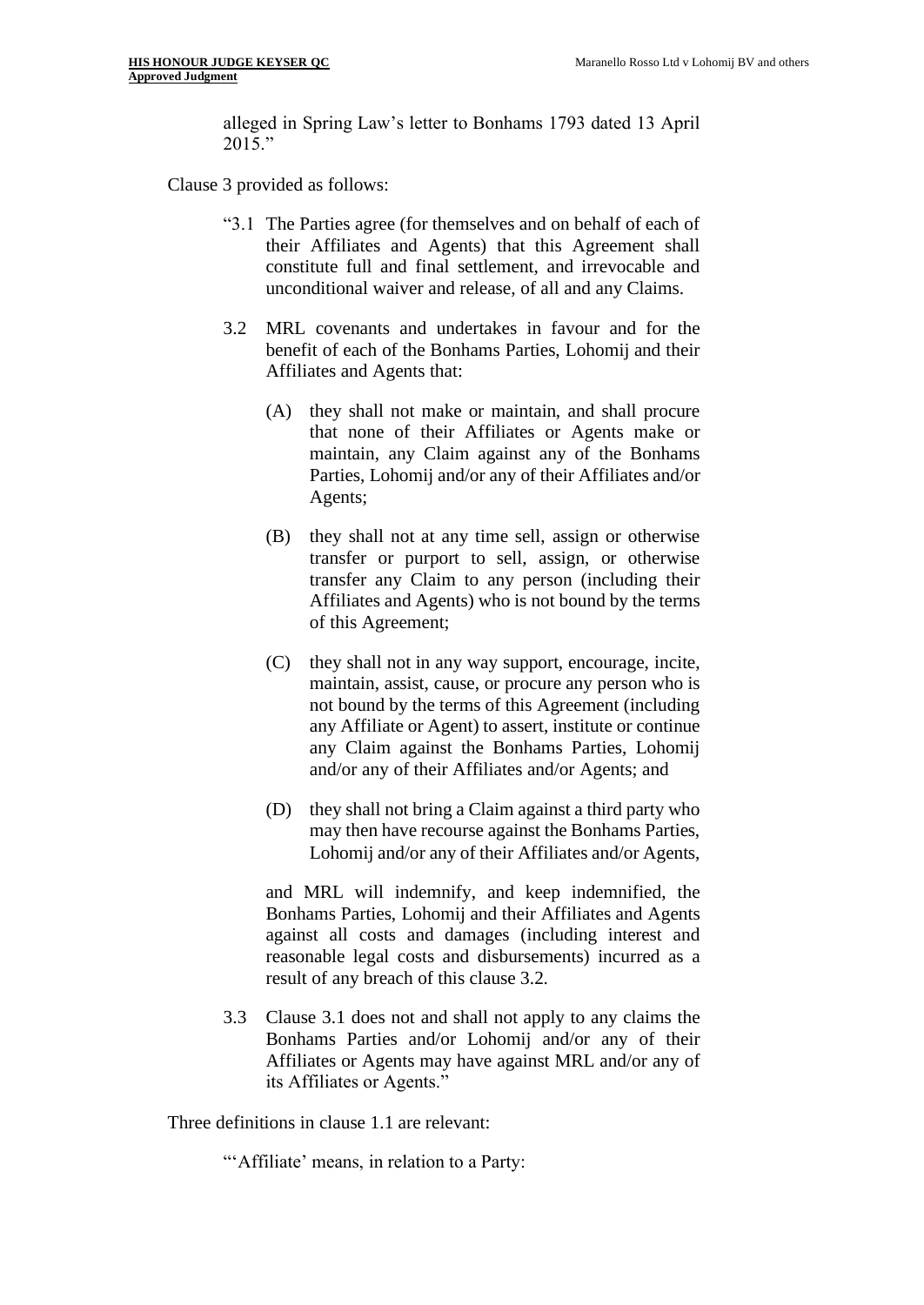- (a) any person which, from time to time directly or indirectly controls, is controlled by or is under common control with that Party, where control means having the ability (whether solely or together with any other person) to exercise a dominant influence over the other, whether by ownership, the right to use all or part of the other's assets, rights in respect of the composition, voting or decisions of the other, the right to appoint or remove directors or members of any other managing body of the other, or otherwise; and
- (b) that Party's parents, siblings, spouse, children, grandchildren, and each of their respective issue.

For the avoidance of doubt, the Bonhams Parties shall not be an Affiliate of Lohomij and Lohomij shall not be an Affiliate of the Bonhams Parties;"

"'Agent' means, in relation to a Party, that Party's respective officers, employees, directors, sub-contractors and agents and those of its Affiliates;"

"Claims' means all claims, causes of action, rights or other interests (whether present, actual, prospective or contingent, whether or not known to the Parties at the date of this Agreement, and whether arising in contract, tort, under statute or otherwise), in any jurisdiction by MRL and/or any of its Affiliates or Agents against the Bonhams Parties and/or Lohomij and/or any of their Affiliates or Agents which relate to, arise from, or are otherwise connected with, the initial acquisition of the Collection and its financing, the sale of the Collection and/or the 30 June Agreement, including all claims alleged in Spring Law's letter to Bonhams 1793 dated 13 April 2015, and which in each case relate to the existence or occurrence of facts, matters or circumstances at or prior to the date of this Agreement, but excluding for the avoidance of doubt, any claims that the Bonhams Parties and/or Lohomij and/or any of their Affiliates or Agents may have against MRL and/or any of its Affiliates or Agents".

Clause 1.2 (D) provided that, unless the context otherwise required, words in the singular should include the plural and vice versa.

Clause 6 provided:

"The Parties covenant with each other (for themselves and on behalf of each of their Affiliates and Agents) not to do or say anything which is harmful to the reputation of any of them or which may lead a person to cease to deal with any of them."

Clause 8.2 provided: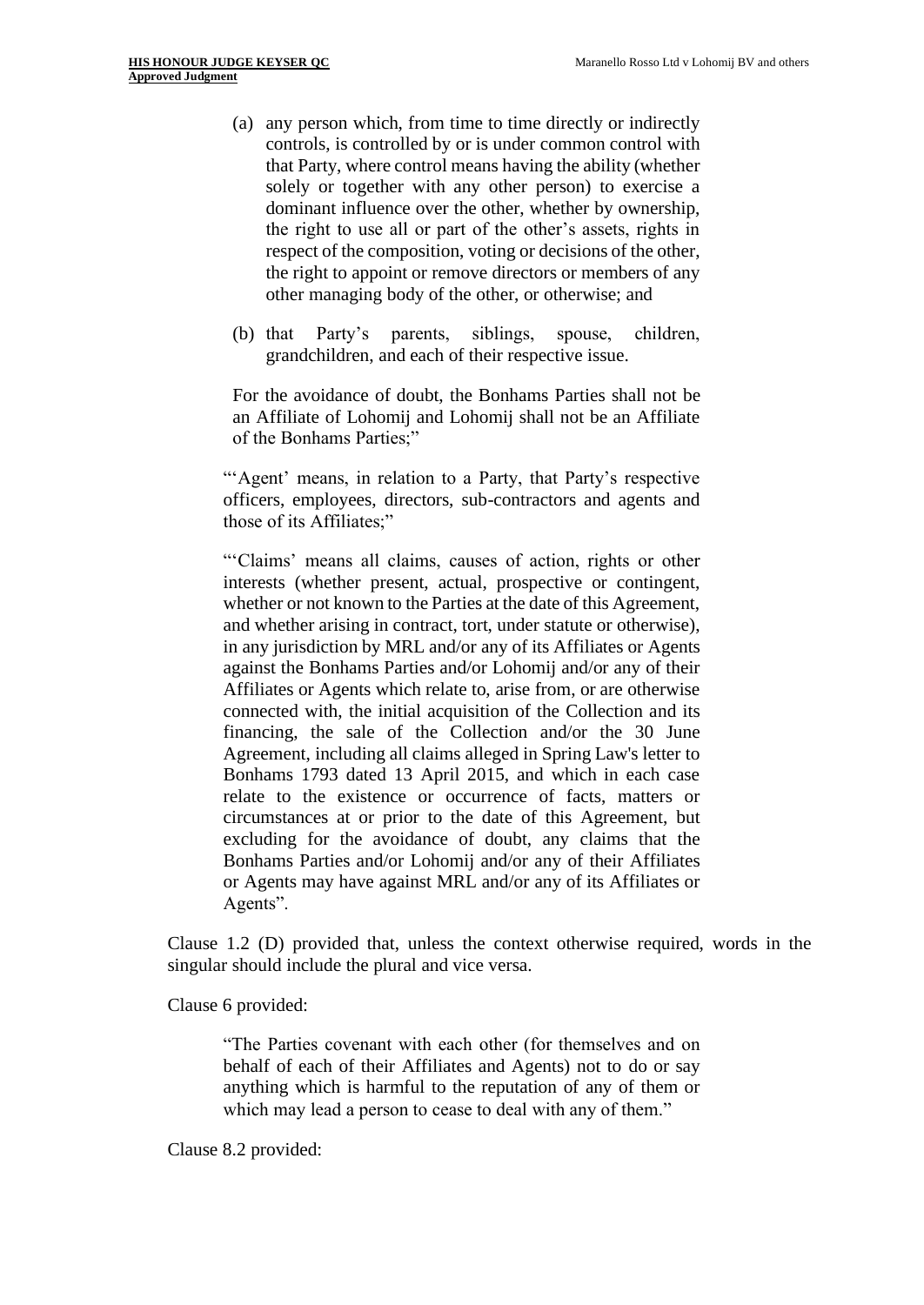"Each Party shall at all times act in good faith in exercising their rights and undertaking their obligations under this Agreement in order to ensure that this Agreement is fully and properly implemented and that the Parties receive the full benefit and effect of the provisions of the Agreement."

Clause 14.7 provided:

"In relation to the Contracts (Rights of Third Parties) Act 1999:

- (A) where any term of this Agreement is expressed to be made in favour of or is capable of applying for the benefit of any Affiliate of a Party or Agent of a Party or of a Party's Affiliates, such person shall be entitled, with the prior written consent of such Party, to enforce that term in accordance with that Act but may not assign the benefit of their rights under it;
- (B) save as described in clause 14.7(A), the Parties do not intend that any term of this Agreement is enforceable under that Act by a person who is not a Party; and
- (C) the consent of any person who is not a Party shall not be required for the amendment, variation, rescission or termination of this Agreement."
- 66. Also on 31 July 2015, Lohomij and MRL entered into the Amended Facility Agreement. Among its provisions were the advancement of further funds to MRL, the extension of the period for repayment of the outstanding balance of €38.45m until 31 December 2015 and the waiver by Lohomij of the Facility Fee of  $\epsilon$ 13.6m to which it was entitled under the Facility Agreement. Clause 8 provided for Bonhams to continue to be involved in the sale of the 13 remaining unsold Cars. Clause 9 provided:

"The Borrower acknowledges that the Cars comprise Charged Property (as defined in the Debenture) and accordingly acknowledges, in accordance with Clause 7.2(A) of the Debenture, that no disposition of any of the Cars or any other car in the Collection shall take place without the prior written consent of the Lender such consent not to be unreasonably withheld."

- 67. As at 31 July 2015, 13 of the Cars (11 Ferraris and 2 Abarths) remained unsold, and the outstanding balance of the Loan was €38.45 million.
- 68. The Settlement Agreement forms a major basis of the present applications; therefore events after July 2015 can be mentioned briefly at this point and in more detail below.
- 69. MRL made efforts to sell the remaining Cars. So far as concerns the allegations in the Particulars of Claim, the relevant efforts concerned four Cars (identified by numbers: #0818, #0828, #1461 and #2025) and a further car that was not part of the Collection (#1953). Any sale required Lohomij's consent, in accordance with clause 9 of the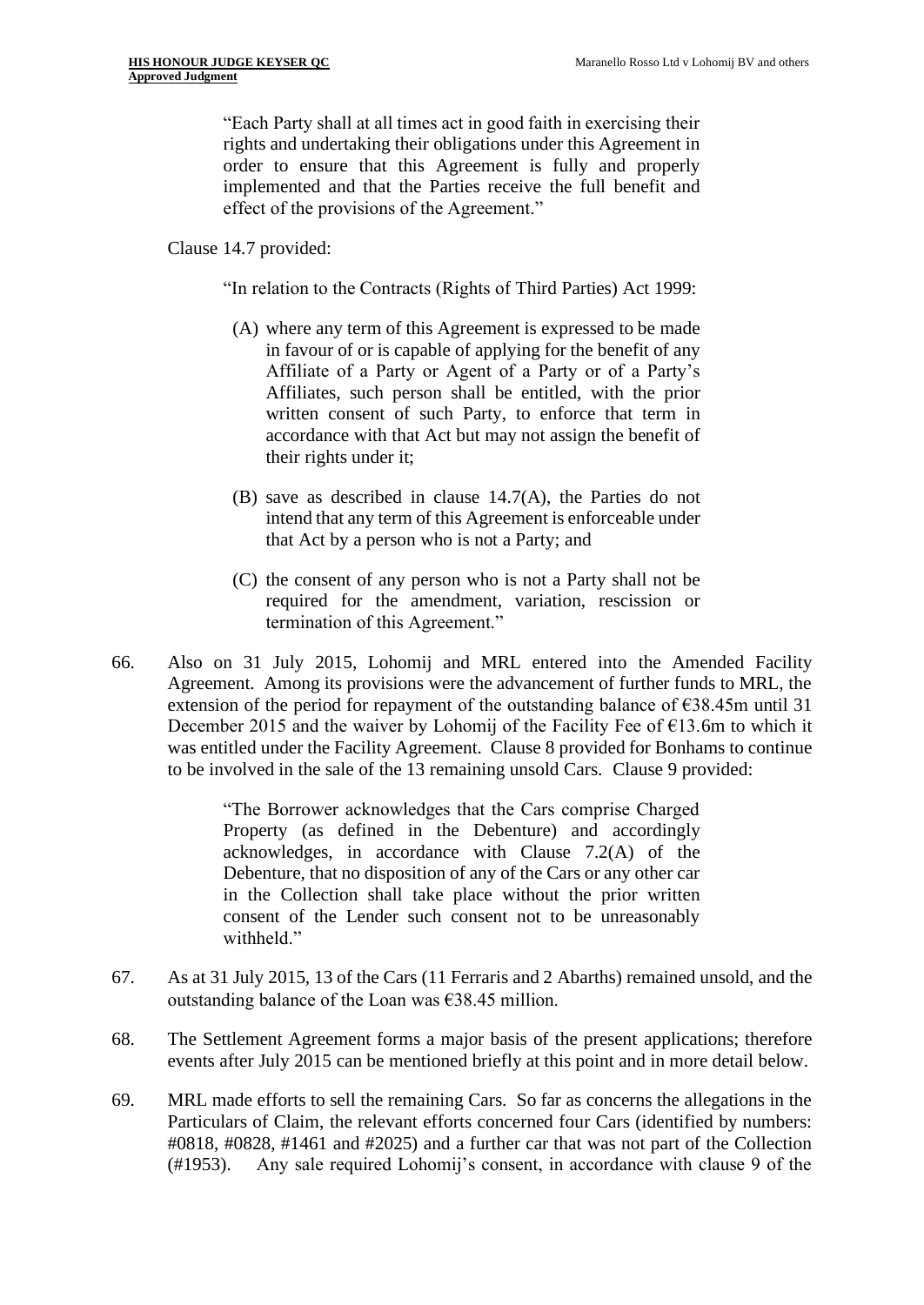Amended Facility Agreement. On a number of occasions Lohomij sought advice from Mr Knight. MRL complains that Lohomij unreasonably refused consent to a number of proposed sales, in breach of the Amended Facility Agreement. MRL says that Lohomij and Bonhams were also in breach of the Settlement Agreement. In brief, MRL alleges that:

- a) In June and July 2016 Bonhams and Lohomij sabotaged a proposed sale of four vehicles, by disclosing to the prospective buyer that they were subject to a debenture and leading it to believe that the vehicles were likely to be repossessed and to become available at a lower price;
- b) In November 2016 a proposed sale of a valuable car collapsed because of Lohomij's persistent and unreasonable refusal to consent to the sale;
- c) In June 2017 a transaction involving the sale of a total of four vehicles and a refinancing of the existing debt was abortive because Lohomij refused to consent, subsequently justifying its decision on the specious ground that the proposed sale was at an undervalue.

I shall set out the facts relevant to the claims in respect of these vehicles when I discuss the applications relating to those claims.

- 70. On 25 August 2015 Lohomij consented to the sales of two Cars (#11265 and #17261) for €515,000. This left 11 Cars remaining in the Collection. Efforts to sell more Cars continued in the second half of 2015 but had been unsuccessful by the date when the Loan became repayable, namely 31 December 2015.
- 71. On three further occasions Lohomij granted extensions of the time for repayment of the balance outstanding under the Amended Facility Agreement: on 13 January 2016 by the Third Amendment Letter, extending the repayment date to 30 June 2016; on 11 July 2016 by the Fourth Amendment Letter, extending the repayment date to 31 July 2016; and on 25 November 2016 by a Standstill Agreement and the Fifth Amendment Letter, extending the repayment date to 2 December 2016.
- 72. From 3 December 2016 onwards MRL was in default of its payment obligations. Lohomij did not, however, enforce its security rights over the remaining Cars or enforce Mr Sullivan's personal guarantee. MRL remained in default during 2017 and the first months of 2018.
- 73. Eventually, on 19 June 2018, Lohomij served a demand on MRL, making the outstanding balance of the Loan immediately due and payable and requiring payment of £12.5 million by 20 June 2018. As no payment was made, on 20 June 2018 Lohomij appointed Grant Thornton LLP as receivers over secured property including Cars #0818, #1461 and #0539. (The receivers did not in fact sell any of the Cars before MRL finally discharged the outstanding balance of the Loan.)
- 74. On 8 November 2018 MRL sold four Cars. Three of those Cars (#0818, #1461, and #0539) were sold to Mr Sullivan for a total price of approximately  $E$ 21 million, which was paid as to  $\epsilon$ 15.5 million in cash and as to the balance by the provision of two vehicles in part-exchange with an approximate value of  $\epsilon$ 5.5 million.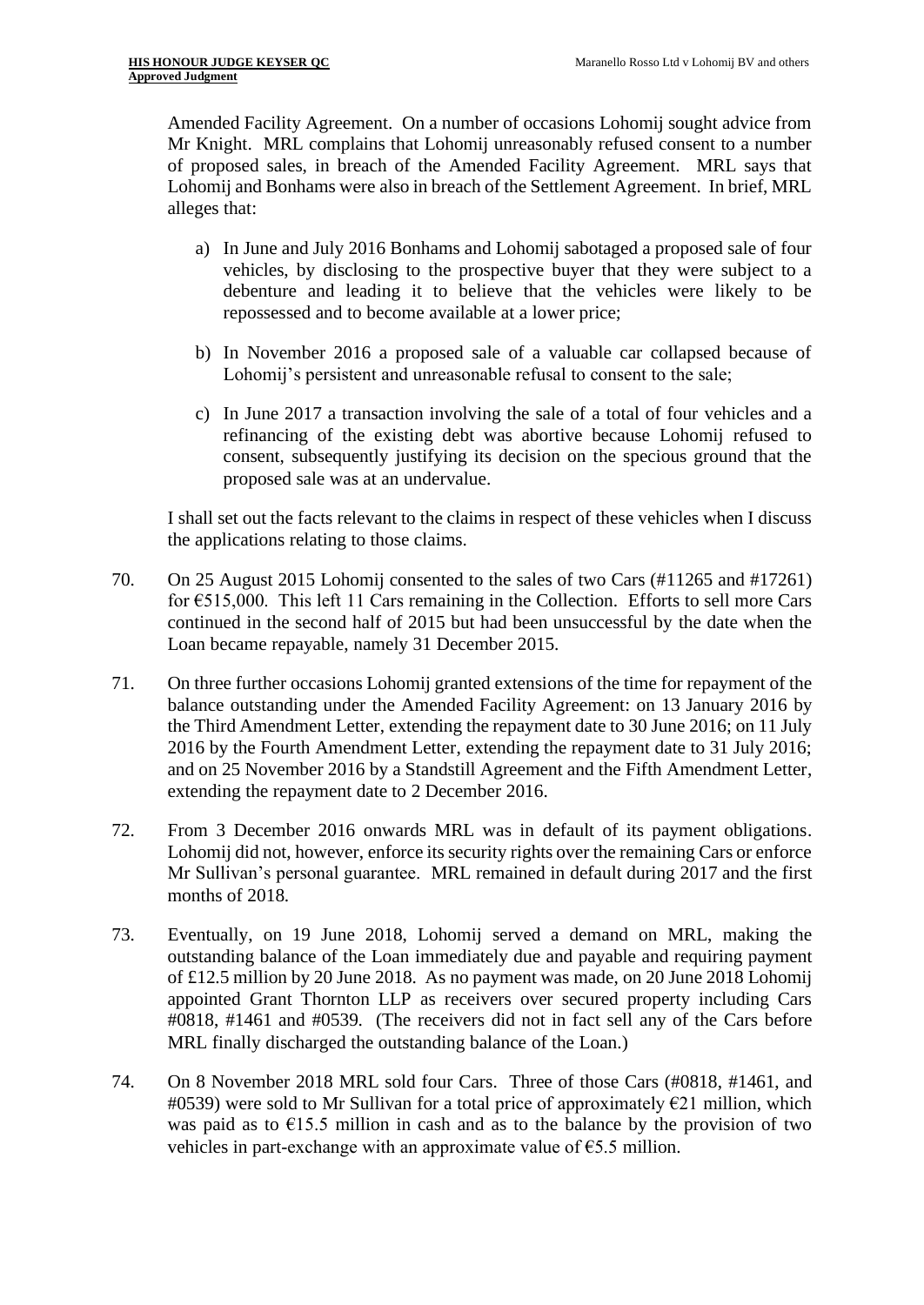- 75. On 9 November 2018 MRL repaid the outstanding balance of  $\epsilon$ 17.1 million to Lohomij.
- 76. There is one other piece of narrative that, though disputed, is important for an understanding of how these proceedings have come about. According to the evidence of Mr Sullivan and Mr Hilder, in a conversation on 12 November 2017 Mr MacLean told them (a) that Bonhams had always intended to auction some of the Cars in the United States in order to boost its presence there and so increase its value ahead of a prospective sale of its business, (b) that Bonhams had never intended to auction the premium Cars in the UK, (c) that this is why they did not enter into the Commercial Agreement at the same time as entering into the Facility Agreement, because Mr Brooks knew that Mr Sullivan would never agree if he knew the truth, and (d) that the Auction was conducted illegally. It is largely on the basis of this alleged conversation that MRL has recast much of the substance set out in the Spring Law Letter into a claim based on conspiracy and dishonesty. Mr MacLean denies that he said what is alleged; he describes Mr Sullivan's evidence on the point as "a lie". For the purposes of this application, it is unnecessary to recite Mr MacLean's own account of what was said when he met Mr Sullivan and Mr Hilder.

### **E. The Amended Particulars of Claim**

- 77. The claim form was issued on 20 May 2020. The Particulars of Claim are dated 17 September 2020. On 4 May 2021 MRL served draft amended Particulars of Claim ("APOC"). The defendants have not consented to the amendments. However, the only issue concerning them is whether the case they advance has a real prospect of success, which is the issue raised by the defendants' applications. Therefore I shall simply consider MRL's case as found in APOC and, in the light of the narrative set out above, shall focus on the causes of action relied on.
- 78. First, APOC alleges that all of the defendants were privy to an unlawful means conspiracy to injure MRL (paragraphs 117 to 122).
	- 1) The purpose of the conspiracy included: (a) to further the interests of Bonhams, at the expense of the interests of MRL, by selling several of the premium Cars, including the Ferrari 250 GTO, at auction in California; (b) to prevent MRL from repaying the moneys due under the Amended Facility Agreement by refusing to consent to sales and by preventing MRL from refinancing the debt; (c) as stated by Mr Brooks "on multiple occasions", to "destroy" Mr Sullivan and thereby MRL; (d) to force MRL to sell Cars to Lohomij's or Bonhams' associates or preferred collectors, by refusing to consent to proposed sales by MRL and thereby damaging MRL's reputation in the classic car market. (Paragraph 117)
	- 2) All defendants except B&B are said to have been privy to the combination from at least May 2014. B&B is said to have been involved in the conspiracy only at the stage of the decision to sell the 10 Cars at the Auction and in the carrying out of that sale. Facts said to evidence the conspiracy include both the events prior to the Settlement Agreement and the matters of complaint relating to the attempted sales thereafter. (Paragraphs 117 and 119)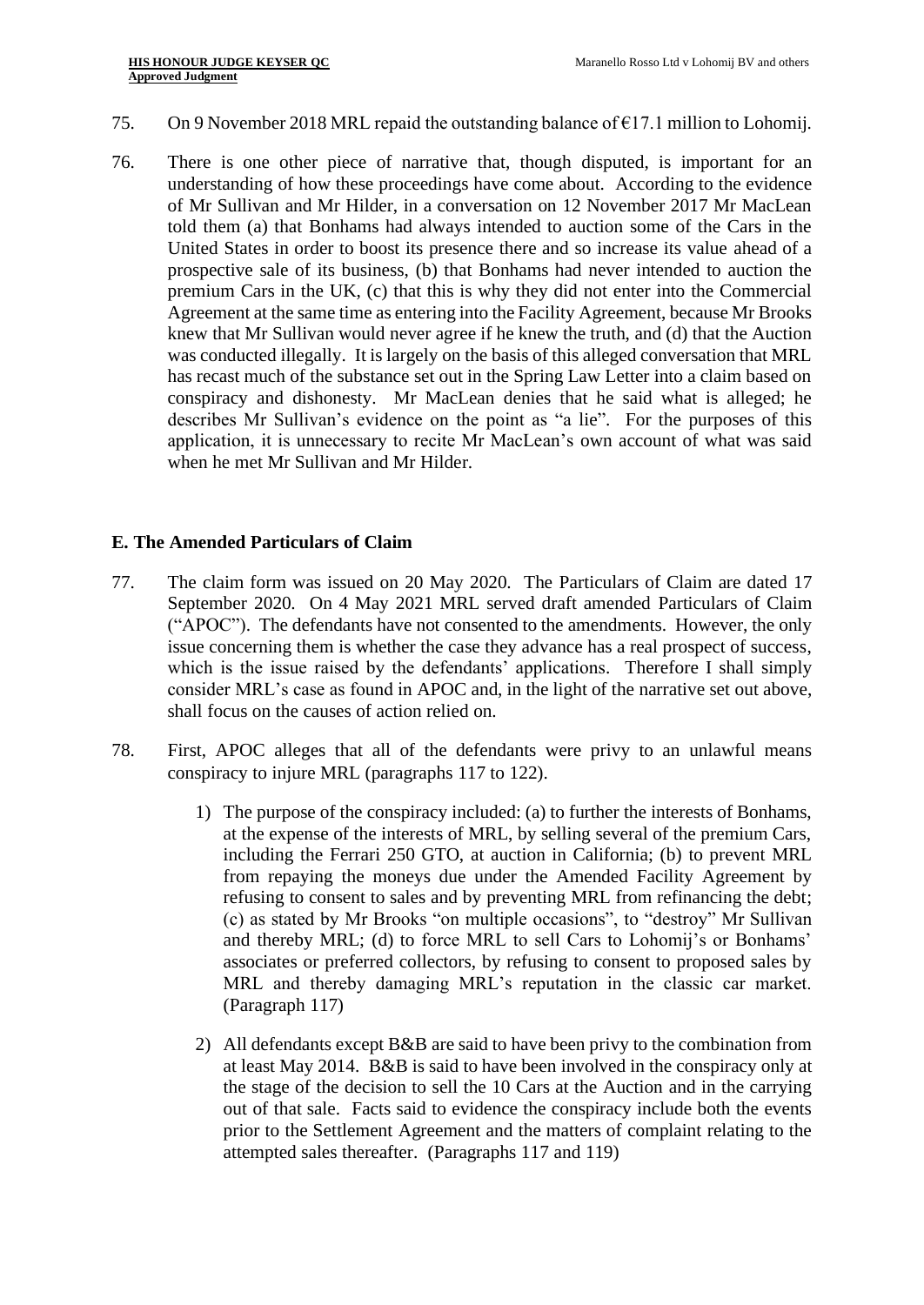- 3) The defendants are said to have intentionally injured MRL by, in particular: (a) forcing it to accept the terms of the Facility Agreement, which altered the prior agreement as to the nature of the transaction; (b) forcing it to accept the lastminute change to the terms of the Commercial Agreement, whereby 10 premium cars were to be sold at the Auction; (c) carrying out the Auction in a manner contrary to MRL's interests; (d) forcing MRL to abandon its claims against Bonhams and enter into the Settlement Agreement; (e) thereafter, sabotaging MRL's attempts to sell the remaining Cars and to refinance the debt to Lohomij. (Mr Louwman's retention of one Car, which is the sole cause of action not subject of the present applications, is also relied on as injury caused by the conspiracy.) (Paragraph 120)
- 4) Numerous unlawful acts (in addition to Mr Louwman's alleged conversion of one Car) are said to have been committed pursuant to and in furtherance of the conspiracy. I deal with these in the next paragraph.
- 79. Second, in respect of the period before the Settlement Agreement, each of the following matters is relied on as unlawful means employed in the conspiracy and, with the exception of the last three unlawful means listed below (which MRL accepts fall within the scope of the release in the Settlement Agreement), as a freestanding cause of action. (The matters set out in paragraphs 81-83 below, in respect of the period after the Settlement Agreement, are also said to be unlawful means employed in the conspiracy.)
	- 1) *Breach of the Exclusivity Agreement by Bonhams:* The breach is said to consist of the facts (a) that the "transaction between Bonhams, Lohomij and MRL" was not, as it was agreed it would be, on substantially the same terms as the deal agreed with RM, (b) that the Cars were not sold, as it was agreed they would be, at a single auction at the Goodwood Revival or such other venue as might be agreed, and (c) that the 10 Cars sold at the Auction were sold without reserve. (Paragraphs 26 and 123)
	- 2) *(Alternatively) Fraudulent or negligent misrepresentation:* If the Exclusivity Agreement was not a contract, it comprised representations (presumably, by Mr MacLean and/or Mr Brooks acting as a servant or agent of Bonhams) that were fraudulently, alternatively negligently, made and were relied on by MRL. (Paragraph 124)
	- 3) *Breach of fiduciary duty and/or a duty of good faith by Bonhams (and, possibly, Mr MacLean and Mr Brooks) in respect of the making of the Commercial Agreement:* MRL avers that, by reason of the Exclusivity Agreement in May 2014, Bonhams owed to MRL a fiduciary duty (and/or a duty of good faith) to act in its best interests as its agents in the transaction and/or to obtain the best price for the Collection (Paragraphs 28 and 45). Bonhams' change of position between 27 June and 30 June 2014 amounted to a breach of fiduciary duty and/or a breach of the duty to negotiate in good faith, because Bonhams was seeking to profit from the fact that, in compliance with the Exclusivity Agreement, MRL had terminated its negotiations with RM and so had no alternative but to contract with Bonhams. (Paragraph 125) (The same paragraph alleges that Mr MacLean and Mr Brooks were in breach of fiduciary duty and/or a duty of good faith, but there is no plea that they owed such duties.)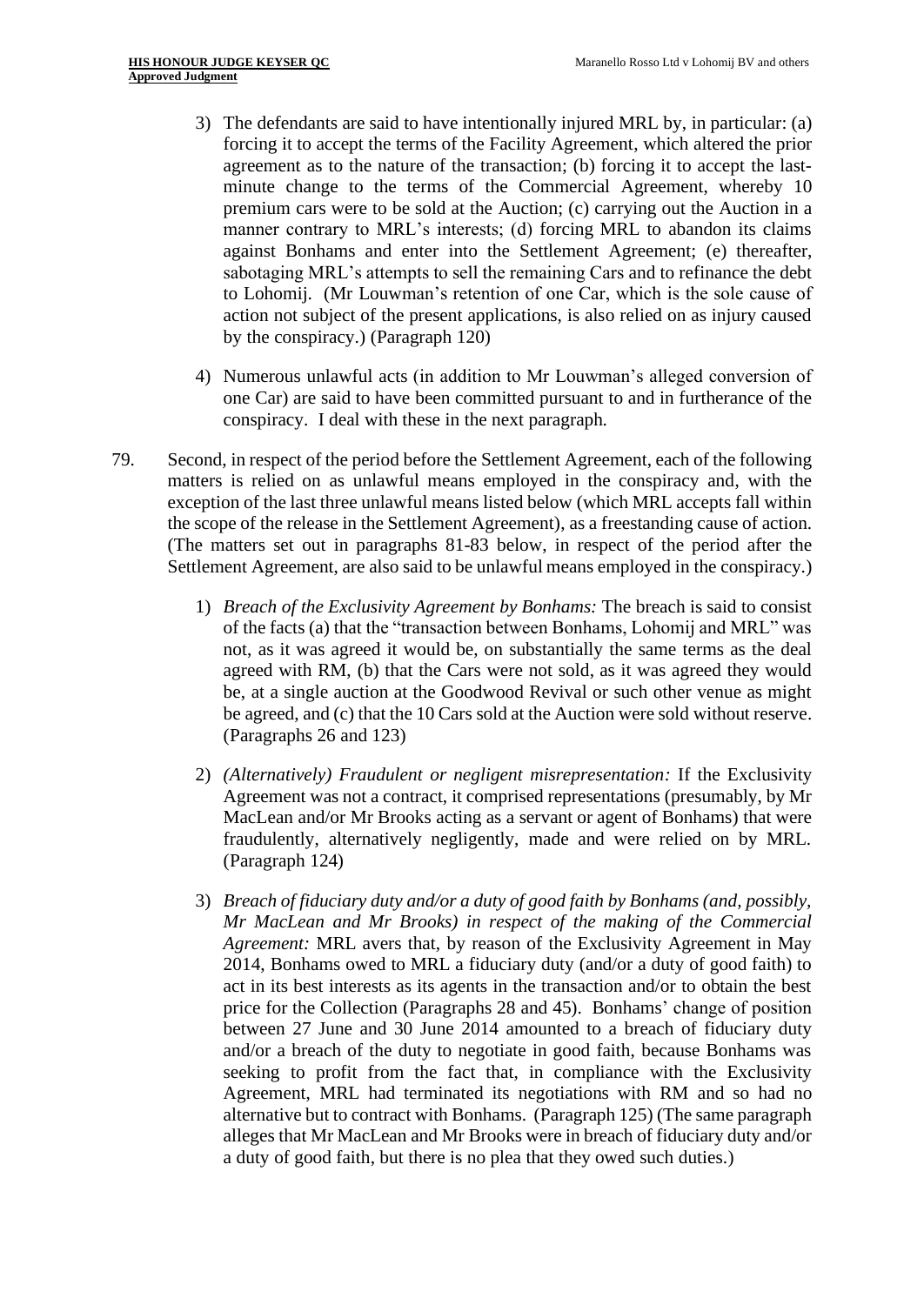- 4) *Dishonest assistance by Lohomij and/or Mr Louwman in Bonhams' breach of fiduciary duty:* The dishonest assistance took the form of insistence that the sale of the Cars should take place in California and not in London, when it knew that a sale in London would achieve the highest price. (Paragraph 126)
- 5) *Breach of fiduciary duty by Bonhams, Mr Brooks and/or B&B in agreeing to sell Cars at the Auction:* The act of "accepting instructions" to sell the Cars at the Auction is said to constitute a breach of fiduciary duty because (a) there was a conflict between Bonhams/B&B's interests and those of MRL and (b) there was a conflict between Lohomij's interests and those of MRL. (Paragraph 127: the plea is against not only Bonhams but also Mr Brooks and B&B as those who conducted the Auction, but there is no express plea that Mr Brooks and B&B owed to MRL a fiduciary duty or as to the basis of such a duty.)
- 6) *Breach of fiduciary duty by Bonhams, Mr Brooks and/or B&B in the conduct of the Auction:* The various matters complained of in the conduct of the Auction were, it is said, "deliberately designed to harm MRL and so amounted to a deliberate breach of fiduciary duty". (Paragraph 128)
- 7) *Breach of contract by Bonhams in respect of the conduct of the Auction:* The matters of complaint were a breach of Bonhams' implied contractual duty under the Commercial Agreement to act with reasonable skill and care, honestly and/or in good faith. (Paragraphs 45 and 129)
- 8) *Negligence by Bonhams, Mr Brooks and/or B&B in the conduct of the Auction:*  The matters of complaint constituted negligence. (Paragraph 129)
- 9) *Breach by Bonhams of the Commercial Agreement:* Bonhams was in breach in that it failed to set a reserve price for cars valued at over £1 million (contrary to clause 2.6), it failed to keep MRL informed of offers and expressions of interest (contrary to clause 6), and it failed to sell 43 of the remaining Cars at the Goodwood Festival (contrary to clause 2.3) (Paragraph 130).
- 80. Third, in respect of claims relating to the period up to the making of the Settlement Agreement, MRL contends that "the Settlement Agreement did not settle any claims in dishonesty, fraud and/or conspiracy which MRL had against the parties" (Paragraph 66).
- 81. Fourth, MRL avers that Lohomij was in breach of clause 6 (reputational damage etc) and clause 8 (good faith) of the Settlement Agreement in respect of refusal of consent to Sales 1, 2 and 3 and attempts to prevent MRL refinancing. (Paragraph 132)
- 82. Fifth, MRL avers that by its conduct in respect of Sales 1, 2 and 3 Lohomij was in breach of (i) clause 9 of the Amended Facility Agreement, (ii) an implied term of the Amended Facility Agreement that Lohomij would not prevent and/or interfere with any proposed sale of the Cars and/or would act in good faith and/or (iii) its common law duty not to interfere with the release or potential release of the security. (Paragraphs 67A and 134)
- 83. Sixth, MRL avers that, by reason of Mr Knight's intentional overvaluation and undervaluation of Cars in respect of Sales 2 and 3, (i) Bonhams was in breach of clauses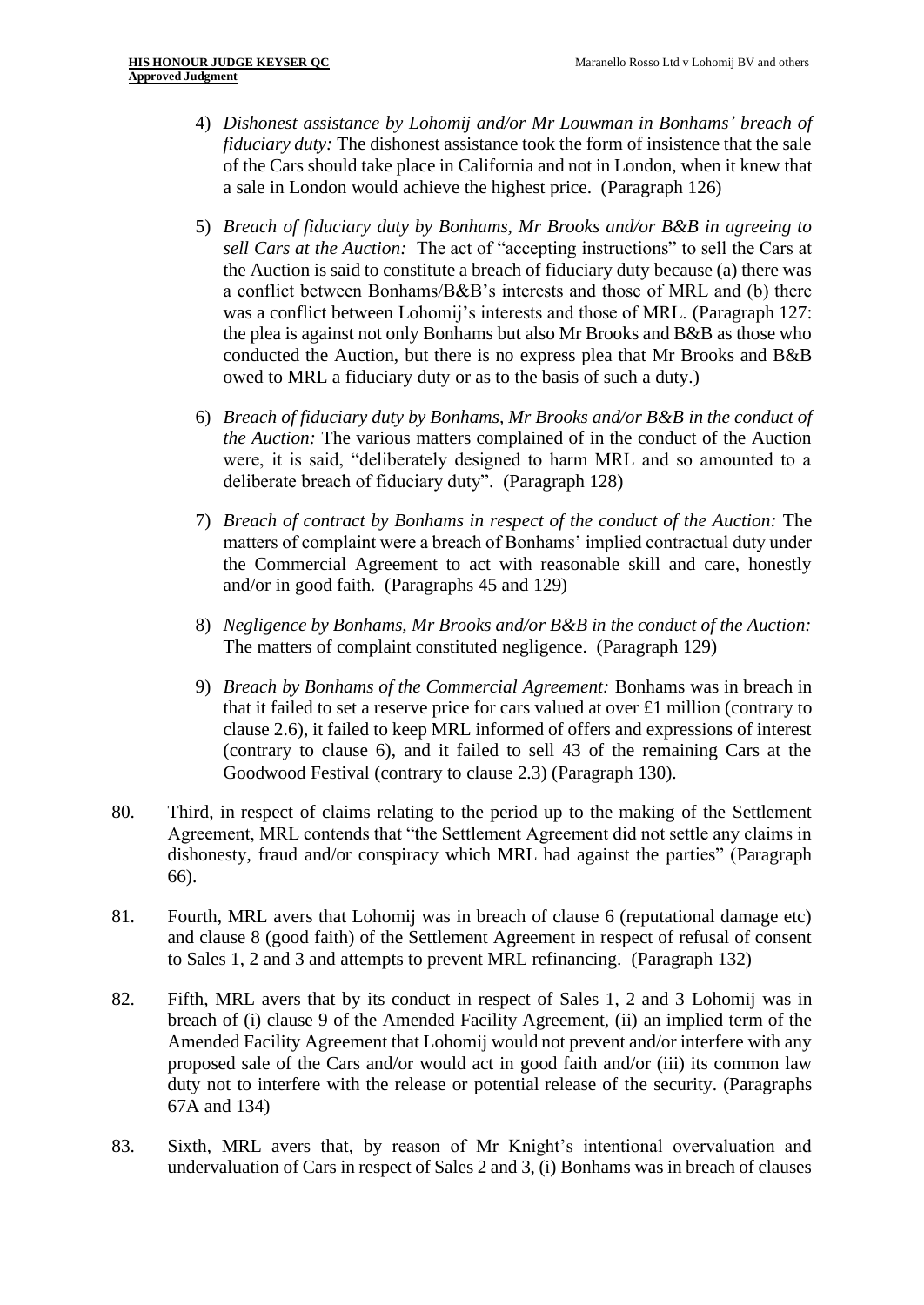6 and 8 of the Settlement Agreement and (ii) Bonhams and Mr Knight procured Lohomij's breach of the Amended Facility Agreement. (Paragraph 135)

## **F. The Settlement Agreement**

- 84. The main issue in the case concerns the extent to which the claims now advanced by MRL were compromised by the Settlement Agreement, the most important provisions of which are set out at paragraph 65 above. The defendants contend that, on its true construction, the release in the Settlement Agreement covers all of the claims made by MRL in these proceedings, with the exception only of the free-standing causes of action relating to the period after the Settlement Agreement. MRL contends to the contrary that the Settlement Agreement did not release any claims in "dishonesty, fraud and/or conspiracy" (APOC paragraph 66) and that, accordingly, the claims in conspiracy, fraudulent misrepresentation, breach of fiduciary duty and the duty of good faith, and dishonest assistance have not been released. It is common ground that freestanding causes of action relating to the period after July 2015 were not released by the Settlement Agreement.
- 85. The issue between the parties turns on the correct construction of the Settlement Agreement. All matters concerning the factual matrix of the Agreement are before me (MRL has not pleaded reliance on any part of the factual matrix) and there is no good reason why I should not decide the point of construction now.

### *General principles of construction*

86. The general principles of construction of written contracts were summarised by Lord Bingham of Cornhill in *Dairy Containers Ltd v Tasman Orient CV* [2005] 1 WLR 215 at [12]:

> "The contract should be given the meaning it would convey to a reasonable person having all the background knowledge which is reasonably available to the person or class of persons to whom the document is addressed."

The judgment of Carr LJ in *ABC Electrification Ltd v Network Rail Infrastructure Ltd*  [2020] EWCA Civ 1645 contains at [17]-[19] a convenient summary of the way in which the ramifications of that approach have been worked out in recent cases:

"17. The well-known general principles of contractual construction are to be found in a series of recent cases, including *Rainy Sky SA v Kookmin Bank* [\[2011\] UKSC 50;](http://www.bailii.org/uk/cases/UKSC/2011/50.html) [\[2011\] 1 WLR](http://www.bailii.org/cgi-bin/redirect.cgi?path=/uk/cases/UKSC/2011/50.html)  [2900;](http://www.bailii.org/cgi-bin/redirect.cgi?path=/uk/cases/UKSC/2011/50.html) *Arnold v Britton and others* [\[2015\] UKSC 36;](http://www.bailii.org/uk/cases/UKSC/2015/36.html) [\[2015\] AC](http://www.bailii.org/cgi-bin/redirect.cgi?path=/uk/cases/UKSC/2015/36.html)  [1619](http://www.bailii.org/cgi-bin/redirect.cgi?path=/uk/cases/UKSC/2015/36.html) and *Wood v Capita Insurance Services Ltd* [\[2017\] UKSC](http://www.bailii.org/uk/cases/UKSC/2017/24.html)  [24;](http://www.bailii.org/uk/cases/UKSC/2017/24.html) [\[2017\] AC 1173.](http://www.bailii.org/cgi-bin/redirect.cgi?path=/uk/cases/UKSC/2017/24.html)

18. A simple distillation, so far as material for present purposes, can be set out uncontroversially as follows: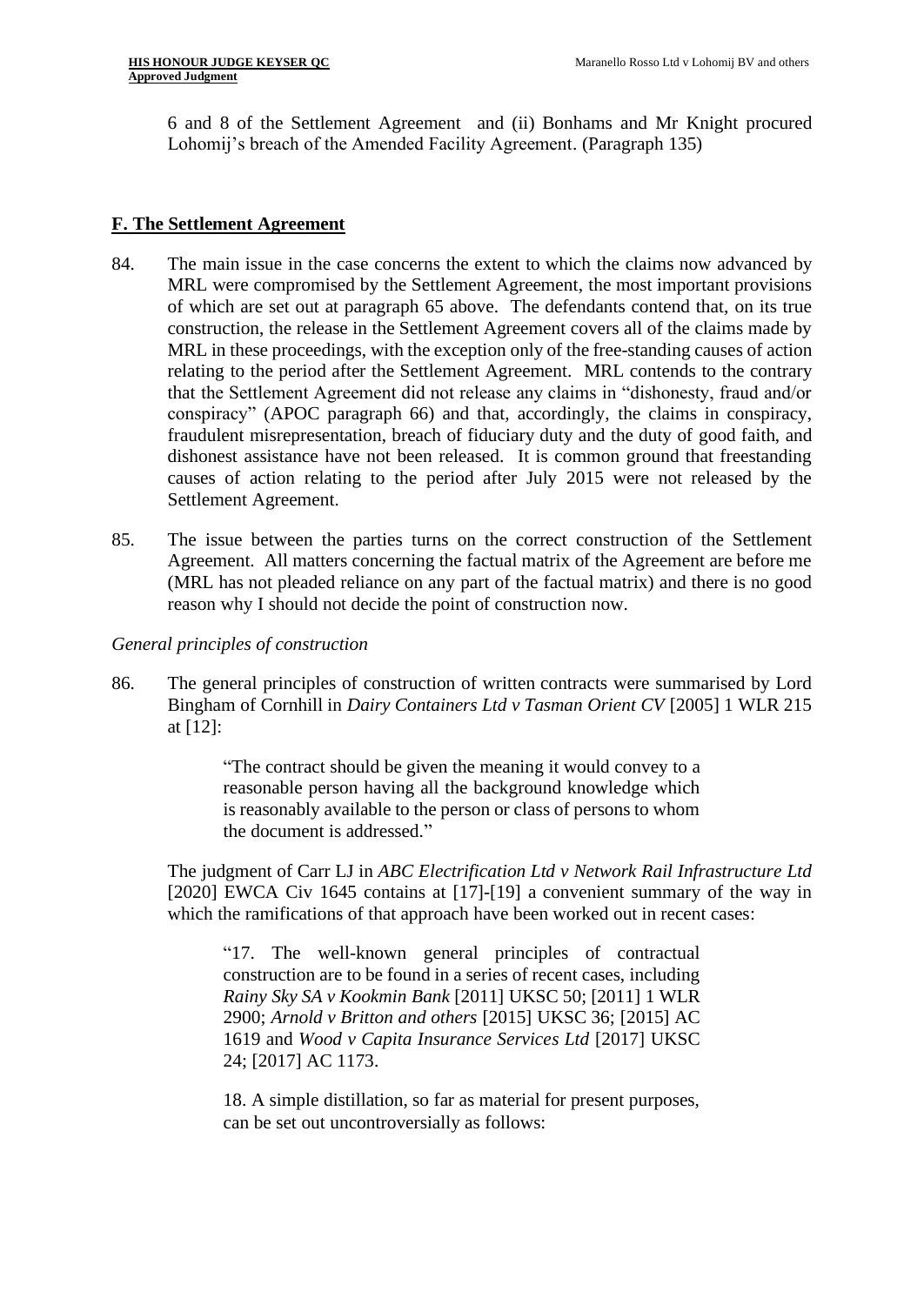(i) When interpreting a written contract, the court is concerned to identify the intention of the parties by reference to what a reasonable person having all the background knowledge which would have been available to the parties would have understood them to be using the language in the contract to mean. It does so by focussing on the meaning of the relevant words in their documentary, factual and commercial context. That meaning has to be assessed in the light of (i) the natural and ordinary meaning of the clause, (ii) any other relevant provisions of the contract, (iii) the overall purpose of the clause and the contract, (iv) the facts and circumstances known or assumed by the parties at the time that the document was executed, and (v) commercial common sense, but (vi) disregarding subjective evidence of any party's intentions;

(ii) The reliance placed in some cases on commercial common sense and surrounding circumstances should not be invoked to undervalue the importance of the language of the provision which is to be construed. The exercise of interpreting a provision involves identifying what the parties meant through the eyes of a reasonable reader, and, save perhaps in a very unusual case, that meaning is most obviously to be gleaned from the language of the provision. Unlike commercial common sense and the surrounding circumstances, the parties have control over the language they use in a contract. And, again save perhaps in a very unusual case, the parties must have been specifically focussing on the issue covered by the provision when agreeing the wording of that provision;

(iii) When it comes to considering the centrally relevant words to be interpreted, the clearer the natural meaning, the more difficult it is to justify departing from it. The less clear they are, or, to put it another way, the worse their drafting, the more ready the court can properly be to depart from their natural meaning. However, that does not justify the court embarking on an exercise of searching for, let alone constructing, drafting infelicities in order to facilitate a departure from the natural meaning;

(iv) Commercial common sense is not to be invoked retrospectively. The mere fact that a contractual arrangement, if interpreted according to its natural language, has worked out badly, or even disastrously, for one of the parties is not a reason for departing from the natural language. Commercial common sense is only relevant to the extent of how matters would or could have been perceived by the parties, or by reasonable people in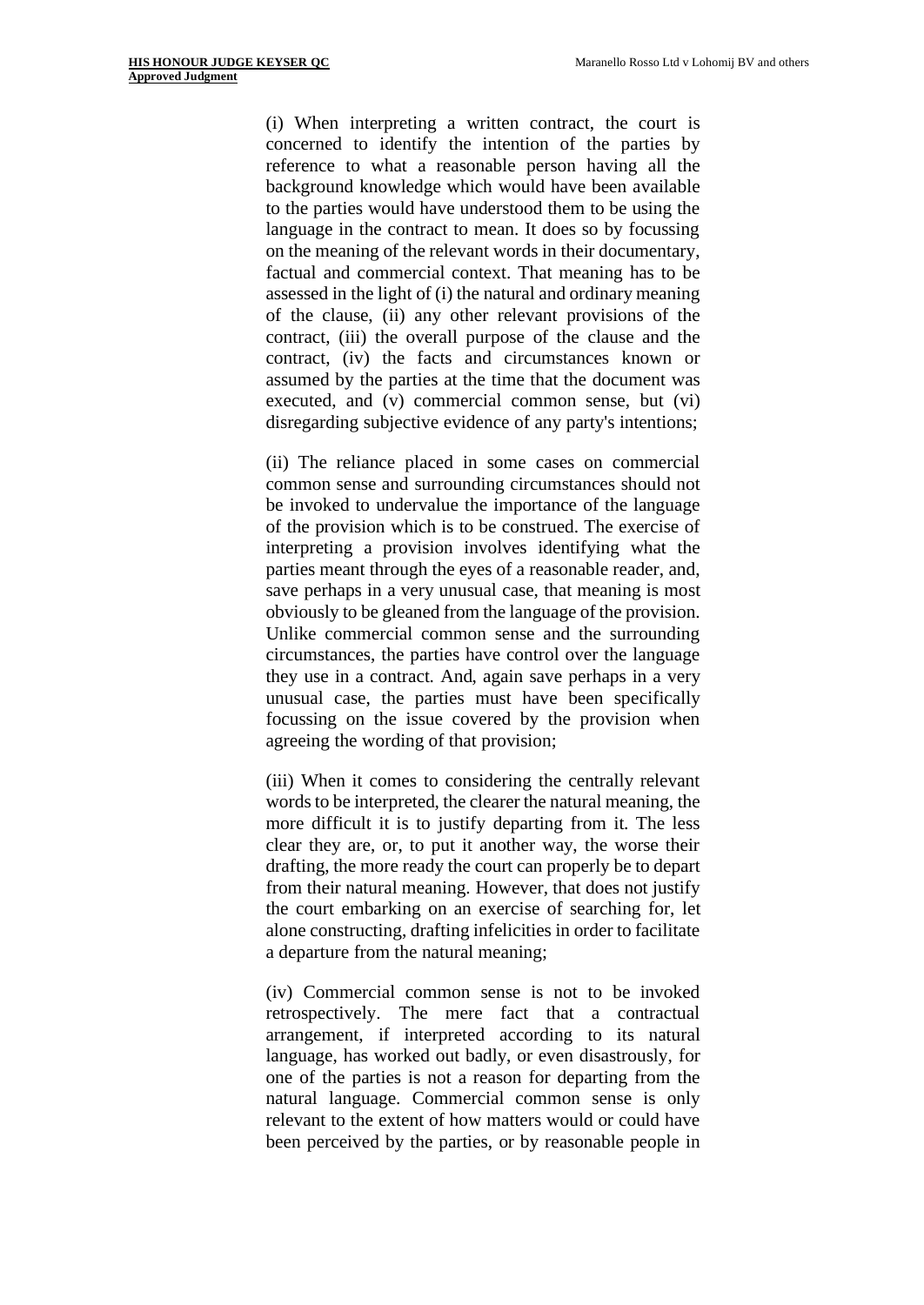the position of the parties, as at the date that the contract was made;

(v) While commercial common sense is a very important factor to take into account when interpreting a contract, a court should be very slow to reject the natural meaning of a provision as correct simply because it appears to be a very imprudent term for one of the parties to have agreed, even ignoring the benefit of wisdom of hindsight. The purpose of interpretation is to identify what the parties have agreed, not what the court thinks that they should have agreed. Accordingly, when interpreting a contract a judge should avoid re-writing it in an attempt to assist an unwise party or to penalise an astute party;

(vi) When interpreting a contractual provision, one can only take into account facts or circumstances which existed at the time the contract was made, and which were known or reasonably available to both parties.

19. Thus the court is concerned to identify the intention of the parties by reference to what a reasonable person having all the background knowledge which would have been available to the parties would have understood them to be using the language in the contract to mean. The court's task is to ascertain the objective meaning of the language which the parties have chosen to express their agreement. This is not a literalist exercise; the court must consider the contract as a whole and, depending on the nature, formality, and quality of drafting of the contract, give more or less weight to elements of the wider context in reaching its view as to that objective meaning. The interpretative exercise is a unitary one involving an iterative process by which each suggested interpretation is checked against the provisions of the contract and its commercial consequences investigated."

*BCCI v Ali*

87. Much of the argument before me focussed on *Bank of Credit and Commerce International SA v Ali* [2001] UKHL 8, [2002] 1 AC 251, where the House of Lords considered the correct approach to the construction of contractual releases. The case concerned a redundancy agreement, by which employees accepted the bank's terms "in full and final settlement of all or any claims … of whatsoever nature that exist or may exist" against the bank. The actual decision in the case (Lord Hoffmann dissented) was that the release did not extend to a claim for damages in respect of disadvantage on the labour market, because the parties could not reasonably be supposed to have intended the release to extend to such a claim, as no such claim was recognised in English law until several years after the agreement was made. For present purposes, the most important passages in the speech of Lord Bingham of Cornhill (with which Lord Browne-Wilkinson agreed) are as follows: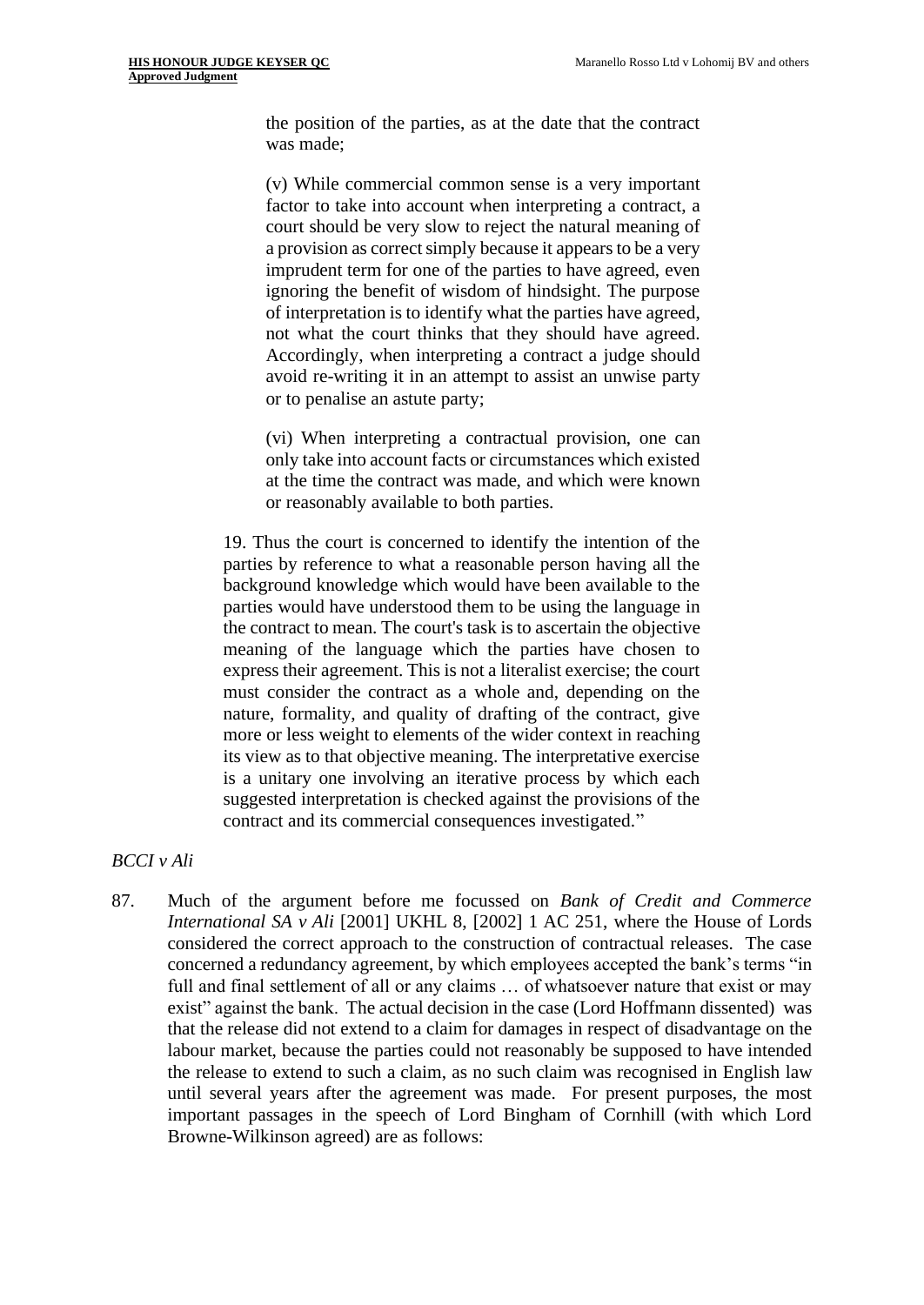"8. I consider first the proper construction of this release. In construing this provision, as any other contractual provision, the object of the court is to give effect to what the contracting parties intended. To ascertain the intention of the parties the court reads the terms of the contract as a whole, giving the words used their natural and ordinary meaning in the context of the agreement, the parties' relationship and all the relevant facts surrounding the transaction so far as known to the parties. To ascertain the parties' intentions the court does not of course inquire into the parties' subjective states of mind but makes an objective judgment based on the materials already identified. The general principles summarised by Lord Hoffmann in *Investors Compensation Scheme Ltd v West Bromwich Building Society* [1998] 1 WLR 896,912-913 apply in a case such as this.

9. A party may, at any rate in a compromise agreement supported by valuable consideration, agree to release claims or rights of which he is unaware and of which he could not be aware, even claims which could not on the facts known to the parties have been imagined, if appropriate language is used to make plain that that is his intention. … This seems to me to be both good law and good sense: it is no part of the court's function to frustrate the intentions of contracting parties once those have been objectively ascertained.

10. But a long and in my view salutary line of authority shows that, in the absence of clear language, the court will be very slow to infer that a party intended to surrender rights and claims of which he was unaware and could not have been aware. … [Lord Bingham then cited passages from several authorities.]

…

17. In his judgment in the present case [2000] ICR 1410, 1418, para 22 Sir Richard Scott V-C held: 'In my judgment, there are no such things as rules of equitable construction of documents.' Buxton LJ, at pp 1440-1441, para 88.4, agreed with Sir Richard Scott V-C's proposition. I also agree with it. More than a century and a quarter have passed since the fusion of law and equity and it would be both destructive of that great reform and altogether anomalous if it were not correct. But acceptance of that proposition should not lead one to regard the authority cited above as spent, or as a dead letter. Some of the cases, I think, contain statements more dogmatic and unqualified than would now be acceptable, and in some of them questions of construction and relief were treated almost indistinguishably. But I think these authorities justify the proposition advanced in paragraph 10 above and provide not a rule of law but a cautionary principle which should inform the approach of the court to the construction of an instrument such as this. I accept, as my noble and learned friend, Lord Hoffmann, forcefully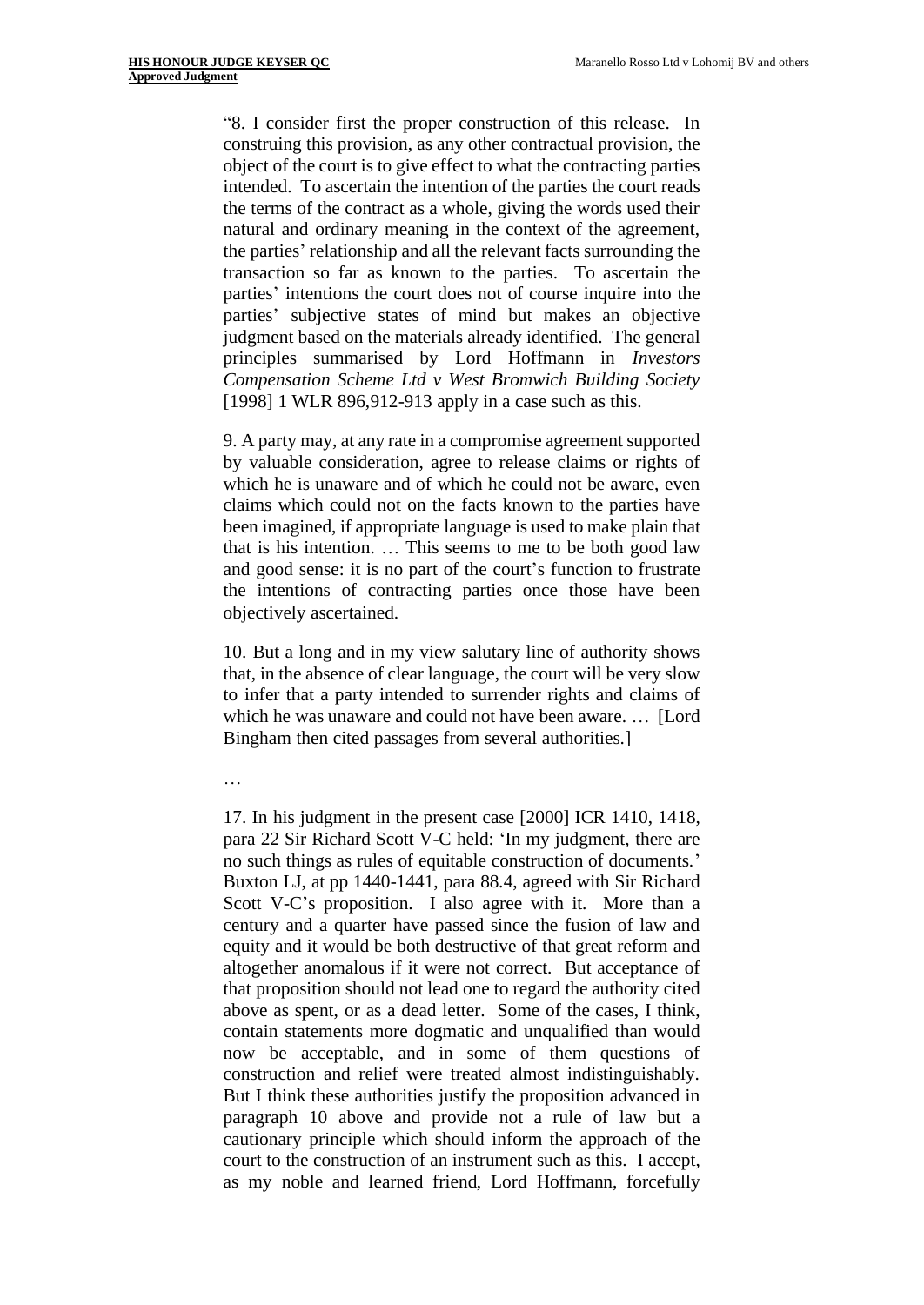points out, that authorities must be read in the context of their peculiar facts. But the judges I have quoted expressed themselves in terms more general than was necessary for decision of the instant case, and I share their reluctance to infer that a party intended to give up something which neither he, nor the other party, knew or could know that he had."

Lord Bingham explained his conclusion as to the particular release under consideration as follows:

"19 What, then, of the claim for stigma damages which lies at the heart of this appeal? The bank, through its senior employees, is fixed with knowledge of the bank's insolvency and nefarious practices, although it seems unlikely that those negotiating with the employees were alert to these facts, very carefully concealed from the world. Mr Naeem had no such knowledge. Neither the bank, even when fixed with such knowledge, nor Mr Naeem could realistically have supposed that such a claim lay within the realm of practical possibility. On a fair construction of this document I cannot conclude that the parties intended to provide for the release of rights and the surrender of claims which they could never have had in contemplation at all. If the parties had sought to achieve so extravagant a result they should in my opinion have used language which left no room for doubt and which might at least have alerted Mr Naeem to the true effect of what (on that hypothesis) he was agreeing."

88. Lord Nicholls of Birkenhead agreed with Lord Bingham as to the applicability of the general principles of construction, but he did not approach the particular construction exercise by reference to the "cautionary principle". His approach appears from the following passages:

> "22. My Lords, this appeal raises a question of interpretation of a general release. By a general release I mean an agreement containing widely drawn general words releasing all claims one party may have against the other. The release given by Mr Naeem was of this character. Mr Naeem accepted a payment from BCCI 'in full and final settlement of all or any claims . . . of whatsoever nature that exist or may exist'.

> 23. The circumstances in which this general release was given are typical. General releases are often entered into when parties are settling a dispute which has arisen between them, or when a relationship between them, such as employment or partnership, has come to an end. They want to wipe the slate clean. Likewise, the problem which has arisen in this case is typical. The problem concerns a claim which subsequently came to light but whose existence was not known or suspected by either party at the time the release was given. The emergence of this unsuspected claim gives rise to a question which has confronted the courts on many occasions. The question is whether the context in which the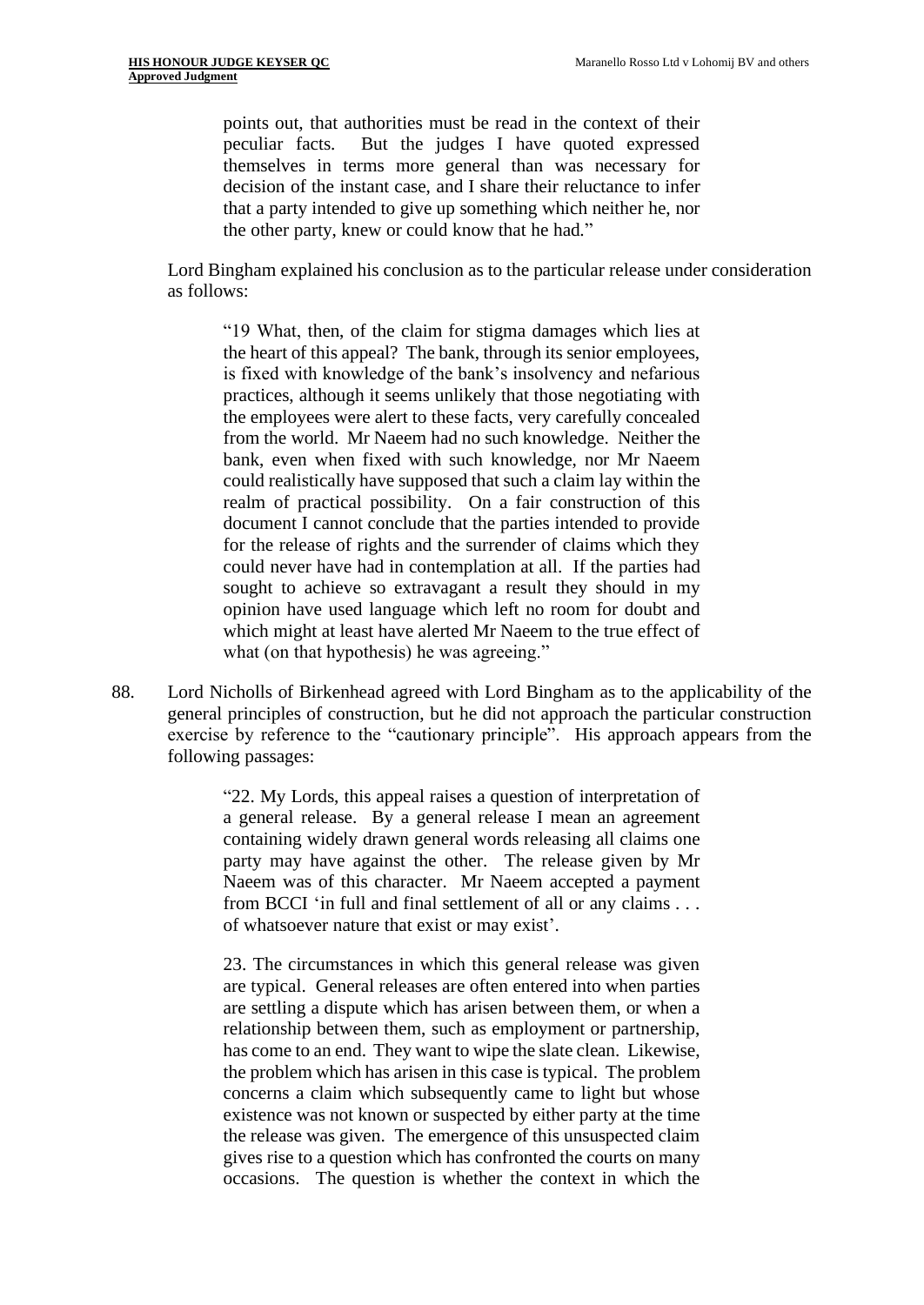general release was given is apt to cut down the apparently allembracing scope of the words of the release.

…

25. … Today there is no question of a document having a legal interpretation as distinct from an equitable interpretation.

26. Further, there is no room today for the application of any special 'rules' of interpretation in the case of general releases. There is no room for any special rules because there is now no occasion for them. A general release is a term in a contract. The meaning to be given to the words used in a contract is the meaning which ought reasonably to be ascribed to those words having due regard to the purpose of the contract and the circumstances in which the contract was made. This general principle is as much applicable to a general release as to any other contractual term. Why ever should it not be?

27. That said, the typical problem, as I have described it, which arises regarding general releases poses a particular difficulty of its own. Courts are accustomed to deciding how an agreement should be interpreted and applied when unforeseen circumstances arise, for which the agreement has made no provision. That is not the problem which typically arises regarding a general release. The wording of a general release and the context in which it was given commonly make plain that the parties intended that the release should not be confined to known claims. On the contrary, part of the object was that the release should extend to any claims which might later come to light. The parties wanted to achieve finality. When, therefore, a claim whose existence was not appreciated does come to light, on the face of the general words of the release and consistently with the purpose for which the release was given the release is applicable. The mere fact that the parties were unaware of the particular claim is not a reason for excluding it from the scope of the release. The risk that further claims might later emerge was a risk the person giving the release took upon himself. It was against this very risk that the release was intended to protect the person in whose favour the release was made. For instance, a mutual general release on a settlement of final partnership accounts might well preclude an erstwhile partner from bringing a claim if it subsequently came to light that inadvertently his share of profits had been understated in the agreed accounts.

28. This approach, however, should not be pressed too far. It does not mean that, once the possibility of further claims has been foreseen, a newly emergent claim will always be regarded as caught by a general release, whatever the circumstances in which it arises and whatever its subject matter may be. However widely drawn the language, the circumstances in which the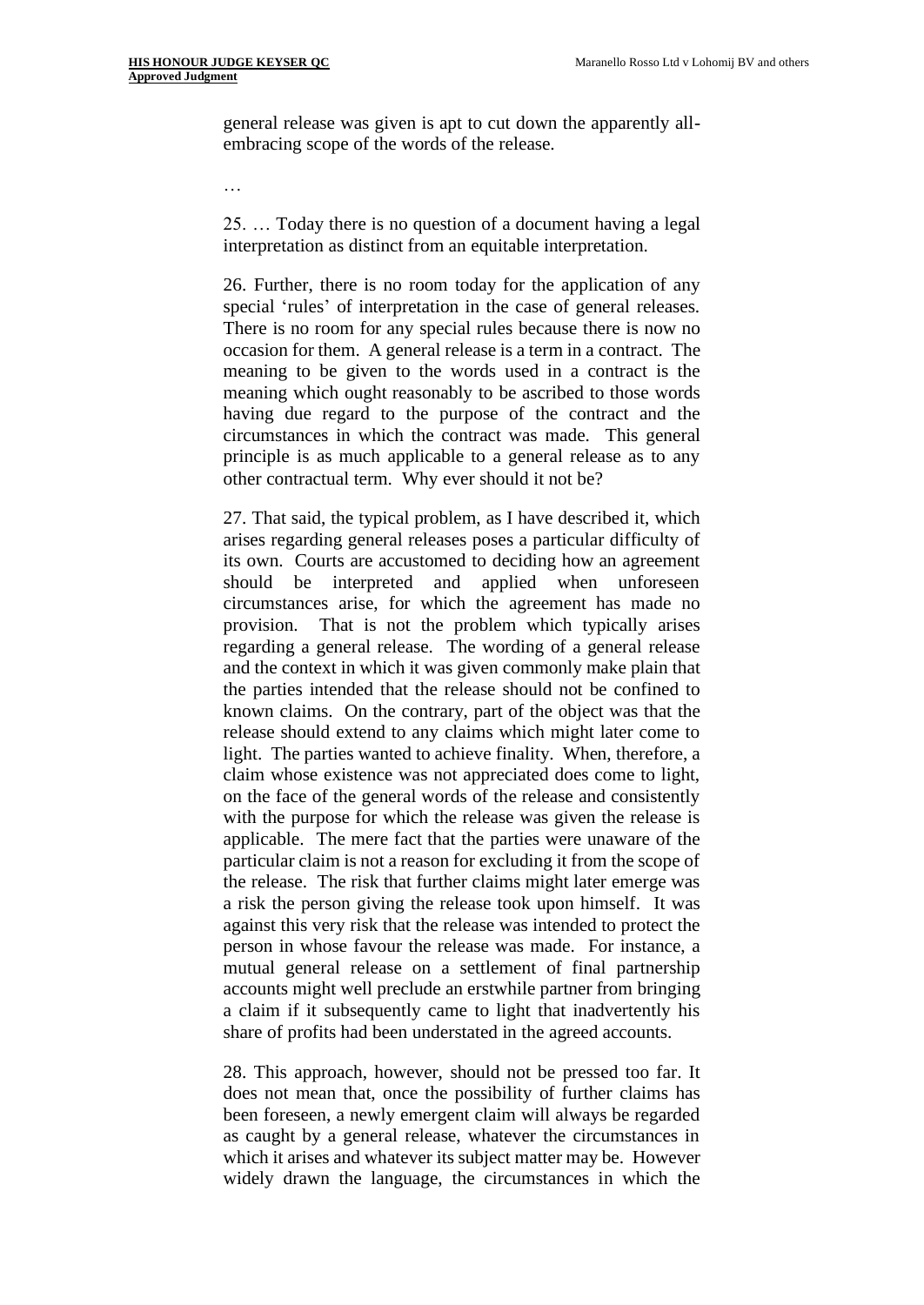release was given may suggest, and frequently they do suggest, that the parties intended, or, more precisely, the parties are reasonably to be taken to have intended, that the release should apply only to claims, known or unknown, relating to a particular subject matter. The court has to consider, therefore, what was the type of claims at which the release was directed. For instance, depending on the circumstances, a mutual general release on a settlement of final partnership accounts might properly be interpreted as confined to claims arising in connection with the partnership business. It could not reasonably be taken to preclude a claim if it later came to light that encroaching tree roots from one partner's property had undermined the foundations of his neighbouring partner's house. Echoing judicial language used in the past, that would be regarded as outside the 'contemplation' of the parties at the time the release was entered into, not because it was an unknown claim, but because it related to a subject matter which was not 'under consideration'.

29. This approach, which is an orthodox application of the ordinary principles of interpretation, is now well established. Over the years different judges have used different language when referring to what is now commonly described as the context, or the matrix of facts, in which a contract was made. But, although expressed in different words, the constant theme is that the scope of general words of a release depends upon the context furnished by the surrounding circumstances in which the release was given. The generality of the wording has no greater reach than this context indicates.

…

32. Thus far I have been considering the case where both parties were unaware of a claim which subsequently came to light. Materially different is the case where the party to whom the release was given knew that the other party had or might have a claim and knew also that the other party was ignorant of this. In some circumstances seeking and taking a general release in such a case, without disclosing the existence of the claim or possible claim, could be unacceptable sharp practice. When this is so, the law would be defective if it did not provide a remedy.

33. That is not the present case. …"

Lord Nicholls' own conclusion as to the construction of the general release in that case was stated as follows:

"35. [C]leary the release is confined to claims arising out of the employment relationship. The release cannot reasonably be regarded as embracing any claim the employee might have as a depositor or borrower. I am inclined to think that the release is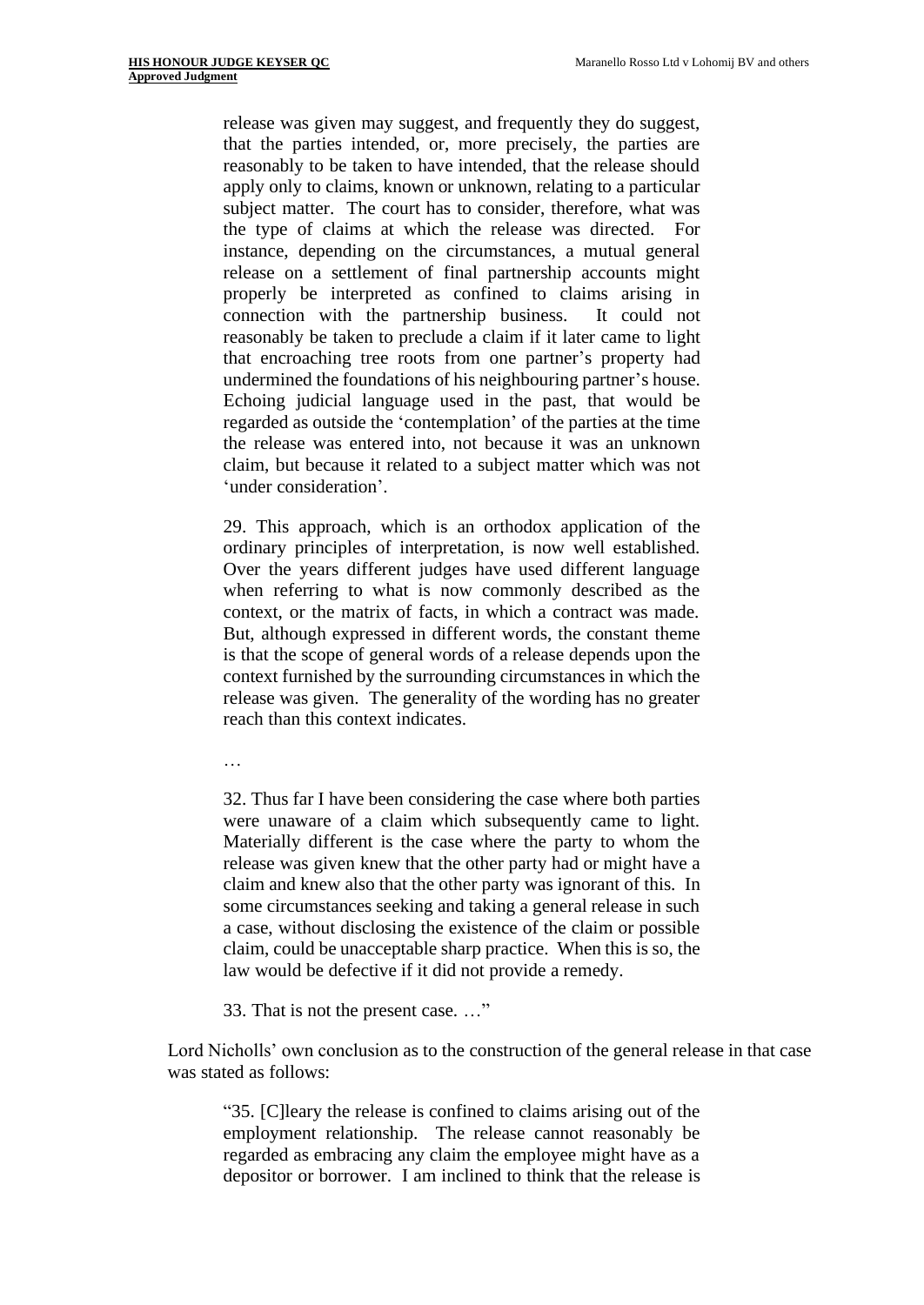to be construed even more narrowly as restricted to claims arising out of the ending of the employment relationship. … Whether this is so or not, I consider these parties are to be taken to have contracted on the basis of the law as it then stood. To my mind there is something inherently unattractive in treating these parties as having intended to include within the release a claim which, as a matter of law, did not then exist and whose existence could not then have been foreseen. This employee signed an informal release when he lost his job, in return for an additional month's pay. The ambit of the release should be kept within reasonable bounds. Mr Naeem cannot reasonably be regarded as having taken upon himself the risk of a subsequent retrospective change in the law. A claim arising out of such a change cannot be regarded as having been within the contemplation of the parties. I too would dismiss this appeal."

89. Lord Clyde, who agreed in the decision, applied the general principles of construction; he made no reference to Lord Bingham's "cautionary principle". At [80] he remarked that, although a literal reading of the words of release would "seem to include every claim of every kind", the "plain meaning of the words [could not] be taken as conclusive." At [82] he expressed the opinion that "the context of the agreement [was] the desire of the employer to finalise any contractual debts due to the employees whose employment was being terminated together with all statutory or common law obligations arising upon the termination of the contract." He continued:

> "85. … [I]t seems to me improbable that the parties, in the context in which they were making this agreement, were intending to cut out all future claims of any kind not related to the termination [of employment]. …

> 86. … The stigma claim is one which neither party could have contemplated even as a possibility as the law stood at the time when the agreement was made. At that time it would not be known whether or not the employee would have any difficulty at all in finding alternative employment. The bank's conduct had not yet achieved the notoriety which could create the stigma. But even if those facts had been even suspected as a possibility the prospect of any liability falling on the bank to a former employee is something which must have been far beyond the reasonable contemplation of the parties. Even without formulating any definition of the precise scope of the agreement, it seems to me that if the parties had intended to cut out a claim of whose existence they could have no knowledge they would have expressed that intention in words more precise than the generalities which they in fact used. In so far as Mr Naeem may also seek to present a claim in tort for fraudulent misrepresentation inducing him to start the employment in the first place or to continue in it thereafter, while the legal basis for such a claim may not be particularly novel, the idea of such a claim at the time when the parties made the agreement at the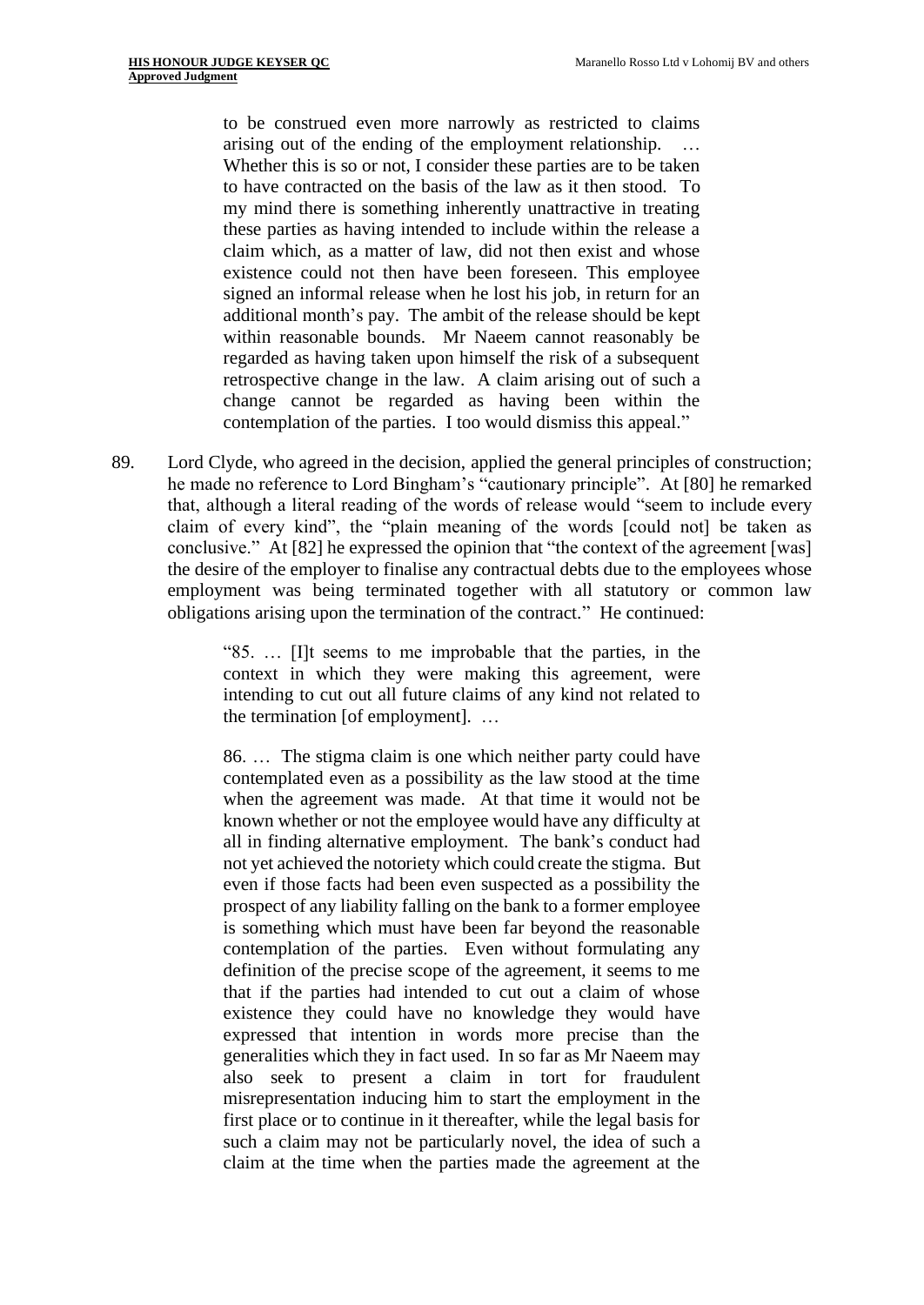termination of the employment seems to me correspondingly remote from what the parties might reasonably be taken in the circumstances to have contemplated.

87. … Having reached the view which I have on the matter of construction it is unnecessary to say anything about any equitable considerations which might operate to prevent the bank relying upon the agreement, were it wide enough to comprehend the stigma claim."

90. Although Lord Hoffmann dissented in the result, his speech repays (with respect) careful consideration. Among the points that may be noted are the following. First, he affirmed that the normal principles of contractual construction applied. Second, he rejected the introduction of any further or special principles of construction for releases. Third, at [51] he observed that "the quest to discover what a reasonable man would have understood specific parties to have meant by the use of specific language in a specific situation at a specific time and place" could not be affected by authority or judicial dicta, save perhaps where parties in a legal context used words in a technical sense. (It is possible that a great deal of wasted time and effort might be avoided by taking that observation to heart.) Fourth, at [67] he pointed out that the construction of an agreement could not be affected by matters within the knowledge of only one party to the agreement. Fifth, he addressed the question of sharp practice as follows:

> "69. … On a principle of law like this, I think it is legitimate to go back to authority, to Lord Keeper Henley in *Salkeld v Vernon*  1 Eden 64, 69, where he said: 'no rule is better established than that every deed obtained on suggestio falsi, or suppressio veri, is an imposition in a court of conscience.'

> 70. In principle, therefore, I agree with what I consider Sir Richard Scott V-C [2000] ICR 1410, 1421 to have meant in the passage in paragraph 30 of his judgment which I have quoted (ante, paragraph 11), and with Chadwick LJ, that a person cannot be allowed to rely upon a release in general terms if he knew that the other party had a claim and knew that the other party was not aware that he had a claim. I do not propose any wider principle: there is obviously room in the dealings of the market for legitimately taking advantage of the known ignorance of the other party. But, both on principle and authority, I think that a release of rights is a situation in which the court should not allow a party to do so. On the other hand, if the context shows that the parties intended a general release for good consideration of rights unknown to both of them, I can see nothing unfair in such a transaction.

> 71. It follows that in my opinion the principle that a party to a general release cannot take advantage of a suggestio falsi or suppressio veri, in other words, of what would ordinarily be regarded as sharp practice, is sufficient to deal with any unfairness which may be caused by such releases. There is no need to try to fill a gap by giving them an artificial construction."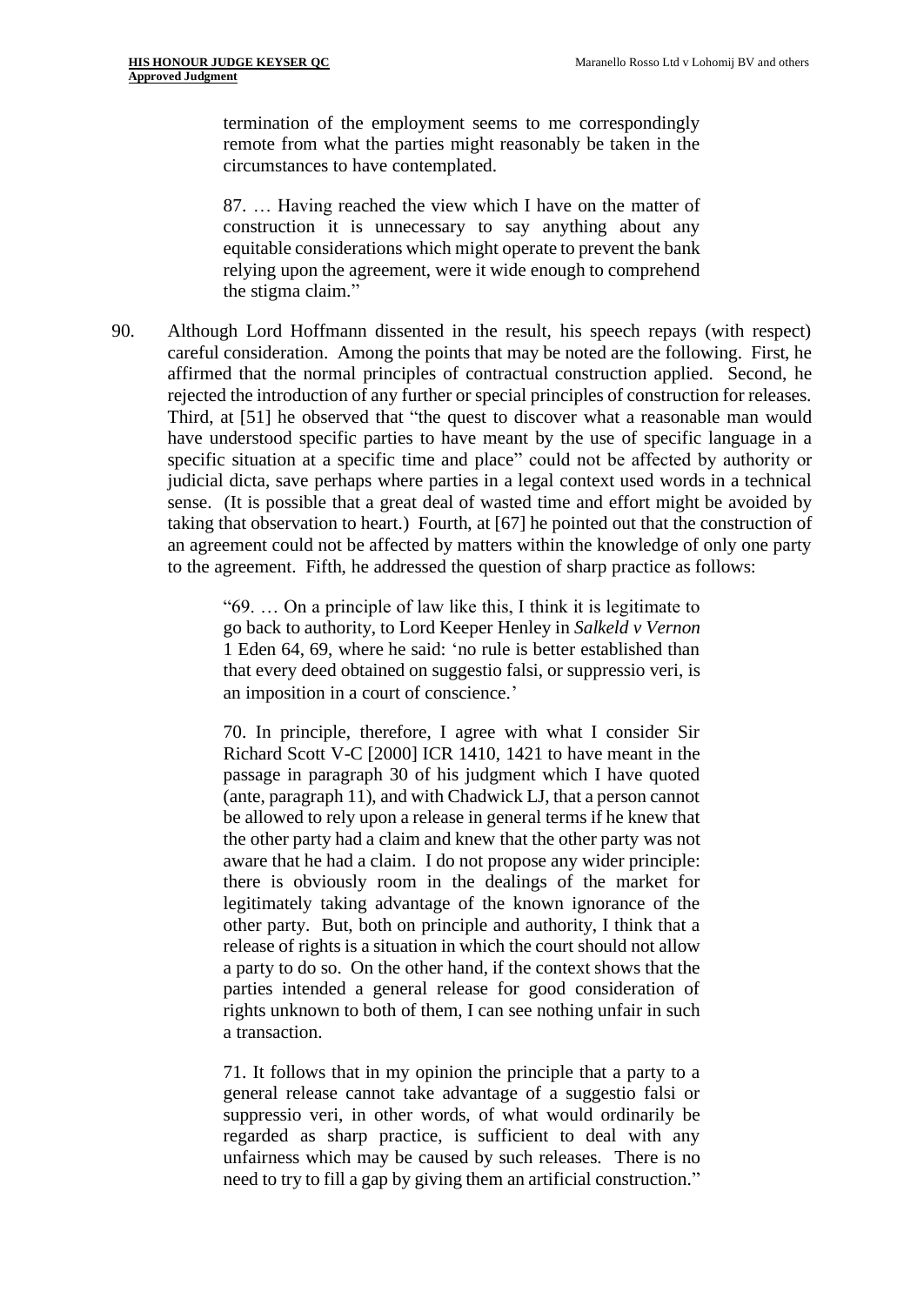- 91. These are the main points that I would draw from the speeches in *BCCI v Ali*:
	- 1) The normal principles of construction apply to the interpretation of contractual releases.
	- 2) No special principles of construction apply to the interpretation of contractual releases.
	- 3) Lord Bingham's "cautionary principle" is not a rule of law. He himself said as much, and the conclusion follows from points (1) and (2) already mentioned, as well as from Lord Hoffmann's salutary warning that the reasonable understanding of specific words in a specific context cannot turn on judicial dicta. As the cautionary principle is not a rule of law, I do not for my own part think that it greatly matters how many of their Lordships in *BCCI v Ali* espoused it.
	- 4) The cautionary principle ought rather to be seen as a useful distillation of judicial wisdom. As the "principle" is not one of law, I paraphrase it as follows: If the plain meaning of a release would appear to indicate that a party was agreeing to give up rights of action of which he was not aware and of which he could not reasonably have been aware, the court, before concluding that that is indeed what the release does mean, ought to pause, ask itself whether that is really what the release means, and carefully examine the context to see whether the words more appropriately bear some more restricted meaning. In reaching its decision, however, the court will apply normal principles of construction, not specially restrictive ones. If the cautionary principle were to mean more than this, it would be assuming the status of a principle of law and would contradict points (1) and (2) above.
	- 5) As there are no special principles of construction applicable to releases, the private knowledge held by one party to a release but not by the other parties is irrelevant to the interpretation of the release.
	- 6) It is arguable (the point was considered obiter in *BCCI v Ali* and was addressed only by Lord Nicholls and Lord Hoffmann) that there is an equitable "sharp practice" principle that will in suitable circumstances prevent a party from relying upon a release in general terms if he knew that the other party had a claim and knew that the other party was not aware that he had a claim.

## *Subsequent cases*

- 92. In my judgment, the law has not changed since *BCCI v Ali* and the subsequent authorities do not contradict the summary in the previous paragraph. I was referred to a number of later cases in which contractual releases have been construed. Although I mention the cases below, largely for illustrative purposes, I shall for the most part not recite the detailed facts and contractual provisions that provide the full context for the judgments; these appear from the cases themselves, and the interpretation of a contractual provision is not greatly assisted by a "compare and contrast" exercise.
- 93. In *MAN Nutzfahrzeuge AG v Freightliner Ltd* [2005] EWHC 2347 (Comm), Moore-Bick LJ considered *BCCI v Ali* in the context of a general release contained in a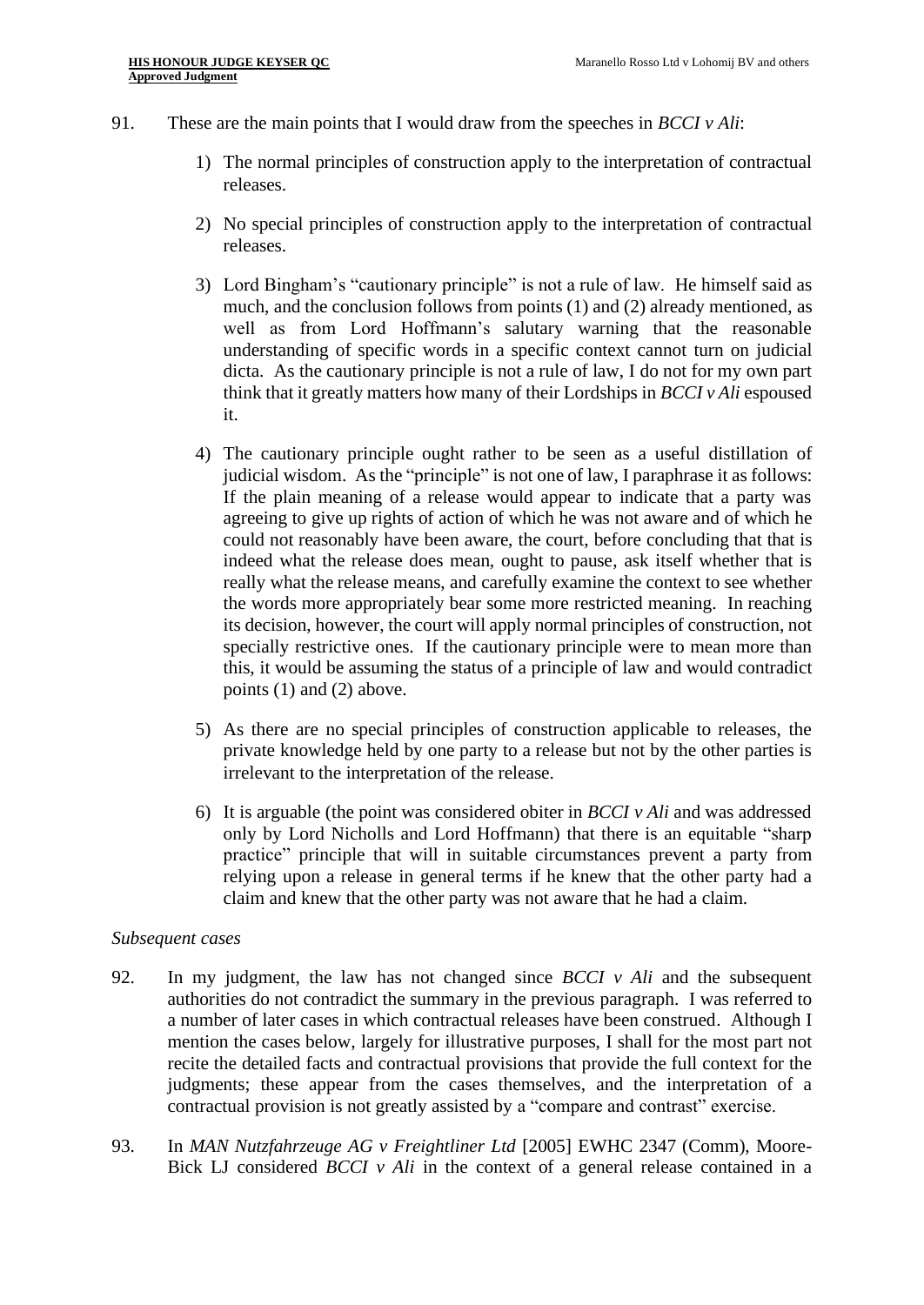settlement agreement arising out of claims for breach of warranty in a share purchase agreement. One question was whether the release extended to fraud claims. Moore-Bick LJ, whose discussion of the point was strictly obiter, referred to *BCCI v Ali* and continued:

"207. Two points of particular importance on which all of their Lordships were agreed emerge from the speeches. The first is an insistence that the same approach is to be adopted when construing a general release as when construing a contract of any other kind. No special rules apply. The second is the emphasis which all their Lordships placed on the importance of the context in which the release is given. However wide the language in which it is cast, it is always necessary to understand the context in which a release was agreed in order to decide what the parties intended its true scope to be.

208. The context in which the release is given will inevitably vary from case to case. I accept that the court should be cautious in coming to the conclusion that a person has given up rights of which he was not and could not have been aware, but it may be clear having regard to language used and the context in which the agreement was made that that is indeed what was intended. … The release [in this case] is not worded in very general terms or in terms which suggest that the parties intended to waive all claims of any kind that might subsequently be discovered. … On the other hand, the expression 'current, past and future claims … that MAN may have, or may otherwise have had', together with the exclusion in paragraph 4 of environmental and taxation claims, strongly suggests that the parties did intend to compromise claims of which MN was still unaware.

209. Mr. Kendrick submitted that the parties cannot have intended to compromise claims for misrepresentation or breach of warranty based on fraud, both because of the fact that they were grounded in fraud and because they were claims whose existence was unknown at the time. In my view, having regard to the context in which the parties entered into the settlement agreement and the language in which they expressed themselves, it was their intention that Western Star should be discharged from any further liability under section 4.1 of the Share Purchase Agreement, whether the possibility of a claim was known to MN at the time or not. I find it more difficult to say that they intended to release Western Star from liability for claims arising out of its own fraud, however. I am satisfied that neither party had the possibility of fraud in mind. As Rix LJ said in *HIH Casualty and General Insurance Ltd v Chase Manhattan Bank* [2001] EWCA Civ 1250, [2001] 2 Lloyd's Rep. 483 at page 512, fraud is a thing apart because parties contract with one another in the expectation of honest dealing. Moreover, the manner in which fraud is treated in Article 12 of the Share Purchase Agreement reinforces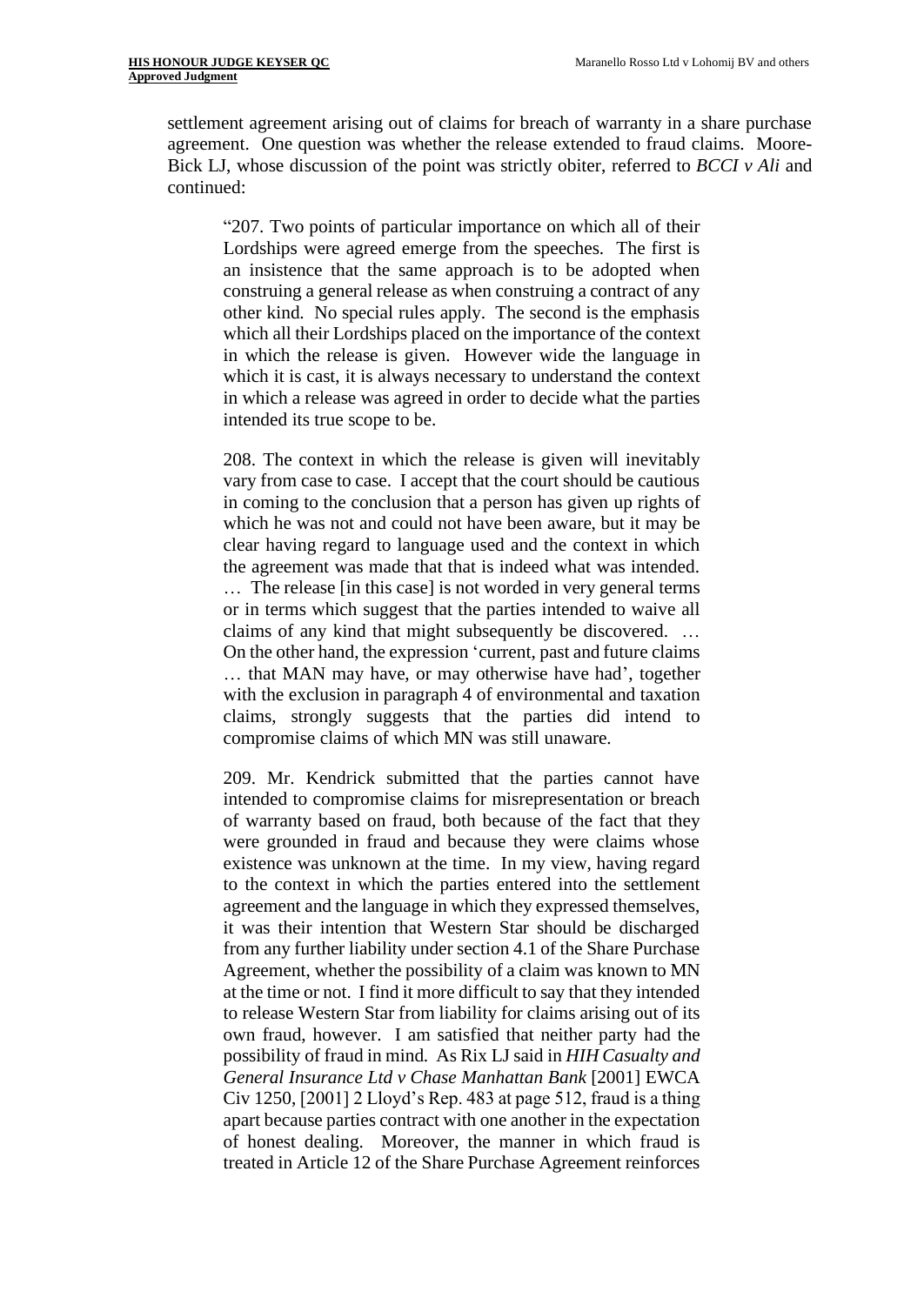the conclusion that the parties in this case regarded it as giving rise to fundamentally different considerations. If, therefore, Mr. Ellis's knowledge is to be imputed to Western Star so as to render any of the representations not only false but fraudulent, I do not think that the settlement agreement was intended to deprive MN of its right to pursue a claim in respect of them."

- 94. I regard those passages as being consistent with the conclusions that I drew from *BCCI v Ali*. They make a further point, in respect of fraud, which I understand as follows. The question whether a release of claims as yet unknown extends to claims based on fraud is to be answered according to the normal principles of contractual interpretation. The fact that parties generally contract with one another in the expectation of honest dealing does not introduce a new principle of construction; however, it may be a matter to be taken into account as part of the context of the contract containing the release and, as such, may affect its interpretation according to normal principles. (Mr Toledano QC pointed out that Rix LJ's remarks in the *HIH Casualty* case were made in the rather different context of exclusion clauses. But I do not think that this fact has any material bearing on the point that Moore-Bick LJ was making, properly understood.)
- 95. In *Satyam Computer Services Limited v Upaid Systems Limited* [2008] EWCA Civ 487, there was a release of claims arising out of a Services Agreement. The Court of Appeal was concerned with a question whether the claimant's claims arose out of a services agreement, which was subject of a release in a settlement agreement, or out of a different contract in respect of which there was no release. The Court held that they arose out of the different contract and were therefore not caught by the release at all. However, Lawrence Collins LJ, with whom Waller and Rimer LJJ agreed, went on to consider obiter whether the release would have applied to unknown claims that arose after the date of the settlement agreement and to unknown claims involving allegations of fraud. He referred to *BCCI v Ali* and *MAN Neufahrzeuge AG v Freightliner Ltd* and to the decision of Flaux J at first instance and recorded the appellant's submission that it must have been intended to compromise unknown claims and fraud-based claims because the settlement agreement was a termination of the whole relationship, and he continued:

"84. I do not accept this submission. I would agree that the exclusion clause cases should not be automatically imported into the area of releases, but that is not what either Moore-Bick LJ did in *MAN Neufahrzeuge AG v Ernst & Young* [sic], or what Flaux J did in the present case. Lord Bingham said (*Bank of Credit and Commerce International (in liquidation) v Ali* (at [10]) that 'a long and ... salutary line of authority shows that, in the absence of clear language, the court will be very slow to infer that a party intended to surrender rights and claims of which he was unaware and could not have been aware.' Lord Browne-Wilkinson agreed, and Lord Clyde (at [86]) expressed substantially the same view. It seems to me to be clear that the same principle must apply to fraud-based claims. If a party seeking a release asked the other party to confirm that it would apply to claims based on fraud, it would not, in most cases, be difficult to anticipate the answer.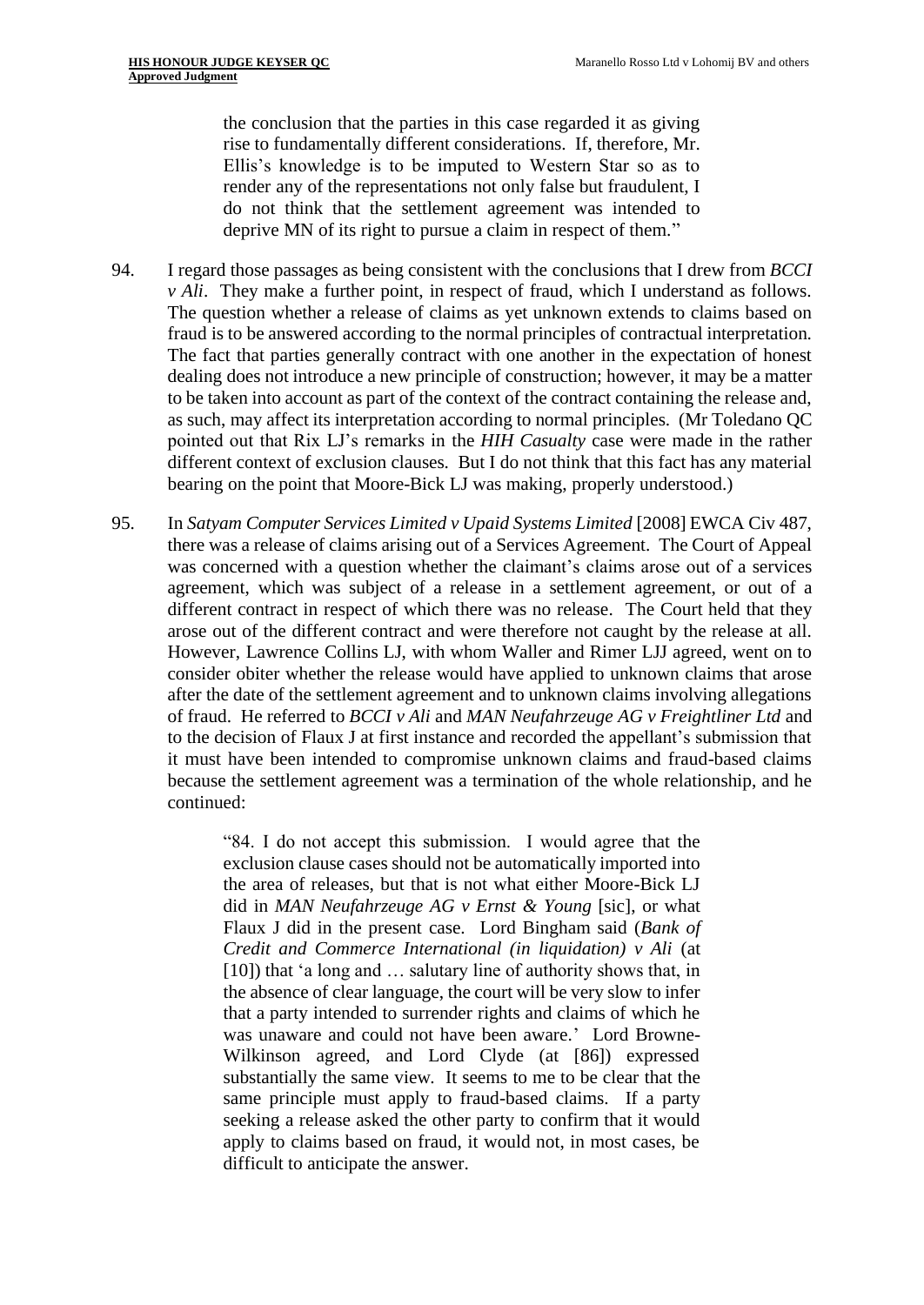85. It is not, I think, very helpful to consider whether the release/covenant not to sue applies in the abstract to unknown claims, and then separately whether it applies to fraud-based claims. The true question is whether on its proper construction it applies to claims of the type made in the Texas proceedings, namely that, unknown to Upaid when the Settlement Agreement was entered into, Upaid was supplied by Satyam with forged assignments. To that question it seems to me that there is only one possible answer. In my judgment, express words would be necessary for such a release. The provision in clause 2.6 for destruction of documents does not assist. It was plainly designed to deal with Upaid's confidential information and does not support the argument that the Agreement was designed to draw a line under all possible claims. If it were necessary to decide separately whether the release/covenant not to sue applied to (a) unknown claims, and (b) fraud-based claims, I would have come to the same conclusion as the judge."

- 96. It seems to me that there is (with respect) much to be gained from the suggestion that the interpretative exercise is better conducted concretely, by reference to the claims under consideration, than in the abstract. It serves to focus the enquiry and makes it easier to avoid the pitfall of carrying out the construction exercise by trying to force the analysis into fixed categories (cf. paragraph 116 below).
- 97. More importantly, I reject the submission that Lawrence Collins LJ at [86] was purporting, even obiter, to state any principle of law that express words are required for a release of either unknown claims or claims in fraud. As Lord Hoffmann remarked in *BCCI v Ali*, such statements (rather like contractual provisions) are to be read contextually. To treat the dicta at [86] as a statement of law would be contrary to the unanimous opinion of the House of Lords in *BCCI v Ali* that the interpretation of contractual releases is subject to, and only to, the normal principles of contractual construction. Lawrence Collins LJ's dictum does, however, provide an example of the application of normal principles to the facts in the case and the conclusion that, on the facts, express words would have been needed to release the claims under consideration. Whether anything is gained in the construction exercise by imagining what one party might have said to a query by the other party seems to me to be doubtful, but it is unnecessary to consider the question.
- 98. In *Brazier v News Group Newspapers Ltd* [2015] EWHC 125 (Ch), the claimant had sued the defendant for "phone hacking" and the claim had been settled by a Tomlin Order, the schedule to which recited that the parties had "agreed terms in full and final settlement of the claimant's claim in proceedings [the number of the case] 'the Claim') as follows:"; then the terms were set out. Subsequently the claimant brought a second action, again for phone hacking, after he learned of new information which suggested that there had been additional instances of hacking, this time by the Features desk, not the News desk, resulting in the wrongful use of private information in three specified articles, none of which were relied on in the first action. The defendant applied to strike out the second action. Mann J noted at [60] that the issue involved identifying what the "claim" in the compromise and in the first action really was. He referred to *BCCI v Ali*, noting at [63] that it had concerned a general release, whereas the case before him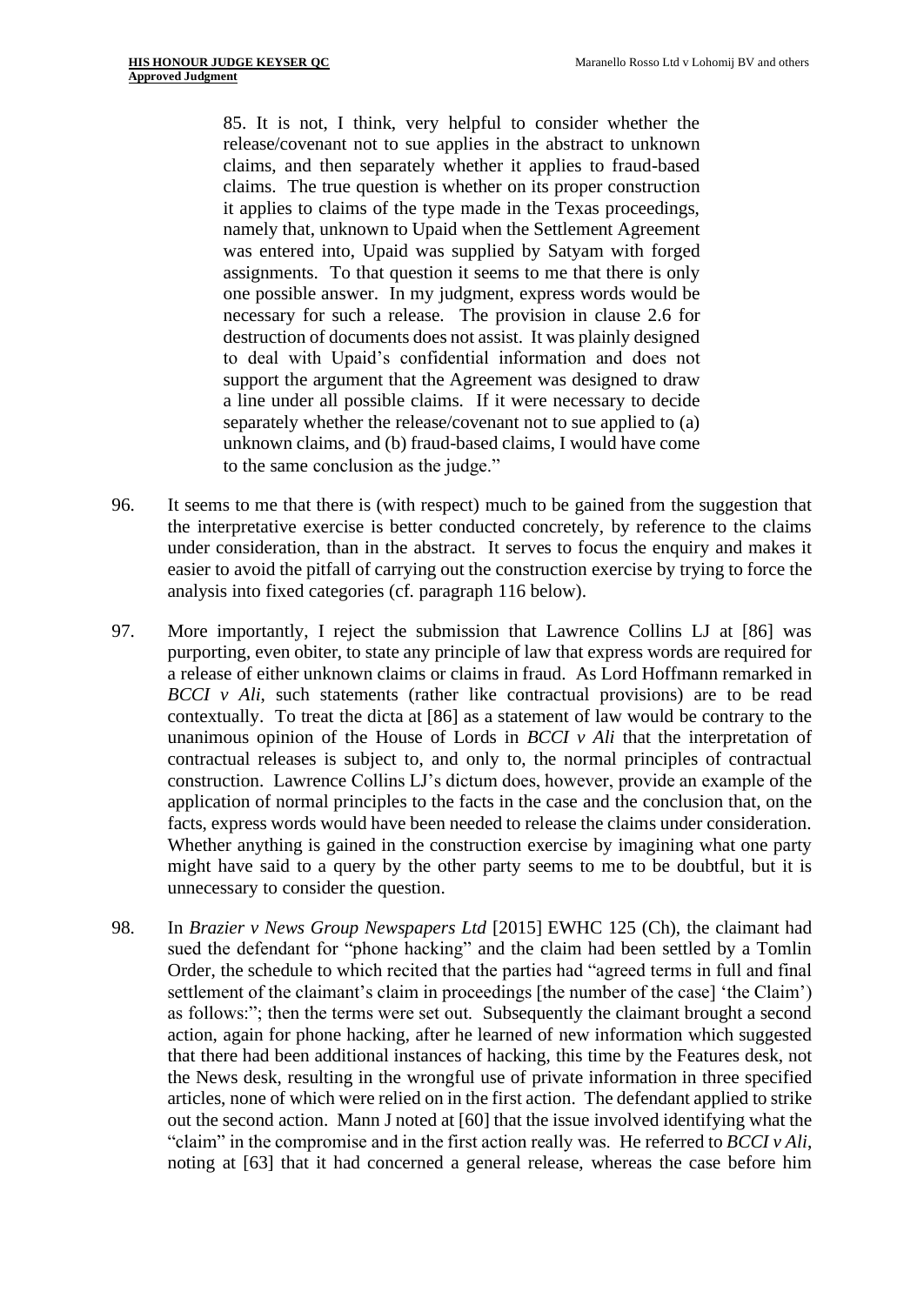concerned a specific release. Having considered the reasoning in the various speeches, he continued:

"70. Mr Sherborne [for the claimant] submitted that the effect of all this is that very strong language must be used in order for a release to cover claims or causes of action which were not known about at the time of the compromise. I think that this overstates the matter. What all their Lordships were doing was construing the release in question in that case in the light of the circumstances. In order to ascertain what was being released they looked to all the circumstances, and the context of the release itself. While Lords Bingham and Browne-Wilkinson indicated that the courts would be slow to construe a document as releasing a claim which was not known to exist, as a general proposition, the remainder of their lordships did not adopt that formulation. They looked more to the particular circumstances of the case. This reflects the fact that at the end of the day each case will turn on the wording of the release clause and the circumstances in which it was entered into. What Lords Bingham and Browne-Wilkinson were doing was indicating a need for particular caution in ascertaining the intentions of the parties in relation to unknown claims. There is no principle that parties cannot be taken to have settled unknown claims (as acknowledged by Lord Nicholls), nor indeed any presumption."

With respect, I entirely agree with Mann J's analysis in that paragraph.

99. Concerning the application before him, Mann J concluded that the "claim" in the first action had been in respect of all phone-hacking activities of the defendant directed against him; additional instances coming to light on disclosure or exchange of evidence would have been included in the case; see [75]-[78]. He went on to consider whether the fact that the new incidents were unknown to the claimant at the time of the compromise excluded them from its scope, and he decided that it did not. He distinguished the case from *BCCI v Ali*, where neither party had known that there might be further claims:

> "87. While Mr Brazier did not know of the parallel operation being conducted at the Features desk, it is not true to say that he was totally ignorant of the existence of further claims going beyond Mr Mulcaire's activities. He positively averred that there were additional activities, and according to the generic Particulars of Claim he was going to invite the court to infer that they were substantial. … So he believed he had further claims. What he did not know was their scope. He hoped that that would become more apparent as the action progressed, and his pleading anticipated an extension of the claims as those circumstances unfolded. …

> 88. Accordingly, when Mr Brazier settled his case he settled a case in which he did not know the full extent of his claim, but unlike the claimant in Ali he was aware of his ignorance. In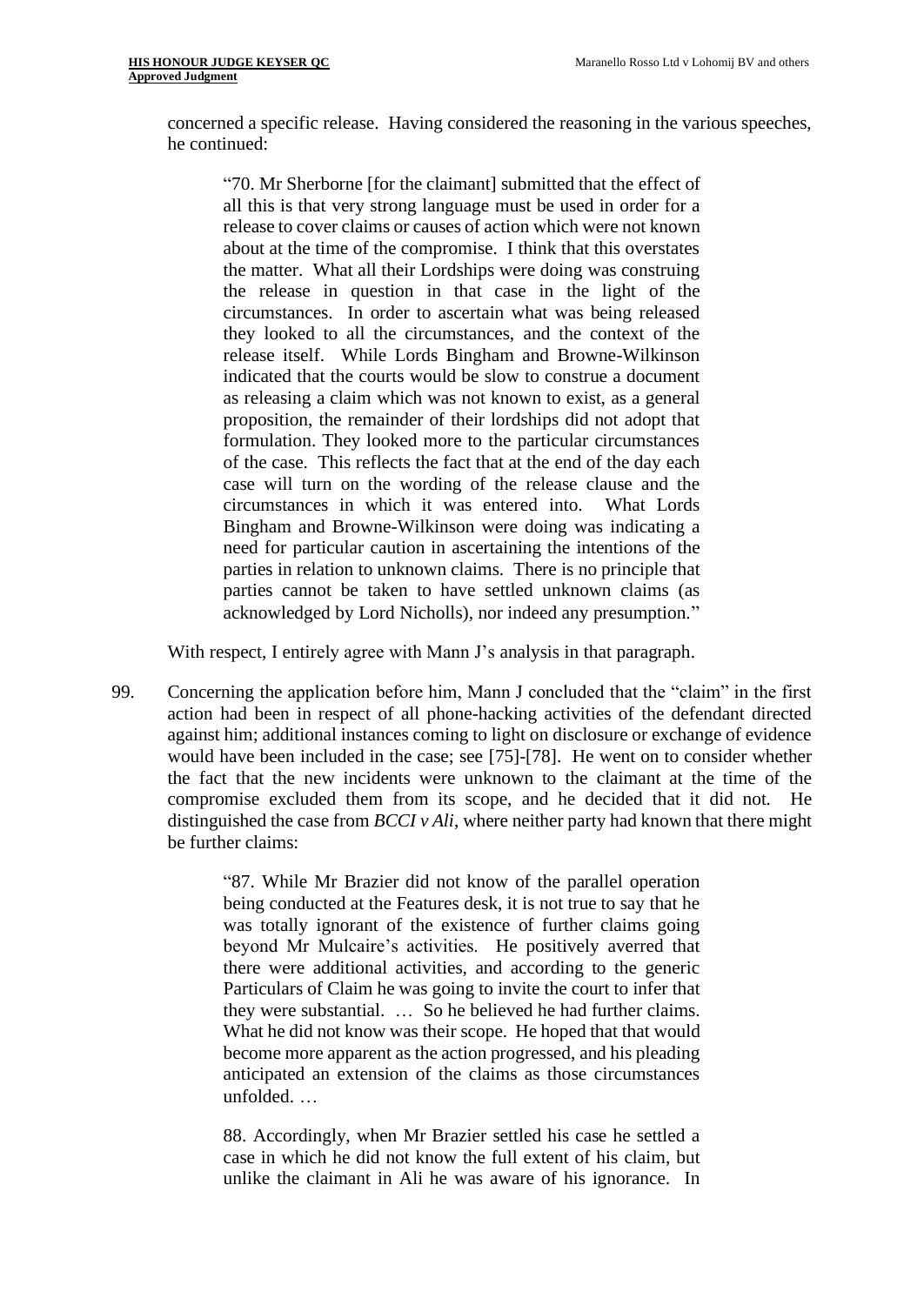other words, he knew in general terms what it was that he did not know in detail. It was a 'known unknown'. What is more, he knew that a stage was coming shortly when he might become better informed, because disclosure was to take place within the foreseeable future … and the newspaper's solicitors had, to a degree, flagged up the fact that some additional data would be available. When he received the offer from the defendant newspaper he had a choice. He could have declined it and pressed on and become better informed about his claim. Alternatively, he could take a view on what he knew, and what he thought was likely to happen, and decide whether the offer adequately reflected that assessment and the risks involved in the litigation exercise. He decided to do the latter. His known ignorance must be taken to have been factored into the calculation.

…

90. The case is therefore not one in which the releasor was completely ignorant of a further cause of action, as in *Ali*. He was aware of further causes of action, and did not know how many, but, crucially, was aware that he did not know how many. A decision to settle in those circumstances, taking some sort of view on the probabilities and deciding whether it is worth going on in the action, is entirely rational and nothing like the situation in Ali and the cases referred to there where there is an unappreciated ignorance of another cause of action. The latter situation might drive the court to the view that the parties cannot have intended to settle that of which they were ignorant, but there is no justification for forming that view in the former."

100. Mann J's materially identical reasoning, in the same judgment, in respect of the similar claim of another claimant was upheld by the Court of Appeal in *Leslie v News Group Newspapers Ltd* [2016] EWCA Civ 79. Lewison LJ, with whom the Chancellor of the High Court and Ryder LJ agreed, said:

> "31. Mr Ullstein's first point was that the judge was wrong to conclude that the compromise included matters that Mr Leslie did not know about and could not have known about. There is no legal obstacle to the compromise of claims of which the parties are unaware: whether they have done so depends on the terms of the compromise. The first part of this submission is, in my judgment, plainly contradicted by the terms of the agreed statement which formed part of the compromise, as well as the form of the pleadings themselves. It was an important part of the case pleaded in the first action that Mr Leslie did not know the full extent of NGN's activities. To echo the judge at [88] (borrowing from Mr Donald Rumsfeld) this was a 'known unknown'. The second part of the submission depends in part on what you mean by 'could not have known'. The judge referred to the arrangements about disclosure in the first action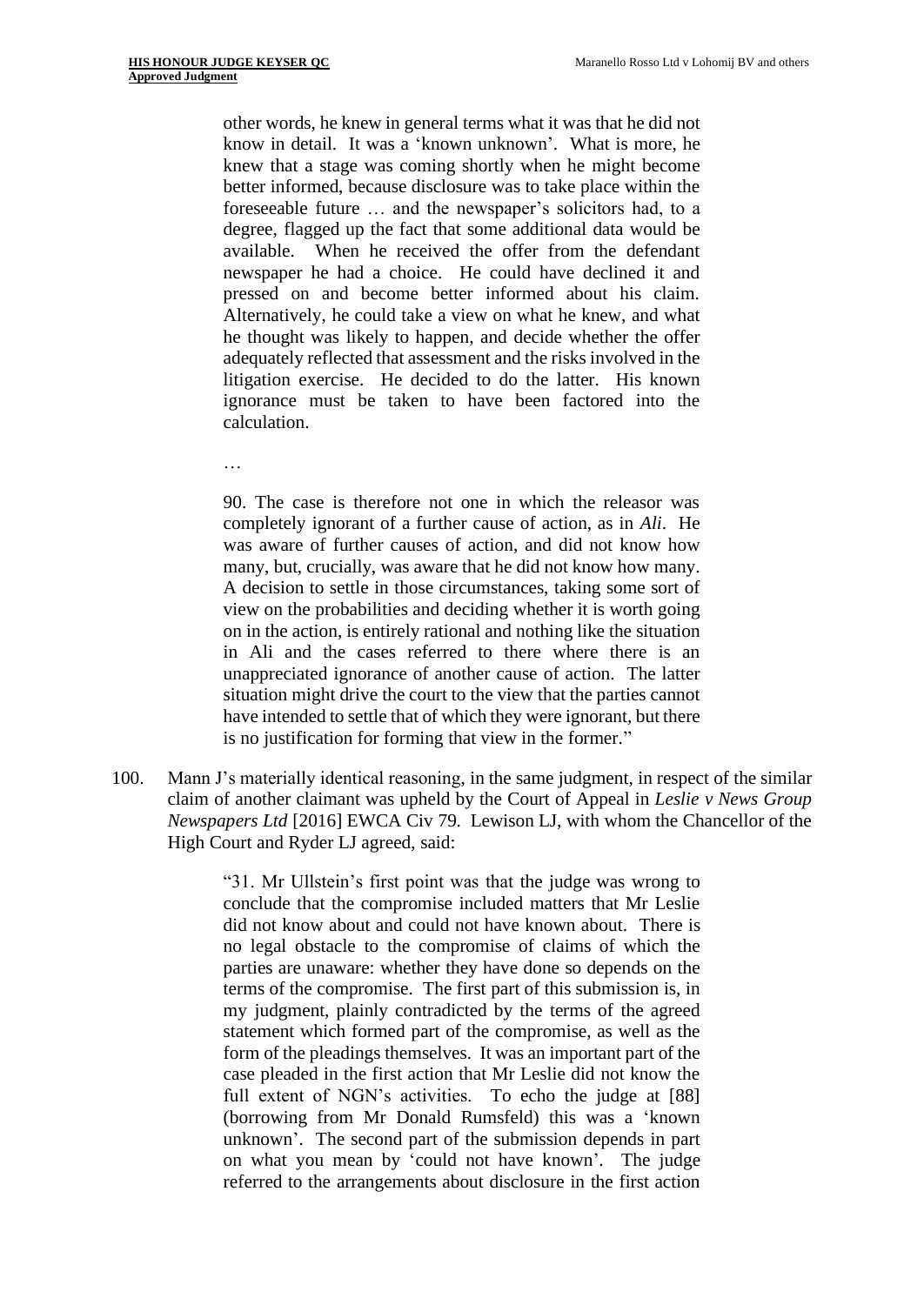and pointed out at [128] that Mr Leslie chose to compromise his action before disclosure was complete. He thus chose to forego the chance of finding out more. This is not a case like *BCCI v Ali* [2001] UKHL 8, [2002] 1 AC 251 where the cause of action asserted in the second action was unknown to the law at the time of the compromise of the first action. In Mr Rumsfeld's terminology that would have been an 'unknown unknown'. In this case Mr Leslie could have found out more by pursuing the claim at least as far as disclosure. In my judgment this, too, was a 'known unknown'. I reject this ground of appeal."

101. *Marsden v Barclays Bank plc* [2016] EWHC 1601 (QB) concerned a settlement agreement by which the claimant, who had complained that his bank had mis-sold him interest-rate swaps, agreed to settle "all claims … in any way connected with the Swaps". When he later sued the bank on the basis (among others) of what he alleged was the bank's fraud in relation to the sale of the swaps, Phillips J granted summary judgment to the bank, on the grounds that the claims were released by the settlement agreement. At [46] he cited *BCCI v Ali* as authority for the proposition that the question in that case "was one of construction of the general release according to usual principles, there being no special rules of interpretation applicable to a general release." Having referred to Lord Bingham's cautionary principle and Lord Nicholls' remarks about sharp practice, he rejected the claimant's submissions that the settlement agreement did not release unknown claims and did not release claims based on fraud. The particulars of the case do not matter; what is relevant is Phillips J's general approach. As to unknown claims, he said:

> "51. Mr Hurst first contended that the Bank had engaged in such widespread misconduct, in gross breach of its regulatory duties, in selling interest rate swaps to its customers, that the court should not countenance the proposition that claims arising from that misconduct had been released or were intended to be released. I do not accept that proposition. The Settlement Agreement was plainly designed, by lawyers acting for each party, to draw a line under all claims, present or future, in relation to the Swaps, as part of a restructuring exercise of considerable utility to Mr Marsden. The subject matter was very clearly defined and relatively limited, but the release in relation to that subject-matter was extremely wide. It is plain that it was intended to encompass all claims, however put (except possibly in fraud, as discussed below), in relation to the alleged misselling of the Swaps, the agreement being required precisely because Mr Marsden had made a formal complaint in that regard. It is not arguable that the fact that mis-selling may have been more widespread, involved regulatory breaches and may even have been systematic affects the interpretation of the Settlement Agreement, designed as it was to address the relationship between Mr Marsden and the Bank. The effect of the House of Lords decision in *BCCI v Ali* was to re-affirm the freedom of a party to contract to release claims for valuable consideration, including to release unknown claims. The gist of Mr Hurst's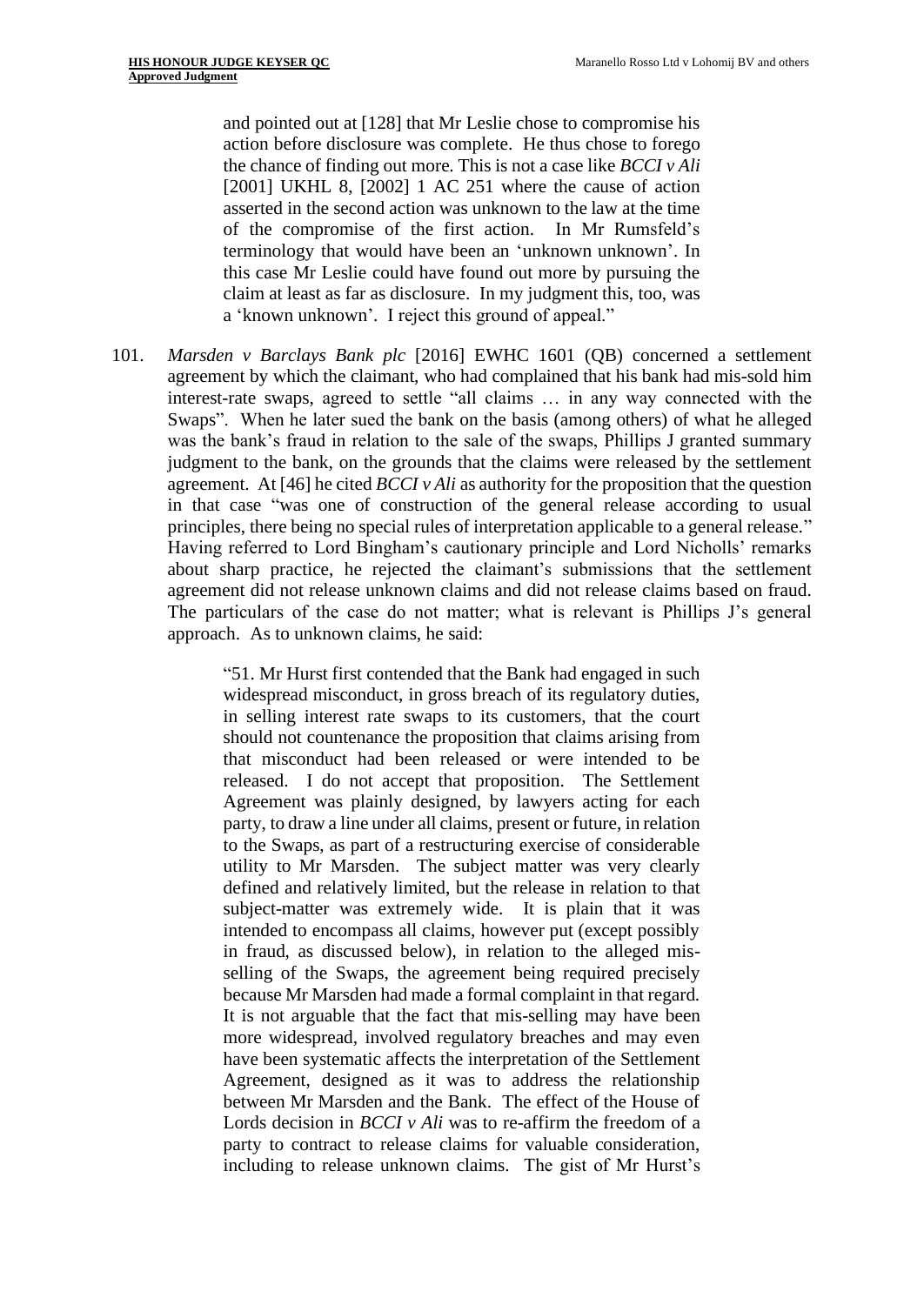argument, that it was simply not possible for Mr Marsden to release his claims in relation to the Swaps in 2011, is directly contrary to that approach."

As to fraud, deceit and sharp practice, Phillips J said this:

"52. Mr Hurst's second argument was that the Settlement Agreement did not encompass the Bank's allegedly egregious and unconscionable conduct, applying the principle that 'fraud unravels all'. In so far as this is just another way of formulating the first argument addressed above, it plainly fails for the same reason: the Settlement Agreement, on its true construction, was plainly intended to encompass mis-selling the Swaps to Mr Marsden, no matter how that mis-selling came about or its regulatory or other context.

53. The more difficult question is whether the Settlement Agreement, on a true construction, covers a claim in deceit. It is clear from the authorities referred to above that even very wide wording will not usually be sufficient to show that the parties intended to settle fraud claims, unless express words are used. But it remains a question of construction of the words used in their proper context. In the present case Mr Marsden had already made an allegation that he had been mis-sold the Swaps, connoting that the Bank had misrepresented matters to him. In his letter dated 16 July 2010 to the Bank, at the start of discussions leading up to the restructuring and the Settlement Agreement, Mr Nurse referred to an allegedly false statement by Mr Moriarty to Mr Marsden to the effect that it was a condition of a mortgage deed that Mr Marsden enter a new swap. Mr Nurse stated 'This may have been a mistake on Mr Moriarty's part or it may have been deliberate but it created potential for enormous losses …' That was an express reference to a potential claim in deceit. In that context, the Settlement Agreement's reference to 'all causes of action which arise directly or indirectly …' would seem not only wide enough but clearly intended to encompass the existing threat of misrepresentation claims, including those in deceit.

54. Mr Hurst's third argument was that this was a case of sharp practice, the Bank knowing of claims which were unknown to Mr Marsden, in particular because it must have been aware of regulatory breaches which were subsequently investigated by the FSA. I see no merit at all in that argument. The gist of Mr Marsden's claim, although put in many and varied ways by Mr Hurst, is that he was mis-sold the Swaps. That was the very allegation in contemplation at the time of the Settlement Agreement. Mr Marsden was represented by solicitors who were fully able to take instructions as to what had occurred and to assess and advise as to the claims which might arise in consequence, including breaches of regulations. Given that Mr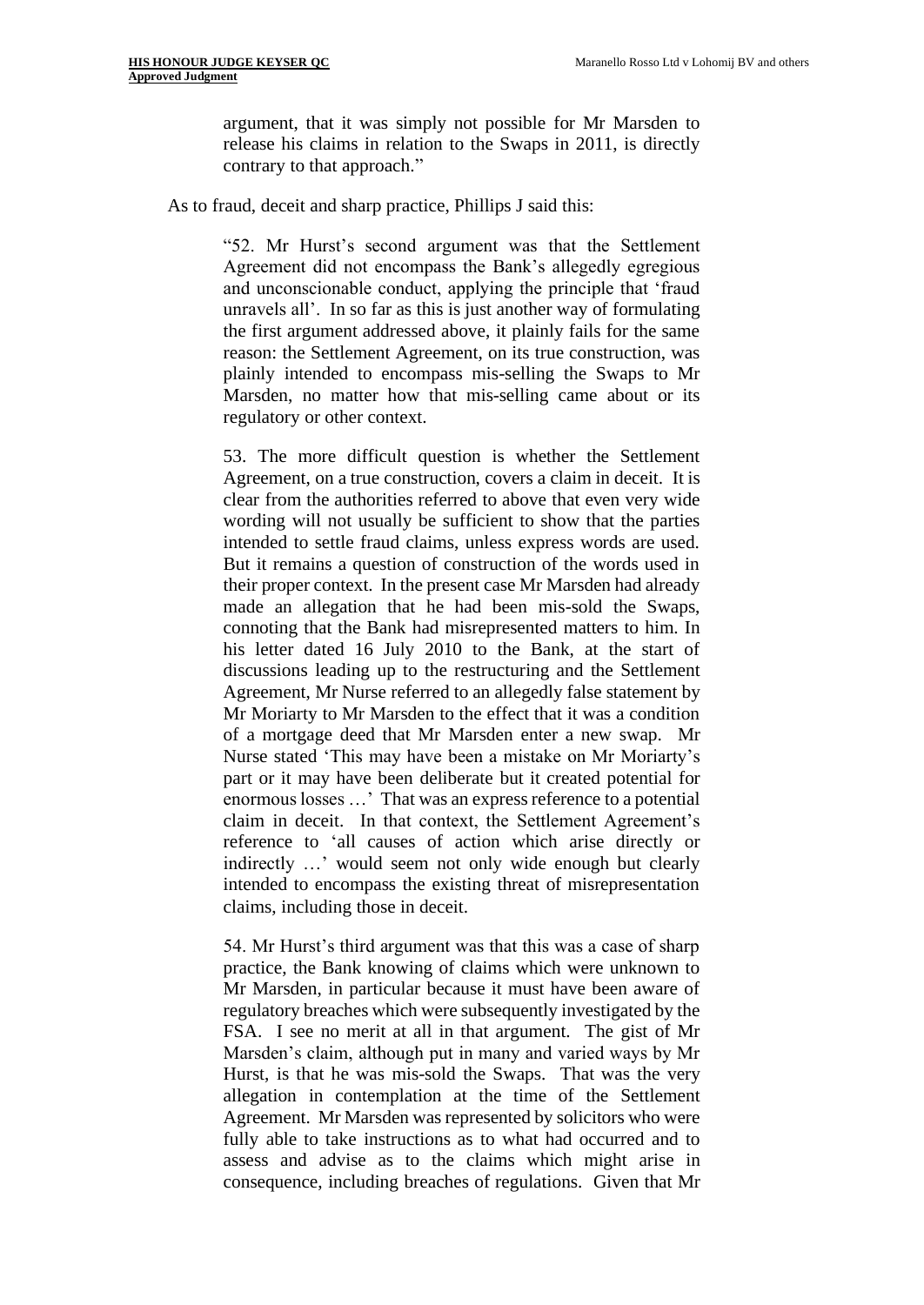Marsden was just as aware of the relevant facts as the Bank and had access to legal advice, no question of sharp practice on the part of the Bank can arise."

- 102. That approach was entirely consistent with principle as established in *BCCI v Ali*. In particular, the application of the release to unknown claims and claims in deceit was done straightforwardly by reading the words of the release in the particular factual context; and, as shown in particular by [51] and [54], Phillips J had regard to the substance of the complaints in question and not merely to the various different ways in which they might be formulated.
- 103. In *Tchenguiz v Grant Thornton UK LLP and others* [2016] EWHC 865 (Comm), Mr Johannsson applied for summary judgment in respect of claims brought against him for (among other things) conspiracy and malicious prosecution, on the ground that the claims had been released by a settlement agreement. The settlement agreement was drafted in very wide terms. It released "any claim or cause of action arising out of or in relation to the Dispute, whether known or unknown, howsoever and whenever arising, and whether presently existing or arising in the future"; and "Dispute" was defined to mean "all actual or potential claims, controversies, demands or causes of action based upon any act or failure to act, or the existence or non-existence of any fact, matter, condition, circumstance or allegation at any time prior to the execution of this Settlement Agreement, including but not limited to the Specified Disputes". There was a definition of Specified Disputes. Knowles J referred to *BCCI v Ali* and to the *Satyam Computer Services* case. The nature of the reasoning that led him to conclude that the settlement agreement in the case before him released unknown claims in fraud appears from the following passage in his judgment:

"42. There is no reference in terms to claims based on misconduct or deliberate wrongdoing, but Mr Miles QC is right to note that that reflects the fact that the parties have chosen to use language directed to subject area rather than cause of action.

43. In the subject area of investigations or actions by the SFO, an allegation of misconduct or deliberate wrongdoing would be what, objectively, the parties would have in contemplation as likely to be asserted in any attempt to ground a claim against Kaupthing or Mr Johannsson. It is not easy to see on what other basis a claim by the Claimants against Kaupthing or Mr Johannsson concerning the Investigation could be asserted.

44. Parties in the position of the Claimants might not know the facts or detail of what they now allege Kaupthing and Mr Johannsson did, but they would appreciate that by including in the drafting 'investigations carried out or actions taken by any authorities in relation to any of the TFT Parties or the affairs of Kaupthing or its counterparties', and 'the provision of any documents or information to any authority' they were putting out of reach claims in that subject area if and when they found out more.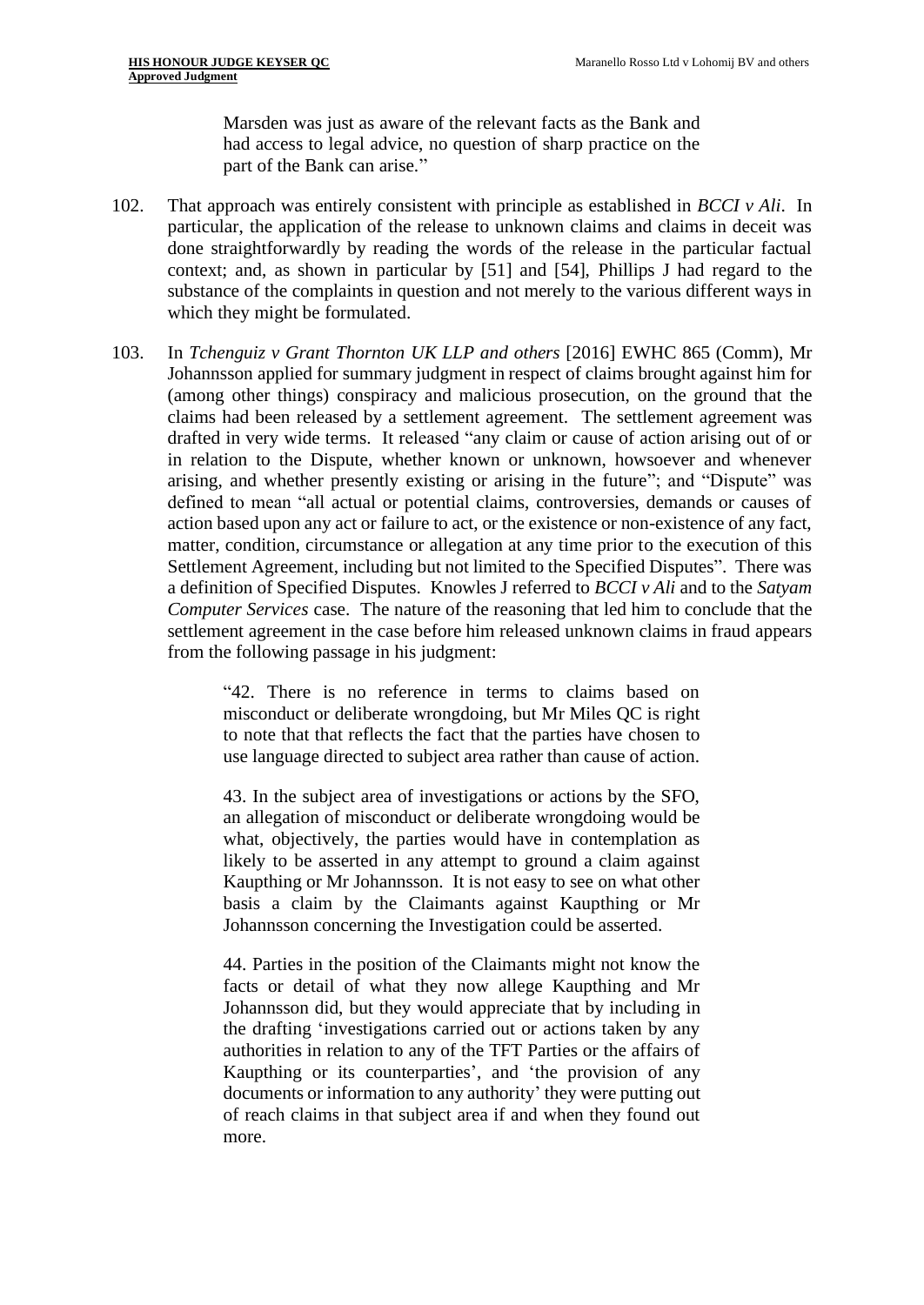45. Indeed it is only realistic to note that, in light of the Investigation, among the very types of allegation the parties, viewed objectively, would be looking to prevent in the present case would be allegations of misconduct or deliberate wrongdoing. These are the type of allegation that, regardless of merit, readily have an impact on reputation, cost and time.

46. Lawrence Collins LJ asked in *Satyam v Upaid* what the answer would be if a party seeking a release asked the other party to confirm that it would apply to claims based on fraud. As he said, in most cases it would not be difficult to anticipate the answer. The present case is different to most cases. In the present case if the party seeking a release asked the other party to confirm whether the release in relation to claims allegations of misconduct or deliberate wrongdoing the answer to be expected would be yes. This is because the other party would realise that an end to any prospect of an allegation of that type was important to securing the agreement to the Settlement Agreement (and to the other agreements also entered into) by the party seeking the release.

47. It was moreover in the context described above that the parties chose, by Clause 7.2, to state expressly that the Specified Disputes were released where 'unknown' and not simply where 'known'.

48. I consider the Qualification [not relevant for the purposes of this case] in the next section of this judgment. Subject to that, in my view the Settlement Agreement on its true interpretation compromises the Claims. In context the words used by the parties in the Settlement Agreement are sufficiently express, and the interpretation sought by Mr Johannsson does not rest on inference.

49. Generally speaking it is important for it to be possible for parties to be able, if this is what they wish, to achieve a compromise that puts the past behind them and gains certainty for the future. So far as material, that is what, in my judgment, the parties to the Settlement Agreement did in the present case."

- 104. That reasoning is an orthodox application of the law as set out in *BCCI v Ali*. If the contractual provisions, interpreted in accordance with the normal principles of construction, show an intention to release even unknown claims based on fraud, effect will be given to that intention even in the absence of express words to that effect.
- 105. Knowles J also considered the "sharp practice" principle. Having cited the dicta of Lord Nicholls and Lord Hoffmann in *BCCI* v Ali, he said at [58]:

"58. These passages in these speeches address a question of the policy of the law. Lord Nicholls and Lord Hoffmann confined their words to a general release. On this application I must reach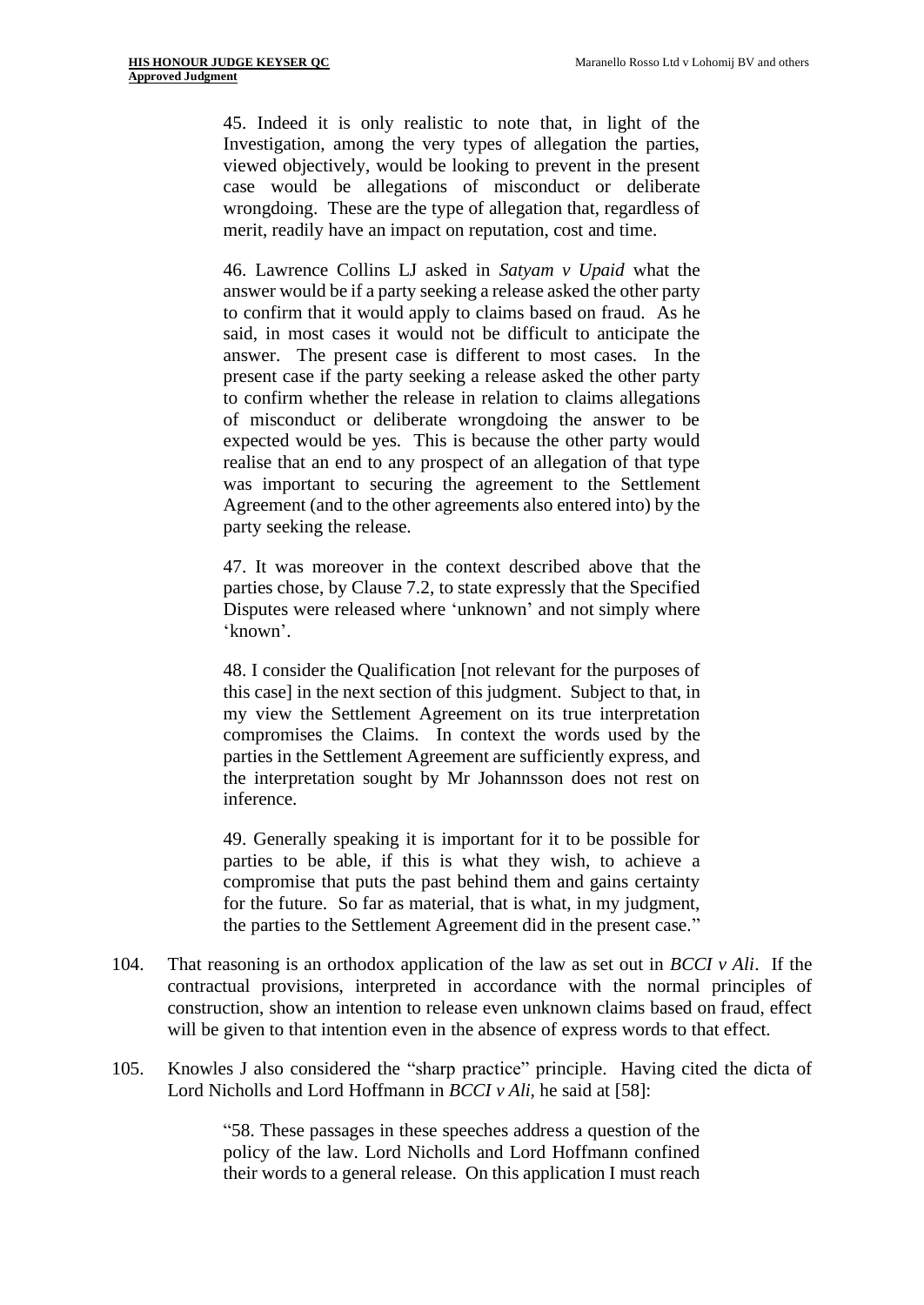a conclusion on whether the present case is arguably of the type they describe. My conclusion is that it is not. Although, as Mr Tager QC points out, there is some general wording used, the releases for 'Specified Disputes' are not equivalent to the 'general release' under discussion by Lord Nicholls and Lord Hoffmann. They include a specific release of claims in relation to investigations and actions by authorities and provision of documents and information to authorities."

106. In his judgment on a subsequent application in the same case, [2016] EWHC 3727 (Comm), Knowles J returned to the same point:

> "56. On the First Application I said that Lord Nicholls and Lord Hoffmann confined their words to a general release. On the present application Mr Hancock QC described what was involved as a pure doctrine of equity, in an area of law that was in its infancy. Mr Hancock QC argues that the doctrine is not confined to a general release. The reason for the reference to general release in the House of Lords is, he submits, because that is the context in which the argument would tend to arise.

> 57. I am still left with the need to reach a conclusion on whether the present case is arguably of the type Lord Nicholls and Lord Hoffmann described. My conclusion remains that it is not. Lord Nicholls and Lord Hoffmann were referring to general releases not because of context but because that was where the law might have to recognise a limit, effectively to freedom of contract. Lord Hoffmann expressly did not propose any wider principle than one that engaged where there was a release in general terms. 'A transaction in which one party agrees in general terms to release another from any claims upon him has special features' (Lord Hoffmann, above).

> 58. The present case is one of a specific release of claims. So far as is material for these proceedings, the parties to the Settlement Agreement focussed on areas to which they applied the term 'Specified Disputes', and of which investigations and actions by authorities was one. Each party, with the benefit of legal advice, took the risk that they might be giving up a claim that another party knew of but they did not. The law allows that freedom where the release is not a general release. The bargain that is the Settlement Agreement stands in accordance with its terms."

107. In *Elite Property Holdings Ltd v Barclays Bank plc* [2019] EWCA Civ 204, the judge (HHJ Waksman QC) had refused permission to the claimants to amend the particulars of claim to introduce claims based on, among other things, unlawful means conspiracy in the context of the mis-selling of interest-rate swaps; one of the grounds of his decision was that those claims were precluded by certain contractual releases. The Court of Appeal upheld that decision. Asplin LJ, with whom Hamblen LJ and Nugee J agreed, said: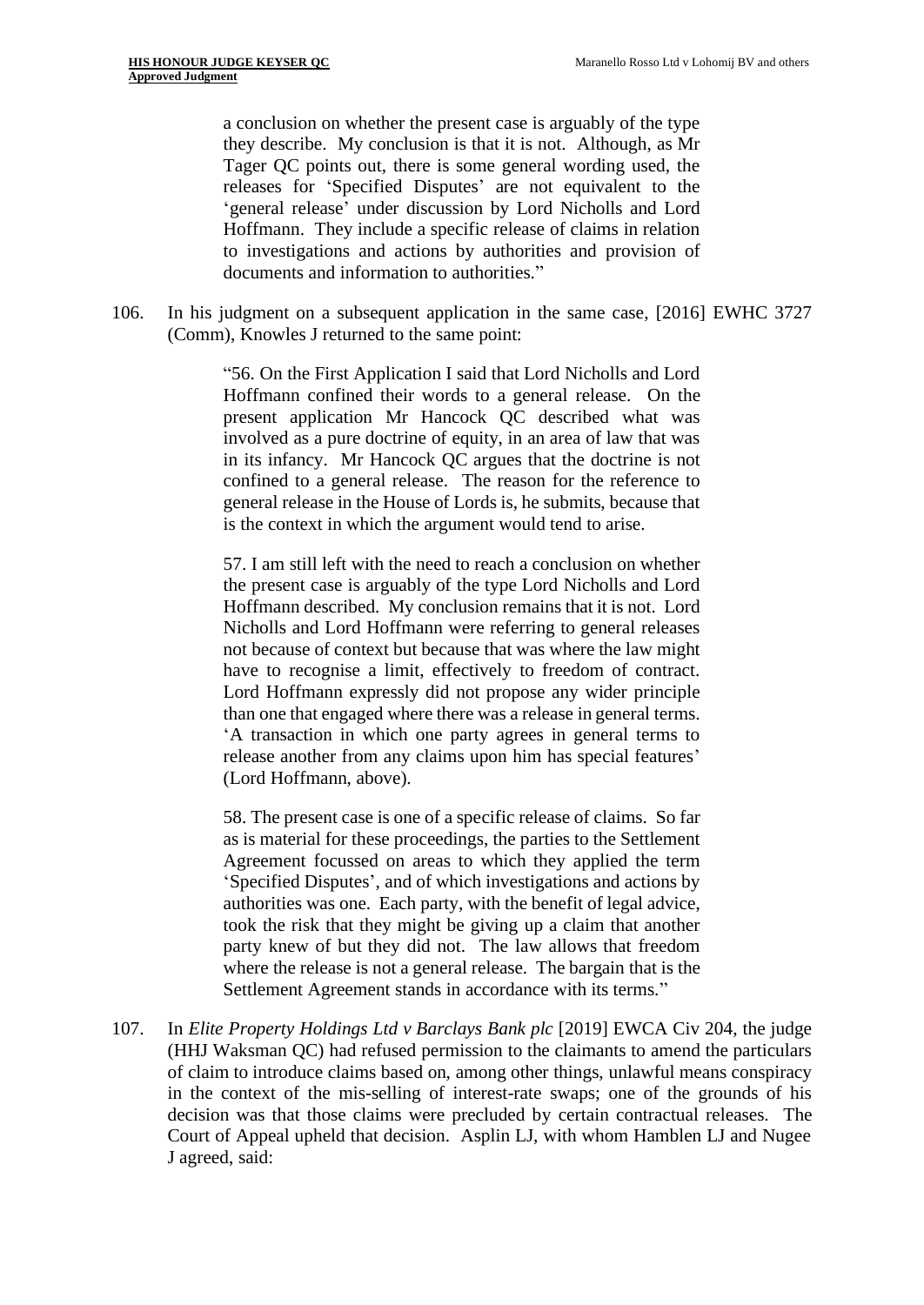"44. It was agreed that the 2014 Releases must be construed in accordance with the principles in *Arnold v Britton* [2015] AC 1619. Those principles were endorsed by the Supreme Court in *Wood v Capita Insurance Services Ltd* [2017] AC 1173. As Lord Hodge explained at [10] of his judgment, the court must ascertain the objective meaning of the language which the parties have used and in doing so 'must consider the contract as a whole and, depending on the nature, formality and quality of drafting of the contract, give more or less weight to elements of the wider context in reaching its view as to that objective meaning.' He also reiterated the principle that the interpretation of contracts is a unitary exercise, stated that the process is an iterative one and added at [12]:

'To my mind once one has read the language in dispute and the relevant parts of the contract that provide its context, it does not matter whether the more detailed analysis commences with the factual background and the implications of rival constructions or a close examination of the relevant language in the contract, so long as the court balances the indications given by each."

With reference to the specific facts and contractual provisions under consideration in that case, Asplin LJ continued:

"49. It seems to me that the definition of 'Claims' in clause 2(a) viewed in the context of the Revised Redress Offer as a whole and clause 2(a) in particular, and in the light of its relevant factual context, is extremely wide and is sufficient to include the claim of unlawful means conspiracy. 'Claims' are defined to include 'all complaints, claims and causes of action in any way connected to the sale of the IRHPs' (emphasis added). The language used is broad and unambiguous and it seems to me to be inescapable that it is sufficiently wide to include the claim as pleaded in the proposed amended pleading which contains numerous references to the sale of the IRHPs and their effects upon the Appellants."

108. Finally, I mention *Yukos Hydrocarbons Investments Limited v Georgiades* [2020] EWHC 173 (Comm), where Moulder J considered, among other things, the "sharp practice" principle. After referring to dicta in *BCCI v Ali, Elite Property Holdings Ltd v Barclays Bank* and *Tchenguiz v Grant Thornton,* Moulder J stated her conclusion at [223]:

"The key phrase in my view of Lord Nicholls is as follows:

'In some circumstances seeking and taking a general release in such a case, without disclosing the existence of the claim or possible claim, could be unacceptable sharp practice.'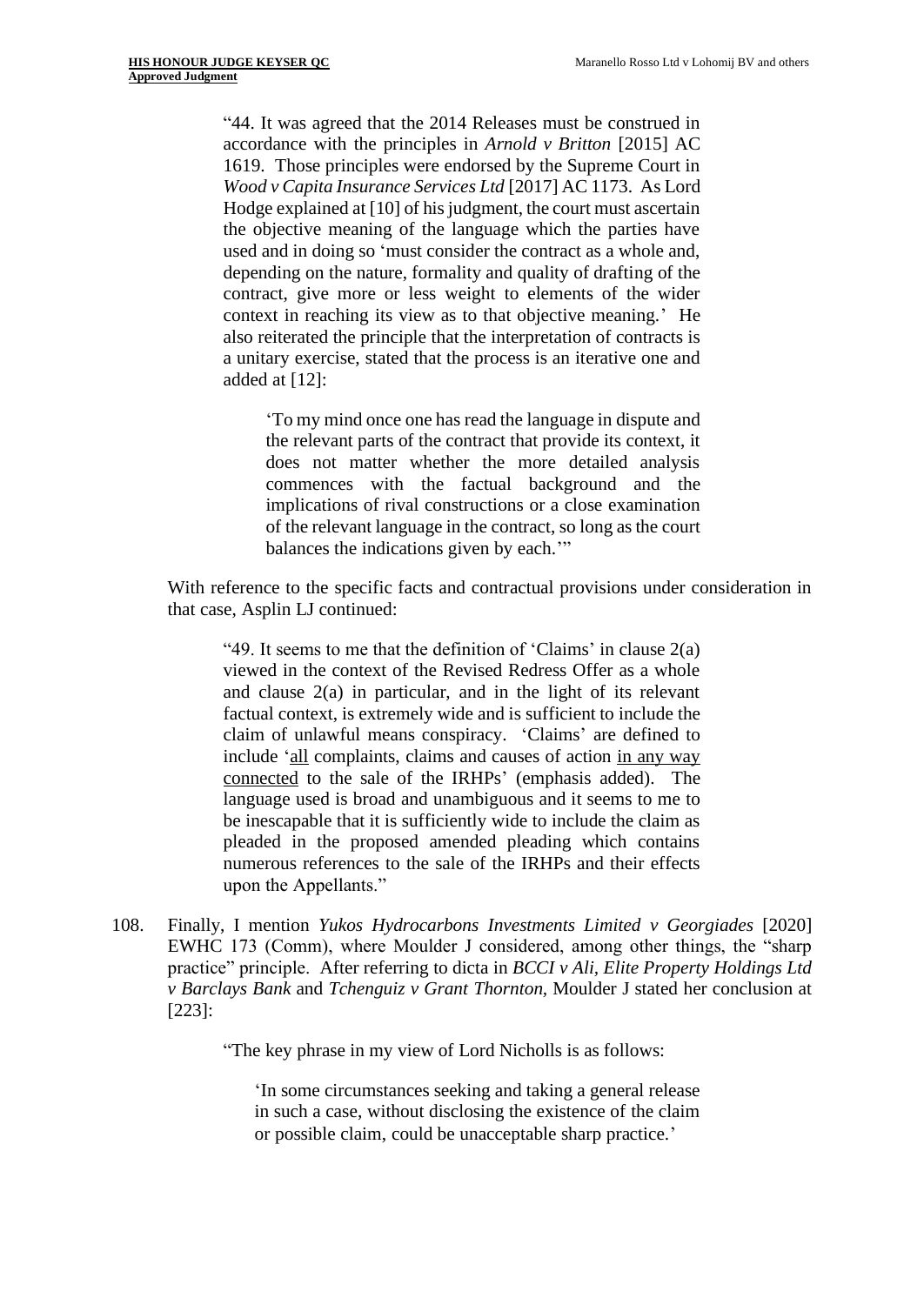From this (and having regard to the statements of Lord Hoffmann) I derive the following propositions:

- (i) where there is a general release the principle of 'sharp practice' may apply;
- (ii) however even where there is a general release, the principle of 'sharp practice' does not apply in all circumstances;
- (iii) a general release without disclosing the existence of a known claim 'could' be unacceptable if the law would be defective if it did not provide a remedy."

## *Discussion*

- 109. In my judgment, the Settlement Agreement effected a release of all of the claims now brought by MRL in these proceedings, except for those based on freestanding causes of action arising after July 2015.
- 110. The starting point is the text of the Settlement Agreement. The text is where the meaning and intention of the parties find expression, and its natural meaning is especially worthy of respect where, as here, the drafting of the contract has obviously been carefully considered and is of a high order. I refer in particular to the first and second of the factors chosen for mention by Lord Neuberger of Abbotsbury PSC in *Arnold v Britton* [2015] UKSC 36, [2015] AC 1619:

"17. First, the reliance placed in some cases on commercial common sense and surrounding circumstances (e.g. in *Chartbrook* [2009] AC 1101, paras 16—26) should not be invoked to undervalue the importance of the language of the provision which is to be construed. The exercise of interpreting a provision involves identifying what the parties meant through the eyes of a reasonable reader, and, save perhaps in a very unusual case, that meaning is most obviously to be gleaned from the language of the provision. Unlike commercial common sense and the surrounding circumstances, the parties have control over the language they use in a contract. And, again, save perhaps in a very unusual case, the parties must have been specifically focussing on the issue covered by the provision when agreeing the wording of that provision.

18. Secondly, when it comes to considering the centrally relevant words to be interpreted, I accept that the less clear they are, or, to put it another way, the worse their drafting, the more ready the court can properly be to depart from their natural meaning. That is simply the obverse of the sensible proposition that the clearer the natural meaning the more difficult it is to justify departing from it. However, that does not justify the court embarking on an exercise of searching for, let alone constructing, drafting infelicities in order to facilitate a departure from the natural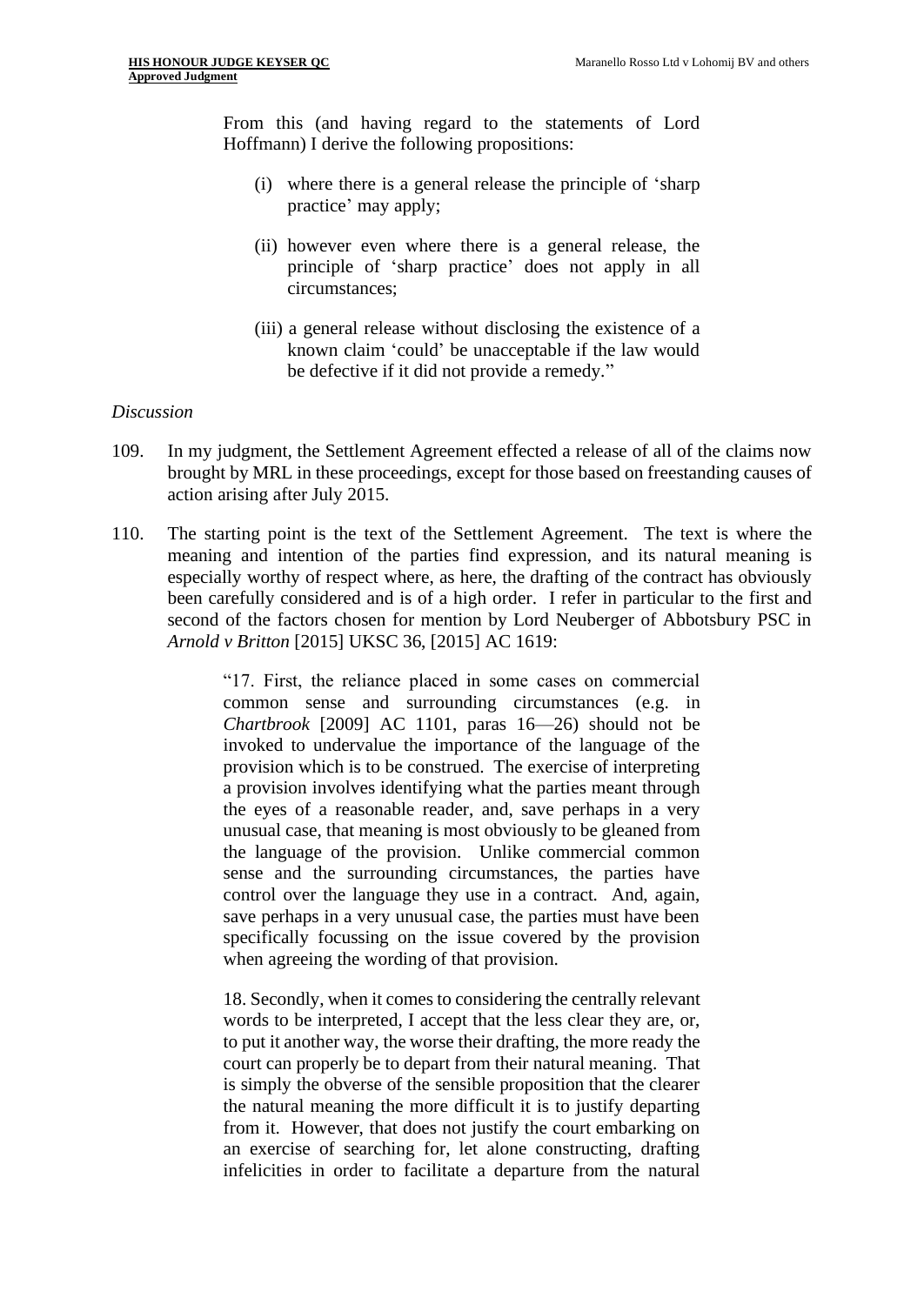meaning. If there is a specific error in the drafting, it may often have no relevance to the issue of interpretation which the court has to resolve."

See also the observation of Lord Clarke of Stone-cum-Ebony in *Rainy Sky SA v Kookmin Bank* [2011] UKSC 5, [2011] 1 WLR 2900, at [23]: "Where the parties have used unambiguous language, the court must apply it"; though I would add that what at first sight appears unambiguous may be rendered ambiguous by surrounding circumstances and that Lord Clarke's remarks are not to be taken as permitting acontextual interpretation of written contracts.

- 111. On its own terms, the language of the Settlement Agreement is clear, precise, wideranging and comprehensive. In respect of the "Claims" to which it relates, the effect of the Settlement Agreement is expressed in clear and unambiguous terms in clause 3.1: it is a "full and final settlement" and an "irrevocable and unconditional waiver and release". Similarly, the persons entitled to the benefit of the settlement are identified in clauses 3.1 and 3.2 in terms that are wide and far-reaching. They include not only the Bonhams Defendants but Lohomij, against whom no allegations had been made; and they include both Agents and Affiliates, words that are given a wide meaning by clause 1.1 and include the other defendants. Similarly, clauses 3.1 and 3.2 show that the release is intended to be effective not only against MRL but against MRL's Affiliates and Agents. The impression is given that the draftsman and, therefore, the parties wished to cover all bases in drawing a line under their past dealings concerning the Collection.
- 112. This impression is confirmed when one turns to the text that identifies what is being released. The definition of "Claims" is very wide indeed. It includes (all emphases are mine) "all claims, causes of action, rights or other interests"; those claims need not be present or actual claims, they may be "prospective or contingent"; and they are released "whether or not known to the Parties" at the date of the Settlement Agreement (a distinction from the wording in *BCCI v Ali*). The claims are released whether they arise "in contract, tort, under statute or otherwise", and "in any jurisdiction". The definition is not limited to "causes of action", whether already mentioned in the Spring Law Letter or otherwise, but includes also "all claims, … rights or other interests". The Claims of that nature so released are identified in terms that carefully identify their subject matter: "[Claims] which relate to, arise from, or are otherwise connected with, the initial acquisition of the Collection and its <u>financing</u>, the sale of the Collection and/or the 30 June [i.e. the Commercial] Agreement, including all claims alleged in [the Spring Law Letter], and which in each case relate to the existence or occurrence of facts, matters or circumstances at or prior to the date of this Agreement". The wording of the release tends to show that the draftsman and, therefore, the parties "meant business" (to echo Lord Hoffmann's words in *BCCI v Ali*) and were seeking to draw a line under events up to the date of the Settlement Agreement.
- 113. The text of the Settlement Agreement must be interpreted in the context of the factual matrix, comprising facts or circumstances which existed at the time the contract was made and which were known or reasonably available to all parties to the agreement. MRL has not pleaded reliance on any factual matrix as affecting the interpretation of the Agreement and is therefore to be taken to rely on the matters appearing from the Agreement itself, including the Recitals, of which the most important are (D) and (E). This includes the Commercial Agreement, the intimation of claims in the Spring Law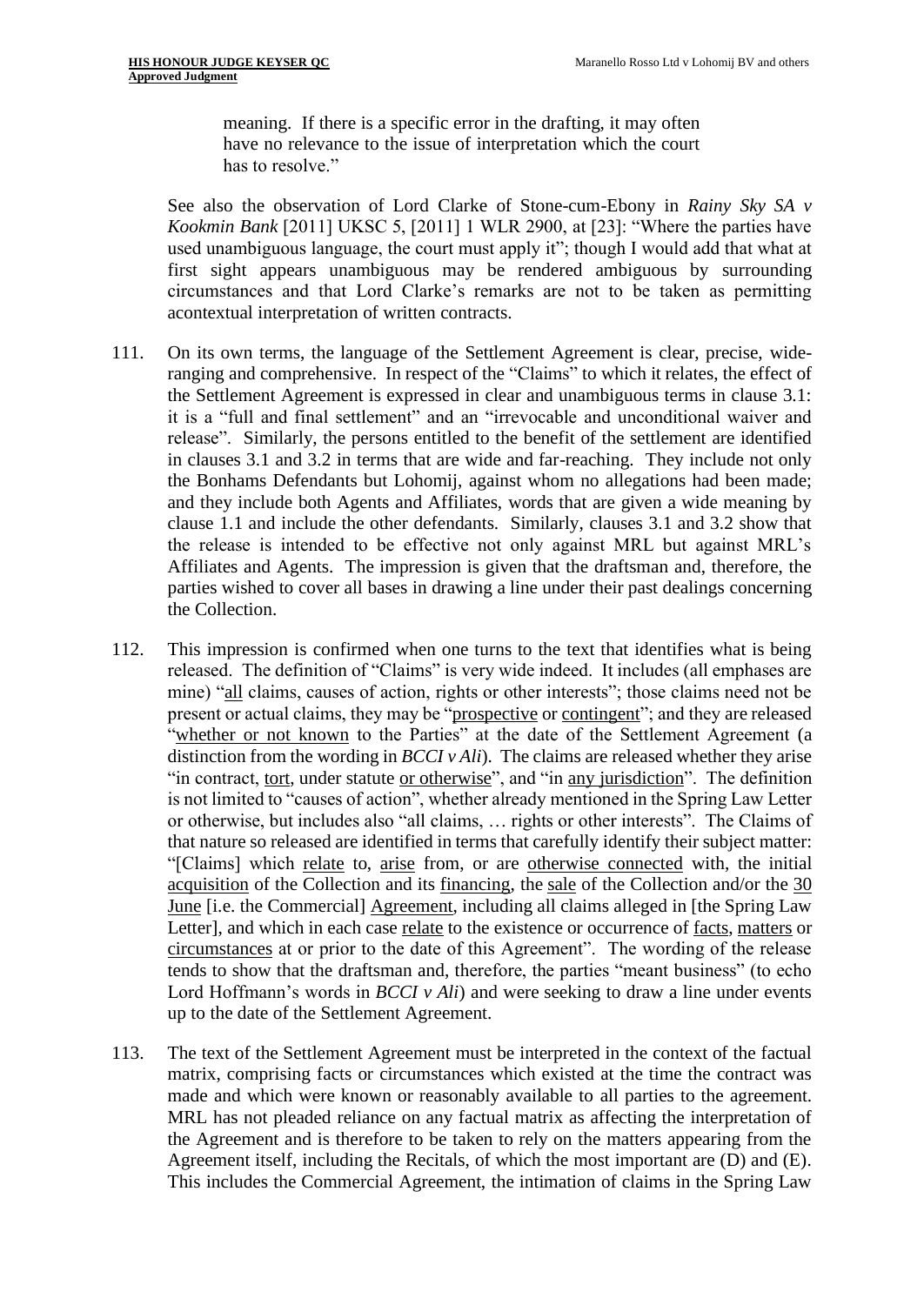Letter, and the Amended Facility Agreement. The defendants have referred to various other matters. I make the following observations in respect of the factual matrix.

- a) The Spring Law Letter has a particular importance, because it is mentioned in the Settlement Agreement and because it sets out a lengthy account of MRL's grievances. I shall highlight some of its contents below.
- b) The financial connection between Bonhams and Lohomij forms part of the relevant background, because it was known to MRL and was mentioned in the Spring Law Letter.
- c) The factual matrix also includes matters concerning the negotiation and agreement of the various contracts, including: (i) any alleged insistence on the part of Lohomij on changing the nature of the financing arrangements in late May 2014; (ii) the progress of discussions and negotiations relating to the finalising of the Facility Agreement and the Commercial Agreement, including any alleged last-minute imposition by Bonhams of a revised text in the Commercial Agreement; (iii) the Without Prejudice letter: (iv) the ensuing negotiations that led to the Settlement Agreement, including any alleged threat by Mr Brooks—according to APOC paragraph 117, repeated in substance "on multiple occasions"—to "fucking destroy" Mr Sullivan (for these last two points, see *Oceanbulk Shipping and Trading SA v TMT Asia Ltd* [2010] UKSC 44, [2011] 1 AC 662); and (v) the Amended Facility Agreement, which though a separate contract formed part of the same overall settlement deal and provided MRL with consideration of very substantial financial value.
- 114. If, as proposed by Lawrence Collins LJ, one begins the analysis by identifying the particular claims that MRL now seeks to advance, they all (save for the freestanding claims relating to the period after July 2015) clearly fall within the scope of the release according to its natural meaning. All of them relate to, arise from or are connected with one or more of MRL's acquisition of the Collection, the financing of the acquisition, the Commercial Agreement, and the sale of the Collection. All of them, including the claims in conspiracy, dishonest assistance and breach of fiduciary duty, relate to facts, matters or circumstances existing or occurring prior to or at the date of the Settlement Agreement.
- 115. None of the factual matrix indicates that the text of the Settlement Agreement ought to bear any other meaning than is given by a plain reading of the unambiguous wording. On the contrary, it reinforces the interpretation that would follow from the plain language of the release.
	- 1) Although the Spring Law Letter expressly identified only a cause of action in contractual or tortious negligence, it did not present the matters complained of as the result of mere incompetence by the Bonhams Defendants. Bonhams "owed MRL a special duty of care as experts and specialist auctioneers of vintage cars and as MRL's agents" (my emphasis, here and elsewhere). The "unique circumstances" concerning the relationship between Bonhams and Lohomij meant "that MRL was beholden to Bonhams in a way that they would not have been with any other auctioneer." "In no other circumstances" would MRL have agreed to the sale of Cars without reserve. Bonhams "forced MRL into a position where they had no option but to rely on Bonhams as to the timing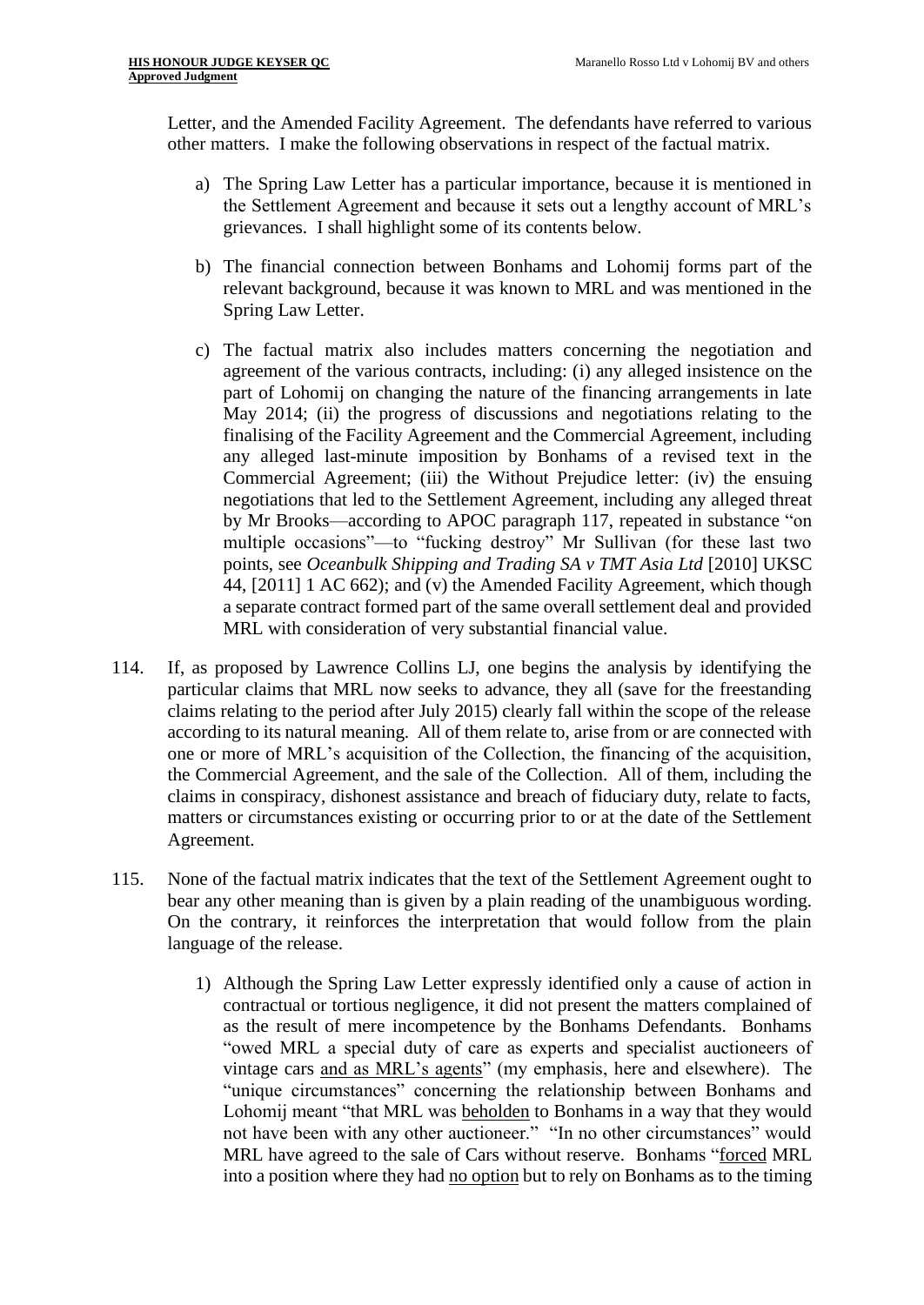and strategy of the sale process." In advance of the Auction Mr Brooks proposed a "practice [that was] unlawful in California." The decision to sell Cars without a reserve, though disastrous for MRL, meant that Bonhams was "guaranteed to receive buyer premium." Bonhams "withheld … crucial information from MRL" concerning a dispute that it had with a potential buyer. "It is MRL's contention that Bonhams were solely motivated by the publicity that would be generated for Bonhams itself …" "Unfortunately, it is clear that Bonhams went against their own recommendation in selecting the USA, the simple rationale being that it suited their own purposes and not those of their client." Bonhams' concern to attract bids from those seeking to acquire it "led to a conflict with it acting in the best interests of its clients." Indeed, MRL's losses attributable to the Bonhams Defendants' negligence were "compounded by Bonhams greatly profiting" from the decisions it made in its own interests, including the alleged facts that it "merely cherry*-*picked the Cars that suited its own purposes best" for the Auction and thereafter "undervalued the remaining cars". As for the contractual arrangements between the parties, MRL had "no choice" but to agree to the revised terms of the Commercial Agreement, which materially differed from the previous draft that had "remained unchanged" since 29 May 2014; the revised wording was introduced on the afternoon of 30 June "at Bonhams' insistence" and "MRL's agreement was effectively only provided under duress".

- 2) The Spring Law Letter expressly mentioned the connection between Bonhams and Lohomij, and the Without Prejudice letter assumed that Bonhams had the ability to "procure" Lohomij's agreement to revised financial terms. According to its own case, MRL knew of Lohomij's late insistence on changing the nature of the financial arrangement from what had been envisaged in the Exclusivity Agreement to what was ultimately embodied in the Facility Agreement. It also knew (according to its own case) how Bonhams had ambushed it in the negotiations for the Commercial Agreement. This included the threat that Lohomij would wait for MRL to default under the Facility Agreement, then enforce the security under its Debenture; this has been set out above, as has MRL's contention that it was thereby coerced into agreeing to the proposed terms. In these proceedings, MRL expressly avers: "Such threats could not have been made unless Bonhams and Lohomij acted in combination" (APOC paragraph 119(2)). This observation does nothing to advance MRL's contention that conspiracy was not within the reasonable scope of the parties' contemplation, or to suggest that the words of the Settlement Agreement ought not to be given their natural meaning and effect.
- 3) It is relevant that Lohomij was privy to the Settlement Agreement that was "in full and final settlement of all losses and claims of MRL and all related parties against Bonhams and all related parties", even though Lohomij had no part in the sale of the Cars and no allegation of negligence or other wrongdoing had been made against it. The inclusion of Lohomij within the release tends naturally to imply the possibility that it might have some liability in respect of the matters being alleged against the Bonhams Parties. Indeed, this is MRL's own express case, as set out in APOC paragraph 119(4): "There was no reason for Lohomij to be protected by the Settlement Agreement unless it was also a party to the wrongdoing perpetrated by Bonhams." In paragraph 115 of his first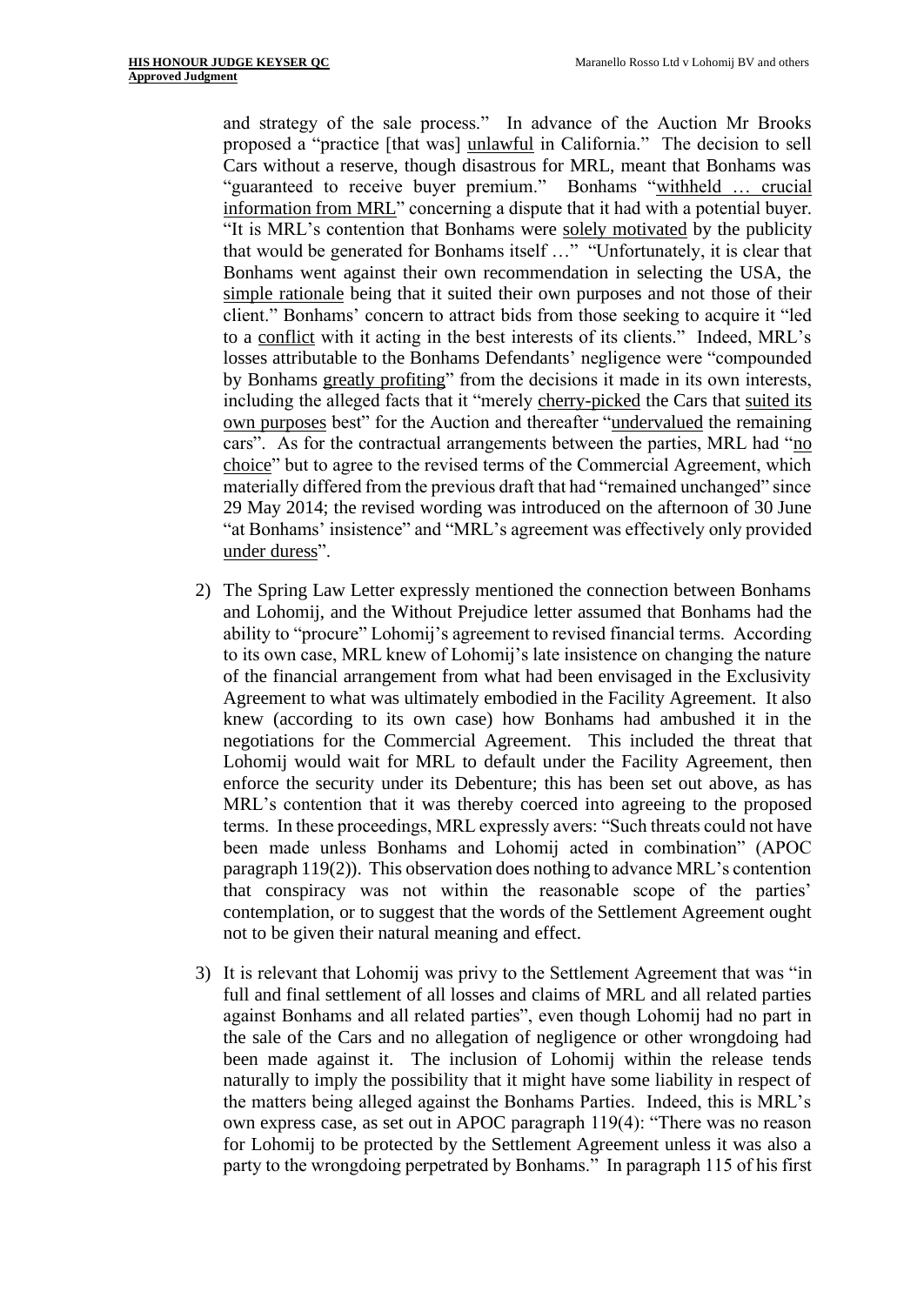witness statement, Mr Sullivan says that the inclusion of Lohomij in the Settlement Agreement resulted from a draft produced by the Bonhams Defendants' lawyers and that he "had no idea why [Lohomij was included], as Lohomij were not involved in this dispute." In fact, however, the inclusion of Lohomij within the release had expressly been countenanced by MRL in the Without Prejudice letter, and the settlement involved Lohomij giving up valuable financial rights. (Mr Sullivan's evidence is not made less surprising by the fact that, at paragraph 40 of his first statement, Mr Sullivan states that during the period of their dealings it was Mr Louwman who took all major decisions both for Bonhams and for Lohomij.) However, even if Mr Sullivan did not subjectively understand why Lohomij should want to be included in the release, MRL's own case shows that the objective contemplation of the parties must have extended to claims against Lohomij as being complicit in the Bonhams Defendants' wrongdoing. The release thus extended to such "known unknowns".

- 116. In these circumstances, I accept Mr Toledano QC's submissions (a) that it is unrealistic of MRL to contend that an allegation of a conspiracy between Bonhams and Lohomij to target MRL was objectively outside the scope of the parties' contemplation when the Settlement Agreement was made and (b) that allegations that the matters complained of were not merely negligent but deliberate wrongdoing were precisely the sort of allegation which, viewed objectively, the parties would be looking to prevent. Further, the release expressly extended to unknown claims relating to the subject matter specified in the definition of "Claims" and MRL thereby took the risk that the element of bad faith might be worse than it then believed.
- 117. For MRL, Mr Fenwick QC submitted that, in the absence of express words releasing claims based on fraud or dishonesty, the release was not to be taken to extend to any such claims, including in particular the claim that there was an unlawful means conspiracy. I reject that submission. First, there is no rule of law requiring that express words referring to claims based on fraud or dishonesty be used if a release is to extend to them. As a matter of common sense, in the absence of such words one will not readily conclude that a reasonable person would understand a release to refer to such claims. However, if the normal principles of construction lead to the conclusion that the release does indeed extend to such claims, the conclusion must be respected. Parties are entitled to reach such an agreement if they choose to do so, and it is no business of the court to obstruct their expressed intention. Second, the words of the release seem to me to be unequivocal and unambiguous and to evince a plain intention to omit nothing and leave no loopholes. Third, the absence of express words referring to deliberate wrongdoing or dishonesty is explicable not only by the very comprehensive words actually used but by the way in which the release is framed by reference to subject matter rather than specific causes of action; cf. the *Tchenguiz* case, *per* Knowles J at [42].
- 118. Mr Collings QC submitted that, even if there were a principle requiring express words to include fraud-based claims within the scope of a release, such a principle could not avail MRL in respect of the claim for unlawful means conspiracy. He referred to *Interactive E-Solutions JLT v O3B Africa Ltd* [2018] EWCA Civ 62, where the Court of Appeal considered a clause that limited liability for all claims "excluding fraud". Lewison LJ, with whom Arden and Asplin LJJ agreed, said at [25]: "In the context of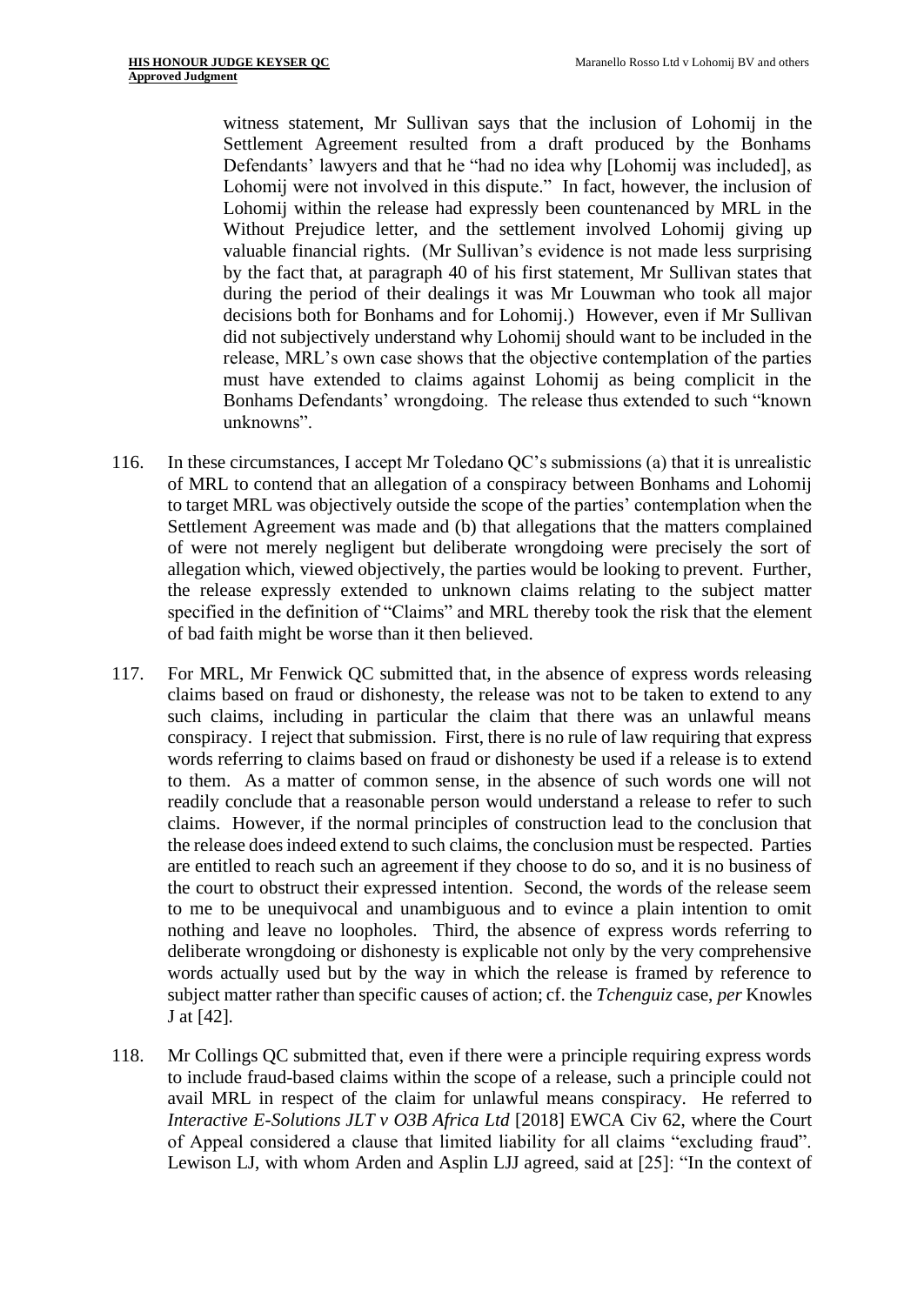legal liability for claimed loss, it seems to me that the only workable criterion is whether an allegation of fraud is a necessary ingredient of the legal basis on which loss is claimed: in other words, whether an allegation of fraud is a necessary averment to support a cause of action." Mr Collings submitted that fraud or dishonesty is not a necessary ingredient of unlawful means conspiracy, because knowledge of the unlawfulness of the means is not a necessary ingredient of that tort: see *Racing Partnership Ltd v Sports Information Services Ltd* [2020] EWCA Civ 1300, [2021] Ch 233, *per* Arnold LJ at [139] and [144] and Phillips LJ at [171]. As to this submission, I make the following observations.

- 1) As Mr Fenwick QC observed, in the first-instance decision in *Satyam Computer Services Ltd v Upaid Systems Ltd* [2008] EWHC 31 (Comm), [2008] 1 All ER Comm 737, Flaux J considered *obiter* that Lord Bingham's cautionary principle applied to any claim involving an allegation of dishonesty, regardless of whether dishonesty was a necessary ingredient of the cause of action: see [78]- [80], referred to on appeal by Lawrence Collins LJ at [2008] EWCA Civ 487 at 81.
- 2) In the *Interactive E-Solutions* case, the Court of Appeal was construing express words; the exercise was not quite the same as arises in the present case, where the issue is the scope of an unexpressed exclusion. Nevertheless, if it is said that certain categories of claim are outside the scope of the release, it is necessary to give some definite content to those categories. I am unconvinced that Flaux J's approach, if interpreted as a principle of law, could provide a workable criterion. Further, MRL's case remains unclear, as is illustrated by the fact that paragraph 129(1) of the Particulars of Claim alleges that Bonhams was in breach of a contractual duty "to act with reasonable skill and care, honestly and/or in good faith" but paragraph 131 accepts that "any such cause of action would have been settled under the Settlement Agreement". (In his submissions Mr Fenwick confirmed that the causes of action in paragraph 129 had been settled.) I must assume that, if the matter went to trial, this point would be refined and clarified in the course of further submissions.
- 3) In general, however, the way of cutting through these issues seems to me to be twofold: first, by keeping firmly in mind that Lord Bingham's cautionary principle is not a rule of law and does not alter the method of construing contracts; second, by remembering, in line with Lawrence Collins LJ's suggestion in the *Satyam Computer Services* case, that the question is not whether certain pre-defined categories of claim are outside the scope of the release but whether these particular claims are outside its scope. The facts of the *Satyam Computer Services* case were very different from those of the present case. I have said enough already about those in this case.
- 119. Mr Fenwick submitted that, if as a matter of construction the release extended to the claims now advanced, nevertheless Lord Nicholls' "sharp practice" principle ought to preclude the defendants from reliance on the release. I reject that submission. In my judgment, it has no connection with the reality of the position. For present purposes, I accept that it is arguable that there is a "sharp practice" principle, in accordance with the remarks of Lord Nicholls and Lord Hoffmann in *BCCI v Ali*, because there are circumstances in which reliance on the full scope of a release might be an "imposition in a court of conscience". It is unnecessary to explore the scope of the principle, if it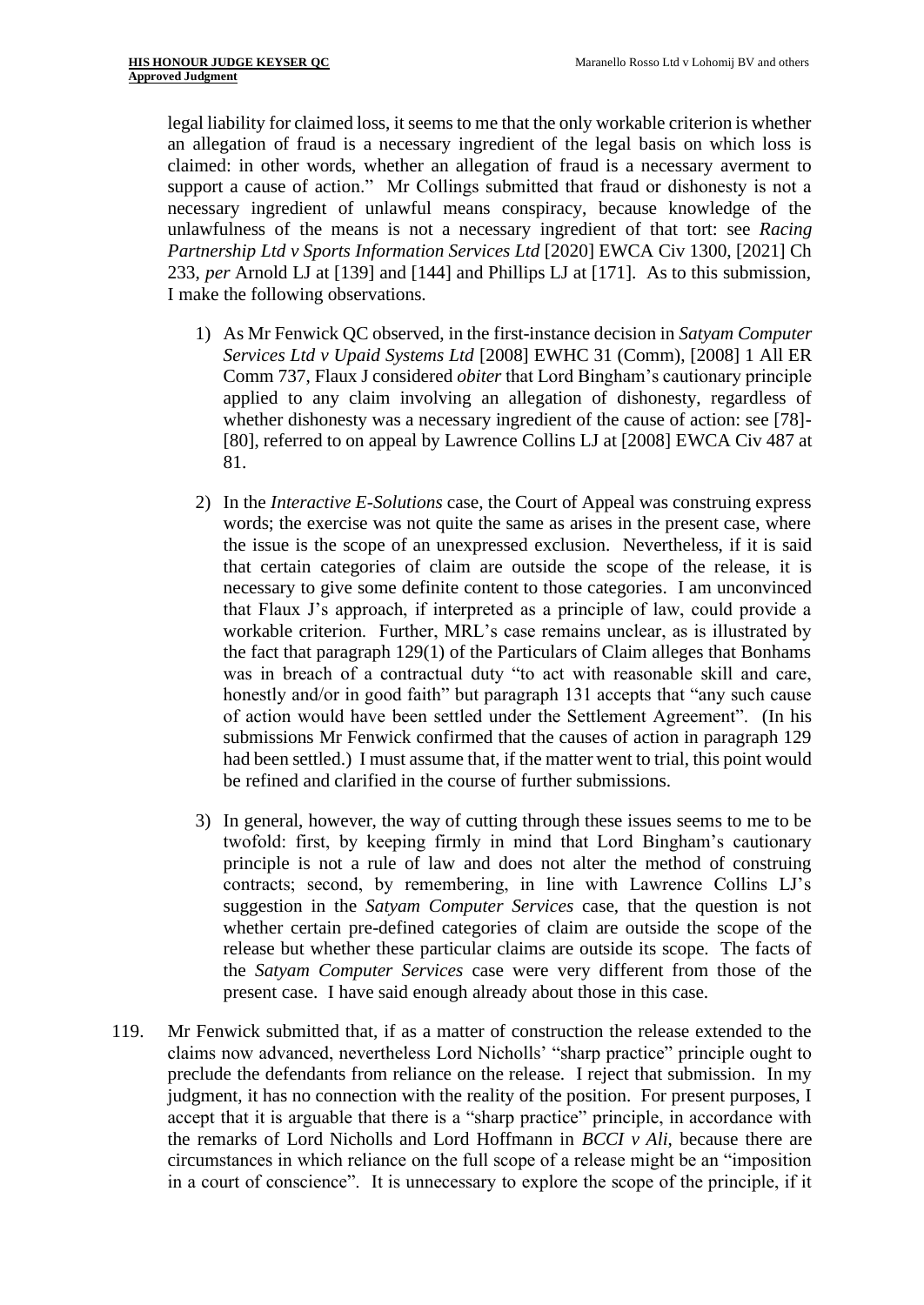exists; the general idea is that it will apply, for example, where A, who has perpetrated a fraud on B of which B is unaware, manages to persuade B to enter into a release which is wide enough to cover the fraud but which B in his ignorance assumes will do no more than release claims of a quite different nature of which he is aware. However, the case now brought by MRL does not raise the same considerations at all. The substance of the matters now advanced is exactly the same as the substance advanced in the Spring Law Letter. MRL was complaining that it had suffered financial harm because the Bonhams Defendants, occupying a unique position because of their relationship with Lohomij as financier, had forced it into a position in which it had to agree to the Facility Agreement and the Commercial Agreement, had then gone about the sale of the Collection in a manner that was not in MRL's interests, and had done so with regard purely to their own interests. The difference now, to put the matter rather bluntly, is that, to the same matters of complaint, MRL now adds: "And all of those things of which we complain were not done ad hoc but were planned and done in furtherance of a conspiracy to injure us by doing them." If there is any unconscionability, it seems to me rather to lie with MRL's attempt to make substantially the same complaints under a very slightly different guise—and, moreover, when by the Settlement Agreement it freely gave up the opportunity of learning more about the background to the selfinterested conduct of which it complained. Its complaints regarding the acquisition of the Collection, the financing of that acquisition, the Commercial Agreement and the sale of the Collection were all settled for substantial value in a contract reached by commercial parties with equal bargaining positions and legal representation. And that settlement expressly included a release of unknown claims in circumstances where MRL had (on its own case) objective grounds of knowledge of deliberate wrongdoing by the Bonhams Defendants and a combination involving Lohomij. Yet now it seeks to sue for precisely the same matters because of what it says is new information concerning the defendants' motivations for doing the very things previously complained of. I regard this as a simple attempt to avoid the effect of a commercial contract freely entered into, and I unhesitatingly reject the suggestion that equity should relieve MRL of the consequences of its contract. Mr Toledano and Mr Butler put the nub of the point well in paragraphs 128 and 130 of their skeleton argument, albeit in the context of construction rather than "sharp practice":

"The only matter that appears to be new in these proceedings is the suggestion that, rather than forming the intention to 'coerce' MRL to sell cars in the USA seemingly at some point after the Facility Agreement but before the Commercial Agreement, Bonhams and Lohomij intended to do so even before the Facility Agreement, from 22 May [2014]. It cannot seriously be suggested that this change in date, and the label of conspiracy, put the conspiracy claim outside the scope of the release.

… It would be fundamentally uncommercial to suppose that these parties intended that the same complaints raised in the Spring Law Letter could simply be re-packaged, as a matter of legal labelling, into an 'unlawful means conspiracy' wrapper and thereby survive the S[ettlement] A[greement]."

120. However, I do not rest this conclusion on the defendants' submission that the "sharp practice" principle, if it exists, applies only to general releases and that the release in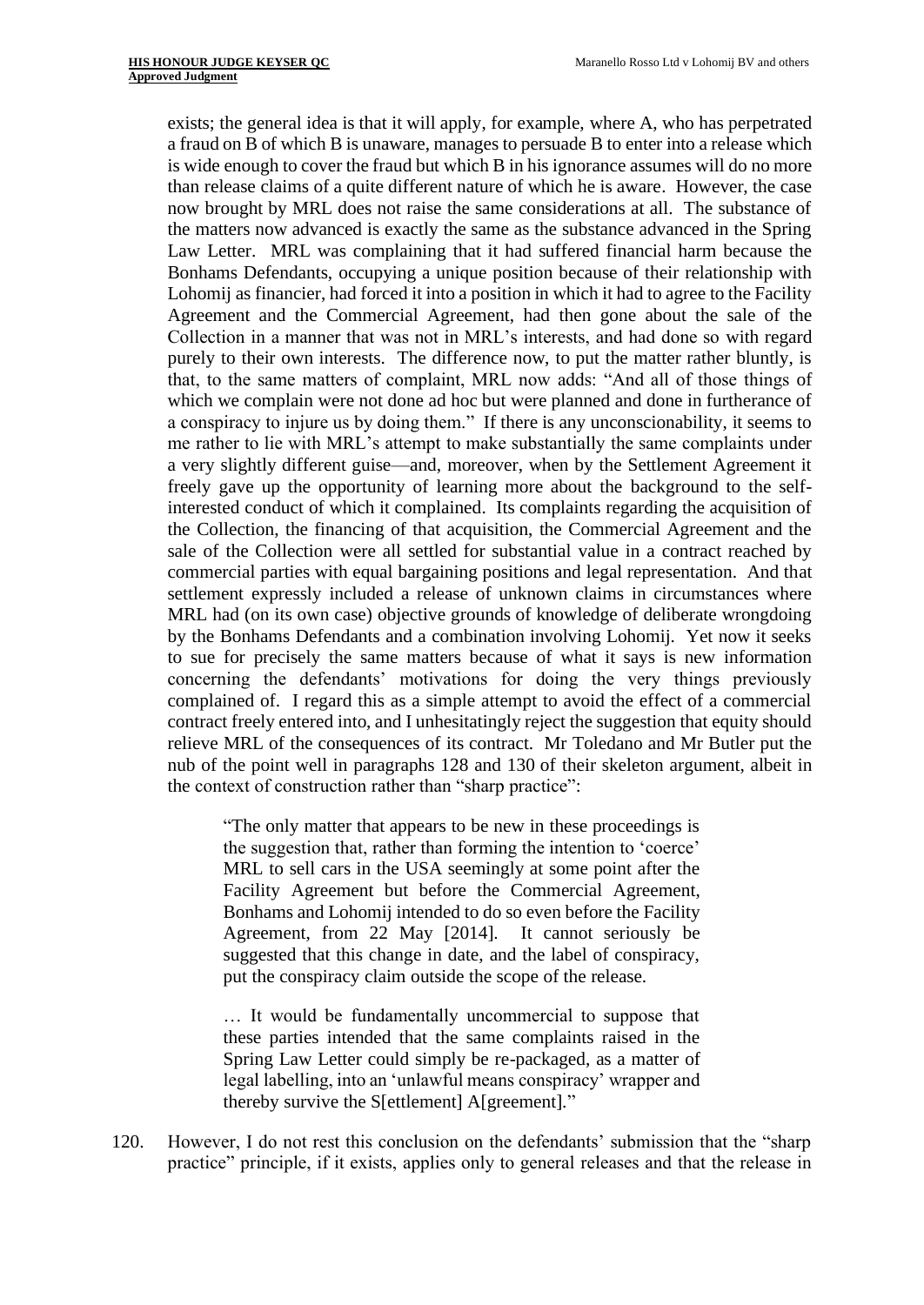the Settlement Agreement was not a general release. I remain unconvinced that there is a relevant difference between a release of "all claims concerning anything" and one of "all claims concerning such-and-such subject matter", or that the application of an equitable principle that exists to prevent an offence to the conscience of the court can turn on the categorisation of releases (which come in all shapes and sizes) as general or specific. However, as it seems obvious to me that, no matter what the proper scope of the sharp practice principle, it will not avail MRL, this does not seem to be an occasion for discussing the matter further.

- 121. MRL contends that, even if the Settlement Agreement precludes it from advancing claims based on matters pre-dating August 2015, it is nevertheless entitled to rely on unlawful means employed after July 2015 in support of an allegation of unlawful means conspiracy. I reject that contention. In these proceedings only one conspiracy and one combination are alleged, and the combination is alleged to pre-date the Settlement Agreement, albeit that some of the unlawful means are alleged to post-date it. MRL has not alleged a new conspiracy after July 2015. A tort or breach of contract or breach of fiduciary duty committed after July 2015 can in principle be relied on by MRL as a freestanding cause of action. But, if it were to be relied on as unlawful means under the pleaded conspiracy, it "relate[s] to the existence or occurrence of facts, matters or circumstances at or prior to the date of [the Settlement] Agreement"; therefore such reliance would be precluded by the release.
- 122. Mr Fenwick objected that this conclusion would mean, absurdly, that the conspirators could carry on their conspiracy with impunity after the Settlement Agreement. However:
	- 1) It would only mean that a cause of action reliant on an existing combination had been settled. If there were a later combination, that would constitute a new cause of action. No such later combination is relied on by MRL.
	- 2) The employment of unlawful means after the release would be actionable as freestanding causes of action.
	- 3) This is all academic in the present case, because there is no reasonably arguable case that unlawful means were employed after the Settlement Agreement. This is explained below.
- 123. Accordingly, I hold that MRL's claims for relief for unlawful means conspiracy and for freestanding causes of action before August 2015 have no real prospect of success, as they have been released by the Settlement Agreement.
- 124. In these circumstances, it is unnecessary for me to discuss the conclusions I would have reached if I had accepted MRL's contention that the Settlement Agreement did not settle any claims in dishonesty, fraud or conspiracy. Nevertheless, I shall do so, albeit more briefly and without attempting to deal with all of the nuances of the arguments advanced before me.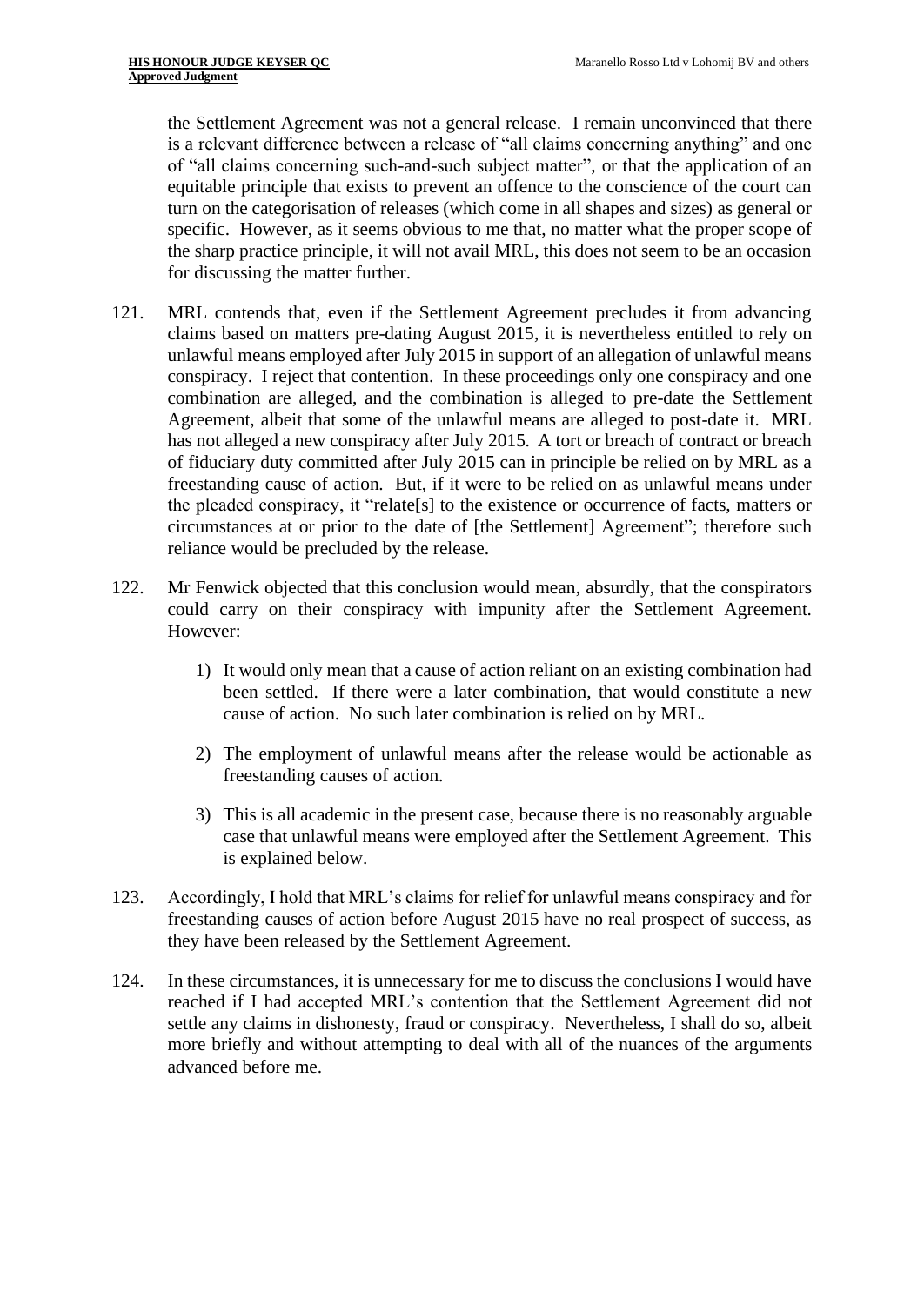#### **G: Pre- Settlement Agreement causes of action**

Claim against Bonhams for breach of the Exclusivity Agreement

- 125. The allegations by MRL are (APOC paragraph 123):
	- i. That MRL's reliance on the 22 May Email gave rise to a contract between MRL and Bonhams (the Exclusivity Agreement) on terms that: (a) Bonhams would purchase the Collection itself; (b) Bonhams would sell the Collection at a single auction at the Goodwood Revival or such other venue as might be agreed; and (c) Bonhams would sell cars valued at more than £1 million with a reserve. (APOC paragraph 26)
	- ii. That Bonhams was in breach of the Exclusivity Agreement because: (a) it did not purchase the Collection itself, but instead Lohomij advanced money for MRL to purchase the Collection and Bonhams was involved only as auctioneer; (b) Bonhams did not sell the Collection at a single auction in or around London but rather sold 10 of the Cars at the Auction in California and thereafter only 17 further Cars at the 2014 Goodwood Revival; (c) the 10 Cars sold at Auction in California were sold without reserve.
- 126. In my judgment, this claim has no real prospect of success.
- 127. First, although MRL describes the alleged agreement as an "Exclusivity Agreement", the case it advances regarding breach has nothing to do with exclusivity but with the commercial terms on which Bonhams would act in respect of the acquisition and sale of the Collection. However, the 22 May Email cannot reasonably be construed as evincing an intention to create legal relations in respect of the acquisition and sale of the Collection. The email twice makes clear expressly that the agreement is subject to contract and it envisages that there will be a due diligence process before the agreement is finalised. In my view, the situation was the same as commonly obtains in substantial dealings between business parties who are agreed that they want to do business on terms that they have discussed but want to place matters into the hands of professional advisers before the transaction and its detailed terms are finalised.
- 128. If the 22 May Email gave rise to any legal relations, it did so only in respect of an exclusivity obligation, whereby MRL was bound not to negotiate with third parties in respect of the sale of the Collection. I think it doubtful whether there was sufficient certainty in respect of the duration of any period of exclusivity. However, no breach of exclusivity is alleged.
- 129. Second, if indeed there was a legally binding contract regarding the acquisition and sale of the Collection, MRL's case as to the terms of that contract and as to breach is not reasonably arguable.
	- a) The alleged obligation upon Bonhams to buy the Collection is inconsistent with the express terms of the 22 May Email, which states that finance is to be provided to MRL to acquire the share capital of Stelabar and that Bonhams will sell the Cars owned by Stelabar at auction. Mr Fenwick sought to get around this point by saying that the 22 May Email must be construed in the disputed context of the meeting of 21 May 2014. That argument will not work: first,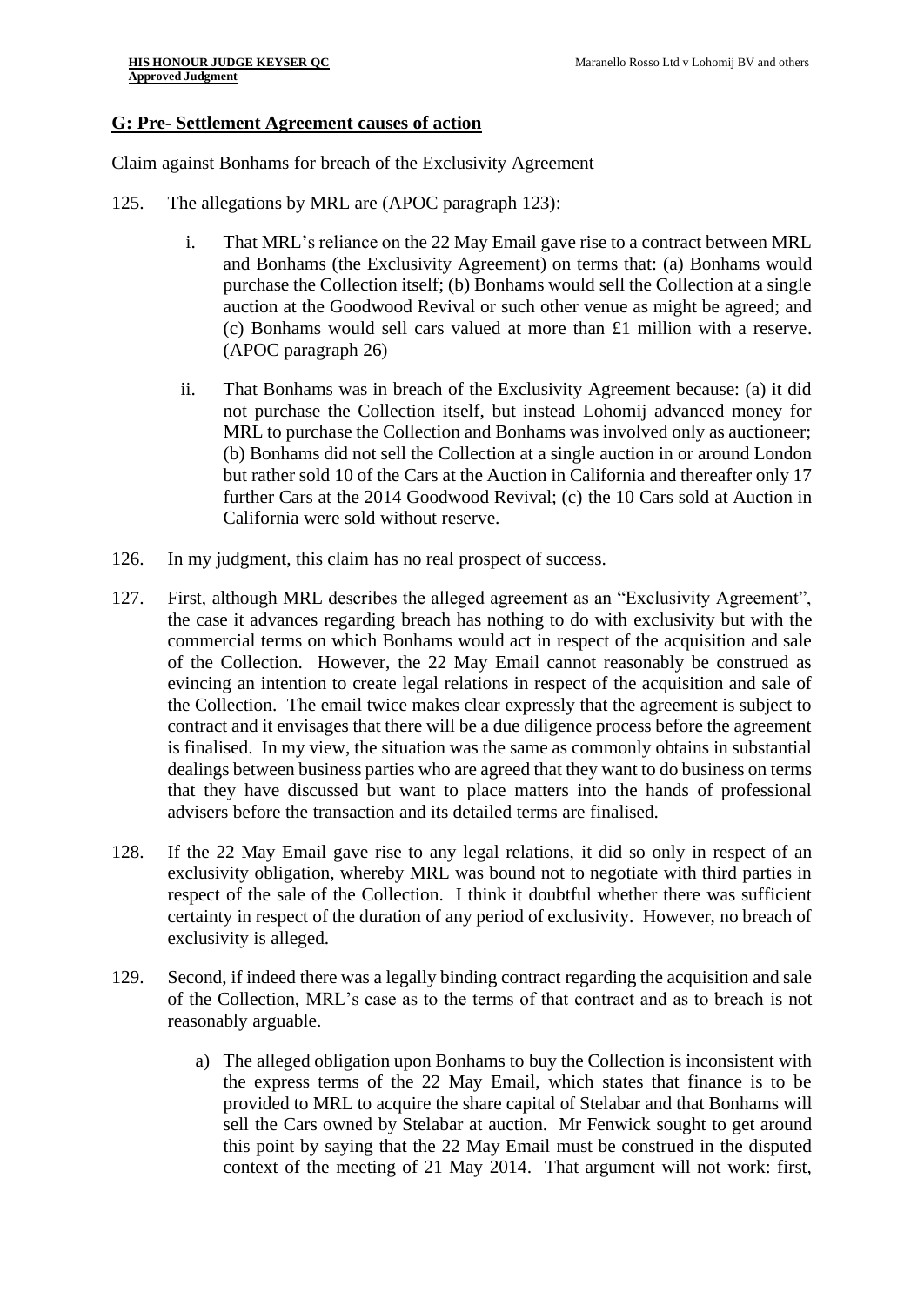APOC makes no relevant plea concerning the terms of the discussion at the meeting on 21 May 2014, such as might constitute a factual matrix for the construction of a contract subsequently made partially in writing; second, not even in the witness statements is it said that there was any agreement other than "in principle" at the meeting of 21 May 2014; third, the 22 May Email is clear on the point.

- b) Even if MRL were correct as to the terms of the initial agreement, by 29 May 2014 the position was certainly different. MRL agreed to enter into the Facility Agreement, which necessarily involved a transaction on different terms with Bonhams. Having done so, it can hardly complain that Bonhams was in breach of contract for not proceeding in accordance with a prior agreement that its own contractual arrangements with Lohomij had superseded.
- c) As regards the venue of the auction, clause 2.3 of the Commercial Agreement contained an express agreement for the sale of 10 specified Cars at the Auction and for the sale of other specified Cars at the Goodwood Revival thereafter. Although MRL has complained about the manner in which its consent to the terms of the Commercial Agreement was procured, it has never sought to set that Agreement aside and in these proceedings it advances claims on the basis of its provisions.
- d) The alleged term as to a reserve price rests again on the allegation that the transaction was to be "substantially on the terms" offered by RM. Even if that suffices for a contractual term, however, the same point applies: clause 2.3 of the Commercial Agreement provided that the 10 Cars to be sold at the Auction should be sold without reserve.
- 130. Third, MRL's case that there was a contract, sufficiently certain, on the terms it alleges rests on the statement that the transaction was to be on "substantially the same terms" as those offered to MRL by RM. The problem is in ascertaining what is meant by that vague expression. The problem is highlighted by the very contention on which MRL relies, namely that "substantially the same terms" means that Bonhams was to buy the Collection in a back-to-back transaction. That was what RM was proposing to do. But the 22 May Email expressly states a different proposed transaction, namely that MRL would buy Stelabar and Bonhams would sell Stelabar's Collection. (And, as I have pointed out, on 23 May 2014 Mr Walmsley appeared to think that it was LG, not Bonhams, that would be acquiring the Collection.) In my view, this simple fact undermines MRL's reliance on the words "substantially the same terms".
- 131. Fourth, more generally, if the 22 May Email was a contract, it was superseded by the Commercial Agreement. Although MRL does not rely on alleged breaches of the Commercial Agreement as freestanding causes of action in these proceedings, it does rely on them as unlawful means in furtherance of the alleged conspiracy and it has not sought to set aside or impugn the Commercial Agreement. In my judgment, the entry by Bonhams into a contract with MRL that MRL positively affirms cannot possibly constitute a cause of action for MRL against Bonhams.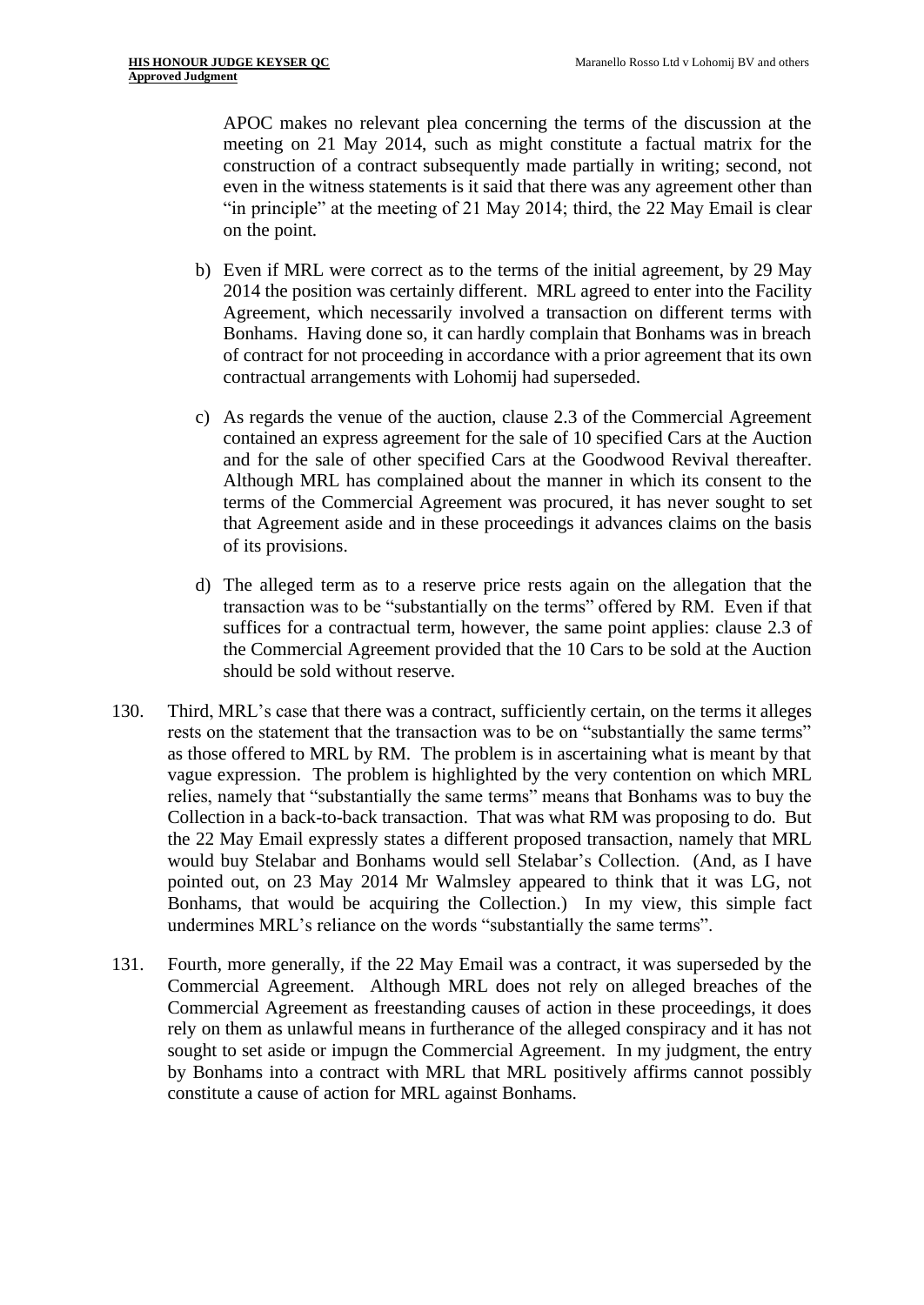Claim against Mr MacLean and/or Mr Brooks and/or Bonhams for fraudulent/negligent misrepresentation

- 132. On any view, a claim based on negligent misrepresentation would have been released by the Settlement Agreement. Therefore only a claim based on fraudulent misrepresentation falls to be considered.
- 133. The plea of misrepresentation is in APOC paragraph 124:

"124. Alternatively, if the terms of the Exclusivity Agreement referred to above were representations, then those representations were fraudulently, alternatively carelessly, made. MRL relied on such representations in entering the Exclusivity Agreement and/or by cancelling the agreement with RM."

- 134. I do not consider that this is a proper plea of fraudulent misrepresentation.
	- 1) It does not actually state, even in the alternative, that "the terms of the Exclusivity Agreement … were representations". It only states, in the alternative, what is the case if they were representations. This is not a matter of being picky. If a party wants to say, even in the alternative, that words or conduct constituted a representation, it can and ought to say so. But the way the matter is put in APOC paragraph 124 avoids—perhaps deliberately—the need to commit to such an averment.
	- 2) It does not identify representations, contrary to CPR Practice Direction 16, paragraph 8.2. Contractual promises by Bonhams are not themselves representations, because they are not statements of present fact. A promise may imply a representation of present intention to do what one promises to do. However, APOC does not identify any such representation. This is important, not least because the claim in deceit requires that MRL "show that the representor intended his statement to be understood by the representor in the sense in which it was false": *Goose v Wilson Sandford & Co* [2000] EWCA Civ 73, [2001] Lloyd's Rep PN 189, at [41].
	- 3) For much the same reason, not even the falsity of the representations is pleaded. What is actually alleged is merely non-compliance with a promise, which is a different thing.
	- 4) The alleged Exclusivity Agreement does not imply any of the representations that MRL would have to allege to get this part of the case to work.
		- a) A representation of intention on the part of Bonhams to buy the Collection is inconsistent with the terms of the 22 May Email.
		- b) A representation of intention to sell the Collection at a single auction in London is inconsistent with the words "or on/at such other dates and venues as may be agreed between MRL, Bonhams and LG" in the 22 May Email. (There is, perhaps, an additional question whether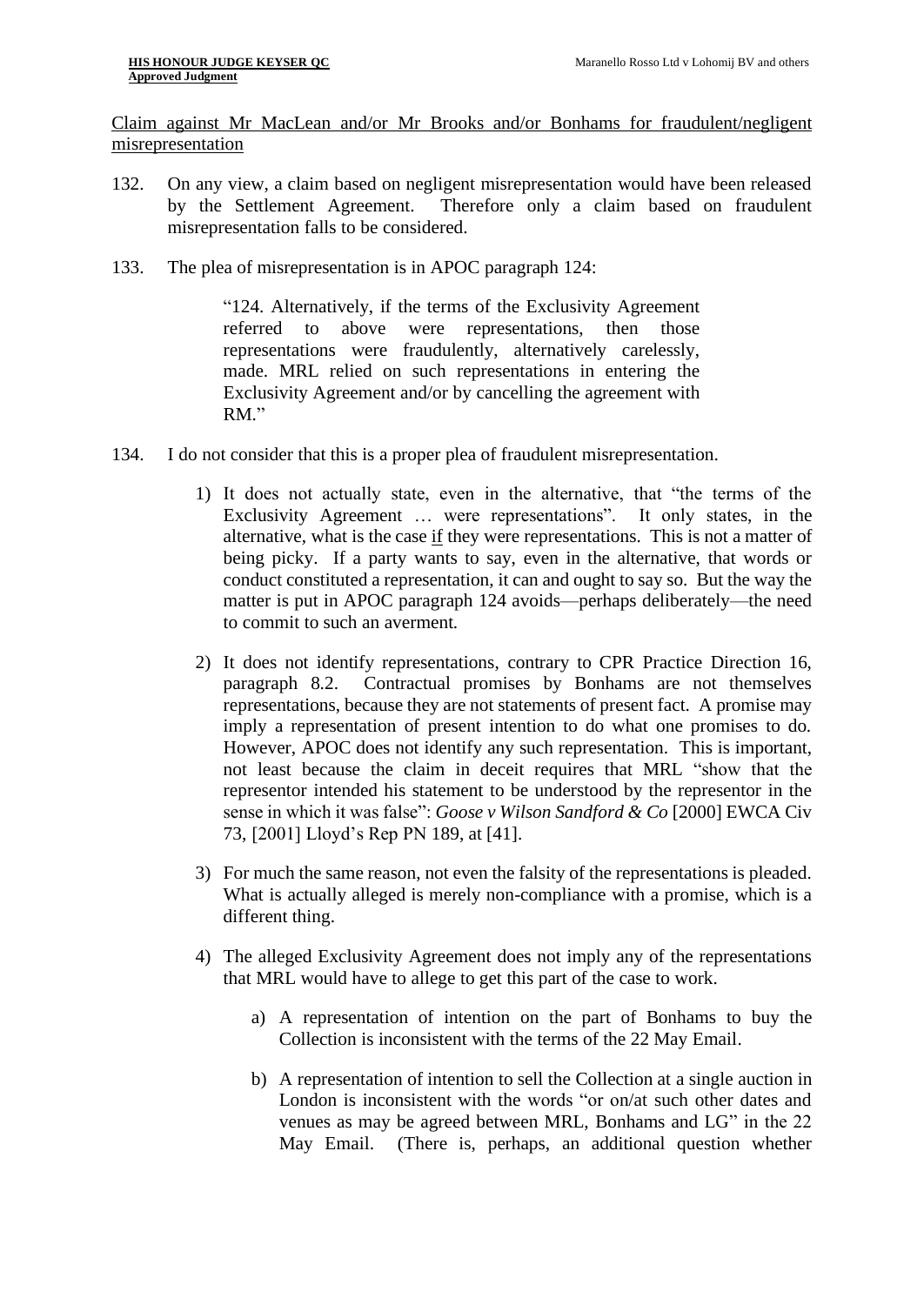Goodwood, which is expressly mentioned in the 22 May Email, can reasonably count as London, even allowing for urban sprawl.)

- c) A representation of intention to sell Cars valued at over \$1 million without a reserve price is not reasonably implied by the mention in the Exclusivity Agreement that the transaction will be "substantially on the terms" offered by RM.
- 5) There is no acceptable plea of fraud. In *Three Rivers District Council v Bank of England* [2001] UKHL 16, [2003] 2 AC 1, Lord Millett said at [183]-[187], [2003] 2 AC 291-292:

"183. … The rules which govern both pleading and proving a case of fraud are very strict. In *Jonesco v Beard* [1930] AC 298 Lord Buckmaster, with whom the other members of the House concurred, said, at p 300:

'It has long been the settled practice of the court that the proper method of impeaching a completed judgment on the ground of fraud is by action in which, *as in any other action based on fraud, the particulars of the fraud must be exactly given and the allegation established by the strict proof such a charge requires*' (my emphasis).

184. It is well established that fraud or dishonesty (and the same must go for the present tort) must be distinctly alleged and as distinctly proved; that it must be sufficiently particularised; and that it is not sufficiently particularised if the facts pleaded are consistent with innocence: see *Kerr on Fraud and Mistake* 7th ed (1952), p 644; *Davy v Garrett* (1878) 7 Ch D 473, 489; *Bullivant v Attorney General for Victoria* [1901] AC 196; *Armitage v Nurse* [1998] Ch 241, 256. This means that a plaintiff who alleges dishonesty must plead the facts, matters and circumstances relied on to show that the defendant was dishonest and not merely negligent, and that facts, matters and circumstances which are consistent with negligence do not do so.

185. It is important to appreciate that there are two principles in play. The first is a matter of pleading. The function of pleadings is to give the party opposite sufficient notice of the case which is being made against him. If the pleader means 'dishonestly' or 'fraudulently', it may not be enough to say 'wilfully' or 'recklessly'. Such language is equivocal. A similar requirement applies, in my opinion, in a case like the present, but the requirement is satisfied by the present pleadings. It is perfectly clear that the depositors are alleging an intentional tort.

186. The second principle, which is quite distinct, is that an allegation of fraud or dishonesty must be sufficiently particularised, and that particulars of facts which are consistent with honesty are not sufficient. This is only partly a matter of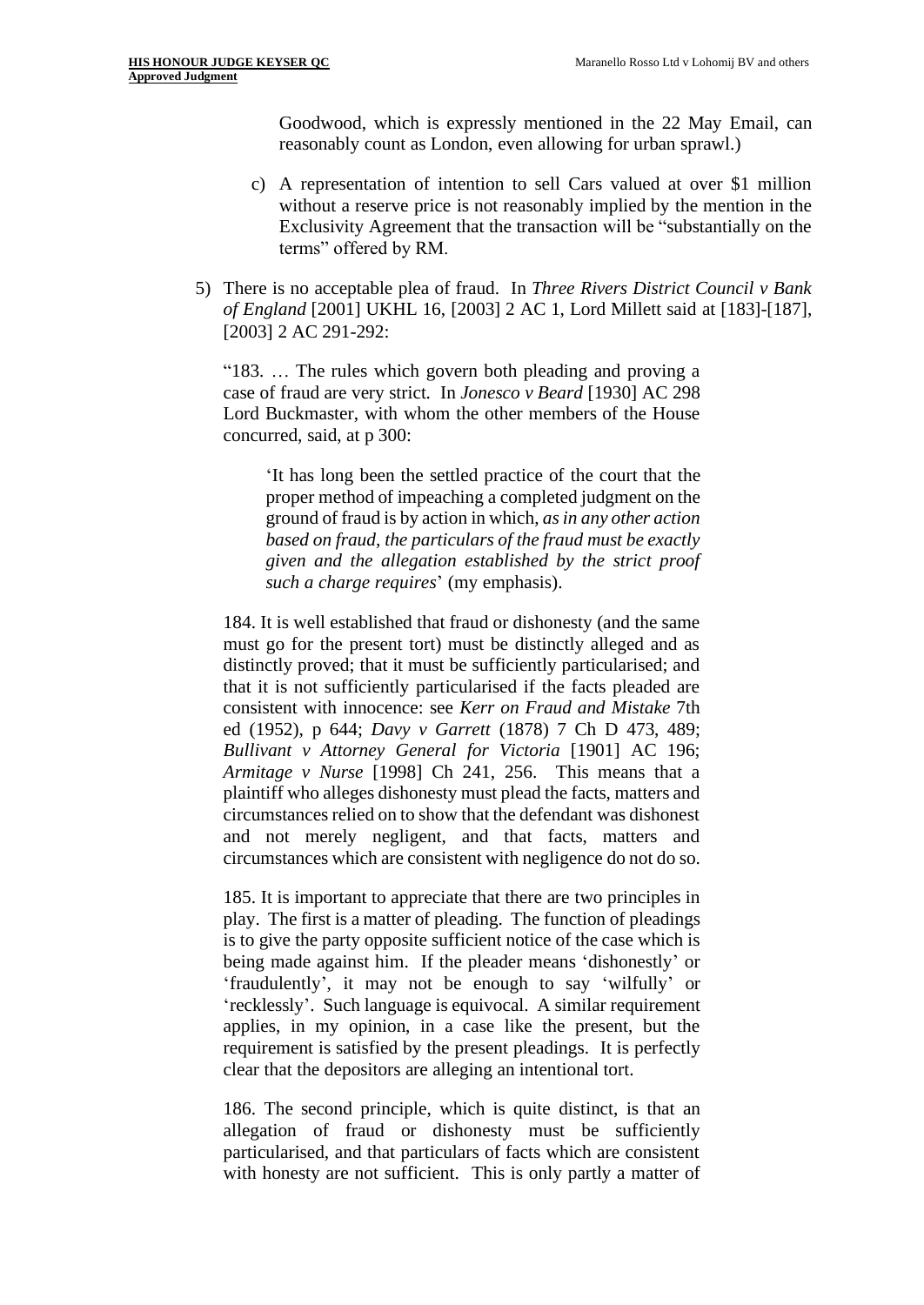pleading. It is also a matter of substance. As I have said, the defendant is entitled to know the case he has to meet. But since dishonesty is usually a matter of inference from primary facts, this involves knowing not only that he is alleged to have acted dishonestly, but also the primary facts which will be relied upon at trial to justify the inference. At trial the court will not normally allow proof of primary facts which have not been pleaded, and will not do so in a case of fraud. It is not open to the court to infer dishonesty from facts which have not been pleaded, or from facts which have been pleaded but are consistent with honesty. There must be some fact which tilts the balance and justifies an inference of dishonesty, and this fact must be both pleaded and proved.

187. In *Davy v Garrett* 7 Ch D 473, 489 Thesiger LJ in a well known and frequently cited passage stated:

'In the present case facts are alleged from which fraud might be inferred, but they are consistent with innocence. They were innocent acts in themselves, and it is not to be presumed that they were done with a fraudulent intent.'

This is a clear statement of the second of the two principles to which I have referred."

(See also *per* Lord Hope of Craighead at [55]. And cf. paragraph C1.3(c) of the *Commercial Court Guide.*)In the present case, no facts are alleged as giving rise to an inference of fraud; indeed, the inference of fraud is merely stated in the alternative to negligence.

Breach of fiduciary duty by Bonhams, Mr MacLean and Mr Brooks in respect of making the Commercial Agreement

135. The allegation is that: (1) by reason of the Exclusivity Agreement and MRL's consequent termination of negotiations with third parties, Bonhams owed to MRL (a) a fiduciary duty and/or (b) a duty to negotiate in good faith; and (2) Bonhams' alleged late change of position very shortly before the execution of the Commercial Agreement was a breach of those duties.

# *Fiduciary duty*

- 136. In my judgment, it is plain that Bonhams did not owe any fiduciary duty to MRL before the making of the Commercial Agreement.
- 137. In *Bristol and West Building Society v Mothew* [1998] Ch 1 Millett LJ discussed the nature of fiduciary duties at some length. At 18, in a passage that has been cited and followed countless times, he said: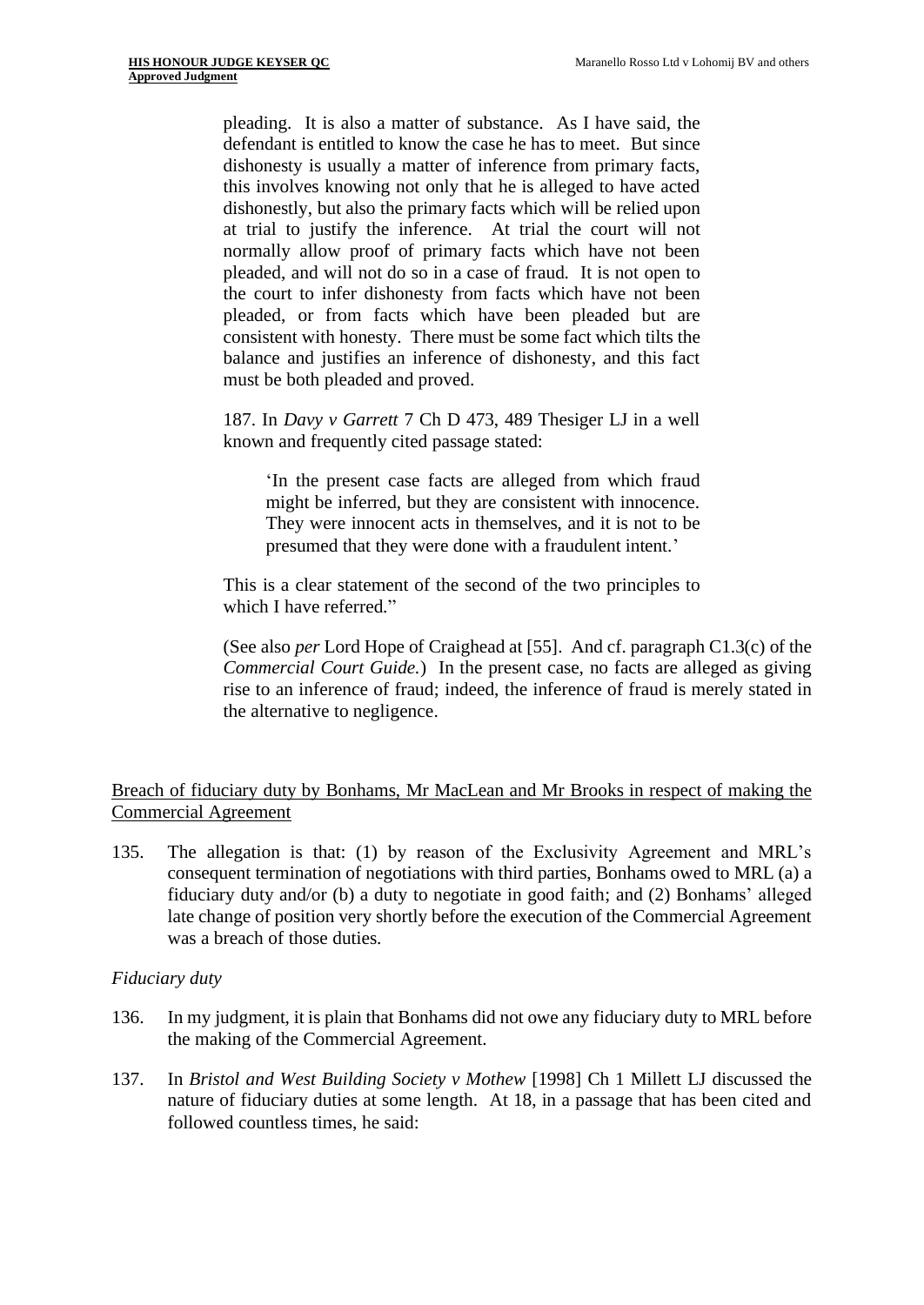"A fiduciary is someone who has undertaken to act for or on behalf of another in a particular matter in circumstances which give rise to a relationship of trust and confidence. The distinguishing obligation of a fiduciary is the obligation of loyalty. The principal is entitled to the single-minded loyalty of his fiduciary. This core liability has several facets. A fiduciary must act in good faith; he must not make a profit out of his trust; he must not place himself in a position where his duty and his interest may conflict; he may not act for his own benefit or the benefit of a third person without the informed consent of his principal. This is not intended to be an exhaustive list, but it is sufficient to indicate the nature of fiduciary obligations. They are the defining characteristics of the fiduciary. As Dr. Finn pointed out in his classic work *Fiduciary Obligations* (1977), p. 2, he is not subject to fiduciary obligations because he is a fiduciary; it is because he is subject to them that he is a fiduciary."

138. More recently, in *Children's Investment Fund (UK) v Attorney General* [2020] UKSC 33, [2020] 3 WLR 461, Lady Arden at [44] said: "it is generally accepted today that the key principle is that a fiduciary acts for and only for another. He owes essentially the duty of single-minded loyalty to his beneficiary, meaning that he cannot exercise any power so as to benefit himself." She continued:

> "45. So the distinguishing obligation of a fiduciary is that he must act only for the benefit of another in matters covered by his fiduciary duty. That means that he cannot at the same time act for himself."

This "distinguishing obligation" explains why, outside settled categories of relationship, fiduciary duties rarely arise in a commercial context. In *Secretariat Consulting Pte Ltd and others v A Company* [2021] EWCA Civ 6, [2021] 4 WLR 20, Coulson LJ, with whose judgment Males LJ and Carr LJ concurred, said:

"40. Fiduciary duties normally arise in certain settled categories of relationship, such as between a trustee and a beneficiary, or a solicitor and his client or the agent and his principal. It is exceptional for fiduciary duties to arise other than in those settled categories: see Leggatt LJ in *Sheikh Al Nehayan v Kent* [2018] EWHC 333 (Comm) at [157]. Whilst fiduciary duties may exist outside such established categories, the task of determining when they do is not straightforward because there is no generally accepted definition of a fiduciary. In the same case at [159], Leggatt LJ said:

'159. Thus, fiduciary duties typically arise where one person undertakes and is entrusted with authority to manage the property or affairs of another and to make discretionary decisions on behalf of that person. (Such duties may also arise where the responsibility undertaken does not directly involve making decisions but involves the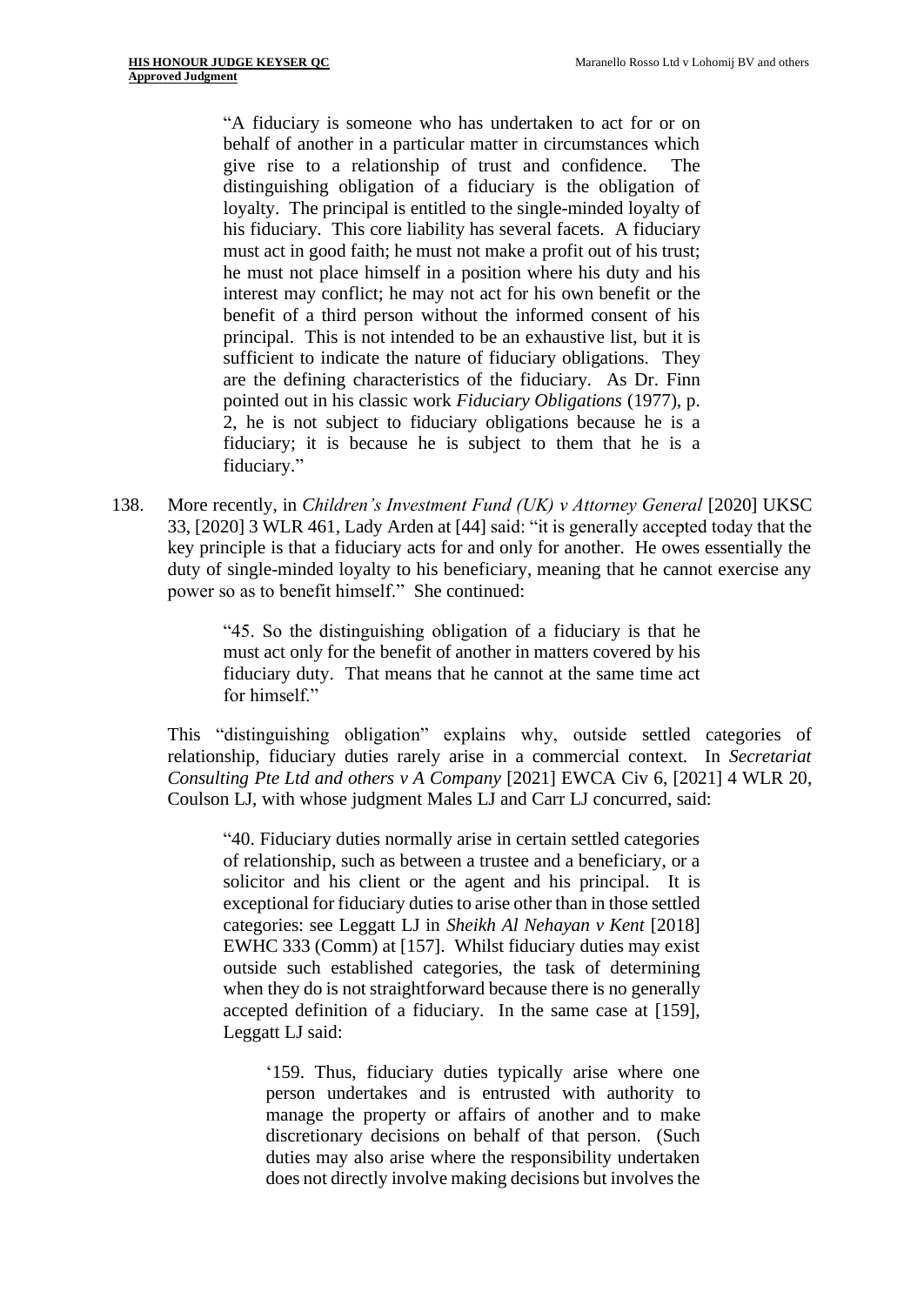giving of advice in a context, for example that of solicitor and client, where the adviser has a substantial degree of power over the other party's decision-making: see Lionel Smith, "Fiduciary relationships: ensuring the loyal exercise of judgement on behalf of another" (2014) 130 LQR 608.) The essential idea is that a person in such a position is not permitted to use their position for their own private advantage but is required to act unselfishly in what they perceive to be the best interests of their principal. This is the core of the obligation of loyalty which Millett LJ in the *Mothew* case [1998] Ch 1 at 18, described as the "distinguishing obligation of a fiduciary". Loyalty in this context means being guided solely by the interests of the principal and not by any consideration of the fiduciary's own interests. To promote such decision-making, fiduciaries are required to act openly and honestly and must not (without the informed consent of their principal) place themselves in a position where their own interests or their duty to another party may conflict with their duty to pursue the interests of their principal. They are also liable to account for any profit obtained for themselves as a result of their position.'

41. An argument that has arisen in some of the authorities is whether there is a fiduciary relationship because there is a high degree of mutual trust and confidence between the parties. However, Leggatt LJ was at pains to point out at [163] that the existence of trust and confidence is not sufficient by itself to give rise to fiduciary obligations. He went on at [165] to emphasise the particular kind of trust and confidence that was characteristic of a fiduciary relationship. He said it was 'founded on the acceptance by one party of a role which requires exercising judgment and making discretionary decisions on behalf of another and constitutes trust and confidence in the loyalty of the decision-maker to put aside his or her own interests and act solely in the interests of the principal.'

42. Although we were referred to a number of other authorities on the question of fiduciary relationships, such as *Glenn v Watson* [2018] EWHC 2016 (Ch) and *Ranson v Customer Systems* [2012] EWCA Civ 841, they did not seem to me to add anything material. I note that this court in *Ranson* at [25] – [26] also stressed the importance of the terms of the contract in identifying whether there is a fiduciary relationship, a point picked up by the learned editors of *Jackson and Powell on Professional Liability*, 8th Edition, at paragraph 2-146."

139. As Mr Toledano submitted, prior to the making of the Commercial Agreement MRL and Bonhams were in negotiations as to whether, and if so upon what terms, Bonhams would act in the sale of the Collection. Their relationship was one of commercial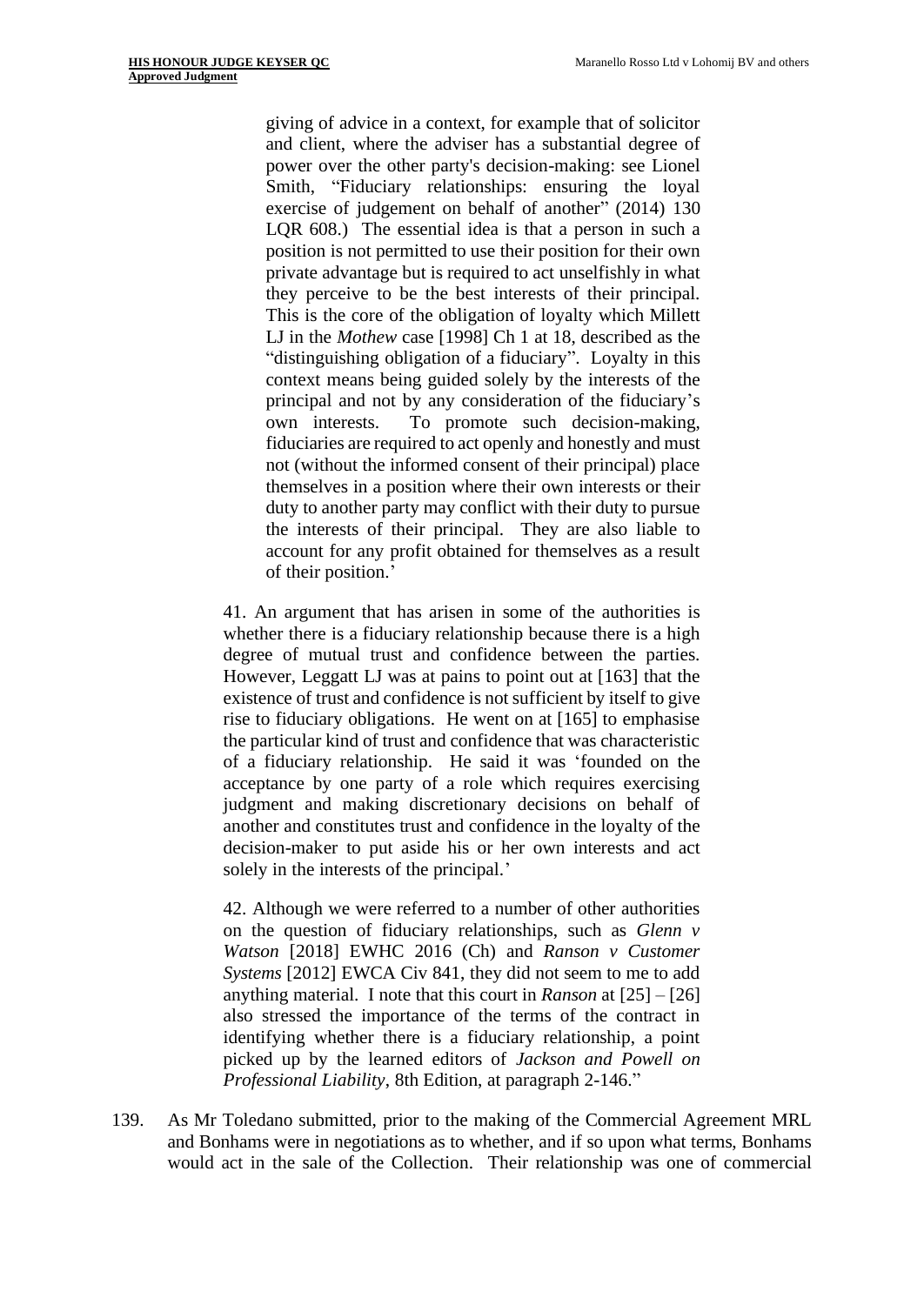parties, each acting and entitled to act in its own interests; of course, as is commonly the case, those interests might be mutually compatible. For MRL, Mr Fenwick relied on passages in the authorities indicating that the existence of a contract does not necessarily exclude a fiduciary relationship and that the courts have declined to formulate a test for the existence of such a relationship. Those points are correct, but they do not justify allowing a case to proceed where there is nothing at all to suggest that there is any real prospect of establishing the existence of a fiduciary relationship. As Mr Weekes submitted: "A single-minded obligation of loyalty cannot be imposed on one party (Bonhams) as being owed to another party (MRL), when Bonhams was (1) negotiating a commercial contract with MRL and (2) therefore necessarily acting in Bonhams' own commercial interests" (skeleton argument, paragraph 96).

- 140. Although APOC alleges that Mr MacLean and Mr Brooks were in breach of fiduciary duty, it does not allege in terms that they owed any such duty or what the grounds of such a duty might be. For these reasons, as Mr Weekes submitted, the allegation stands to be struck out as disclosing no reasonable grounds for making the claim and as being embarrassing in the technical sense of that word. Further, as regards the merits, it is impossible that Mr MacLean and Mr Brooks should have owed fiduciary duties to MRL when Bonhams did not do so; and I can see no basis on which, if Bonhams had done so, Mr MacLean and Mr Brooks would also have done so, when at the material time they were acting solely for and on behalf of Bonhams: any breach of fiduciary duty would have been that of Bonhams, not theirs.
- 141. Even if Mr Collings' submission mentioned in paragraph 118 above (namely, that Lord Bingham's cautionary principle applied only to causes of action of which fraud or dishonesty was a necessary ingredient) were correct, the point would not have precluded the claims for breach of fiduciary duty, if and insofar as what is alleged is tantamount to a deliberate breach of trust: cf. *Sofer v Swissindependent Trustees SA*  [2020] EWCA Civ 699, *per* Arnold LJ at [21]-[23]. However, insofar as that is what is being alleged, the difficulty of explaining how these matters were not within the reasonable contemplation of the parties and, objectively understood, not intended to be covered by the Settlement Agreement is if anything all the greater.

### *Duty to negotiate in good faith*

- 142. MRL's pleadings on this point lack clarity. APOC paragraph 28 alleges that Bonhams' insistence on exclusivity (that is, in the 22 May Email) imposed on it "a duty of good faith." APOC paragraph 125 pleads that the change of position by Bonhams between 27 June and 30 June 2014 amounted to "a breach of the duty to negotiate in good faith".
- 143. In my judgment, it is not reasonably arguable that Bonhams (far less Mr MacLean or Mr Brooks) owed to MRL a duty to negotiate in good faith in respect of the Commercial Agreement. Parties in negotiation concerning a matter yet to be agreed between them owe no duty at law to negotiate in good faith; they simply owe duties not to commit recognised legal wrongs such as misrepresentations: see *Walford v Miles* [1992] 2 AC 128, *per* Lord Ackner at 138; *Morris v Swanton Care & Community Ltd* [2018] EWCA Civ 2763, *per* Dame Elizabeth Gloster at [31].
- 144. Mr Fenwick's submissions for MRL approached the matter from a different angle, however. He referred to the dicta of Leggatt J in *Yam Seng Pte Ltd v International Trade Corp Ltd* [2013] EWHC 111 (QB) and to the cases that have applied those dicta,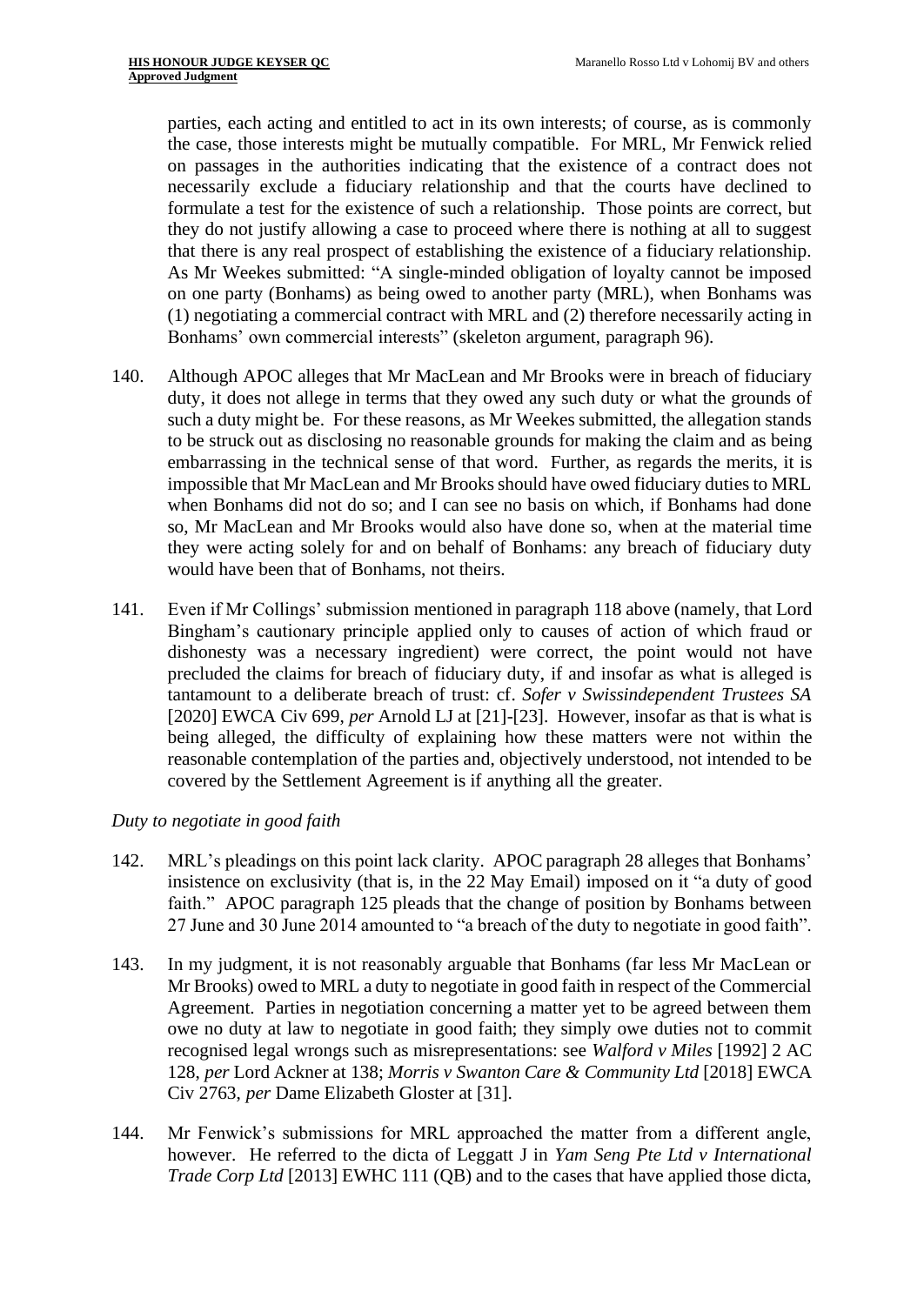and he submitted that it was reasonably arguable, and a matter to be determined only at trial, that the 22 May Email and MRL's reliance on it created a contract in which there was an implied term of good faith, requiring that Bonhams not act in bad faith, that is, in a manner that was improper, commercially unacceptable or unconscionable. In my judgment, Mr Toledano was correct to describe MRL's position as incoherent. Bonhams' bad faith is alleged to relate to its negotiation of the Commercial Agreement, which is a contract that MRL itself entered into and which it affirms in these proceedings. MRL's complaint is not that Bonhams failed to negotiate with a view to concluding a contract but rather that Bonhams was in breach of contract towards MRL by concluding a further contract with MRL on the terms of the Commercial Agreement. This makes no sense at all.

145. The position is *a fortiori* in respect of Mr Brooks and Mr MacLean. They are both alleged to have been in breach of the implied obligation to negotiate in good faith, but there is no plea that either of them was under such a duty; nor are any grounds for imposing such a duty alleged in APOC. As neither Mr Brooks nor Mr MacLean was a party to the Exclusivity Agreement, which is relied on as the source of the alleged duty, the case against them is not reasonably arguable.

### Dishonest Assistance by Lohomij and/or Mr Louwman

- 146. The allegation is that, by insisting that the sale take place in California and not in London, Lohomij and/or Mr Louwman dishonestly assisted Bonhams to breach its fiduciary duty that arose in consequence of the Exclusivity Agreement: APOC paragraph 126.
- 147. The allegation discloses no reasonable grounds and has no real prospect of success.
	- 1) As Bonhams did not owe the alleged fiduciary duty, there can have been no dishonest assistance.
	- 2) The allegation that Lohomij and/or Mr Louwman acted "dishonestly" is entirely unparticularised. Nothing to justify the plea is set out in APOC; all that is said is that Lohomij knew that a sale in London would achieve the highest price. This is no basis on which to permit an allegation of dishonesty to proceed. On this ground, if on no other, it ought to be struck out.
	- 3) The evidence of Ms Volf (statement, paragraph 44) is that Lohomij and Mr Louwman had nothing to do with the choice of venue for the Auction. I can see no evidential basis for gainsaying that statement. The furthest the matter goes is the financial connection between Mr Louwman and Lohomij and Bonhams, taken with Mr Sullivan's claim that it was at all times obvious that Mr Louwman was calling the shots regarding Bonhams' decision-making.

Breach of fiduciary duty by the Bonhams Defendants and Mr Brooks in agreeing to sell Cars at the Auction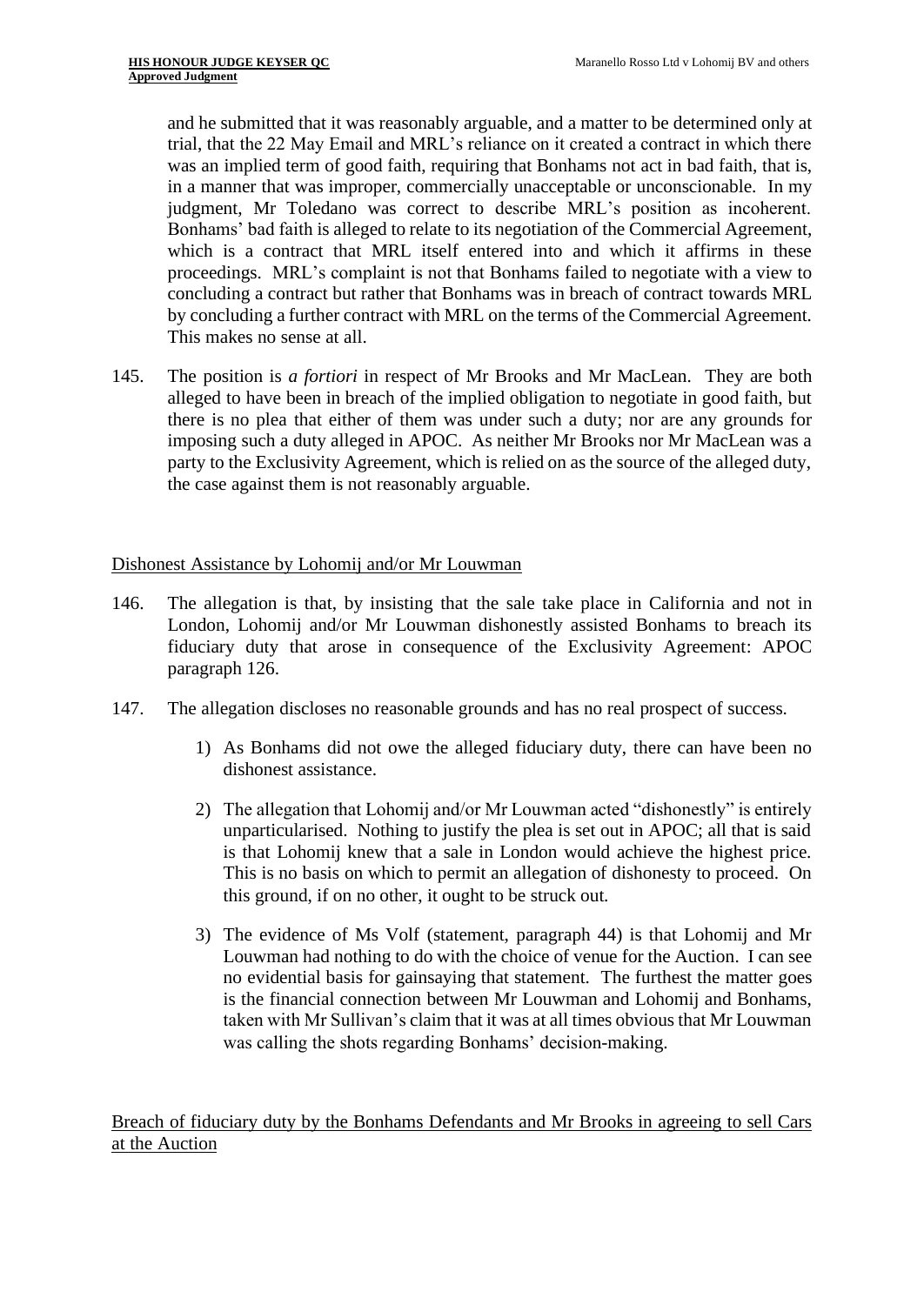#### 148. This allegation appears in APOC paragraph 127:

"In accepting instructions to sell the cars at auction, Mr Brooks, Bonhams and/or B&B breached its fiduciary duty to MRL by:

#### PARTICULARS OF BREACH

- (1) Acting for MRL despite a conflict between the interests of MRL and its own interests in circumstances where:
	- a. It was in Bonhams' and/or B&B's interests to auction ten of the cars in the Collection in the USA; but
	- b. It was in MRL's interests to auction the entire Collection in the UK;
- (2) Acting for both MRL and Lohomij in circumstances where MRL's and Lohomij's interests conflicted because:
	- a. It was in MRL's interest to auction the entire Collection in a single event;
	- b. It was in Lohomij's interest that as few cars in the Collection as possible be sold at auction to increase the sums due and owing to it under the terms of the Facility Agreement."
- 149. In my judgment, this allegation has no real prospect of success.
	- 1) It is only by the Commercial Agreement that Bonhams could be said to be "accepting instructions to sell the cars at auction". Bonhams owed no fiduciary duty to MRL before the making of the Commercial Agreement. Therefore entry into the Commercial Agreement and acceptance of instructions could not be a breach of fiduciary duty.
	- 2) B&B had not been involved before the Consignment Agreement. It is only by the Consignment Agreement that B&B could be said to be "accepting instructions to sell the cars at auction". As B&B did not arguably owe a fiduciary duty before then, the acceptance of instructions to sell at auction cannot have been a breach of fiduciary duty.
	- 3) Any acceptance of instructions by the Bonhams Defendants, in respect either of the mode of sale or of the involvement of Lohomij (which was, of course, the holder of security over the Cars) was precisely on terms agreed to by MRL: see clauses 2.1, 2.2 and 2.3 of the Commercial Agreement.
	- 4) The case is *a fortiori* in respect of Mr Brooks. No grounds have been identified for alleging that he owed a fiduciary duty to MRL and I can discern none.

Breach of fiduciary duty by the Bonhams Parties and Mr Brooks in the conduct of the Auction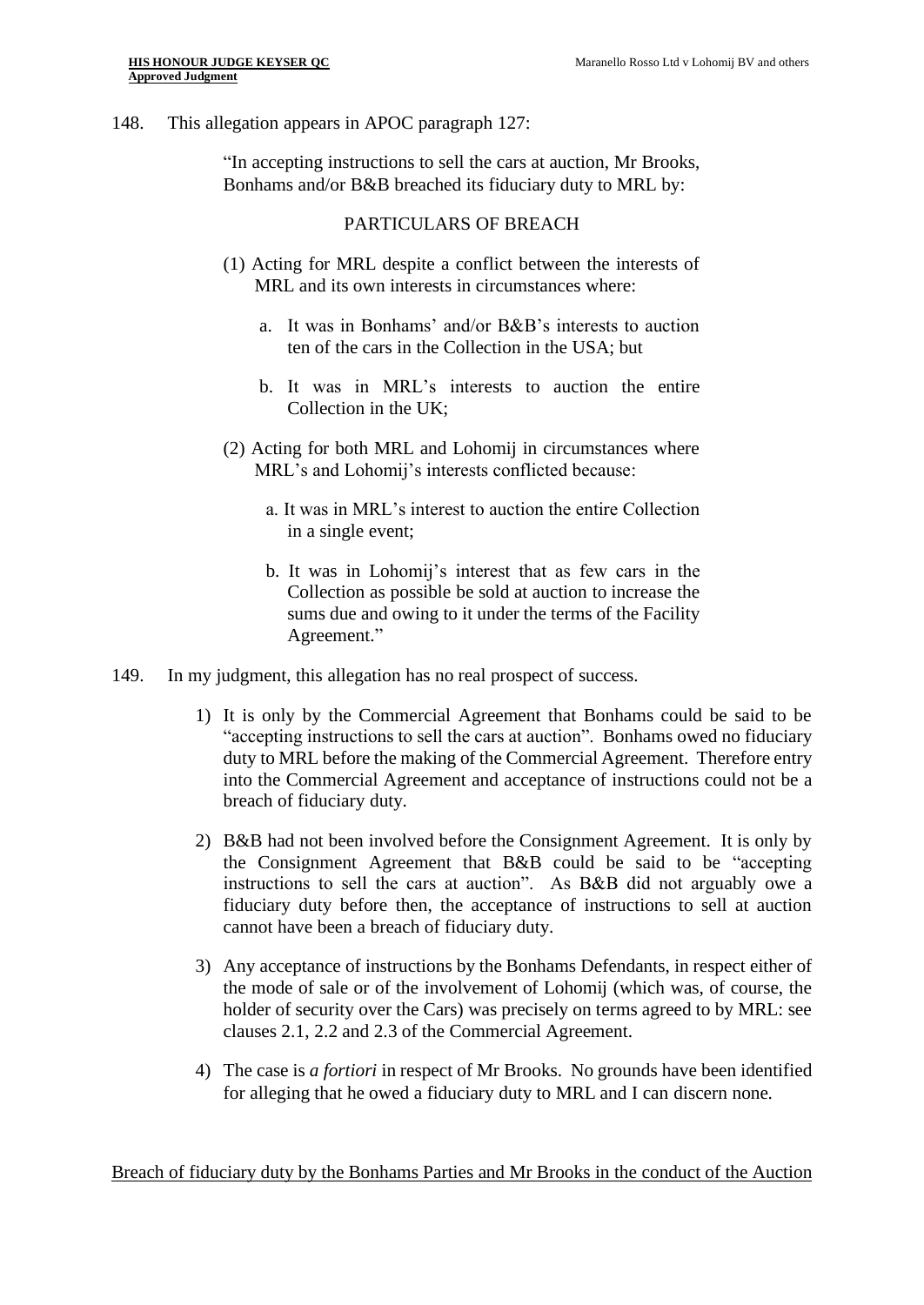#### 150. This allegation is set out in APOC paragraph 128:

"Further, Mr Brooks', Bonhams' and/or B&B's conduct of the auction was deliberately designed to harm MRL and so amounted to a deliberate breach of fiduciary duty in that they:

#### PARTICULARS OF BREACH

- (1) Held the Auction in the USA as opposed to the UK, despite Mr Brooks' and Bonhams' own view that this would likely result in lower prices being obtained;
- (2) Did not allocate a reserve price to any of the Cars;
- (3) Failed to allow sufficient time to properly promote the sale of the cars;
- (4) Failed to contact the parties identified by MRL as having an interest in purchasing the cars, including Mr Williams, Mr Mayr, and Mr Kemper;
- (5) Refused to allow MRL to proceed with the sale of the Ferrari 250 GTO to Mr Mayr for €42 million (\$57 million), in circumstances where (a) it was Lohomij not Bonhams whose consent was required, (b) Mr Brooks expected that it would sell for approximately \$38 million; and (c) Mr Brooks was advising MRL that the car would be sold for \$60-80 million when he was telling buyers that the estimate was \$30-40 million;
- (6) Bonhams had no firm bidders for the Ferrari 250 GTO the day before the Auction (other than Mr Monteverde) but decided to proceed regardless, notwithstanding that the market for such valuable cars is necessarily small and despite having advised MRL to reject a substantial offer for the sale of the 250 GTO the previous day;
- (7) The payment plan offered to Mr Monteverde was not offered to any other bidder, and MRL were not informed of it. Bonhams' failure to offer identical terms to all bidders was in breach of Californian law;
- (8) The payment plan offered to Mr Labi was offered without the consent of MRL. Further, if it was not offered to all other bidders (about which MRL has no knowledge) this would be a further breach of Californian law;
- (9) Bonhams did not inform MRL that Mr Les Wexner and his associates had boycotted auctions conducted by Bonhams. Furthermore, Bonhams did not recommend postponing the sale as a result of Mr Wexner's boycott;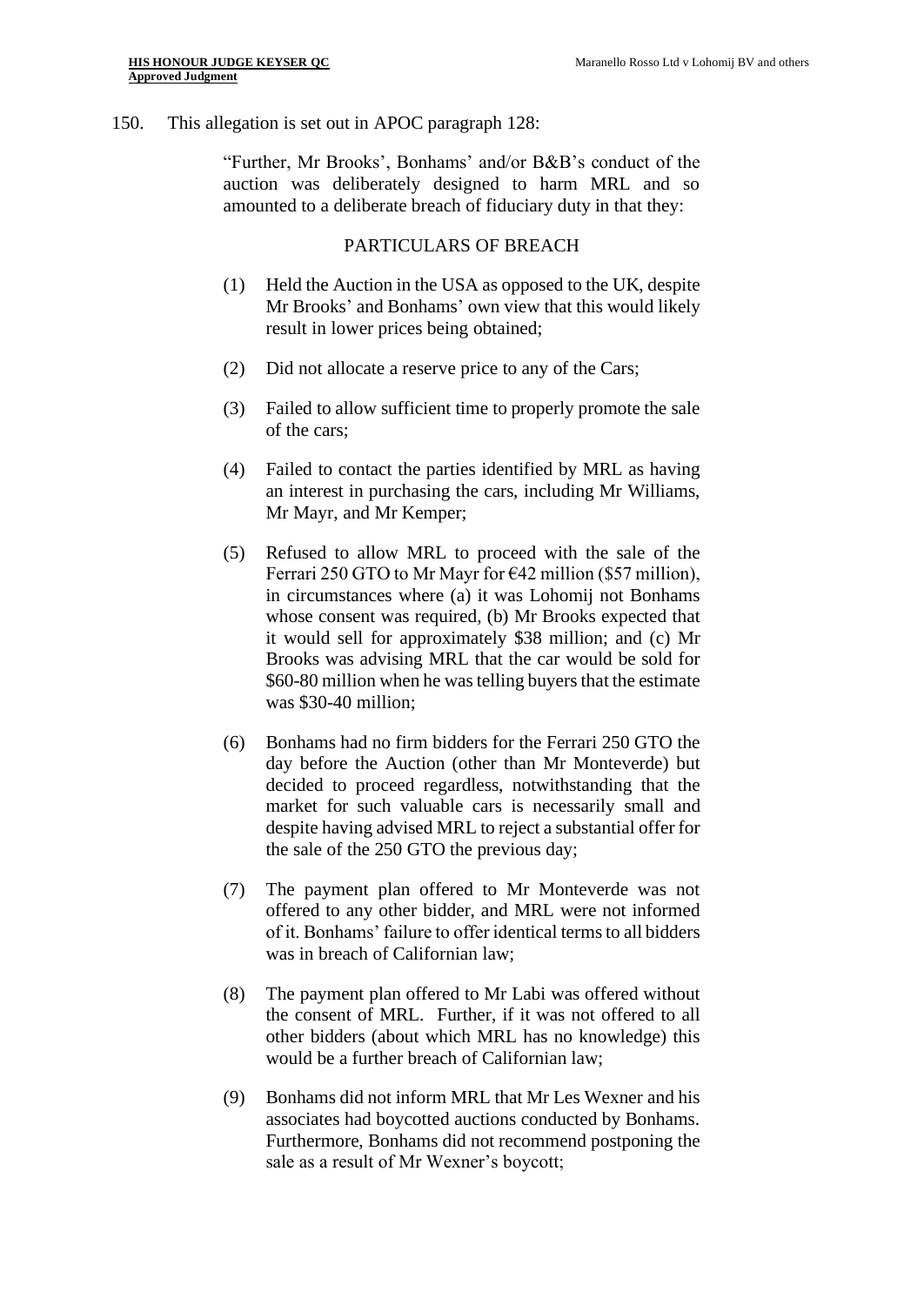- (10) The bidding for the Ferrari 250 GTO was started at \$10 million, an incredibly low sum for such an item;
- (11) The Ferrari 250 GTO, despite being the prize lot, was not reserved until last and instead was sold as lot 3 out of 10;
- (12) The sale took place on a Thursday, with the last-minute nature of the arrangements meaning that several other auctions had already been scheduled in Monterey that weekend."
- 151. In my judgment, the claim against Bonhams lacks reasonable grounds and has no real prospect of success, because it was not Bonhams but B&B that conducted the Auction.
- 152. The claim against Mr Brooks also lacks reasonable grounds and has no real prospect of success, because it has not been alleged that Mr Brooks personally owed fiduciary duties to MRL and no grounds for making any such allegation have been pleaded or could, in my view, be made out.
- 153. As for B&B, which contracted with MRL by the Consignment Agreement and conducted the Auction, the short point is that the claim is barred by limitation of time.
	- 1) The Consignment Agreement incorporated the Seller's Conditions. Condition 18.2 provided that the relationship of the parties should be "governed by the laws of the State of California and U.S. Federal law (as applicable)."
	- 2) Before me, the parties were in agreement that the relevant law is that of the State of California and were substantially agreed as to what that law was; expert evidence was not required. The limitation period for breach of fiduciary duty is at most 4 years from the date of the accrual of the cause of action. As the Auction took place in August 2014 and these proceedings were commenced in May 2020, the claim for breach of fiduciary duty in respect of the conduct of the Auction is prima facie time-barred.
	- 3) There are two potential ways in which the limitation period might be extended: (a) the "delayed discovery principle", by which the limitation period may run from a later date, where the claimant did discover and could not reasonably have discovered relevant facts until that later date; (b) the "fraudulent concealment principle", whereby time does not start running until the claimant has discovered relevant facts which the defendant had concealed from it and which it could not with reasonable diligence have discovered earlier.
	- 4) There is no realistic prospect that MRL will be able to avail itself of either the "delayed discovery principle" or the "fraudulent concealment principle". Of the particulars in APOC paragraph 128, particulars (1), (2), (3), (4), (6), (7), (9) and (12) were mentioned in the Spring Law Letter. Particular (5) was necessarily known to MRL. Particular (8), regarding the payment plan offered to Mr Labi, was information provided to Mr Sullivan no later than November 2014, when he received and read an email setting out the relevant facts. Particulars (10) and (11) were necessarily known to MRL, because Mr Sullivan was present at the Auction.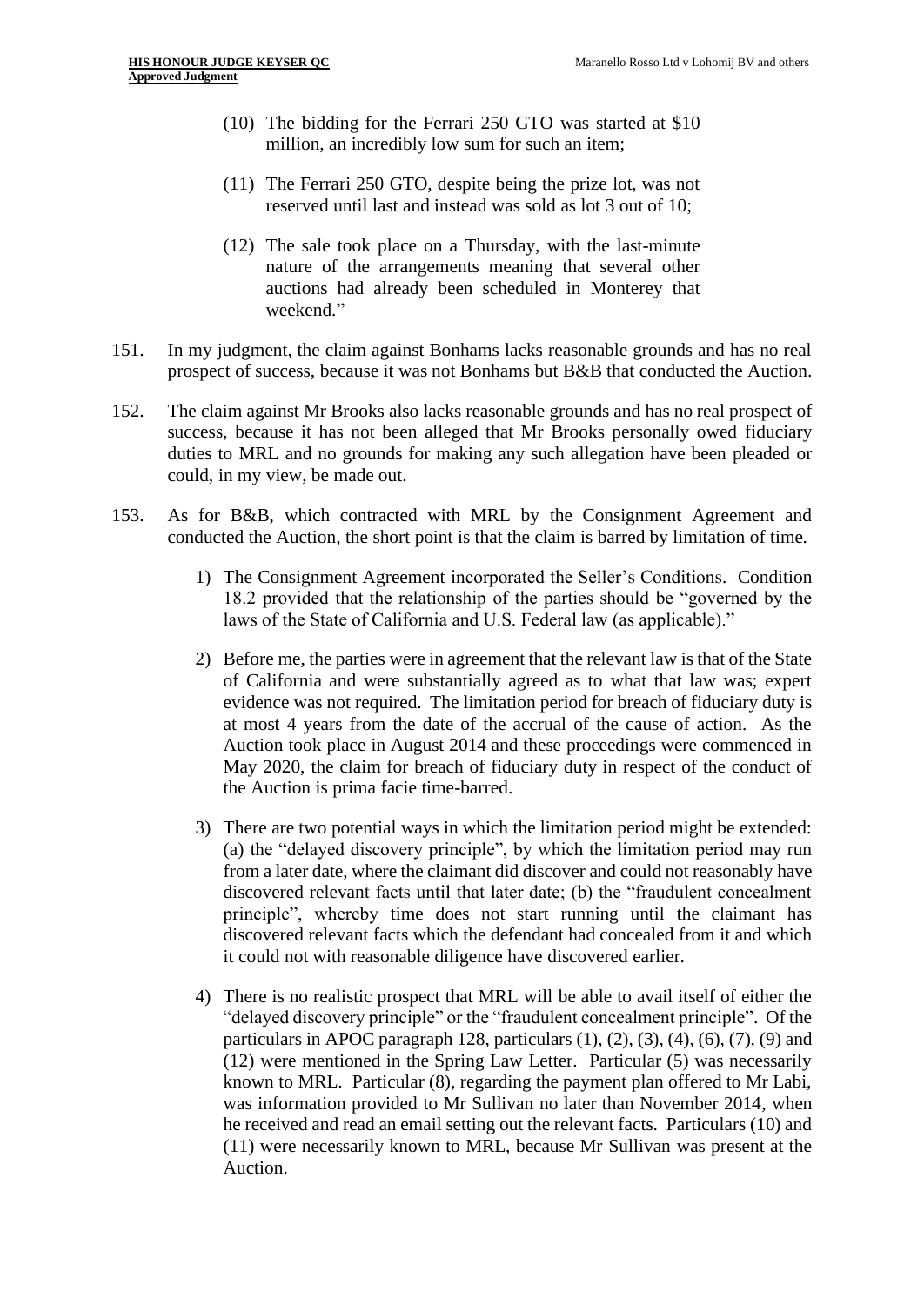154. MRL proposes an amendment of its case to make a further allegation against B&B by a new sub-paragraph 121(4A) of APOC as follows:

> "Breach of the Commercial Agreement by B&B in offering payment plans and/or to accept cars in part-exchange to (at least) Mr Monteverde and Mr Labi."

Although APOC paragraph 121 relies on the various matters set out in the subparagraphs as elements in the tort of unlawful means conspiracy, paragraph 122 states that MRL relies on them also as freestanding causes of action. In fact, when the freestanding causes of action in respect of the conduct of the Auction are particularised in paragraphs 127 to 130 of APOC, the new allegation in paragraph 121(4A) is not repeated; and, although the allegation that *Bonhams* breached the Commercial Agreement is set out in paragraph 130, paragraph 131 accepts that the alleged breach cannot be relied on as a freestanding cause of action, because it would have been settled under the terms of the Settlement Agreement. I proceed on the basis that MRL does not seek to rely on the allegation in paragraph 121(4A) as a freestanding cause of action. Anyway, the proposed amendment cannot be permitted, because B&B was not a party to the Commercial Agreement and the allegation therefore has no real prospect of success.

## **Conspiracy**

*Law*

- 155. Unlawful means conspiracy is committed "where two or more persons combine and take action which is unlawful in itself with the intention of causing damage to a third party who does incur the intended damage. It is not necessary for the injured party to prove that causing him damage was the main or predominant purpose of the combination, but that purpose must be part of the combiners' intentions." See *Clerk & Lindsell on Torts,* 23rd edition at para 23-105; cited, from an earlier edition, with approval by Supperstone J in *Baxendale-Walker v Middleton* [2011] EWHC 998 at [60]. I proceed on the basis that it is at least reasonably arguable that for the purposes of this form of the tort of conspiracy the unlawful means may consist of breach of contract with the claimant or breach of fiduciary duty towards the claimant, although not all of the combiners were privy to the contract or owed the fiduciary duty.
- 156. In *Kuwait Oil Tanker Co SAK v Al Bader* [2000] EWCA Civ 160, [2000] 2 All ER (Comm) 271, the Court of Appeal (Nourse, Potter and Clarke LJJ) said:

"111. A further feature of the tort of conspiracy, which is also found in criminal conspiracies, is that, as the judge pointed out (at p 124), it is not necessary to show that there is anything in the nature of an express agreement, whether formal or informal. It is sufficient if two or more persons combine with a common intention, or, in other words, that they deliberately combine, albeit tacitly, to achieve a common end. Although civil and criminal conspiracies have important differences, we agree with the judge that the following passage from the judgment of the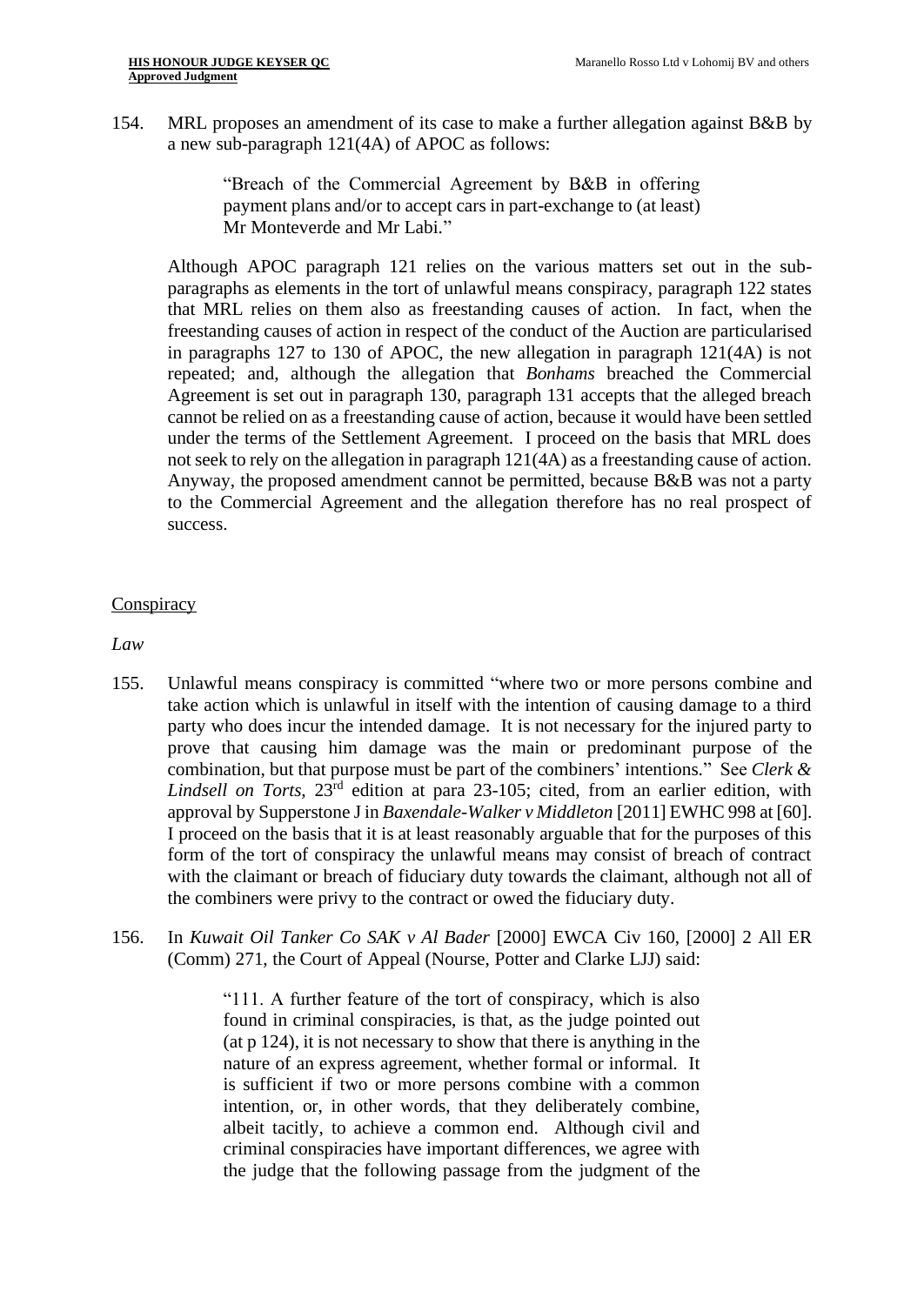Court of Appeal Criminal Division delivered by O'Connor LJ in *R v Siracusa* (1990) 90 Cr App R 340 at 349 is of assistance in this context:

'Secondly, the origins of all conspiracies are concealed and it is usually quite impossible to establish when or where the initial agreement was made, or when or where other conspirators were recruited. The very existence of the agreement can only be inferred from overt acts. Participation in a conspiracy is infinitely variable: it can be active or passive. If the majority shareholder and director of a company consents to the company being used for drug smuggling carried out in the company's name by a fellow director and minority shareholder, he is guilty of conspiracy. Consent, that is agreement or adherence to the agreement, can be inferred if it is proved that he knew what was going on and the intention to participate in the furtherance of the criminal purpose is also established by his failure to stop the unlawful activity.'

Thus it is not necessary for the conspirators all to join the conspiracy at the same time, but we agree with the judge that the parties to it must be sufficiently aware of the surrounding circumstances and share the same object for it properly to be said that they were acting in concert at the time of the acts complained of. In a criminal case juries are often asked to decide whether the alleged conspirators were 'in it together'. That may be a helpful question to ask, but we agree with Mr Brodie that it should not be used as a method of avoiding detailed consideration of the acts which are said to have been done in pursuance of the conspiracy.

112. In most cases it will be necessary to scrutinise the acts relied upon in order to see what inferences can be drawn as to the existence or otherwise of the alleged conspiracy or combination. It will be the rare case in which there will be evidence of the agreement itself. …"

157. Thus, in *Bird v O'Neal* [1960] AC 907, the House of Lords set aside a finding that the appellants had been party to a combination. The reason for their Lordships decision on that point was that the trial judge and the Court of Appeal had not "examined the position of the individual appellant in order to determine whether and, if so, how he had become a party to the unlawful conspiracy"; and (with reference, of course, to the case before them) they indicated that the proper approach would be "by looking to see what part, if any, each appellant had played in connection with each specific incident when threats or intimidation had been used and then considering whether such part necessarily compelled the inference that the particular appellant was a party to a conspiracy to use unlawful means": see 920-921.

*MRL's case*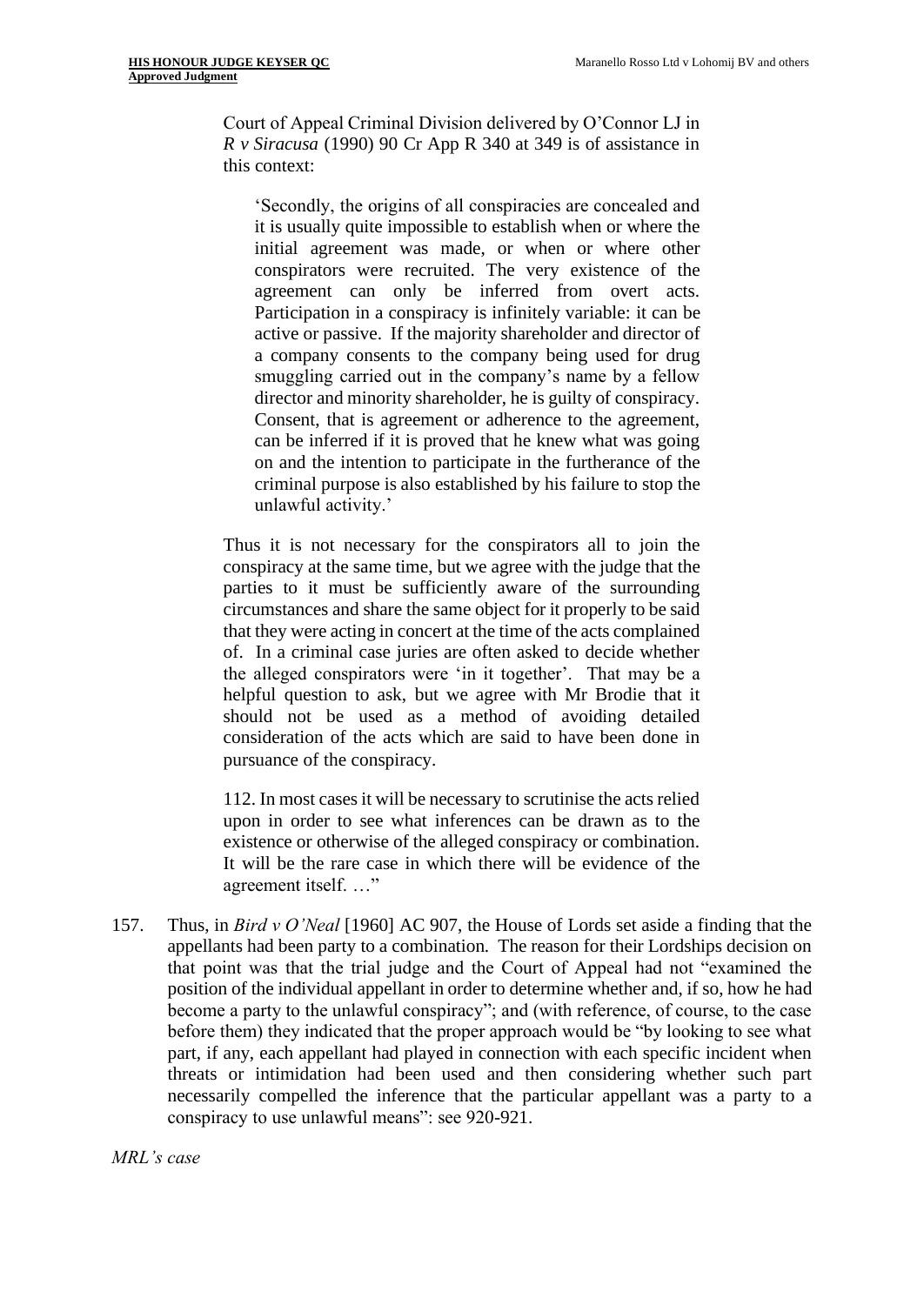158. APOC paragraph 117 alleges that all of the defendants conspired "from at least May 2014", save only that B&B's involvement in the conspiracy is limited to the decision to sell 10 Cars at the Auction and to the conduct of the Auction. Four purposes of the conspiracy are identified:

> "(1) To auction ten cars in California, in particular the Ferrari 250 GTO, which was expected to sell for a world record price. At that time, Bonhams was seeking to obtain investment from a Chinese private investor (reported to be Poly Culture). The Californian auction was intended to increase Bonhams' American presence and so make the company more desirable to such investors. In support of this, MRL relies, amongst other things, on a subsequent conversation between Mr Sullivan and Maclean on or around 13 November 2017, in which Mr Maclean stated that: (a) Bonhams had always intended to auction some of the cars in the US; (b) they never intended to auction the premium cars in the Collection in the UK; (c) this is why they did not enter into the Commercial Agreement at the time that they entered into the Facility Agreement; and (d) the Auction was conducted illegally;

> (2) To prevent MRL from repaying the sums under the Amended Facility Agreement both by refusing to consent to sales and by preventing MRL from refinancing the sums due and owing which increased the sums due and owing to Lohomij;

> (3) Following MRL's Letter before Action dated 13 April 2015, to 'destroy' Mr Sullivan (and therefore MRL), as stated by Mr Brooks on multiple occasions;

> (4) To facilitate Lohomij directing sales of the remaining cars to its associates at less than the true market price of the cars. This was to be achieved by refusing to allow MRL to sell the remainder of the Collection after the auction so MRL's reputation in the classic car market would suffer such that buyers would be unwilling to deal with MRL, and MRL would be forced into selling the Collection to Lohomij's and/or Bonhams' associates and/or preferred collectors."

- 159. The only purpose that relates to conduct before the Settlement Agreement is purpose (1). That purpose could in theory concern all of the defendants, though (i) I do not consider that any reasonable grounds have been shown for suggesting that it concerns Mr Knight and (ii) Mr MacLean's email of 26 May 2014 presents great difficulties for any allegation that the Bonhams Defendants and Lohomij were conspiring with that purpose at that time. All of the conduct that is identified in respect of purposes (2) to (4) relates to the period after the Settlement Agreement and is considered below. However, to anticipate, I make the following observations now.
	- a) Purpose (2) seems to me to be fantasy. Having considered the evidence in some detail, I cannot see the remotest prospect of a finding that there was any such purpose.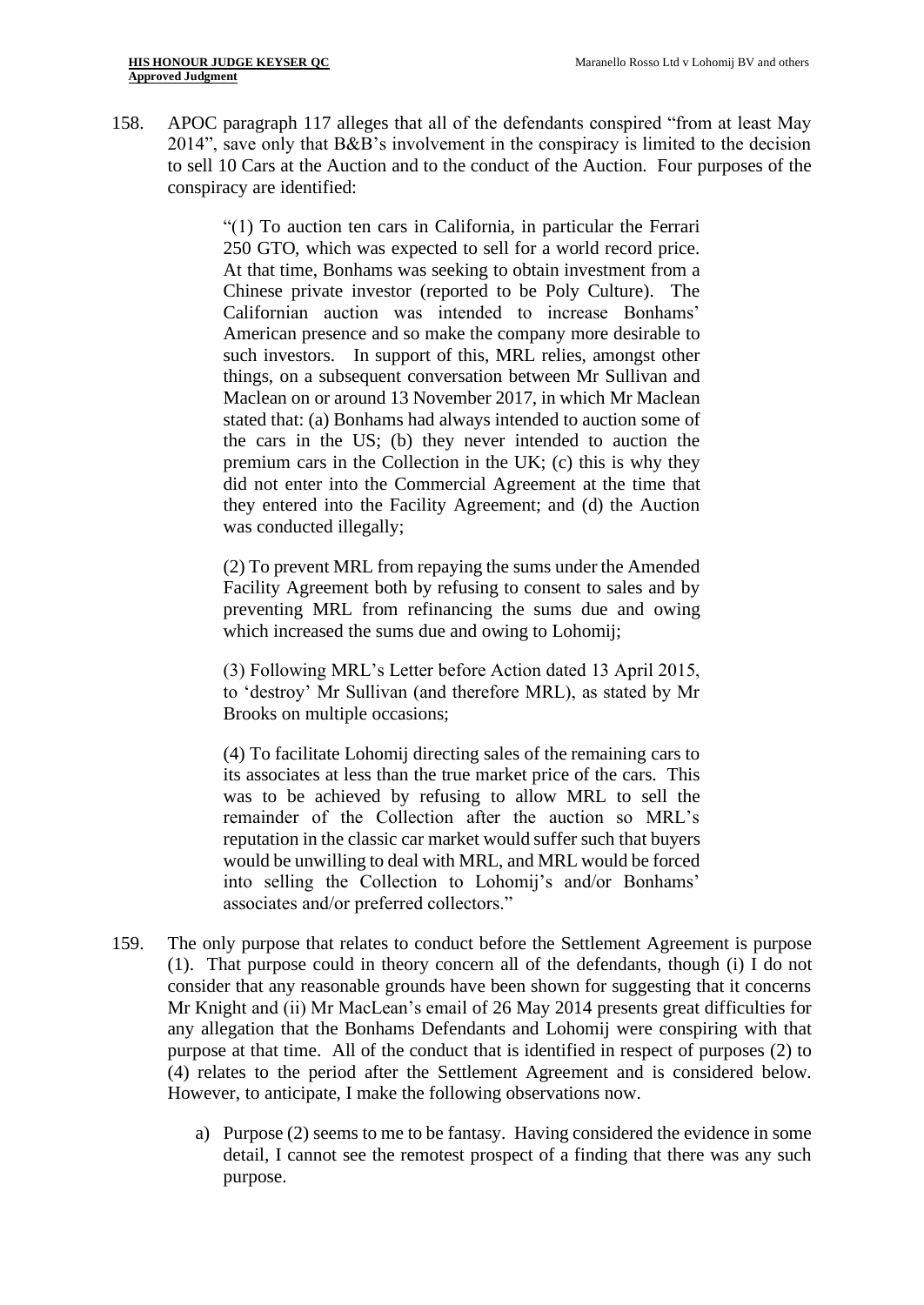- b) Purpose (3) is just as unconvincing. There is an issue as to whether Mr Brooks expressed himself in the manner alleged, though he accepts that he expressed himself robustly. But this was in the context of settlement negotiations regarding threatened claims as set out in the Spring Law Letter. MRL's attempt to use such remarks as proof of a conspiracy to ruin Mr Sullivan and MRL involves ignoring the context in which they are alleged to have been made. In the absence of any serious evidence that Bonhams and Mr Brooks did thereafter act in a manner designed to ruin Mr Sullivan and MRL, reliance on Mr Brooks' remarks does not advance matters. (There is a further occasion when Mr Brooks is said to have expressed an intention to ruin MRL and Mr Sullivan, outside the context of the original dispute. This relates to 23 November 2016 and is considered later in the judgment.)
- c) Purpose (4) could apply to all defendants except B&B and Mr MacLean. But when set against the objective evidence it lacks credibility.
- d) Purposes (2), (3) and (4) can have nothing to do with Mr MacLean.
- 160. APOC paragraph 119 sets out particulars of combination:

"(1) Prior to MRL's acquisition of Stelabar, both Bonhams and Mr Louwman made approaches to purchase the Collection in 2013 and 2014 respectively;

(2) Mr Louwman was the controlling mind of Lohomij and partowner of Bonhams and therefore able to exercise control over both companies;

(3) Bonhams consistently threatened MRL that Lohomij would enforce the onerous terms of the Facility Agreement, Debenture, and Guarantee if MRL did not agree to Bonhams terms. Such threats could not have been made unless Bonhams and Lohomij acted in combination;

(4) Despite the fact that MRL's Letter Before Action pursued a claim against Bonhams only:

a. Lohomij insisted on being party to the Settlement Agreement. There was no reason for Lohomij to be protected by the Settlement Agreement unless it was also was party to the wrongdoing perpetrated by Bonhams;

b. Lohomij agreed to accept a substantial reduction in the sums due and owing under the Facility Finance Agreement to settle Bonhams' and B&B's liabilities under the Settlement Agreement. There would be no reason for Lohomij to do so had it not acted in combination with Bonhams and B&B;

c. Lohomij acted to protect Bonhams by compelling MRL to settle its claims despite the fact that any successful claim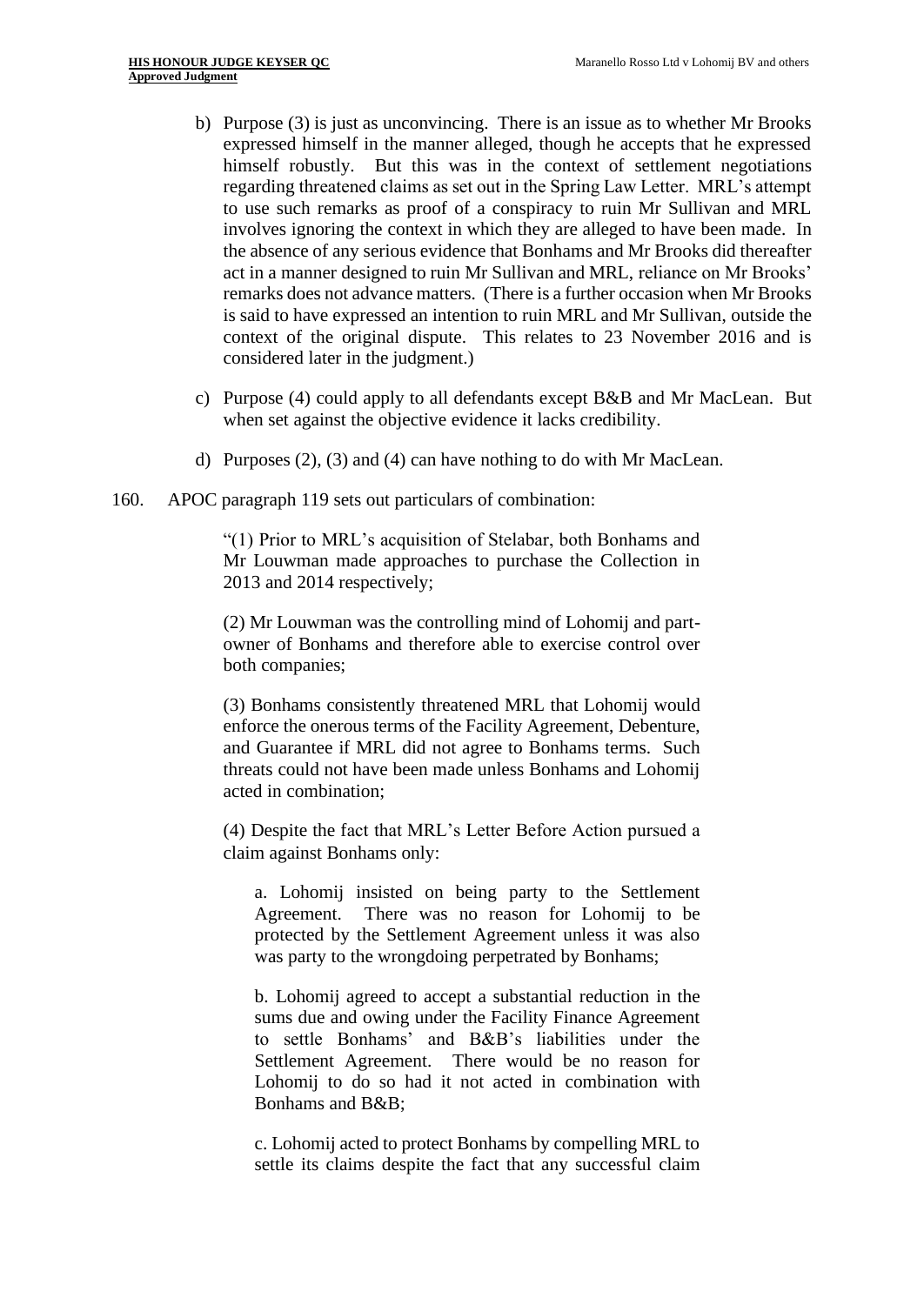against or financial settlement with Bonhams would have allowed MRL to repay the Loan.

(5) Even after the Settlement Agreement was entered into, Mr Knight continued to attend most of the meetings between MRL and Lohomij when he had no reason to do so;

(6) Mr Louwman acted with Mr Knight to prevent MRL from selling the remaining cars in the Collection. Notwithstanding the fact that Bonhams refused to continue to act for MRL after the auction, Mr Knight of Bonhams provided Lohomij with frequent valuations of the remaining cars in the Collection. These valuations fluctuated in accordance with Lohomij's interests. When Lohomij wished to prevent a sale, Mr Knight overvalued the car so as to provide Lohomij with a pretext for withholding its consent. By contrast, when Lohomij wished to purchase a car itself or facilitate a sale to a preferred collector, Mr Knight would undervalue the car so that it could be sold at under value."

- 161. In respect of those particulars of combination:
	- a) Particulars (1), (2) and (3) could in theory relate to all of the defendants in respect of the Exclusivity Agreement, the Facility Agreement, the Commercial Agreement and the Auction, though again the case against Mr Knight lacks any proper basis.
	- b) Particular (4) could relate to the same matters, though as mentioned above it tends to undermine MRL's case as to what was within the reasonable contemplation of the parties when the Settlement Agreement was made.
	- c) Particular (5) is obviously unmeritorious. Mr Knight cannot possibly have been present at meetings between MRL and Lohomij unless he had a reason to be present. That reason will be that either or both of the parties wanted him to be present. Particular (6) shows that Mr Knight was involved at Lohomij's request.
	- d) Particular (6) relates to the matters after the Settlement Agreement, which are discussed below. It can have nothing to do with Mr MacLean. (I mention below and dismiss without hesitation the suggestion that Mr MacLean, though purporting to act for MRL at that time, was in fact an agent of Lohomij.) It is notable that Mr MacLean is not mentioned in connection with the combination.
- 162. APOC paragraph 120 sets out particulars of intention to injure:

"(1) Forcing MRL to accept the terms of the Facility Agreement mere hours before the deadline for completing the SPA. This caused MRL injury because, as a result of the Facility Agreement:

a. The true financial risk of the transaction was passed to MRL, as Lohomij always had the option of acquiring the Collection itself or the unsold balance of it in order to satisfy the Loan;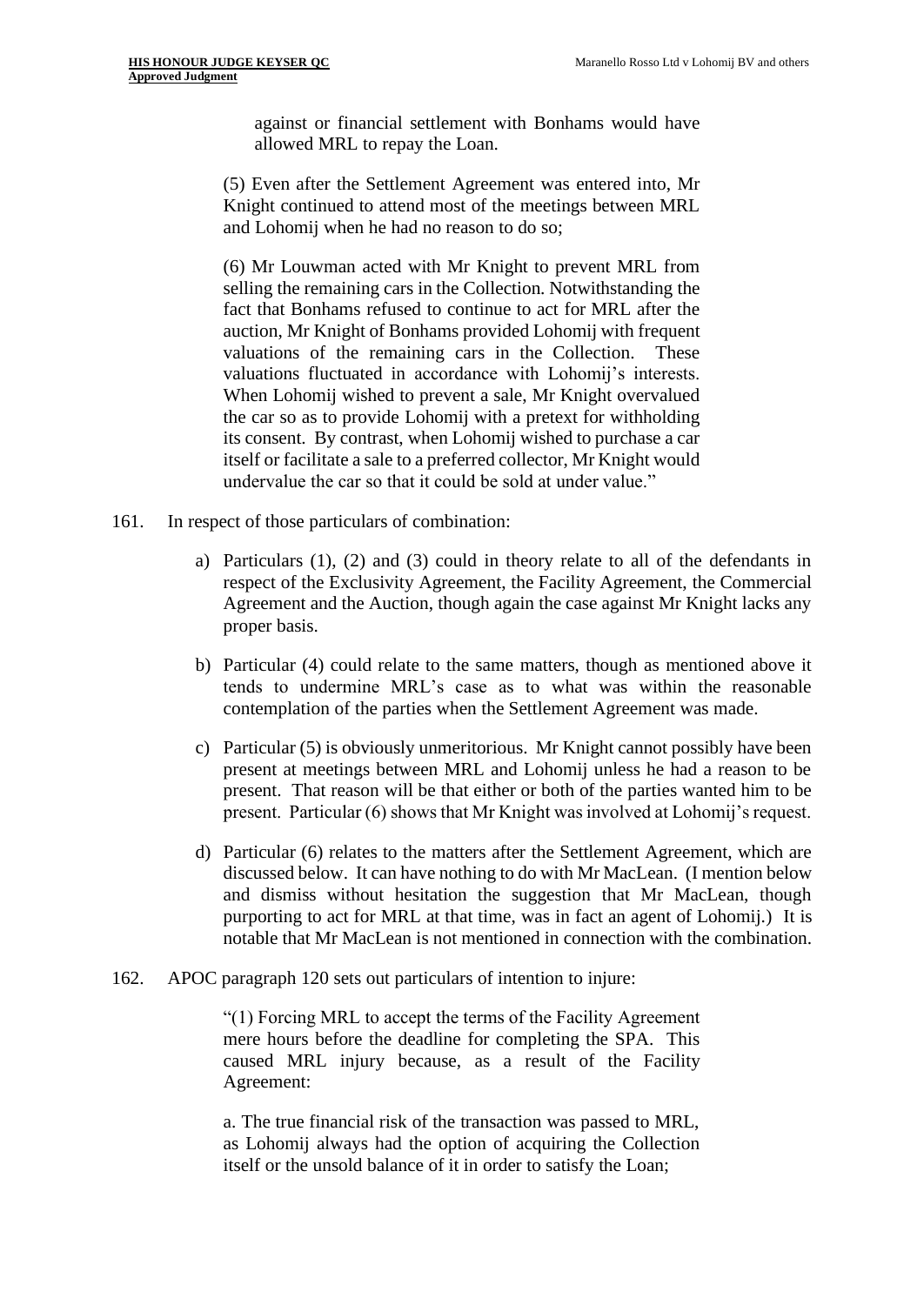b. As lender Lohomij had the ability to: (i) put significant commercial pressure on both MRL as borrower and Mr Sullivan personally as guarantor; and (ii) control how the Collection was sold.

(2) Changing the terms of the Commercial Agreement on 30 June 2014 to sell ten of the cars in California, with the threat that if those terms were not agreed to, Lohomij would withdraw financing and repossess the Collection. This caused MRL injury as auctioning the cars in or around London would have achieved a higher price than that achieved in California;

(3) Carrying out the auction in such a manner as was never likely to obtain the highest price for MRL, but which was solely designed to bolster the reputation of Bonhams in the USA including selling the 250 GTO to a pre-selected bidder, and refusing a much higher private offer;

(4) Forcing MRL into abandoning its claims against Bonhams and signing the Settlement Agreement in July 2015 under the threat of Lohomij foreclosing on the Loan;

(5) Sabotaging numerous attempts by MRL to sell the Collection after July 2015, thereby prolonging MRL's indebtedness to Lohomij and the consequent pressure that Lohomij was able to place on and the fees it was able to recoup from MRL;

(6) Sabotaging numerous attempts by MRL to refinance the debt;

(7) Mr Louwman's refusal to return the Abarth 207A."

- 163. In respect of those particulars of intention to injure:
	- a) Particulars (1), (2) and (4) do not arguably involve unlawful means, because they all relate to contracts that MRL entered into, has not sought to impeach, and indeed seeks to enforce in these proceedings.
	- b) Particular (3) relates to the Auction and potentially involves all the defendants, though once again Mr Knight's connection is not shown to be reasonably arguable.
	- c) Particulars (5) and (6) concern matters after the Settlement Agreement. They cannot relate to Mr MacLean. As explained below, they have no merit anyway.
	- d) Particular (7) concerns the conversion claim. There is no basis for seeking to implicate other defendants in this matter and it is not reasonably arguable that it represents an intention of parties in combination.
- 164. The unlawful acts said to have been committed in furtherance of the conspiracy are set out in APOC paragraphs 129 to 136. So far as these acts pre-date the Settlement Agreement and are relied on as freestanding causes of action, they have been discussed above. So far as they post-date the Settlement Agreement, they are considered below;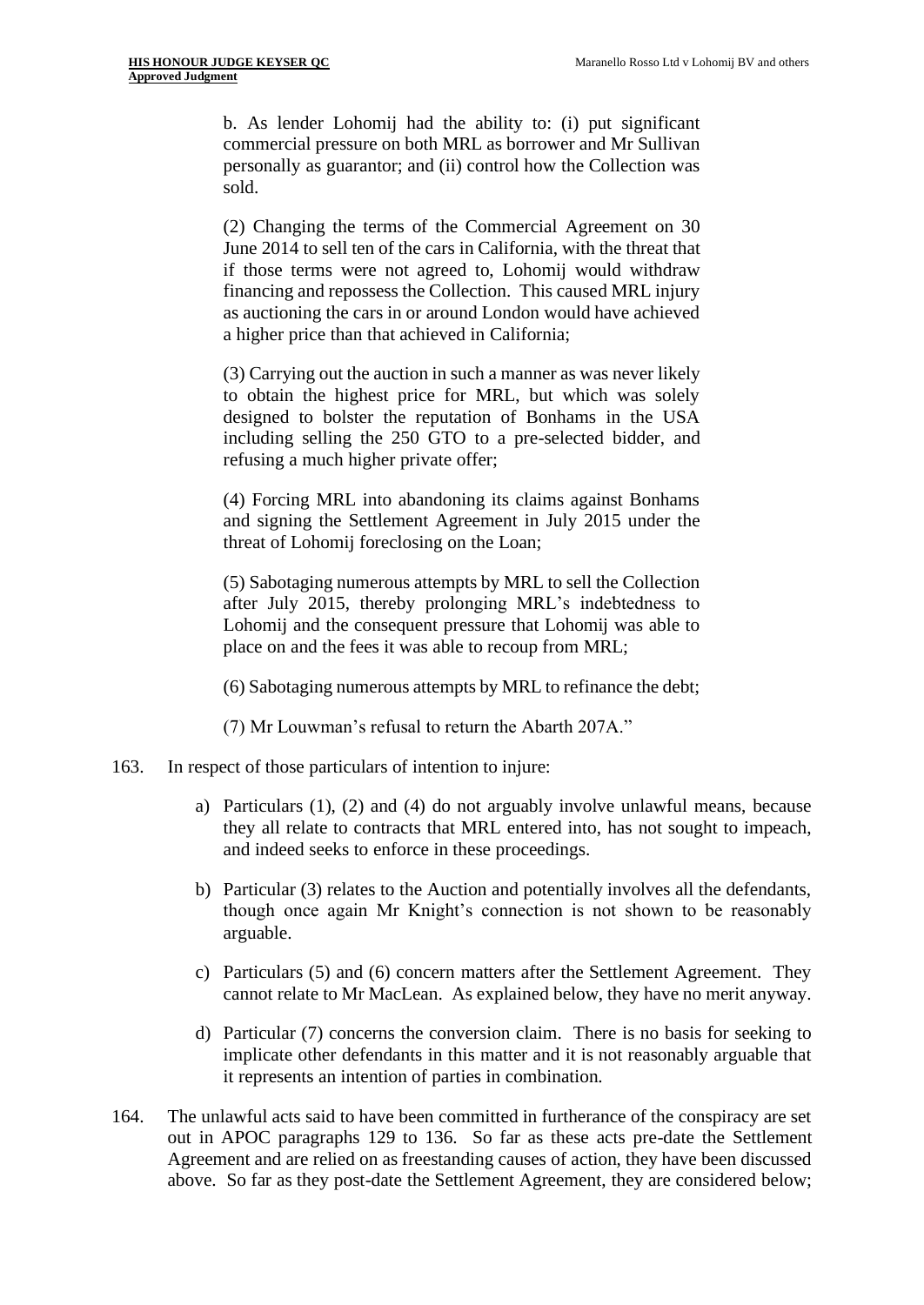what is said here is by way of anticipation. In summary, the only allegation of unlawful acts within a conspiracy that is reasonably arguable is that B&B acted in breach of fiduciary duty in respect of the conduct of the Auction. Although that cause of action is statute-barred, I consider it reasonably arguable that it could be relied on as unlawful means employed in furtherance of a conspiracy.

- 165. It is necessary to consider three further allegations of wrongdoing that are not relied on as freestanding causes of action (because they are admitted to have been released by the Settlement Agreement) but are relied on as unlawful means.
- 166. First, MRL alleges that there were implied terms of the Commercial Agreement that Bonhams would exercise reasonable care and skill and would act honestly and in good faith (APOC paragraph 45); and it further alleges that the matters complained of in respect of the conduct of the Auction amounted to breaches of those implied terms (APOC paragraph 129). In my judgment, this is not reasonably arguable and has no real prospect of success. Bonhams did not conduct the Auction. It takes matters nowhere to allege, as does APOC paragraph 45, that there was an implied term of the Commercial Agreement that Bonhams would act with reasonable care and skill, or in good faith, unless one identifies what it did or was required to do under the Commercial Agreement. The matters complained of in the conduct of the Auction relate not to matters done by Bonhams under the Commercial Agreement but to matters done by B&B under the Consignment Agreement.
- 167. Second, APOC paragraph 129 alleges in the alternative that the matters complained of in respect of the conduct of the Auction constituted negligence by Mr Brooks, Bonhams and/or B&B. I do not consider that negligence can be unlawful means in the furtherance of a conspiracy. One can hardly conspire with others to injure a third party by negligence (cf. *TCP Europe Ltd v Perry* [2012] EWHC 1940 (QB), *per* HHJ Seymour QC at [36]); the very notion of a conspiracy to injure by the use of unlawful means requires that there be some deliberate act or omission, not merely some oversight or want of care.
- 168. Third, APOC paragraph 130 alleges that Bonhams breached the Commercial Agreement by: (1) failing to set a reserve price for Cars valued at over £1 million, contrary to clause 2.6; (2) failing to keep MRL informed about all the offers and expressions of interest it had received, contrary to clause 6; (3) failing to sell 43 of the remaining 60 Cars at Goodwood, contrary to clause 2.3. As to these allegations:
	- 1) There is no real prospect of establishing that Bonhams was in breach of clause 2.6. The 10 Cars sold at the Auction were specifically agreed to be sold without reserve (clause 2.3) and were in any event sold by B&B. APOC makes no relevant allegation concerning the sale of other Cars.
	- 2) There is no real prospect of establishing that Bonhams was in breach of clause 6, because the offers or expressions of interest that have been identified were made to B&B in respect of the Auction, not to Bonhams.
	- 3) It is common ground that Bonhams did not offer for sale at Goodwood some 40 of the Cars. In its Defence, paragraph 105, Bonhams states that this decision was taken "following further discussions and agreement with Mr Sullivan after the Commercial Agreement, in particular in view of the fact that some of the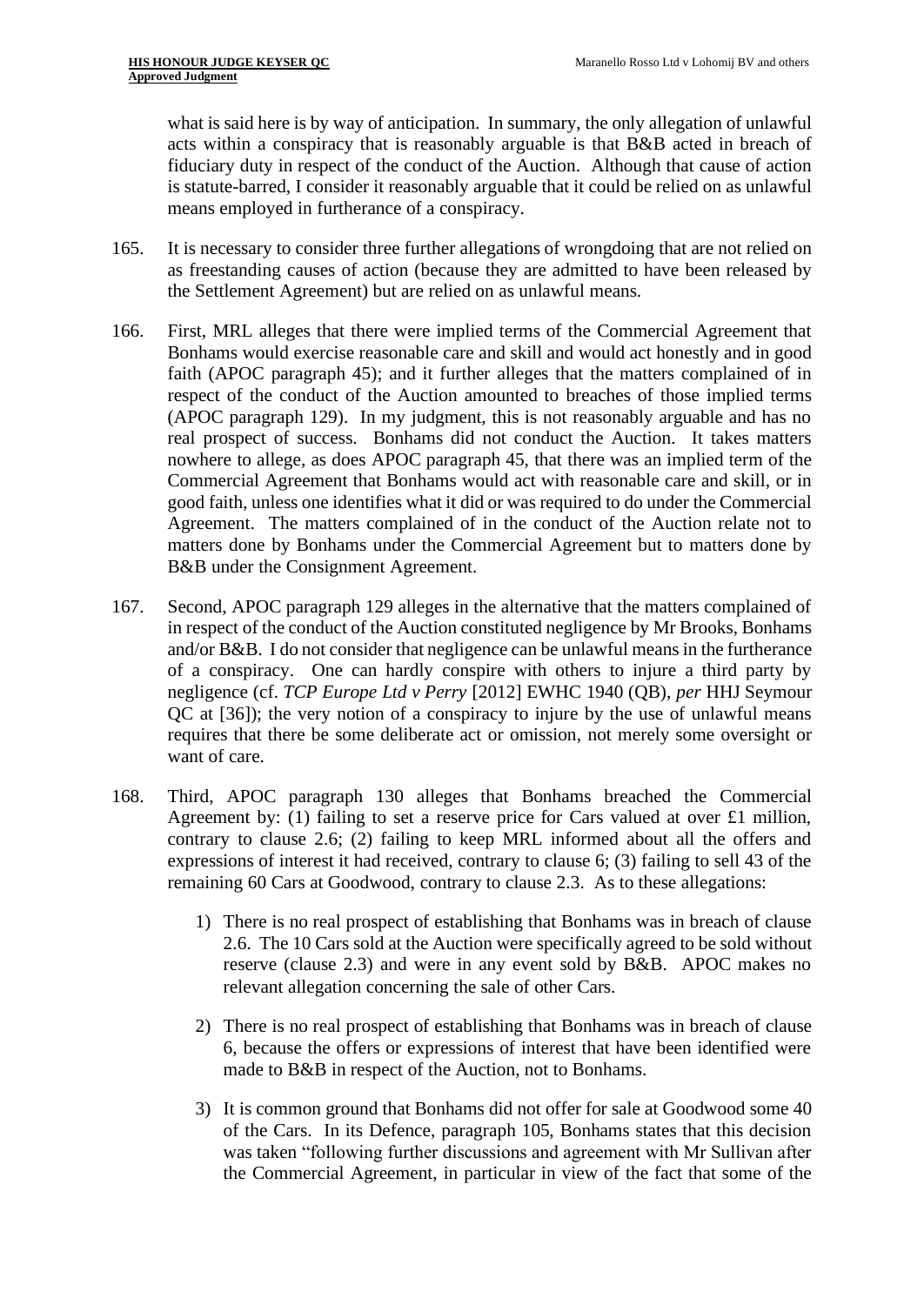cars in the Collection were in worse condition than had been anticipated." That averment is not responded to in the Reply, and I have seen no evidence to contradict it, either in MRL's witness statements or in the documents. There is, accordingly, simply a bald assertion that Bonhams did not sell the Cars at Goodwood. It is impossible that Bonhams should simply have refused to sell the Cars, without there being more to it than that: whether the "more" involved an agreement, a complaint by MRL, or a blazing row as to Bonhams' conduct. In the absence of any particulars or evidential response by MRL, I conclude that there are no real prospects of establishing that Bonhams was in breach of contract.

# *Conclusion on conspiracy*

- 169. It is not reasonably arguable that any of the defendants conspired to use unlawful means in the period after the Settlement Agreement.
- 170. In respect of the period prior to the Settlement Agreement, it is reasonably arguable (in the sense that it is not fanciful to allege) that all of the defendants except Mr Knight conspired to prefer the interests of Bonhams and its US affiliate by auctioning the 10 Cars at Quail Lodge in a manner that was not to the best advantage of MRL and involved a deliberate breach of B&B's fiduciary duty; though the case that Lohomij and Mr Louwman were involved in such a conspiracy is only barely arguable. That is the full extent of the allegation of unlawful means conspiracy that I should have thought had a realistic prospect of success, were it not for the Settlement Agreement.

### **H: Post- Settlement Agreement Causes of Action**

- 171. No part of APOC can reasonably be construed as advancing any claim against Mr Brooks or Mr MacLean or Mr Louwman personally in respect of the period after the Settlement Agreement, save in respect of conspiracy (as to which, see above) and the claim against Mr Louwman for conversion (which it is accepted ought to go to trial).
- 172. The allegations that fall to be considered here relate to sales that were proposed in respect of four Cars (#0818, #0828, #1461 and #2025) and an additional car that was not part of the Collection (#1953). The parties who are concerned with this aspect of the case are Lohomij, Bonhams and Mr Knight. A bare outline of the facts is set out at paragraphs 67 to 73 above and the nature of the pleaded case is summarised at paragraphs 79 to 81 above.
- 173. I have not conducted a mini trial. However, the issues on this part of the case turn in large measure on the plausibility of MRL's factual case. Therefore a critical appraisal of the evidence is required, and it is necessary to refer to the statements of case and the evidence in considerable detail. This part of the judgment will be structured as follows:
	- A summary of the pleaded case: paragraphs 174 to 179;
	- A recital of the facts: paragraphs 180 to 301;
	- A discussion of the issues: paragraphs 302 to 356.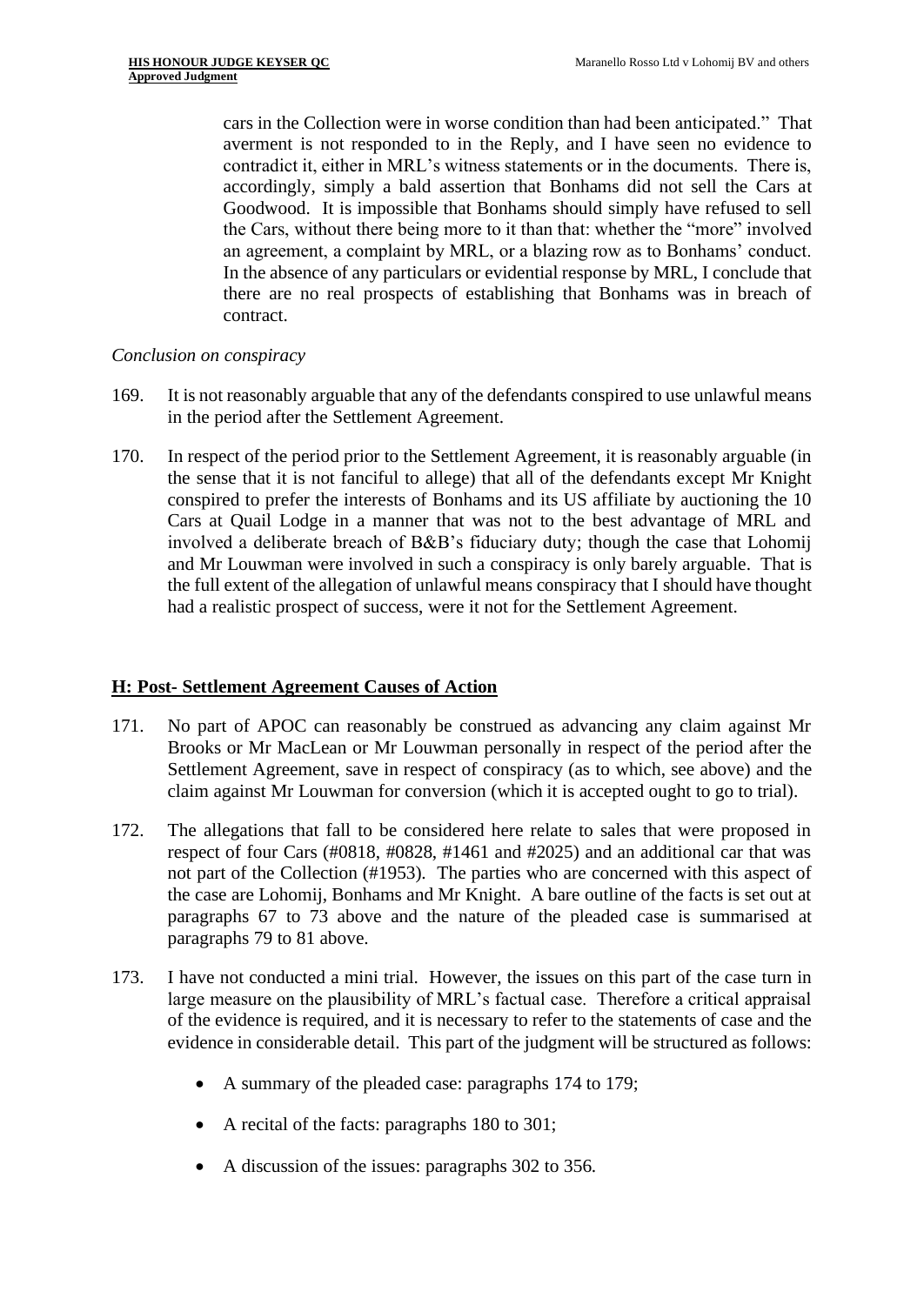#### The pleaded case

#### *Sale 1*

174. The facts on which MRL relies in respect of Sale 1 are set out in APOC paragraphs 69 to 77.

> "69. In June 2016, MRL negotiated Sale 1 with FR-G, which would have generated an aggregate sum of €58 million for the sale of the following cars: #0828, #2025, #1461 and #0818.

> 70. Had this sale occurred, then MRL would have had revenue to repay the Loan in its entirety, which at that time was approximately  $€38$  million.

> 71. However, prior to the finalisation of Sale 1, Lohomij insisted that Mr Pius Schlumpf, a director of Bonhams (Europe) SA and the Louwman Group (the owner of Lohomij) and Mr MacLean meet with Mr Frank Rickert, director of FR-G and his lawyer, Bjorn Schmidt, along with Mr Sullivan and Mr Hilder.

> 72. At this meeting, Mr Schlumpf and Mr MacLean told Mr Rickert and Mr Schmidt that: (1) MRL had a loan arrangement with Lohomij, of which  $\epsilon$ 38 million was outstanding; and (2) Lohomij required immediate repayment of the Loan, otherwise it would foreclose.

> 73. At one point in the meeting, Mr Schlumpf asked everyone to leave the room, so that he and Mr Sullivan could have a conference call with Mr Louwman. On the call, which was on a speakerphone, the discussion became very heated, and Mr Louwman started shouting and screaming at Mr Sullivan. He told Mr Sullivan that if he did not get his money back immediately, he (i.e. Lohomij) would foreclose. This was overheard by Mr Rickert and Mr Schmidt, who inferred that MRL was in serious financial difficulties (and that they may shortly be able to obtain the cars from Lohomij at a discounted price).

> 74. On 29 August 2016, Mr Sullivan emailed Mr Schlumpf, stating that:

'since I started dealing with the FR Group their offers have considerably decreased due to the fact that they are being told that the cars will be available at the end of the month direct from [Mr Louwman] for the outstanding loan amount. This of course is totally unacceptable and I would have to legally try and stop any such move. I believe [Mr Louwman], You and I should meet with FR Group and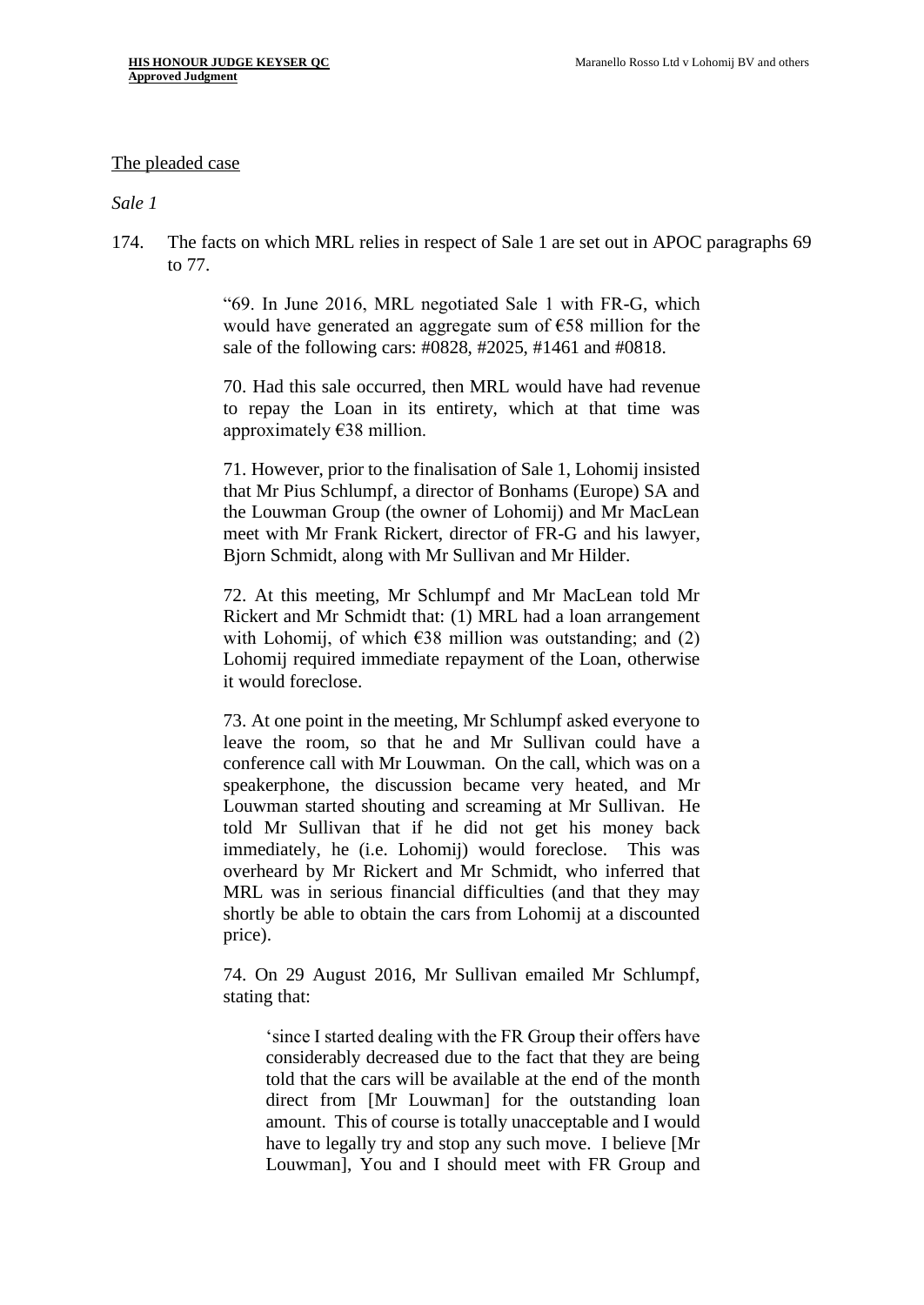confirm to them that the cars will not be sold under a distress sale.'

75. Mr Schlumpf subsequently called Mr Sullivan to inform him that Mr Louwman was not prepared to meet.

76. As a result of Mr Schlumpf's, Mr Louwman's and Lohomij's conduct, FR-G pulled out of Sale 1.

77. MRL was eventually granted permission by Mr Louwman to sell the cars earmarked for Sale 1, but at substantially reduced prices. For example, in respect of the Ferrari #2025, Mr Louwman consented to its sale on the understanding that it was being purchased on behalf of Mr Loh, a personal friend of Mr Louwman. The Ferrari #2025 was sold to FR-G on Mr Loh's behalf for  $\epsilon$ 12 million, as opposed to the  $\epsilon$ 15.1 million which had previously been agreed."

175. Since the service of Lohomij's Defence, which set out a more detailed chronology, MRL's case has undergone some modification, as appears from Mr Sullivan's first statement, dated 6 April 2021, and from MRL's Reply to the Defence of Lohomij and Mr Louwman. The events pleaded in APOC paragraphs 71 to 73 are now said to have taken place at two distinct meetings, one on 2 June 2016 and one tentatively dated as 6 July 2016. Mr Sullivan's statement says:

> "123. There were approximately four or five meetings between Mr Rickert and I [sic], both before and after FR-G had pulled out of Sale 1. The first substantive meeting took place on 2 June 2016, and was attended by Mr Schlumpf, Mr Rickert, Mr Schmidt, Mr Hilder, Mr MacLean and me. At one point during this meeting, Mr Schlumpf asked everyone besides me to leave the room so that he could call Mr Louwman, who apparently wanted to speak with me. Mr Rickert, Mr Schmidt, Mr MacLean and Mr Hilder left the room and waited outside the door. Mr Schlumpf called Mr Louwman on his mobile phone and conducted the call on speakerphone. During the call, Mr Louwman started to shout at me very aggressively and exclaimed that if he did not get his money back immediately he would foreclose on the loan.

> 124. It was clear to me that Mr Rickert and Mr Schmidt, who were standing just outside, would have overheard the conversation. Further, they would clearly have formed the view, given the manner in which Mr Louwman conducted the call, that MRL was in serious financial difficulties. This was not the message that any seller would want to convey to a purchaser.

> 125. At another meeting, which I believe took place on 6 July 2016, I recall witnessing Mr Schlumpf and Mr MacLean telling Mr Rickert and Mr Schmidt, in my presence, that MRL owed €38 million to Lohomij under a loan agreement, and that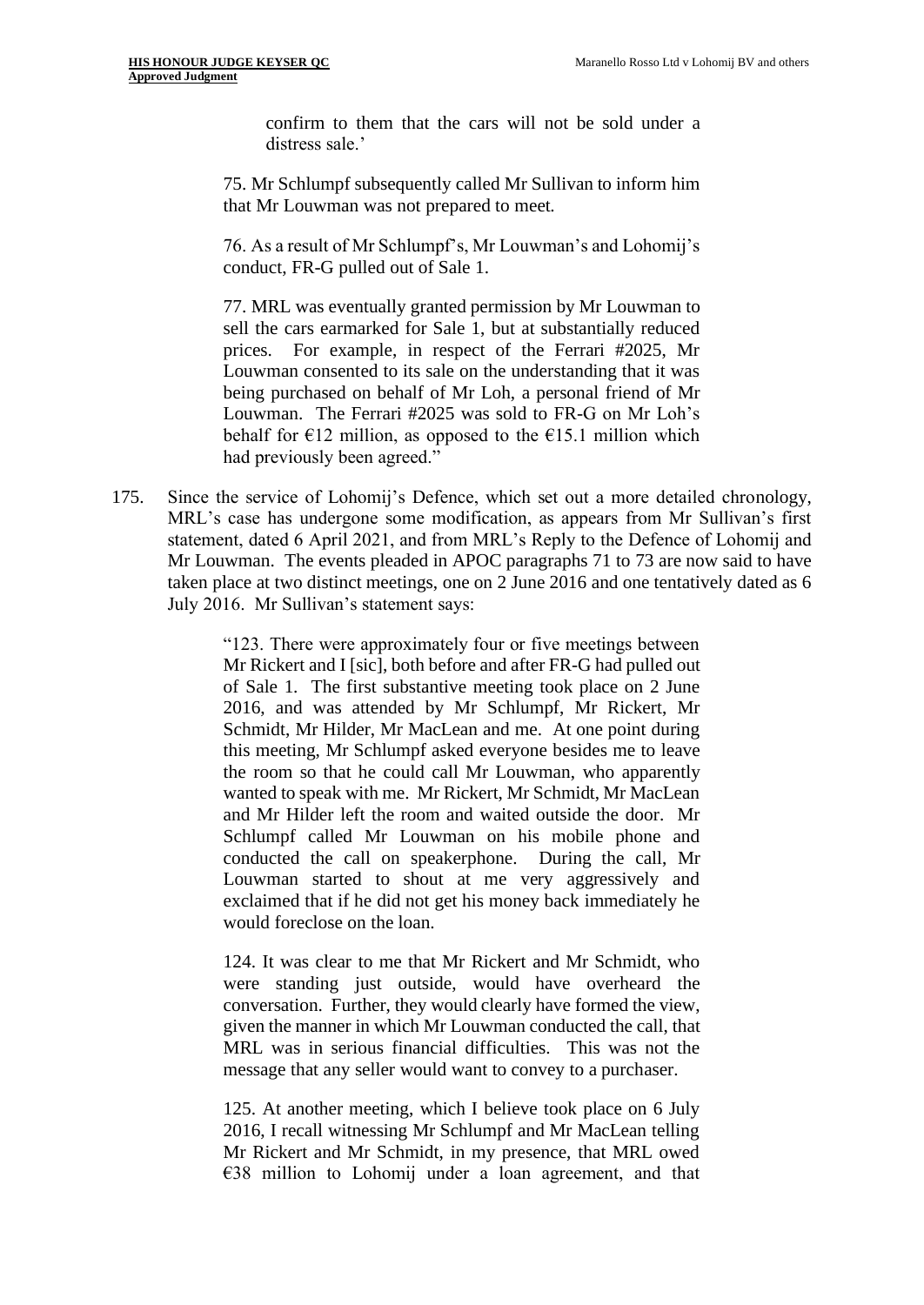Lohomij now required immediate repayment otherwise it would foreclose on the loan and exercise its security by repossessing the four Cars which were the subject of the sale. Mr Hilder and I were shocked that Mr Schlumpf and Mr MacLean would behave in this way, since this would clearly undermine the deal that we were seeking to push through. Mr Hilder and I met with Mr MacLean and Mr Schlumpf after the meeting and made our feelings clear, objecting strongly to their conduct and angrily asking why they would behave in such a way. They responded that they did not mean to upset anyone; this was nonsense  $-$  it was a deliberate act to show that Mr Louwman and Lohomij were putting MRL under pressure."

- 176. APOC paragraphs 132 and 133 allege that Lohomij's refusal to consent to Sale 1 and/or its attempts to interfere with and/or block Sale 1, notwithstanding that it would have enabled MRL to repay the Loan, together with similar breaches in respect of Sale 2 and Sale 3, resulted in MRL being considered an unreliable vendor and suffering reputational damage in the market. These matters are relied on as a breach by Lohomij of clause 6 and clause 8 of the Settlement Agreement. So too are "Mr Schlumpf's attempts to sabotage Sale 1."
- 177. APOC paragraph 134 alleges that Lohomij's conduct in respect of Sale 1 was a breach of clause 9 of the Amended Facility Agreement and/or the implied duty not to prevent and/or interfere with any prospective sale of the Cars and/or the duty of good faith implied in the contract or at common law. The particulars state of the interference in Sale 1:

"This was unreasonable conduct and/or was in breach of the implied term and/or a breach of the duty of good faith and/or unlawful at common law because:

- a) Had Lohomij not interfered in Sale 1, the Loan would have been fully repaid from the proceeds of Sale 1;
- b) The cars were to be sold at market value;
- c) Refusing the sale made it more difficult to sell the Collection going forwards, as MRL gained a reputation as an unreliable vendor."

# *Sale 2*

- 178. MRL's case in this regard is set out at APOC paragraphs 78 to 100 and 132 to 135. In summary, the case is as follows.
	- i. Sale 2 was agreed in November 2016 as a sequenced transaction as follows. First, #0828 would be sold to the well-known Ferrari dealer Mr Joe Macari for consideration comprising Ferrari #1953, a Ferrari engine and £4.75 million in cash. Second, Ferrari, who had possession of the cars, would remove the engine of #1953 and install it in #2025, its original chassis, thereby increasing the value of #2025; and the other Ferrari engine would be placed in #1953. Third, #1953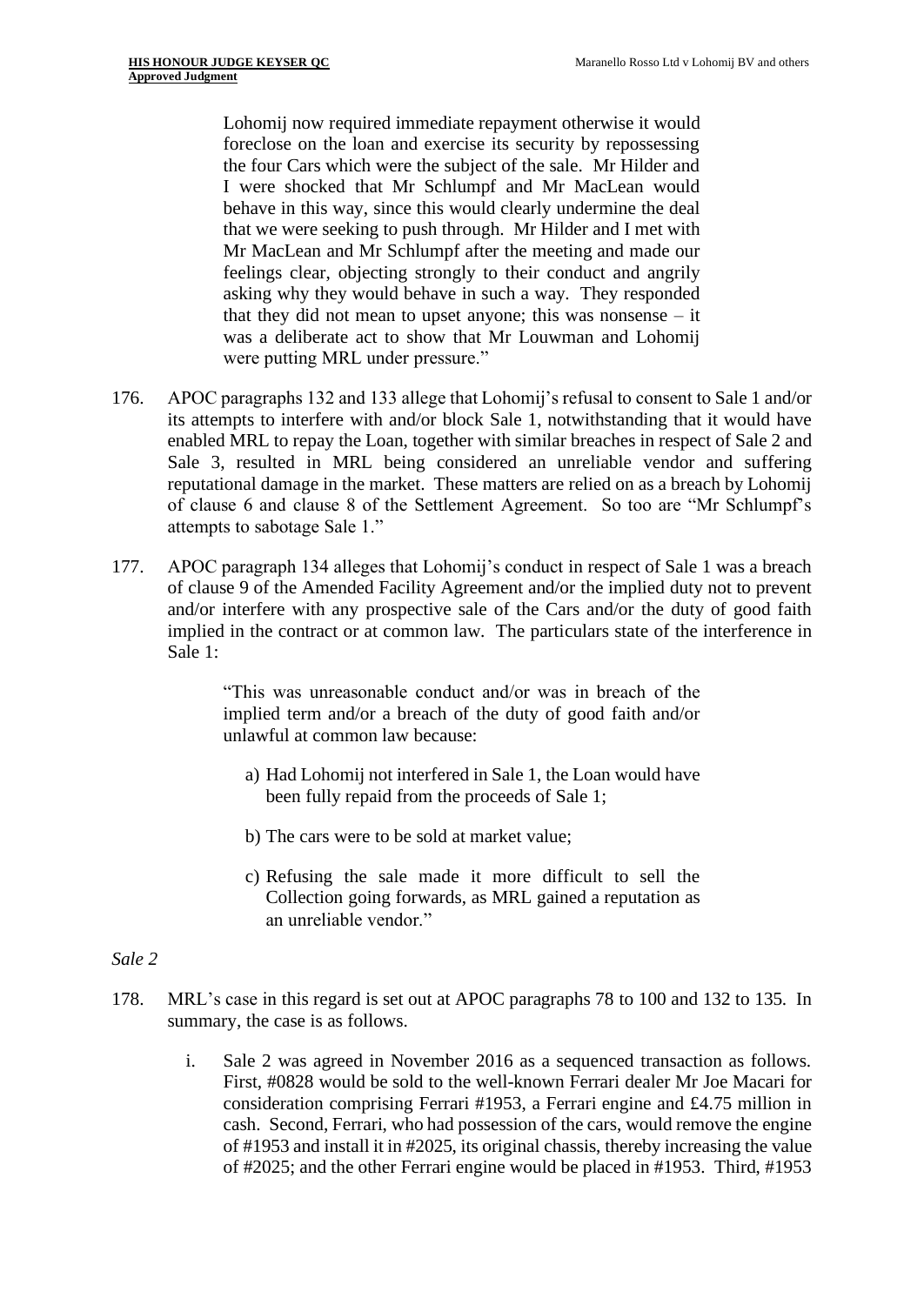would be sold to Mr Mark Williams and #2025 would be sold to FR-G: those sales had already been agreed (subject to Lohomij's consent) and invoices had been sent to the buyers. Sale 2 would have produced  $\epsilon$ 33.49 million for MRL, which it would have applied to reduce the balance outstanding on the Loan to about  $\epsilon$ 3 million. MRL could easily have refinanced that balance, and anyway Lohomij's remaining security was far in excess of that balance.

- ii. At the same time, Mr Sullivan and a business partner, Mr Owens, were arranging a new venture that would involve paying off the balance of the Loan and buying the remaining Cars from MRL and a museum of classic cars in Verona. The venture involved borrowing €65 million from Lombard, who however would lend only if the balance owing to Lohomij were reduced substantially. This required completion of Sale 2.
- iii. In early November 2016 Mr Sullivan requested Lohomij's consent to Sale 2 and also informed Lohomij of his proposed new venture. On 5 November 2016 there was a meeting between Mr Sullivan, Mr Louwman and Mr Jakob Greisen of B&B. Mr Greisen was advising Lohomij as to the values of the Cars and had provided a valuation of #0828 and #2025 of \$35.5 million, which was less than the price MRL had agreed to sell them for. At the meeting on 5 November:
	- Mr Louwman said that he had a customer for #0828 and #2025 in America. Mr Greisen said that one customer was willing to pay  $\epsilon$ 28 million for #0828.
	- Mr Louwman said that, as MRL was in default, it should give Lohomij the remainder of the Collection in lieu of payment; and when the Collection was sold Mr Sullivan would be paid a small commission so that he could "buy his wife a new kitchen".
	- Mr Sullivan refused that proposal. Mr Louwman refused Mr Sullivan's proposal that B&B sell #0828 on MRL's behalf.
- iv. On behalf of Lohomij, Mr Louwman again refused consent to Sale 2 orally on 11 November 2016 and in writing from Ms Volf on 16 November 2016. The only reason given by Ms Volf for the refusal of consent was that Mr Louwman wanted repayment of the Loan as soon as possible and was awaiting confirmation from Lombard that it would provide the necessary finance.
- v. By email on 16 November 2016 Mr MacLean, on behalf of MRL, complained to Ms Volf that Lohomij was not entitled to refuse consent to Sale 2, as it was at market value and would provide enough funds to repay the Loan. The email warned that refusal of consent would "irreparably harm the value of the remaining cars, completely destroy MRL's credibility and the future value of the cars and severely reduce Lohomij's prospects of repayment."
- vi. On 18 November 2016 Ms Volf replied, justifying the refusal of consent on the ground that the proposed sale was at an undervalue. She did so on the basis of a communication received from Mr Knight, to the effect that Lohomij was entitled to question the fairness of the deal and to have concerns about the value received.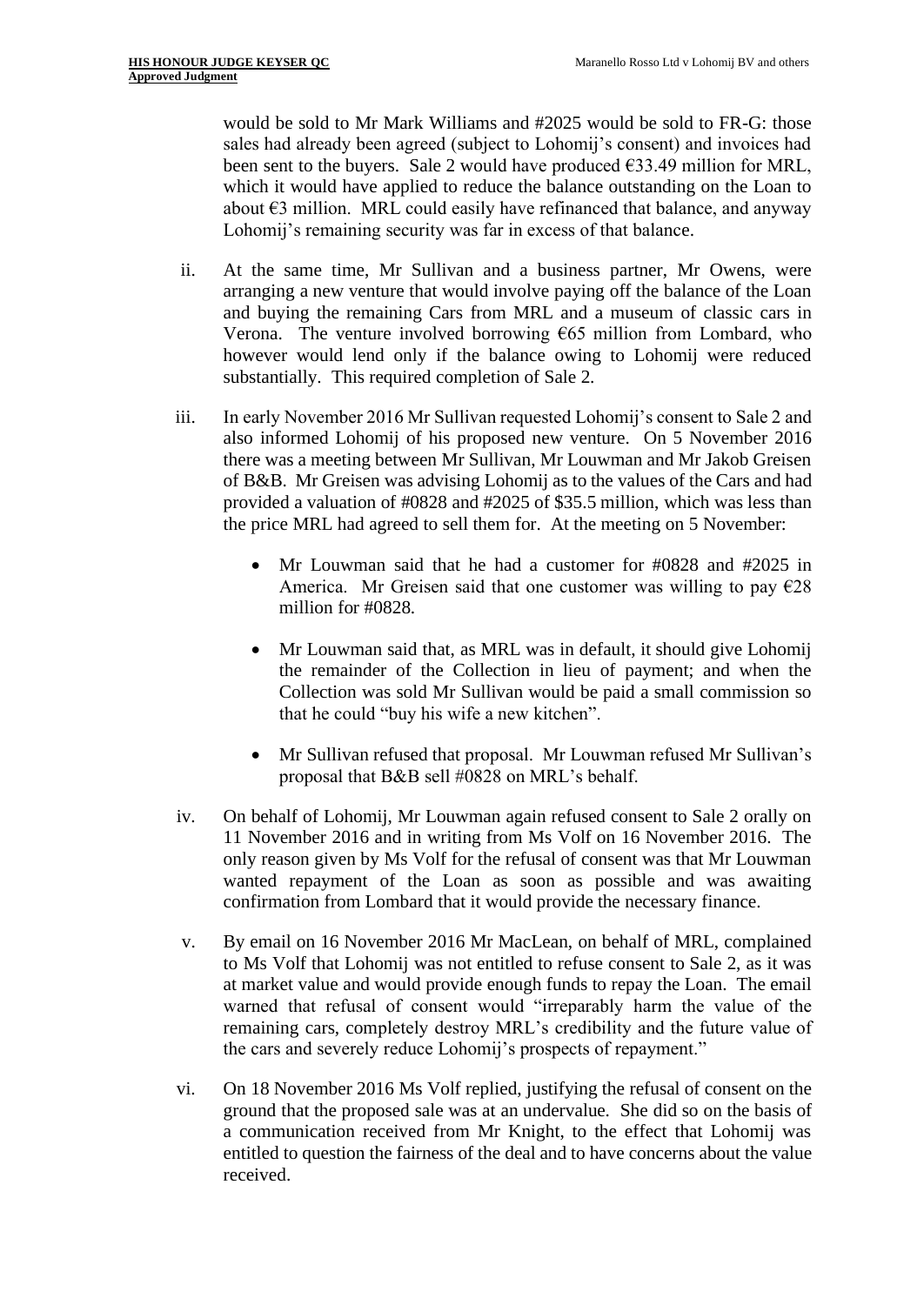- vii. On 23 November 2016 Mr Brooks' lawyer told Mr Sullivan that Bonhams was blocking the deal and passed on a message from Mr Brooks: "We are not going to let you do this deal. We are going to destroy you."
- viii. As a result of Lohomij's refusal of consent: (a) Sale 2 collapsed; (b) MRL had no choice but to enter into a significantly less favourable contract to sell #2025 and #1953 to Mr Loh, a friend of Mr Louwman; (c) because this resulted in a balance of  $E$ 15 million rather than only  $E$ 3 million on the Loan, Lombard and Mr Owens pulled out of the deal to finance Mr Sullivan's new venture; (d) Mr Macari and Mr Williams threatened to sue MRL, though in the event they did not do so; (e) MRL suffered reputational damage in the market.
- ix. Lohomij's refusal to consent to Sale 2 was:
	- a. a breach of clause 6 and/or clause 8 of the Settlement Agreement (APOC paragraphs  $132$  and  $133(1)$ ;
	- b. a breach of clause 9 of the Amended Facility Agreement (APOC paragraph 134(2));
	- c. a breach of an implied term not to interfere with or prevent a sale and/or to act in good faith, and/or of a common law duty not to prevent release of security (APOC paragraph 134(2)).
- x. By reason of Mr Knight's intentional overvaluation of the Cars, with the intention of providing Lohomij with a pretext for refusing to consent to Sale 2 and of causing MRL economic loss:
	- a. Bonhams was in breach of clause 6 and/or clause 8 of the Settlement Agreement (APOC paragraphs 132 and 133(2));
	- b. Bonhams and Mr Knight committed the economic tort of procuring Lohomij's breach of clause 9 of the Amended Facility Agreement (APOC paragraph 135).
- xi. By reason of Mr Knight's subsequent intentional undervaluing of the Cars, with the intention of facilitating their sale at an undervalue to Mr Loh, Bonhams was in breach of clause 6 and/or clause 8 of the Settlement Agreement (APOC paragraph 133(3)).

### *Sale 3*

- 179. MRL's case as to Sale 3 is set out in APOC paragraphs 101–109 and 132-135. The case in summary is as follows:
	- i. MRL agreed Sale 3 in June 2017: (a) it would sell #0818 and #1461 to JD Classics for £29.5 million, payable as to £2.5 million in cash and as to £26.5 million in cars given in part-exchange; (b) it would thereupon sell two of those part-exchanged cars to FR-G for  $\epsilon$ 5 million and would use the others as security for a refinancing package.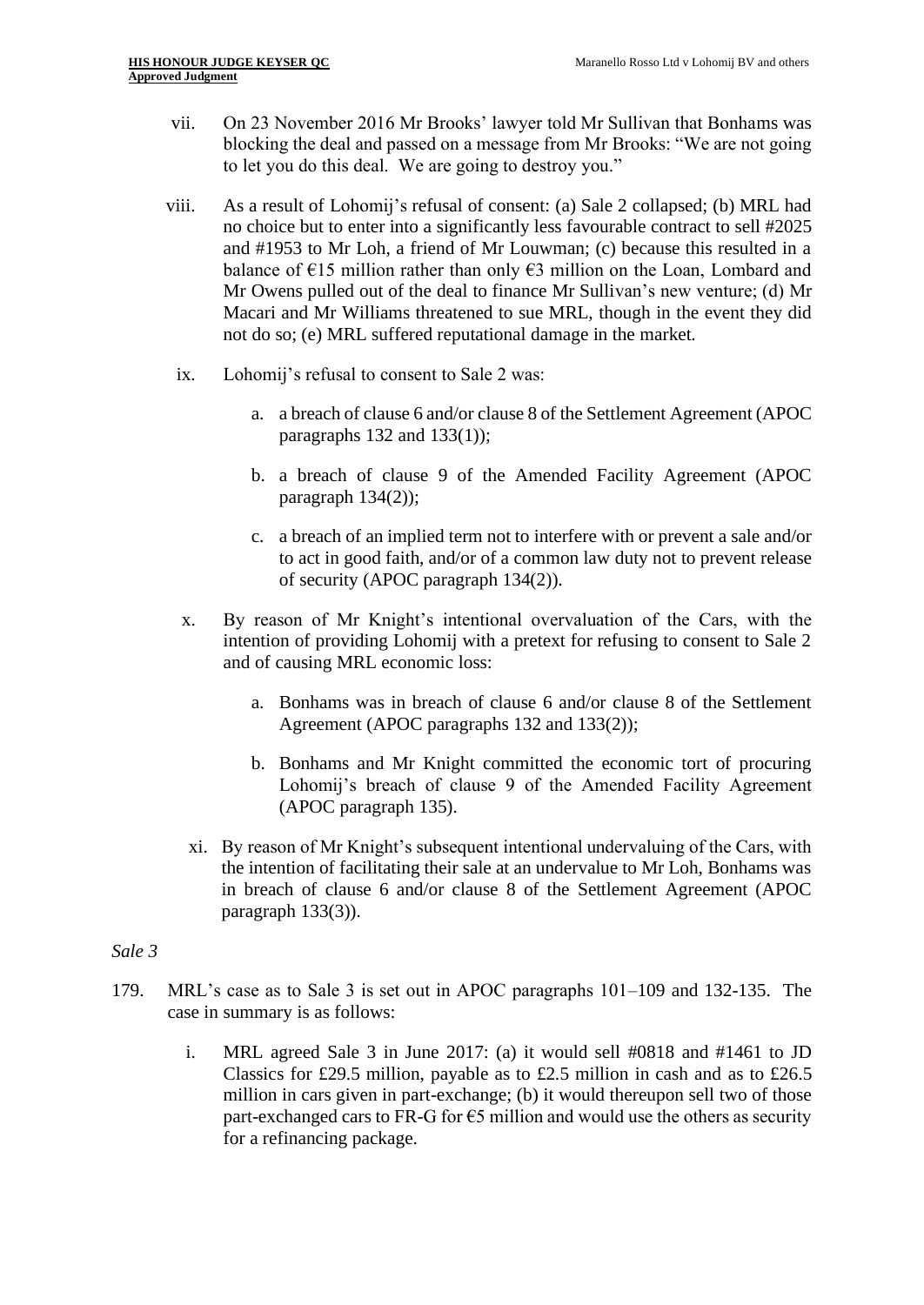- ii. The cash received from the sale of #0818 and #1461 would have reduced the Loan to below  $\epsilon$ 13 million. The sale of the two part-exchanged cars would have further reduced it below  $\epsilon$ 8 million. The remaining balance would have been repaid by way of refinancing.
- iii. However, on 8 June 2017 Lohomij refused consent to Sale 3.
- iv. Further, Lohomij, through its solicitor Mr Coppel, deliberately interfered with MRL's negotiations and discussions with alternative financers: Reditum, Aldermore, Lombard, Exchange Finance, and Royal Bank of Scotland International.
- v. These matters constitute breaches by Lohomij of clauses 6 and 8 of the Settlement Agreement and clause 9 of the Amended Facility Agreement.
- vi. Mr Knight intentionally overvalued #0818 and #1461 in order to provide Lohomij with a pretext to refuse consent to Sale 3:
	- a) In June 2017 Mr Knight advised Lohomij that the proposed price of  $\epsilon$ 22 million for #0818 as part of Sale 3 was an undervalue; but in November 2017 he valued the same Car at only  $E$ 11 million.
	- b) Similarly, in June 2017 Mr Knight advised Lohomij that the proposed price of €13.2 million for #1461 was an undervalue; but in November 2016 he had advised that it could not be sold for less than  $\epsilon$ 10 million, and in November 2017 Lohomij offered only €3 million for the Car on the basis of a new valuation by Mr Knight.
	- vii. Bonhams and/or Mr Knight were thereby liable in economic tort for procuring Lohomij's breach of the Amended Facility Agreement, and Bonhams was in breach of clauses 6 and 8 of the Settlement Agreement.

# The facts and evidence

### *Sale 1: facts*

180. On 7 April 2016 Mr Sullivan wrote by email to Ms Volf and Mr Peter Verkuyl of Lohomij:

> "… I have today returned from Germany and can confirm that #0818, #0828, #2025 and #1461 are under offer to a single German buyer (well qualified) and next Friday the 15th I will travel to Stuttgart to finalise the transaction with a deposit being paid and a completion date of circa 4 weeks.

> The above proposed transaction will fully pay the debt to Lohomij."

181. The proposed German buyer was a member company of the Frank Rickert Group ("FR-G"); Mr Rickert was a major car dealer, based in Stuttgart. On 28 May 2016 Mr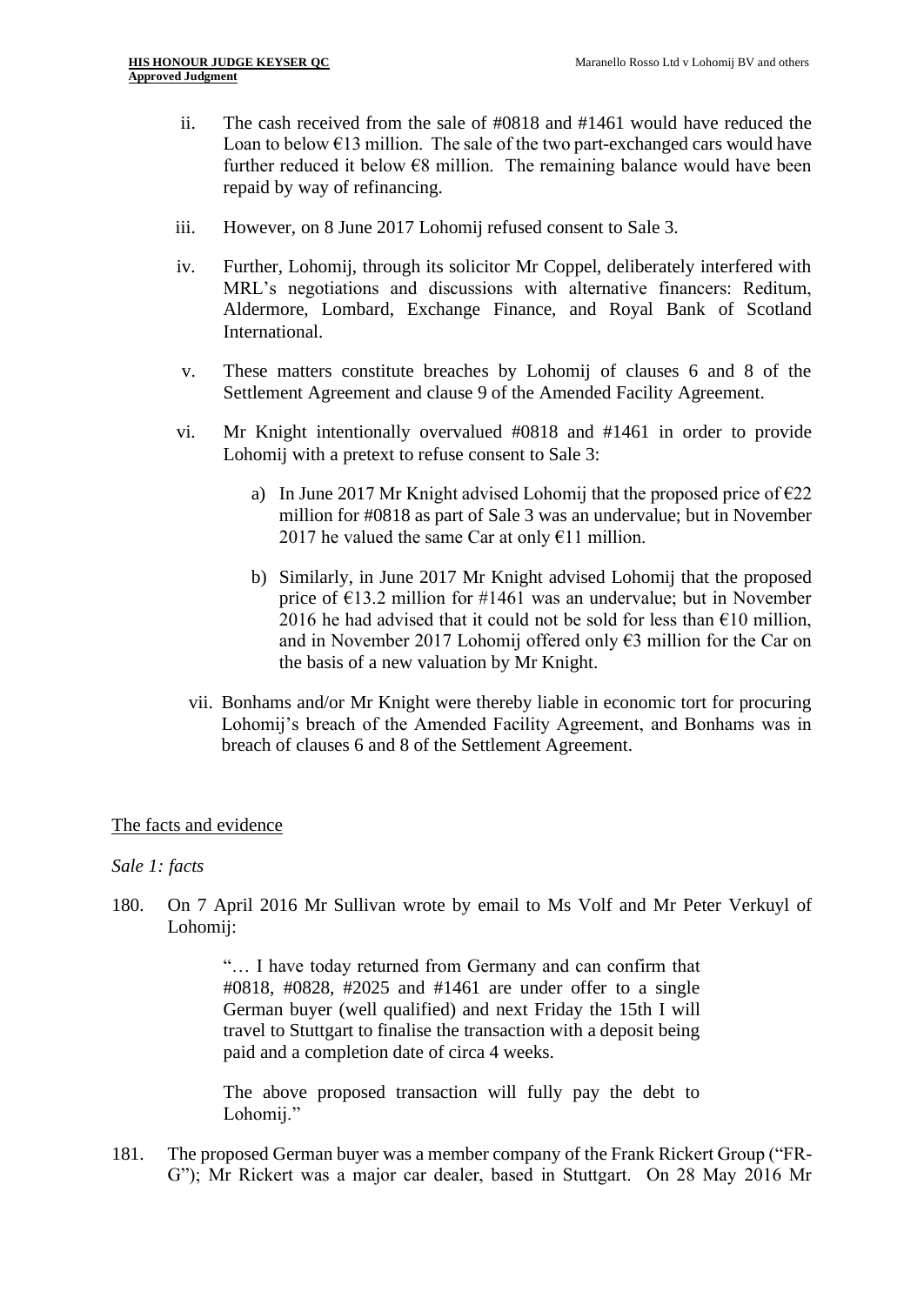MacLean ("who had by this point ostensibly resigned from his role at Bonhams and purported to be working in MRL's interests": paragraph 51 of MRL's Reply to the Defence of Lohomij and Mr Louwman; apart from the words "ostensibly" and "purported" this represents Mr MacLean's case) sent an email to Mr Louwman, copied to Mr Sullivan, providing a summary of the proposed transaction:

"1. Graham Sullivan will arrange a meeting this coming week with Frank Rickert to finalise the terms of the deal between Frank and MRL which I understand have already been agreed in principle. I will go to the meeting in order to clarify all the major commercial terms so that they can be set out in a Heads of Terms to be signed within a few days of the meeting. … The negotiations with Frank have been carried out by Graham and Roy [Hilder]. The meeting next week should make clear how close Frank and MRL are to a detailed and binding agreement.

2. The key points of the deal with Frank which Graham has explained to me are as follows:

A. FR to buy the two P cars and 250 SWB (with its correct engine) for a net figure in excess of  $\epsilon$ 40 million - sufficient to enable MRL to repay Lohomij in full.

B. FR to buy all the contents of the Verona Museum [where the Collection was housed] and probably also the building. MRL to have the right to buy various items from the Museum at or before completion for a price to be agreed.

C. A deposit to be paid by FR on signature of the agreement with MRL. The car element of the transaction (A above) to be completed within the next few weeks and payment in full for the cars to be made on completion of the car element. The Museum element (B above) to be completed as soon as Italian legal formalities can be carried out. MRL has an exclusive mandate from the owners of the Museum to sell the Museum and the terms for the sale of the Museum contents and the building are close to being agreed between MRL and the Museum owners and, in turn, between MRL and FR. The only significant item left to be agreed is the price of the building (valuation due on behalf of the owners). The price should not be an obstacle since the real estate market in Italy, including Verona, is depressed with very few buyers and because the Museum building has no current use or value except as a museum.

I think the meeting this week will establish how real FR's interest is and how close the deal is to being done. If the deal with FR cannot be done, the value of the P cars, 250 SWB and remaining cars should be more than sufficient to repay Lohomij. …"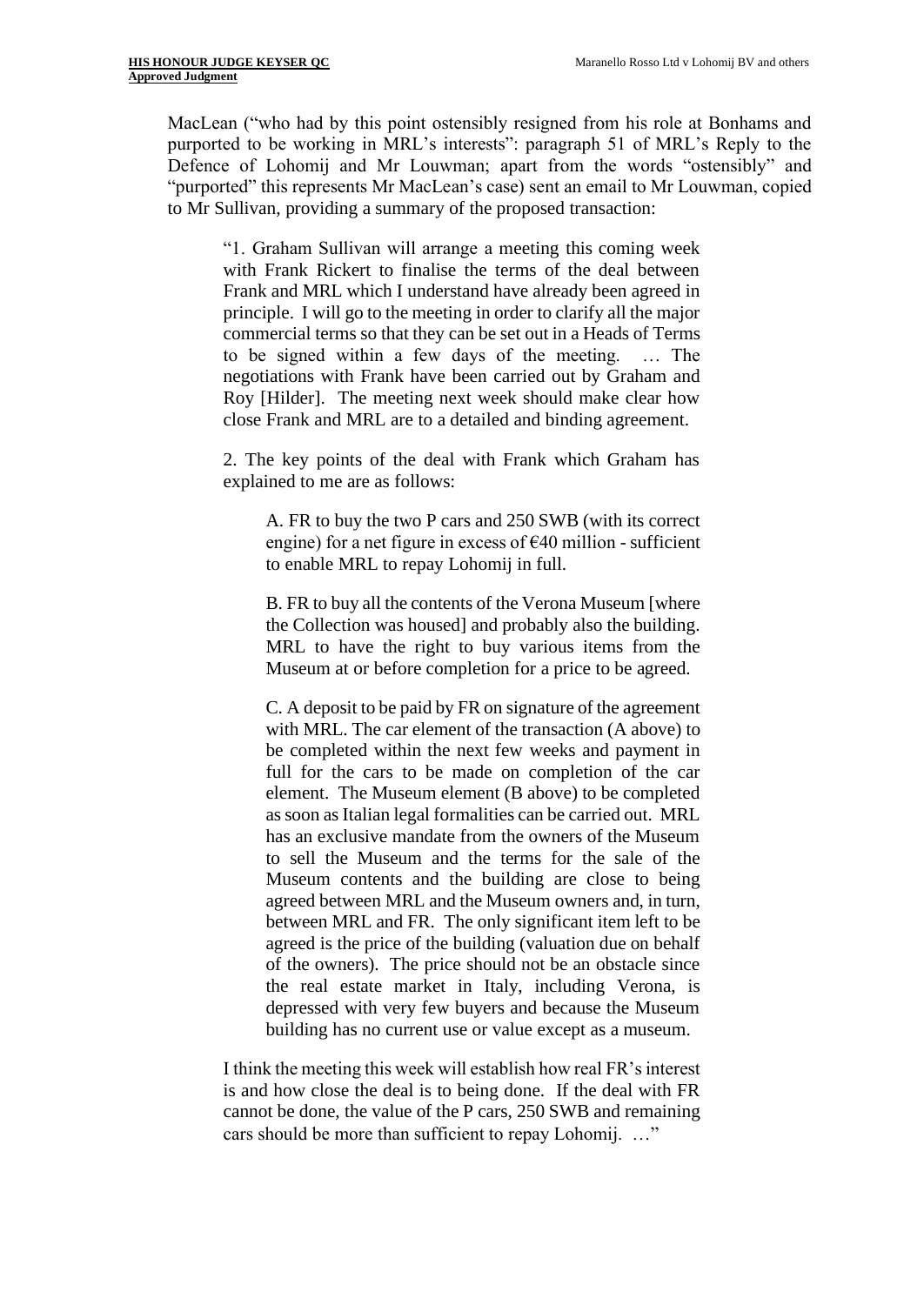- 182. On 2 June 2016 there was a meeting in Stuttgart, which was attended by Mr Pius Schlumpf as a representative of Lohomij, Mr Rickert and his lawyer Mr Bjorn Schmidt, Mr Sullivan, Mr Hilder and Mr MacLean. This is the same cast as is referred to in APOC paragraphs 71 to 73, which describe the meeting at which Mr Schlumpf and (by conference call) Mr Louwman acted in such a manner as to sabotage the proposed transaction. Mr Sullivan and Mr Hilder give evidence in their witness statements to confirm that Mr Louwman behaved in the manner alleged, though both of them place Mr MacLean's and Mr Schlumpf's alleged behaviour at a later meeting. Mr MacLean gives evidence that the conduct alleged did not occur, as does Ms Volf on the basis of information provided to her by Mr Schlumpf.
- 183. Importantly, however, at the conclusion of the meeting MRL and FR-G reached agreement on non-binding Heads of Agreement. On 4 June 2016 Mr MacLean wrote to Mr Louwman by email:

"Attached is the draft Heads of Agreement which I sent yesterday afternoon to Bjorn Schmidt, Frank Rickert's lawyer. The draft follows the points which were agreed in principle at the meeting on Thursday which Pius and I had with Frank, Bjorn, Graham and Roy.

You will see that we agreed to have separate completion dates and contracts for the cars and the museum.

The transaction is not as good for MBL [sic] as it looks - they have to pay Frank very substantial commissions, buy the yellow 250 SWB which has the engine of the Viollati SWB, pay the EU taxes on the Violati cars and pay Ferrari and Joe Macari for the rebuilding and certification of the cars. But on any view, there will be more than enough to pay Lohomij in full. Frank has every incentive to get the deal done as soon as possible.

The next stage is to get the HoA signed - provisionally by the end of this coming week, then get the contract signed for the sale of the cars, which should be a short and simple document which I will draft over the weekend.

Graham, Roy and I will go to Verona on Monday and Tuesday to finalise terms for the museum sale."

- 184. The Heads of Agreement were signed that week (see the email of 12 June 2016, below). Whatever did or did not occur on 2 June 2016, it did not prevent FR-G signing the Heads of Agreement (albeit that they were non-binding) or continuing to negotiate thereafter.
- 185. The Heads of Agreement related to only three Cars: #0828, #0818 and #2025GT. The last of those Cars was to be sold with its original engine, which at the time was in another car; the proposed deal with FR-G required that MRL buy that other car in order to obtain the engine. However, the draft contract that was drawn up and forwarded to Mr Louwman on the following day related to four Cars, including in addition #1461GT. Mr Sullivan states that the inclusion of the fourth car came after the deal had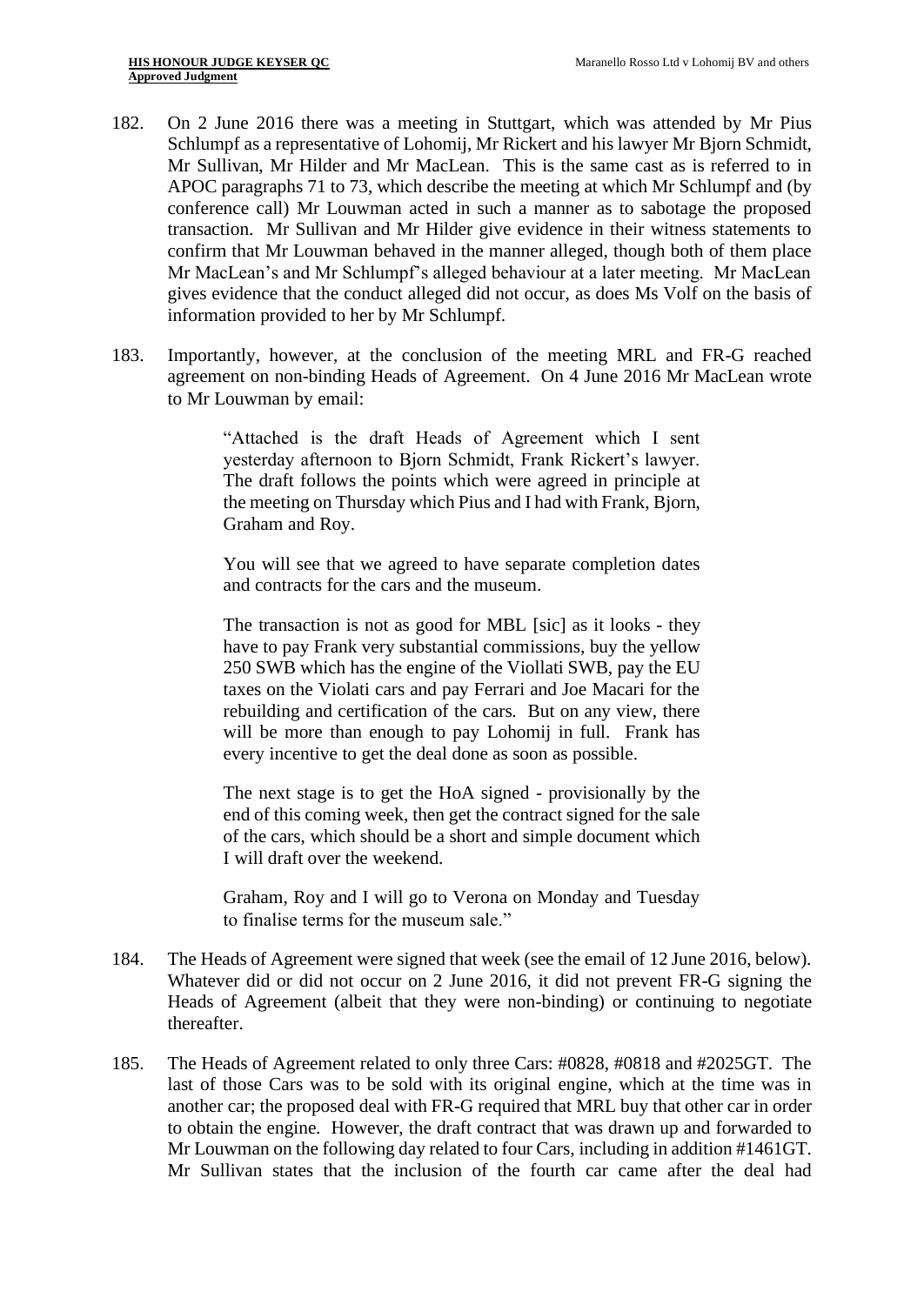"progressed" in "the course of further discussions" between himself and Mr Rickert (first statement, paragraph 121).

- 186. It is worthy of note that the narrative in APOC moves directly from the meeting on 2 June 2016 (paragraph 73) to 29 August 2016 (paragraph 74). Even the rather different case as modified by MRL's Reply and Mr Sullivan's evidence moves directly from a latest date of 6 July 2016 to 29 August 2016. Nothing of the negotiations with FR-G is narrated between the averment in APOC paragraph 69 that a sale of four Cars was negotiated with FR-G in June 2016 and the reference in APOC paragraph 74 to 29 August 2016.
- 187. On 12 June 2016 Mr MacLean sent Mr Louwman a "brief progress report", which was copied to Mr Schlumpf:

"The Heads of Agreement were signed by MRL and Frank Rickert last week. In accordance with the HoA I am now drafting two detailed agreements, one for the ex Violati cars, one for the Verona Museum, which will set out the terms of each transaction in full and replace the HoA. The detailed agreements should be signed at the end of this week - 17th June. The terms of the car deal will provide for a deposit on signature and completion and payment on 30th June 2016. The amount paid will be sufficient to pay Lohomij in full."

188. To similar effect, Mr Sullivan wrote to Ms Volf and Mr Verkuyl on 17 June 2016:

"I am pleased to say HOT's were signed and draft contracts have been drawn up, we expect to exchange the contract in the next few days with completion on the 30th June."

That date, 30 June 2016, was the date by which repayment of the Loan was due.

189. On 21 June Ms Volf sent an email to Mr Sullivan and Mr MacLean, thanking them for an update and wishing them good luck for "this Friday" (24 June), when a meeting to progress the deal was planned. The email also said: "Please keep us informed about the progress after the coming visit. It would be a shame if we have to make costs for an extension of the loan next week." Late on 27 June Ms Volf wrote to Mr Sullivan: "Due to the termination of the loan this week please update us as soon as convenient." Mr Sullivan replied early the next morning:

> "There has been a delay due to the fact that the purchaser has gastric flu, he hopes to be back at work later this week.

> I would ask for a short extension to the loan to enable the transaction to complete in the next three weeks.

> For your information I am getting married this Saturday however I have postponed the honeymoon until I close this deal.

I am doing all I can."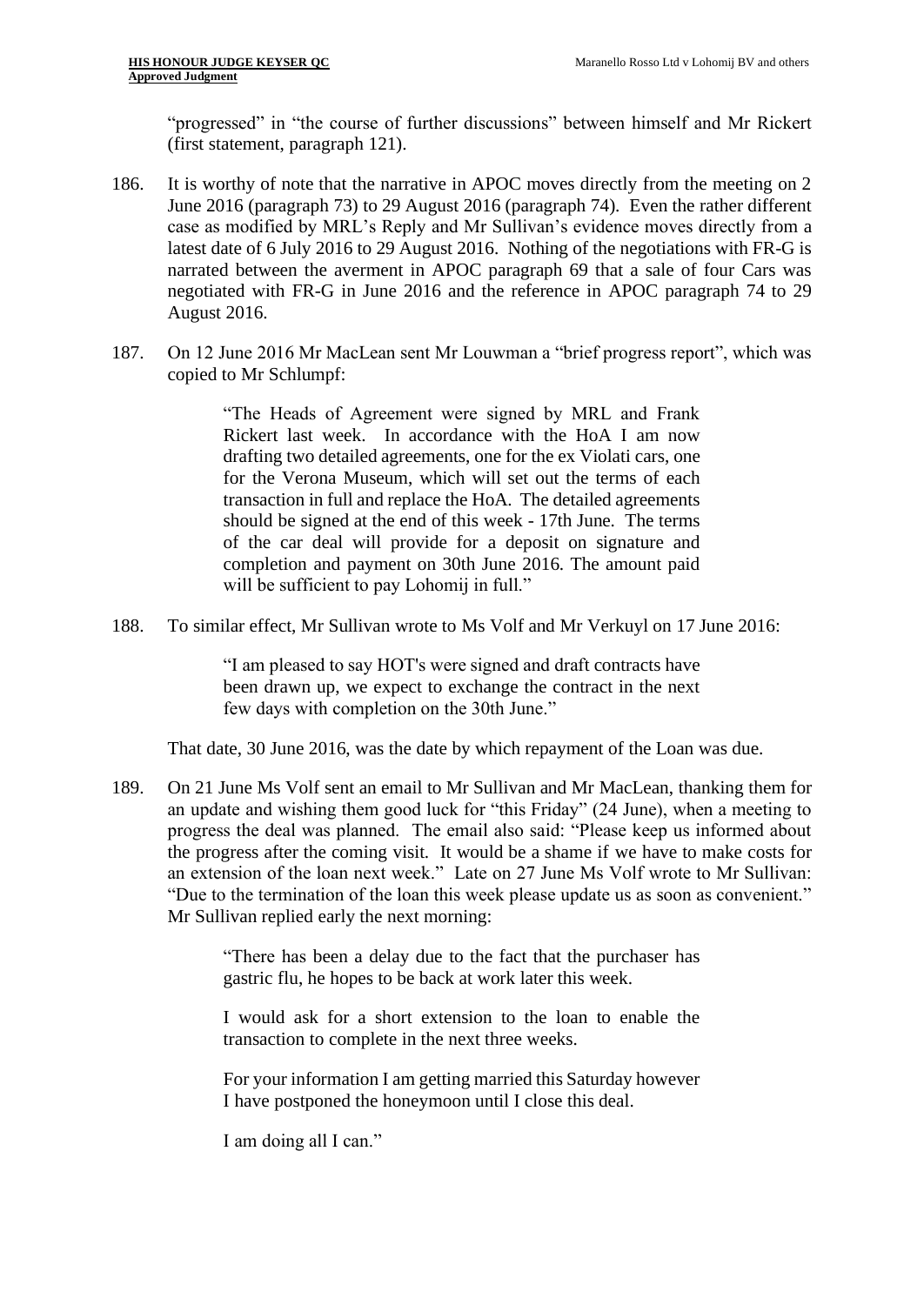190. On 29 June 2016 Mr MacLean sent to Mr Louwman, as an attachment to an email, a copy of the draft contracts that had been circulated earlier that month. Mr MacLean wrote:

> "You will have seen that the meeting between MRL and Frank Rickert, which Bjorn Schmidt and and [sic] I will attend, has now been fixed for Wednesday 6th July in Stuttgart. As we discussed this morning, the closing arrangements will provide for Lohomij to be paid in full at closing. MRL and I will agree the mechanics of the closing with Peter [Verkuyl] and Marlene [Volf].

> MRL will have to pay for the original engine of the 250 SWB #2025 (which will involve buying the entire car which the engine is in) and pay restoration and Ferrari certification costs for 3 cars as well as EU VAT/ import duties but there will still be sufficient funds at completion to repay Lohomij in full."

The draft contract, produced in consequence of the meeting on 2 June 2016, contained a price of  $\epsilon$ 60 million less a retention of  $\epsilon$ 2 million and is the source of MRL's allegation that Sale 1 would have generated  $\epsilon$ 58 million.

- 191. As from 1 July 2016 MRL was in default under the Amended Facility Agreement.
- 192. There was then a further meeting on 6 July 2016. MRL's Reply to the Defence of Lohomij and Mr Louwman states of this meeting (paragraph 54):

"At this meeting, Mr Schlumpf and Mr MacLean told Mr Rickert and Mr Schmidt, in the presence of Mr Sullivan and Mr Hilder, that MRL owed  $\epsilon$ 38 million to Lohomij under a loan agreement, and that Lohomij now required immediate repayment otherwise it would foreclose on the loan and exercise its security by repossessing the Four Cars which were the subject of the sale."

(See also Mr Sullivan's first statement, paragraph 125.)

193. The following morning Mr MacLean sent the following email to Mr Louwman (copied to Mr Schlumpf):

> "Graham, Roy and I met Frank Rickert in Stuttgart yesterday friendly discussions which lasted most of the day. I left Stuttgart last night.

> It seems that Frank's clients want a reduction on the proposed price of €80 million for the 4 cars and the Museum or to exclude the 330P and the Interim from the deal - these are the 2 cars which will be the most difficult to re-sell. MRL offered a price reduction from  $\epsilon$ 80 to  $\epsilon$ 75 million or to exclude the 330P and the Interim and reduce the price to  $E$ 58 million. Either way, MRL has insisted that Frank's clients commit in writing to the deal latest end Monday 11th July, sign a contract for the cars ( in the form sent to them some time ago) by 14th July with simultaneous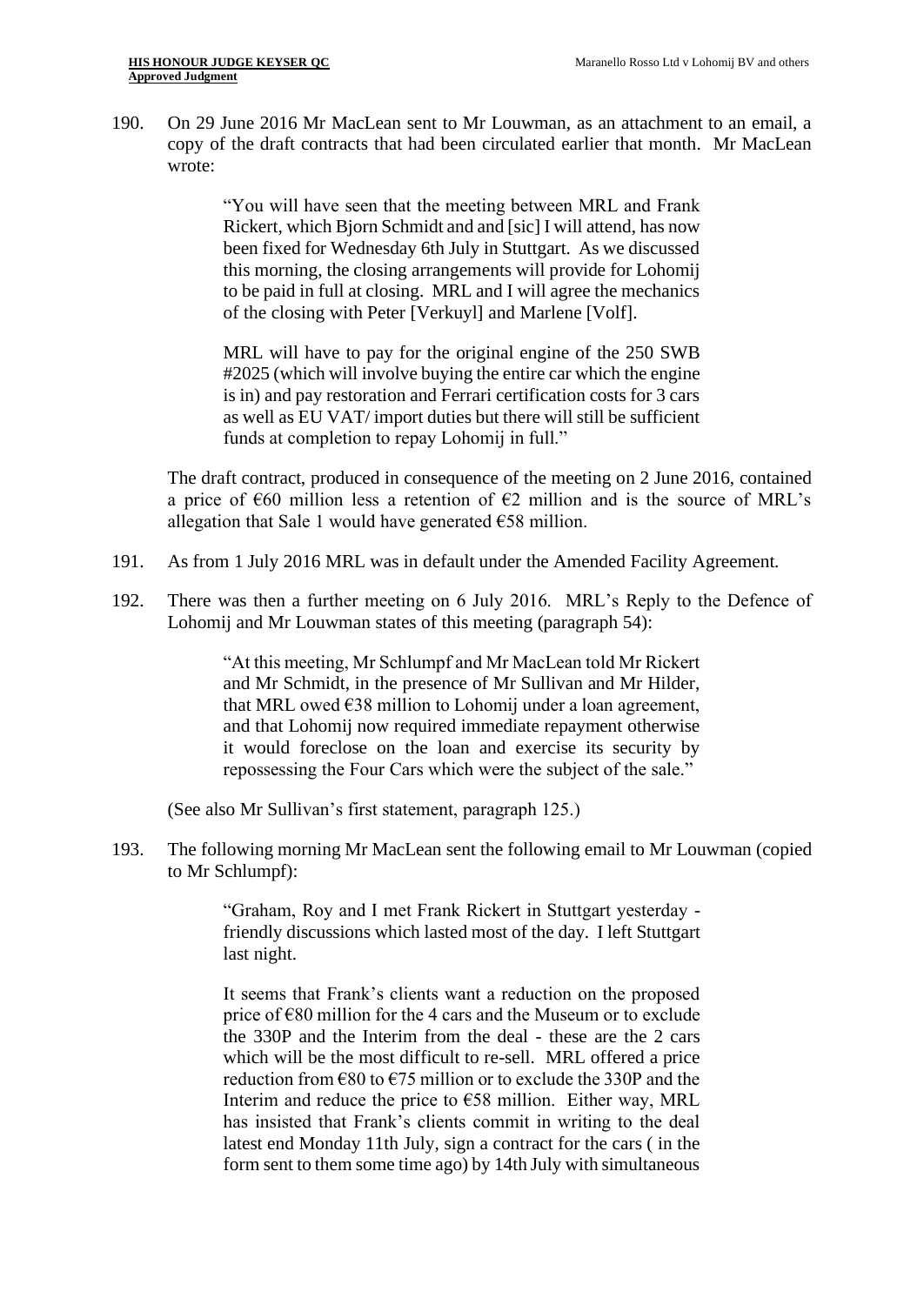payment of a 10% deposit and completion with payment in full by 22nd July.

Frank's clients will meet MRL this evening / tomorrow morning in Stuttgart to try and reach a final agreement. The cars have been inspected and approved and the contract for their sale is simple so it should be only a question of price.

As a fall-back alternative Frank (who is being very helpful) believes he can sell the P2/3 for  $\epsilon$ 20/23 million and the 250 SWB for  $E15$  million to other clients of his who have already shown interest in them. He is asking them for firm written offers in case the overall deal with his other clients does not go ahead."

194. MRL's Reply has this to say about developments:

"55. Following these meetings, FR-G changed the terms of the deal. It quickly became apparent to MRL that FR-G would not proceed with the deal that had originally been agreed, which is the deal referred to as Sale 1 in the POC.

56. FR-G's change in stance was the result of the deliberate conduct of Mr Louwman, Mr Schlumpf and Mr MacLean (and therefore also Lohomij and Bonhams):

(1) Given that Mr Rickert and Mr Schmidt had been informed of the outstanding balance of MRL's loan, and given that they had witnessed Mr Louwman's demands for repayment, MRL infers that Mr Rickert and Mr Schmidt formed the view that they would be able to obtain the Cars at a greatly reduced price from Lohomij once it had foreclosed. This inference was reinforced by the subsequent matters addressed in paragraph 58 below; and

(2) While it appeared that Mr MacLean was acting for MRL at this point, MRL now understands that Mr MacLean was in fact acting in Lohomij's interests and, MRL infers, on Lohomij's instructions, in seeking to sabotage the deal. This inference arises most obviously from the fact that there was no need for Mr MacLean to have acted the manner in which he did, with his actions being clearly intended to cause the deal to fail in stark contrast to his ostensible duties as an agent of MRL."

- 195. Paragraphs 58 to 62 of MRL's Reply make clear that the events that followed, as mentioned below, all occurred after Sale 1 had "fallen through". Paragraph 58 alleges that Mr Rickert was making comments such as "We know what you owe" and "We can get the cars cheaper", and paragraph 59 makes clear that the complaint is that Mr Rickert's unwillingness to proceed with the originally envisaged deal was because of Mr Louwman's conduct on 2 June 2016 and the conduct of Mr Schlumpf and Mr MacLean on (as is now alleged) 6 July 2016.
- 196. On 10 July 2016 Mr MacLean updated Mr Louwman: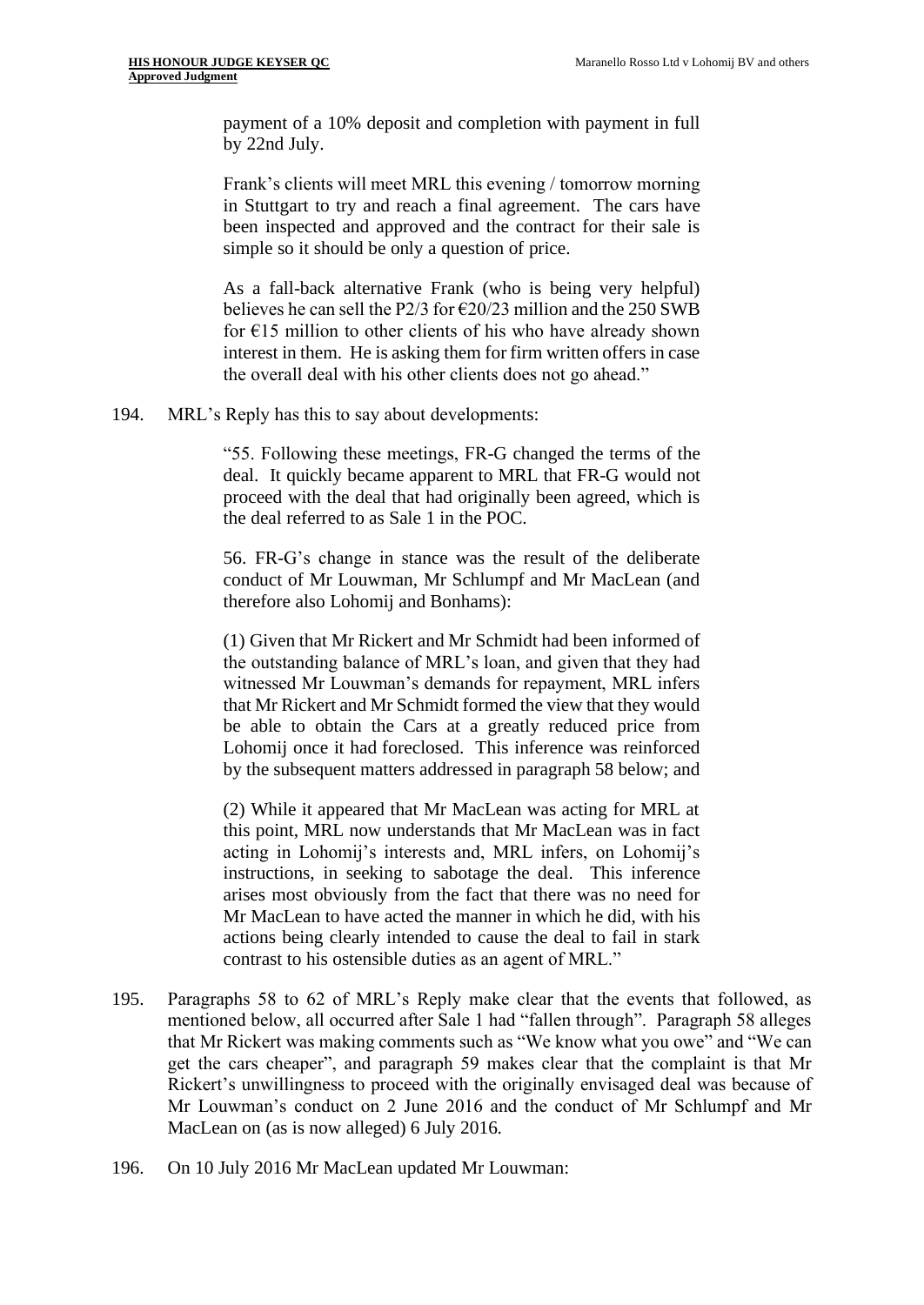"Graham called from Stuttgart on Friday after his meetings with Frank. He also called you on your mobile and sent you a text message.

It sounds like good news. In summary -

1. Frank agreed and will confirm by email to me tomorrow that he will buy the P2/3 (chassis no 0828) and 250 SWB (chassis no 2025) for  $\epsilon$ 38 million, contract to be signed as per my draft (already sent to you and to Marlene) by end 14th July with payment of a 10% deposit, completion and payment of the 90% balance by end 22nd July. There will be a retention / escrow of  $E2$  million as previously agreed to cover the costs of certification of both cars by Ferrari.

2. Frank will sell the 330P (chassis no 0818) and 250 GT Interim (chassis no 1461) as soon as possible as agent for MRL and is confident that he will be able to return to MRL  $E17$  million, net of all commissions and costs.

3. Frank will buy the contents of the Verona Museum and confirms that the bishop's Alfa and the Vanderbilt Cup can be retained by MRL. The Verona transaction should be completed by end September but timing is subject to Italian formal requirements.

I think this is all positive although not quite as good as hoped for.  $\epsilon$ 38 million is an excellent price for the P2/3 and 250 SWB and there is every chance that Frank will soon be able to sell the 330P and Interim for the proposed  $\epsilon$  17 million net.

There is the complication that MRL as a condition of the deal with Frank will have to buy the yellow SWB - price agreed in principle with the vendor through Joe Macari is  $€10$  million - in order to get the original engine of #2025 and justify the high price being paid for it but MRL will still have the 330P and Interim as well as the yellow SWB which after certification assumed cost  $\epsilon$ 750,000 - should have a value of between  $\epsilon$ 10 million and  $E15$  million, depending on whether it is reunited with its original engine (owned by a customer of Frank's) or has a new 'continuation' engine supplied by Ferrari.

I suggest that Graham and I come and see you to discuss all this as early as possible next week. Are you available for us to meet you next Wednesday 13th July?"

Accordingly, the proposed transaction had changed, in that FR-G was now stating a willingness to buy only two, not four, Cars; it would act as agent in efforts to sell the other two Cars.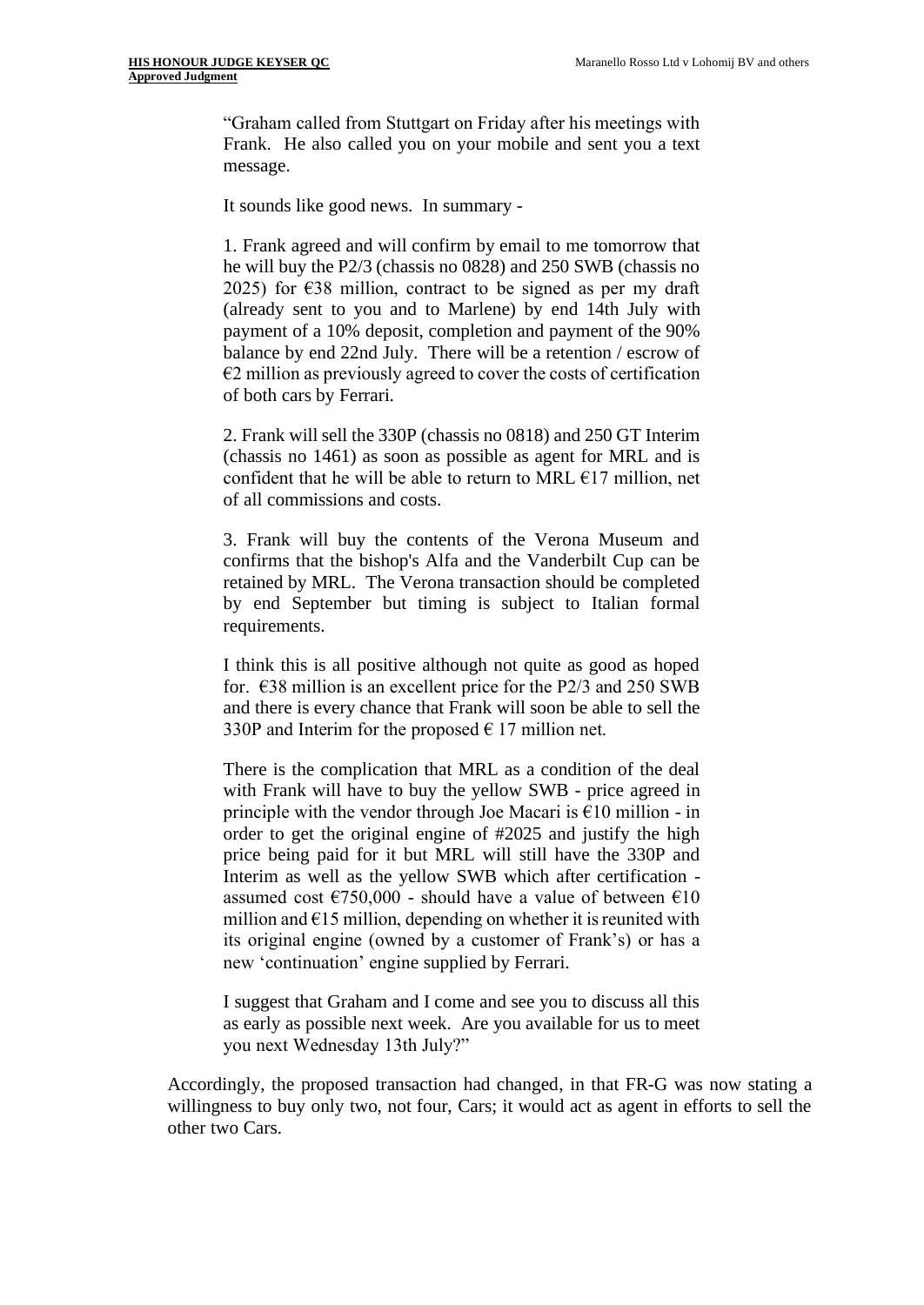- 197. Mr Louwman replied the following day, 11 July 2016: "The bottom line is that we need our money back, without retentions or reductions. The amount is EUR 38 million, not EUR 36 million or less." He said that he was travelling and would not be able to meet Mr MacLean and Mr Sullivan.
- 198. Also on 11 July 2016, a further extension was granted for the repayment of the Loan. The new date for repayment was 31 July 2016.
- 199. The hoped-for transaction with FR-G did not come to fruition before the Loan fell due for repayment in accordance with the new extension. After 31 July 2016 MRL was in default under the Amended Facility Agreement.
- 200. On 2 August 2016 MRL executed a Memorandum of Understanding with Frank Rickert's company, Oldtimer Land GmbH ("OL"). The recitals included:

"(2) … OL has expressed to MRL a strong interest in buying the remaining 4 Ferrari race cars from the former Maranello Rosso Collection as a whole or separately for already defined customers of OL.

(3) Since 4 months the Parties are currently negotiating the terms of this Transaction, and now wish to summarize the results so far and set down their provisional agreements as follows".

The Memorandum of Agreement identified vehicles #0818, #0828, #2025GT, and #1461GT. Clause 3(2) recorded:

"MRL prefers to sell the MR-Ferraris in one transaction but is also willing to sell the MR-Ferraris directly and separately to the customers defined by OL. It has to be noted that OL is still waiting for the final and binding commitment of its customers regarding all 4 MR-Ferraris due to the current market situation and the upcoming 'Monterey auctions' in Mid-August, 2016."

After some details had been recorded in respect of the four Cars, clause 3(3) read:

"The Parties agree to finalize the Transaction either with OL or directly with the customers of OL not later than 31 August. 2016."

201. With reference to the Memorandum of Understanding, Mr Sullivan states (first statement, paragraph 131):

> "By this point, the original deal (i.e. Sale 1) had already fallen through; however, Mr Louwman and Lohomij continued to interfere in MRL's further attempts to sell the four Cars. It became obvious to me from what Mr Rickert was telling me, namely that he believed that he was at present the only serious purchaser for the Cars and that he could wait for MRL to default, that Mr Louwman and/or other agents of Lohomij were seeking to jeopardise any sale that MRL could achieve."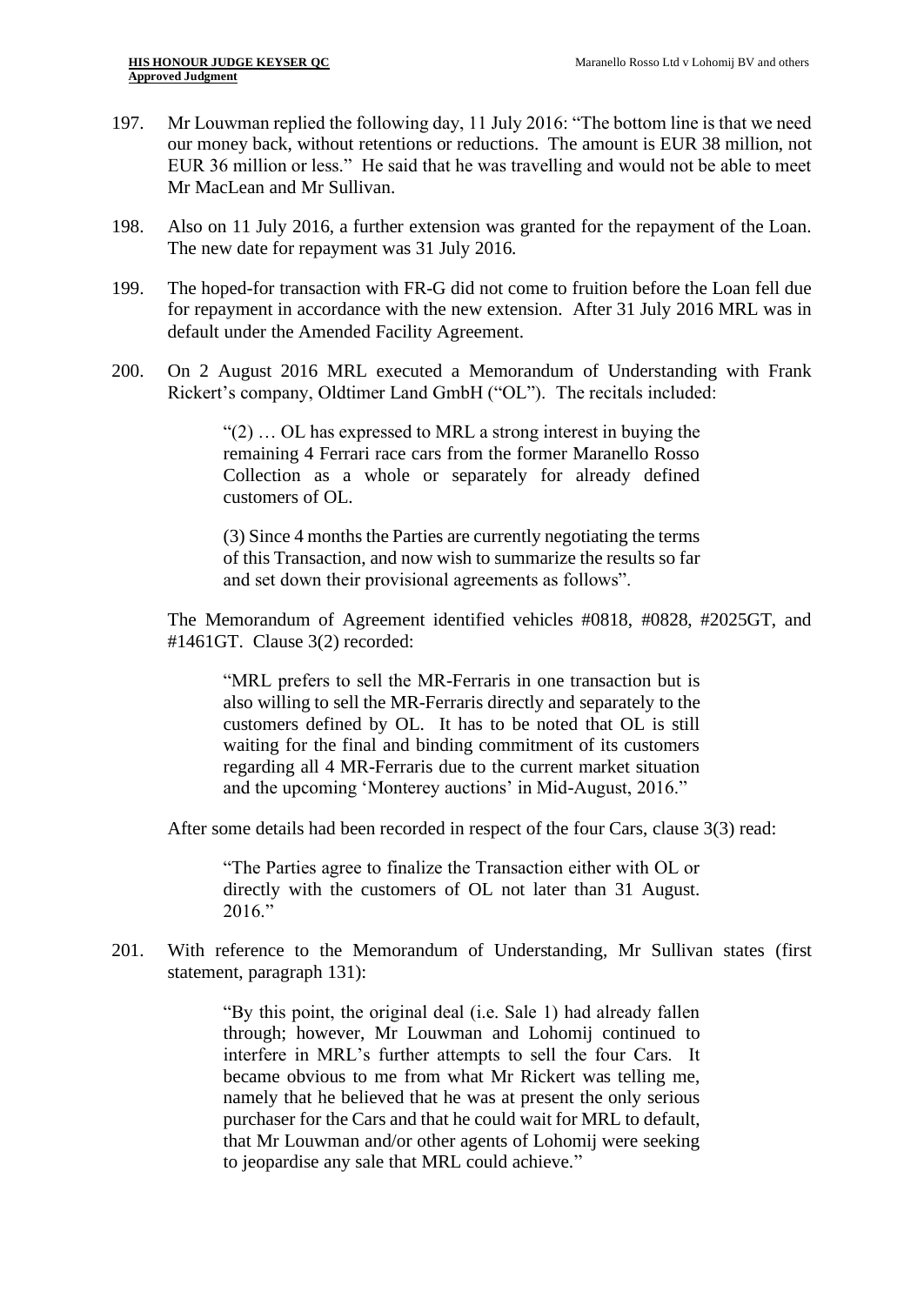The nature of the continued interference during the ensuing four weeks is not explained.

202. The transaction envisaged by the Memorandum of Understanding did not proceed. On 29 August 2016 Mr Sullivan sent an email to Mr Schlumpf, setting out a new proposal:

"The proposal is as follows:-

#0828. P2/3. Sale to German client through FR Group  $\epsilon$ 21 m. Before end of September. So balance at end of September circa €17.6m.

#2025GT. SWB. Sale to famous German Footballer through FR Group.  $E14m$ . We have to purchase another SWB for  $E10m$  that has the original engine of 2025. By the middle of October.

So balance at middle of October €13.6m.

Remaining main stock to sell to clear balance before end of December 2016:-

€12.5m. #0818. 330P

€10m. New SWB as above.

€4m. 250 Interim. #1461

 $€4-5m$  sale back to Violati family #5039

If the above timescale is acceptable I will get confirmation from FR Group of the above sales and payments.

I hope to do it all in a shorter timescale but do not want to cause myself stress by over promising."

203. Mr Sullivan followed that with a further email on the same day (which he quotes in his witness statement, above):

> "We are prepared to pay a reasonable exit fee at the end of the loan period to encourage the continued Lohomij support.

> I also feel I need to explain that since I started dealing with the FR Group their offers have considerably decreased due to the fact that they are being told that the cars will be available at the end of the month direct from Evert for the outstanding loan amount. This of course is totally unacceptable and I would have to legally try and stop any such move.

> I believe Evert, You and I should meet with FR Group and confirm to them that the cars will not be sold under a distress sale.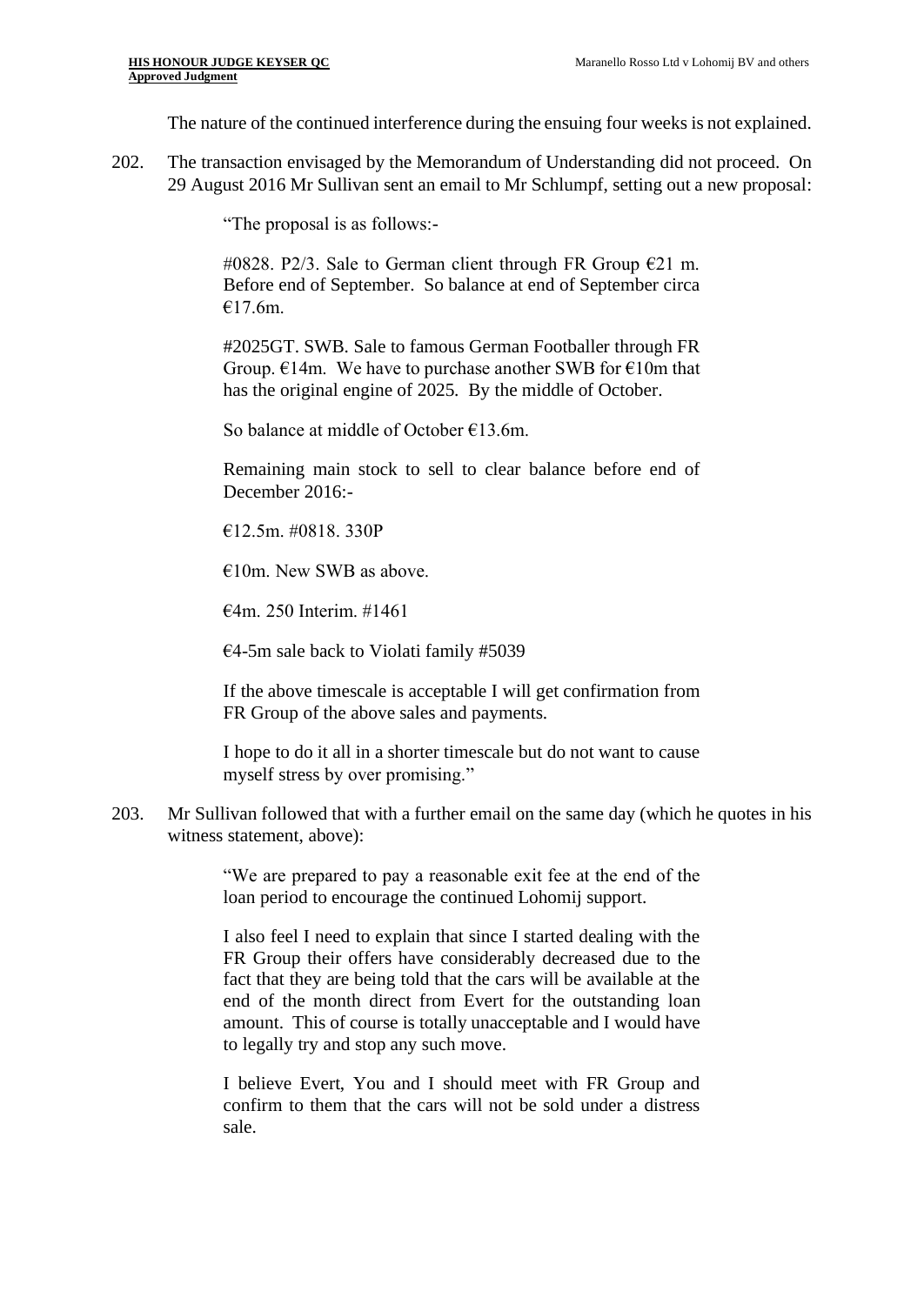Further whilst this might not be the correct time to mention this, but I do need to sit with Evert to discuss my Verona project."

It might be noted that the email does not actually accuse Lohomij, Mr Schlumpf or Mr Louwman of having done anything to interfere with a proposed transaction with FR-G and appears to assume that they would not do so.

204. On 31 August 2016 Mr MacLean sent an email to Mr Schlumpf, which he copied to Mr Sullivan:

> "I think the best plan is to have a meeting round the table in Holland as soon as possible with Frank Rickert, Graham and Lohomij to get a deal acceptable to Lohomij, with clear dates and amounts and a deposit, agreed and signed. It is time to establish whether Frank is a genuine buyer or not. If he is genuine, he is the best chance of the getting the cars sold and the debt repaid. If he is not genuine, another solution needs to be found which does not involve Frank."

205. A telephone conference took place on 31 August 2016 between Mr Sullivan, Mr Louwman and Mr Schlumpf. Mr Sullivan's account of the conversation was recorded in an email he sent to Mr Schlumpf the following afternoon:

> "I her[e]by summarise the content and agreement of the telephone conference between Evert, yourself and I of yesterday as follows:-

P 2/3 chassis 0828

This car will be sold direct to German customer of FR Group before the end of September 2016. The net proceeds of  $E21m$ will be paid directly to the account of Lohomij no later than the 30/09/16. The gross sale price is  $\epsilon$ 22m with  $\epsilon$ 1m being retained for the cost of restoration at the Classiche Department of Ferrari. The car is currently at the Ferrari factory in Italy.

250SWB chassis 2025

The mutual arrangements for the sale of this car to the former German footballer Michael Ballack have already been agreed with FR Group. It has been agreed that MB pays the full asking price of  $\epsilon$ 14m knowing the engine needs to be replaced. In order to deliver the car with its original engine we have agreed to purchase the Yellow SWB belonging to Mr Rowan Fernandez with the original engine 2025 for the sum of  $E10m$ . This deal will be completed by the 15/10/16 and the net proceeds of  $\epsilon$ 4m will be paid to the account of Lohomij on or before this date. This car is stored at Joe Macari Ltd Kimber Road Wandsworth London.

330P chassis 0818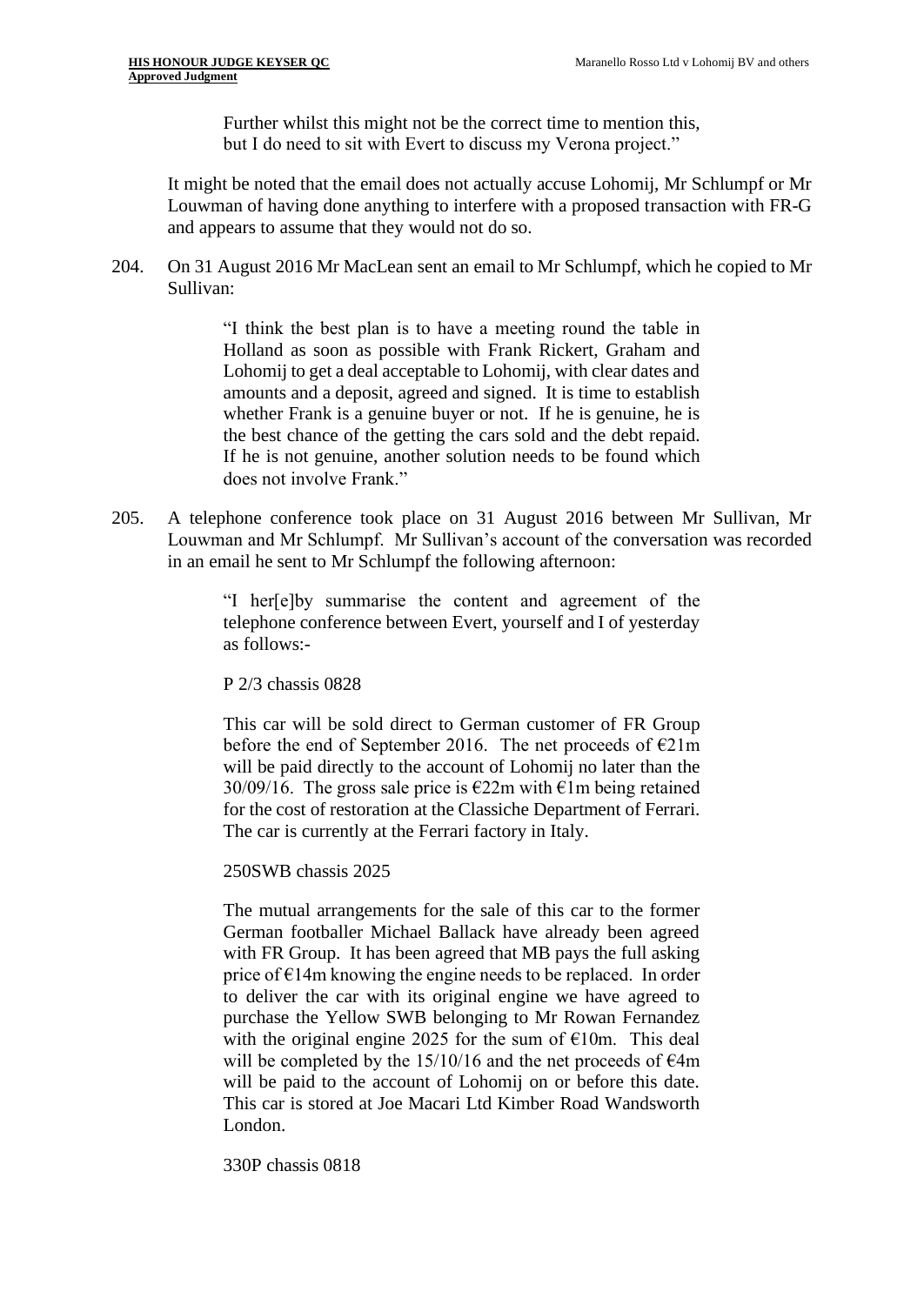FR Group are currently negotiating the sale of this car to a[n] Italian client for the net sum of  $E12.5m$ . We expect to sell this car by the end of October 2016 and immediately on the sale pay the full proceeds to Lohomij. The car is currently stored at Classic Car Storage Limited, Priors Leaze Lane, Chichester.

250 Interim chassis 1461

This car is to be sold to FR Group for the reduced price of  $\epsilon$ 4m. The reduced price is part of their sales commission. However this sale will only take place once the sale of the above 3 cars has happened and Lohomij have been paid back in full. This car is stored at the Ferrari factory in Italy.

I would like to thank you both for your time and understanding yesterday of this delicate situation.

I look forward to completing the above and continuing our working relationships."

- 206. On 12 September 2016 Lohomij sent a notice of default to MRL under the Amended Facility Agreement. The notice of default referred to the latest proposal for the sale of the four Cars and requested: "Please provide us with timely updates on the course of such proposed sales."
- 207. On 16 September 2016 Mr Schmidt, FR-G's lawyer, sent the following email to Mr Sullivan, who in turn forwarded it to Mr Schlumpf:

"I have spoken to Frank. So far, we can confirm as such:

Unfortunately we have not been able to finally convince one of our investors to finance the whole Maranello Rosso package.

The situation stands where FRG have had customers for 0828  $(E21m)$  as well as 2025  $(E15m)$  in certified condition but both agreements are expired and therefore new negotiation will be necessary.

FRG are negotiating to sell 0818 and further details will be released asap.

FR once the above is in place will purchase 1461 at a discounted price to be agreed."

208. On 29 September 2016 Mr Sullivan updated Mr Schlumpf by email:

"I confirm Frank Rickert called me this afternoon just before 4pm, frank [sic] told me he has a meeting with his client on this Saturday (1/10) to finalise the arrangement for the sale of 0828. He further told me that Monday (3/10) is a public holiday in Germany and therefore he would confirm the agreement on the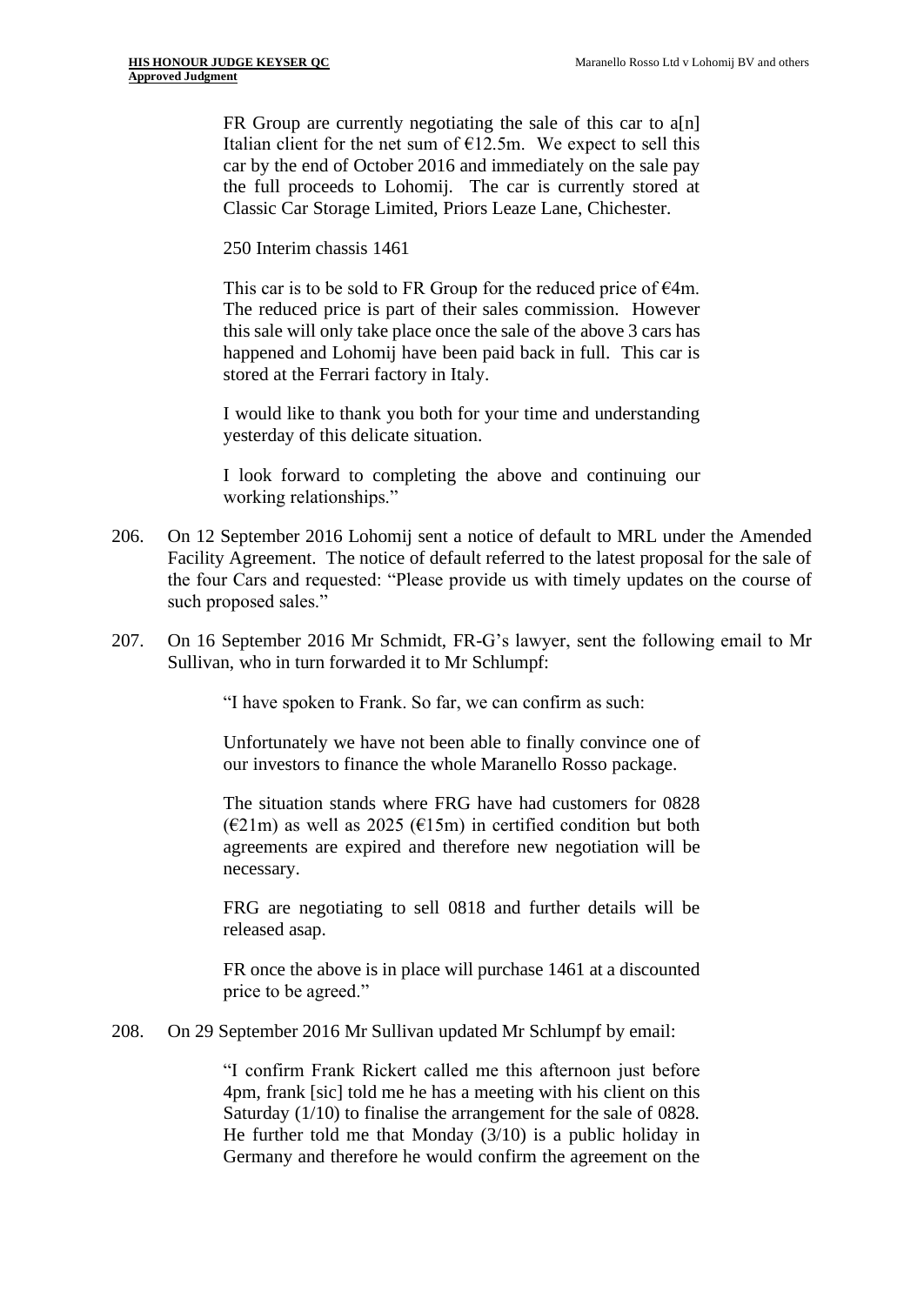Tuesday (4/10) and expected to be able to effect payment within a few days.

He also confirmed that by the Tuesday (4/10) Bjorn [Schmidt] expect[s] to have Michael Ballack signed up on the 2025GT.

I believe this all to be good news."

209. Mr Sullivan's optimism—which sits a little uneasily with MRL's current case as to Frank Rickert's attitude after the meetings with Mr Schlumpf and Mr MacLean—was misplaced. In an email on 17 October 2016 Mr Sullivan informed Mr Schlumpf: "I am 95% sure I have now overcome the problems with Frank and expect to sell him 0828 in the coming days." However, no sale to Mr Rickert or FR-G or its clients eventuated. At this point the saga of MRL's efforts in that regard comes to an end.

## *Sale 2: facts*

- 210. On 21 October 2016 Lombard Finance (CI) Limited ("Lombard") sent to Mr Sullivan, Mr Owens and Mr MacLean an "Indication of terms for the financing of the Museo Nicolls vehicle collection". The borrower was to be a Special Purpose Company incorporated in Jersey or Guernsey, and the loan was to be €65 million, based on a total purchase price of  $\epsilon$ 93 million for "The Museo Nicolls vehicle collection + MRL Ferrari".
- 211. Meanwhile, in October 2016 Lohomij was in communication with Mr Greisen of B&B regarding the valuation of the four Ferraris. On 26 October Mr Schlumpf sent additional information to Mr Greisen; he wrote: "As you know from Evert we are trying to push things forward as fast as possible, therefore an approximate valuation would be very helpful. … We are planning different options. One of them could be that we take over the cars."
- 212. On 27 October 2016 Mr Greisen sent to Mr Louwman and Mr Schlumpf valuations of the four Cars; he said he had priced them "conservatively with 'feet-on-the-ground' valuations, that the valuations he had provided "would be easily achievable on a private sale or auction basis", and that they were lower than the valuations he had initially indicated. The valuations were:
	- #2025: \$8.5 million without the original engine; \$10 million with it;
	- $\#0818: $17 \text{ million};$
	- $\bullet$  #1461: \$4.75 million;
	- #0828: \$27 million (this is sometimes referred to as "P2/3").
- 213. For some weeks Mr Sullivan had been in discussion with Mr Macari. On 3 November 2016 Mr Sullivan wrote to Mr Schlumpf by email (which he forwarded to Mr MacLean on the following day) concerning a proposed transaction with Mr Macari:

"I have agreed a transaction to sell Ferrari #0828 (currently at the Ferrari factory being restored and Classiched). I have accepted the Ferrari #1953 (250 SWB) and a Ferrari SWB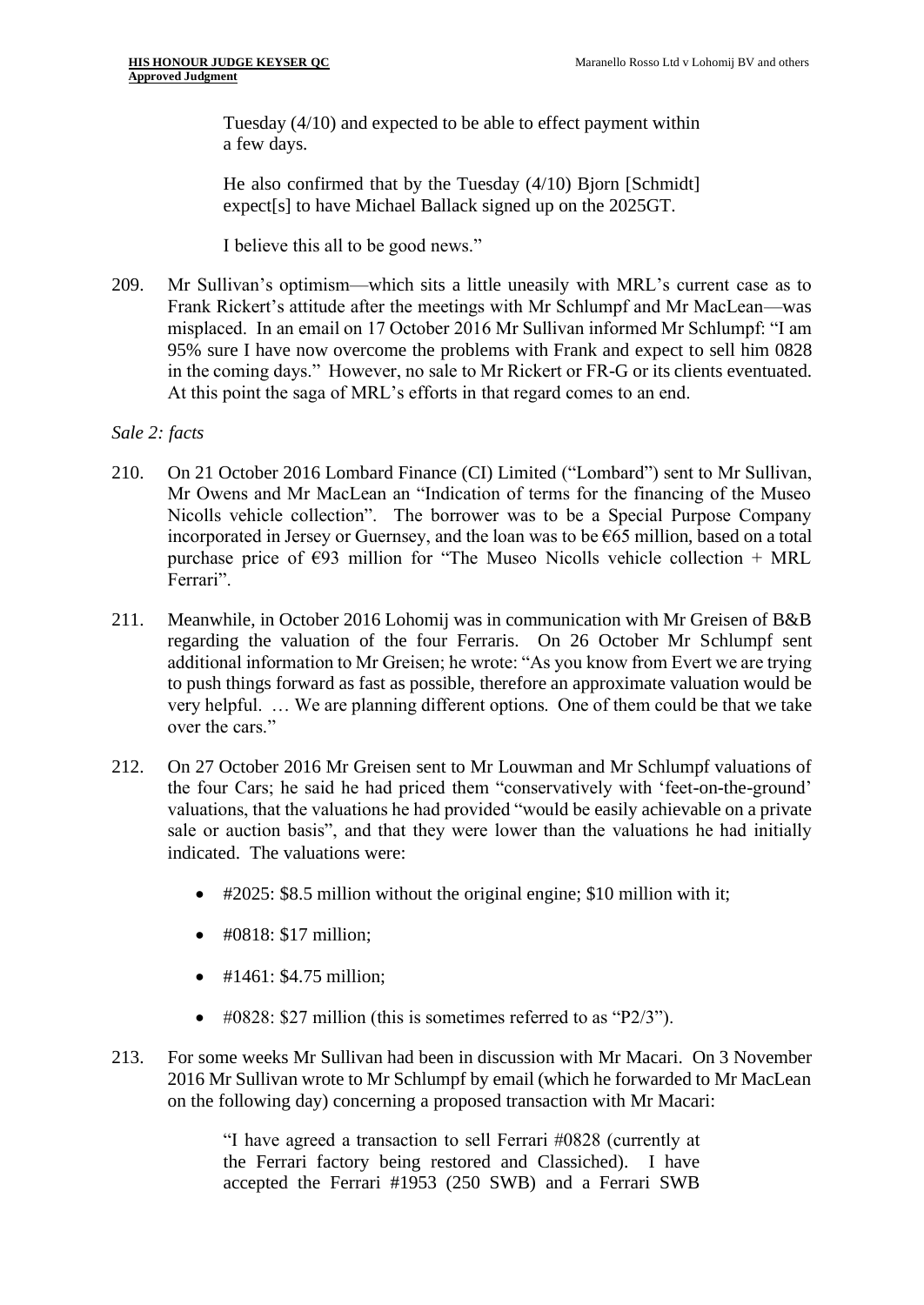Competition engine in part exchange plus a cash payment to MRL of £5m (pounds) of which obviously will be forwarded to Lohomij next week. The new owner will also take over the restoration costs past and post the sale of 0828.

The good news is that #1953 has the engine for our car #2025, so we will now take the engine from #1953 and install it into #2025 and this will enable #2025 to be classiched (red book). We will then fit the newly acquired competition engine in #1953 and this again will enable this car to be Classiched. I propose to commence the process on both cars with Ferrari immediately.

I believe the #2025 is now saleable at circa  $\epsilon$ 15m and #1953 at €14m.

Therefore the net sales price of #0828 once #2025 and #1953 are sold will be circa £20m. (For your information Bonhams valued #0828 at €8m).

Please can you get the above agreed and signed off by Lohomij asap as we want to complete the transaction within the next few days."

- 214. After Mr Sullivan had provided a simplified summary of the proposed transaction to Mr Schlumpf, the latter replied on 4 November: "I like to discuss details with Evert first before I speak to Marlène and Peter, therefore please wait finalizing your proposed deal until I have green lights."
- 215. On 5 November 2016 a meeting took place in London between Mr Louwman, Mr Sullivan and Mr Greisen. Mr Greisen was ostensibly present because he had a client who was interested in acquiring #0828; he stated that he had a possible offer of  $\epsilon$ 28 million for #0828 from one of his clients. (Mr Sullivan states that he now believes that the real reason for Mr Greisen's presence was probably that Mr Louwman wanted the Cars valued before taking them over. As an explanation of Mr Greisen's presence at the meeting, this makes little sense: the Cars were not present at the meeting and were not valued at the meeting; the evidence of Ms Volf is that Mr Greisen had already inspected them.) According to Mr Sullivan (first statement, paragraphs 145 to 147) he explained the terms and benefits of Sale 2 to Mr Louwman, and then:

"Mr Louwman said that he had a better idea: MRL should give him/Lohomij the remainder of the Collection in lieu of the debt. Mr Louwman stated that he would then sell the rest of the Cars and pay me a small commission so that I could 'buy my wife a new kitchen'. I have borrowed significant amounts of money from many major lending institutions in my career, and I have never been treated like this before.

I refused this proposal—as Mr Louwman well knew, the remainder of the Collection was worth significantly more than the outstanding debt."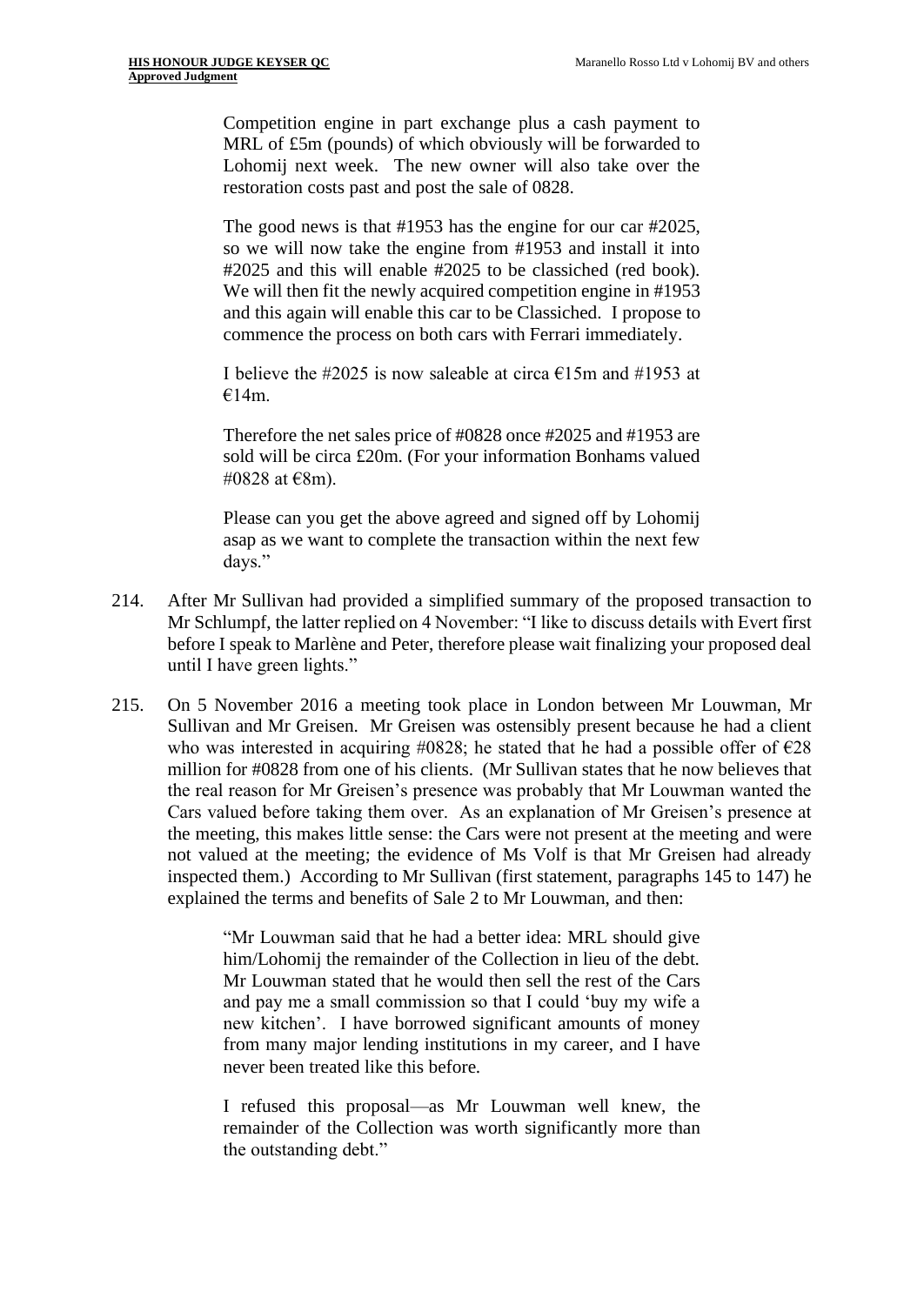- 216. On 11 November 2016 Mr Sullivan and Mr Louwman met in the Netherlands. According to Mr Sullivan, he told Mr Louwman that Sale 2 would enable the Loan to be repaid, but Mr Louwman, having at one point in the meeting appeared to give his consent, eventually laughed, refused to give consent, and said that he did not want MRL to do the deal. According to Mr Louwman, Mr Sullivan did not say that the Loan would be repaid from the proceeds of Sale 2; rather it was to be repaid by the refinancing with Lombard (Ms Volf's statement, paragraph 78). Mr Sullivan states that the Loan was indeed to be repaid from the Lombard refinancing, but that Sale 2 was a necessary step to enable that refinancing to proceed (first statement, paragraph 157).
- 217. There is an invoice dated 15 November 2016 issued by MRL for the sale of #2025, fully restored with a Factory Classiche Certificate, to Oldtimer Land GmbH (i.e. FR-G). The stated price was £12.3 million, payable (subject to a retention of £500,000) by 20 November 2016.
- 218. On 15 November 2016 Mr Sullivan sent an email to Mr Louwman and Ms Volf. After referring to his meeting the previous week with Mr Louwman and explaining why a planned meeting for that day with Mr Robin Clayton of Lombard had had to be cancelled, Mr Sullivan continued:

"Robin is rearranging his diary and I will update you asap but will still get the letter.

I have sold 0828 to Joe Macari Ltd and taken in part exchange a 250SWB #1953 and an engine 4129 plus £4.75m. Evert is up to speed on the transaction.

Please can you send Ben Walmsley (copy me) Lohomij sterling bank details and a letter addressed to Ben confirming once the payment is received Lohomij has no further interest in 0828.

Macari will send the funds immediately directly to you."

APOC paragraph 89 describes this email as "confirming that the agreements for Sale 2 had been reached and requesting permission to proceed." However: (1) the email refers only to the first part of Sale 2, namely the sale of #0828; (2) the cash component of the price as stated in this email is different from that which had been stated on 3 November 2016; (3) the email does not seek consent to anything. Further, the contents of the email of 15 November 2016 are plainly inconsistent with APOC paragraph 88, which states that when Mr Sullivan asked Mr Louwman to consent to Sale 2 on 11 November 2016 "Mr Louwman simply laughed at him and refused to consent to the sale." In his first statement, Mr Sullivan states that he nevertheless believed that consent would be forthcoming, both because Mr Schlumpf "kept assuring [him] that it would be" and because Mr MacLean told him that Lohomij could not lawfully refuse consent.

219. Ms Volf replied to Mr Sullivan on 15 November 2016:

"… I hope you will be able to meet with Mr. Clayton within a short term.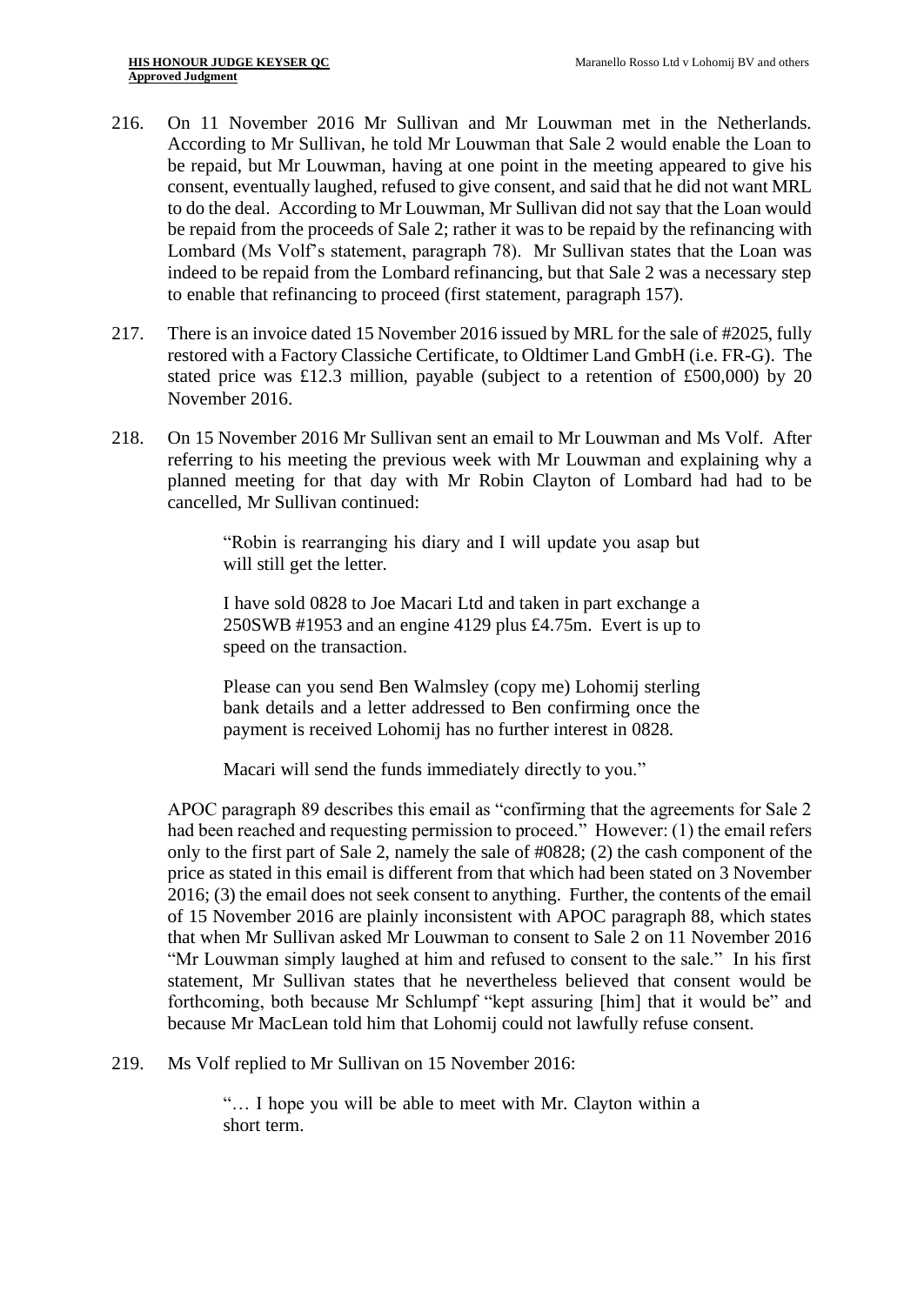Regarding the possible sale I really need to discuss this with Mr Louwman as I wasn't aware the P2/3 was offered for sale at the moment.

He is not available at the moment, but I will discuss this matter with him as soon as possible and come back to you.

Please hold all actions until we have given our approval."

Mr Sullivan in turn replied:

"Please confirm with Evert asap as they want to send you the money tomorrow, also I'm hopeful that I can also then sell 1953 next week."

220. On 16 November 2016 Ms Volf sent an email to Mr Sullivan, copied to Mr Louwman (emphasis in the original):

> "I have spoken briefly over the phone with Mr. Louwman. He is a very clear, it is a definitive NO regarding the sale. Lohomij B.V. **does not give approval** for the sale of the P2/3 or any other car.

> You agreed with Mr. Louwman last week that you would refinance the loan with Lombard Bank. Lohomij B.V. still demands repayment as soon as possible.

> We are waiting to receive a letter this week of Lombard bank that states it will refinance.

Please keep us informed about the status with Lombard Bank."

221. Ms Volf confirms the tenor of this email in her second statement (paragraph 14):

"Mr Sullivan had agreed with Mr Louwman in their meeting the previous week on 11 November 2016 that he would refinance the Loan with Lombard. That was Lohomij's priority (as I made clear in my email of 17 November 2016); we wanted cash repayment and had offered to assist MRL to answer any questions from Lombard. So far as we understood, MRL was going to refinance the entirety of the outstanding Loan. From Lohomij's point of view, refinancing of the Loan was far preferable. MRL was in default and refinancing meant that Lohomij could receive full cash repayment and it also avoided any possible compromise of its existing security rights by selling Cars at potential undervalues."

- 222. Mr Sullivan forwarded Ms Volf's email to Mr MacLean on the same day.
- 223. On the morning of 17 November 2016 Mr Sullivan sent two relevant emails to Mr Louwman. The first email set out his request for consent to the sale of #0828 to Mr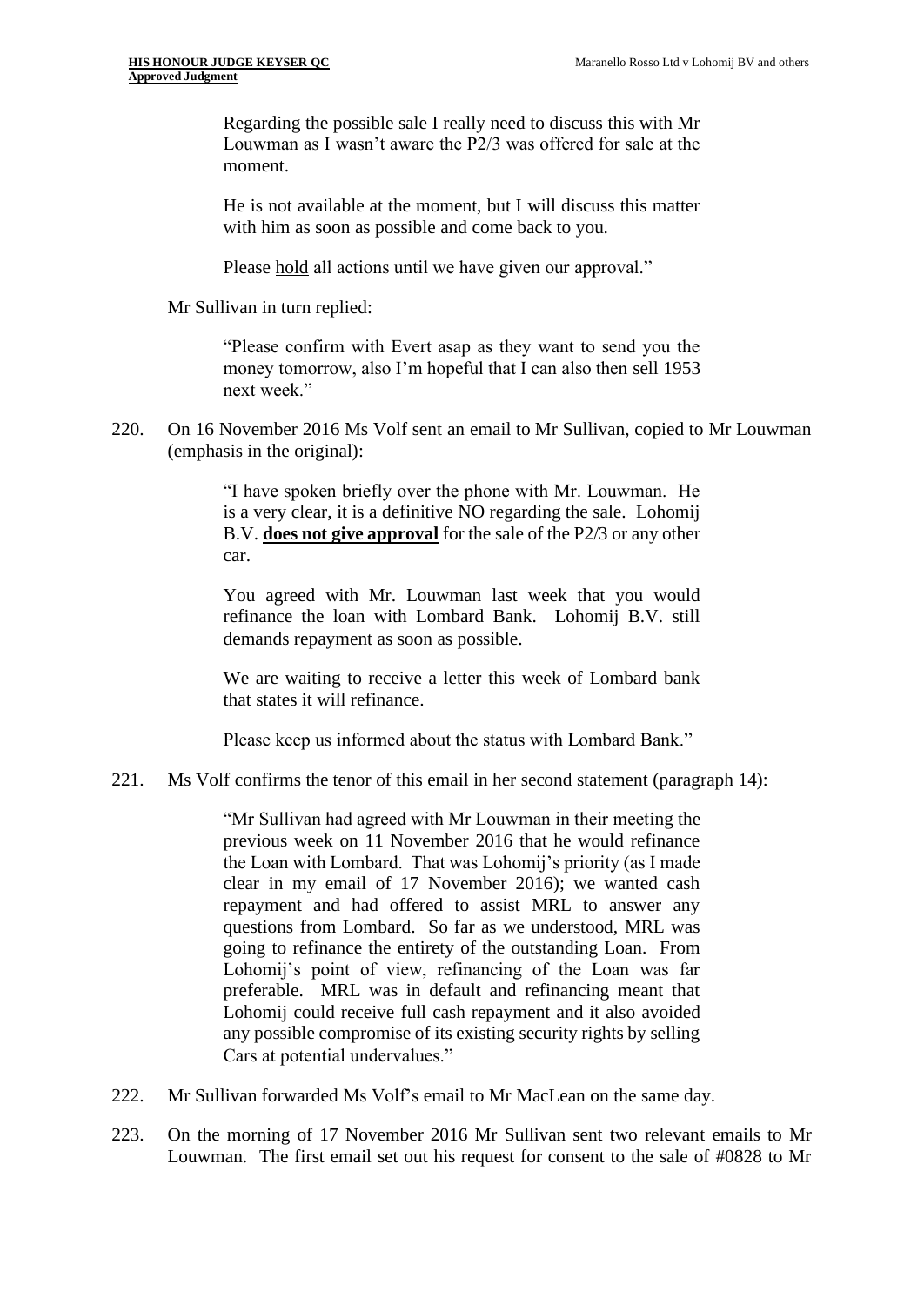Macari and the details and justification of the sale; and, as it recites much relevant information, I shall set it out fully:

"Following my discussions with Pius and the meetings which I had with Jakob Griessen and you in London on 5th November and with you in Holland on 11th November, I would be very grateful if Lohomij will give its formal consent today to the the [sic] sale of the P2/3 [i.e. #0828] to Joe Macari's client in exchange for £4.74m cash, the yellow 250 SWB [i.e #1953] and an additional Ferrari certified 250 SWB engine.

This package values the P2/3 at around  $\epsilon$ 25 million which is an excellent result. It brings in £4.75 [million] of cash immediately today and it makes the red 250 SWB #2025 saleable and certifiable by Ferrari since I will be able to re-unite the original engine of 2025, which is in the yellow car, with its chassis. Ferrari have said that they will not certify 2025 unless it has its original engine. Uncertified and without its original engine 2025 is worth around  $€8$  million; certified and with the original engine it is worth at least  $E15$  million. I have a provisional offer for that amount. I have also found the original engine for the yellow SWB and have begun discussions for sale of the yellow car for  $\epsilon$ 13 / 15 million.

The P2/3 is in pieces at the Ferrari factory and unlikely to be completed and certified for at least 12 months. MRL has had no genuine offer fit the P2/3 over the course of 18 months. The possible offer for the car for around  $E28$  million to a client of Jakob's, which he mentioned when we met in London on 5th November, has turned out not to be of any substance.

Against this background it would be crazy not to go ahead with the part exchange deal with Joe Macari's client as described above. The deal brings in cash, sells the P2/3 'as is' in Italy without any liability for its restoration and certification, makes 2025 saleable for  $\epsilon$ 15 million instead of  $\epsilon$ 8 million and will also give a profit on the yellow SWB.

I have committed to Joe Macari on the part exchange deal which I first mentioned to Pius several weeks ago and again to you and to Jakob on 5th November. Joe is holding £4.75m from his buyer and has been instructed to return the funds to his buyer if the deal is not concluded and approved by Lohomij tomorrow at the latest.

Evert - you and I have a friendly relationship and I am doing my very best to get Lohomij its money back by mid December, as I agreed with you on 11th November. Blocking the part exchange deal would make no sense at all for either Lohomij or MRL and will cause considerable financial damage to MRL which will greatly complicate our relationship and is likely to lead to claims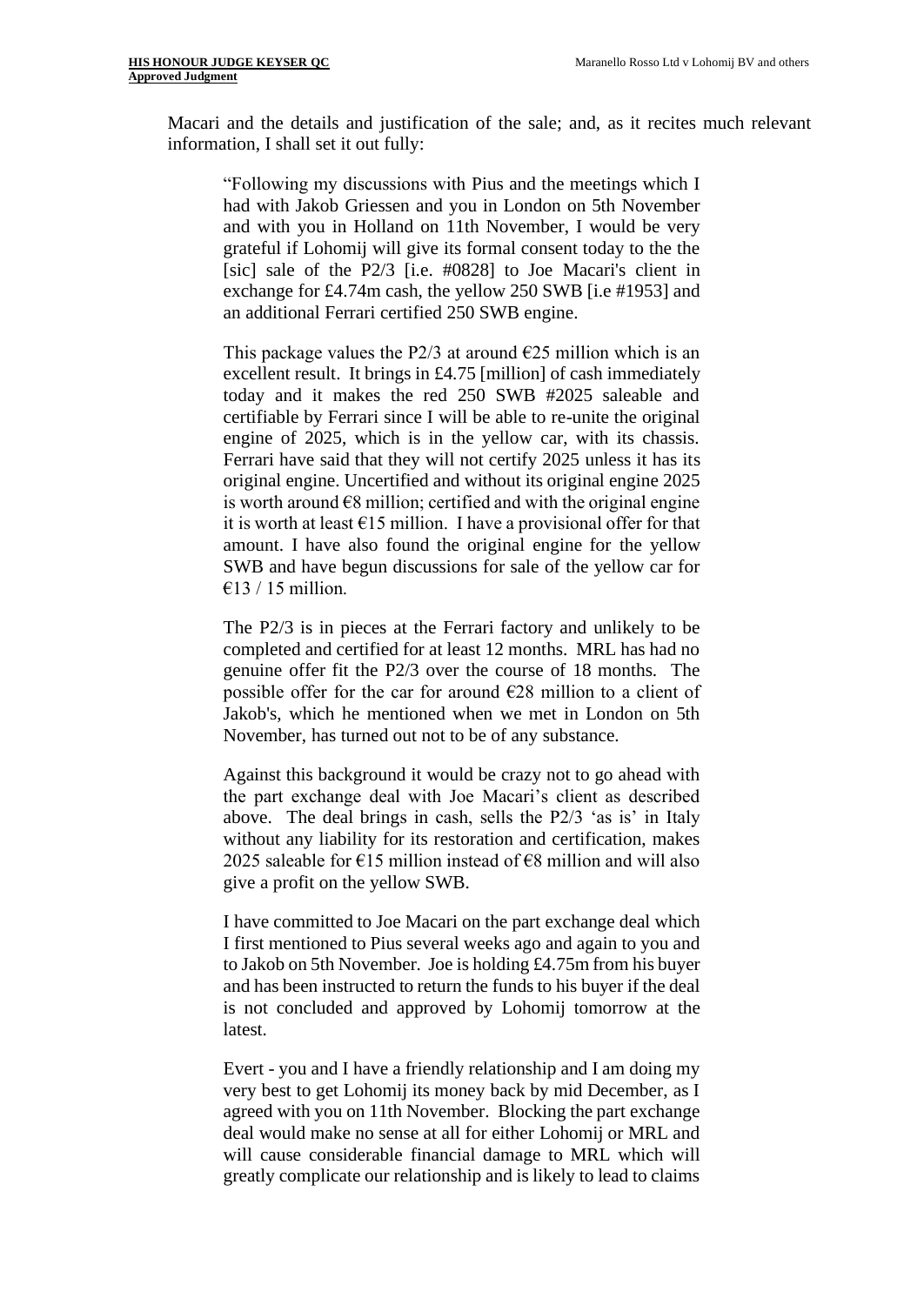by MRL against Lohomij, which is the last thing in the world I want to happen, you have been a wonderful supporter and ally to MRL in the most difficult circumstances for both of us.

Will Lohomij please approve the deal today so that the cash can immediately be paid by Joe Macari to Lohomij and the plans for sale of 2025 with its original engine and of the yellow SWB can get underway?

I am doing my very best to arrange the refinancing with Lombard and am forwarding you an email to me from Lombard, confirming that they hope to conclude the loan arrangements in the first or second week in December but this has nothing at all to do with finalising the part exchange deal for the P2/3, which must be done now, this week, or collapse with the loss of  $E25$ million. And, although I am optimistic about the Lombard refinancing it is impossible at this stage to guarantee that it will succeed. It is vital for MRL, and indirectly for Lohomij, to do the part exchange deal - now.

Thank you very much for your continuing support."

- 224. It may be noted that this email makes clear that the Lombard refinance was not dependent on the alleged Sale 2. This is consistent with the second email from Mr Sullivan, by which he forwarded an email that he had received on the previous evening from Mr Clayton that read in part: "Regarding the funding of your car collection I can confirm that with the exception of the remaining items on the list of information required, we hope to be in the position to move forward and conclude in the first or second week of December."
- 225. Later that evening Ms Volf replied to Mr Sullivan:

"Mr Louwman is out of the country at the moment and asked me to send you an email.

As you know getting a refinance in place is a priority for us and we urgently need to receive full payment of the loan. I kindly remind you of the notice of default Lohomij sent you September 12, 2016. As you can understand Lohomij continues to reserve all rights and remedies in connection with all continuing defaults and events of default under the facility agreement we concluded. Regarding the refinancing, which would be in our mutual interests, we would like to assist because I am sure that Lombard will have questions for us in view of our security interests. Mr Clayton says that certain items on the list of information are still anticipated. Could you send me that list and highlight the items that are still missing so that we can assist with information that no doubt Lombard will need regarding the current structure and otherwise?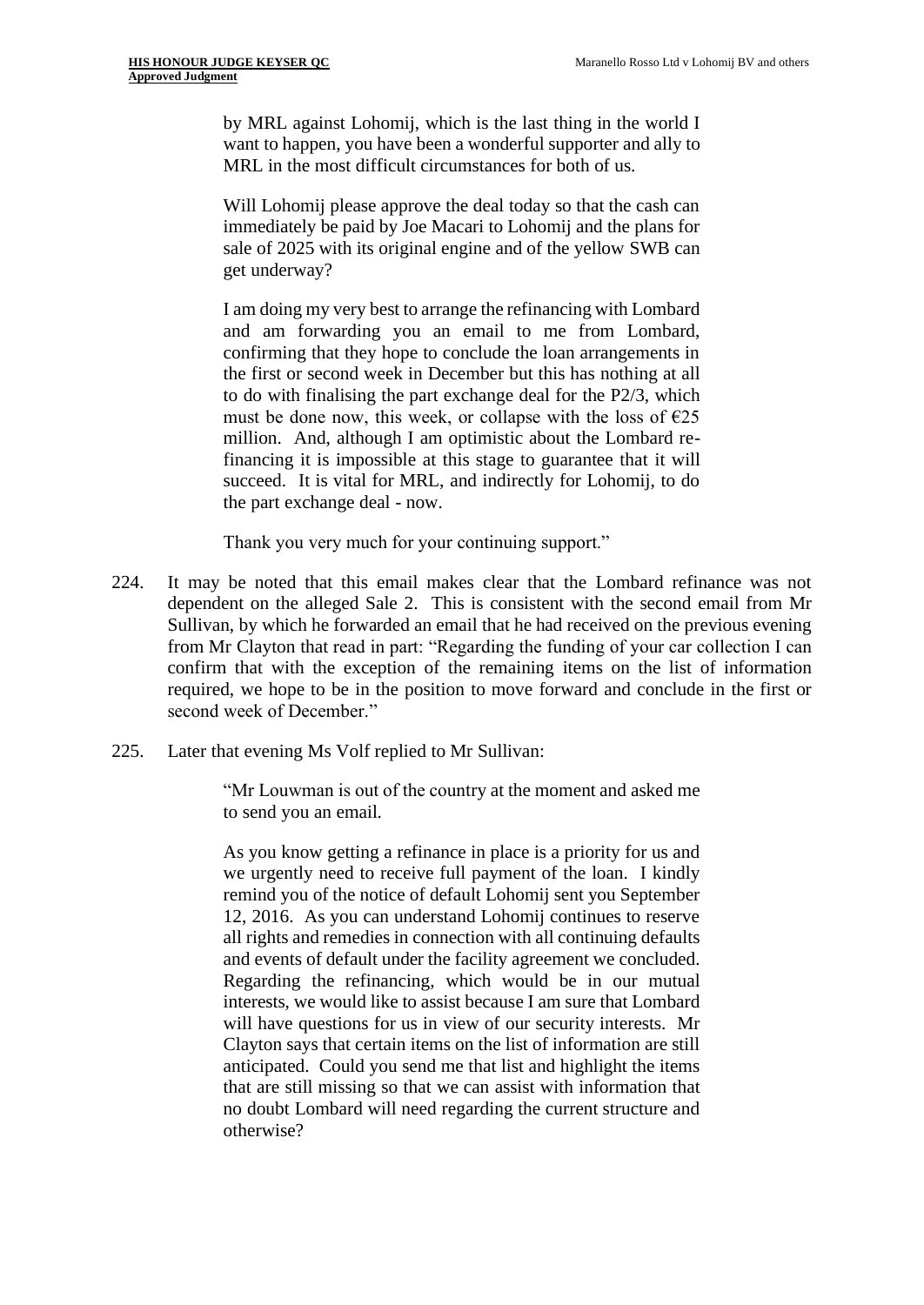If Lombard says that the transaction can be concluded in the first or second week of December, does this also mean the payment shall take place at that moment? I assume the refinancing still aims at refinancing the whole remaining collection of cars and shall cover the whole outstanding loan balance. We would like Mr. Clayton to confirm this.

To meet the agreed timeframe we shall need to discuss the way of releasing the security rights over the cars very soon so I would suggest and request that you set up a call with Lombard to include us as soon as possible.

Please let me know as soon as you can."

226. There is an invoice dated 17 November 2016, issued by MRL, for the sale of #1953, fully restored with a Factory Classiche Certificate, to MW Automobiles (i.e. Mr Mark Williams). The price was £11.2 million, which, subject to a retention of £500,000, was payable by 25 November 2016. Mr Williams, who describes himself as "a businessman and car enthusiast" and states that Mr Sullivan is "a good friend" of his, says in his witness statement dated 30 March 2021 that in October 2016 he had "agreed in principle" to buy #1953 on behalf of Mr Bernhard Mayr, though Mr Sullivan informed him that MRL required the consent of its lender. He states:

> "On or around 18 November 2016, Mr Sullivan then told me that the lender had refused to provide its consent to the deal, so it fell through. While Mr Sullivan was and is a good friend of mine, I felt seriously let down. Mr Mayr was a big client of mine and this was a high value deal—for the second time [the first related to the Auction], Mr Sullivan had caused me to look foolish in front of my client and lose out on significant commission. I made my anger clear in an email to Mr Sullivan, and informed him that Mr Mayr was considering taking legal action against MRL."

227. On 18 November 2016 Mr MacLean sent an email to Ms Volf, copied to Mr Louwman, Mr Sullivan and others, as follows:

> "I am helping MRL to arrange the sale of its remaining cars and also the prospective refinancing from Lombard. I am doing this because I was involved in the original MRL/Violati deal and because I want to help to achieve a satisfactory result for both MRL, which has very limited resources and manpower, and for the Louwman Group with which I have had an excellent relationship for over 25 years.

> Graham has sent me copies of his email to you, EVNL, and colleagues yesterday morning and of your reply last night.

> Graham, with help from me, will of course do his best to secure the Lombard financing and I hope that we will all work amicably together to achieve a satisfactory result.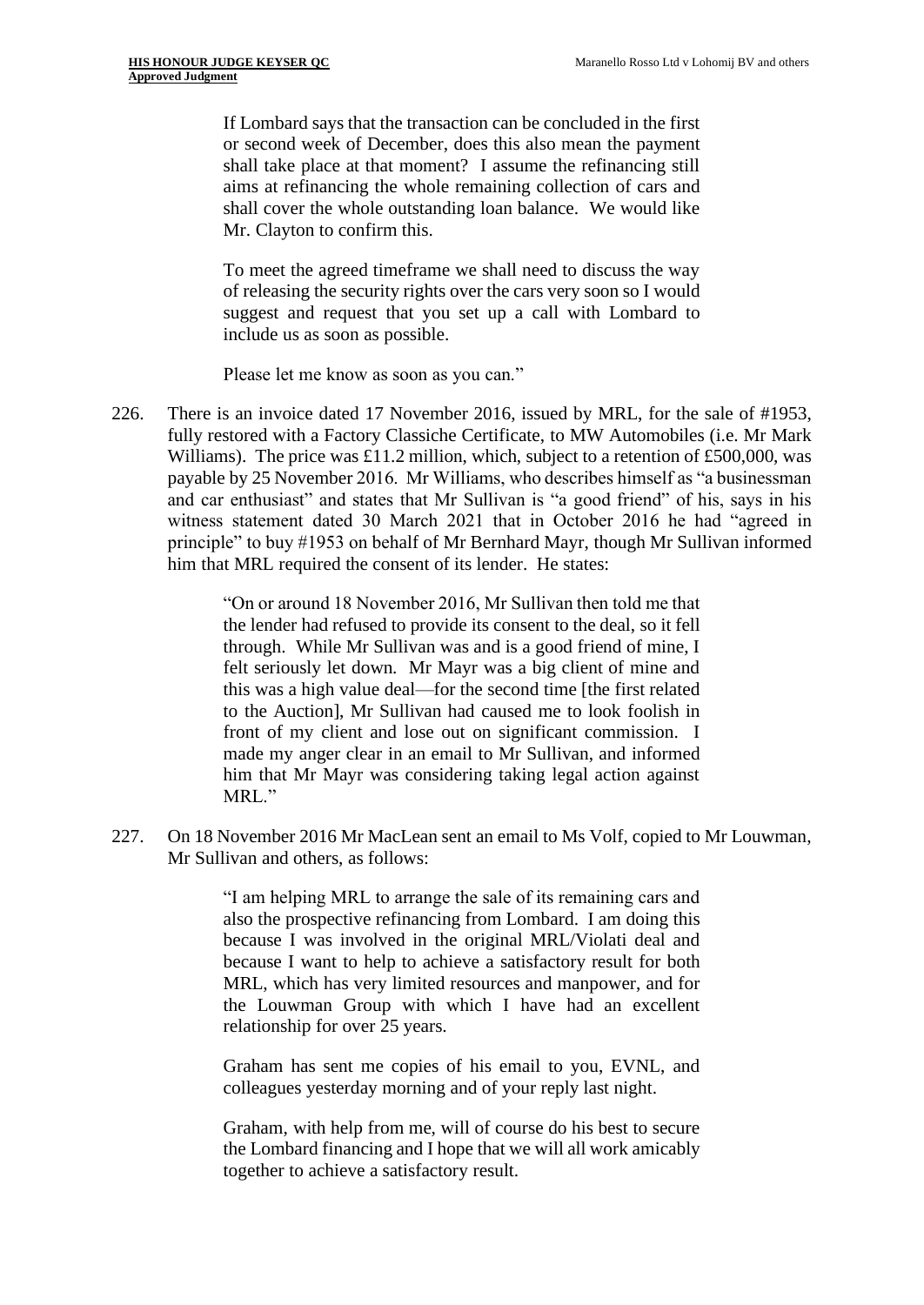In your email you do not refer at all to MRL's request, which it has been making to Lohomij for over 2 weeks, to approve the P2/3 part exchange transaction with Joe Macari's client, as set out in detail in Graham's email to you yesterday and in previous correspondence between Lohomij, MRL, Pius and myself.

The P2/3 transaction combined with the sale of 2025 and the yellow SWB should produce enough funds fully to repay MRL's debt to Lohomij. The transaction has taken Graham a long time to negotiate. It is the only current realistic chance of generating sufficient funds to repay Lohomij and/or to repay any refinancing.

With respect, I do not think that Lohomij is entitled to refuse MRL permission to carry out this transaction or generally to refuse MRL permission to sell any of the remaining cars for their fair present value. Without going into the legal details, which should not be necessary when there is a friendly relationship between the parties, English law, which is the law of the loan agreement, is very strict in its requirement that a lender must act fairly and do its best to obtain the highest value reasonably available for a borrower's assets and/or not prevent a borrower from realising its assets for the highest value reasonably available.

There is a very small and limited market for the MRL cars, which have been for sale for over 2 years. If you refuse permission to carry out the P2/3 transaction you will irreparably harm the value of the remaining cars, completely destroy MRL's credibility and the future value of the cars and severely reduce Lohomij's prospects of repayment.

It is also very likely that you will destroy the Lombard refinancing since (1) Lombard will require full details of all attempts to date to sell the remaining cars, and (2) Lohomij's refusal to authorise sale of the cars will be all over this small and specialised market, including the valuers whom Lombard is consulting as a key part of the refinancing procedure. In short, the outcome, if you continue to block the sale of the cars and the P2/3 transaction, will be destruction of the value of the cars, failure of the Lombard refinancing and long drawn out and very messy litigation between Lohomij and MRL during which nobody will be able or permitted to sell the cars.

It cannot possibly be right to let this happen and I am sure that Lohomij will not allow it to happen.

I will do everything I can to help and have a long record of successful transactions with and for the Louwman Group. I am happy to talk any time during today that Evert or you wish. If Lohomij does not authorise the P2/3 transaction today, the buyer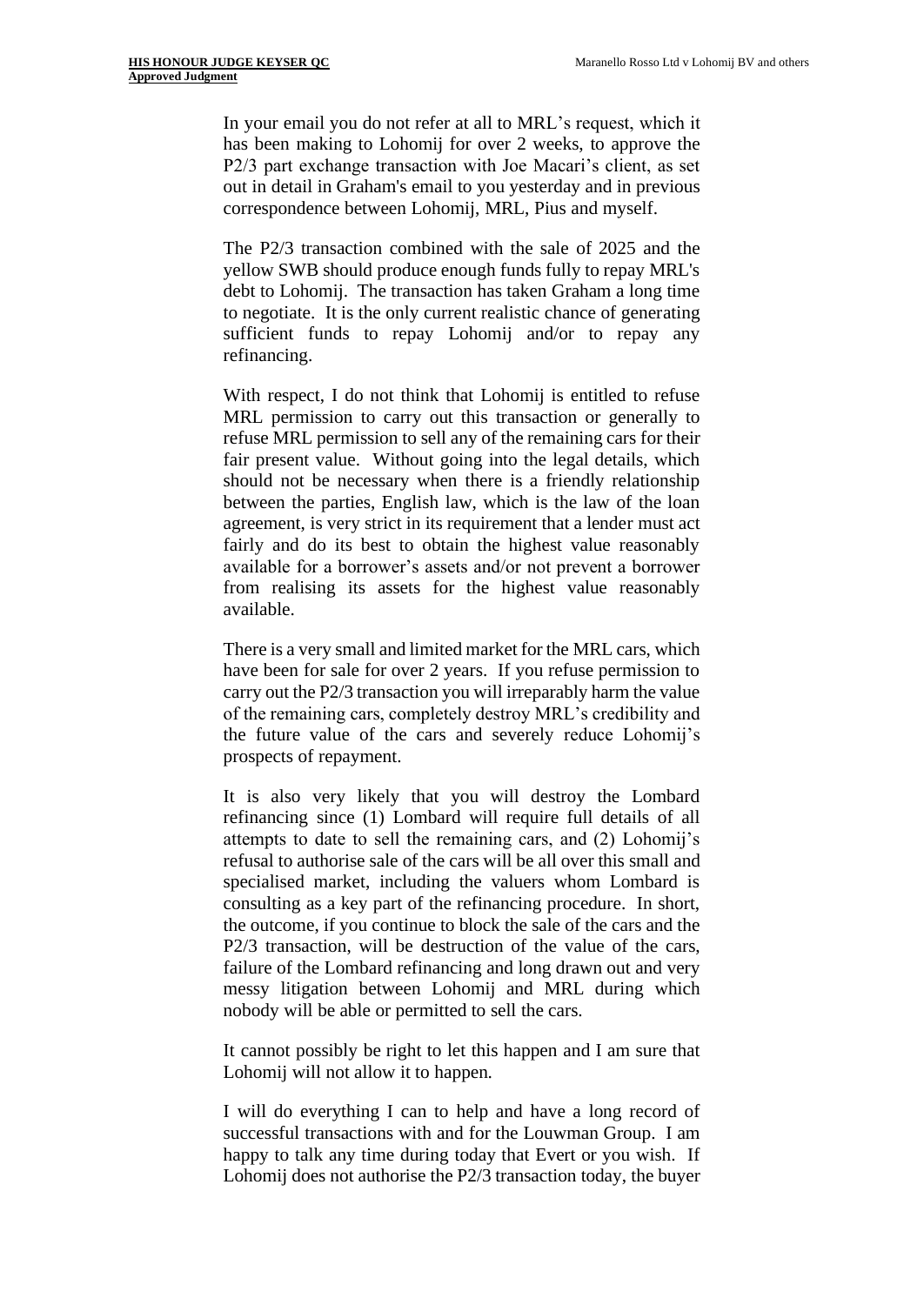will withdraw and his cash payment will be returned today by Joe Macari."

228. Ms Volf forwarded that email to Mr Knight, as did Mr MacLean. Mr Knight responded to Ms Volf later that morning from his iPhone:

"Both graham and lohomij feel the P2/3 has a value of  $E25m$ 

The offer is to sell this car and receive:

- £4.74m (c.  $\epsilon$ 5.3m)
- yellow SWB (that was unsold at RM's villa erba sale in 2015 for c.  $\epsilon$ 9m)
- an SWB engine (call it  $E1m$  max)

This adds up to  $\text{\textsterling}15$ -16m, which is a long way short of  $\text{\textsterling}25m$  .....

Yes, there is a good advantage buying the yellow SWB as the engine in that car is originally from the red SWB (ch[assis] 2025) in the MRL collection. Putting the original engine back into 2025 will certainly make it more valuable.

BUT: they think it will make 2025 worth  $\epsilon$ 15m+, and the most comparable recent result for such a car was Gooding last August at \$13.5m.

I think you have every right to question the fairness of this deal and by all means use the content of this email to illustrate your concern that the deal seems fair market value."

A little later, Mr Knight replied separately to Mr MacLean in substantially similar terms:

"It is this bit

'The P2/3 transaction combined with the sale of 2025 and the yellow SWB should produce enough funds fully to repay MRL's debt to Lohomij'

that is difficult to comprehend.

By common consent between evnl [that is, Mr Louwman] and MRL, the P2/3 is worth c.  $E25m$ .

The offer is to sell this car and receive:

- £4.74m (c. €5.3m)
- yellow SWB (that was unsold at RM's villa erba sale in 2015 for c.  $\epsilon$ 9m)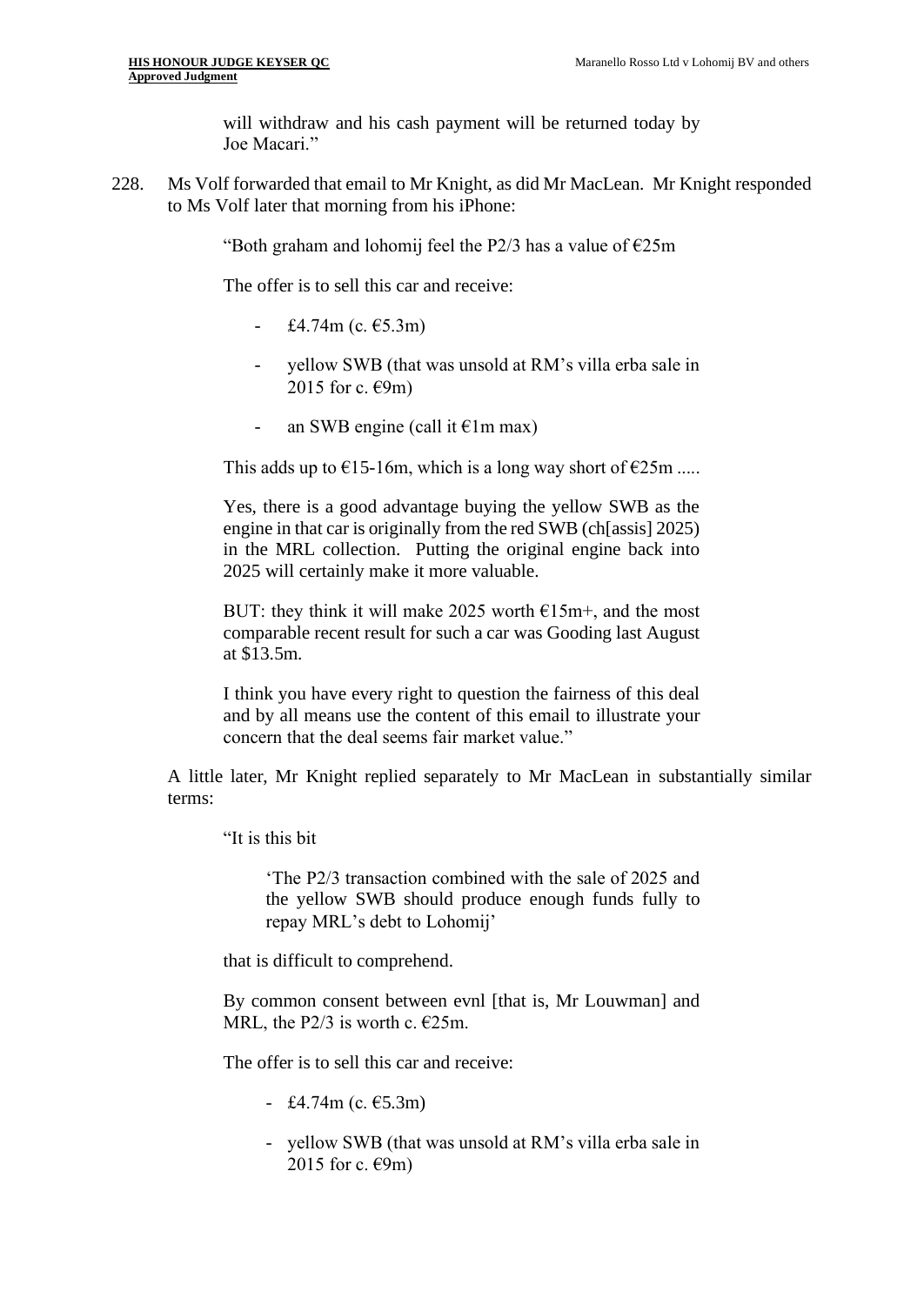- an SWB engine (call it  $\epsilon$ 1 m max).

This adds up to  $\epsilon$ 15-16m, which is  $\epsilon$ 9-10m short.

Yes, there is a good advantage buying the yellow SWB as the engine in that car is originally from the red SWB (ch. 2025) in the MRL collection. Putting the original engine back into 2025 will certainly make it more valuable.

But I'm not sure it will make 2025 worth  $E15m+$ , and the most comparable recent public result for such a car was Gooding last August at \$13.5m. And you say we need to factor in a spend of about  $\epsilon$ 1m to get 2025 certified with the original engine.

What is 2025 worth as is?  $\epsilon$ 8-9m?? With certificate I see its value more €12-13m.

So, with the spend of  $\epsilon$ 1m to certify, you're seeing a benefit of €3-5m.

Take  $\epsilon$ 3-5m off that  $\epsilon$ 9-10 shortfall and you're still  $\epsilon$ 5-7m short.

I know there's a possibility of the German selling the engine from his car to make the yellow car matching numbers, but (a) that's not a given to happen, and (b) we don't know what the pricing would be. I suspect the numbers are very unlikely to see you right on that €5-7m delta.

Sorry I cannot make this easy to view on an excel spreadsheet as I'm on a train. If you/MRL want to produce one that provides a compelling argument for evnl to re-think please feel free to do so."

229. Later that day, 18 November, Ms Volf replied to Mr MacLean's email:

"I was surprised reading your email of this morning as Mr. Louwman (and myself) have been in close contact with Graham directly. As you know we are aiming to receive full payment of the default loan as soon as possible.

There is absolutely no requirement on Lohomij to accept any alternative security or to agree to the disposal of a car. Parties have agreed in writing that Lohomij needs to give its consent before any car can be sold. In this case disposal of the secured car will only lead to a small pay down. Besides these contractual agreements please keep in mind that the loan is in default and in Lohomij's considered opinion the proposed acquisition price for the car in question represents an undervalue. Lohomij therefore insists in not authorizing the proposed P2/3 transaction.

With respect, I'm advising Mr. Louwman to continue to contact Graham by email or otherwise directly as in my opinion you have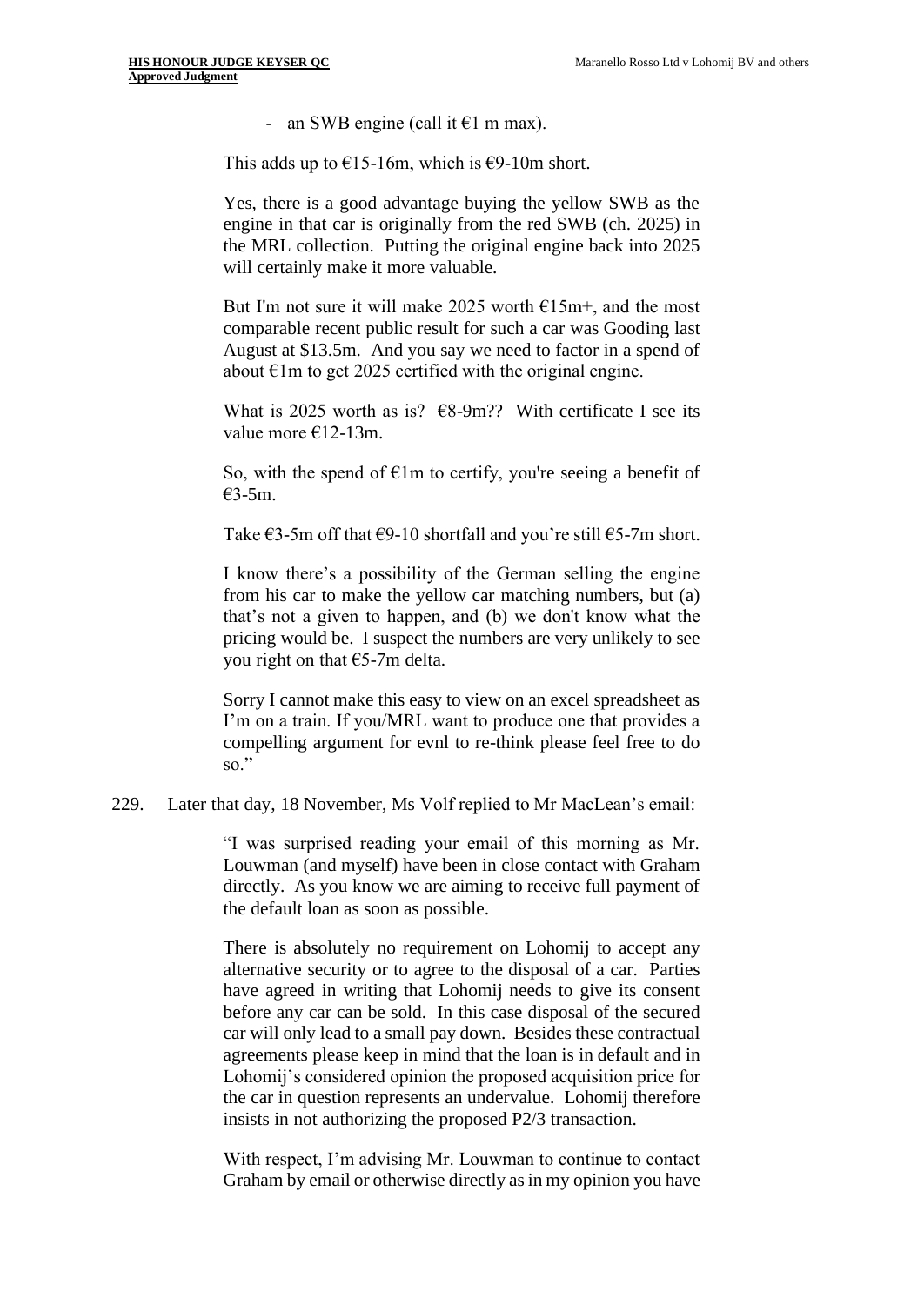a strong conflict of interest and you cannot assist or represent MRL in any way in this matter."

230. At around the same time, Mr MacLean sent a further email to Mr Louwman, copied to Ms Volf:

> "My suggestion at least to keep the door open with the P2/3 deal is for Lohomij to confirm today to Joe Macari that it is prepared in principle to authorise the transaction subject to receiving acceptable details and documentation not later than 25th November 2016."

231. Mr MacLean received no response to that email, and in the evening he replied to Ms Volf:

> "Thank you for your email this afternoon. I am surprised by its contents, which are incorrect in every respect.

> 1. So- called "strong conflict of interest". You are completely mistaken.

(a) I resigned as a director of all Bonhams' companies as of 30th June 2016 and have ceased to represent Bonhams in any way (as a lawyer or otherwise) since that date.

(b) Bonhams is not a party to or in any way involved in the present Lohomij/MRL relationship.

(c) I do not represent Lohomij or any Louwman Group company.

(d) Pius and EVNL [Mr Louwman] have been well aware of and appear to have welcomed my efforts to help MRL sell its remaining cars, maintain a good relationship with Lohomij and assist in the Lombard refinancing.

Please explain why there is any conflict of interest, "strong" or otherwise.

2. Disposal of cars.

It is of course correct that MRL cannot dispose of cars without Lohomij's consent. It is totally incorrect that Lohomij is entitled arbitrarily and without good reason to refuse to give its consent to the sale by MRL of cars for fair market value. Lenders and mortgagees have very clear duties under English law to act responsibly and reasonably, not to interfere with the legitimate business interests of borrowers and not to prevent asset sales for fair market values.

3. The P2/3 transaction.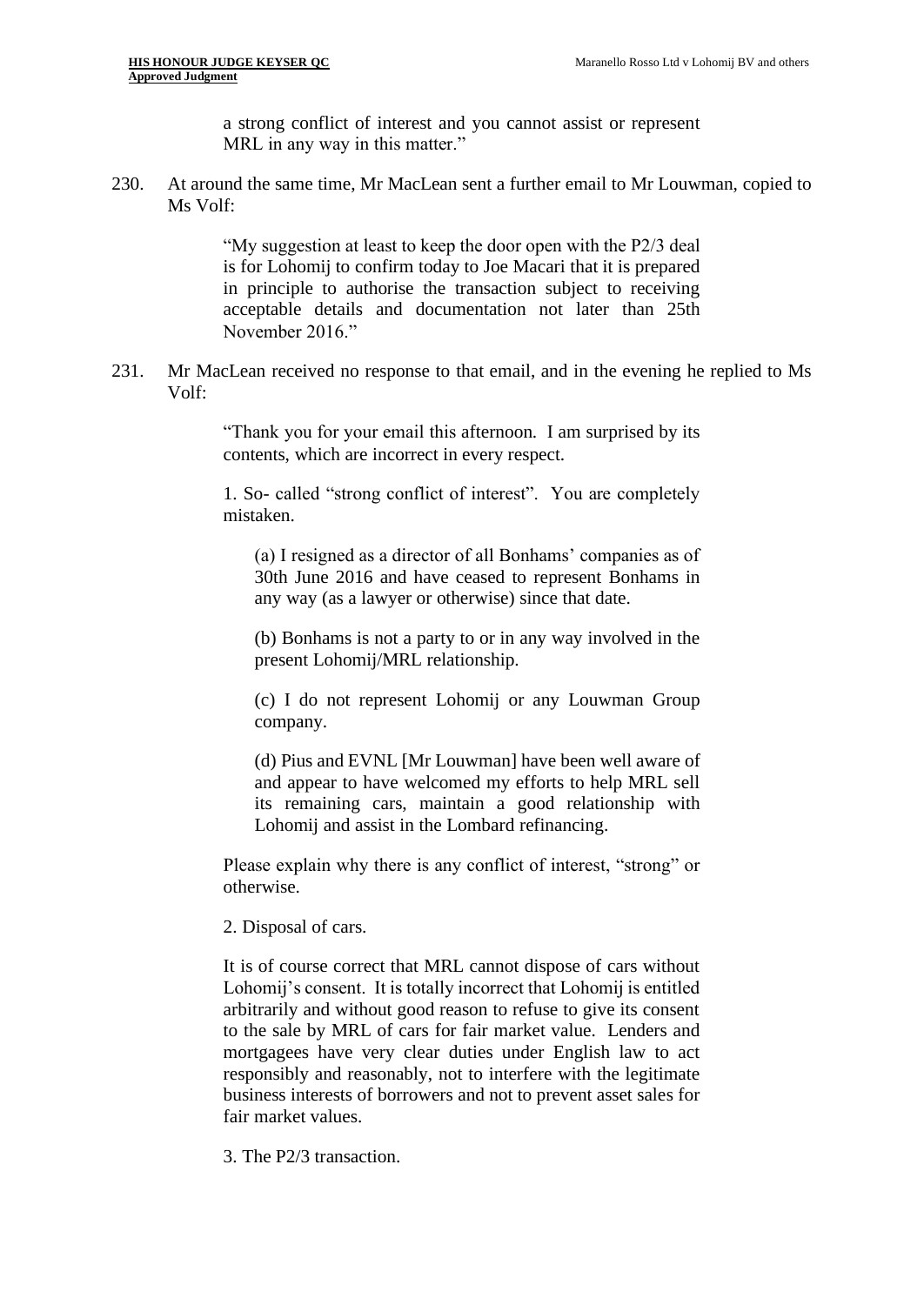I think it is most unfortunate that Lohomij has arbitrarily rejected the P2/3 transaction with Joe Macari and that in doing so it has prevented MRL from realising sales which were likely to generate around  $E35$  million and would have enabled MRL to repay nearly all its debt to Lohomij. MRL has repeatedly requested Lohomij's consent to the transaction, has fully explained it and has made Lohomij aware of today's deadline. Lohomij has not bothered to show the slightest interest in the deal, has not asked for any details, has not asked for verification of any aspects and has simply ignored a major transaction which MRL has made great efforts to put together, as much for Lohomij's benefit as for MRL's.

You did not even acknowledge my suggestion this afternoon, made to give you breathing space and time for reflection, that you should approve the deal today in principle, subject to receiving documents and details acceptable to Lohomij by 25th November. This would have given you the opportunity, which you had so far not taken, fully to examine and evaluate the transaction. I believe independent third parties would characterise this behaviour as arbitrary and unreasonable.

4. Re-financing and the future

I will continue to help MRL with the sale of its remaining cars and with the Lombard re-financing. MRL welcomes this help, which should also benefit Lohomij."

- 232. Mr Sullivan states (first statement, paragraph 171) that on or around 18 November 2016 he informed Mr Rickert, Mr Williams and Mr Macari that the deal had collapsed. It is far from clear why he should have taken that step with his intended customers at that point, given the ongoing communications that were taking place and his own statement that he and Mr MacLean were trying "to work out how to get the deal through." To the same effect, Ms Volf states: "After Lohomij had withheld its consent, MRL (and Mr MacLean) spent the next few days trying to persuade Lohomij to change its mind" (second statement, paragraph 16).
- 233. In the late afternoon of 18 November 2016 Mr Sullivan sent an email to Ms Volf with the subject line, "Aborted sale of 0828 – 2025Gt – 1953GT":

"It is with much regret and with I'm sure very serious consequences that I have now had the PX sale of 0828 terminated by Joe Macari which has meant that MRL has had to cancel the two below sales of 2025GT and 1953GT due to nonperformance triggered by the refusal to consent by Lohomij, which in turn has prevented MRL from repaying Lohomij 89% of its due debt as set out below.

1. Sale of 0828 to Joe Macari Ltd for £4.75m plus 1953GT plus engine 2149GT, this sale was agreed and as you know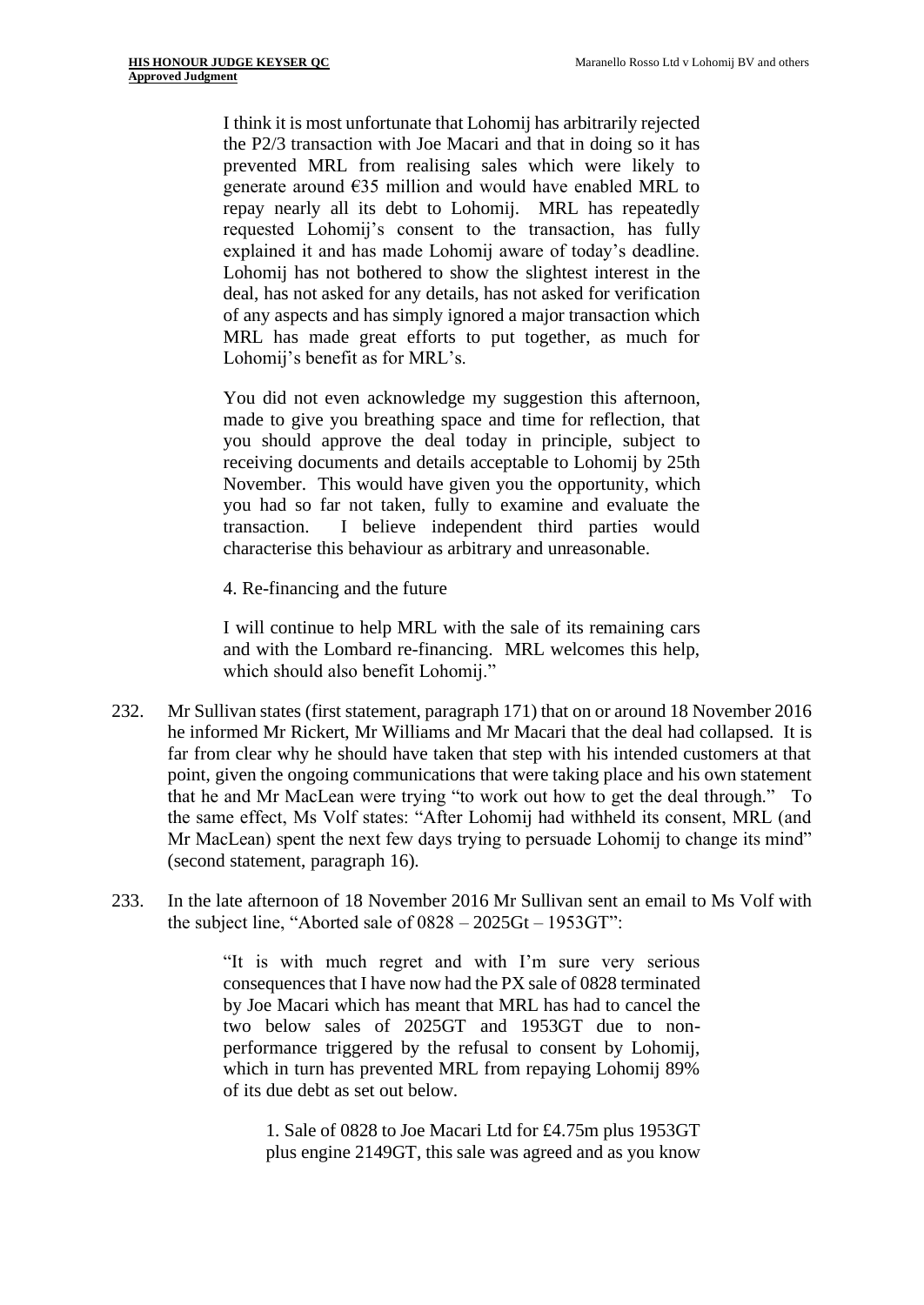Macari was holding the funds plus the car 1953GT and the engine 2149GT for the release to MRL/Lohomij.

2. Sale of 2025GT to FR-G for net £12.3m, sale agreed to German Ex Footballer.

3. Sale of 1953GT to Mr Williams for net £11.2m this sale was agreed as is with engine 2149GT funds to be transferred next week.

All three parties have now threatened legal action against MRL.

Total lost incoming funds: £28.25m. The Euro equivalent: €34.72m (thirty four million seven hundred and twenty Euro).

If Lohomij had given its agreement to the above deals MRL as requested and pleaded many times over the last weeks, MRL would have now a small outstanding balance with Lohomij of approximately  $64.48m$ . ( $639.2 - 634.72 = 64.48m$ ).

You clearly state that it is Lohomij's considered opinion that the above transactions represent an undervalue which was also told to me very clearly by Evert and Jakob Griessen at my meeting with them on the 5th November when they also stated they had a buyer for the cars and wanted to take the cars from me, sell them and pay me a small commission.

The above refusal has seriously damaged mine and MRL's reputation within the market place.

My suggestion to bring this matter to a close is for MRL to sell 0828 and 2025GT to Lohomij for the full amount outstanding by MRL of circa €39.2m. Evert and Jakob can then proceed to sell the cars to their client at their and your expected market value.

Evert, Jakob, Lohomij and Bonhams have all expressed their views that  $0828$  is worth  $\epsilon$ 25-30m and 2025GT is worth between  $€10-15m$  depending certification or not.

On a personal note I find it very sad that MRL was not allowed to sell the cars that would have reduced MRL's debt down to  $€4.48m$  and Lohomij would have still had over  $€30m$  of security.

Louwman Group Companies have already caused me one heart attack and I feel tonight are certainly trying again …

Not blaming you personally but very very sad."

234. Ms Volf forwarded that email to Mr Knight, who replied to her:

"I'm not even going to respond to this.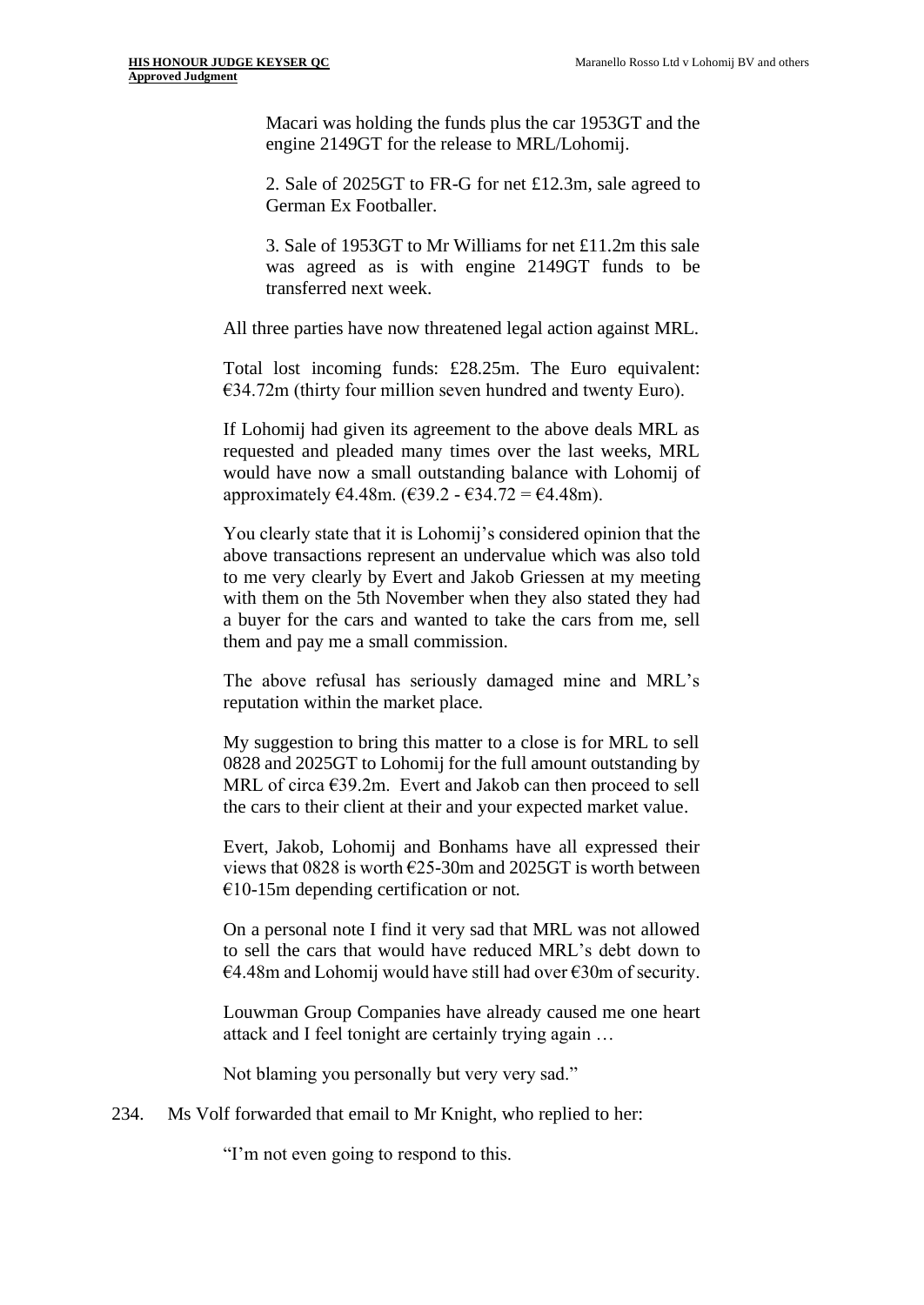Amazing how Graham has changed from discussing potential deals on yellow SWB and red SWB (2025) to actual cancelled sales. To my knowledge (even when discussing with RAM [Mr MacLean] as of today) this was all concept, not actual ..."

235. Mr MacLean also forwarded Mr Sullivan's email to Mr Knight and wrote:

"Please see MRL's attached email this afternoon to Lohomij which confirms the transaction and sales on as agreed by MRL.  $f \in \mathcal{E}$  conversion is at the contractual rate agreed between Lohomij and MRL. The agreed prices, which are after deduction of any restoration or other costs agreed between the buyers and MRL, seem to me to be in line with the current market – an alloy 250 SWB was sold in the US two weeks ago for USD 17 million.

I think it is a great pity and a serious mistake that Lohomij decided not even to investigate the deal and its different elements. Ultimately, the question is not whether the value of the P2/3 is slightly plus or minus  $\epsilon$ 25 million but how much money the cash element and the 2 SWBs would have added up to – certainly enough to repay a very large part of MRL's debt to Lohomij and to leave 400 % or more collateral cover for the quite modest remaining debt of around  $\epsilon$ 5 million."

- 236. An email on 20 November 2016 from Mr Macari threatened legal proceedings against MRL for pulling out of the proposed sale. An email on 21 November 2016 from Mr Williams was to similar effect.
- 237. Later that day Mr Sullivan sent an email to Mr Louwman, asking for a meeting:

"You will have seen from the emails last week that I had sales agreed for the 2 x SWB and 0828 that would have produced a net €35m, leaving MRL owing Lohomij circa €4m with them still having security on  $\epsilon$ 30m plus of cars. These are real documented sales. I really do not understand why Lohomij completely failed to ask for details or reply properly to the emails – as a result Lohomij has lost  $E35m$  of debt reduction which I will do my best to revive although it will not be easy.

I have finance lined up with Lombard to clear the balance with a facility agreed in principle. I had told Lombard I had done the 0828 (which neither Lombard nor I imagined that Lohomij would conceivably refuse to approve) and therefore the immediate requirement was very small i.e. €4m.

There is now have a massive problem due I am sorry to say entirely to Lohomij refusal to consent to a transaction that was hugely beneficial to Lohomij and to MRL."

238. On 23 November 2016 there was a meeting in London attended by Mr Sullivan, Mr Louwman, Mr MacLean, Ms Volf, Mr Coppel, Mr Knight, Mr Geoffrey Davies ("Mr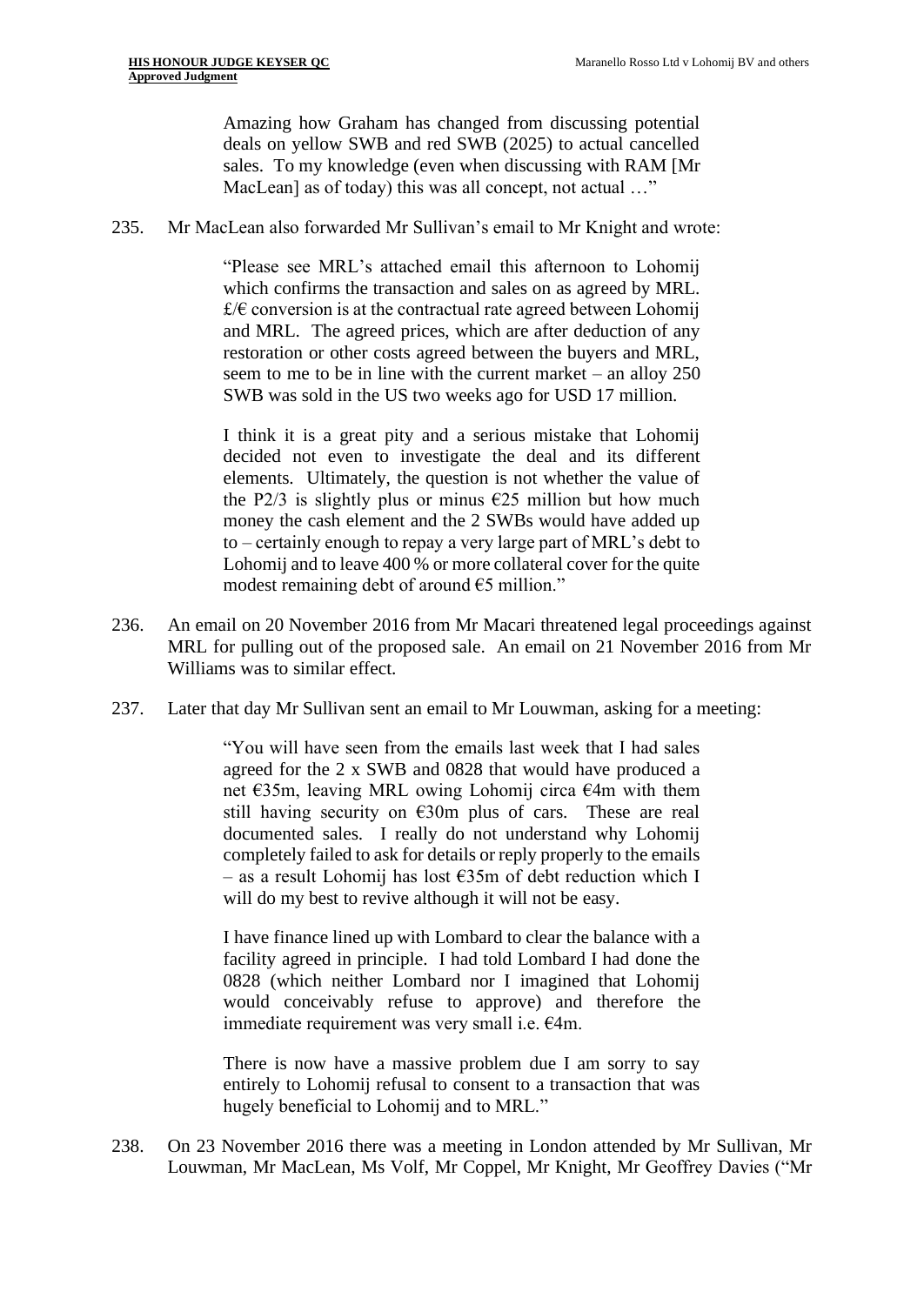Brooks' personal lawyer": Mr Sullivan's first statement, paragraph 172) and, briefly, Mr Macari. At this meeting, Mr Louwman on behalf of Lohomij gave consent to the sale of #0828 to Mr Macari for consideration of £4.75 million in cash and the receipt of #1953 and the engine in part-exchange. Further sales of #2025 to Mr Rickert and #1953 to Mr Williams were anticipated by Mr Sullivan—he states that he made clear he had lost the sales but would try to win them back—and were agreed to by Mr Louwman. There was also agreement that MRL could sell certain additional identified Cars for specified prices without requiring further consent from Lohomij (as set out in Mr Knight's email of the following day, quoted below). At the same meeting oral agreement was reached for an extension of the due date for repayment of the Loan to 2 December 2016 and for a standstill period during which Lohomij would not enforce its rights under the Amended Facility Agreement and Debenture.

- 239. MRL's case is that on the occasion of this meeting, at a point when only Mr Sullivan, Mr Knight and Mr Davies were present, Mr Davies said to Mr Sullivan: "Message from Robert: We are not going to let you do this deal. We are going to destroy you." In a witness statement produced on behalf of Mr Brooks, his solicitor, Mr Shuttleworth, says that Mr Davies denies having said what is alleged. Whatever may or may not have been said, it remains the case that consent for the sales of both Cars was given at the meeting.
- 240. For MRL, Mr Sullivan points to the consent given at the meeting on 23 November 2016 as showing that the previous refusal of consent had been unreasonable, because nothing had changed in the meantime. For Lohomij, Ms Volf explains the change of stance as follows (second statement, paragraph 18):

"Unlike Mr Sullivan's previous repeated promises of proposed sales (which all turned out to be illusions), at the meeting, Mr Macari himself was at the meeting and confirmed his interest and willingness to pay £4.75 million to Lohomij immediately. It had also become clear to Lohomij by this point not only that MRL's suggestions that it was quickly going to be able to refinance the Loan needed to be treated with extreme caution, but also any refinancing from Lombard was not going to be in respect of the full balance of the Loan. Therefore, so far as Lohomij was concerned, it was prepared to accept immediate partial payment for #0828 to recover at least some monetary value. It also hoped that the values agreed with MRL at the meeting would give it some comfort in respect of future sales because we knew that the remaining Cars at those values, together, would pay off the debt. Likewise, the custody letters would give it more control over the remaining Cars."

241. After the meeting, Mr MacLean made telephone calls to Mr Rickert, Mr Macari and Mr Williams to confirm that Lohomij had given its consent, and then he sent emails to Mr Rickert and to Mr Williams. To Mr Rickert he wrote:

> "Further our conversation this afternoon, I confirm that my clients Maranello Rosso Ltd - MRL - are now able to offer you Ferrari 250 SWB chassis no 2025 fitted with its original engine no 2025 for the price of €15 million, restored and Red Book certified by the Ferrari factory, delivery Modena not later than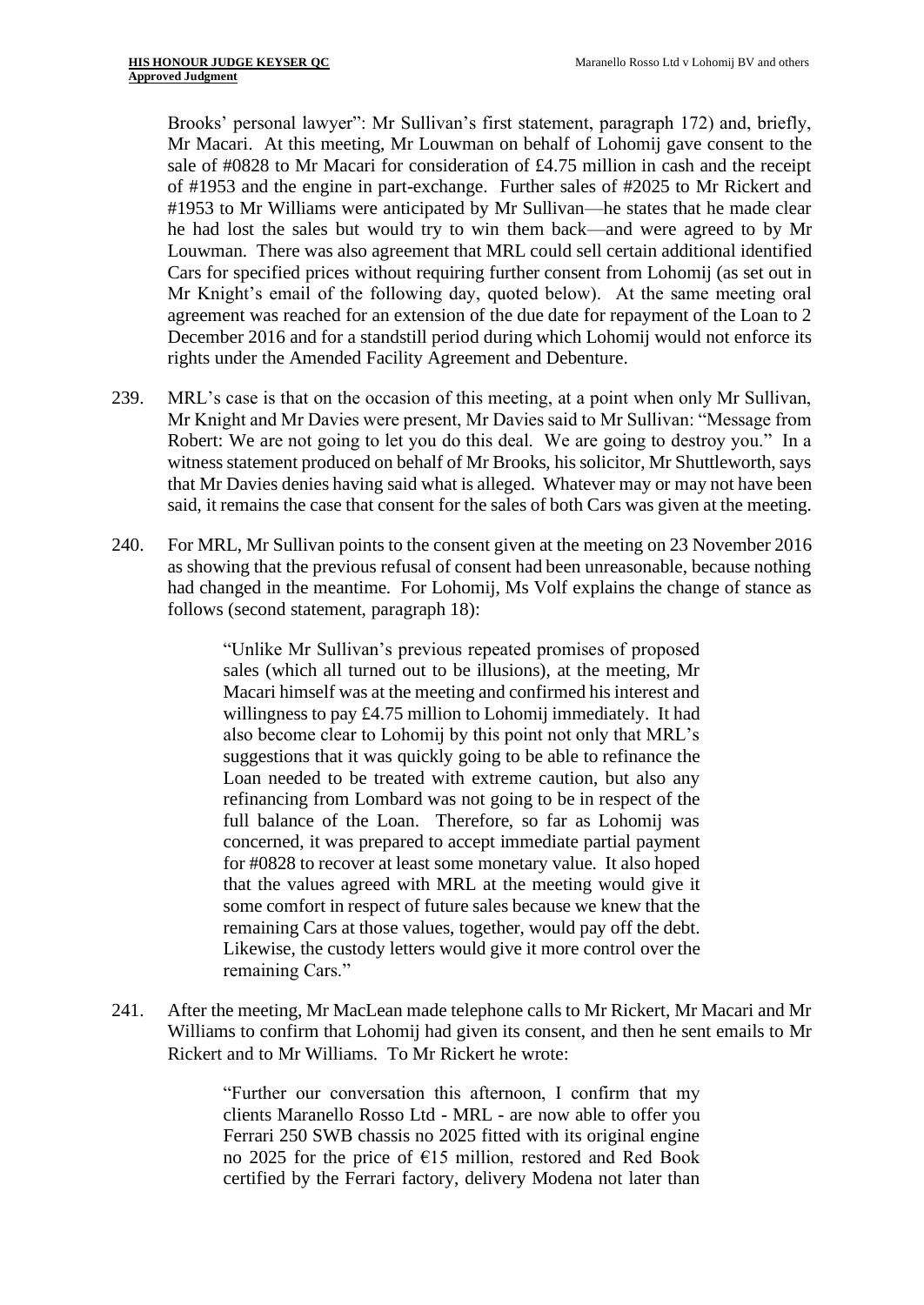28th February 2018. The price is payable  $E14$  million on signature of contract, to be not later than 2nd December 2016, with the balance of  $\epsilon$ 1 million payable on delivery of the car.

Ferrari 250 SWB chassis no 1953 GT is subject to an option in favour of another buyer open until 2nd December 2016. MRL will give you a first refusal on this car, for a price and on terms to be agreed, if the other buyer decides not to proceed."

Mr MacLean wrote to Mr Williams:

"Further to our conversation this afternoon, I confirm that my clients Maranello Rosso Ltd ('MRL') have now agreed terms with their lender Lohomij BV to approve their purchase of Ferrari 250 SWB chassis no 1953 GT ('the Car') subject to your confirmation to MRL that you will purchase the Car, fitted with engine no 2149 GT and fully restored with Ferrari factory Classiche Red Book Certificate not later than 1st November 20L7, as set out in MRL's invoice to you dated 16th November 2016, for the price of £11.2 million, payable £10.7 million not later than 2nd December 2016, and the balance of £500,000 on delivery of the Car. Before you make the above payment of £10.7 million, Joe Macari Ltd, authorised Ferrari dealer, who have control of the Car and are responsible for its restoration and certification, will confirm to you that they will hold the Car to your order until its delivery to you.

Will you please confirm that this is agreed and let Graham and me know if you have any queries."

242. On 24 November 2016 Mr MacLean sent an email to Ms Volf, copied to Mr Sullivan, Mr Louwman, Mr Walmsley, Mr Macari and Mr Knight:

> "I think we made good progress yesterday. Joe Macari leaves at midday UK today. He was expecting confirmation yesterday afternoon that Lohomij authorises the P2/3 part-exchange deal. He confirmed to me on the phone yesterday as I repeated to you that he will immediately pay the £4.75m to Lohomij and will hold the yellow SWB, the spare engine and any MRL cars in his possession or control to Lohomij's order. Graham gave you his undertaking yesterday which I now repeat for him to deliver to Park Royal any MRL cars not already in Lohomij's possession.

> Will you please immediately send Joe your consent to the P2/3 part-exchange and your bank details for the £4.75 payment? This afternoon will be too late.

> Please ask Jones Day to send the draft documents when available to Ben Walmsley who will deal with them promptly and in an orderly way."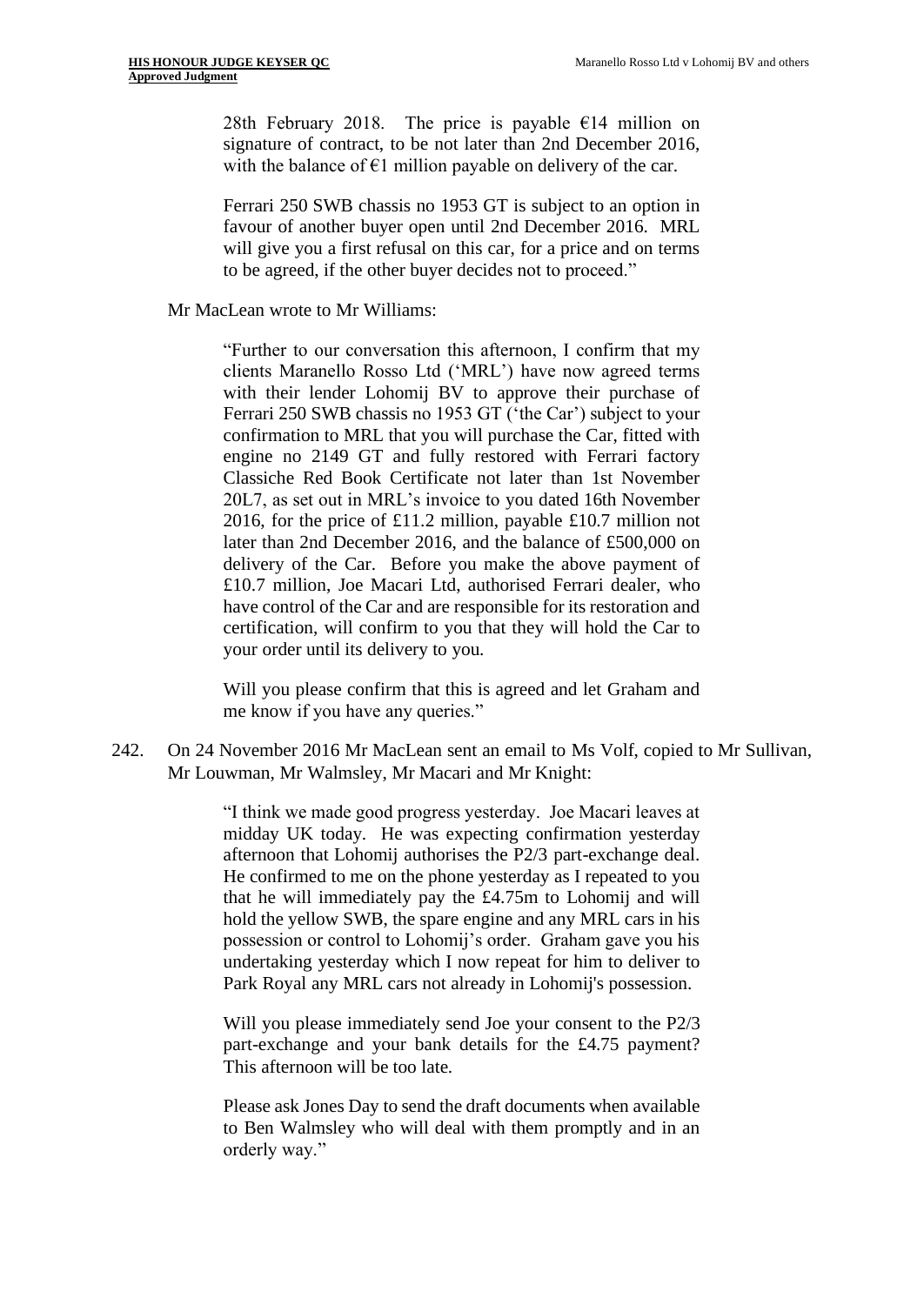243. Ms Volf replied that morning:

"I'm working very hard to make sure that Graham can sign the relevant documents. Due to the time schedule I'm willing to give approval before the documents are countersigned by other parties if Graham will confirm me by email that he will make sure all relevant parties sign the documents. A signature of Graham as director of MRL, Stelabar (and if necessary as private person) are for me a condition precedent.

I'll be sending shortly:

- letters to third parties;
- a new debenture (this is equal to the current one, only needs to be refreshed due to the letters being signed today and the new cars (such as the Yellow SWB and the Maserati) which are or become part of the collection;
- a standstill and amend letter that Lohomij will consent to the P2/3 deal and will standstill until December 2.

Without signature I will not be able to give approval!"

244. On 24 November 2016 Mr Knight sent an email to Mr Sullivan (copied to Ms Volf):

"At the meeting yesterday, you and EVNL discussed these cars:

- Ferrari 250 GT TdF (chassis 0539)  $\epsilon$ 4m
- Ferrari 250 GT Interim (chassis 01461)  $£10m$
- Ferrari 330P (0818)  $€14m$
- Ferrari 250 GT SWB 'Yellow' (1953)  $E12m$
- Ferrari 250 GT SWB 'Red', with correct engine (2025) €14m

Marlene: can you give authorisation that Graham can seek to sell the above cars at these levels and, if he does get matching offers, he can proceed to sell without having to seek permission from EVNL/Lohomij.

I can confirm these cars were discussed and these were the figures that both EVNL and Graham agreed upon. If the selling prices were higher, then Graham would confirm this too."

245. On 25 November 2016 Ms Volf replied to Mr Knight and Mr Sullivan: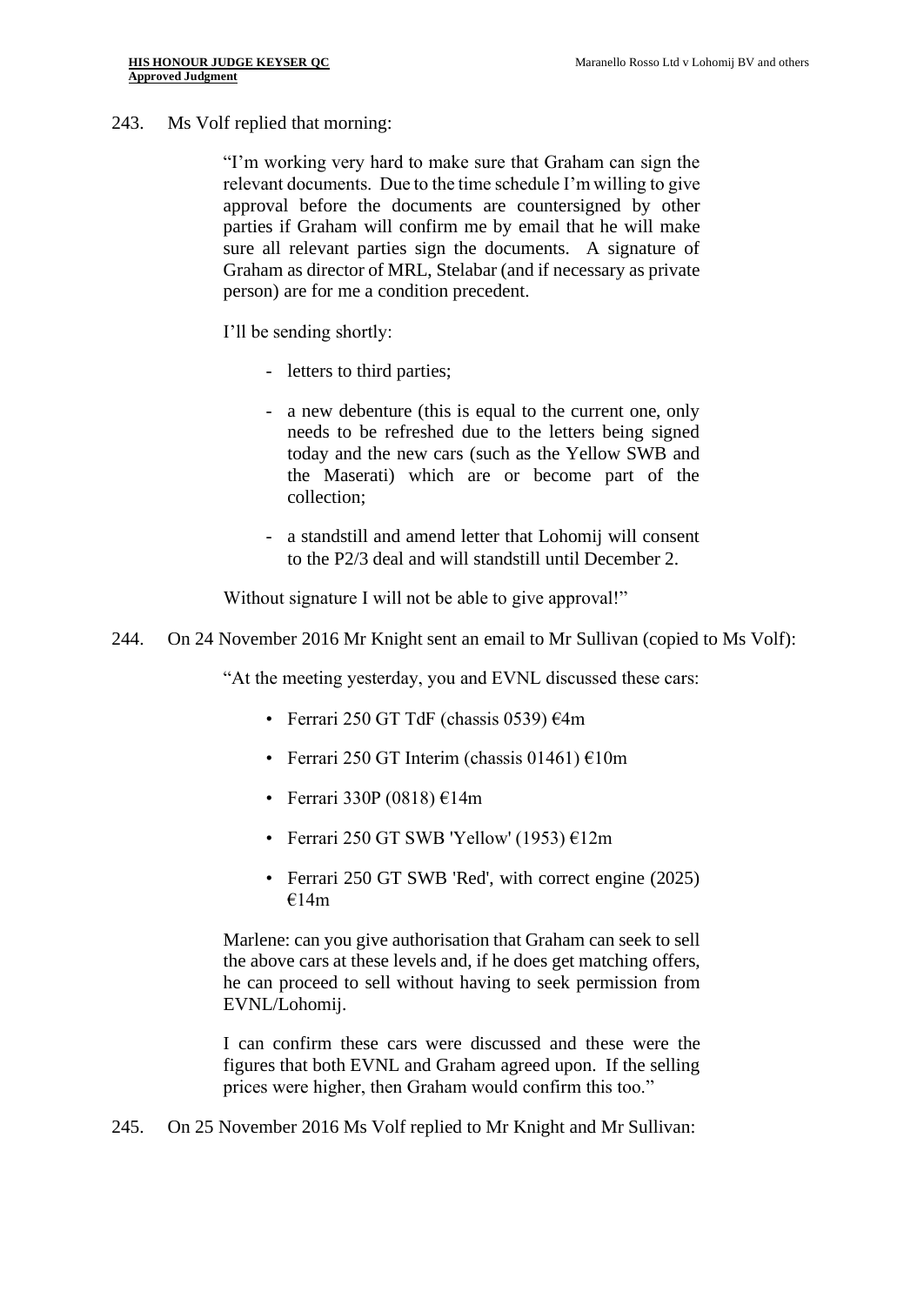"If MRL can sell these cars for at least the prices mentioned in the email of Jamie and the purchase price will be fully in cash (e.g. no part exchange) MRL has approval of Lohomij to do these sales (which need to include payment) within the Standstill Period as agreed in the standstill and amendment letter. We need to be informed immediately if any sale takes place. I reserve all rights on behalf of Lohomij B.V. when the Standstill Period ends."

- 246. Among several contractual documents that were executed on 25 November 2016, I mention two. First was a "Standstill and Amendment Letter" from Lohomij to MRL, by which (to simplify somewhat) Lohomij (1) agreed not to take enforcement action in respect of the Amended Facility Agreement before 2 December 2016 and (2) consented to the sale of the Ferrari P2/3 Car (#0828) to Mr Macari's company on the terms of a Sale Agreement between MRL and Mr Macari's company. Second was that Sale Agreement, which provided that the consideration for the sale of #0828 should be £4.75 million in cash and the transfer to MRL of (a) a Ferrari F250 car with chassis #1953 and engine #2025 and (b) Ferrari engine #2149.
- 247. The sale of #0828 to Mr Macari's company was completed on 28 November 2016. Ms Volf acknowledged the receipt of the moneys and asked Mr Sullivan whether there had been any progress in the sales of the yellow 250 SWB [#1953] and the red SWB [#2025].
- 248. The sale of #1953 did not proceed, however. Mr Williams states in paragraph 15 of his witness statement:

"On 23 November 2016 I was informed by Anthony MacLean that Lohomij had consented to the deal—he called me and followed up with an email. By this time, however, Mr Mayr was no longer willing to purchase the car as he didn't want to deal with MRL."

In his witness statement dated 31 March 2021, Mr Mayr states:

"I agreed, through Mr Williams, to purchase Car with chassis number #1953 from MRL. When the deal fell through, I was furious. A few days later I was told by Mr Williams that the deal was back on the table but by that stage I wasn't prepared to deal with MRL anymore."

- 249. Mr Sullivan states (first statement, paragraphs 178-179) that Mr Williams' refusal to proceed placed him in a very difficult situation, because unless he could achieve sales within a week it was likely that Lohomij would foreclose; but that FR-G then made a new proposal to buy both cars (#2025 and #1953) for its client, Mr Friedhelm Loh, for €22 million. "Under the deal, we would receive a Mercedes in part exchange; Mr Loh provided an interest free loan of €3 million; and Mr Louwman required that he was paid direct (causing a c.  $\epsilon$ 1.85 million exchange-rate loss for MRL)."
- 250. On the morning of 29 November 2016 Mr Knight and Mr Sullivan had a telephone conference. Immediately afterwards, Mr Knight reported by email to Ms Volf: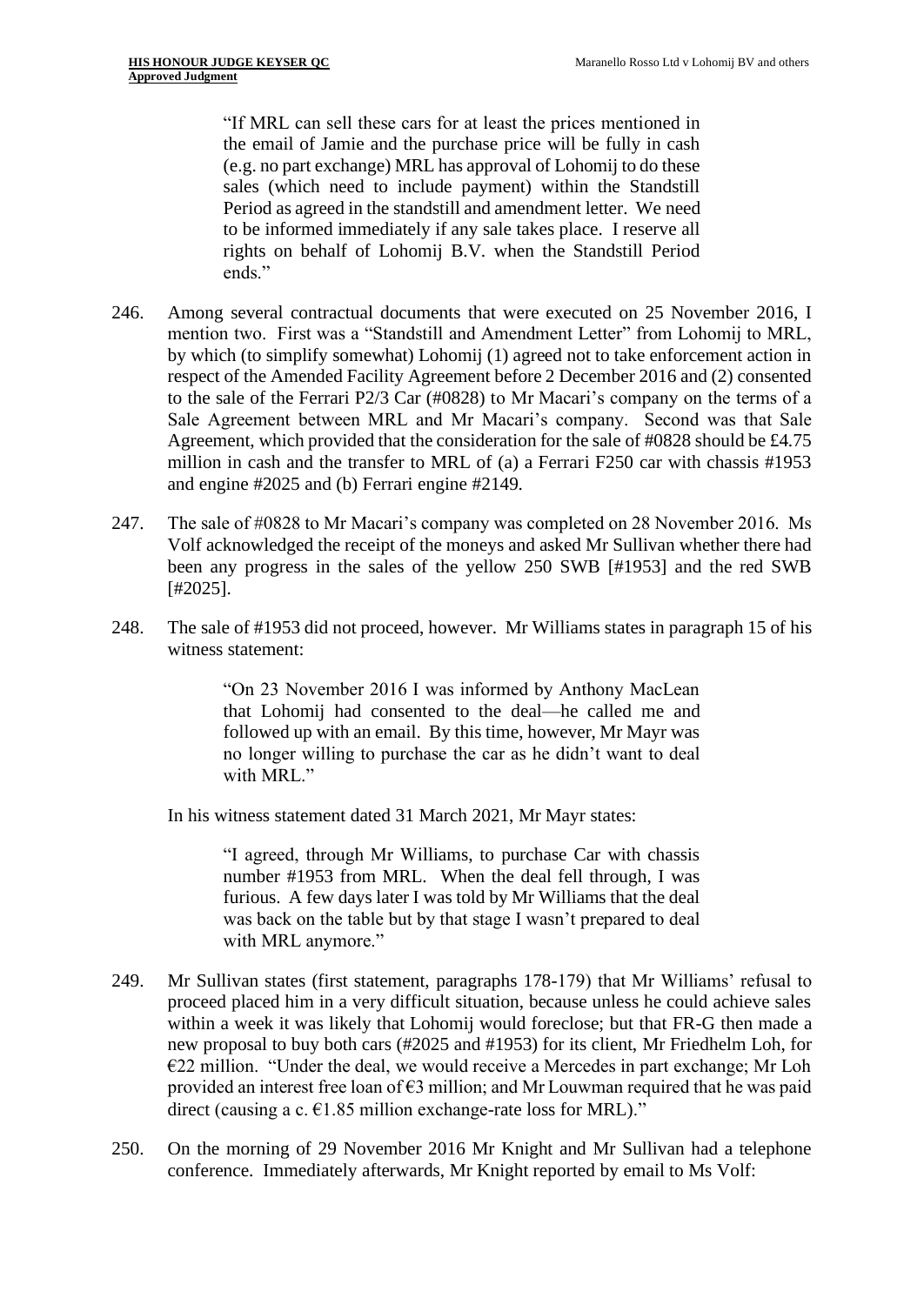"[Graham] said the deal that Mark Williams was trying to do with his German guy (remember that invoice he showed us last week) doesn't look like it is happening. I said what about Frank Rickert who had expressed a interest in doing the deal on the Red car, but also the yellow car as well.

Graham said that Rickert was talking to Friedhelm Loh to see [if] a deal could be done.

Graham also said he was hopeful to have Lombard in place as well.

Graham asked whether, 'Evert will foreclose on me on Friday', and I said I honestly didn't know. I said it was important to keep giving EVNL good news and, at least, an update to Marlene on Wed/Thurs of where he is deal wise.

JK's thoughts/opinion:

- 1. The Mark Williams yellow car deal, with invoice, was just fantasy—at a fantasy price. ..... I think Graham fabricated this 'follow-on deal' to push through the 1st deal (selling 0828 to Joe Macari's guy). There was a benefit in doing that deal to get the original engine for the yellow car and Graham wanted to give the impression that he 'had it sold' straight away.
- 2. I'm confident Graham is trying to do a deal with Rickert, but not so confident Rickert wants to do a deal in a timely manner. Rickert knows Graham is getting squeezed by the finance company and is not demonstrating any desire to get a deal done. And, if Rickert does offer a deal, the prices for Red and Yellow car will be lower than what Graham thinks. Graham had said Rickert was interested in the red car at  $E15m$ . This is a strong price for the car.
- 3. I broadly agree with Joe Macari on yellow and red car pricing. Joe said – with yellow and red cars Ferrari Classiche'd –  $\epsilon$ 10m yellow and  $\epsilon$ 12m red.
- 4. These prices would go a long way to paying down the debt owed to you
- 5. It would cost c. $\epsilon$ 1m to get the cars Classiche'd but it does need to be done.
- 6. EVNL and Jamie need to keep Joe on friendly relations because, if you do foreclose on Graham, we still need Joe and his connections to the factory.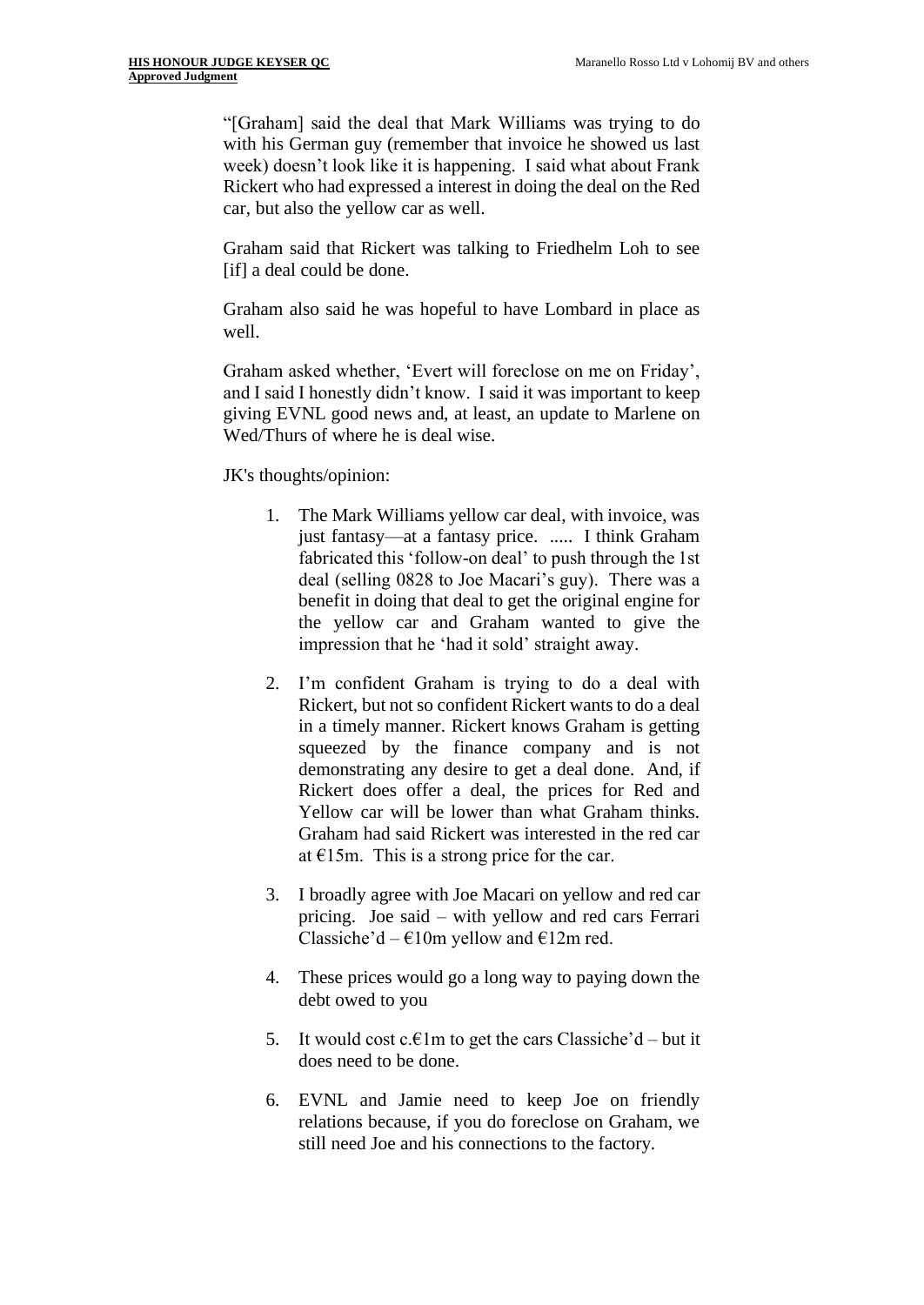- 7. With red/yellow cars sold, the outstanding amount is €11-13m??
- 8. But you'd have enough stock left to comfortably realise over €11m.
- 9. With red and yellow cars not sold, you are still owed €33-35m.
- 10. With red and yellow cars not sold, Lombard would have another  $E22m$  of security against which to lend. It all depends whether Lombard want to lend 30%, 60%, 90% cash against the value of stock but, if Graham cannot sell cars, he needs to be borrowing €33-35m to get you off his back.
- 11. I wonder if Marlene should contact Graham and say she'd heard from Jamie that no deals have as yet been accomplished on red/yellow cars and what contingency plan (i.e. the exact status) does he have in place with Lombard."
- 251. Later Mr Sullivan requested from Ms Volf the settlement figure due on 2 December. She replied with an approximate figure and continued:

"I emailed you yesterday regarding the progress of the two other transactions, but I didn't hear from you. I understood today from Jamie [Knight] that no deals have accomplished yet, can you give me an update about the status and what the status is of the Lombard finance? Please keep me fully informed."

- 252. Mr Sullivan replied that he was close to doing one transaction and that Lombard had confirmed that it would be in a position to complete the refinancing by 16 December. Ms Volf replied, querying whether Lombard was willing to finance the total outstanding amount and, if so, whether it was willing to do so if none of the transactions then being contemplated were to take place. Mr Sullivan replied: "Yes one way or another I will get it done, Mr Louwman made it very clear that he wants his money back and I will get it!!!"
- 253. MRL's case (APOC paragraph 99) is that, because of the collapse of the proposed sales of #2025 and #1953, it had no choice but to agree when it "was told by Lohomij to sell the Ferrari #2025 and Ferrari #1953 to Mr Loh, a friend of Mr Louwman's, for  $\epsilon$ 22 million", thereby incurring a liability for  $\epsilon$ 1.1 million to FR-G for commission on the sale. The relevant events appear from the subsequent documents.
- 254. On 1 December 2016 Mr Sullivan wrote to Mr Louwman:

"I have a transaction MRL can do with Mr Loh (owner of engine 1953) it involves the sale to him of 2025, 1953 and 0818 and taking in part exchange a Mercedes-Benz 700 SS Fernandez & Darrin Torpedo. There are different permutations that can be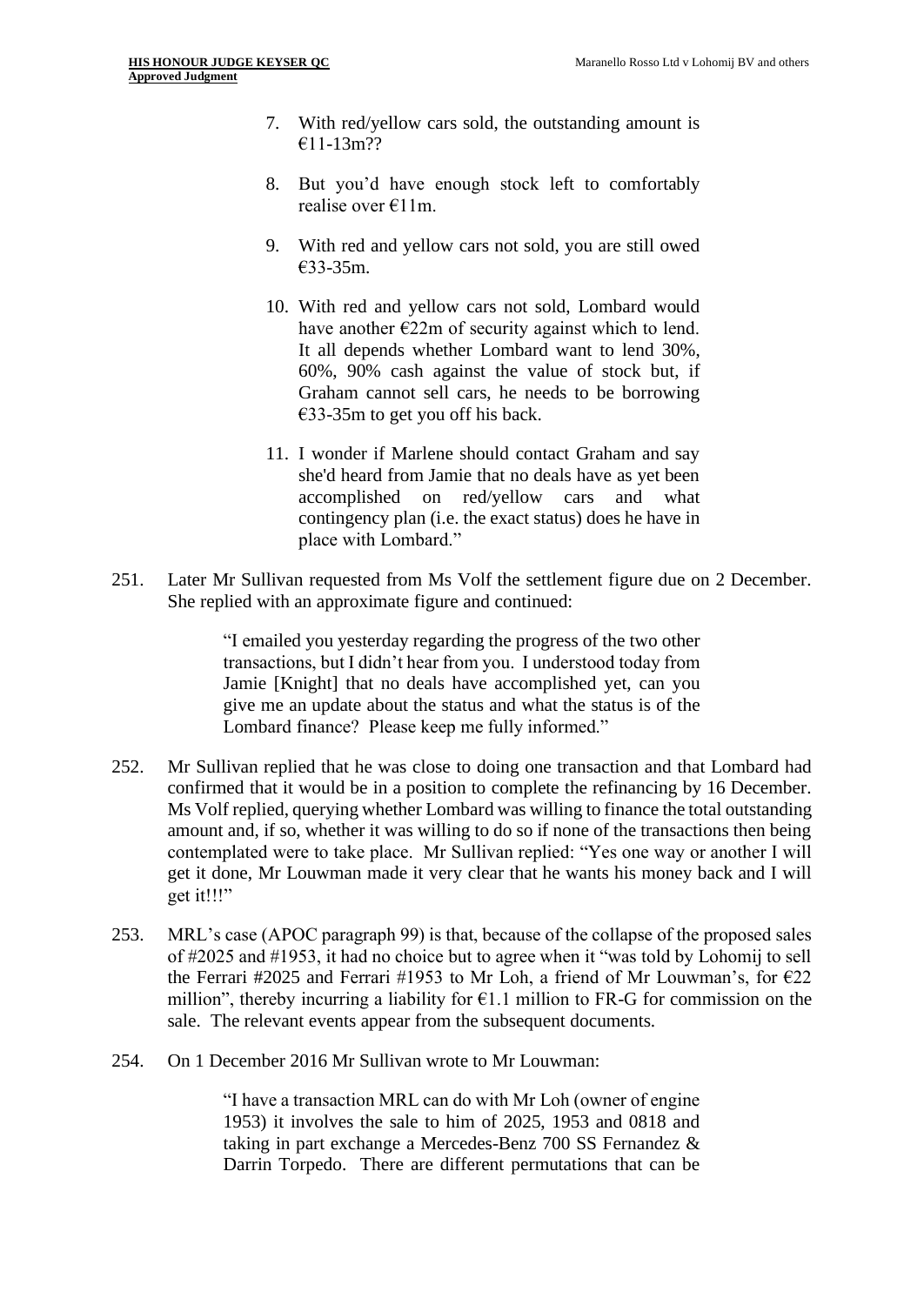done immediately and I need to discuss them with you face to face. …

The transaction can get approx.  $E27m$  in cash now and would make it very easy to finance the balance with Lombard of approx.  $\epsilon$ 6m against my remaining stock of  $\epsilon$ 30m.

I would ask that it's a meeting without 'outside' lawyers as it is a basis (sic) car deal. Mr Loh tried to contact you yesterday ......

It is a deal I want to do as it gets your money back now and we can all move on. However I really would appreciate your advice and assistance on the proposal.

I feel it's very very important that both MRL and Lohomij do not let this transaction slip through our fingers by any delay or not acting promptly as we did before."

This email confirms, as was also clear from Mr Knight's email of 29 November, that it was Mr Sullivan who was seeking to achieve a sale of #2025 and #1953 to Mr Loh; it was not a case of MRL coming under pressure from Lohomij to do a deal that it was reluctant to do.

255. The reply to that proposal came from Mr Knight:

"I've just spoken to EVNL. I'll spare the puff as time is of the essence. EVNL is inclined to give approval if the deal is as follows:

Loh offers  $E27m$  cash and the Mercedes 700. Loh gets Ferrari 2025, Ferrari 1953 and Ferrari 0818 in return.

Headline aspects:

- Loh pays the monies within next few days
- Loh takes on all subsequent work/certification/any outstanding taxes on the cars he buys (i.e. EVNL doesn't want to bear any of those envisaged costs)
- The Mercedes is EU taxes paid.

Marlene reckons the outstanding balance, if the above deal goes through, is c.  $6.75m$ , and agrees that you ought to be able to achieve financing on that amount to clear the balance and see Lohomij clear.

EVNL has asked Loh to speak to me to fully understand the deal on his side. I'm in office and happy to talk."

256. That afternoon, Mr Knight sent an email to Mr Louwman, Mr Sullivan and Ms Volf "for transparency". The subject line was, "JK spoke to Friedhelm Loh  $-3.30$ pm UK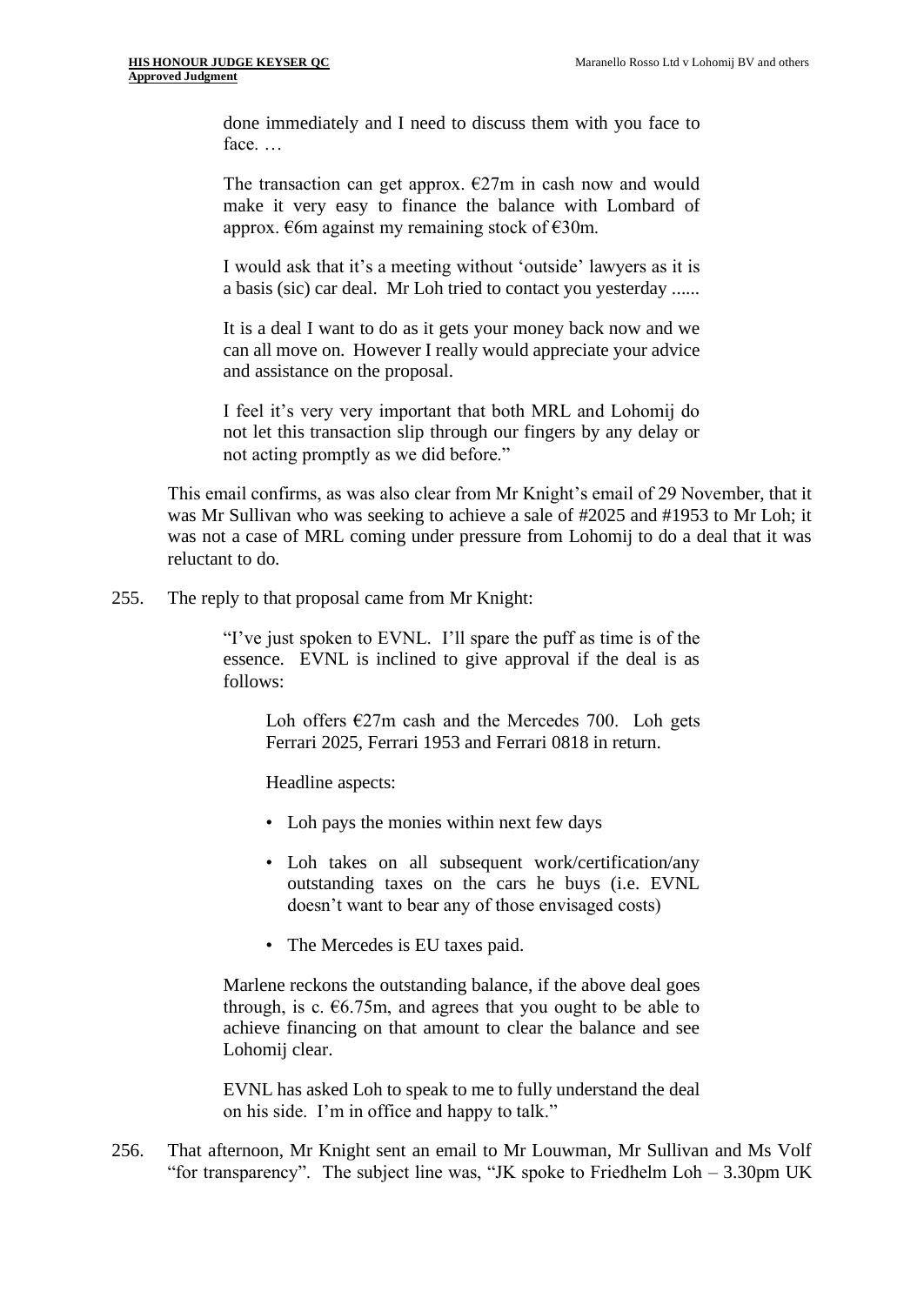time". The email provides context for the transaction into which Mr Sullivan says MRL was forced after the collapse of Sale 2. The main part of its text was as follows:

"Loh said first of all that he spoke to EVNL because he had heard EVNL was connected to these cars and did not want to take it further unless EVNL was aware because he regards EVNL as a friend.

... He said his understanding of the deal was  $€34m$  for all three cars and the Mercedes was valued (by Rickert) at  $\epsilon$ 6m.  $\epsilon$ 34m less  $\epsilon$ 6m =  $\epsilon$ 28m.

I realised that this was  $\epsilon$ 1m different to what Graham had said and told him that the only way we can all do a deal is if people were transparent with each other. I told Loh that our understanding—from Graham—for the deal was the Mercedes and €27-28m cash in return for the 2 x 250 SWB and 0818.

He asked me if I thought the Mercedes at  $\epsilon$ 6m was fair. I said I think  $\epsilon$ 6m is probably too high but, if Graham wanted to do the deal, EVNL was relaxed. (I worked on the basis that if Loh thinks he's getting a better deal because we think the Mercedes is less than  $\epsilon$ 6m, then great, it might push him towards doing a deal.)

He asked my opinion on the values of the 2 x SWBs and he said he was told €22m for both cars. I said I agreed the yellow at €10m and the red at €12m. He knew the yellow car was unsold at RM. I did not tell him I knew he had a benefit in buying one of the cars (he has the original engine for 2025??).

Loh then said when he heard there was urgency to sell cars, he gets concerned and worried about getting pushed into a deal. I had to think on my feet here. I didn't want to say there's a deadline and disaster if the deadline is passed. So I said Graham owned the cars; Graham does have finance on the cars; and yes, EVNL was connected to the finance. I said that the finance company had been very good with Graham all through 2016 and worked well. Yes, the finance company want to be paid back, but EVNL was relaxed.

He then said he understood there was €800,000 of work to do on both 250 SWBs and that he assumed that cost would be reduced (or paid by EVNL). I said if the deal happened, EVNL was not expecting to be issued with ongoing invoices, and that the buyer takes on all subsequent cost obligations.

This might account for the  $\epsilon$ 1m discrepancy ( $\epsilon$ 27m or  $\epsilon$ 28m) between what Graham told us and what Loh understood. Ultimately, we don't care if EVNL gets  $E27m$  cash, but EVNL should not have to cover further works on the cars.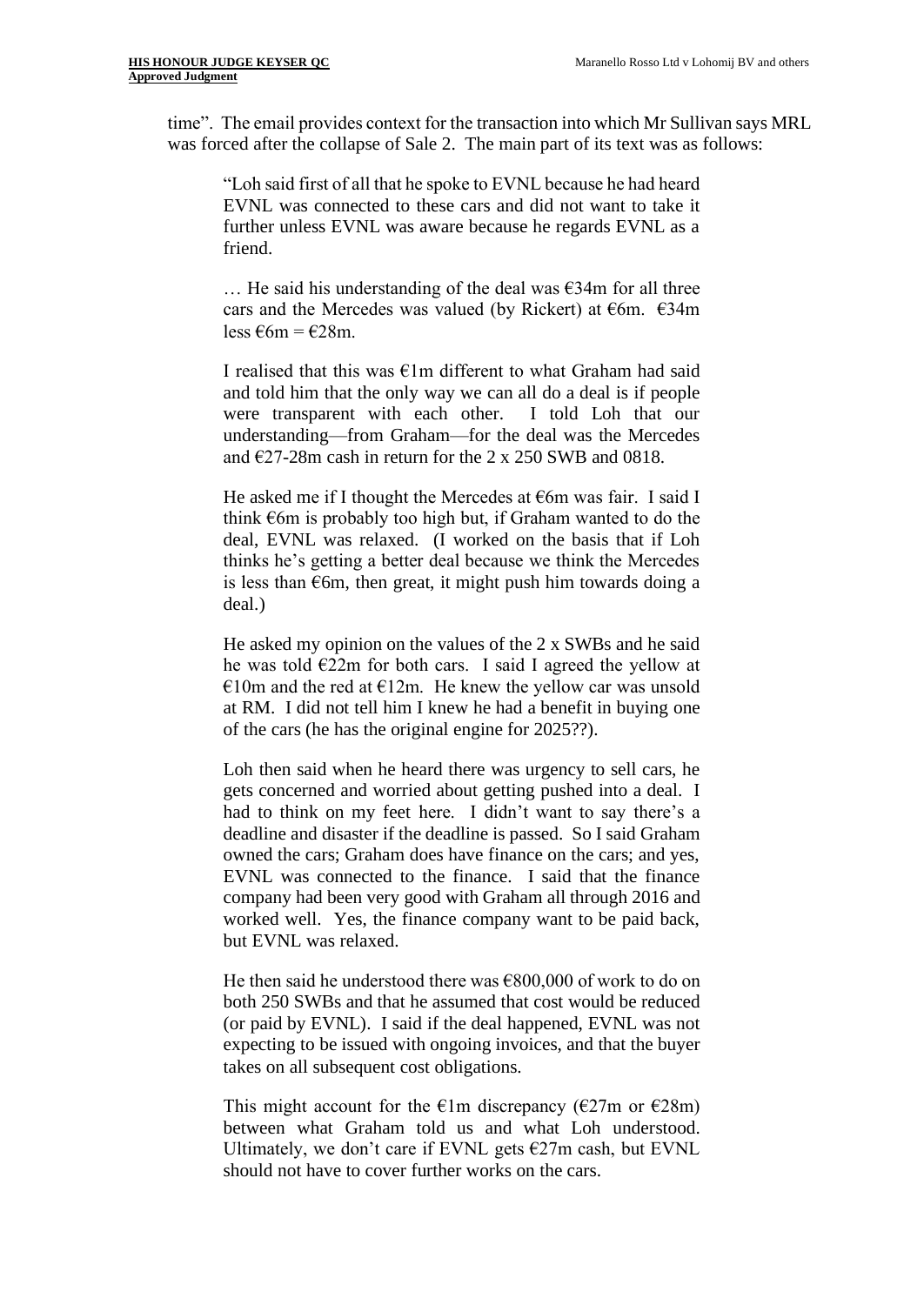Loh finished off by saying he needs to think if he wants to do a deal at all; a deal on just the 250 SWBs; or a deal on all three cars – and that he would get back to us/Graham on Monday. I said that there was no problem at all. I know there was a deadline for tomorrow but did not want to spook Loh by thinking we were all desperate."

Mr Knight finished by observing the difficulty that all sides appeared to want to do the deal but that Mr Loh was in danger of being frightened off by the appearance of urgency.

257. On 5 December 2016 Mr Sullivan sent an email to Ms Volf:

"I am pleased to say that Mr Loh has agreed to buy 2025 and 1953 for  $E22m$ . MRL will take in part exchange the SS Mercedes for €6m.

Mr Loh has further agreed to loan MRL  $\epsilon$ 3m against the Mercedes so the net incoming cash to Lohomij will be  $E19m$ .

Mr Loh has further requested a two-week option to purchase 0818 for €12m.

Lawyers are instructed and Mr Loh's have requested Lohomij bank details.

The outstanding balance will be funded through Lombard."

258. Ms Volf replied:

"Lohomij can agree with the sale of the Red SWB 2025 and Yellow SWB 1953 for €16 million in cash and the Mercedes 700 SS in part-exchange, under the condition that Lohomij indeed also receives €3m in cash, so in total Lohomij shall receive an amount of  $E19$  million in cash. If this total amount is transferred to our bank account within one week from today at the latest, we can approve.

…

Please also let me know the status of the refinancing by Lombard bank. I haven't seen anything yet, and it is already the  $5<sup>th</sup>$  of December."

- 259. The transaction with Mr Loh went ahead, and on 16 December 2016 Lohomij received  $€19$  million directly from Mr Loh in respect of his purchase of #2025 and #1953. MRL complains (APOC paragraph 99(5)) that, because Lohomij insisted on the purchase price being paid directly to it instead of to MRL, MRL suffered an exchange-rate loss of €1.85 million.
- 260. MRL also complains that, whereas Sale 2 would have had the effect of reducing the outstanding balance of the Loan to only about  $\epsilon$ 3 million, the transaction with Mr Loh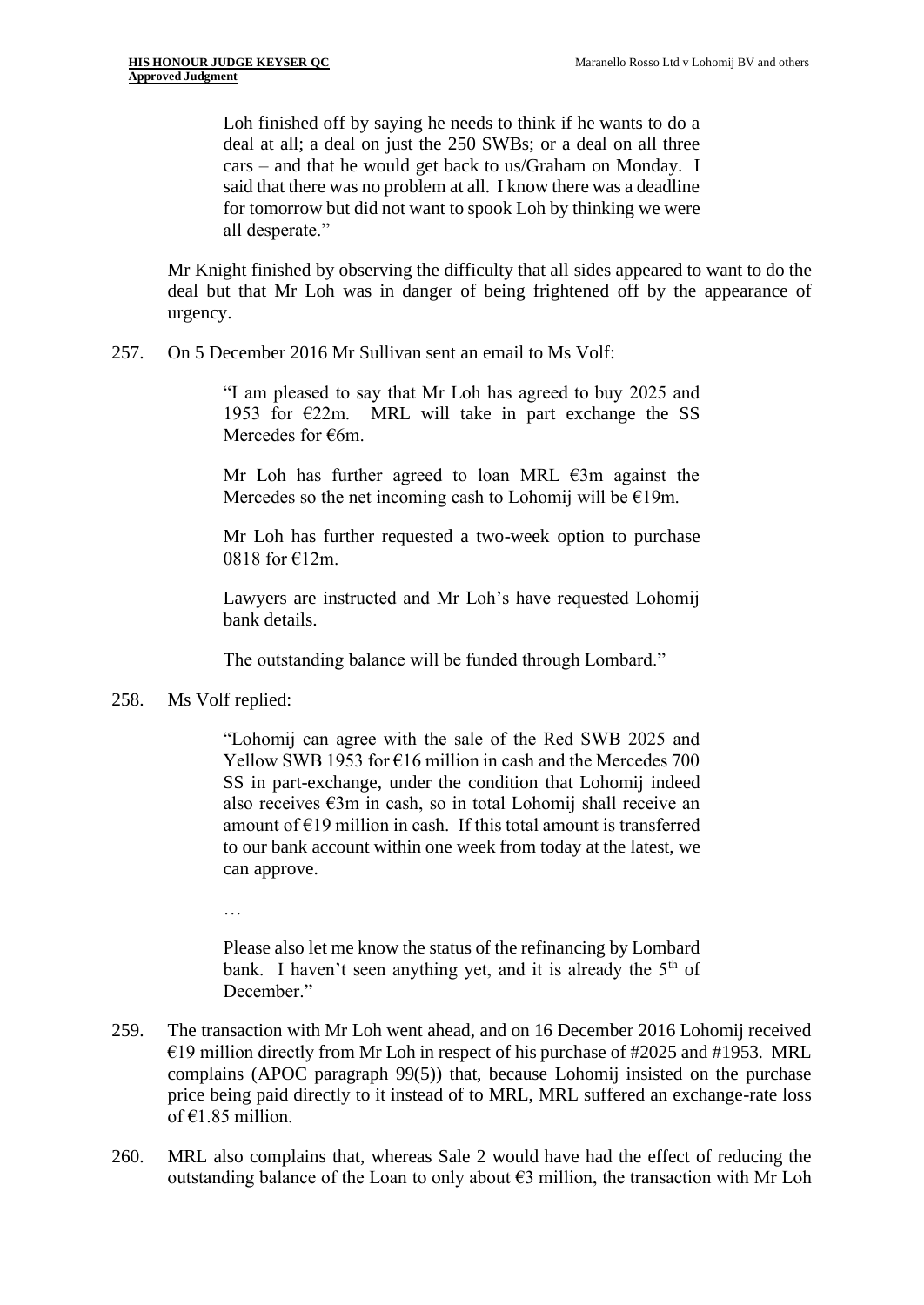resulted in the outstanding balance being  $£15$  million; and that, in consequence, Lombard and Mr Owens pulled out of the deal to finance Mr Sullivan's new venture.

### *Sale 3: facts*

- 261. Since 3 December 2016 MRL had been in default in respect of the Loan. In January 2017 Mr Sullivan continued to express optimism that refinancing with Lombard would shortly be in place; however, no such refinancing materialised. And in the early months of 2017 the sale of #0818 to Mr Loh, which according to Mr Sullivan was either agreed or expected, also came to nothing.
- 262. On 5 April 2017 Mr Sullivan sent an email to Ms Volf and to Mr Mark Stephen of Reditum Capital ("Reditum"), by way of introducing those two persons to each other. The email said that Reditum had agreed to lend MRL £11 million, secured against #1461 and #0539. It said that the cars had been valued, terms had been agreed, Reditum's legal fees had been paid, and drawdown would be within the next ten working days: "Marlène would you please give Mark clearance to proceed and confirmation that on release of the funds Lohomij will release their security on the 2 above cars."
- 263. On 11 April 2017 Mr Sullivan wrote to Ms Volf that he still had no news from Mr Rickert; this referred to the proposed sale of #0818 to Mr Loh. He said that he would draw down £11 million from Reditum in the following week and that he was also making arrangements to borrow an amount equivalent to the outstanding balance of the Loan, so that MRL could repay the Loan in full.
- 264. There is an invoice dated 18 April 2017 from JD Classics for the sale to MRL of 13 vehicles (cars and motorcycles) for £18 million and the receipt of #0818 in "partexchange" as full payment. (I shall call this "the April Invoice".)
- 265. On 24 May 2017 Mr Walmsley wrote on behalf of MRL to Ms Volf to explain the delay in finalising refinancing. He said that, because Reditum had refused to agree to terms permitting early repayment of its loan without an interest penalty, MRL was in discussions with RBS International ("RBSI") as an alternative source of re-finance; Reditum remained a back-up option. Part of the email read:

"In terms of providing you with comfort that Lohomij will be repaid one way or another, Graham has proposed that if the Lohomij loan has not be repaid in full by 30 June 2017, that all of the remaining MRL cars (save for the two being currently restored by Joe Macari) be delivered to Bonhams to be sold at the next available auction which would generate sufficient funds to repay the loan in full. Perhaps we could document something formally to that effect to give you the comfort required?

I am sure that you will appreciate that the negotiations with RBSI are sensitive, so please can you keep the letter strictly confidential between only those at Lohomij who need to know and MRL."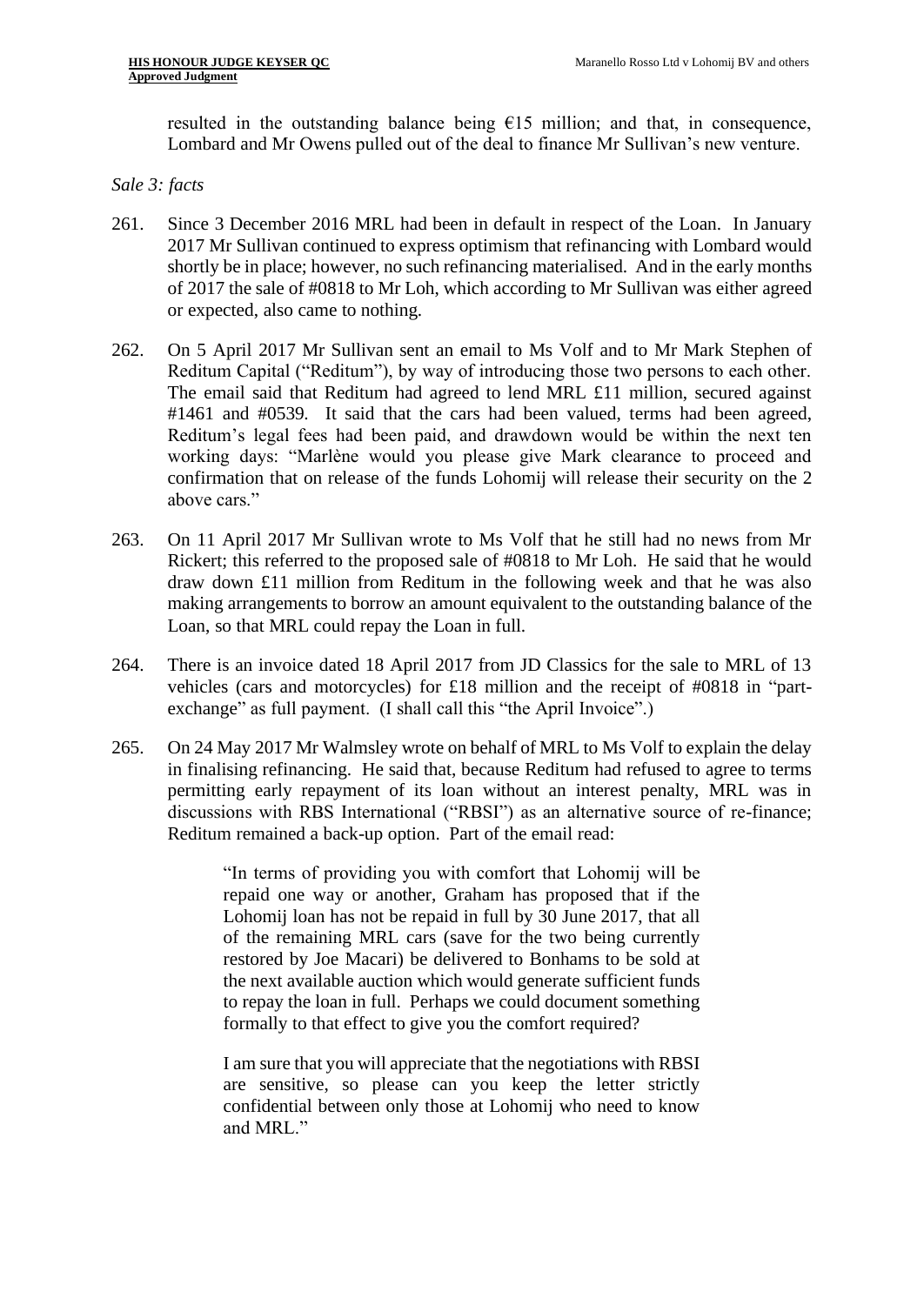- 266. On 29 May 2017 Mr Sullivan sent an email to Ms Volf: "Further to Ben's email, I'm pleased to say RBSI have moved to the next level and we are now into providing the final information."
- 267. On 31 May 2017 Ms Volf invited Mr Sullivan and Mr Walmsley to attend "a meeting about the current status" at Bonhams' offices on 8 June 2017.
- 268. On 8 June 2017 those present at the meeting were Mr Sullivan, Mr Walmsley, Mr Louwman, Mr Knight, Mr Coppel, Ms Volf and Mr Davies. APOC paragraph 103 pleads the meeting on 8 June 2017 as the occasion when Lohomij refused consent to Sale 3.
- 269. According to Ms Volf, whose evidence is not contradicted by any other evidence or documents, it was at this meeting that Mr Sullivan first mentioned a proposed sale of Cars to JD Classics.
- 270. Mr Sullivan's proposal was that #1461 be sold to JD Classics for  $\epsilon$ 2.5 million in cash and 17 vehicles (cars and motorcycles) in part-exchange, and that 15 of the partexchange vehicles be sold by Bonhams at Goodwood in September 2017. Ms Volf's evidence is that Mr Sullivan said that he was in discussion with JD Classics concerning a proposed sale of #0818 in exchange for 17 vehicles (cars and motorcycles).
- 271. The proposal made by MRL at the meeting was set out in a document, which I shall call "the Proposal Document", that Mr Sullivan confirms in his first witness statement he had prepared for the purposes of the meeting and produced at the meeting. The first page shows the terms of the proposed sale of #1461:

# "**07/06/2017. Sale of Ferrari 250 Interim. €11m**

Cash  $\epsilon$ 2.5m to be paid direct to Lohomij  $\epsilon$ 2.5m. (£2.1m)

Jaguar XJ220 Lemans €1.7m. Under offer

Jaguar XK 120 alloy. €2.5m. Guaranteed buy back 07/12/2017

Total €6.7m

# **Part Exchange Cars to be entered into Bonhams Goodwood Revival Sale 08/09/2017**

Ferrari 599GTO. €750k

Ferrari 599GTO. €550k

Jaguar XJR 15. €400K

Lotus Cortina. €150K

Lotus Cortina. €250K

Lotus Cortina. €300k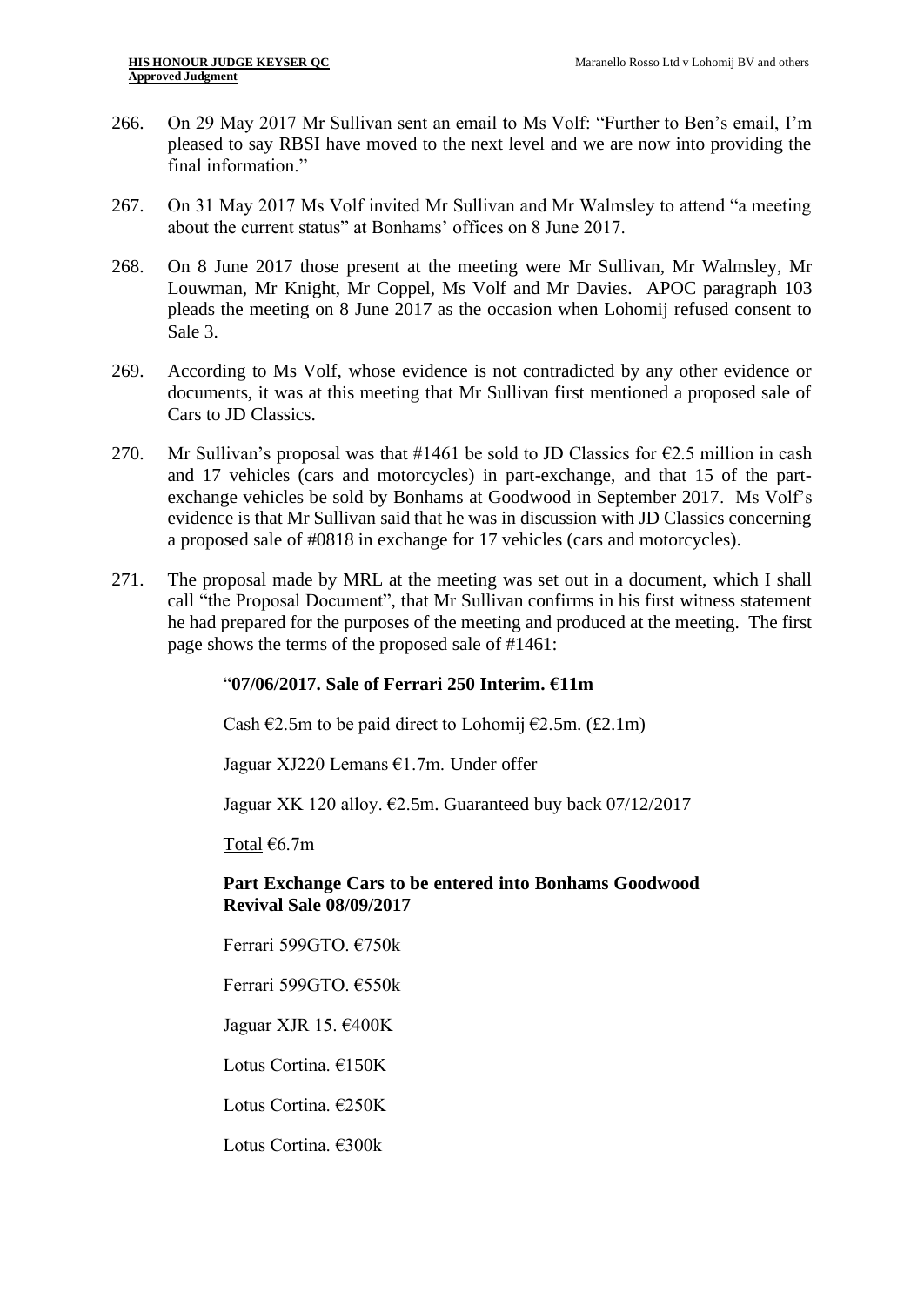Lotus Cortina. €400K Ferrari 575m. €170K JaguarXK150S.€230K JaguarXK140. €230K Connaught F1 A6. €300K Lotus S1. €70K Austin 7. €75k Midget works. €75K Range Rover. €75K Total €4m"

The second page of the Proposal Document sets out a Repayment Proposal:  $\epsilon$ 3 million was to be repaid by 31 July 2017, leaving a balance of €9.8 million; €6 million was to be repaid by 31 August 2017, leaving a balance of  $\epsilon$ 3.8 million; and the balance, with interest, was to be repaid from the proceeds of an auction to take place on 8 September 2017. The third page of the Proposal Document listed MRL's current stock, to which was attributed a value of  $\epsilon$ 42 million, and its current debts, which were said to be  $\epsilon$ 15.8 million. The fourth page listed Ferraris that MRL had sold in the preceding six months; this list included #0818 at a sale price of  $\epsilon$ 16 million.

272. In the course of the meeting Lohomij learned that #0818 had, without its consent and in breach of the terms of the Standstill Agreement, been moved from FR-G's premises in Germany to JD Classics' premises in England. Mr Sullivan acknowledges that he had not obtained the requisite consent to move the Car, but he states that he was frustrated by Lohomij's interference with Sales 1 and 2 and feared further interference with the proposed sale and "wanted to get the deal to an advanced stage so that [he] could present it as a *fait accompli,* which Mr Louwman would have no reason to refuse" (first statement, paragraph 186). He continues:

> "187. I sought to present the terms of the deal to Mr Louwman but I believe that he took the fact that the #0818 had been moved without Lohomij's consent as an excuse not to cooperate. Mr Louwman was visibly angry, banging his hands and arms on the table and shouting at me that he would not agree to anything whatsoever. …

> 188. In the second half of the meeting, after Mr Louwman had calmed down, I presented a document I had prepared which set out the details of the vehicles that were to be taken in partexchange and their approximate values. I informed Mr Louwman that I needed to get them properly inspected and valued, but did not foresee any problems, so asked for his consent. It was clear that Mr Louwman had already made up his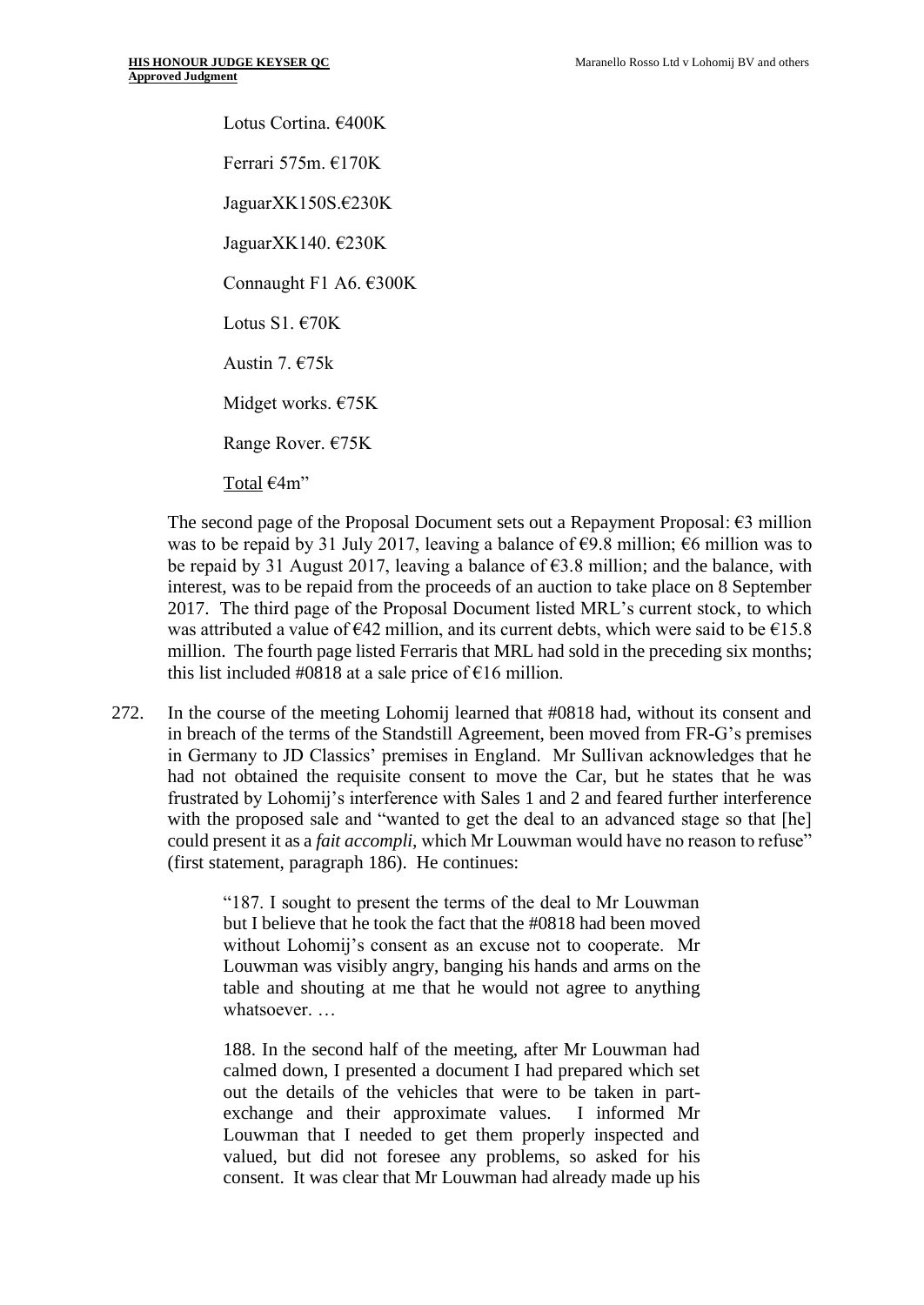mind: he refused to consent to the deal and repeatedly said words to the effect of 'we will not consent to anything'."

273. On 9 June 2017, Mr Coppel sent an email to Mr Walmsley in respect of the matter of the discussions of the previous day:

> "Lohomij could extend the standstill and consent to the sale of the Ferrari 250 Interim [#1461] to JC Classics [sic] on the basis set out by you and Graham yesterday (proposal dated 07/06/2017) subject to the following:

- 1) The Ferrari 330P [#0818] be immediately collected from Frank Rickert – this needs to happen regardless of whatever else is agreed – and a full inventory of MRL's cars and their locations be immediately provided to Lohomij;
- 2) The standstill (and maturity date) be extended to December 21, 2017 provided that (i) not less than EUR2.5 million is paid to Lohomij on or before June 23, 2017; and (ii) the XK120 is sold for not less than EUR2.5 million and such sum paid to Lohomij on or before December 7, 2017;
- 3) Interest increases to 9% on the balance due as at and from June 9, 2017;
- 4) Part-exchanged cars would be subject to the same security regime as the existing cars;
- 5) If for some reason the [Jaguar] XJ 220 is not sold by July 25, 2017, at Lohomij's option, it may be entered at a reserve realistic (in Lohomij's opinion) into the Goodwood sale.

The above is subject to satisfactory diligence checks on the JC Classics cars, including:

- Lohomij being satisfied with the condition and estimated value of the cars;
- understanding the nature of 'under offer' in relation to the XJ220 and 'guaranteed buy back' in relation to the [Jaguar] XK120;
- Lohomij being satisfied that remaining Cars are where they understood them to be and will continue to be dealt with in accordance with the agreed letters signed by MRL (which may include being collected and kept by Lohomij at any time).

All of the above is without prejudice to Lohomij's existing rights as secured lender.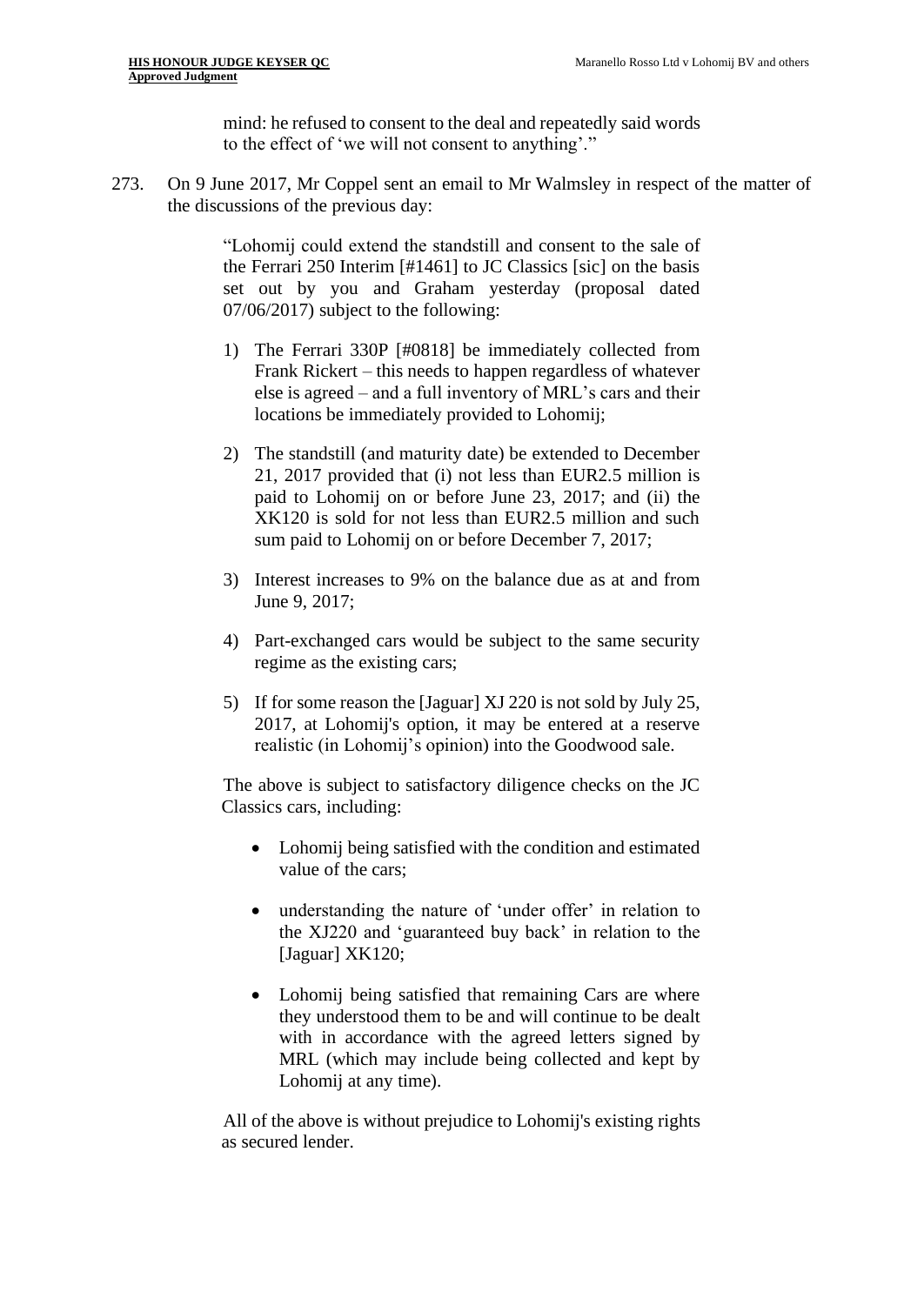As you know, Lohomij wants its money back not exchanges for other cars. It will be open minded about future proposals on the 330P (and indeed other cars) but at this time does not agree to part-exchange the P330 [#0818] as proposed and does not commit to do so in the future.

Subject to JC Classics indicating agreement by no later than Monday (and please confirm this), Lohomij would expect the above to be put in place by no later than June 23, failing which Lohomij reserves its rights to enforce against the entirety of the security."

- 274. On 9 June 2017 MRL received confirmation of two offers of finance, subject to contract. Reditum confirmed to MRL that it was willing to make a 6-month loan of £6.5 million, secured on a Jaguar XK120 and a Jaguar D Type (referred to in Mr Coppel's email). Exchange Finance confirmed that it was willing to advance £4.9 million for 24 months, secured on a Ferrari 250GT #0539.
- 275. There is an invoice dated 9 June 2017 from JD Classics for the sale of 24 vehicles (cars and motorcycles) to MRL for a price of £10,767,000, which was to be paid by the receipt of #1461 in "part-exchange". (I shall call this "the June Invoice".)
- 276. The April Invoice and the June Invoice were not produced to Lohomij in the course of discussions in 2017.
- 277. On 12 and 13 June 2017 there were conversations and emails between Mr Coppel and Mr Walmsley, with regard both to the offers of finance and to the proposed transactions with JD Classics in respect of #0818 and #1461. On 13 June Mr Walmsley sought confirmation that Lohomij would not take any steps that might jeopardise the proposed transaction with JD Classics; he explained its merits as follows:

"Bonhams valuation of the P330 [#0818] was  $\epsilon$ 4.25m worst case to a maximum of  $\epsilon$ 12.5 best case. The best offer received to date for the car was  $E12m$  which has not proceeded. The JD Classics transaction values the car at  $E16m$ . Further, this is a car that Bonhams has refused to consider for auction, deeming it inappropriate given the history surrounding the car.

Bonhams valuation for the Interim [#1461] was  $\epsilon$ 0.5m worst case and a maximum of  $66.25m$  best case. The car is currently in parts ahead of restoration and is largely unsellable as such. Notwithstanding this fact, the JD Classics offer is  $E11m$ ."

278. On 14 June 2017 Mr Coppel replied to Mr Walmsley:

"As discussed last night, the P330 [#0818] will not be collected today and is to be held by JDC [JD Classics] to Lohomij's order, including not making any modifications of any kind. If there is a breach of that understanding, the car will be collected immediately. Failing which, the intention is to allow the 2 sales to JDC you have proposed provided that both finance offers can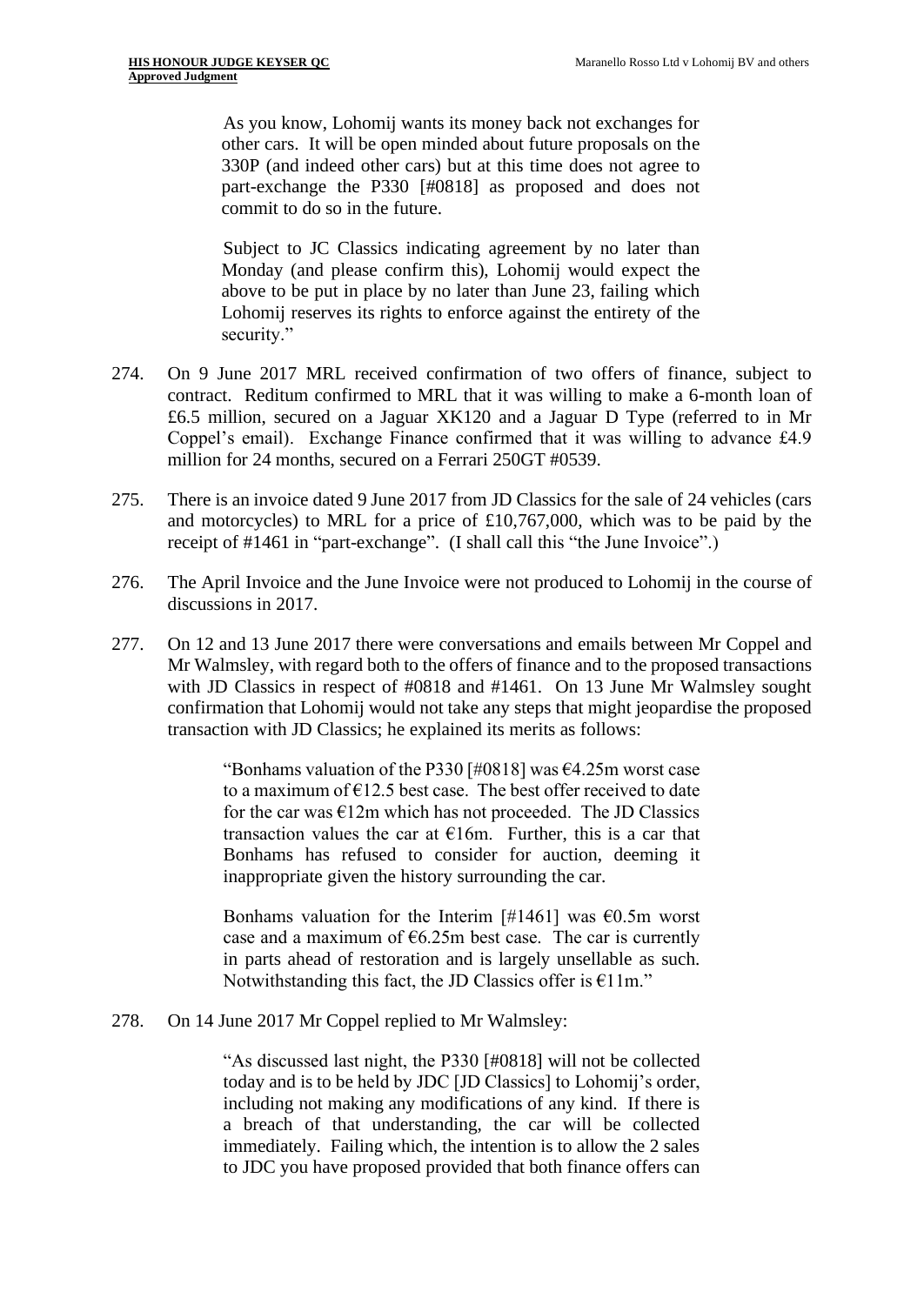be completed simultaneously with that sale and that Jamie is happy with the JDC cars and we are happy with all terms and conditions. The further understanding is that all happen by June 28, failing which the P330 car can be collected from JDC."

Mr Walmsley replied, confirming his understanding of these terms. (Consent on substantially these terms was intimated by Lohomij to JD Classics on 16 June 2017.)

279. On 15 June 2017 Mr Knight visited JD Classics to inspect #0818 and the vehicles proposed to be given in part-exchange by JD Classics, and he sent his advice by email to Ms Volf and Mr Coppel (I shall omit the schedule comprising the detailed inventory).

> "First of all, the figures I've placed upon the cars are what I would regard as higher than fire sale, and in line with what I would regard as fair reserve prices.

> In summary, the 250 Interim inventory [i.e. in respect of #1461] comes to  $\text{\textsterling}5,945,000$  (they said  $\text{\textsterling}8,200,000$ ) and the 330P inventory [i.e. in respect of #0818] at  $\epsilon$ 4,910,000 (they said €16,000,000).

> You will find this surprising in relation to the 330P inventory and the main discrepancy on prices are for the D-Type, XK120 Le Mans and Porsche 911 SR. As you will read from my notes (and that attached history) the D-Type is NOT PURE. I value it at  $\epsilon$ 1.5m (they at  $\epsilon$ 6m). The XK120 Le Mans is very historic. We have sold similar (but inferior) period racing XK120s for £700,000. I have valued that at  $\epsilon$ 1,250,000 (they  $\epsilon$ 5m). The Porsche is one I find harder to value. I have guessed at  $\epsilon$ 800,000 (they said  $E2.5m$ ).

> Notwithstanding the above, if they can get the finance they reckon on the D-Type and XK120 at  $\epsilon$ 6.5m – and they give you  $66.5$ m (with you releasing security on the D-type and XK120 Le Mans), the balance of the 330P inventory totals  $63,160,000$  on my valuation. This would total  $\epsilon$ 9,660,000.

…

It all rests on them getting finance on the D-Type and XK120 Le Mans; and finance on the separate car (Ferrari 0539). If you then get what you're promised in cash; and if the XK120 Alloy (Clark Gable) is a g'tee'd buy-back and you get  $\epsilon$ 2,500,000; and the balance of stock is sold, you should clear the debt.

If they cannot get finance for the D-Type/XK120 you DO NOT want to be holding those cars at their  $E11m$  valuation.

The 0539 finance deal is unconnected to the above, and they should pursue getting finance and giving you lots of cash for that car."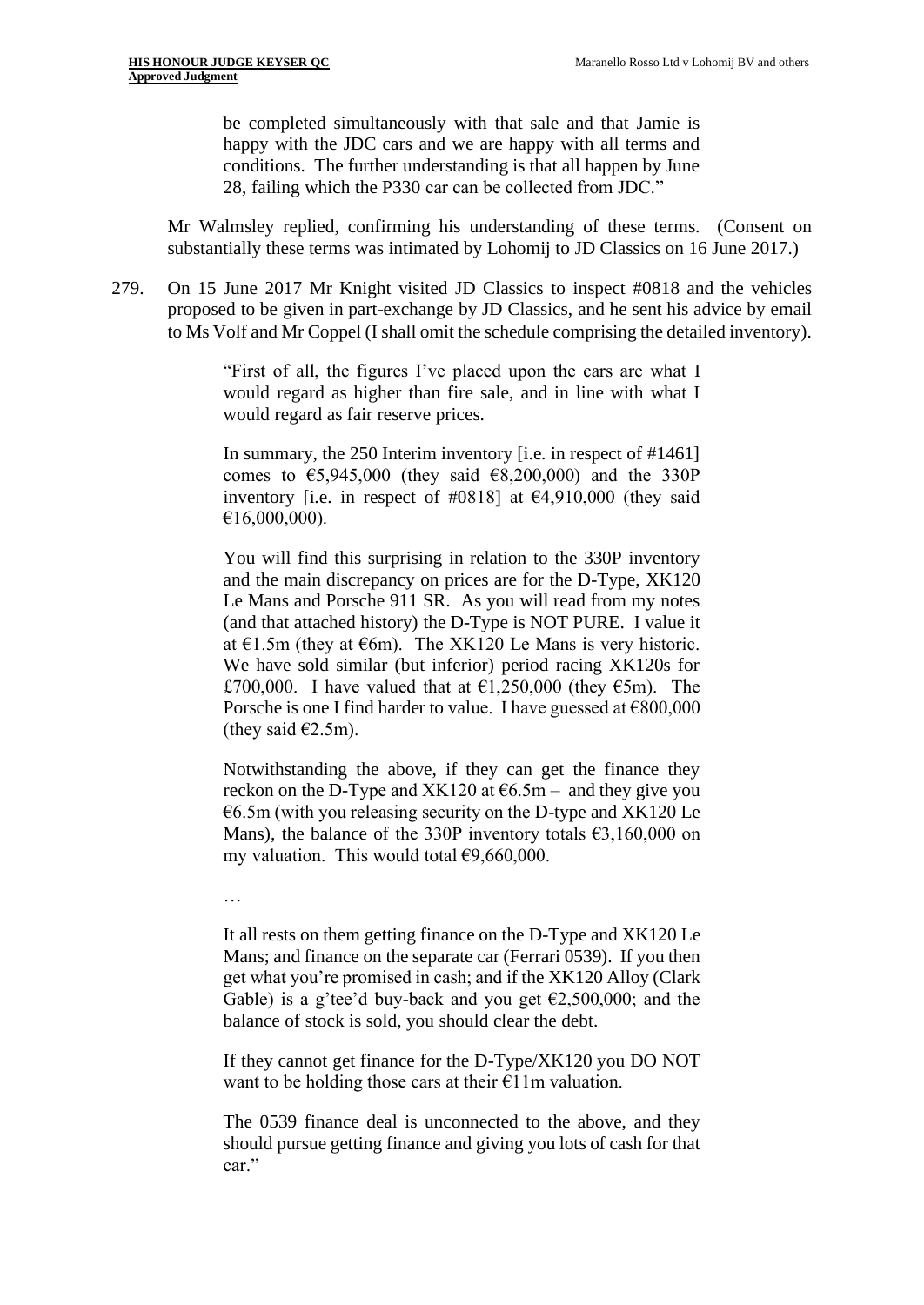Therefore, Mr Knight was expressing the view that the values being attributed by MRL to the part-exchange vehicles to be received as consideration for #0818 and #1461 were substantially in excess of the fair reserve prices for those vehicles.

280. On 16 June 2017 Mr Coppel provided a draft letter to Mr Walmsley for transmission to JD Classics, signifying Lohomij's conditional consent to its continued custody of #0818 and another Ferrari (together referred to in the letter as "the Cars") "pending completion of their proposed sale to JD Classics together with a 1959 Ferrari 250 GT Berlinetta Competizione 'Interim' [i.e. #1461]." The letter said:

> "Lohomij is supportive of the proposed sale of the Cars and the Interim to JD Classics. Nonetheless, if for any reason a sale confirmed by Lohomij has not been agreed by 30 June 2017 (or conditions (i) or (ii) above are breached) we would require that the Cars are immediately delivered up to Lohomij or to such other person as Lohomij may direct."

Mr Walmsley sent the letter to JD Classics on 19 June 2017, with a request that it return a counter-signed copy of the letter. However, it was never counter-signed by JD Classics (or, if it was, the counter-signed version was not provided to Lohomij).

281. On 27 June 2017 Mr Walmsley wrote a "without prejudice" email to Mr Coppel. It read in part:

> "As we had informed Lohomij when we had our meeting on 8 June, JD Classics had agreed terms with MRL to buy both the P330 [#0818] and the Interim [#1461]. At that meeting, Lohomij unreasonably refused to give its consent to the transaction.

> I am afraid that JD Classics have now withdrawn from the deal to acquire the Interim as a result of Lohomij's refusal to consent to the terms of both transactions together as had been agreed. As you are aware, the transaction value of the two deals for the Interim and the P330 was almost double the value of the outstanding loan balance owing to Lohomij and the individual transaction values were significantly in excess of the Bonhams valuations for the two cars.

> Further, as we had made you aware, the Interim is not a car that can be readily sold given it is being prepared for restoration. The loss of this transaction has caused significant loss to MRL as a result of Lohomij unreasonably withholding its consent.

> I understand that JD Classics still wish to procced to acquire the P330 on the terms originally agreed. In order to avoid further loss to MRL, please can you urgently seek the consent of Lohomij to this transaction?

> In the absence of Lohomij's consent, MRL will arrange for delivery of the P330 to Bonhams as previously requested as soon as possible. However, the loss of that transaction at a valuation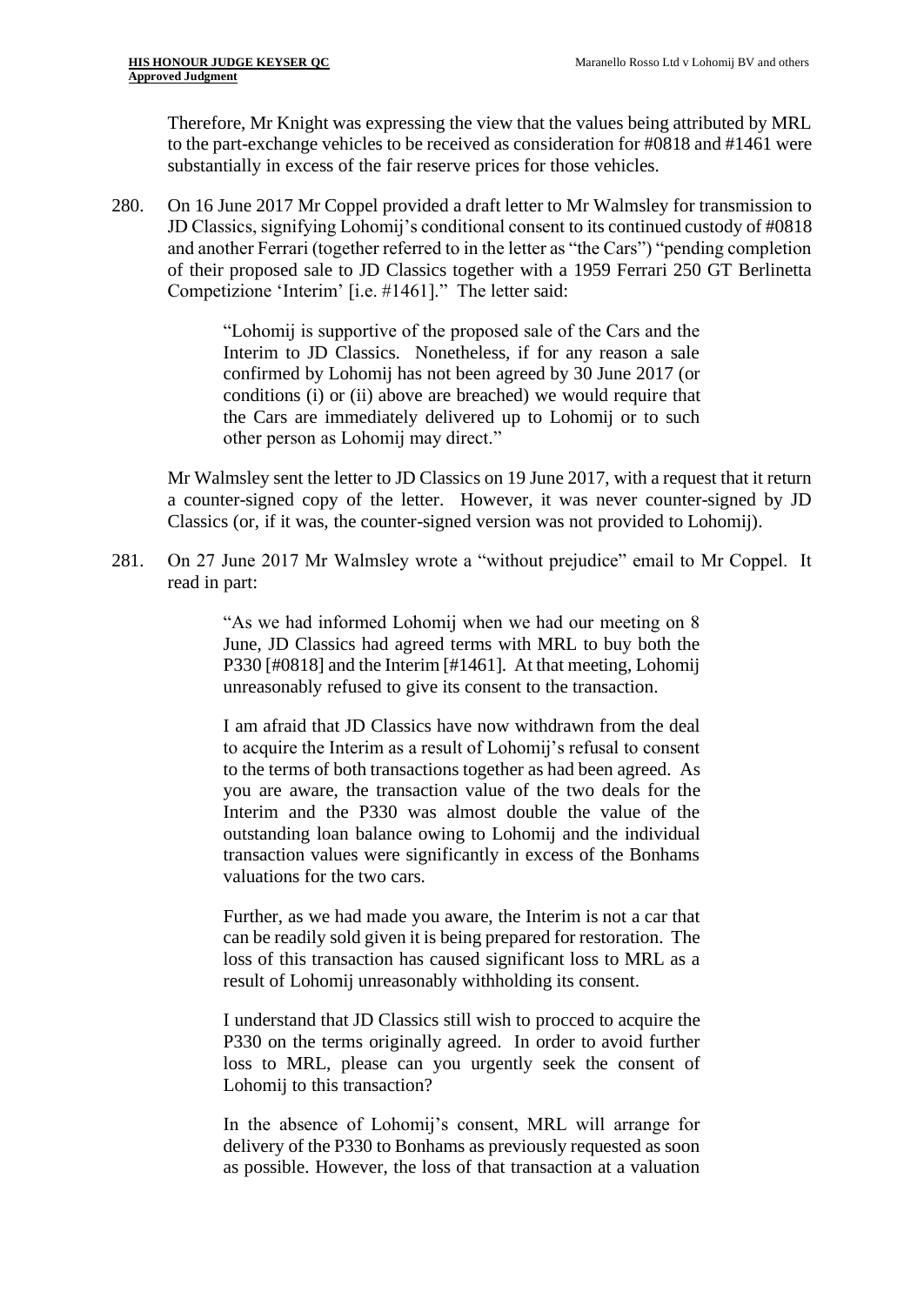greatly in excess of the valuation placed on the car by Bonhams will cause MRL further loss.

Obviously, any refinancing arrangements involving the partexchange cars cannot now progress because both transactions are not proceeding together, although this should not affect the current negotiations with Exchange Finance on the TDF."

282. On 30 June 2017 Mr Coppel responded; his email reads in part as follows:

### "1) Exchange Finance

You suggest that the re-finance of the TDF with Exchange Finance remains on the table but despite assurances we have seen no paperwork and have no sense of progress having been made. We need to understand the status and EF's position. …

### 2) JD Classics

In my email to you on June 14, I indicated that Lohomij would consent to both the P330 [#0818] and Interim [#1461] deals provided that it was satisfied with the part exchanged cars (Jamie inspected them), both the finance deals would complete simultaneously and Lohomij was happy with the terms and conditions (including the buy back on the XK120 alloy and the 'offer' for the XJ220). All of these features were presented by you and Graham as a package at the Bonhams meeting on June 8 in requesting a further extension. I'm not going to explain how 'reasonable' Lohomij's conduct was – that's not relevant. The key point is that that was the deal communicated to you and Graham on June 14.

Please explain how the Interim deal was suddenly withdrawn? We reject as a diversion the wholly unfounded suggestion that anything Lohomij did or didn't do contributed to the withdrawal of the Interim deal.

We note that Graham failed to respond to emails from me 10 days ago requesting his clarification about the buy back on the XK 120 and the XJ 220 offer. To me, this suggests that the deal on the Interim had already been withdrawn or at least modified long before you informed Lohomij. For the record, Lohomij remains willing to consent to both deals as indicated to you in my email on June 14.

You ask if Lohomij is now willing to do the P330 deal on its own. The answer is that we have insufficient information and low confidence. Is the Reditum deal really lined up as we've been assured? Once again, I suggest that you and I call Reditum together so we can understand where the process sits from their perspective and I can report back to Lohomij."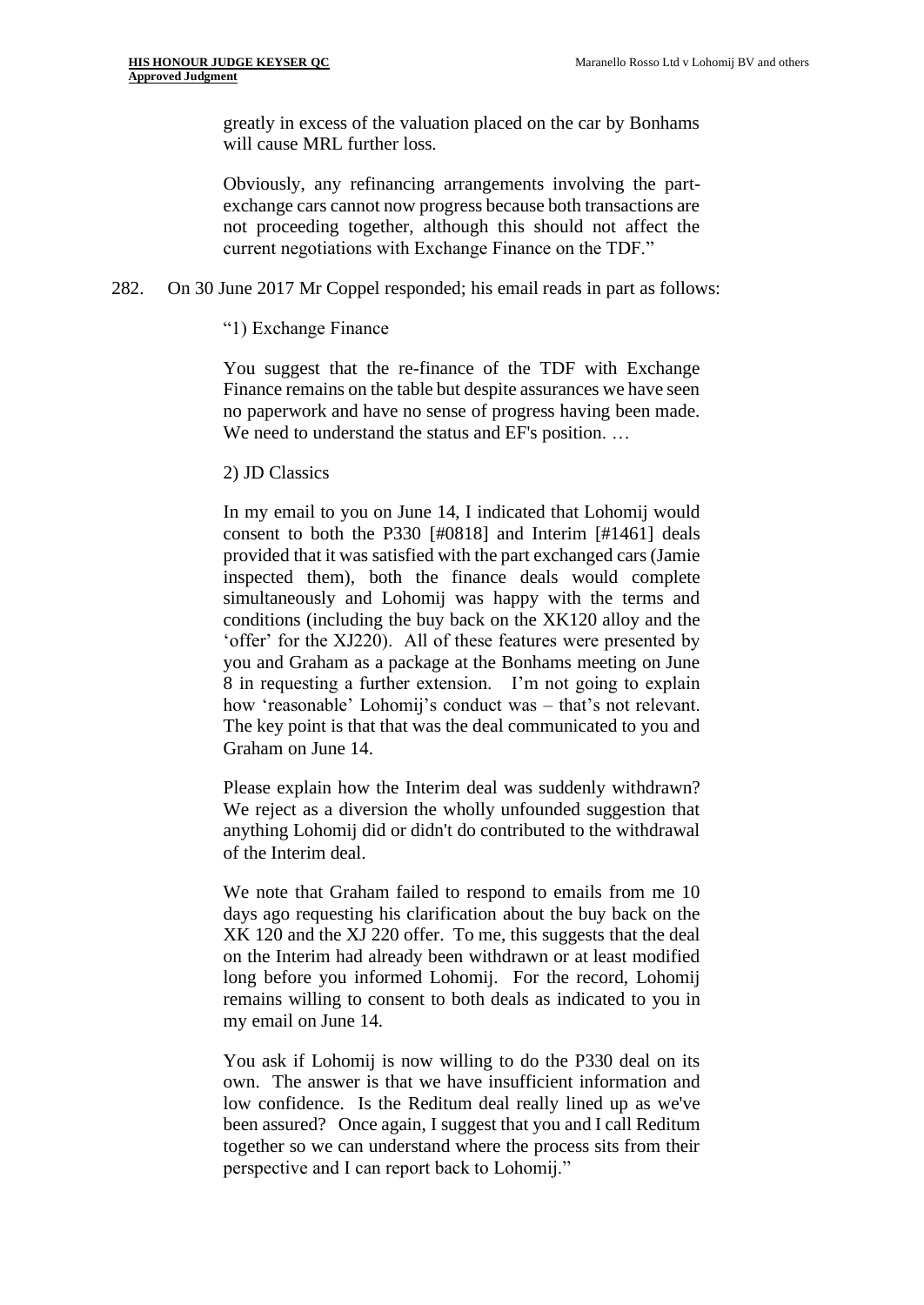#### 283. Mr Walmsley replied that day:

"The latest position is that both [Reditum and Exchange Finance] are still moving forwards and have indicated that they should be ready to advance funds towards the end of next week. Hopefully, we can get some more detail on that on Monday when we speak to them.

In addition, as also discussed, Graham has agreed terms for the sale of the Jaguar XK120 Lemans and the Porsche 911 SR for an aggregate consideration of  $\epsilon$ 5m. These cars are two of the cars to be exchanged for the P330, accordingly, these sales can only proceed if Lohomij provide their formal consent to the sale of the P330 in exchange for the cars (I have listed again below for convenience) on the terms agreed with JD Classics.

The proposed sale value is below the market valuations, but Graham understands the requirement to generate funds to repay the Lohomij loan as soon as possible.

To answer the specifics points raised in your email, using your numbering:

1. As mentioned above, Exchange Finance have agreed to have a call, Graham will organise a call for Monday afternoon with them.

2. At the moment, I think there is little value in us going backwards and forwards over the reasons for the Interim deal aborting, save to say that is has.

With regards to the P330 [#0818], JD Classics still want to compete that transaction on the terms agreed, although I suspect their patience is wearing thin. The buy-back offer for the XK120 alloy and the offer on the XJ220 are no longer applicable because those two cars were to be exchanged for the Interim [#1461]."

284. On 3 July 2017 there was a telephone conference between Mr Sullivan, Mr Walmsley, Mr Coppel and Mr Charles Dyer of Exchange Finance. After the conference, Mr Dyer sent an email to Mr Sullivan with the subject line "Ferrari TDF":

> "Just to confirm our conference call a few minutes ago re the above vehicle.

> Funding has been agreed for 5,000,000 euros against the subject vehicle in the name of Graham Sullivan.

> I return from vacation on Thursday evening and will be meeting with You on Friday to sign the relevant documentation.

> Funds will then be forwarded to Lohomij within 24/48 hours so would expect completion by Tuesday of next week"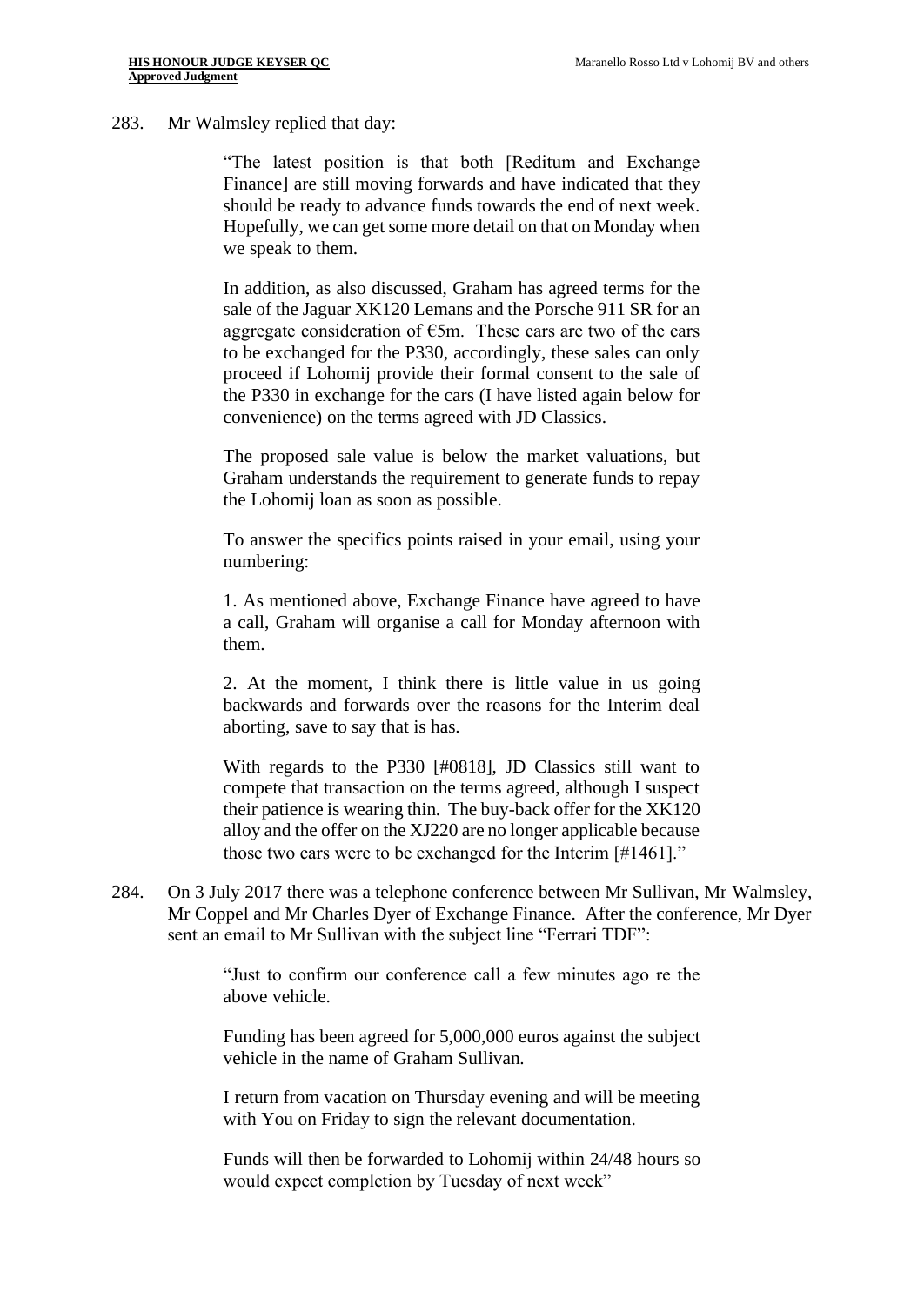- 285. On 5 July 2017 there was a telephone conference between Mr Sullivan, Mr Walmsley, Mr Coppel and a representative of Reditum.
- 286. On 6 July 2017 Mr Walmsley forwarded to Mr Coppel an email from Mr Sullivan, the main part of which read:

"Coy's will have the valuation done on the D Type by the end of business next Tuesday and I expect to be able to forward it to Reditum on the Wednesday, Mark is working on the loan as we speak.

I need to invoice the XK 120 and Porsche to FR-G and they will send the €5m to Lohomij next week.

Exchange Finance, Charles is back from holiday on Friday and I expect to meet him Monday and again  $\epsilon$ 5m will be paid direct to Lohomij.

I seriously want and believe that within the next 10 working days I will have paid Lohomij in full and can then get my life back."

This relates to the proposed onward sale to FR-G of two of the cars to be taken in partexchange for the sale of #0818 to JD Classics. Mr Coppel responded on 7 July 2017, in an email copied to Mr Sullivan and Ms Volf. The first part of the email quoted Mr Dyer's email of 3 July 2017 and said: "Charlie Dyer said in his email that he was landing on Thursday night and would be in his office on Friday (today) to sign the contract … Why hasn't this happened?" The second part of Mr Coppel's email said:

"2) We're concerned at the requests from Frank Rickert for an invoice. As you know, Lohomij has not consented to the sale of the P330 and will not do so until the pieces in the jigsaw line up, so it would be wrong to send Frank an invoice for cars that you can only conditionally promise to sell him. You told me on Monday that Frank would send an email to you to pass on to Lohomij indicating his willingness to buy the XK120 and the 911 SR for EUR5 million.

Currently there is nothing to evidence to Lohomij that the PX cars can be monetised. Please ensure that you don't invoice Frank without explaining that you need Lohomij's consent. We need to see an offer from him (assuming you exchange the P330) not an offer from you."

- 287. The evidence of Ms Volf is that Lohomij never received any documentation from FR-G confirming its willingness to buy the two part-exchange cars.
- 288. Mr Sullivan was continuing to make efforts to finalise the refinancing. The evidence of Ms Volf is that Mr Coppel had no further contact with either Exchange Finance or Reditum, beyond the conference calls on 3 July and 5 July 2017. (She also states that Mr Coppel had no contact at all with Aldermore Bank, which is mentioned in APOC.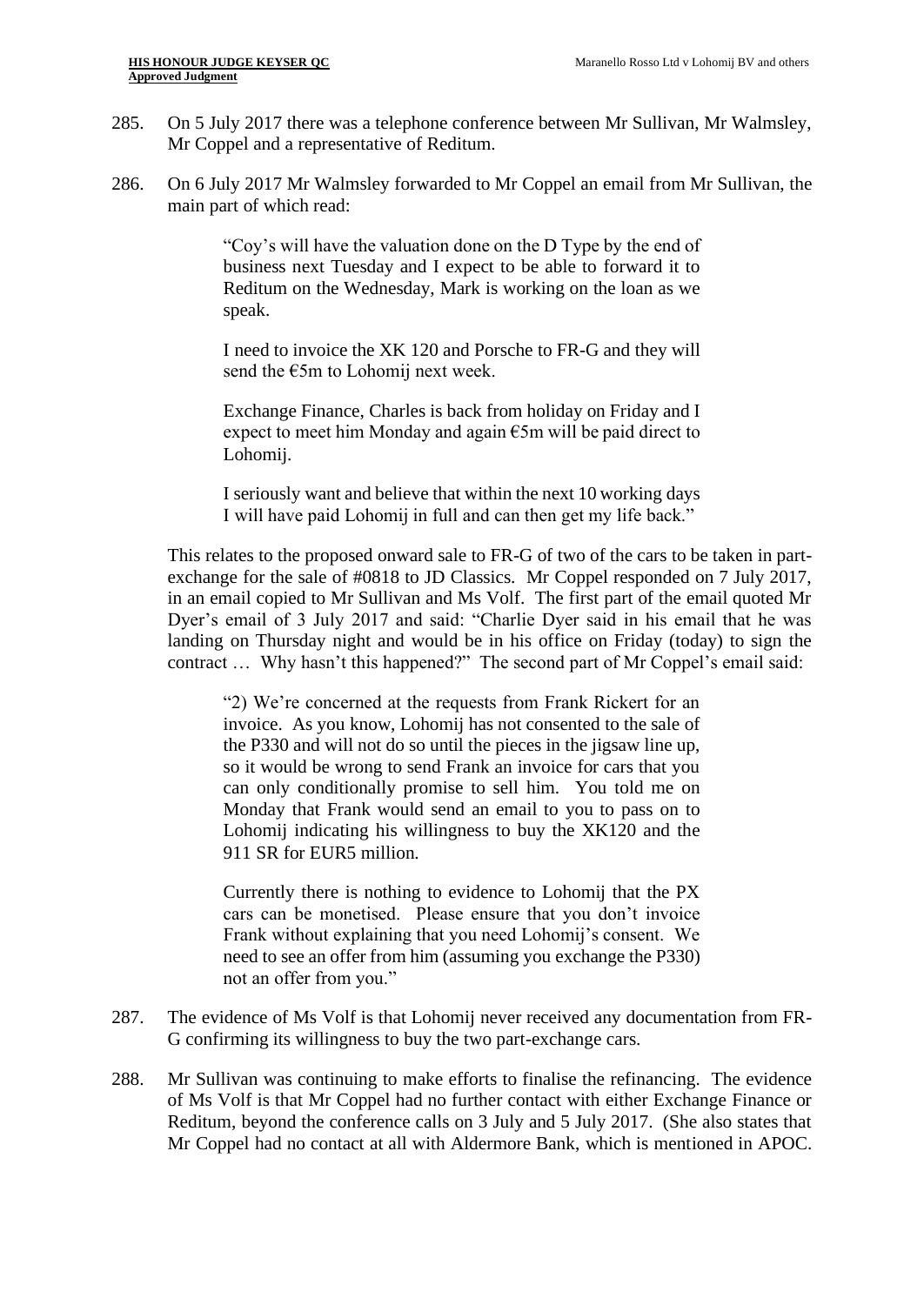However, I take it that Aldermore Bank was the finance company with whom Exchange Finance, which is not itself a finance house, was seeking to arrange re-financing.)

289. On 10 July 2017 Mr Walmsley wrote to Mr Coppel and Ms Volf:

"Further to recent correspondence, Maranello Rosso Limited have instructed me to confirm that the full amount of the outstanding loan together with all accrued interest will be repaid no later than 29 August 2017.

It is anticipated that an initial repayment will be made this week following completion of the loan from Exchange Finance.

There is a further meeting with Exchange Finance at 10am tomorrow morning to conclude matters."

- 290. However, finance from Exchange Finance / Aldermore Bank did not materialise.
- 291. On 14 July 2017 Mr Coppel wrote to Mr Walmsley:

"Ben, sorry, I don't understand the linkage of the TDF with any deal stemming from the P330. If you mean Reditum, we are unable to agree the proposed deals with FR in isolation. As you know, we don't want to be left exposed to cars without near certainty that they can be immediately monetised. We await the Reditum update expected very soon, as you say."

The point being made was that any transaction with any of the Cars involving payment by vehicles given in part-exchange would be acceptable to Lohomij only if the partexchange vehicles could immediately be converted into cash, either by re-sale or by standing as security for re-financing that would discharge the Loan.

292. On 18 July 2017 Mr Walmsley wrote to Mr Coppel:

"Quick update from today's meetings:

- Reditum will confirm the larger loan in writing tomorrow. They are progressing with documents too;
- Exchange have confirmed they will do the  $\epsilon$ 5m and will confirm in writing on Thursday/Friday timing to completion – should be next week.
- FR will attend JD classics on Thursday.

I will update as soon as I can tomorrow."

293. On 20 July 2017 Mr Coppel reiterated Lohomij's position in a lengthy email to Mr Walmsley. It concluded:

> "Lohomij continues to have no reason to accept or even believe that the Reditum and Exchange Finance deals will happen.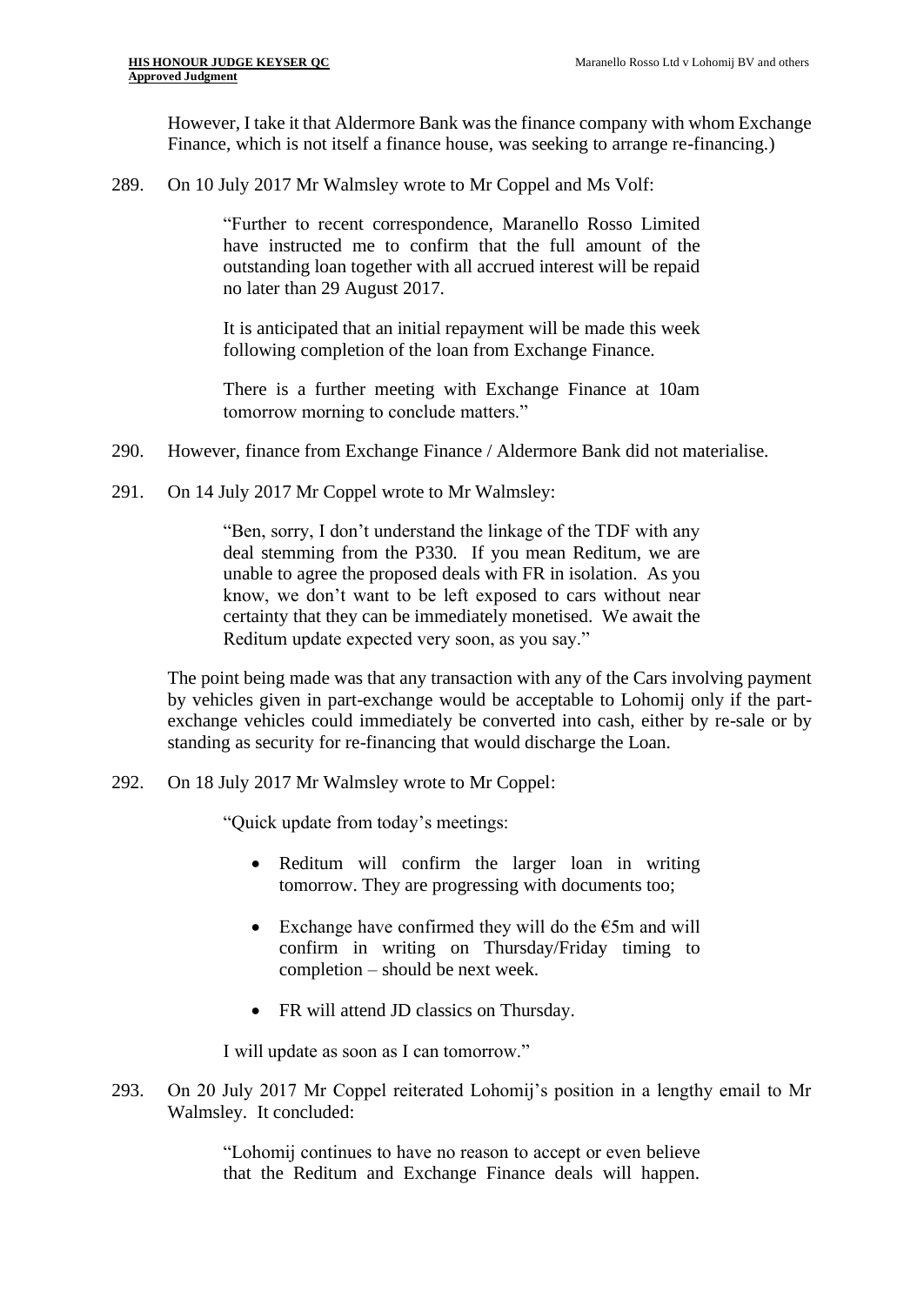Previous assurances about both have come to nothing. The papers every day carry stories about the dire state of the car finance industry. No money at all has been received by Lohomij since we met at Bonhams. The undertaking to provide a keepsafe letter from JD Classics that Graham gave at that meeting has been ignored.

Graham's assurances about his overriding priority being to repay MRL even at reduced valuations have come to nothing.

In summary: Lohomij will not consent to the exchange of the P330 unless arrangements satisfactory to it have been made for the monetisation of the cars received in exchange. EUR5 million from Frank Rickert for the 911 and XK120 in isolation is not satisfactory. You have consent for £4.5 million re-fi on the TDF with Exchange Finance - receipt of which is expected.

Lohomij reserves all rights and as I have already informally advised you, will no doubt shortly re-open the question of collection of the P330 for breach of the undertaking received from FR."

294. On 26 July 2017 Mr Coppel wrote to Mr Walmsley:

"It's more than two weeks since the £4.5 million re-finance with EF on the TDF was supposed to have completed. I'm re-iterating once again that we don't understand why this was not prioritised or if it was why it didn't go through. The only explanation we received was that Graham has been trying to re-fi more cars and so we now have been given to expect a 'master' re-finance from a combination of Reditum and/or Exchange that, together with the funds from FR, would retire the Lohomij loan.

We look forward to your update today after your meeting with Graham. Please provide a clear timeline of what is to happen and when including as to the Mercedes deal you mentioned."

295. On 1 August 2017 Mr Coppel wrote to Mr Walmsley:

"We're keen to hear from Graham what has happened across all lines of business. To re-cap:

1) Exchange Finance - latest we had from you was that confirmation of timing was expected yesterday. You were not sure why this had slowed;

2) Reditum - Mark the CEO was away on an unexpected holiday but was due to return yesterday to update on Reditum's timetable;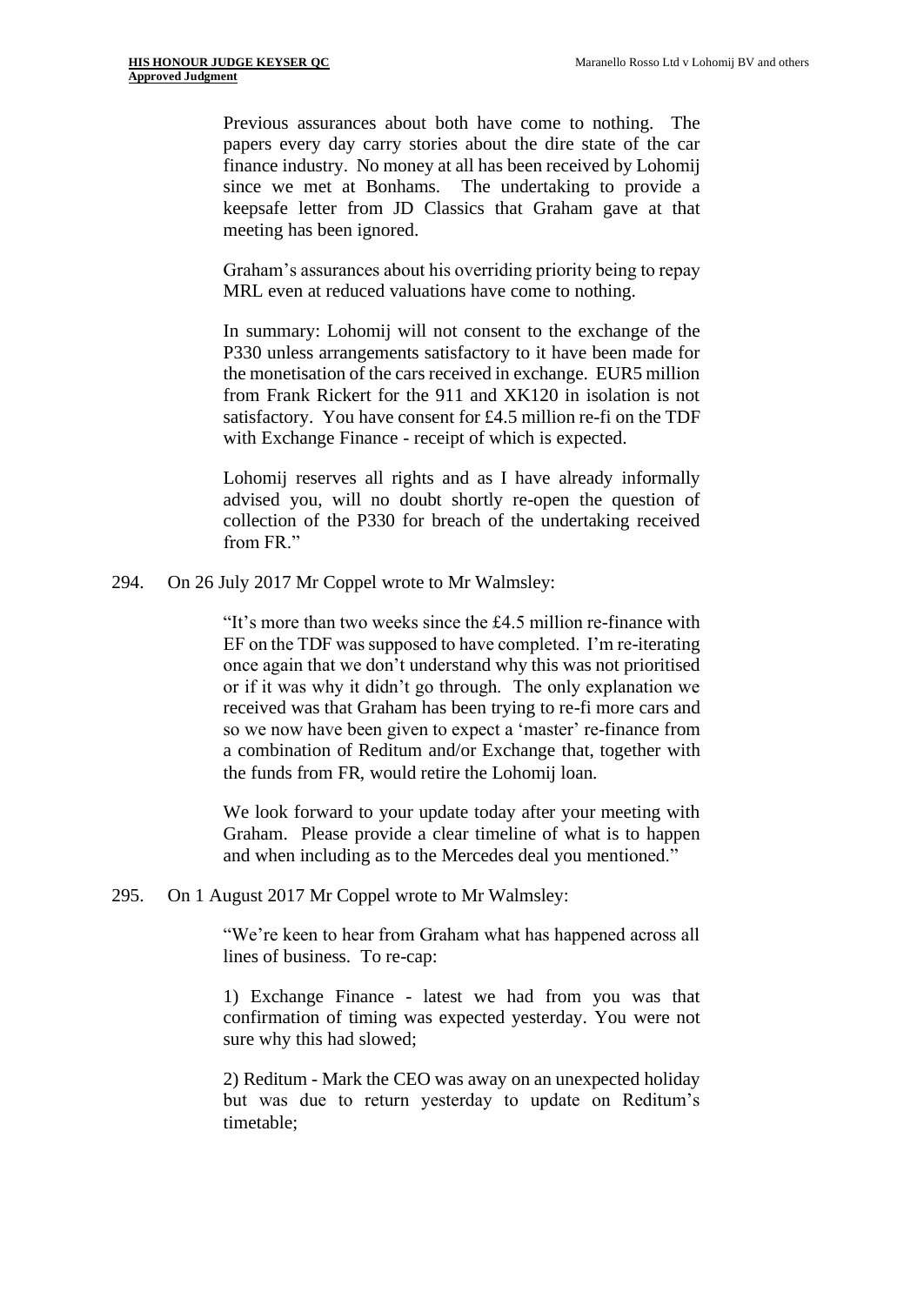3) Mercedes - EUR6 million proceeds are expected this week of which EUR3 million will be applied to reduce the Lohomij loan balance;

4) Frank Rickert was to provide a letter yesterday confirming his interest in acquiring the 911SR and XK120 for EUR5 million. He understands this is conditional on the PX of the P330 and so subject to Lohomij's approval.

Please update us as soon as possible today"

296. On 8 August 2017 Mr Coppel wrote to Mr Walmsley:

"Ben, we haven't had the update you were going to provide. Please advise."

297. On 11 August 2017 Mr Walmsley forwarded to Mr Coppel written confirmation from Reditum of its willingness to make a loan of  $£11,070,000$  for 12 months on the security of #0539, #1461 and the Jaguar D Type. Mr Walmsley wrote:

> "We will be progressing with the documentation on Monday and hope to be able to confirm timing for drawdown as soon as possible.

> Once we have clarity on timing, and I understand that they are looking to close as soon as possible, we can discuss completion mechanics to co-ordinate matters as required. In conjunction with one of FR, the sale of the Mercedes or the additional loan being discussed, MRL will be able to repay the Lohomij loan in full.

I will update as soon as possible next week."

- 298. The evidence of Ms Volf is that no further updates were provided in August 2017. She also notes that #0539 was also listed as security for the proposed refinancing with Exchange Finance.
- 299. By email on 31 August 2017 Mr Walmsley informed Mr Coppel: "Progress had been frustratingly slow with various parties absent on holiday over the last week. I understand that everything will proceed at full speed from Monday [4 September 2017]." On 5 September 2017 Mr Coppel asked: "Would you please update us." On 6 September 2017 Mr Walmsley said that he would give an update as soon as he heard from Mr Sullivan with an update on his conversation with Reditum that day.
- 300. On 8 September 2017 Mr Coppel wrote to Mr Walmsley and Mr Sullivan:

"Ben or Graham – without any information it's impossible not to be pessimistic and we can't continue to push off Mr Louwman's requests for a status report. It's been 3 months since we met in London and we are now at the end of a week in which you said everything would proceed at full speed – but once again we've heard nothing at all.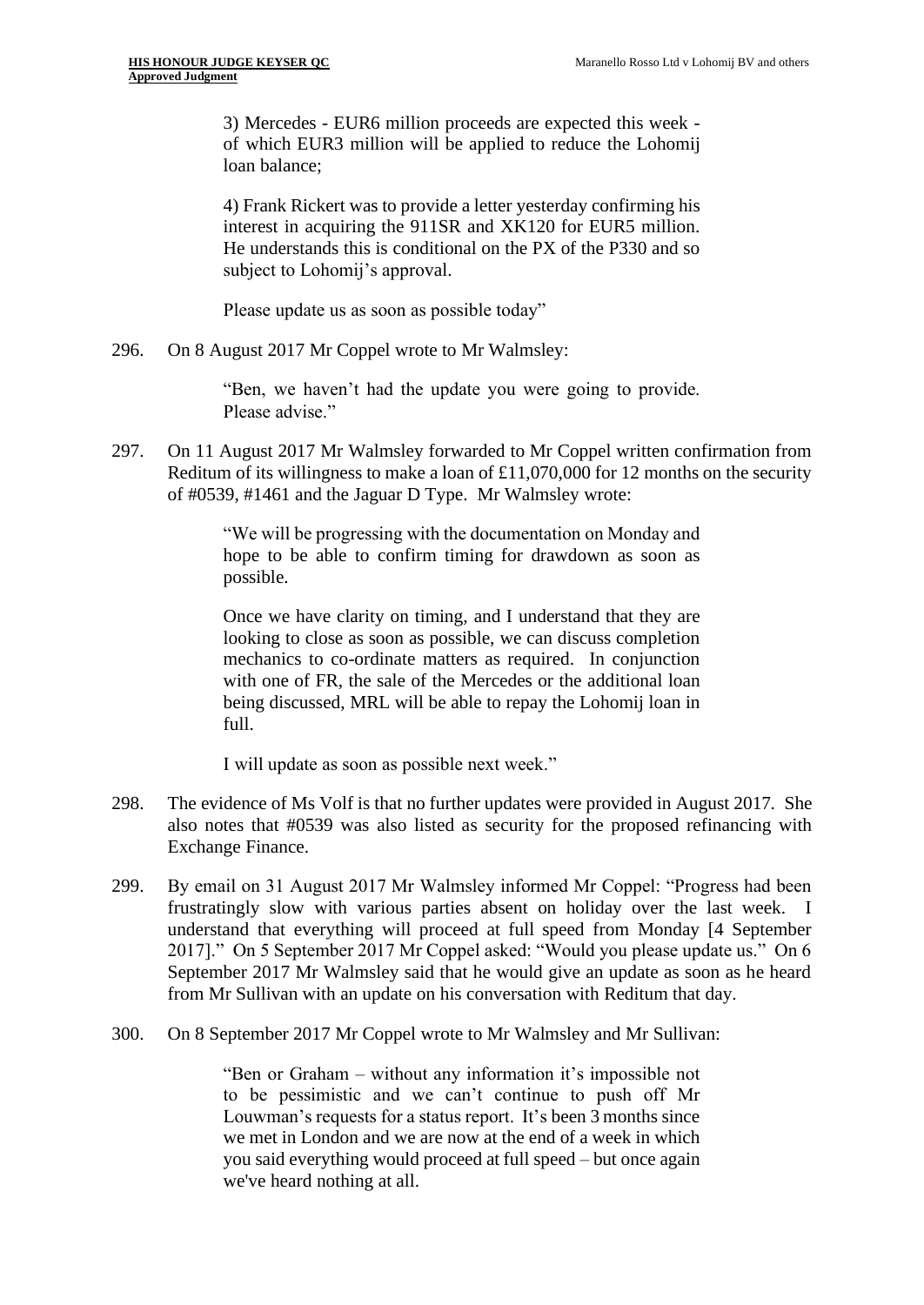What please has happened with:

- 1) Reditum?
- 2) Exchange Finance?
- 3) Frank Rickert?
- 4) The sale of the Mercedes?

Please confirm that the P330 [is] still at JD Classics. I ask this because I am certain that JD Classics would not wish to continue to tie up the amount of their stock lined up against that car so there must have been discussions about a deadline, or altering the part exchange, but we haven't been informed and have been left to wonder.

Graham, you will take your own advice, but please be reminded that the loan is in default, the lender has been extraordinarily patient, it has long reserved its rights and is entitled in law to call the loan and appoint a receiver or commence one or more of the alternative recovery processes available to it. The lack of information and the disconnect between what we were expecting from you, Reditum, Exchange Finance and Frank Rickert and what we have received is seriously concerning."

301. The Cars #0818 and #1461 had not been sold by the time Lohomij appointed receivers on 20 June 2018. Mr Sullivan states (first statement, paragraph 195) that MRL subsequently sold them "for a substantially lower price than had been offered by JD Classics." In fact, the purchaser was Mr Sullivan himself, as MRL's solicitors confirmed in a letter dated 19 February 2021.

### Discussion

302. I shall address in turn the various causes of action advanced by MRL in respect of the period after the Settlement Agreement.

### *Proposed amendment: APOC paragraph 134*

303. In respect of Sale 1, there are obvious problems, discussed below, with any reliance on clause 9 of the Amended Facility Agreement. MRL seeks to circumvent these problems by alleging that Lohomij's interference with the negotiations with FR-G was (a) a breach of an implied term of the Amended Facility Agreement that Lohomij would not prevent or interfere with any proposed sale of the Cars and/or would act in good faith and (b) a breach of a common law duty not to interfere with the release or potential release of its security. I shall refuse permission to amend, because these ways of putting the matter seem to me to have no real prospect of success, either on the facts or in law.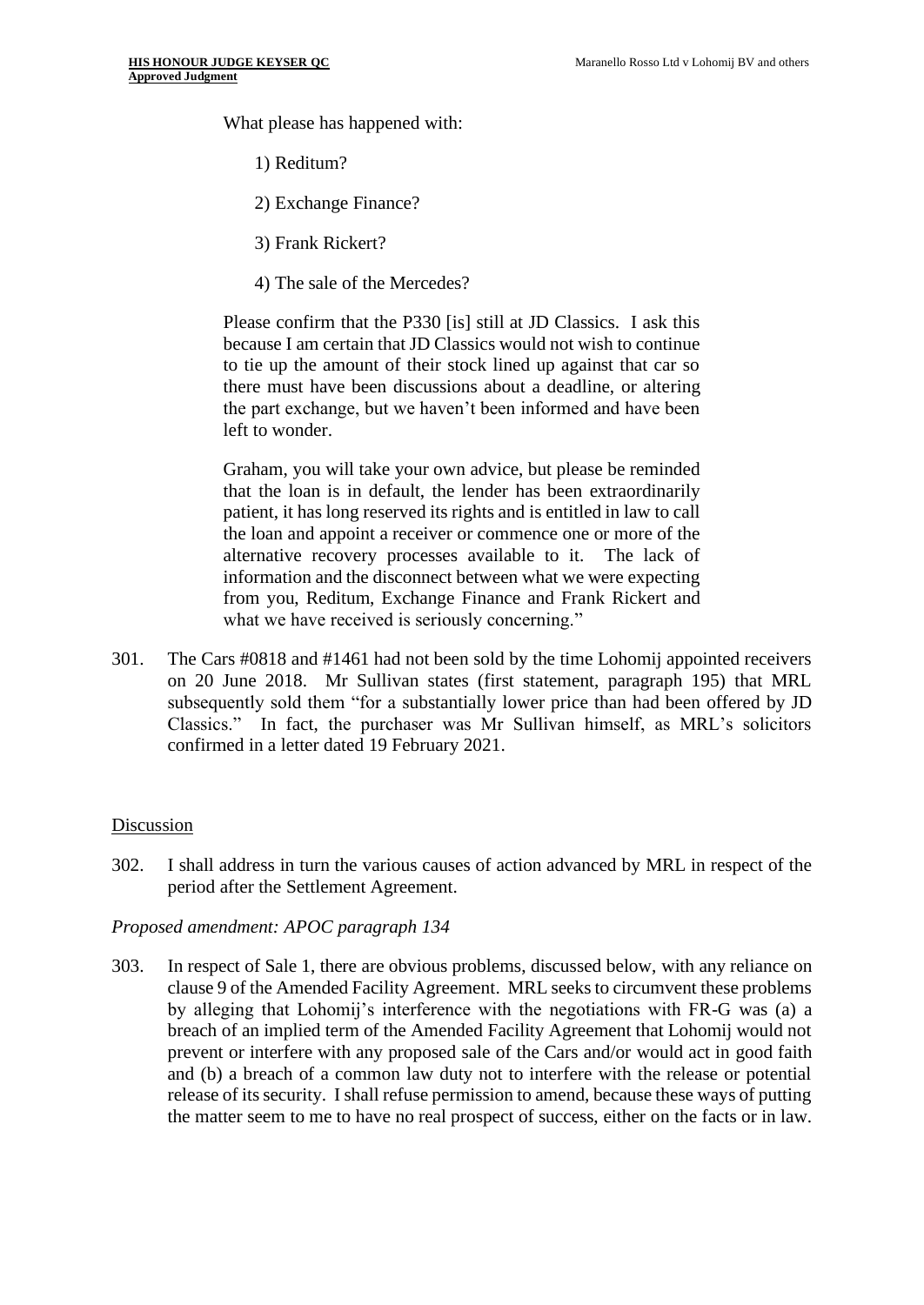- 304. First, the case pleaded in APOC, according to which all of the conduct complained of took place on the occasion of a single meeting on 2 June 2016, is inconsistent with Mr Sullivan's own evidence advanced on these applications.
- 305. Second, what makes sense in the context of an allegation of a single meeting on 2 June 2016 (that is, that the conduct of Mr Louwman, Mr Schlumpf and Mr MacLean on that occasion caused FR-G to change its position) becomes implausible when the conduct is said to have occurred at two meetings some five weeks apart. MRL does not allege that FR-G pulled out of Sale 1 after the first meeting but only after the second meeting indeed, the Heads of Terms were actually executed by both parties shortly *after* the meeting of 2 June 2016—so the inference that the alleged collapse of Sale 1 was due to Mr Louwman's conduct becomes fanciful.
- 306. Third, I am entirely satisfied that the revised case is factually incorrect, because Mr Schlumpf was not at the meeting on 6 July 2016. On this point there is a conflict between the evidence of Mr Sullivan and Mr Hilder, who say that he was present, and that of Mr MacLean and Ms Volf, who say that he was not. But MRL's case on this point has been inconsistent, to the extent that it appears to be trying to find a way to salvage an original and untenable case, and the documents show the position clearly enough. On the morning after the meeting, Mr MacLean's email to Mr Louwman, which was copied to Mr Schlumpf, identified those present at the meeting and they did not include Mr Schlumpf. Further, Mr Schlumpf had not intended to be at the meeting, as is shown by an email that he sent to Mr MacLean on Thursday 30 June 2016, expressing "Best wishes and success for next Wednesday's meeting." Therefore, if Mr Schlumpf and Mr MacLean said what they are alleged to have said at the same meeting, that must have been the meeting on 2 June 2016. That is actually consistent with APOC, but it is inconsistent both with Mr Sullivan's evidence and MRL's Reply and with the case being advanced that Sale 1 fell apart in the aftermath of what they are alleged to have said, as the Heads of Terms were signed *after* that meeting.
- 307. Fourth, MRL's revised case is also factually incorrect in stating that FR-G changed the proposed terms after the meeting on 6 July 2016 (Reply, paragraph 55; Mr Sullivan's first statement, paragraph 128). Mr MacLean's email to Mr Louwman on the morning after the meeting records that it was at the meeting itself that Mr Rickert made it known that FR-G's clients wanted a price reduction or some other alteration of the terms. This also renders it implausible to contend, as MRL does in its Reply and in Mr Sullivan's witness statement, that Sale 1 collapsed after and in consequence of what was said at the meeting on 6 July 2016 and that the ensuing negotiations *followed* the collapse of Sale 1.
- 308. Fifth, the whole premise of MRL's case concerning interference in Sale 1 is fanciful, not to say absurd. In this regard, I refer to the following passages in which MRL's case is advanced: (1) paragraph 56 of MRL's Reply, set out above, referring to the "deliberate conduct" of Mr Louwman, Mr Schlumpf and Mr MacLean; (2) APOC paragraph 133(4), referring to "Mr Schlumpf's attempts to sabotage Sale 1"; (3) paragraph 56(2) of MRL's Reply, set out above, and to the same effect paragraph 127 of Mr Sullivan's first witness statement, which states:

"127. I understand that Lohomij and Mr Louwman contend that Mr Maclean was acting for MRL. However, it now seems to me that Mr Maclean was acting in Lohomij's interests and, I believe,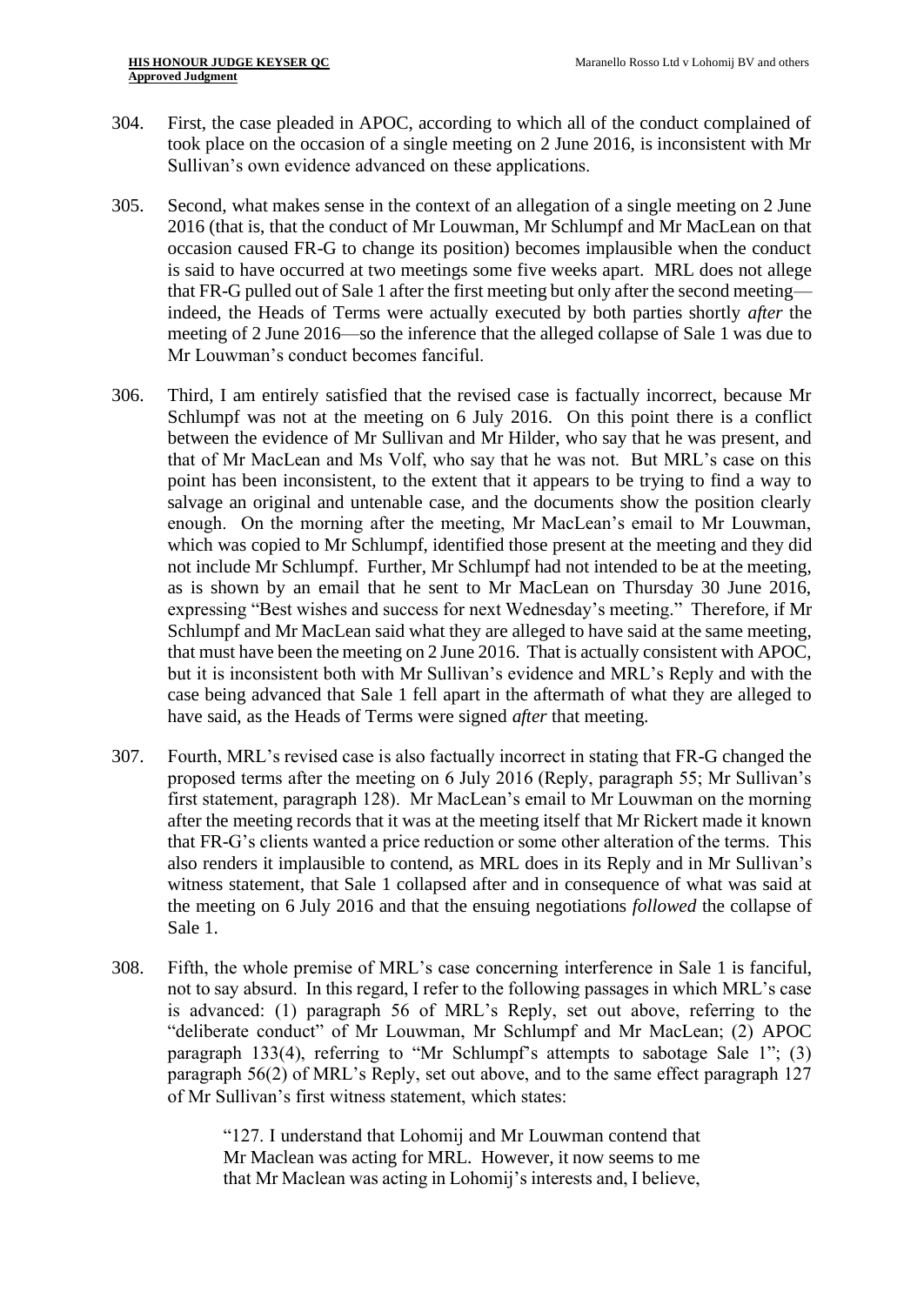on Lohomij's instructions, in seeking to sabotage the deal. There was clearly no need for Mr Maclean to have acted the way he did – these were the actions of a man who wanted the deal to fail."

The most obvious problems with this interpretation of events are:

- 1) Lohomij could easily have called in the Loan and enforced its security. Instead, having already granted extensions of time for repayment, it did so again in July 2016, while negotiations with FR-G were ongoing, and again in November 2016; and even after December 2016, when MRL was in default, it did not call in the Loan or appoint receivers until June 2018 and never made a call on Mr Sullivan's guarantee. Its conduct in that regard is inconsistent with MRL's suggestion that Lohomij was trying to sabotage the deal with FR-G by making embarrassing disclosures about MRL's vulnerable position under the Amended Facility Agreement.
- 2) MRL's response to that objection is to say that Lohomij wanted to string things along, preventing a transaction with potential buyers but doing nothing itself to enforce its security, so that it could maximise MRL's liability for interest before it eventually engineered forced sales at an undervalue to favoured buyers. Specifically with regard to Sale 1, the allegation that Lohomij was just leaving MRL in limbo for the purpose of increasing the interest on the Loan is a mere assertion that has, so far as I can see, nothing whatsoever to support it. (Sales 2 and 3 are discussed below.) Generally, the most that can be said for the allegation is that it can be stated intelligibly. But it carries not a shred of conviction. The existence of an intention to increase the amount of the debt is unsupported by any objective evidence, sits uneasily with the waiver of the  $€13.6$  million fee due under the Facility Agreement, and is manifestly unsustainable in the light of Lohomij's insistent pressing for repayment through refinancing. And only by mental gymnastics is it consistent with the supposed intention of the alleged conspiracy, which was to ruin Mr Sullivan and MRL. An interpretation for which there are no objective supporting grounds does not become reasonably arguable merely by being asserted. This is one of several imputed motives that strain credulity too far. Another one falls for consideration in this context.
- 3) The pleaded grounds for suggesting that Mr MacLean was "acting in Lohomij's interests" and "on Lohomij's instructions" are feeble in the extreme. It is common ground that Mr MacLean's role in connection with Sale 1 was on behalf of MRL, not Lohomij, far less Bonhams. Whatever Mr MacLean said at a meeting, whether on 2 June 2016 or on 6 July 2016, it cannot have led Mr Sullivan to infer that he was acting in collusion with Lohomij or that he was attempting to ensure that the deal failed, because MRL continued to engage Mr MacLean after both of those meetings and, indeed, later reached agreement with him as to his remuneration for his efforts. Further, the emails between Mr MacLean and Mr Louwman and Mr Schlumpf show clearly that Mr MacLean was not trying to undermine negotiations with FR-G. Mr Eschwege submitted that the idea that Mr MacLean would do anything to deter FR-G from dealing with MRL was "bizarre"; that seems to me to be a fair comment. unsubstantiated assertion of inference on Mr Sullivan's part is not a proper basis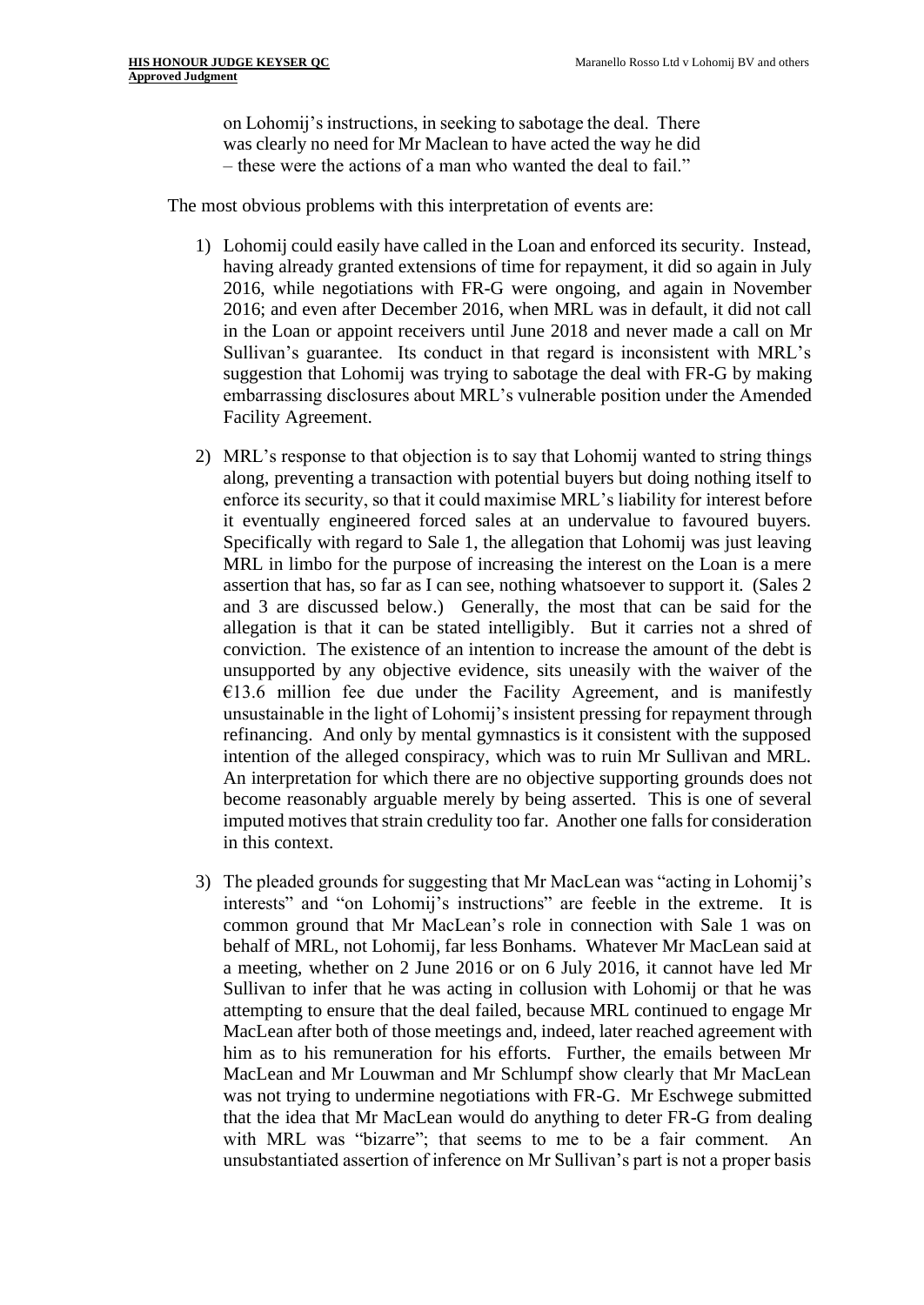on which the allegation in respect of Mr MacLean ought to be permitted to proceed, whether or not it is used to ground a claim against him personally.

- 309. Sixth, the implied term prohibiting Lohomij from preventing or interfering with a disposition, on which MRL seeks to rely by amendment, is not reasonably arguable.
	- 1) In *Marks and Spencer plc v BNP Paribas Services Trust Company (Jersey) Ltd* [2015] UKSC 72, [2016] AC 742, the Supreme Court confirmed and approved the traditional approach to the implication of terms. A term will be implied into a contract only if it is necessary to give business efficacy to the contract (in the sense that, without the term, the contract would lack commercial or practical coherence) or—which will often amount to the same thing—if the term is so obvious that it "goes without saying". A term will not be implied if it is incapable of clear expression, or if it is unreasonable or inequitable, or if it contradicts an express term of the contract.
	- 2) MRL has not pleaded any matters that are said to justify the implication of the term contended for.
	- 3) The Amended Facility Agreement is a detailed and carefully drafted commercial agreement between sophisticated parties who were both represented by lawyers. Clause 9 of the Amended Facility Agreement makes express provision in respect of dispositions of the Cars as Charged Property. Clauses 7 and 8 made provision regarding the sale of the Cars; I refer in particular to clause 7(c), set out above. The implied term contended for by MRL is neither necessary nor obvious. The contract works perfectly well without it.
	- 4) An implied term that Lohomij would not prevent or interfere with a proposed sale of the Cars is unarguable for three further reasons. First, clause 9 of the Amended Facility Agreement gives Lohomij an express right to prevent or interfere with a sale, that is, by withholding consent to it. The implied term contended for would be inconsistent with the express terms of the contract. Second, an implied term preventing Lohomij from *interfering* with a sale is impossibly vague. By way of example, MRL has not suggested that Mr Schlumpf's mere presence at meetings was an unlawful interference, although he was present only to represent the interests of Lohomij as secured creditor. It is unclear at what point his contribution to meetings would constitute interference. Third, Mr Schlumpf's remarks, if made as alleged, and whether they were helpful or not, did no more than assert Lohomij's rights under the Amended Facility Agreement and the Debenture, because MRL was in default after 30 June 2016. It is impossible, in my view, to see the justification for the implication of a term that would prevent Lohomij, at a meeting at which it was properly represented as secured creditor, from stating its entitlements as secured creditor.
- 310. Seventh, the implied term, on which MRL seeks to rely by amendment, that Lohomij would act in good faith (APOC paragraph 67A), does not provide any reasonably arguable case.
	- 1) There is no general principle of good faith in English contract law. See *Chitty on Contracts*, 33rd edition, paragraph 1-044 and the cases there cited.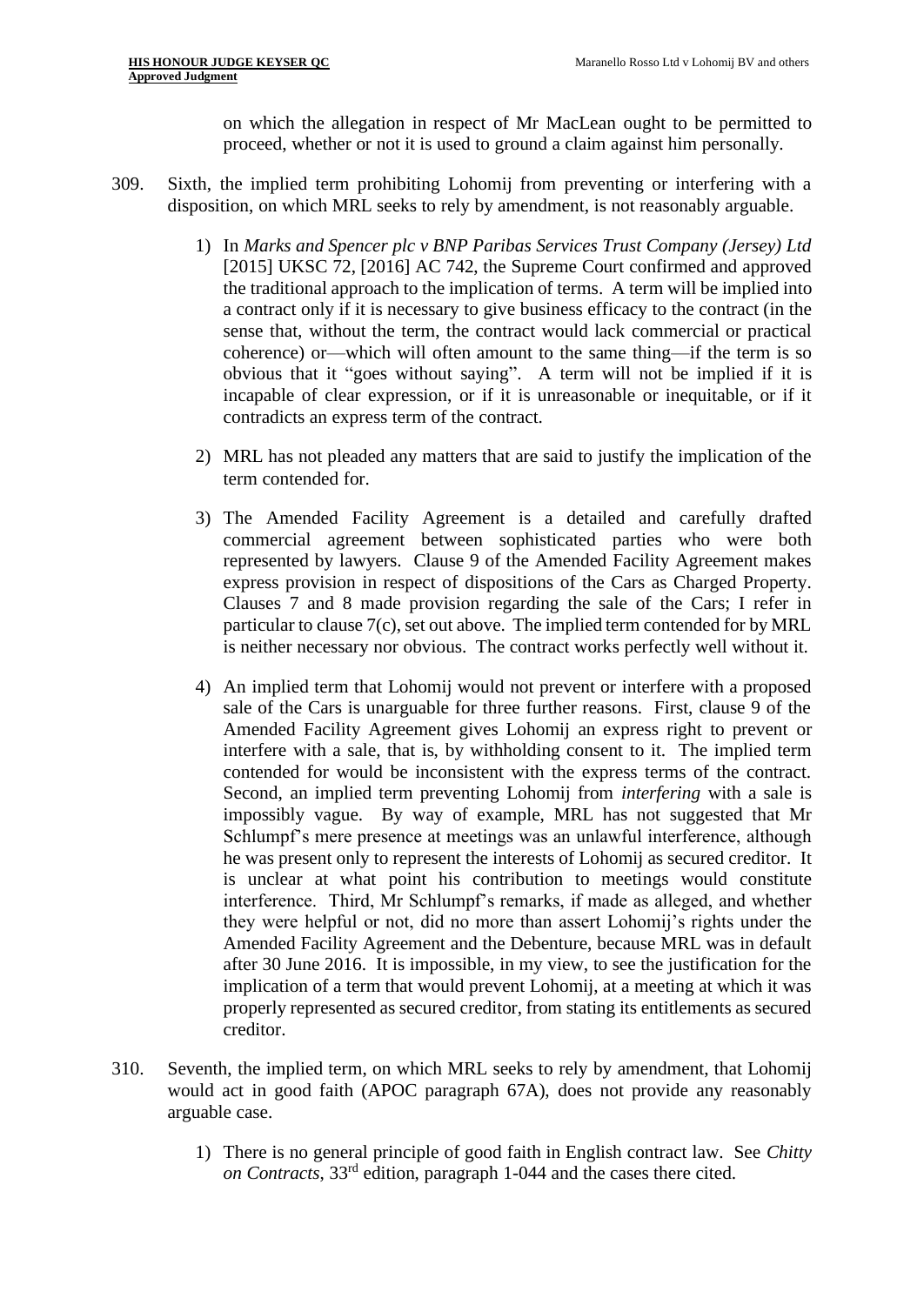- 2) No grounds for the implication of a term of good faith in the Amended Facility Agreement have been pleaded and, for reasons already discussed, general principles regarding the implication of terms do not justify such an implication.
- 3) The relationship between MRL and Lohomij was both debtor-creditor and chargor-chargee. That relationship is sufficiently regulated by the express terms of the contract between them and by the applicable equitable principles. See *Yorkshire Bank Plc v Hall* [1999] 1 WLR 1713, *per* Robert Walker LJ at 1728; *Morley v Royal Bank of Scotland Plc* [2021] EWCA Civ 338, *per* Males LJ at [59]-[64]. The equitable principles applicable to Lohomij's status as chargee include its obligation to exercise its powers as chargee for proper purposes and in good faith. Nothing to do with Sale 1 involved the exercise of powers under the security, although Lohomij could have exercised them once MRL went into default; the equitable principles were not engaged.
- 311. Eighth, the common law duty not to interfere with the release or potential release of security, on which MRL seeks to rely by amendment, is not reasonably arguable. Indeed, how the alleged duty arises is not explained in APOC. As already mentioned, the relationship between the parties was governed by the terms of their contract and by the equitable principles applying to the exercise of security rights. Lohomij had a contractual right to prevent assets over which it had security from being disposed of; this is a matter of the application of clause 9 of the Amended Facility Agreement.

# *Against Bonhams: clause 6 of the Settlement Agreement*

- 312. In respect of Sales 2 and 3, MRL alleges that, by virtue of the provision of false valuations by Mr Knight, Bonhams was in breach of clause 6 of the Settlement Agreement. Specifically, the two things said to constitute the breach were (1) Mr Knight's overvaluation of #0828 on 18 November 2016, and (2) Mr Knight's undervaluation of #2025 and #1953 on 1 December 2016. (I should say that APOC does not make clear which Cars Mr Knight is said to have undervalued or when he is said to have undervalued them. But I think I have identified the correct Cars and date.)
- 313. In my judgment, this allegation has no real prospect of success.
	- 1) MRL misconstrues the scope of clause 6. It was in a Settlement Agreement, which compromised disputes arising out of past dealings. The clause is most naturally to be read as relating to the matters within the scope of the Settlement Agreement, namely matters up to 31 July 2015. To construe it as meaning that none of them will ever act in a manner that is adverse to the interests of any of the others is to interpret the clause without regard to its context; it also leads quickly to absurdity, when Lohomij's rights and interests as secured creditor necessarily entailed the capacity to act in a manner that would be harmful to MRL's reputation and its dealings with third parties.
	- 2) Further, the provision of an overvaluation to Lohomij would not anyway engage clause 6 of the Settlement Agreement. Although the headings of the clauses are not a guide to the construction of the Settlement Agreement (clause 1.2(C)), the heading "Non-disparagement" to clause 6 is apt. Put colloquially, the clause has to do with words or actions that might cause third parties to give MRL (in this case) a wide berth. A valuation given to Lohomij has nothing to do with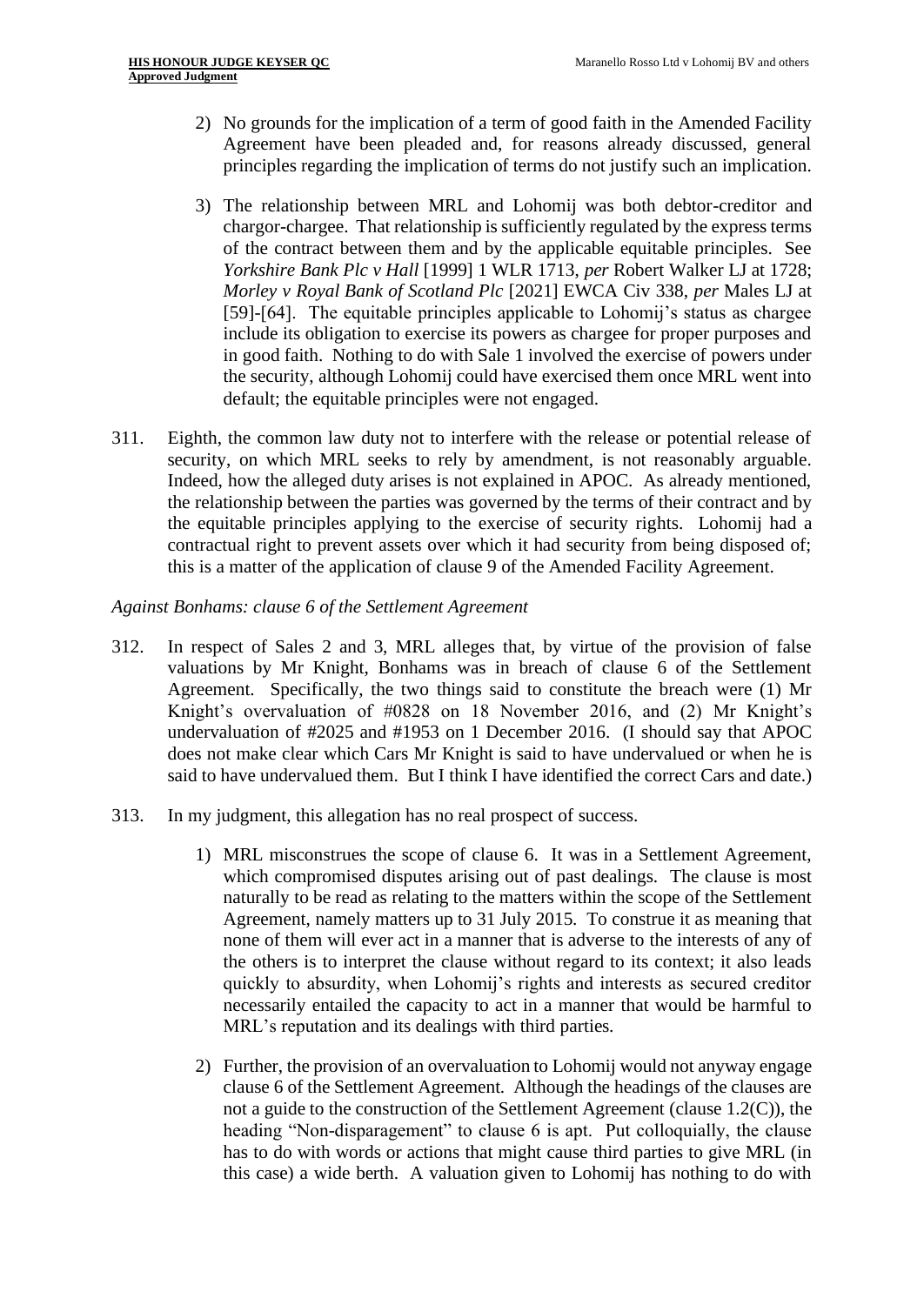clause 6. It does not damage MRL's reputation and it does not tend to lead others to cease to deal with MRL. What it could do is lead Lohomij to refuse to consent to MRL completing a transaction with a third party. That is a different matter, as is any question of reputational harm to MRL on account of the manner in which it has conducted itself vis-à-vis third parties regarding proposed transactions for which it has not received any requisite consent.

- 3) The alleged overvaluation is unarguable. Mr Knight did not purport to value #0828 on 18 November 2016. He simply took the parties' own shared valuation and considered whether the consideration being offered for the Car was equal to that valuation.
- 4) The allegation would also fail in respect of causation. MRL's case is that Lohomij refused consent to Sale 2 on three occasions before Mr Knight said anything at all about it: at meetings on 5 November and 11 November and by email on 16 November 2016. When on 18 November 2016 Ms Volf repeated the refusal by email, she referred not only to Lohomij's desire to have full, not partial, repayment of a Loan that was already in default but also to the belief that the proposed transaction was at an undervalue. However, that was a reason additional to the reason for refusal that had been given already, notably in the email on 16 November 2016. And no reference was made to Mr Knight at all. Indeed, it was only after Mr Knight became involved that Lohomij finally gave consent to Sale 2. MRL's case, of course, is that Mr Knight's valuations were for no other purpose than for use by Lohomij as pretexts for decisions taken on other grounds.
- 5) The provision of an undervaluation so as to justify a transaction with Mr Loh would not engage clause 6. The point is even more obvious than it was in respect of overvaluations, because the effect of an undervaluation would (according to MRL's case) be positively to facilitate dealings with third parties.

### *Against Lohomij: clause 6 of the Settlement Agreement*

- 314. MRL alleges that Lohomij was in breach of clause 6 of the Settlement Agreement in two respects:
	- 1) By its refusal to consent to Sales 1, 2 and 3 "and/or its attempts to interfere with and/or block Sales 1, 2 and 3" (APOC paragraph 133). The contention is that Lohomij's conduct resulted in the collapse of the Sales, the loss of funding from Lombard as a result of the collapse of Sale 2, threats of legal action in respect of Sale 2, and MRL being considered unreliable vendors and suffering reputational damage in the market;
	- 2) By disparagement of MRL to finance companies that were considering lending to MRL. APOC paragraph 133(4) complains of:

"Lohomij's attempts to prevent MRL refinancing by calling potential refinancers and discouraging them from dealing with MRL. Such attempts included but are not limited to:

a. Mr Schlumpf's attempts to sabotage Sale 1;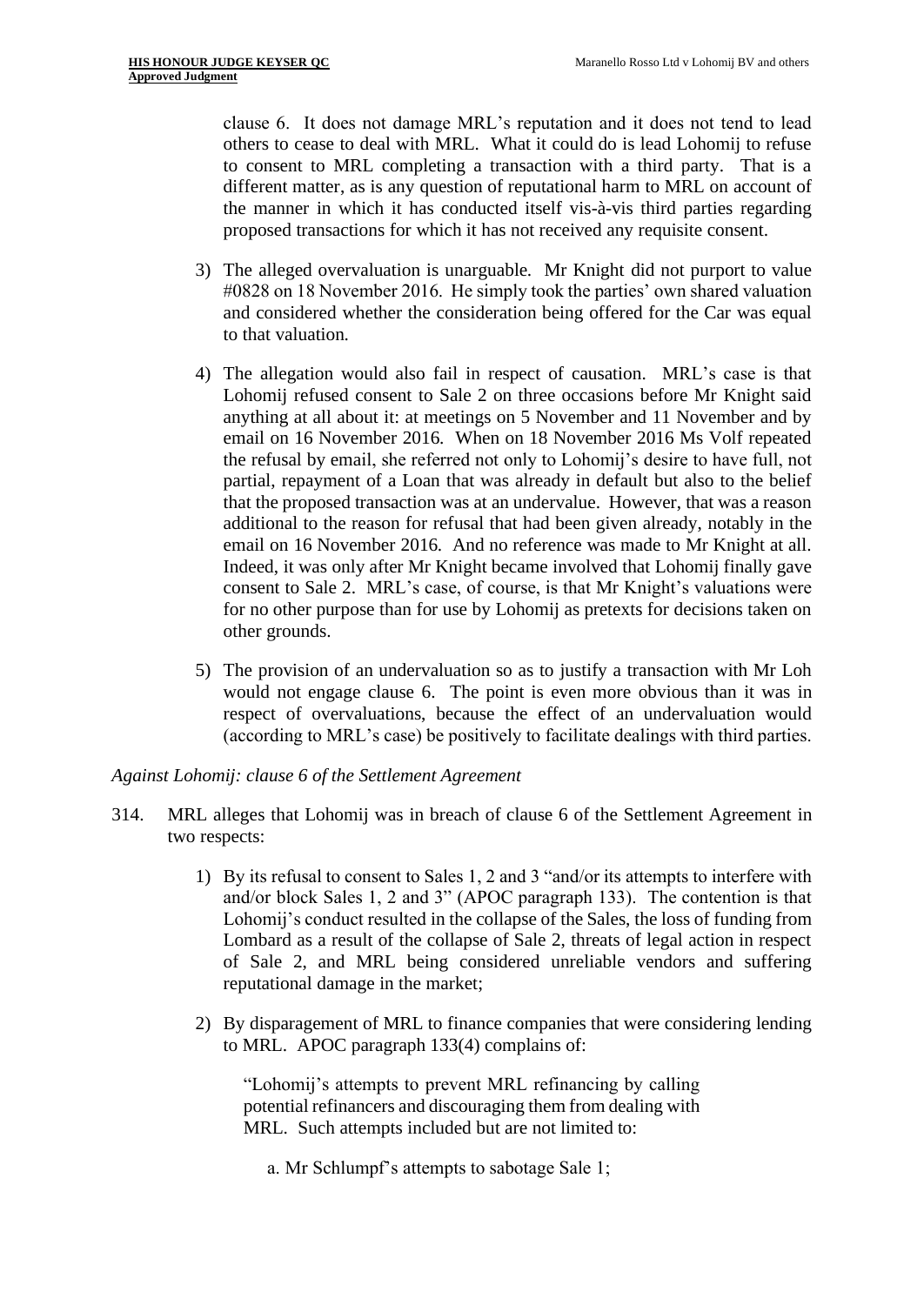b. The telephone calls made by Mr Coppel to Aldemore, Reditum and others attempting to dissuade them from providing financing to MRL."

I shall deal with these two matters in turn.

- 315. As regards the Sales, the allegation has no real prospect of success and, in respect at least of Sales 2 and 3, it adds nothing at all to the allegation of breach of clause 9 of the Amended Facility Agreement.
- 316. The purpose served by the allegation in respect of Sale 1 is that no refusal of consent has been identified, so clause 9 of the Amended Facility Agreement cannot be engaged. However, reliance on clause 6 of the Settlement Agreement is not reasonably arguable.
	- 1) For reasons already stated, MRL's construction of clause 6 is wrong. Regardless of this overarching point, the allegation is unsustainable on the facts.
	- 2) The chronology shows that Mr Louwman's alleged remarks to Mr Sullivan on the telephone on 2 June 2016 cannot have caused the collapse of so-called Sale 1.
	- 3) Further, Mr Louwman's alleged remarks were made to MRL's representative, not to third parties. It is not reasonably arguable that, after Mr Schlumpf has asked the third parties to leave so that a private telephone conversation could be held, Lohomij was in breach of contract because the third parties might have been eavesdropping at the door. (It is Lohomij's case that Mr Rickert had left the meeting well before the telephone conversation and that the conversation was not held on speakerphone. But those are issues of fact that cannot be resolved now.)
	- 4) As Mr Schlumpf was present only on 2 June 2016, not on 6 July 2016, nothing he said, any more than anything Mr Louwman said, can have had anything to do with the *collapse* of Sale 1, which had not even been formulated before the meeting.
	- 5) Nothing that is alleged to have been said or done by Lohomij amounted to anything more than an assertion of its rights as secured creditor; and as at 6 July 2016 MRL was in default. It is not reasonably arguable that an assertion of its rights could amount to a breach of clause 6.
- 317. In respect of Sales 2 and 3, the matters relied on are the refusals of consent. But clause 9 of the Amended Facility Agreement gave Lohomij the right to withhold consent reasonably. It is impossible to contend that clause 6 of the Settlement Agreement meant that Lohomij was obligated to give consent to all and any sales, regardless of their terms, or to construe clause 6 of the Settlement Agreement in a manner that conflicts with or derogates from clause 9 of the Amended Facility Agreement. Those two contracts were executed at the same time and as part of the same comprehensive transaction, and the principle of construction applies that was stated by Sir George Jessel MR in *Smith v Chadwick* (1882) 20 Ch.D. 27 at 62: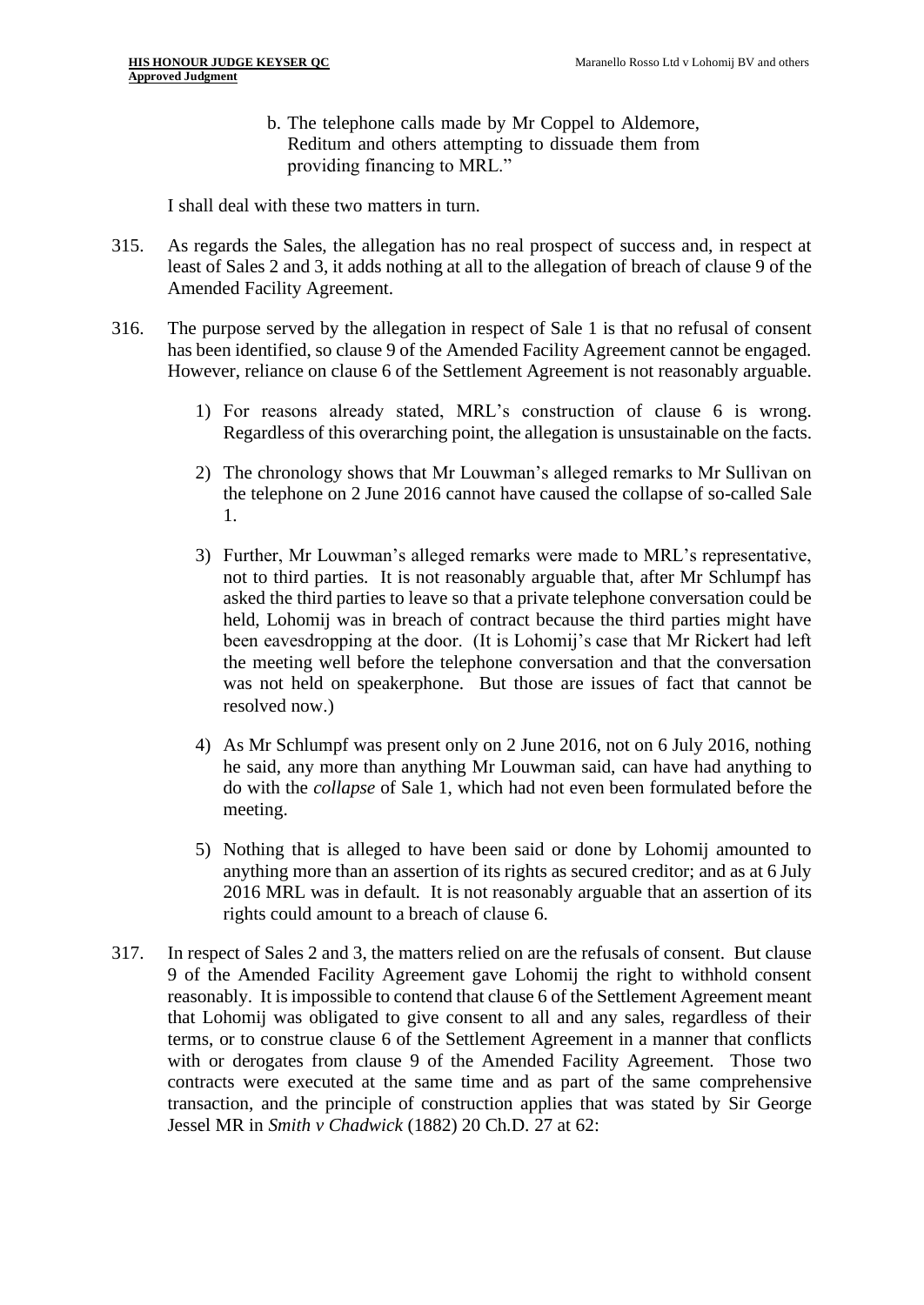"[W]hen documents are actually contemporaneous, that is two deeds executed at the same moment, … or within so short an interval that having regard to the nature of the transaction the Court comes to the conclusion that the series of deeds represents a single transaction between the same parties, it is then that they are treated as one deed; and of course one deed between the same parties may be read to show the meaning of a sentence and may be equally read, although not contained in one deed but in several parchments, if all the parchments together in the view of the Court make up one document for this purpose."

(See generally Lewison, *The Interpretation of Contracts*, 7<sup>th</sup> edition, at paragraphs 3.06  $-3.08.$ 

- 318. Turning to MRL's allegation that Lohomij was in breach of clause 6 by reason of communications with prospective lenders, I have already discussed Mr Schlumpf's involvement; in my view it does not engage clause 6, however one looks at the matter.
- 319. As for Mr Coppel, the facts relied on are set out in APOC paragraphs 105 and 106:

"105. Furthermore, Mr Coppel, Lohomij's lawyer, on the instructions of Lohomij and/or Mr Louwman, interfered with MRL's negotiations with Reditum and Aldemore [sic] by telephoning them to assert Lohomij's right to be paid. In addition, Mr Coppel also interfered with MRL's attempts to refinance with other financers including: (1) Lombard; (2) Exchange Finance Limited; (3) The Royal Bank of Scotland International Limited.

106. For the avoidance of doubt, it is not alleged that Mr Coppel acted dishonestly or as part of any conspiracy. He was at all times acting on the instructions of Bonhams, Mr Brooks, Mr Maclean, Lohomij and/or Mr Louwman."

- 320. The allegation that Mr Coppel's conduct placed Lohomij in breach of clause 6 of the Settlement Agreement is not reasonably arguable.
- 321. First, for reasons stated above, MRL's construction of clause 6 is incorrect. Further, even if it related to matters arising after July 2015, the facts alleged do not engage clause 6. Although the allegation of breach is put in terms of "discouraging [potential financers] from dealing with MRL", the pleaded facts are that Mr Coppel "assert[ed] Lohomij's right to be paid". That right was indisputable. It was also the reason why MRL was seeking finance from other lenders.
- 322. Second, the allegation that Mr Coppel tried to discourage third parties from providing refinance to MRL is inherently implausible. The documentation, much of which has been recited at length above, shows clearly that Lohomij was pressing MRL to secure refinancing. Just to say that this was a charade will not do. No basis has been shown for such a claim.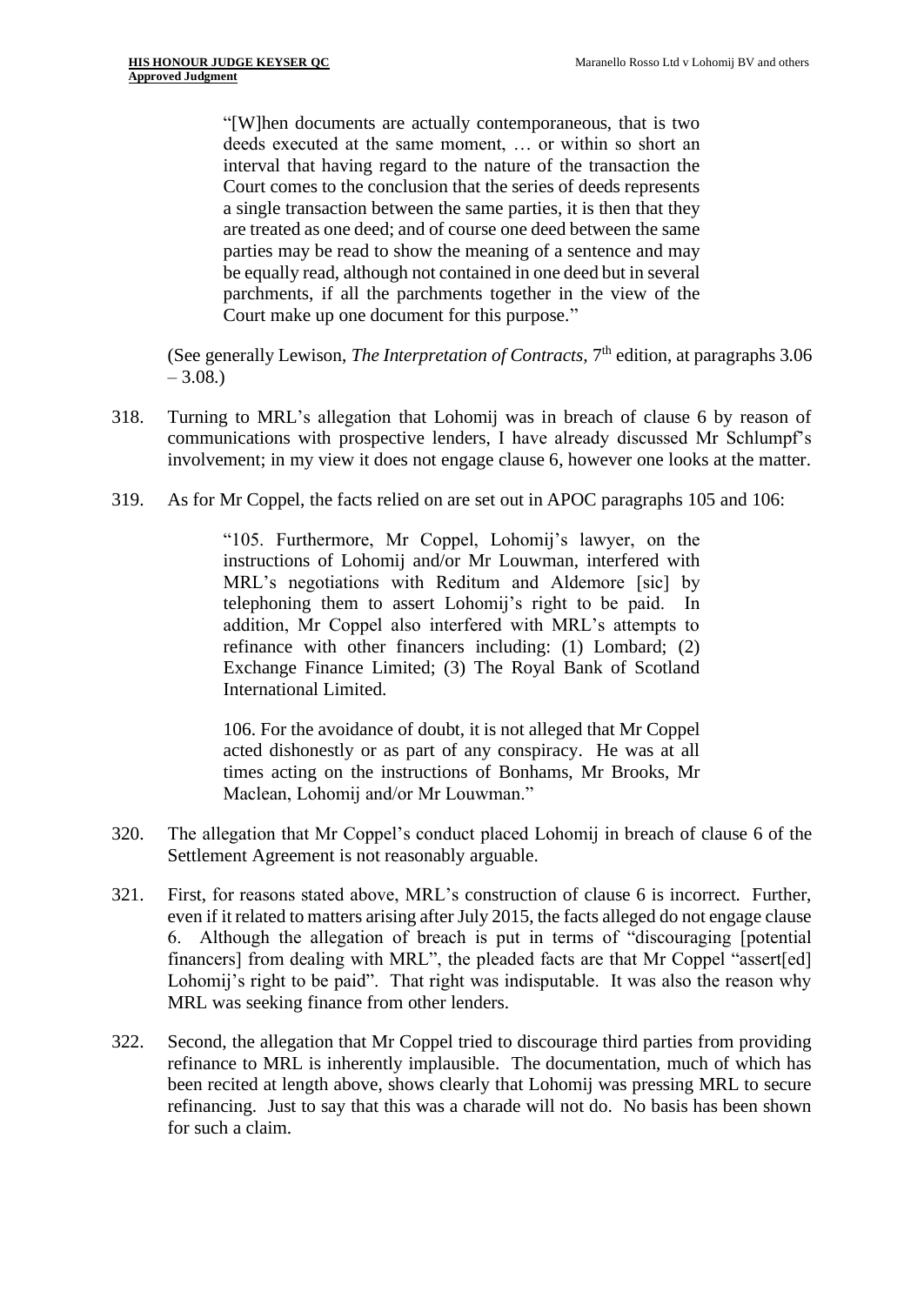- 323. Third, the pleaded allegation is wholly lacking in specificity and, bluntly, bears the hallmarks of an attempt to reinterpret history through a distorting lens—if need be, I am afraid, by MRL making things up as it goes along. Although Mr Coppel is exonerated from misconduct, he is at the same time alleged to have taken his instructions from any or all of the alleged conspirators; this shows that there is no proper basis for the identification of anyone except Lohomij as the party giving instructions to Mr Coppel. It would have been improper of him, as acting for Lohomij in respect of these matters, to take instructions from any third party to interfere with refinancing proposals. The defendants all affirm that Mr Coppel took instructions from Lohomij alone.
- 324. Fourth, the only evidence adduced by MRL of what Mr Coppel said to prospective lenders relates to the telephone conferences with Exchange Finance on 3 July 2017 and Reditum on 5 July 2017. In paragraph 76 of the Reply to Lohomij's Defence, MRL alleges:

"(1) While MRL was in the course of negotiating a finance deal with Reditum and Exchange Finance, Mr Coppel insisted that Mr Sullivan set up a conference call with both of these companies. Mr Sullivan arranged for these calls to take place, which were also attended by Mr Walmsley;

(2) During these calls, Mr Coppel aggressively and inappropriately asserted Lohomij's right to be repaid and challenged the lenders as to why they could not simply advance funds immediately".

As MRL was in default and Lohomij was entitled to be repaid and (as is clear from the emails set out above) had a natural interest in ascertaining the prospects of repayment through refinancing, neither the request for a conference call nor the assertion of an immediate right to repayment and an enquiry as to the reasons why moneys could not be advanced immediately can arguably constitute a breach of clause 6. Characterising Mr Coppel's conduct as inappropriate and aggressive takes matters nowhere. (I note, incidentally, that no complaint was made in that regard at the time.)

325. Fifth, the furthest any other allegation goes is in the final part of paragraph 76 of MRL's Reply to Lohomij's Defence:

> "(3) Further, in an exchange of text messages between Mr Coppel and Mr Hilder, Mr Coppel acknowledged that he had made contact with Royal Bank of Scotland, Exchange Finance, Reditum, Lombard and RBSI. Mr Coppel had no authority to do so; and

> (4) In the premises, MRL infers that the object of Mr Coppel's interference was to prevent MRL from being able to complete a refinancing deal."

There is an issue of fact in that regard. But, taking MRL's case as it stands, there is no evidence that Mr Coppel disparaged MRL, and the inference that he was trying to prevent a refinancing deal is speculative, fanciful and thoroughly implausible. The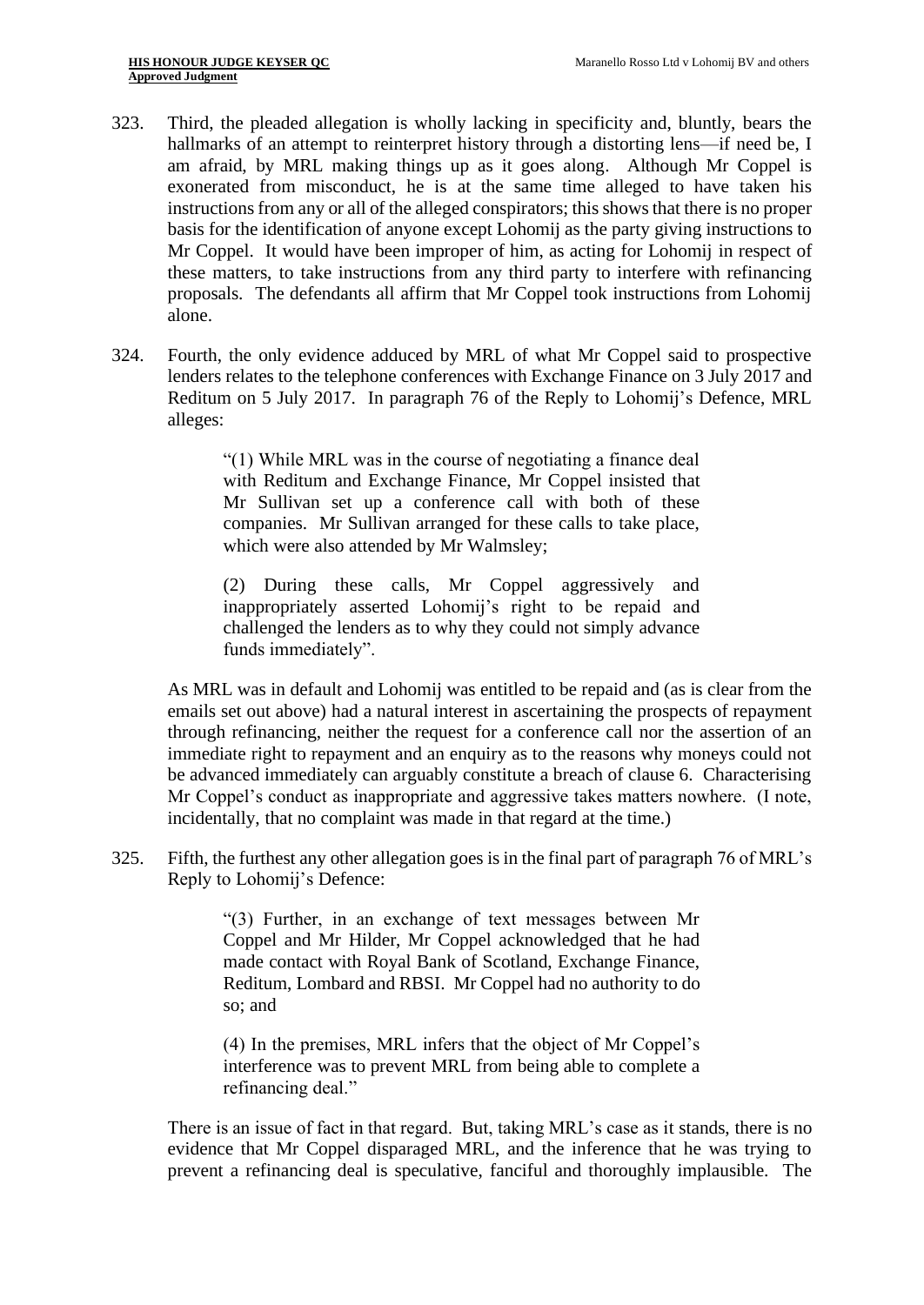obvious position is that Lohomij wanted to get its money through refinancing and wanted to know what the prospects were of that happening. MRL's supposed inference is no basis on which to allow this allegation to proceed to trial.

#### *Against Lohomij and Bonhams: clause 8 of the Settlement Agreement*

- 326. MRL alleges that, in respect of Sales 1, 2 and 3, Lohomij was in breach of the obligation "at all times to act in good faith" in clause 8 of the Settlement Agreement. The matters relied on are the withholding of consent to the Sales and attempts to prevent MRL from refinancing.
- 327. MRL also alleges that, by reason of Mr Knight's provision of false valuations in respect of Sales 2 and 3, Bonhams too was in breach of clause 8 of the Settlement Agreement.
- 328. The case based on clause 8 is not reasonably arguable. APOC paragraph 132 quotes partially and misleadingly from clause 8.2. The clause relates specifically to the exercise of rights and performance of obligations under the Settlement Agreement. MRL does not identify any rights or obligations that might be engaged, and I have been unable to do so either. As for Lohomij, the giving or withholding of consent to proposed sales was an exercise of rights and obligations under the Debenture and the Amended Facility Agreement. Disparagement of MRL to prospective lenders falls for consideration under clause 6 of the Settlement Agreement; see below. As for Bonhams, the provision of an overvaluation to Lohomij would not engage clause 8, because it does not relate to the exercise of a right or performance of an obligation arising under the Settlement Agreement. The same is true of the provision of an undervaluation so as to justify a transaction with Mr Loh.

### *Against Lohomij: clause 9 of the Amended Facility Agreement*

- 329. In respect of Sales 1, 2 and 3, MRL alleges that Lohomij was in breach of clause 9 of the Amended Facility Agreement. The principles concerning contractual consent provisions have been considered in many cases, including the following: *Ashworth Frazer Ltd v Gloucester City Council* [2001] UKHL 59, [2001] 1 WLR 2180; *Barclays Bank Plc v UniCredit Bank AG* [2012] EWHC 3655 (Comm), on appeal [2014] EWCA Civ 302; *Equitas Insurance Ltd v Municipal Mutual Insurance Ltd* [2019] EWCA Civ 718, [2020] QB 418; *Sequent Nominees Ltd v Hautford Ltd* [2019] UKSC 47, [2020] AC 28; and, for a recent survey, *Apache North Sea v Ineos FPS* [2020] EWHC 2081 (Comm). For present purposes I refer in particular to the following points that emerge from the authorities.
	- 1) The burden of proof rests on the party who alleges that consent was unreasonably withheld.
	- 2) Whether the withholding of consent was reasonable or unreasonable is a question of fact.
	- 3) The withholding of consent does not have to have been justified; it suffices that it was reasonable, in the sense that it was a decision that a reasonable person could have made in the circumstances.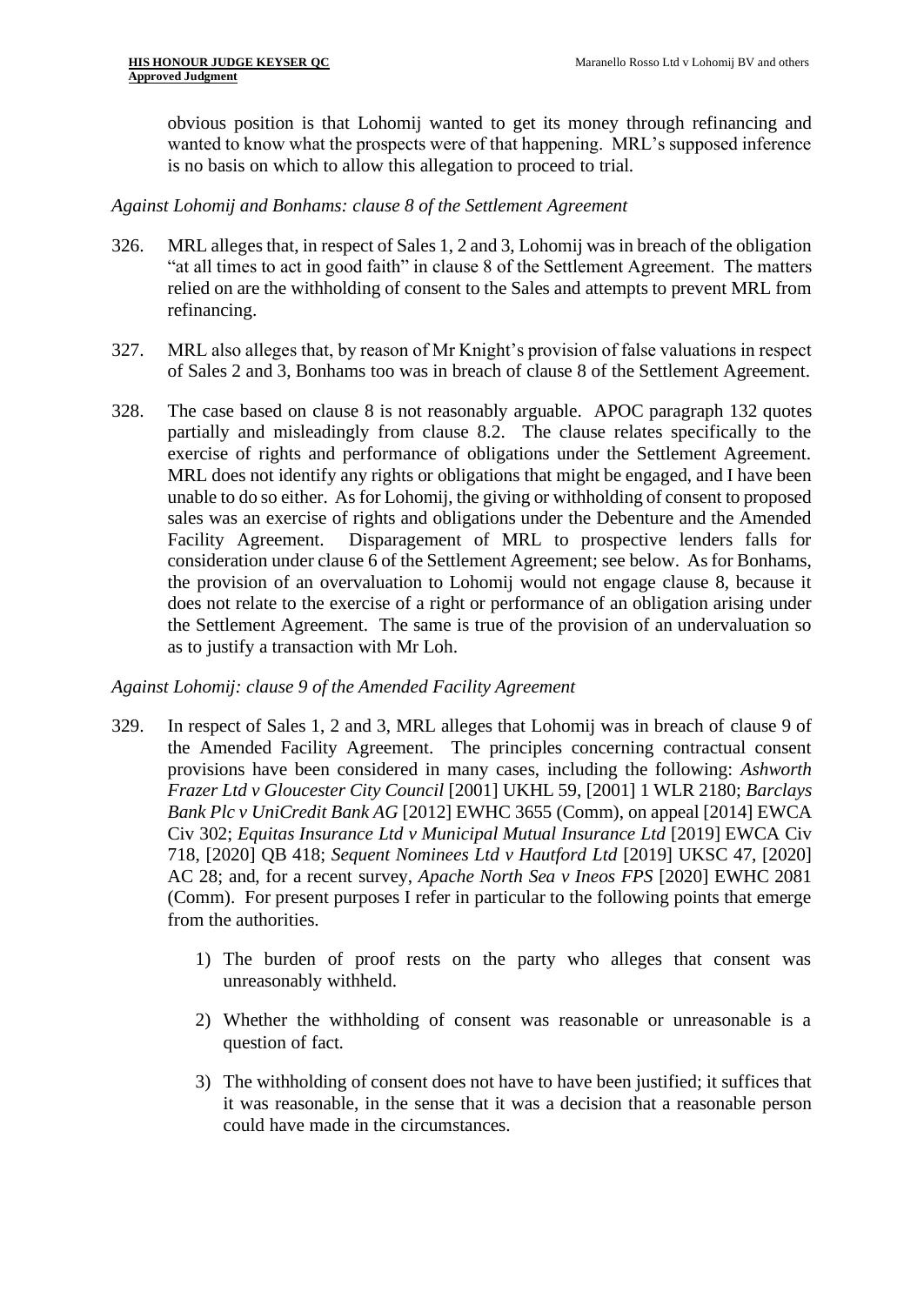- 4) The decision-maker "is entitled to take into account his own commercial interests, in preference to those of the other party, and normally to their exclusion" (*per* Popplewell J in *Barclays Bank v UniCredit Bank*, first instance, at [64]).
- 5) However, the reason for the decision to withhold consent must not be something wholly extraneous and completely dissociated from the subject matter of the contract.
- 6) "[J]ust as it is important for the court not to trespass on issues which are properly part of the evaluative exercise for the consent-provider under the guise of construing the contract, it is legitimate for the court to consider to what extent the parties can have intended that one party would be subject to the risk of an adverse decision by its counterparty on a particular matter 'with the protection only of a requirement of good faith and rationality' (as Hildyard J put it in *Lehman's Waterfall; Re Lehman Brothers International (Europe) (In Administration)* [2017] Bus LR 1475, [130])" (*per* Foxton J in *Apache North Sea v Ineos FPS* at [41]). In the words of Leggatt LJ (in the context of an implied term not to withhold consent unreasonably) in the *Equitas Insurance* case at [151]: "What is honest and reasonable is judged by reference to the purpose(s) which the contract requires or permits the party exercising the relevant power to pursue."
- 330. For Lohomij, Mr Eschwege rightly submitted, further, that clause 9 of the Amended Facility Agreement is only engaged where there is an actual or proposed disposition capable of being the subject of Lohomij's consent. In my view, this is obvious from a plain reading of clause 9. It also makes sense in the context of the other provisions of the Amended Facility Agreement, in particular clause 7(c), which provided that

"the Borrower shall, as soon as reasonably practicable and in any event no later than 3 Business Days after receiving an offer to purchase a Car, notify both the Lender and Bonhams of the offer received including the proposed sale price and the terms of the offer".

- 331. As regards Sale 1, MRL's reliance on clause 9 of the Amended Facility Agreement does not get off the ground.
	- 1) There was never an actual or proposed disposition to which Lohomij could have consented. There were ongoing negotiations, with variations of the proposed terms of purchase, which continued well after the date on which MRL says that Sale 1 was ended and which themselves came to nothing in the circumstances set out in the email of 16 September 2016. MRL and Mr Sullivan refer repeatedly to "agreed" terms, but the documents show that the position was quite different. There was certainly never an offer from FR-G capable of acceptance by MRL. The draft contract relating to the sale of the four Cars was never executed, even conditionally, and on 6 July 2016 FR-G made it clear that its clients would not agree to it.
	- 2) There was never a refusal or withholding of consent to a disposition; indeed, none is pleaded. What MRL alleges is that certain conduct of Mr Louwman,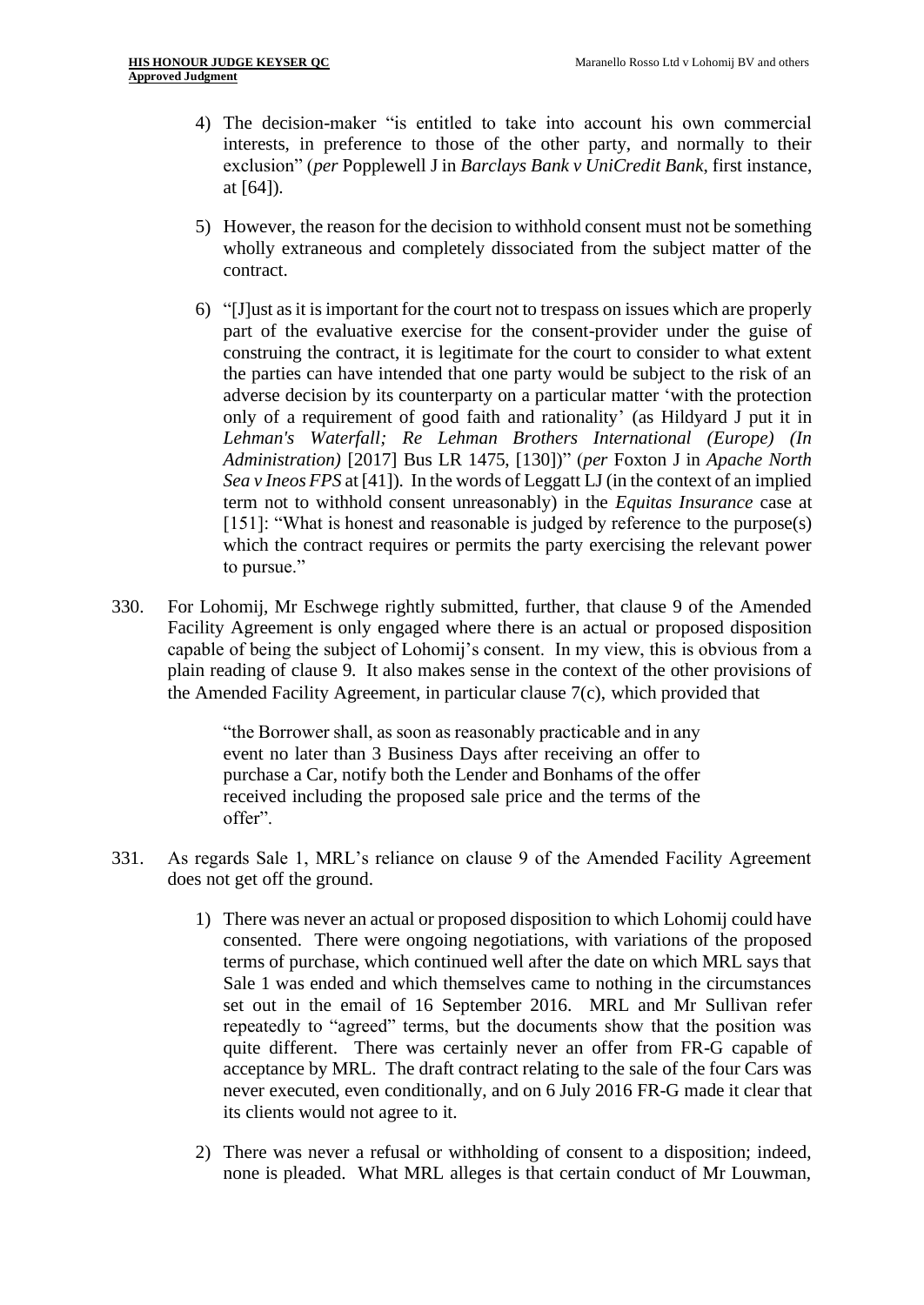Mr Schlumpf and Mr MacLean "interfer[ed]" with Sale 1. The substance of what is alleged is that, when MRL and FR-G were moving towards reaching terms, Lohomij took the ground from under MRL and weakened its bargaining position by revealing its vulnerability in respect of the Loan. That is different from withholding consent to a disposition: it is an allegation that Lohomij prevented there from being anything to consent to.

- 3) MRL has not pleaded that consent was unreasonably withheld or any basis for contending that withholding consent was unreasonable.
- 332. As regards Sale 2, the case against Lohomij under clause 9 of the Amended Facility Agreement is not reasonably arguable, for the following reasons.
- 333. First, as at 18 November 2016 MRL was not seeking consent to Sale 2. Sale 2 is pleaded as a composite transaction involving #0828, #2025 and #1953 (APOC paragraph 78), and consent is said to have been refused by Lohomij on 5, 11, 16 and 18 November 2016 (APOC paragraphs 87–94). However, Mr Sullivan's email of 17 November 2016 to Mr Louwman makes clear that at that date he had only a "provisional offer" for #2025 (and then only subject to it being restored with its original engine and certified) and had only "begun discussions" for the sale of #1953. Consideration of the emails on 17 and 18 November 2016, which have been set out extensively above, makes clear that at that stage MRL did not seek consent to Sale 2 in its composite form; what it sought approval for was the sale of #0825 on specific terms, with a view to realising funds from anticipated further sales of the vehicles taken in part-exchange. Whether or not MRL had actually reached agreements with Mr Rickert and Mr Williams for those onward sales, the premise that MRL sought consent on 18 November 2016 for Sale 2 is demonstrably false.
- 334. After consent to the sale of #0828 had been refused on 18 November 2016, Mr Sullivan complained to Ms Volf that both that sale and "the two below sales" had been cancelled in consequence of the withholding of consent. However, even this part of the case lacks credibility. In his email, Mr Sullivan alleged that Mr Macari, Mr Williams and Mr Rickert had all (already!) threatened legal action for breach of contract. And Mr Sullivan and Mr Williams have both given evidence that Mr Williams threatened legal action over the cancellation of the sale of #1953. But as at 17 November 2016 Mr Sullivan was not in a position to seek consent to onward sales of the part-exchange vehicles, and it is obviously incredible that within 24 hours he should not only have reached terms for sale of those vehicles but even have concluded unconditional contracts, especially when consent to the sale of #0828 had been firmly and repeatedly refused. Indeed, both Mr Williams' statement and Mr Sullivan's first statement state expressly that Mr Williams refused to make any formal agreement until Lohomij's consent had been obtained. Any threats of legal action by him were therefore a sham, just as Mr Knight had supposed.
- 335. Second, refusal of consent to the proposed transaction was clearly not unreasonable in the sense of that word already explained, whether or not it was justified and whether or not it would have been reasonable to give consent. MRL was in default under the Loan. Lohomij had security over, among other things, #0828. The proposed sale of #0828 did not involve cash payment of its full value. Instead, it involved (a) the receipt in part-exchange of a new car, #1953, over which Lohomij would take a security interest, (b) potentially lengthy work on #2025—there was information available to Lohomij to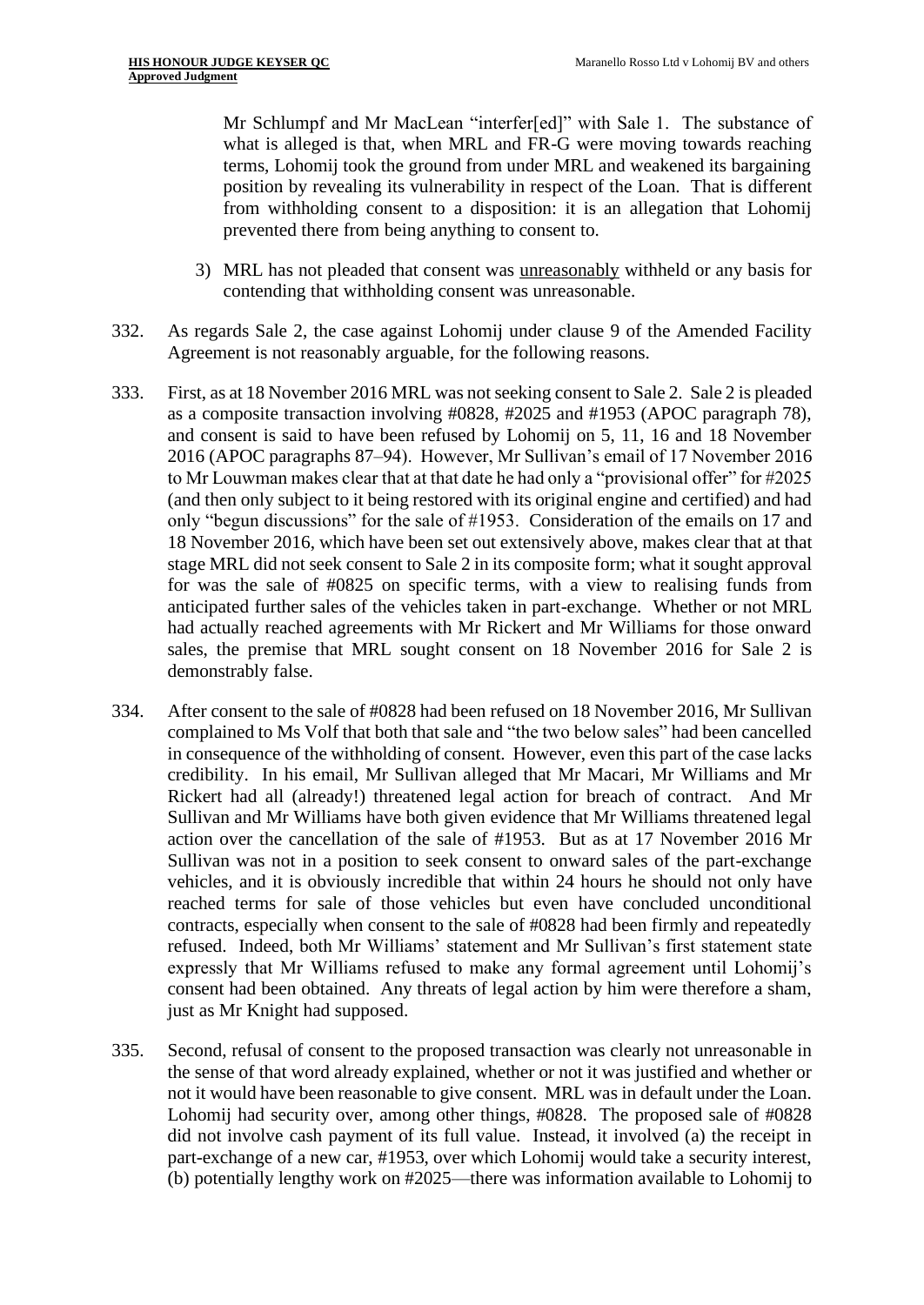suggest that the work might take up to two years—and (c) reliance on future sales of those two cars. Mr Sullivan purported to be confident of achieving a refinancing package with Lombard. Whether or not it would have been in MRL's interests to achieve Sale 2, Lohomij was obviously entitled to take the view that its own interests were better served by keeping its existing security intact and releasing it only to the extent that it obtained full cash value. As Mr Eschwege succinctly submitted: "Lohomij was entitled to act in its commercial interests in a way which protected and/or did not dilute its existing security rights" (skeleton argument, paragraph 67). Mr Fenwick pointed to matters suggesting that in the classic car market it is common to accept payment in part or in whole in the form of vehicles given in exchange. While I accept that, I do not think it addresses the question whether a secured lender, whose borrower is in default, is reasonably entitled in its own interests to look for cash payment.

- 336. Third, at the point of the refusal of consent on 18 November 2016 Lohomij had received expert advice from Mr Knight, as set out in his email of that morning to Ms Volf. That provided an additional reason for refusal of consent, namely that the total consideration being received for #0828 fell significantly short of its accepted value. The following points may be noted concerning Mr Knight's advice in respect of Sale 2.
	- 1) Mr Knight did not purport to give a valuation of #0828. What he did was to assess the value of the consideration being received in exchange for #0828 and compare it with the valuation that both Mr Sullivan and Mr Louwman attributed to that Car.
	- 2) *Prima facie* it was reasonable of Lohomij to rely on Mr Knight's advice, because he was a leading expert in the field. If Lohomij reasonably relied on Mr Knight's advice, it could not have been acting unreasonably (in the relevant sense) in withholding consent. (See further paragraph 349, below, regarding the logic of MRL's case.)
	- 3) MRL's argument that Lohomij did not reasonably rely on Mr Knight's advice misses the mark. First, it is said that he overvalued #0828; but that is false, because he did not value #0828 at all. Second, it is not alleged that he deliberately *undervalued* the consideration; therefore the actual exercise he performed is not alleged to involve falsehood. Third, it is said that Mr Knight's valuation was provided as a pretext for Lohomij's refusal; but in fact it was not referred to by Lohomij as a reason for refusal and was therefore not a pretext.
	- 4) Whatever its merits or demerits, Mr Knight's advice does not affect the basic point that Lohomij was entitled, having regard to its own interests, to refuse consent on the ground that Sale 2 would result in the cash receipt of only a small part of the value of #0828 and would leave Lohomij dependent on (a) a further proposed sale after works had been carried out and (b) the value of alternative security.
- 337. Fourth, on 23 November 2016 Lohomij did give consent orally to the various transactions that comprised the alleged Sale 2. Mr Sullivan states that this indicates that the earlier refusal of consent was unreasonable, but it does not. For one thing, a change of decision does not show that the earlier decision was irrational. For another, circumstances had changed in two material respects: (a) it was now apparent that Lombard's refinancing would not provide full repayment of the Loan as Lohomij had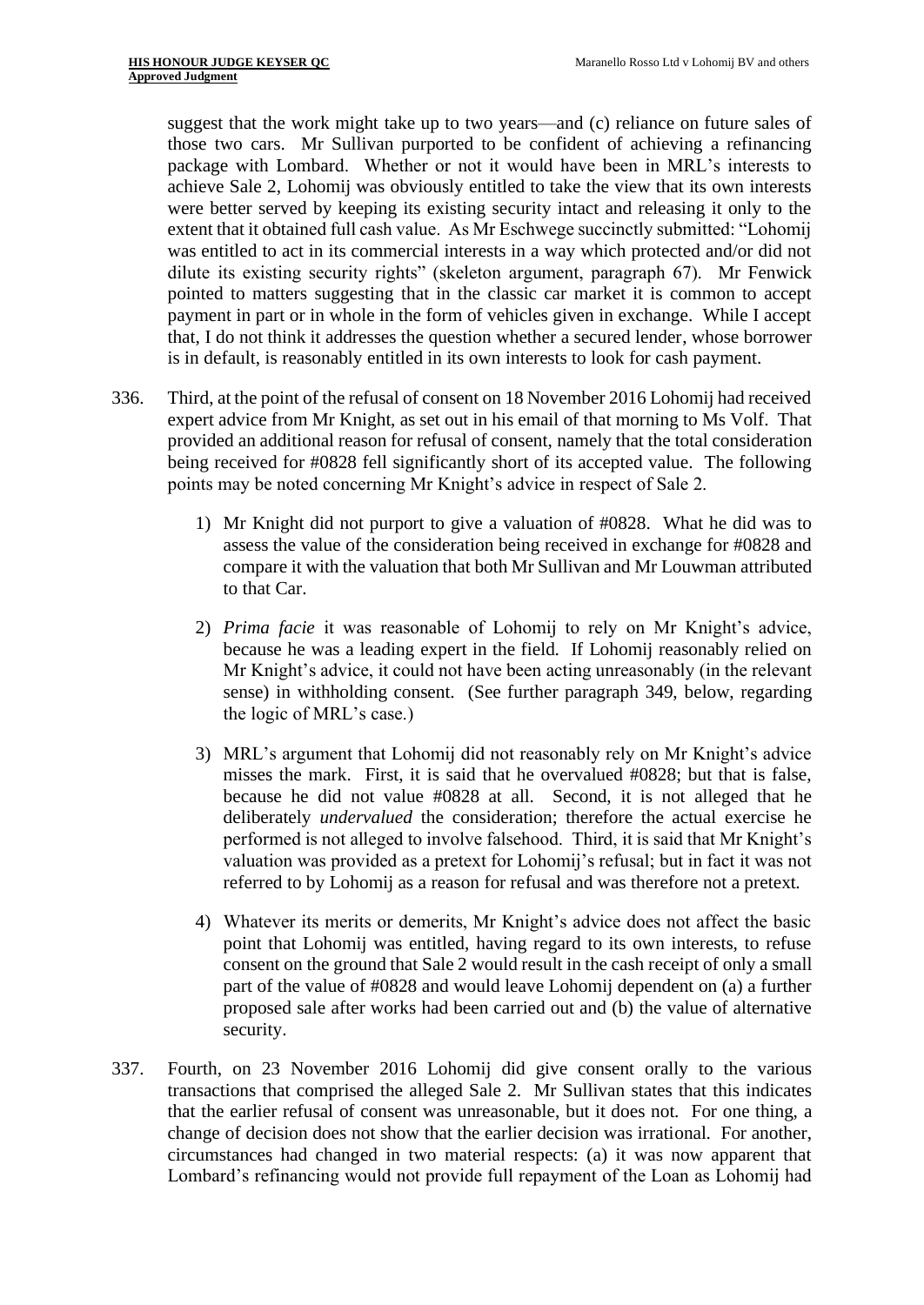previously hoped; (b) Mr Macari attended the meeting on 23 November 2016 and confirmed his willingness to make immediate payment for #0828.

- 338. Written consent to the sale of #0828 to Mr Macari was duly provided on 25 November 2016 and that sale proceeded to completion. The proposed sales of #2025 to Mr Rickert and of #1953 to Mr Williams did not proceed. I cannot see any evidence that an earlier refusal of consent by Lohomij had anything to do with Mr Rickert's decision not to proceed. Mr Williams does give evidence that his client, Mr Mayr, would not proceed because he was annoyed that the deal had fallen through on 18 November 2016 and no longer wanted to do business with MRL. That seems to me to be fairly implausible, though of itself it could not be determined without a trial. But, for reasons already stated, the matter lacks all plausibility when the chronology is considered: a nonbinding agreement cannot have been reached with Mr Williams before 18 November 2016, yet it is said that Mr Sullivan informed Mr Williams as soon as consent had been refused, even though he immediately engaged in efforts to get Lohomij to change its mind. That is simply incredible, especially when taken together with the pretence of a threat of legal proceedings. MRL's case carries no conviction.
- 339. As for Sale 3, this is pleaded as a composite transaction: a sale of both #1461 and #0818 to JD Classics for £29.5 million, payable as to £2.5 million in cash and as to £26.5 million as vehicles taken in part-exchange, followed by an onwards sale of two of those part-exchange vehicles to FR-G for  $\epsilon$ 5 million. However, this is not the transaction proposed at the meeting on 8 June 2017, which is when consent is alleged to have been unreasonably refused.
	- 1) The only proposed transaction set out in the Proposal Document was in respect of #1461.
	- 2) In respect of that transaction, the Proposal Document did not show a cash component of £2.5 million but only of  $\epsilon$ 2.5 million (shown in the document as representing £2.1 million).
	- 3) In respect of that transaction, the Proposal Document did not show onward sale of the two part-exchange Jaguars to FR-G for €5 million. It showed onward sale ("under offer") of one Jaguar for  $\epsilon$ 1.7 million and "Guaranteed buy back" of the other for  $\epsilon$ 2.5 million after six months.
	- 4) No putative transaction in respect of #0818 was shown in the Proposal Document, but a completed sale within the preceding six months was shown on the final page, for a stated price of  $E16$  million. No such sale had taken place. Further, the price shown for that putative transaction was different from that shown in the April Invoice; according to the April Invoice the price was to be paid entirely by part-exchanged vehicles, in no part by cash; and the total prices of both transactions shown in the two invoices was less than is pleaded as being the price under Sale 3.
- 340. Accordingly, it is not reasonably arguable that Lohomij breached clause 9 of the Amended Facility Agreement by refusing to agree to Sale 3 on 8 June 2017, because it was not asked for consent to Sale 3.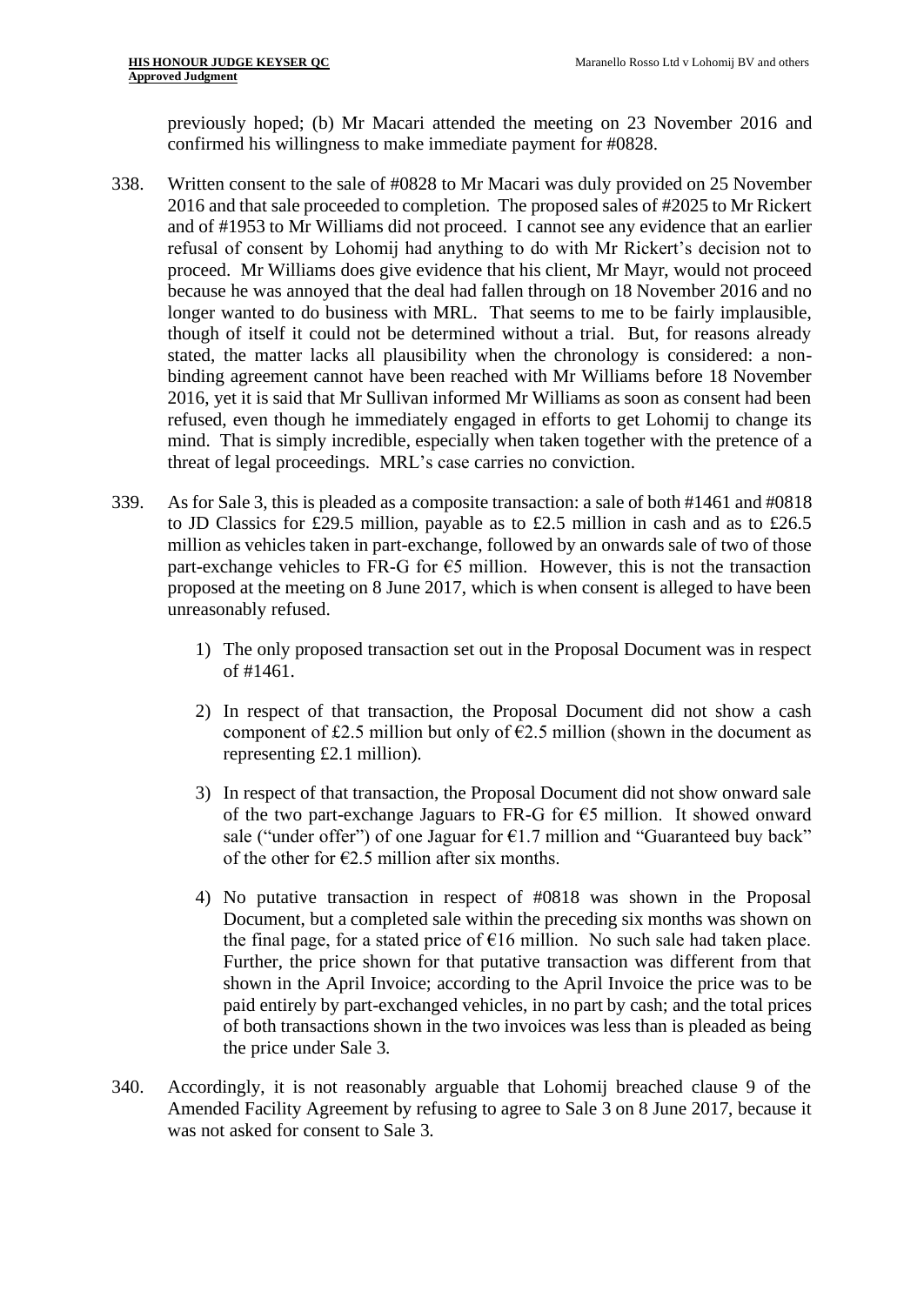- 341. In any event, there is, in my judgment, not the remotest possibility of a finding that Lohomij was in breach of clause 9 by failing to give consent to the sale of #1461 on 8 June 2017. One only has to look at the contents of Mr Coppel's email of the following day, when Lohomij intimated conditional consent to that transaction, to see the nature of the considerations that would not only justify but practically compel a decision not to give consent forthwith on the presentation of the proposal. And all that is necessary is that Lohomij's decision should have been one that a reasonable chargee could have made.
- 342. It is also not reasonably arguable that a refusal of consent on 8 June 2017 to the sale of #1818 was a breach of contract. The first that Lohomij heard of the proposed sale was at the meeting. At the same time, it was presented with a document that showed the sale as a past sale, not a proposed sale, and it learned that the Car had been moved from Germany to England without the consent that MRL perfectly well knew was required for such a move, which involved an interference with the single most valuable Car over which Lohomij retained security. The proposed transaction did not involve any cash receipt, merely the substitution of other vehicles for #0818. And Mr Sullivan acknowledges in his witness statement that even he was yet to be satisfied as to the value of the vehicles to be received in payment.

## *Against Bonhams and Mr Knight: procuring breach of contract*

- 343. "Knowingly and intentionally to procure or, as it is often put, to induce a third party to break his contract to the damage of the other contracting party without reasonable justification or excuse is a tort": *Clerk & Lindsell on Torts*, 23<sup>rd</sup> edition, paragraph 23-16.
- 344. It is a necessary ingredient of the tort that the contracting party (here, Lohomij) has committed a breach of contract: see *OBG Ltd v Allan* [2007] UKHL 21, [2008] 1 AC 1, *per* Lord Hoffmann at [3]-[5]; see also at [44]. To the same effect, at [172] Lord Nicholls of Birkenhead said:

"[T]he rationale and the ingredients of the 'inducement' tort differ from those of the 'unlawful interference' tort. With the inducement tort the defendant is responsible for the third party's breach of contract which he procured. In that circumstance this tort provides a claimant with an additional cause of action. The third party who breached his contract is liable for breach of contract. The person who persuaded him to break his contract is also liable, in his case in tort. Hence this tort is an example of civil liability which is secondary in the sense that it is secondary, or supplemental, to that of the third party who committed a breach of his contract. It is a form of accessory liability."

345. "[I]t is of the essence of conduct by A which can amount to inducement that it should have some causative effect on B breaking the contract": *Kawasaki Kisen Kaisha Ltd v James Kemball Ltd* [2021] EWCA Civ 33, *per* Popplewell LJ (with whose judgment David Richards and Henderson LJJ agreed) at [22]. It is necessary that the defendant's conduct "operated on the will of the contracting party"; it is not enough that it merely facilitated the breach of contract: see the same judgment at [28] and [26] respectively.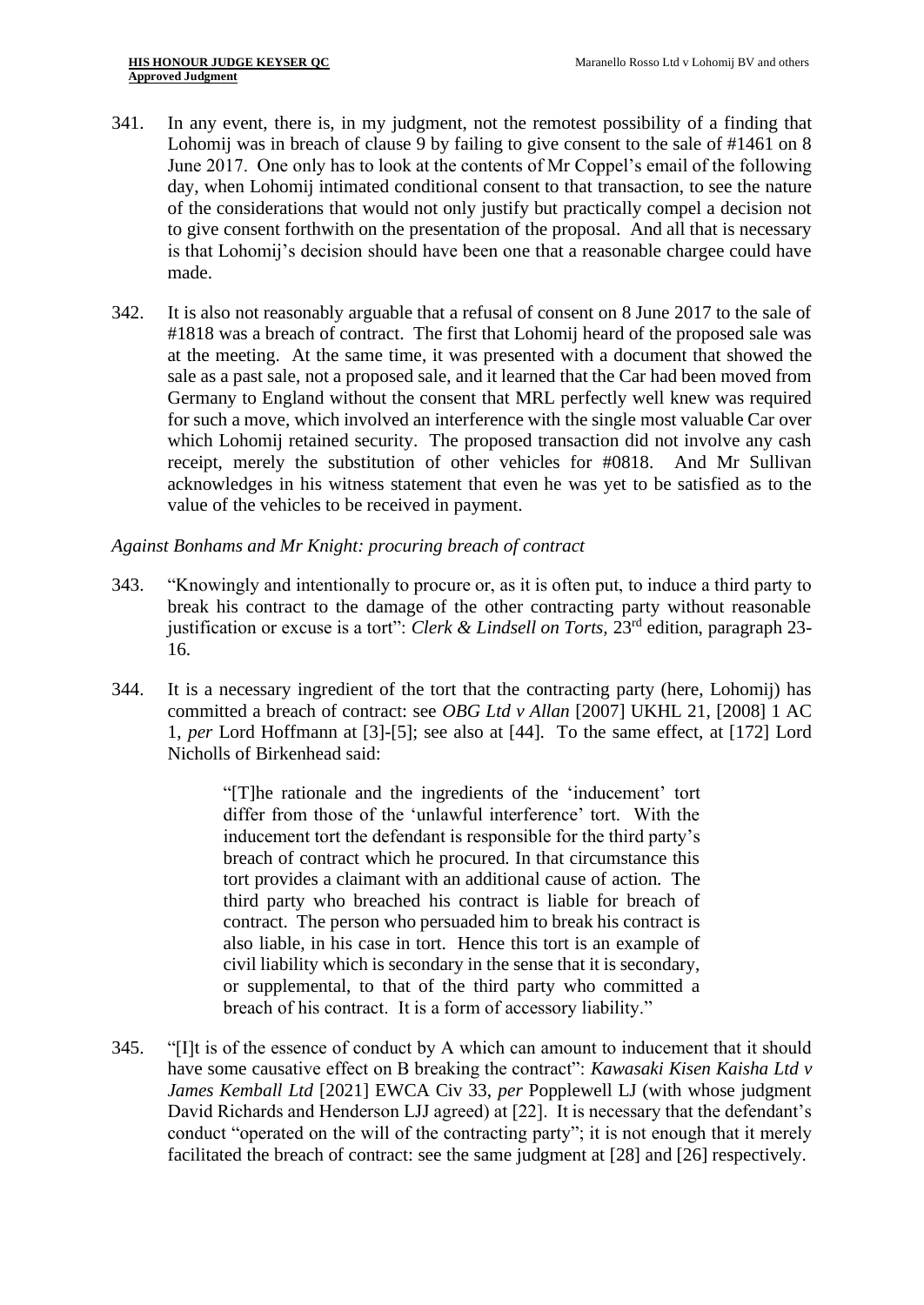346. The tort of procuring breach of contract involves a mental element. In *OBG v Allan,*  Lord Hoffmann said at [32]:

> "To be liable for inducing breach of contract, you must know that you are inducing a breach of contract. It is not enough that you know that you are procuring an act which, as a matter of law or construction of the contract, is a breach. You must actually realize that it will have this effect. Nor does it matter that you ought reasonably to have done so."

And Lord Nicholls of Birkenhead said at [192]:

"The additional, necessary factor is the defendant's intent. He is liable if he intended to persuade the contracting party to breach the contract. Intentional interference presupposes knowledge of the contract. With that knowledge the defendant proceeded to induce the other contracting party to act in a way the defendant knew was a breach of that party's obligations under the contract. If the defendant deliberately turned a blind-eye and proceeded regardless he may be treated as having intended the consequence he brought about. A desire to injure the claimant is not an essential ingredient of this tort."

- 347. In the present case, the breach of contract relied on by MRL is Lohomij's alleged breach of the Amended Facility Agreement. APOC paragraph 135, which sets out the allegation of procuring breach of contract, does not in terms specify the particular breach of contract alleged to have been committed by Lohomij. However, the only contractual term referred to in paragraph 135, the only one of which Mr Knight is averred to have had knowledge, and the only one alleged in the original—and current— Particulars of Claim is clause 9. Further, that is the only contractual term that could be relevant even against Lohomij, for reasons already stated. Therefore the tort alleged to have been committed by Bonhams and Mr Knight is procuring Lohomij to breach clause 9 of the Amended Facility Agreement by the wrongful withholding of consent to Sale 2 and Sale 3. (Mr Knight is not alleged to have provided a valuation in respect of Sale 1.)
- 348. The matters said to constitute the commission of the tort are listed in APOC paragraph 135:
	- "(1) Mr Knight was aware of Clause 9 of the Facility Agreement, as evidenced by his receipt of Mr MacLean's email dated 18 November 2016;
	- (2) Mr Knight intentionally overvalued the cars in the Collection;
	- (3) The purpose of these overvaluations was to provide Lohomij with a pretext to refuse to consent to MRL's proposed sales;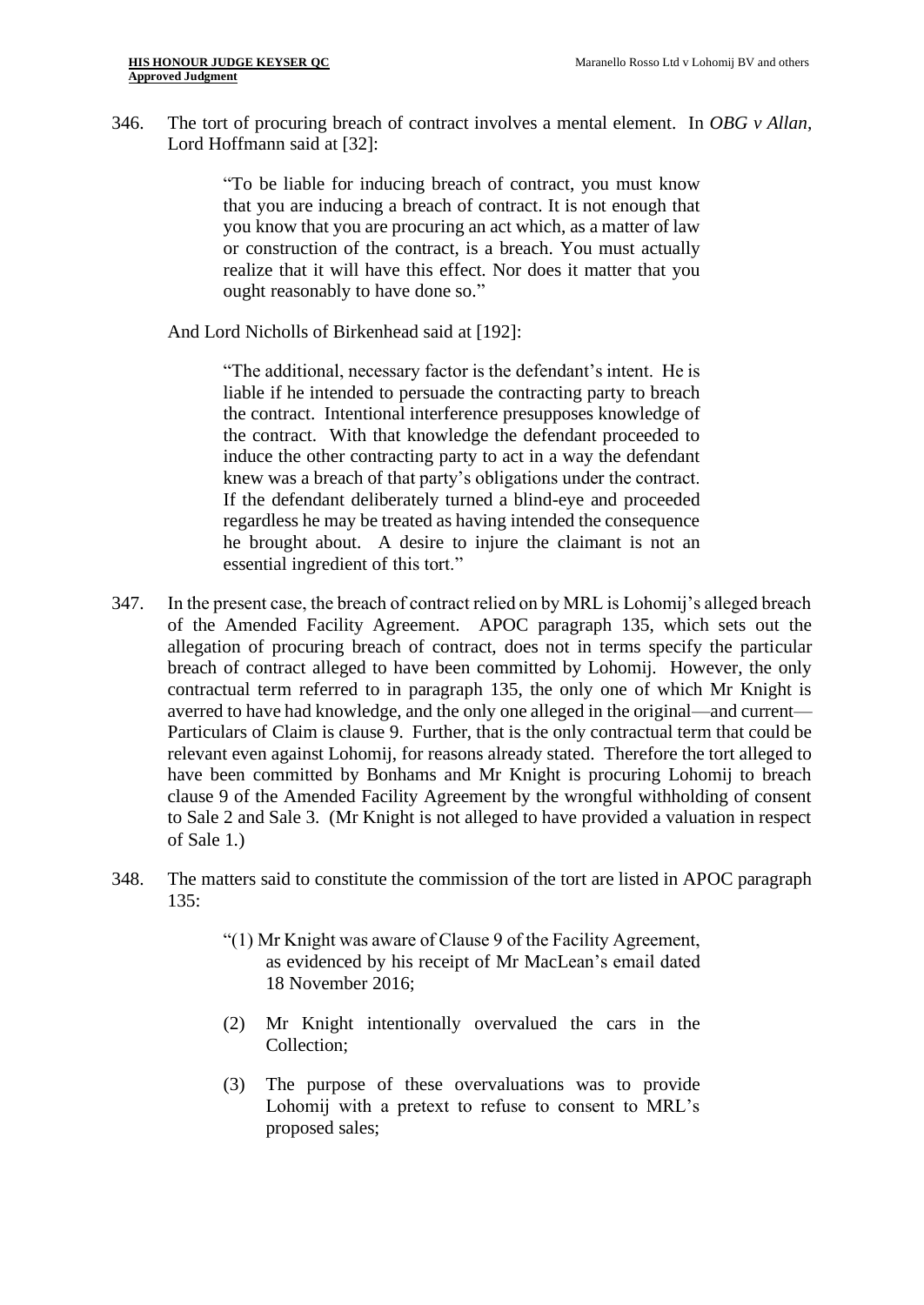- (4) Lohomij's refusals were unreasonable as MRL's proposed sales were in fact at market value;
- (5) In overvaluing the cars, Mr Knight intended to cause MRL economic loss by blocking the sale of the cars;
- (6) In undervaluing the cars, Mr Knight intended to cause MRL economic loss by forcing the sale of the cars at an undervalue."
- 349. Undervaluation of Cars could, perhaps, indicate the presence of a malign motive, but it could not itself be part of the commission of the tort in this case. The relevant breach of contract by Lohomij is wrongful refusal of consent to proposed sales on the false basis that the sales were at an undervalue. So only the provision of overvaluations can be part of the procurement of breach of contract. Precisely what overvaluations are being relied on is very unclear; I shall do my best to make of the pleading what I can.
- 350. MRL's case on procurement of breach of contract is incoherent. MRL alleges that the overvaluations were provided to give Lohomij a "pretext" for refusal to consent to the sales: that is, in order that Lohomij could claim to be refusing consent in reliance on the valuations, when in fact its true reason for withholding consent was different (such as a desire to ruin MRL or Mr Sullivan, or to cause interest to accrue on the Loan, or whatever). This necessarily involves an allegation of collusion between Lohomij and Bonhams / Mr Knight. Indeed, MRL relies on all of these matters as part of the alleged ongoing conspiracy. Further, the allegation that Lohomij was in breach of clause 9 of the Amended Facility Agreement by refusing consent on the basis that the proposed sales were at an undervalue could only work if Lohomij knew that the valuations were false: if it received and acted in reliance upon what it understood to be a *bona fide*  valuation from an acknowledged expert in motor valuations, its actions in refusing consent could not arguably be unreasonable in the relevant sense. However, the resulting argument makes no sense. First, on neither Sale 2 nor Sale 3 did Lohomij refer to Mr Knight's opinion as a justification for withholding consent. His valuations were not used as a pretext; and the basis for inferring that they were provided in order to provide a pretext disappears. Second, if valuations were provided so that Lohomij could use them as a pretext—that is, as a false reason for a breach decided on for other reasons—it makes no sense to say that the provision of the valuations procured, or induced, the breaches of contract: Bonhams and Mr Knight did not persuade Lohomij to breach its contract; at most, they facilitated the breach by providing a fig leaf for a breach decided on for other reasons. This, indeed, is how the matter was put in MRL's letter before action, dated 19 February 2020, which, with reference to Lohomij's alleged breach of the Amended Facility Agreement, said: "In order to provide ostensible justification for its refusal, Lohomij instructed Mr Knight to provide valuations of the Cars in question. Such valuations were self-serving and cannot have been honestly created."
- 351. Quite apart from these points, the allegation of procuring breach of contract is unarguable on the facts.
- 352. First, it is not reasonably arguable that Lohomij was in breach of clause 9 at all.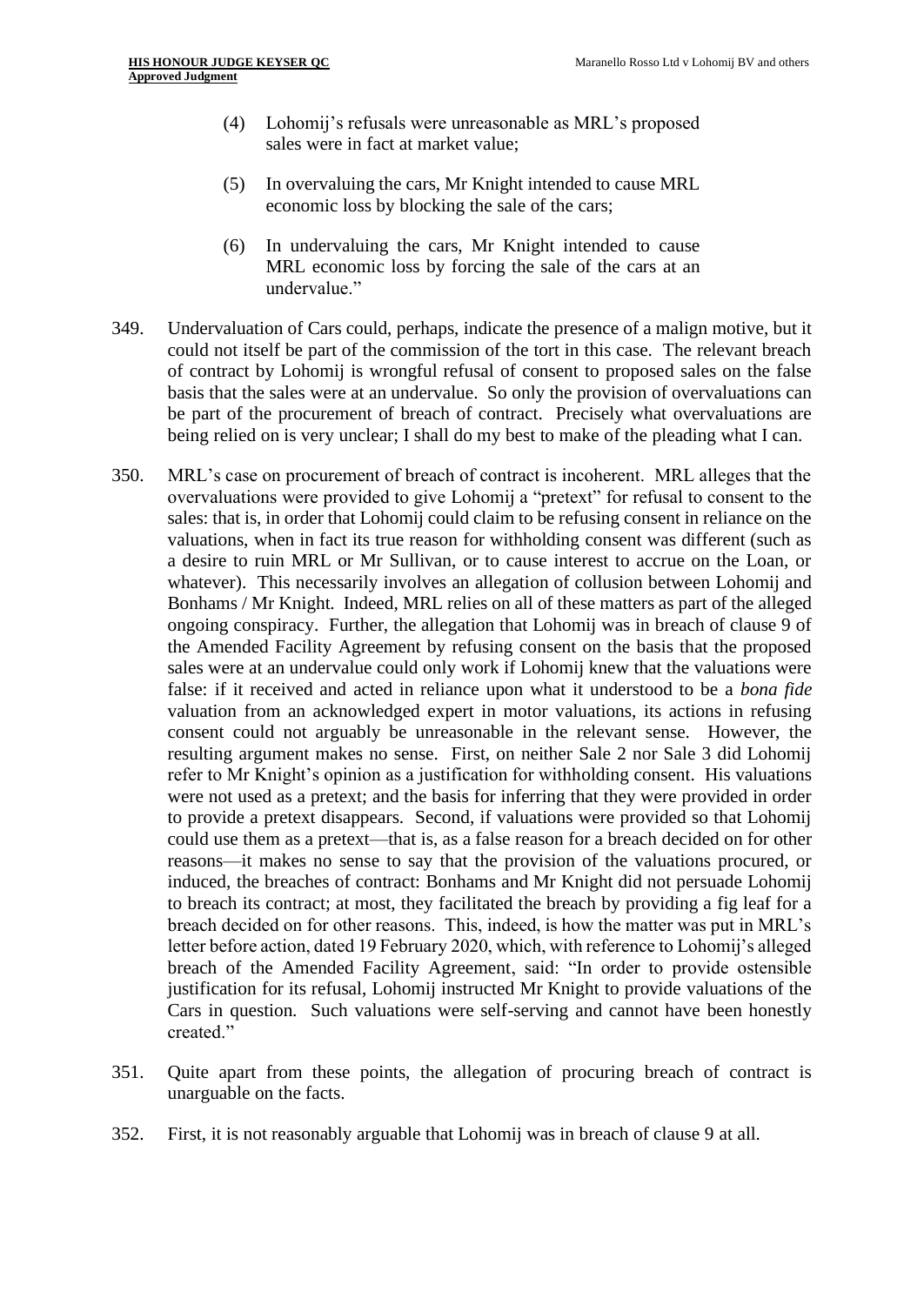- 353. Second, the case against Mr Knight in respect of Sale 2, namely of "intentionally overvaluing the cars, and so providing Lohomij with a pretext to refuse consent" to Sale 2, has no real prospect of success.
	- 1) Mr Knight did not purport to value #0828 at all. Both in his email to Ms Volf and in his email to Mr MacLean, he took as his starting point the value that Mr Sullivan and Mr Louwman both attributed to that Car. The exercise he then performed was to value the consideration that was to be received in exchange for #0828; and he expressed the view that this consideration was of insufficient value. No question of overvaluation of anything arises.
	- 2) The allegation is yet another example of MRL purporting to draw utterly implausible inferences. (Other examples include Mr MacLean surreptitiously acting for Lohomij in 2016, and Lohomij seeking to thwart refinancing plans in 2017.) It is alleged that Mr Knight's supposed overvaluation was intended to provide a pretext for Lohomij's refusal of consent to Sale 2. But (a) Lohomij had already refused consent several times and (b) on 18 November 2018 Lohomij did not mention Mr Knight's views as a justification for its refusal. The fact that Mr Knight expressly permitted Lohomij to use the contents of his email to illustrate its concerns that it was not getting fair market value does not take the matter anywhere.
- 354. Third, the case against Bonhams and Mr Knight in respect of Sale 3 is not clearly spelled out and I am not sure whether such a case is intended. APOC paragraph 103 alleges that Lohomij refused consent on 8 June 2017; paragraph 134(3) alleges that the refusal of consent to Sale 3 was unreasonable and in breach of contract; paragraph 108 alleges that on 9 June 2017 Mr Knight told Lohomij that the proposed sales of #0818 for  $E22$  million and of #1461 for  $E13.2$  million were at undervalues, but this averment is not included in APOC's narrative concerning Sale 3 and its collapse; and paragraph 135 alleges that Bonhams and Mr Knight procured breach of the Amended Facility Agreement by intentional overvaluation of Cars in the Collection, though no further particulars are given.
- 355. The case, if there is one, in respect of Sale 3 is unarguable on its face. The pleaded breach of contract by Lohomij preceded the allegedly false valuation by Mr Knight, and it is Mr Sullivan's own evidence that Mr Louwman refused consent at a meeting on 8 June 2017 without any reference to anything said by Mr Knight (who, of course, is not alleged to have said anything by that point). APOC simply does not show any case that Mr Knight's conduct procured a breach of the Amended Facility Agreement.
- 356. In the circumstances, I do not propose to make an already prolix judgment even longer by analysing the details of valuations given, or said to have been given, at various times by Mr Knight.

# **I. Conclusions**

357. With the exception of the claim against Mr Louwman for conversion, which he accepts must be determined at trial, the claims advanced by MRL are not reasonably arguable